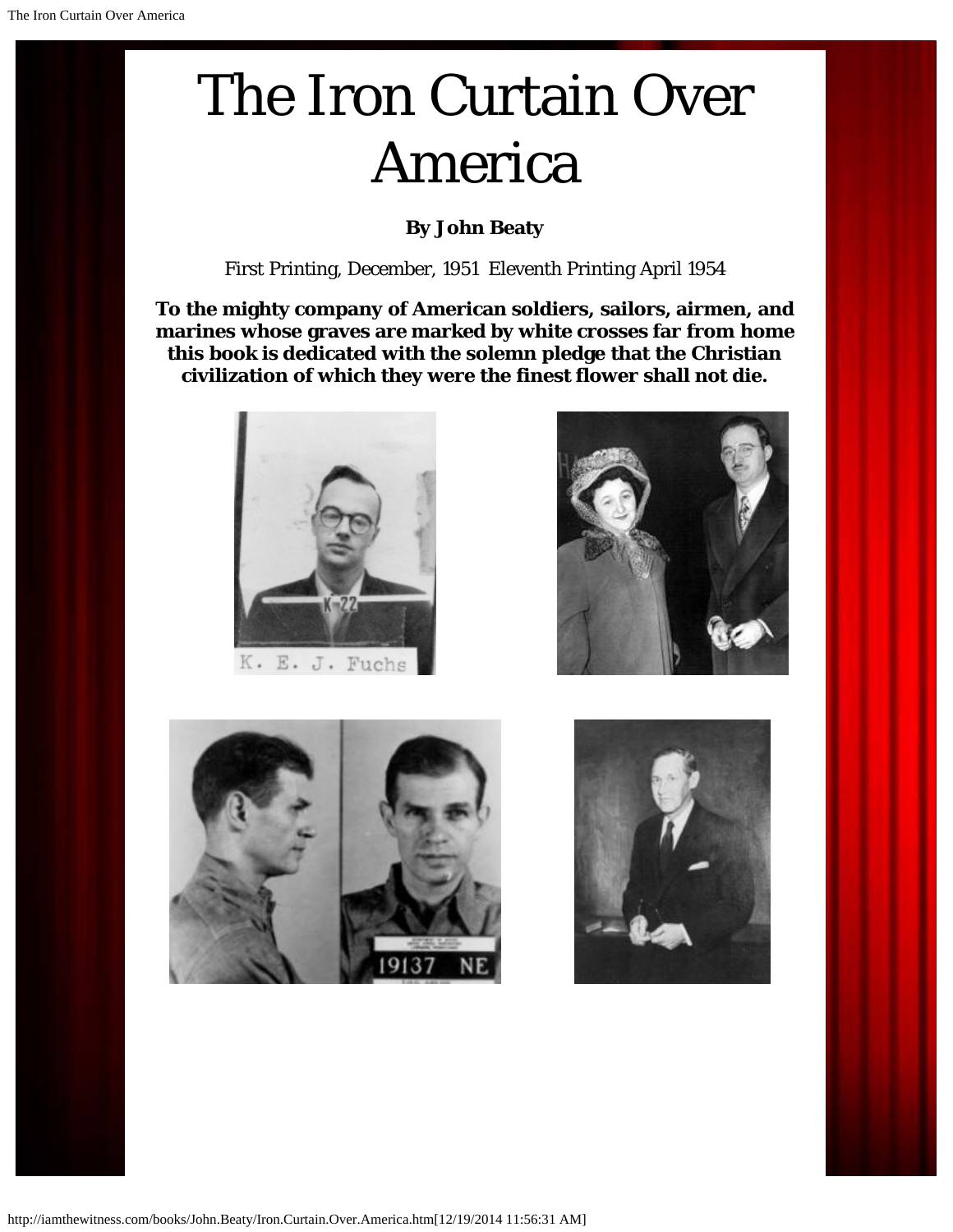







#### **Preface**

# **The Iron Curtain Over America**

Lt. Gen, George E. Stratemeyer, USAF (ret.), says:

"I congratulate you on your book and the service you have performed for our country. If my health would permit it I would go on a continuous lecture tour gratis and preach your book and recommendations. My "Iron Curtain Over America" will be on loan continuously and I intend to recommend its reading in every letter I write.

Lt. Gen. Edward M. Almond, USA. (ret.), says:

"It is an inspiration to me to find an author with the courage and energy to research and to secure the publication of such information as you have assembled in order that the poorly informed average American may know wherein the real threats to our Country lurk. Your book is a magnificent contribution to those who would preserve our American ideals."

"I think it ought to be compulsory reading in every public school in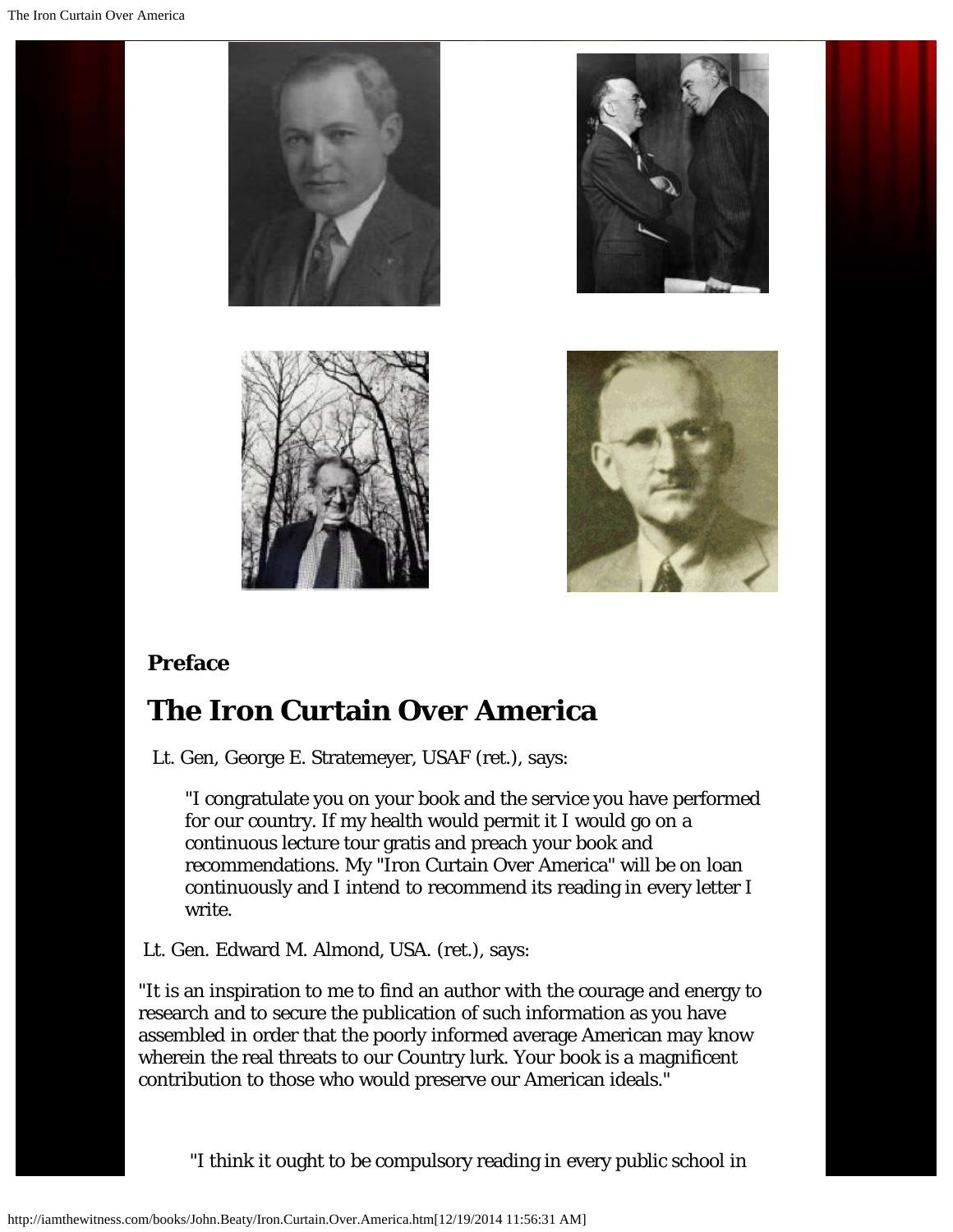America."

Senator William A. Langer, former Chairman, Judiciary Committee.

Vice Admiral T. G. W. Settle, U.S.N. (ret.), says:

"The Iron Curtain Over America" is a most pertinent and excellently presented treatise on the cancer on our national set-up. "I hope this book has had, and will have, the widest possible dissemination, particularly to our leaders-in Washington, and in industry and the press, -- and that our leaders who are "uncontaminated" will have their serious attention engaged by it."

Lt, General P. A. Del Valle, USMC (ret), says:

" I am impelled to write to you to express my admiration of your great service to the Nation in writing this truly magnificent book. No American who has taken the oath of allegiance can afford to miss it, and I heartily recommend it as an honest and courageous dispeller of the fog of propaganda in which most minds seem to dwell."

#### **John Beaty**

 The author of The Iron Curtain Over America has written, or collaborated on, a dozen books. His texts have been used in more than seven hundred colleges and universities, and his historical novel, Swords in the Dawn, published originally in New York, had London and Australian editions, and was adopted for statewide use in the public schools of Texas. His education (M.A., University of Virginia; Ph.D., Columbia University; post-graduate study, University of Montpellier, France), his travel in Europe and Asia, and his five years with the Military Intelligence Service in World War II rounded out the background for the reading and research (1946-1951) which resulted in The Iron Curtain Over America.

## **CONTENTS**

| III. The Khazars Join the Democratic Party 35          |
|--------------------------------------------------------|
|                                                        |
|                                                        |
| VI. The Foreign Policy of the Truman Administration 80 |
| VII. Does the National Democratic Party Want War 112   |
|                                                        |
|                                                        |
|                                                        |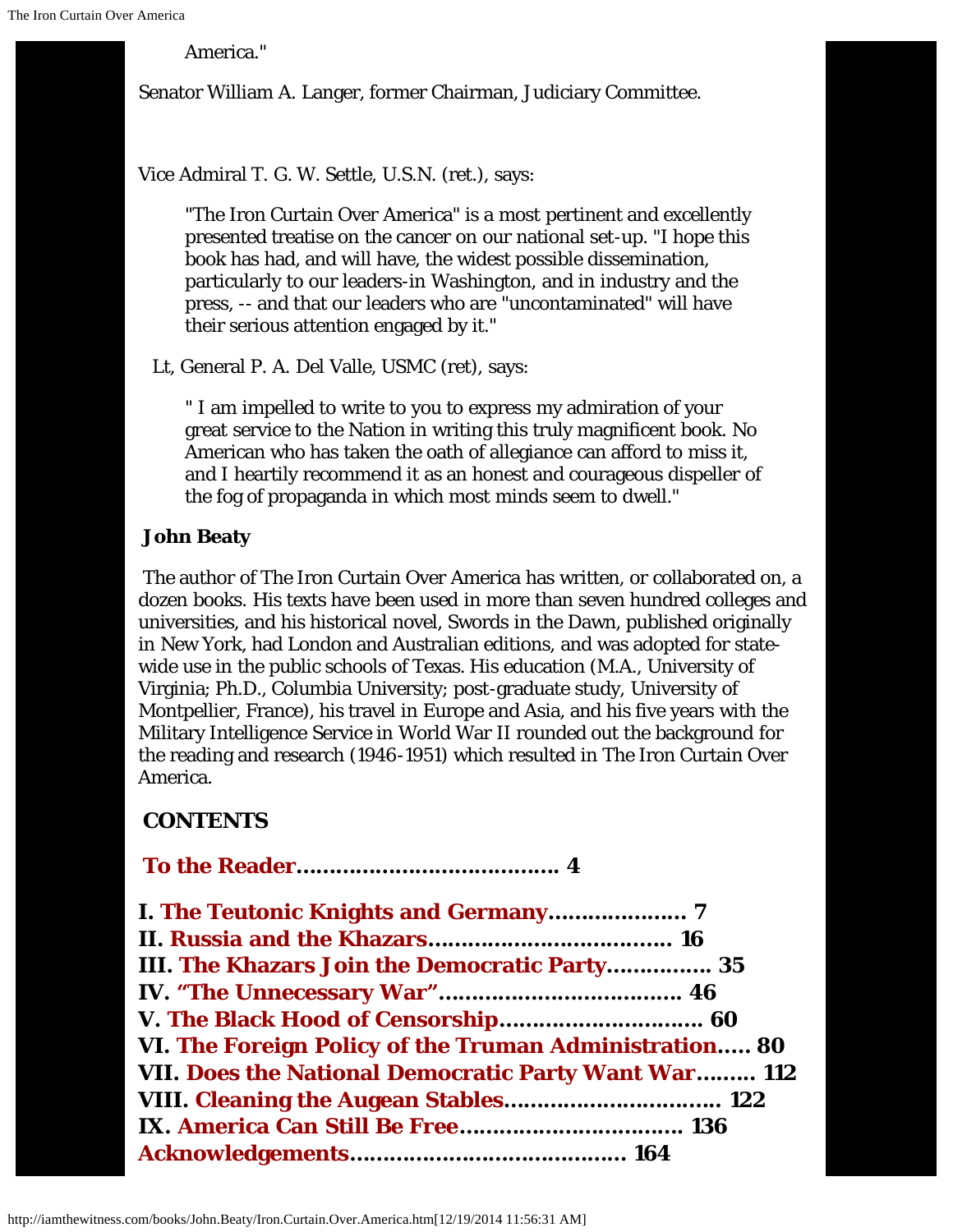#### **Added by Gnostic Liberation Front:**

#### **[List of Americans in the Venona papers](#page-159-0)**

#### **[Proven Spies for the Soviets](#page-159-0)**

#### **To The Reader**

<span id="page-3-0"></span> Many authors of books on the current world scene have been White House confidants, commanders of armies, and others whose authority is indicated by their official or military titles. Such authors need no introduction to the public. A Prospective reader is entitled, however, to know something of the background and experience of an unknown or little-known writer who is offering a comprehensive volume on a great and important subject.

In the spring of 1926, the author was selected by the Albert Kahn Foundation to investigate and report on world affairs. Introduced by preliminary correspondence and provided with numerous letters of introduction to persons prominent in government, politics, and education, he gained something more than a tourist's reaction to the culture and institutions, the movements and the pressures in the twenty-nine countries which he visited. In several countries, including great powers, he found conditions and attitudes significantly different from the conception of them which prevailed in the United States. Though previously successful in deposing of his writings, he was unable, however, to get his observations on the world situation published, except as the Annual Report of the Foundation and in his friendly home special foreign correspondent, and in the Southwest Review, in whose files his "Race and Population, Their Relation to World Peace" can still be seen as a virtual prognosis of the oncoming war.

After his return to America in the autumn of 1927, the author kept abreast of world attitudes by correspondence with many of the friends he had made in his travels and by rereading French, German, and Italian news periodicals, as well as certain English language periodicals emanating from Asia. World trends continued to run counter to what the American people were allowed to know, and a form of virtual censorship blacked out efforts at imparting information. For instance, though the author's textbooks continued to sell well and though his novel Swords in the Dawn (1937) was favorably received, his book Image of Life (Thomas Nelson and Sons, 1940 ), which attempted to show Americans the grave world-wide significance of the degradation of their cultural standards, was granted, as far as he knows, not a single comment in a book review or a book column in New York. Indeed, the book review periodical with the best reputation for full coverage failed to list Image of Life even under "Books Received".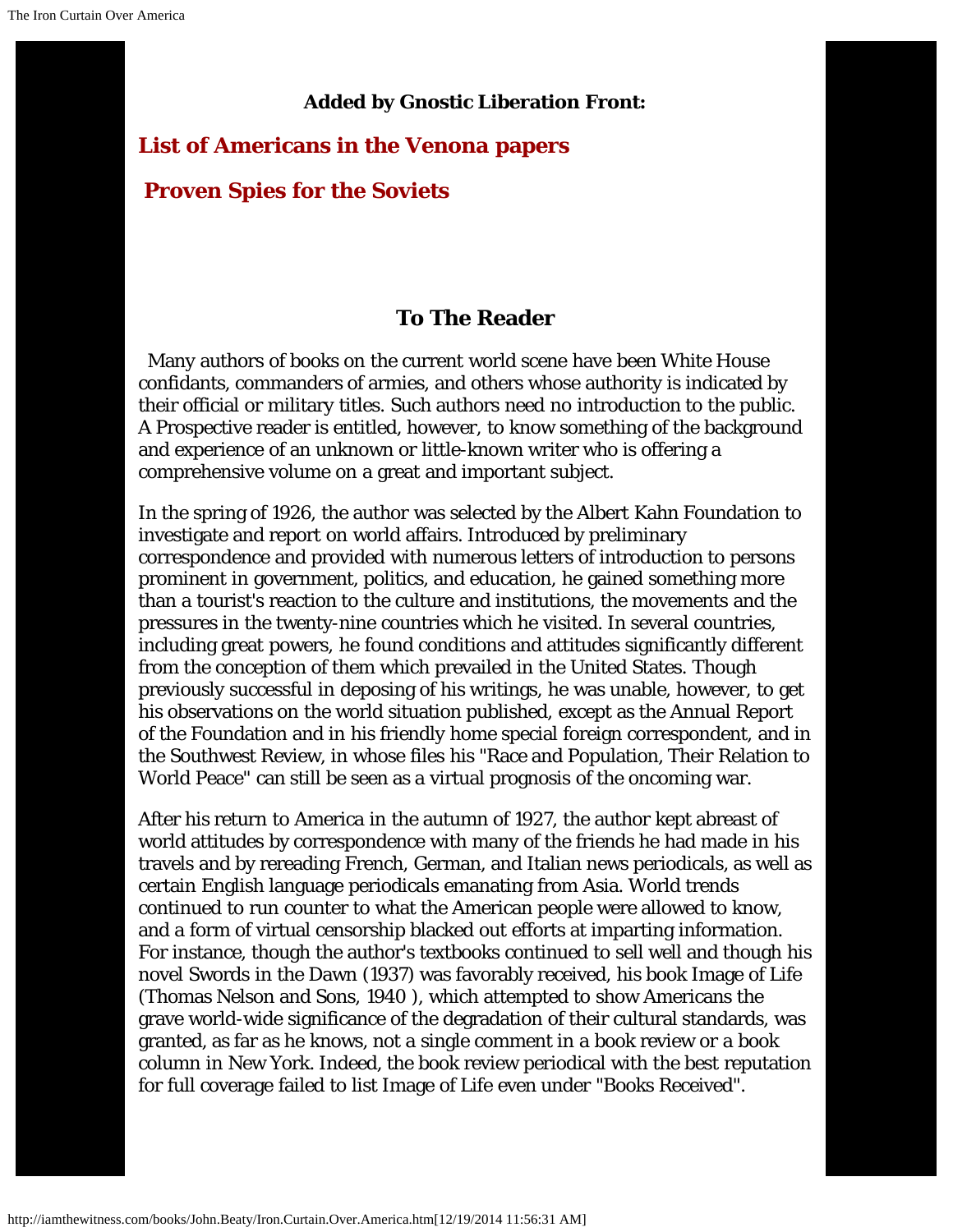In 1940 - as our President was feverishly and secretly preparing to enter World War II and publicly denying any such purpose - the author, a reserve captain, was "alerted," and in 1941 was called to active duty in the Military Intelligence Service of the War Department General Staff. His first assignment was to write, or help write, short pamphlets on military subjects, studies of several campaigns including those in Western Europe and Norway, and three bulletins on the frustration of an enemy's attempts at sabotage and subversion.

 In 1942, the author became a major and Chief of the Historical Section (not the later Historical Branch of the War Department Special Staff). In his new capacity, he supervised a group of experts who prepared a current history of events in the various strategically important areas of the world. Also, he was one of the two editors of the daily secret "G-2 Report," which was issued each noon to give persons in high places, including the White House, the world picture as it existed four hours earlier. While Chief of the Historical Section, the author wrote three widely circulated studies of certain phases of the German - Russian campaign.

 In 1943 - during which year he was also detailed to the General Staff Corps and promoted to lieutenant colonel the author was made Chief of the Interview Section. In the next three years he interviewed more than two thousand persons, most of whom were returning from some high mission, some delicate assignment, or some deed of valor - often in a little-known region of the world. Those interviewed included military personnel in rank from private first class to four stars, diplomatic officials from vice-consuls to ambassadors and special representatives of the President, senators and congressmen returning from overseas investigations, missionaries, explorers, businessmen, refugees, and journalists - among the latter, Raymond Clapper and Ernie Pyle, who were interviewed between their next to the last and their last and fatal voyages. These significant people were presented sometimes individually but usually to assembled groups of officers and other experts from the various branches of G-2, from other General Staff divisions, from each of the technical services, and from other components interested in vital information which could be had by interview perhaps six weeks before being received in channeled reports. In some cases the author increased his knowledge of a given area or topic by consulting documents suggested during an interview. Thus, from those he interviewed, from those specialists for whom he arranged the interviews, and from study in which he had expert guidance, he had a unique opportunity for learning the history, resources, ideologies, capabilities, and intentions of the great foreign powers. In its most essential aspects, the picture was terrifyingly different from the picture presented by our government to the American people!

 After the active phase of the war was over, the author was offered three separate opportunities of further service with the army - all of them interesting, all of them flattering. He wished, however, to return to his home and his university and to prepare himself for trying again to give the American people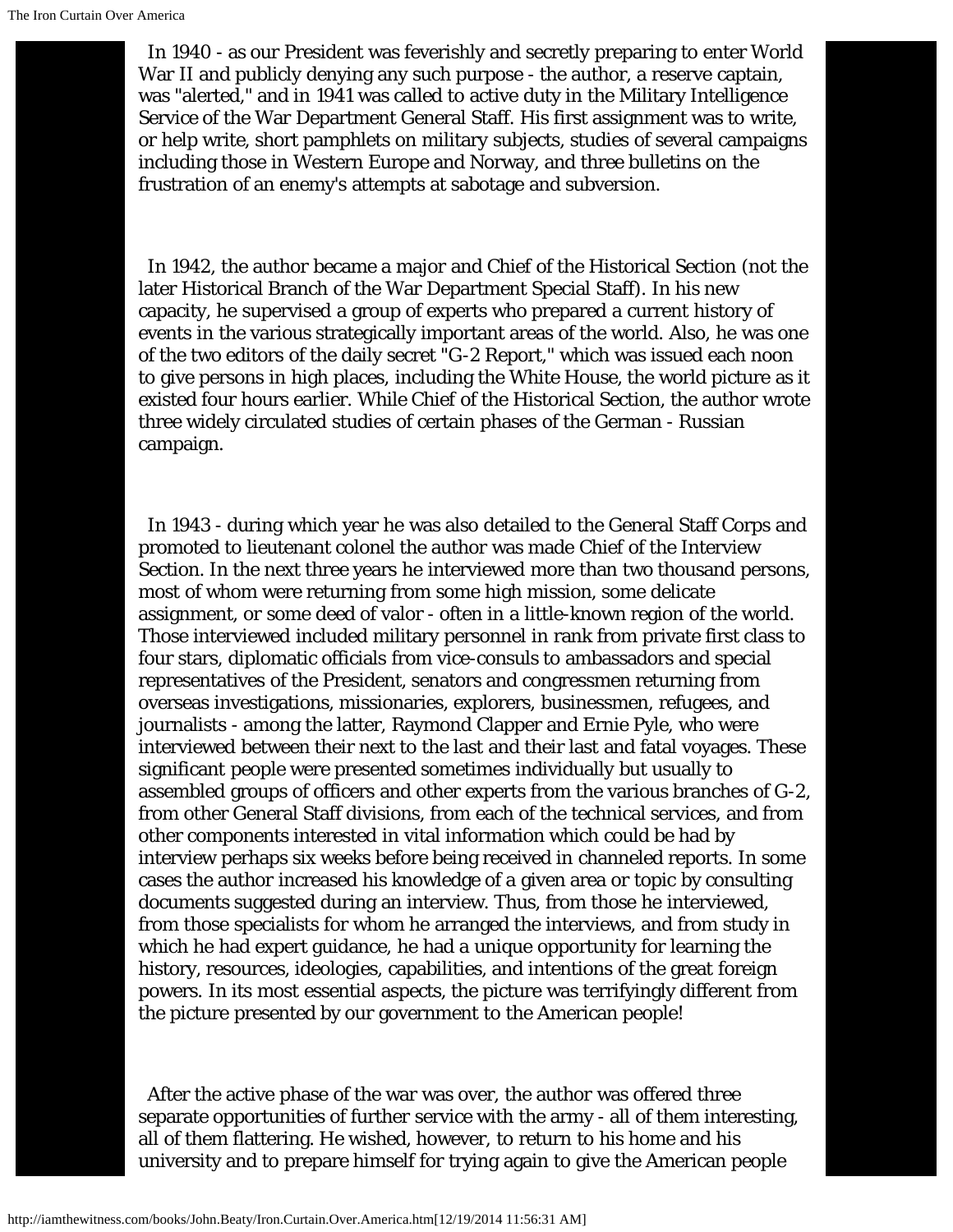the world story as he had come to know it; consequently, after being advanced to the rank of colonel, he reverted to inactive status, upon his own request, in December, 1946. Twice thereafter he was recalled for a summer of active duty: in 1947 he wrote a short history of the Military Intelligence Service, and in 1949 he prepared for the Army Field Forces an annotated reading list for officers in the Military Intelligence Reserve.

 From 1946 to 1951 the author devoted himself to extending his knowledge of the apparently diverse but actually interrelated events in the various strategic areas of the present-day world. The goal he set for himself was not merely to uncover the facts but to present them with such a body of documented proof that their validity could not be questioned. Sustaining quotations for significant truths have thus been taken from standard works of reference; from accepted historical writings; from government documents; from periodicals of wide public acceptance or of known accuracy in fields related to America's foreign policy; and from contemporary writers and speakers of unquestioned standing.

The final product of a long period of travel, army service, and study is The Iron Curtain Over America. The book is neither memoirs nor apology, but an objective presentation of "things as they are." It differs from many other pro-American books principally in that it not only exhibits the external and internal dangers which threaten the survival of our country, but shows how they developed and why they continue to plague us.

The roads we "travel so briskly lead out of dim antiquity" said General James G. Harbord, and we must study the past "because of its bearing on the living present" and because it is our only guide for the future. The author has thus turned on the light in certain darkened or dimmed out year tremendously significant phases of the history of medieval and modern Europe. Since much compression was obligatory, and since many of the facts will to most readers be wholly new and disturbing, Chapters I and II may be described as "hard reading." Even a rapid perusal of them, however, will prepare the reader for understanding better the problems of our country as they are revealed in succeeding chapters.

 In The Iron Curtain Over America authorities are cited not in a bibliography or in notes but along with the text to which they are pertinent. The documentary matter is enclosed by parentheses, and many readers will pass over it. it is there, however, for those who wish its assurance of validity, for those who wish to locate and examine the context of quoted material, and especially for those who wish to use this book as a springboard for further study.

 In assembling and documenting his material, the author followed Shakespearean injunction, "nothing extenuate, nor set down aught in malice." Writing with no goal except to serve his country by telling the truth, fully substantiated, he has humbly and reverently taken as his motto, or text, a promise of Christ the Saviour as recorded in the Gospel According to Saint John (VIII, 32):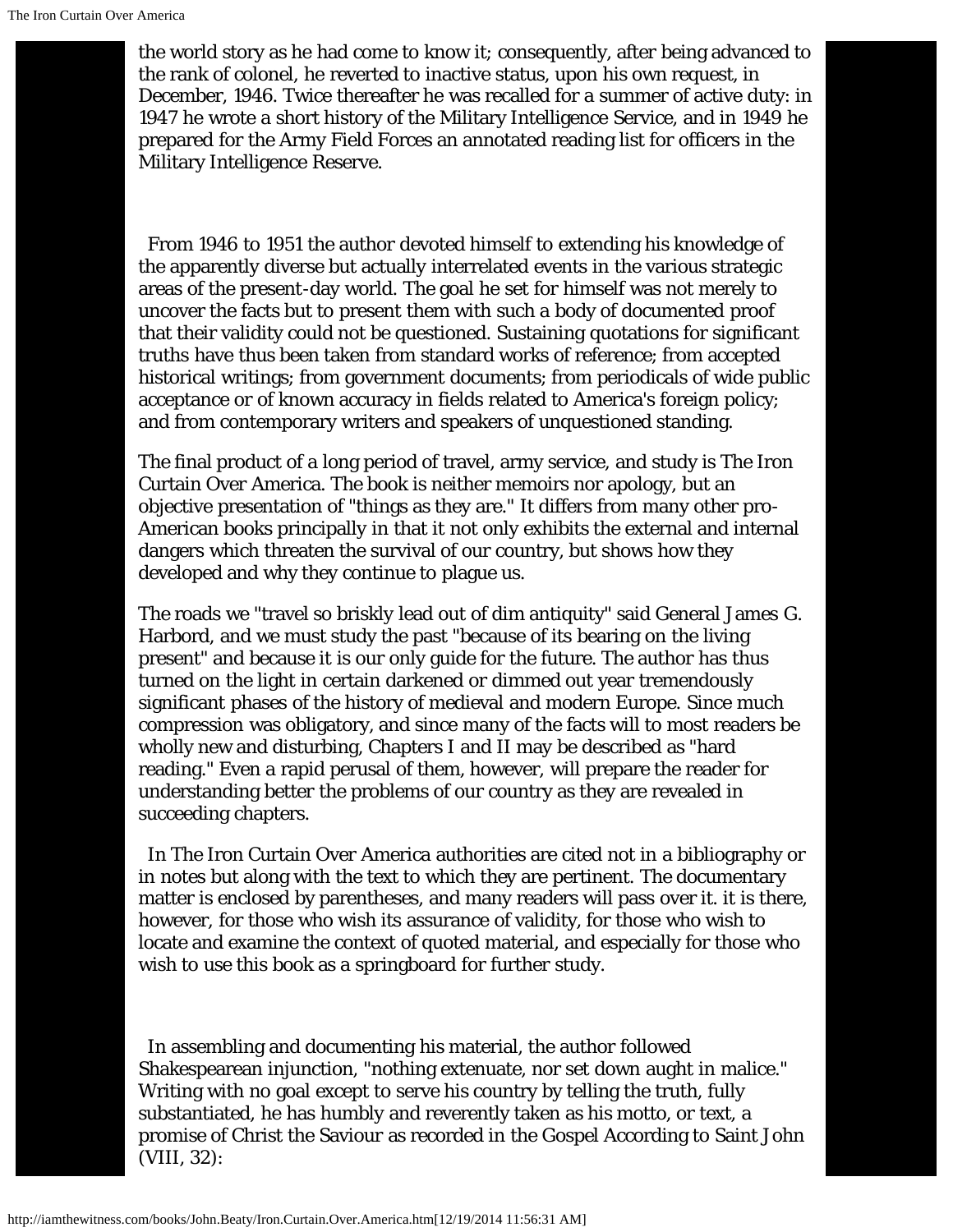And Ye Shall Know The Truth And The Truth Shall Make You Free.

 Only an informed American people can save America - and they can save it only if all those, to whom it is given to know, will share their knowledge with others.

# **Chapter I**

## <span id="page-6-0"></span>**The Teutonic Knights and Germany**

 For more than a thousand years a fundamental problem of Europe, the source, seat, and historic guardian of Western civilization, has been to save itself and its ideals from destruction by some temporary master of the men and resources of Asia. This statement implies no criticism of the peoples of Asia, for Europe and America have likewise produced leaders whose armies have invaded other continents.

Since the fall of the Roman Empire of the West in 476 A.D., a principal weakness of Western Europe has been a continuing lack of unity. Charlemagne (742-814) - who was crowned Emperor of the West in Rome in 800 - gave the post-Roman European world a generation of unity, and exerted influence even as far as Jerusalem, where he secured the protection of Christian pilgrims to the shrines associated with the birth, the ministry, and the crucifixion of Christ. Unfortunately, Charlemagne's empire was divided shortly after his death into three parts (Treaty of Verdun, 843). From two of these France and Germany derived historic boundaries - and a millennium of wars fought largely to change them!

After Charlemagne's time, the first significant power efforts with a continentwide common purpose were the Crusades (1096-1291). In medieval Europe the Church of Rome, the only existing international organization, had some of the characteristics of a league of nations, and it sponsored these mass movements of Western Europeans toward the East. In fact, it was Pope Urban II, whose great speech at Clermont, France, on November 26, 1095, initiated the surge of feeling which inspired the people of France, and of Europe in general, for the amazing adventure. The late medieval setting of the epochal speech is re-created with brilliant detail by Harold Lamb in his book, The Crusades: Iron Men and Saints (Doubleday, Doran & Co., inc., Garden City, New York, 1930, Chapters VI and VII ).

 The Pope crossed the Alps from schism-torn Italy and, Frenchman himself, stirred the people of France as he rode among them. In the chapel at Clermont, he first swayed the men of the church who had answered his summons to the meeting; then, surrounded by cardinals and mail-clad knights on a goldencanopied platform in a field by the church, he addressed the multitude:

 You are girded knights, but you are arrogant with pride. You turn upon your brothers with fury, cutting down one the other. Is this the service of Christ?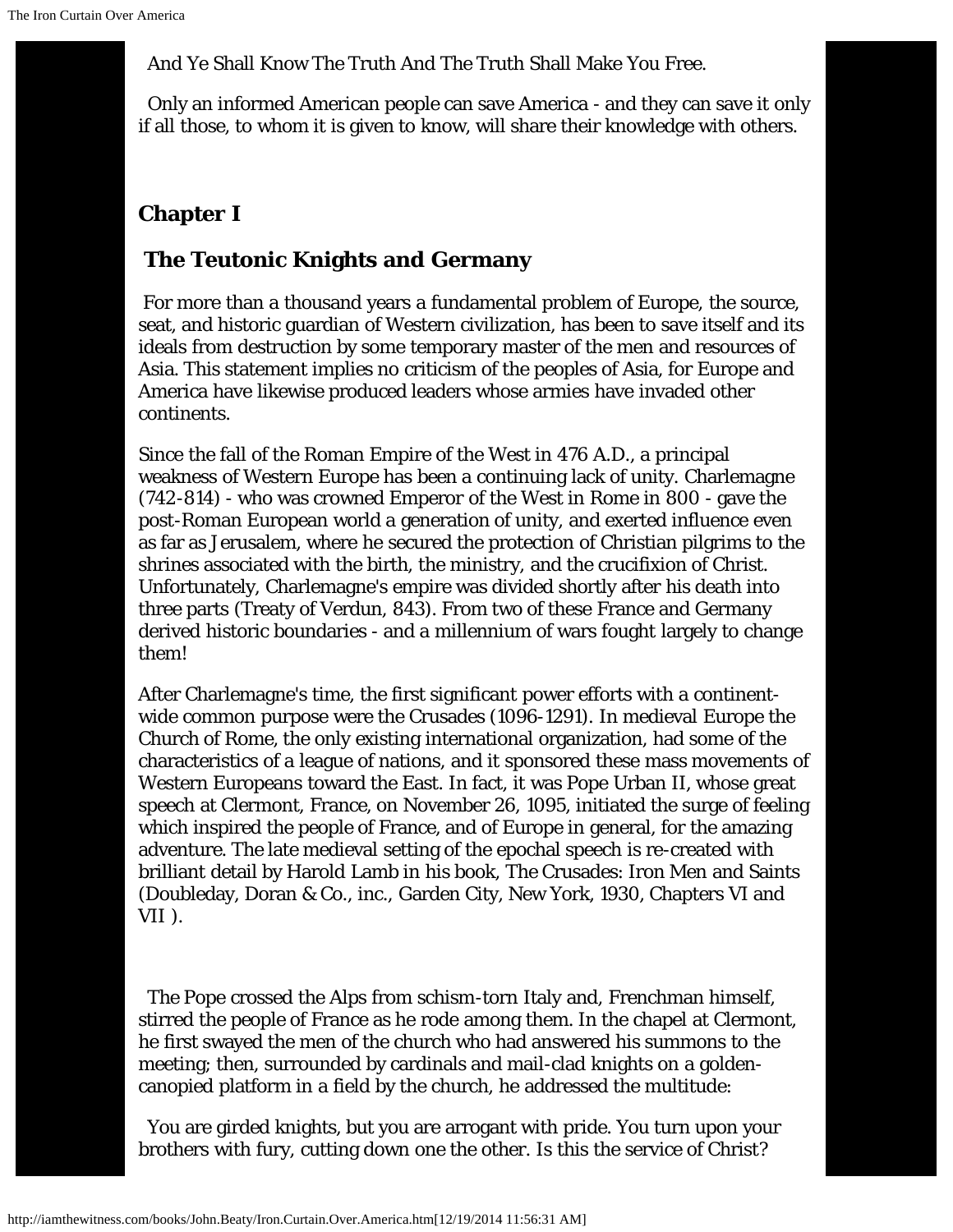Come forward to the defense of Christ.

The great Pope gave his eager audience some pertinent and inspiring texts from the recorded words of Jesus Christ:

*For where two or three are gathered together in my name, there am I in the midst of them* (The Gospel According to Saint Matthew, Chapter XVIII, Verse 20).

 *And every one that hath forsaken houses, or brethren, or sisters, or father, or mother, or wife, or children, or lands, for my name's sake, shall receive a hundredfold, and shall inherit everlasting life* (Saint Matthew, Chapter XIX, Verse 29).

To the words of the Saviour, the Pope added his own specific promise:

 Set forth then upon the way to the Holy Sepulcher. . . and fear not. Your possessions here will be safeguarded, and you will despoil the enemy of greater treasures. Do not fear death, where Christ laid down His life for you. If any should lose their lives, even on the way thither, by sea or land, or in where Christ laid down His life for you. If any should lose their lives, even on the way thither, by sea or land, or in strife with the pagans, their sins will be requited them. I grant this to all who go, by the power vested in me by God (Harold Lamb, op.cit., P.42).

 Through the long winter, men scanned their supplies, hammered out weapons and armor, and dreamed dreams of their holy mission. In the summer that followed, they "started out on what they called the voyage of God" ( Harold Lamb, op. cit., p. VII) As they faced East they shouted on plains and in mountain valleys, "God wills it."

 Back of the Crusades there was a "mixture of motives" (Encyclopedia Britannica, Fourteenth Edition, Vol. VI, p. 722). The immediate goal of those who made the journey was the rescue of the tomb of Christ from the non-Christian power which then dominated Palestine. Each knight wore a cross on his outer garment and they called themselves by a Latin name Cruciati (from crux, cross), or soldiers of the cross, which is translated into English as Crusaders. A probable ecclesiastical objectives were the containment of Mohammedan power and the protection of pilgrims to the Holy Land (Encyc. Brit., Vol. VI, p.722

 Inspired by the promise of an eternal home in heaven, alike for those who might perish on the way and those who might reach the Holy Sepulcher, the Crusaders could not fail. Some of them survived the multiple perils of the journey and reached Palestine, where they captured the Holy City and founded the Latin Kingdom of Jerusalem (1099). In this land, which they popularly called Outremer or Beyond The Sea, they established the means of livelihood, built churches, and saw children and grandchildren born. The Latin Kingdom's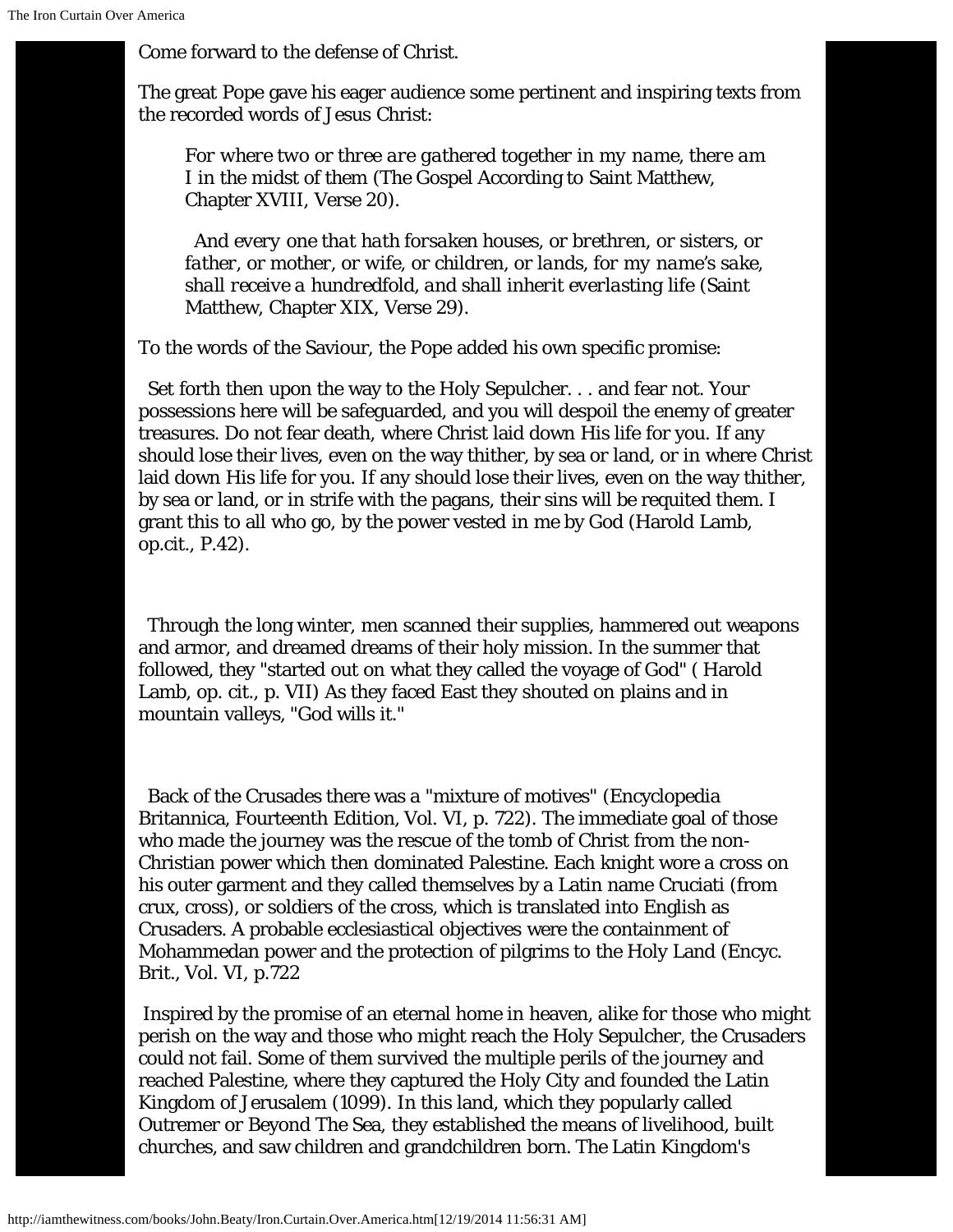weaknesses, vicissitudes, and final destruction by the warriors of Islam, who had been driven back but not destroyed, constitute a vivid chapter of history - alien, however, to the subject matter of The Iron Curtain Over America.

 Many of the Crusaders became members of three military religious orders. Unlike the Latin Kingdom, these orders have survived, in one form or another, the epoch of the great adventure, and are of significant interest in the middle of the twentieth century. The Knights Hospitalers - or by their longer title, the Knights of the Order of the Hospital of St. John of Jerusalem were "instituted" upon an older charitable foundation by Pope Paschal II in 1113 (Encyc. Brit. Vol. XIX, pp. 836-838). The fraternity of the Knights Templars (Poor Knights of Christ and of the Temple of Solomon) was founded not as a Hospital but directly as a military order about 1119, and was installed by Baldwin I, King of Jerusalem, in a building known as the "Temple of Solomon" - hence the name Templars (Encyc. Brit., Vol. XXI, pp. 920-924). Both Hospitalers and Templars are fairly well known to those who have read such historical novels as The Talisman by Sir Walter Scott.

 The Latin Kingdom of Jerusalem maintained its rule for nearly a hundred years, 1099-1187 (see Lamb, op. cit., and The Crusade: The World's Debate, by Hilaire Belloc, Cassell and Company, Ltd., London, 1937). Still longer the Crusaders held Acre on the coast of Palestine. When their position on the mainland became untenable, the Templars moved to the island of Cyprus, which was the seat of its Grand Master at the time of its dissolution (1306-1312) as an international military brotherhood. The Hospitalers move to the island of Rhodes, where their headquarters buildings - visited and studied by the author still stand in superb preservation facing the waters of the Inland Sea. From Rhodes, the Knights of the Hospital moved to Malta hence their later name, Knights of Malta - and held sovereignty on that famous island until 1798.

 The two principal Mediterranean orders and their history, including the assumption of some of their defense functions by Venice and then by Britain, do not further concern us. It is interesting to note, however, as we take leave of the Templars and the Hospitalers, that the three Chivalric Orders of Crusaders are in some cases the direct ancestors and in other cases have afforded the inspiration, including the terminology of knighthood, for many of the important present-day social, fraternal, and philanthropic orders of Europe and America. Among these are the Knights Templar, which is "claimed to be a lineal descendant" of the Crusade order of similar name; the Knights of Pythias, founded in 1864; and the Knights of Columbus, founded in 1882 (quotation and dates from Webster's New International Dictionary, Second Edition, 1934, p. 1370).

 The third body of medieval military-religious Crusaders was the Knighthood of the Teutonic Order. This organization was founded as a hospital in the winter of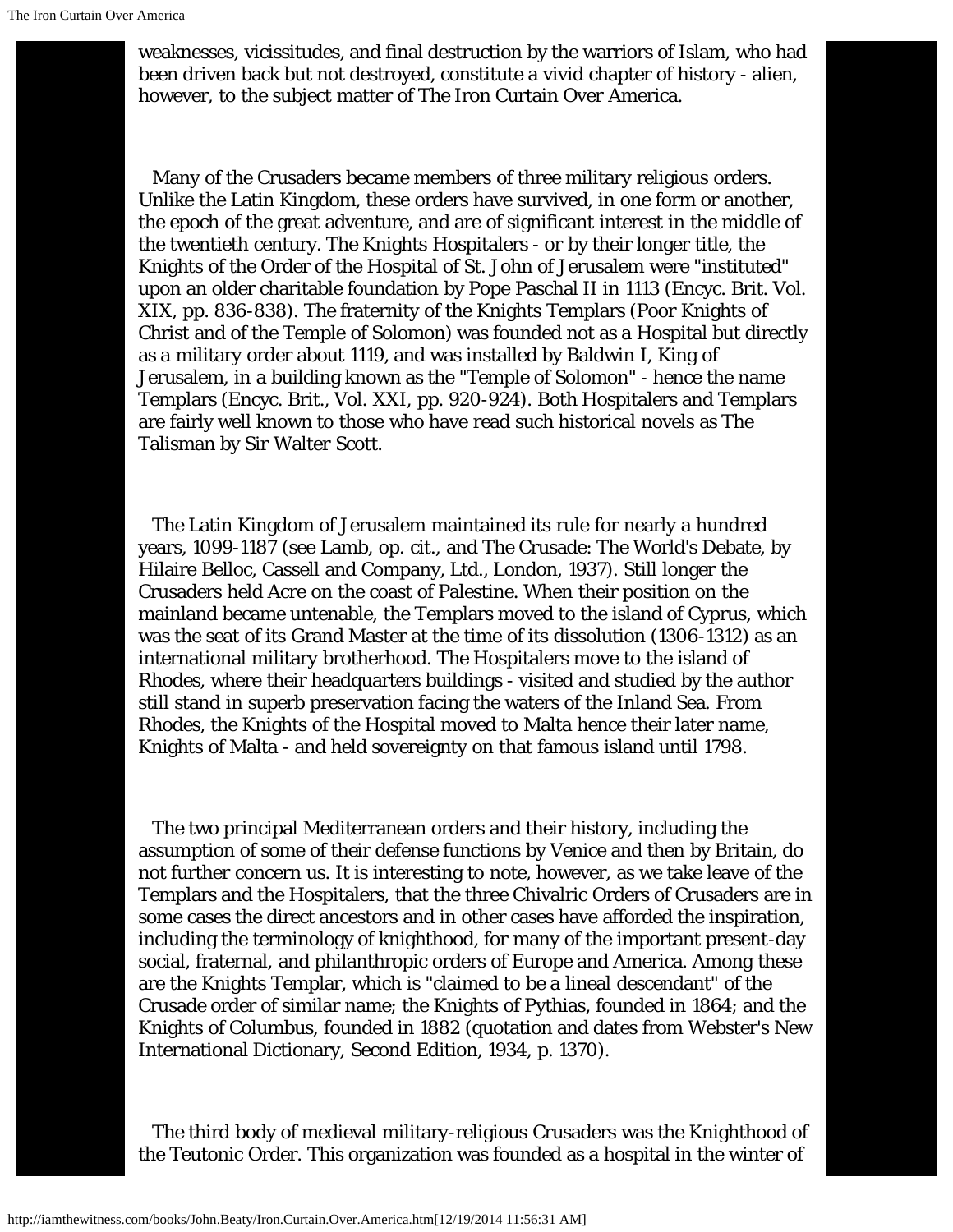1190-91 - according to tradition, on a small ship which had been pulled ashore near Acre. Its services came to be so highly regarded that in March, 1198, "the great men of the army and the [Latin] Kingdom raised the brethren of the German Hospital of St. Mary to the rank of an Order of Knights" (Encyc. Brit., Vol. XXI, pp. 983-984). Soon, however, the Order found that "its true work lay on the Eastern frontiers of Germany" (Encyc. Brit., Vol. XXI, p. 894). Invited by a Christian Polish Prince (1226) to help against the still unconverted Prussians, a body of knights sailed down the Vistula establishing blockhouses and pushed eastward to found Koenigsburg in 1255. In 1274, a castle was established at Marienburg and in 1309 the headquarters of the Grand Master was transferred (Encyc. Brit., Vol. XIV, p. 886) from Venice to this remote border city on the Nojat River, an eastern outlet of the Vistula (The Rise of Brandenburg-Prussia to 1786, by Sidney Bradshaw Fay, Henry Holt and Company, New York, 1937)

 It was to the Teutonic Order that the Knight of Chaucer, famous Canterbury Tales belonged (Sections from Chaucer, edited by Clarence Griffin Child, D. C. Heath & Co., Boston, 1912, p. 150). Chaucer's lines (prologue to the Canterbury Tales, II., 52-53):

Ful ofte tyme he hadde the bord bigonne Aboven alle naciouns in Pruce tell us that this Knight occupied the seat of Grand Master, presumably at the capital, Marienburg, and presided over Knights from the various nations assembled in "Puce" (Prussia) to hold the pagan East at bay. In his military-religious capacity Chaucer's Knight "fought for our faith" in fifteen battles, including those in Lithuania and in Russia (Prologue, II., 54-63).

 The Teutonic Knights soon drove eastward, or converted to Christianity, the sparsely settled native Prussian people, and assumed sovereignty over East Prussia. They encouraged the immigration of German families of farmers and artisans, and their domain on the south shore of the Baltic became a selfcontained German state, outside the Holy Roman Empire. The boundaries varied, at one time reaching the Gulf of Finland (see Historical Atlas, by William R. Shepherd, Henry Holt and Company, New York, 1911, maps 77, 79, 87, 99, 119). "The hundred years from 1309 to 1409 were the Golden Age of the Teutonic Knights, Young nobles from all over Europe found no greater honor than to come out and fight under their banner and be knighted by their Grand Master" (Fay, op. cit., pp. 32-33). As the years passed, the function of the Teutonic Knights as defenders, or potential defenders, of the Christian West remained unchanged.

 Those who founded the Teutonic Order on the hospital ship in Palestine spoke German and from the beginning most of the members were from the various small states into which in medieval times the German people were divided. As the Crusading spirit waned in Europe, fewer Knights were drawn from far-off lands and a correspondingly larger number were recruited from nearby German kingdoms, duchies, and other autonomies.

Meanwhile, to Brandenburg, a neighbor state to the west of the Teutonic Order domain, the Emperor Sigismund sent as ruler Prederick of Hohenzollern and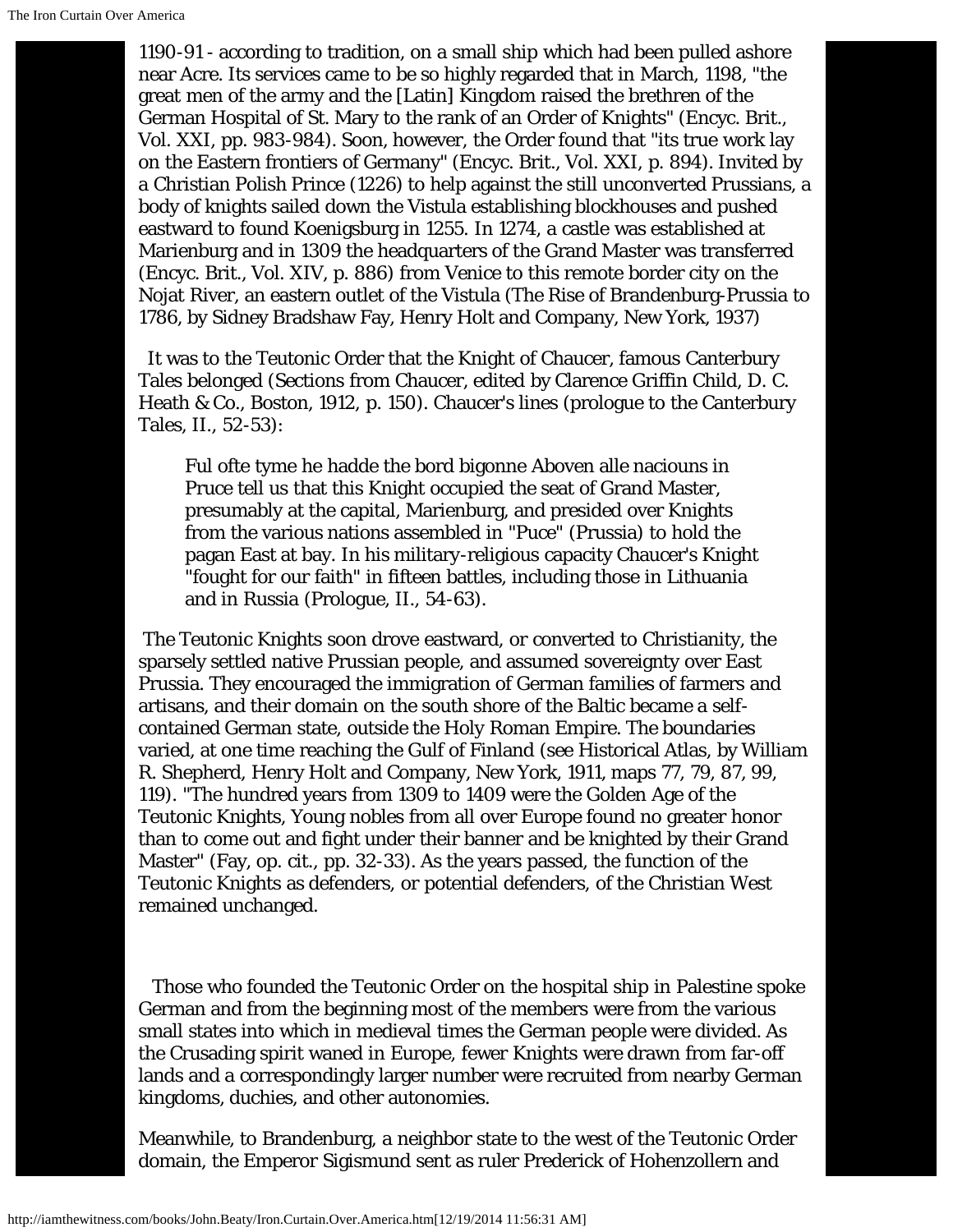five years later made him hereditary elector. "A new era of prosperity, good government, and princely power began with the arrival of the Hohenzollerns in Brandenburg in the summer of 1412" (Fay, op. cit., pp. 7-9).

After its Golden Age, the Teutonic Order suffered from a lack of religious motivation, since all nearby peoples including the Lithuanians had been converted. It suffered, too, from poor administration and from military reverses. To strengthen their position, especially against Poland, the Knights elected Albert of Hohenzollern, a cousin of the contemporary elector Joachim I (rule, 1499-1535), as Grand Master in 1511. Unlike Chaucer's Knight, a lay member who was the father of a promising son, Albert was a clerical member of the Teutonic Order. He and his elector cousin were both great grandsons of Frederick. the first Hohenzollern elector (Fay, op. cit., Passim).

In most German states in the first quarter of the sixteenth century, "things were not right," "there was discontent deep in men's hearts," and "existing powers," ecclesiastical as well as lay, "Abused their trust." The quoted phrases are from an essay, "Luther and the Modern Mind" (The Catholic World, October 1946) by Dr. Thomas P. Neill, who continues:

This was the stage on which Luther appeared when he nailed his ninety-five theses to the church door at Wittenberg on Halloween of 1517. The Catholic Church had come on sorry days, and had there been no Luther there would likely have been a successful revolt anyway. But there was a Luther.

 The posting of the famous "ninety-five theses" by Martin Luther foreshadowed his break, complete and final by the spring of 1522, with the Church of Rome. Since the church in Germany was temporarily at a low ebb, as shown by Dr. Neill, Luther's controversy with its authorities won him "the sympathy and support of a large proportion of his countrymen" (Encyc. Brit., Vol. XIV, p. 944).

The outcome was a new form of Christianity, known later as Protestantism, which made quick headway among North Germans and East Germans. Its adherents included many Teutonic Knights, and their German chief was interested. Still nominally a follower of the Church of Rome, Albert visited Luther at Wittenberg in 1523. "Luther advised: 'Give up your vow as a monk; take a wife; abolish the order; and make yourself hereditary Duke of Prussia'". (Fay, op. cit., p. 38). The advice was taken.

 Thus since a large proportion of its members and its chief had embraced Protestantism, the Knighthood severed its slender tie with the Church of Rome. In the words of the Encyclopedia Britannica (Vol. I, p. 522), "Albert of Hohenzollern, last Grand Master of the Teutonic Order" became "first Duke of Prussia."

 In this manner the honorable and historic heritage of extending Christianity in the lands south of the Baltic passed from a military-religious order to a Germany duchy. Prussia and not the Teutonic Order now governed the strategically vital shore land of the southeast Baltic, between the Niemen and Vital shore land of the southeast Baltic, between the Niemen and Vistula rivers.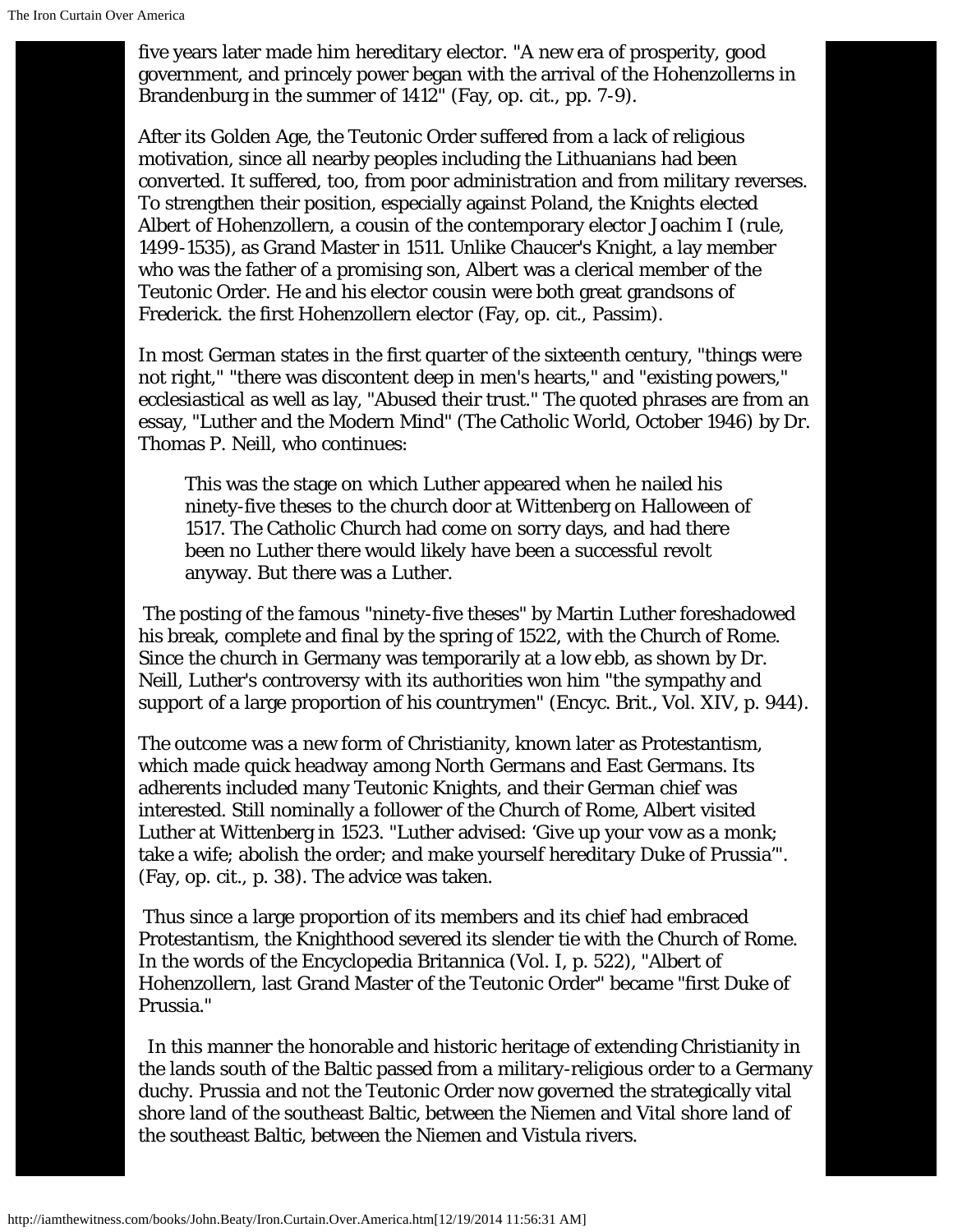Proud of their origin as a charitable organization and proud of being a bulwark of Christianity, first Catholic and then Protestant, the people of Prussia, many of them descended from the lay knights, developed a "strong sense of duty and loyalty." From them came also" many of the generals and statesmen who helped to make Prussia great..." (Fay, op.cit., p. 2)

 This duchy of Prussia was united with Brandenburg in 1618 by the marriage of Anna, daughter and heiress of the second Duke of Prussia, to the elector, John Sigismund (Hohenzollern). Under the latter's grandson, Frederick William, the "Great Elector" (reign, 1640-1688), Brandenburg-Prussia became second only to Austria among the member states of the Holy Roman Empire some of its territory, acquired from the Teutonic Order, extending even beyond the loose confederation and it was "regarded as the head of German Protestantism." (Encyc. Brit., Vol. IV, p. 33 and passim).

By an edict of the Holy Roman Emperor, the state of Brandenburg-Prussia became the kingdom of Prussia in 1701; the royal capital was Berlin, which was in the heart of the old province of Brandenburg. Under Frederick the Great (reign, 1740-1768), Prussia became one of the most highly developed nations of Europe. A century later, it was the principal component of the German Empire which the Minister-President of Prussia, Otto von Bismarck, caused to be proclaimed in the Hall of Mirrors at Versailles (January 18, 1871).

 Prussia's historic function, inherited from the Teutonic Order of standing as a bastion on the Baltic approach to Europe, was never fully forgotten by the west. The Hohenzollern monarchy was the strongest Protestant power on the continent and its relations with the governments of both England and America were intimate and friendly. The royal family of England several times married into the Prussian dynasty. Frederick William II of Brandenburg-Prussia, later to be Frederick, first King of Prussia (see preceding paragraph) helped William of England of Orange, the archenemy of Louis XIV of France, to land in England, where he became (1688) co-soverign with his wife, Mary Stuart, and a friend and helper of the American colonies. It was a Prussian Baron, Frederick William von Steuben, whom General George Washington made Inspector General (May, 1778), responsible 1815 Prussian troops under Field Marshal von Bluecher helped save Wellington's England from Napoleon. In 1902 Prince Henry of Prussia, brother of the German Emperor, paid a state visit to the United States and received at West Point, Annapolis, Washington, and elsewhere, as royal a welcome as was ever accorded to a foreign visitor by the government of the United States. The statue of Frederick the Great, presented in appreciation, stood in front of the main building of the Army War College in Washington during two wars between the countrymen of Frederick of Hohenzollen and the countrymen George Washington, an evidence in bronze of the old Western view that fundamental relationships between peoples should survive the temporary disturbances occasioned by wars.

 The friendly relationships between the United States and Germany existed not only on the governmental level but were cemented by close racial kinship. Not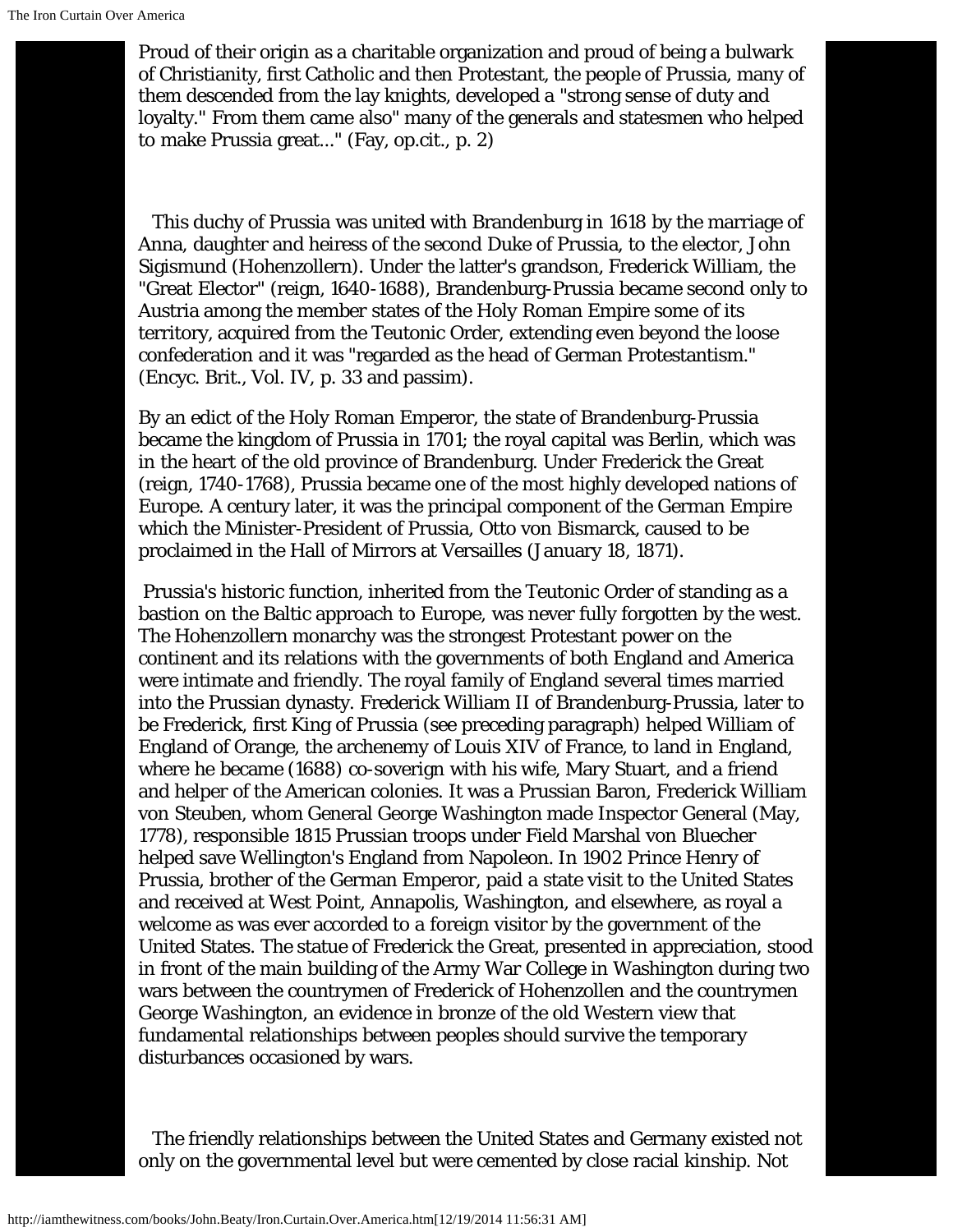only is the basic blood stream of persons of English descent very nearly identical with that of Germans; in addition, nearly a fourth of the Americans of the early twentieth century were actually of German descent (Chapter IV, below).

 Thus, in the early years of the twentieth century the American people admired Germany. It was a strong nation, closely akin; and it was a Christian land, part Protestant and part Catholic, as America had been part Catholic since the Cavaliers leave to Virginia and the Puritans to New England. Moreover, the old land of the Teutonic Knights led the world in music, in medicine, and in scholarship. The terms Prussia and Prussian, Germany and German had a most favorable connotation.

 Then came World War I (1914), in which Britain and France and their allies were opposed to Germany and her allies. Since the citizens of the United States admired all three nations they were stunned at the calamity of such a conflict and were slow in taking sides. Finally (1917), and to some extent because of the pressure of American Zionists (Chapter III, below), we joined the Entente group, which included Britain and France. The burden of a great war was accepted by the people, even with some enthusiasm on the Atlantic seaboard, for according to our propagandists it was a war to end all wars. It was pointed out, too, that Britain among the world's great nations was closest to us in language and culture, and that France had been traditionally a friend since the Marquis of Lafayette and the Count of Rochambeau aided General Washington.

 With a courage fanned by the newly perfected science of propaganda, the American people threw themselves heart and soul into defeating Germany in the great "war to end all wars." The blood-spilling the greatest in all history and between men of kindred race was ended by an armistice on November 11, 1918, and the American people entertained high hopes for lasting peace. Their hopes, however, were soon to fade away. With differing viewpoints, national and personal, and with the shackles of suddenly revealed secret agreement between co-belligerents. President Woodrow Wilson, Prime Minister David Lloyd George, Premier Georges Clemenceau of France, and Prime Minister Vittorio Orlando of Italy had much difficulty in agreeing on the terms of peace treaties (1919), The merits or shortcomings of which cannot in consequence be fully chalked up to any one of them.

It remains indisputable, however, that in what they agreed to in the treaty made with Germany at Versailles (June 28, 1919) and in the treaty made with Austria at St. Germain (September10, 1919) the four American delegates, dominated by President Wilson, departed at least to some extent from our tradition of humane treatment of a defeated enemy.

 The heavily populated German nation was deprived of much territory, including vital mineral areas and a "Polish Corridor" which, under the terms of the treaty, separated the original duchy of Prussia from the rest of the country. Germany was deprived also of its merchant fleet and was saddled with an impossible load of separations. As a consequence, the defeated country was left in a precarious position which soon produced an economic collapse. The Austro Hungarian Empire, ancient outpost of the Teutonic peoples and of Western Christian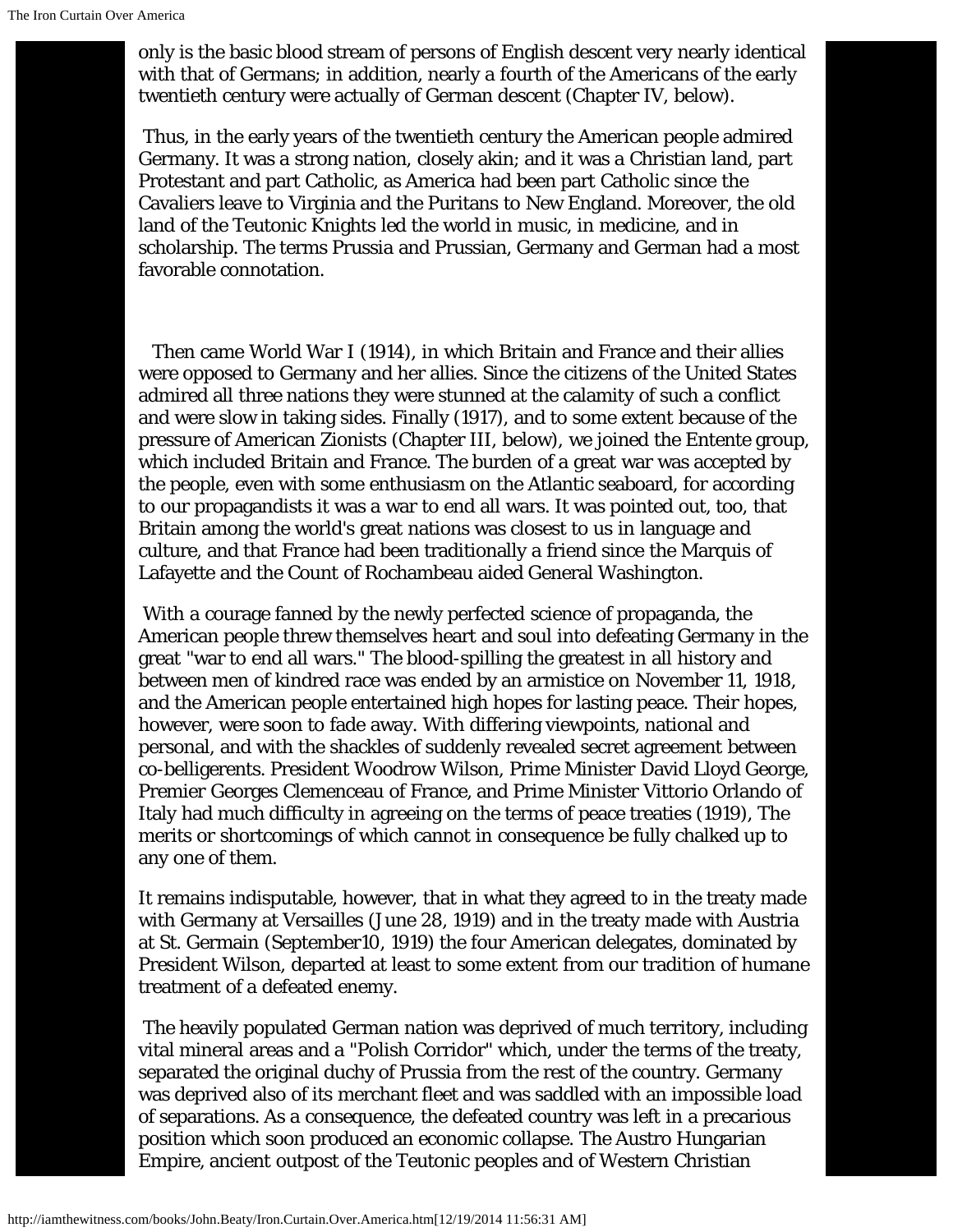civilization on the Danube Valley invasion route from Asia, was destroyed at St. Germain. The result was the serious general economic dislocation to be expected from the collapse of an imperial government, and the inevitable dire distress to the people, especially in the capital city of Vienna (population over 2,000,000), which was left with little sustaining territory, except scenic and historic mountains. Moreover, although Austro-Hungary was broken up under the theory that its people should be put into small pigeon-hole nations on racial and linguistic considerations, the new Czechoslovakia state was given 3,500,000 persons of German blood and speech.

 In this treatment of Germany and Austria our leaders not merely set up conditions conducive to the extreme distress of millions of people; they also by those same conditions flouted the recognized principles of sound military and national policy, for the strategic use of victory demands that the late enemy be drawn into the victor's orbit as friend and ally. As one example of the strategic use of victory, our War of 1812, with Britain, was followed by an earnest bilateral effort at the solution of mutual problems by the Monroe Doctrine (1823) in the field of international relations, and by the crumbling of unused forts on the U.S. Canadian border. As a second example, Britain's war with South Africa, which ended in 1902, was followed by such humanity and fairness that a defeated people, different in speech and culture, became an ally instead of an enemy in the great war which began only twelve years later in 1914.

 The crash in Germany came in 1923, when German money lost its value. There was terrible suffering among the people everywhere and especially in the cities and industrial areas. As the mark's purchasing power approached zero, a widow would realize from her husband's life insurance "just enough to buy a meal" ("Inflation Concerns Everyone," by Samuel B. Pettengill, Reader's Digest, October, 1951). "Berlin in 1923 was a city of despair. People waited in the alley behind the Hotel Adlon ready to pounce on garbage cans immediately they were placed outside the hotels kitchen." A cup of coffee "cost one million marks one day, a million and a half the next and two million the day following" (Drew Pearson, March 22, 1951).

In hunger and desperation, many Germans blamed their troubles on Jews, whom they identified with Communism. "The fact that certain Jews, such as Kurt Eisner, Toller, and Levine, had been leaders of Communist Movements [1918, 1919]. . .gave the conservatives the opportunity of proclaiming that the Jews were responsible for the national misfortunes and disorders" (Universal Jewish Encyclopedia, Vol. I, pp. 366,367). The German attitude was intensified by the new power German Jews acquired in the terrible year 1923 from using funds derived from rich race-conscious Jews in other countries and by an inrush of Jews from the destroyed Austro-Hungarian Empire and from the East. "Some of those Eastern European Jews took an active part in the speculation which was rampant in Germany because of the unstable currency and the shortage of commodities" (America's Second Crusade, by William Henry Chamberlin, Henry Regnery Company, 1950, pp. 30, 31). The influx from the East had also the effect of reviving the viewpoint of certain earlier Germans that Jews were not assimilable but were really invaders. "In 1880 the learned but fanatical Professor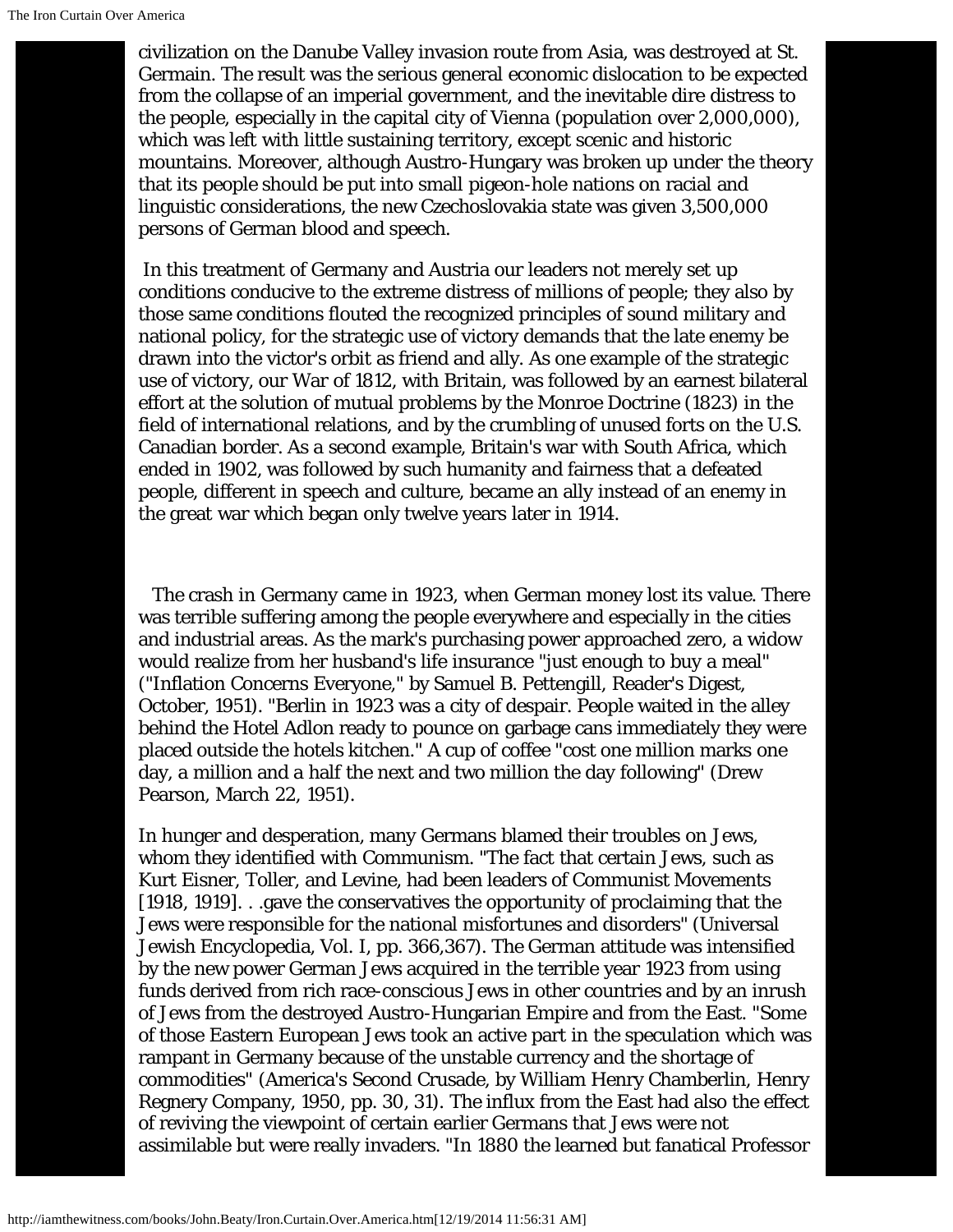Treitschke's phrase, 'Die Juden sind unser Unglueck' [The Jews are our misfortune], gained currency all through the German empire" (H. Graetz, Popular History of the Jews, Vol. VI, by Max Raisin, The Jordan Publishing Co., New York, 1935, p. 162). Also, "according to Grattenauer's Wider die Juden (1803), the Jews of Germany were, as early as that period, regarded as 'Asiatic Immigrants' " (Univ. Jew. Encyc., Vol. I, p 341).

This fateful German-Jewish tension was destined to have a major role in the history of the United States, and will be dealt with further in subsequent chapters.

 The Immediate result of the events of 1923 was an increase of Jewish power in the Reich. "Bled white" in World War I, like Britain and France, Germany bent to its economic tragedy without significant resistance, but the resentment of the people at being starved and humiliated (as they believed) by a minority of less than one percent smoldered like live coals awaiting almost any fanning into flame. Our usual helping hand so generously extended in the Japanese earthquake tragedy of 1923 and in other calamities -- was withheld, while this small group increased its control (for some idea of the extent of the control by Jews in the city of Berlin five years after Hitler assumed power, see the Reader's Digest for May, 1938, p. 126).

 After 1919, anti-German propaganda in the United States did not cease, as was strategically desirable, but was continued unremittingly in the press and by the new opinion-controlling medium, the radio. Americans were taught to hate Germany and Germans and to loathe Prussia and Prussians, not any longer as a war-time "psychological" attack, but as a permanent attitude.

The task of the propagandists was made easier by the appearance on the world's stage (1933) of the demagogue Adolph Hitler, whose assumption of the combined offices of Chancellor and President of Germany (Chapter IV, below), under the alien and repugnant title of "Fuehrer," shocked the sensibilities of the American people who were accustomed to a Republican form of government with the still effective checks and balances of the Legislative, Executive, and Judicial branches.

 In 1936, Britain was making efforts to establish workable arrangements with Germany. Symbolically, and with much publicity, a thousand German war veterans were entertained in England by a thousand British war veterans. A naval ratio, most favorable to Britain, had been agreed upon. The President of the United States, Franklin D. Roosevelt, had in his first year of office (1933) recognized the Communist Government of Russia (Chapter III, Below), but was otherwise "isolationist" in his general attitude toward Europe. Then on October 5, 1937, in Chicago, he made an about-face (Chapter IV, below), in his famous "Quarantine" speech against Germany. Though his sudden "fears" had no foundation in facts--as known then or as discovered later--our policy was charted, and England, forced to a decision, became a partner in our anti-German action. With no enthusiasm, such as was generated in 1919, the American people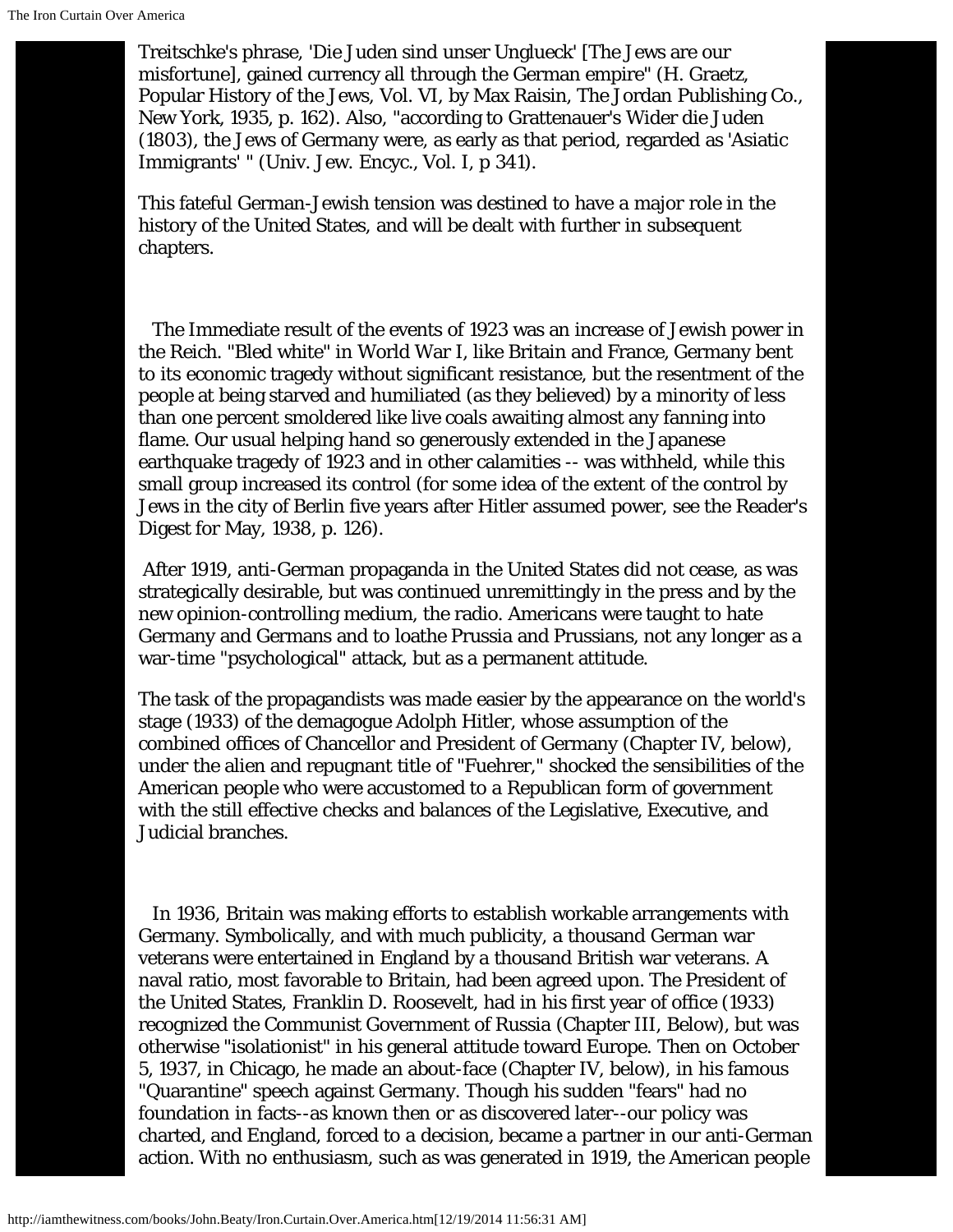soon found themselves (December, 1941) involved in a second and even more frightful World War against two of our former allies, Japan and Italy, and against our World War I opponent, Germany (see Chapters IV and V, below).

The propagandists against Germany and the German people did not cease, however, with Hitler's defeat and death (1945) and the resultant effacement of his government and his policies. After Hitler, as before Hitler, these propagandists did not allow the American public to realize the strategic fact that a country like an individual needs friends and that a permanent destructive attitude toward a nation because of a former ruler is as stupid, for instance, as a hatred for the people of an American state because of an unpopular ex-governor.

 Thus, instead of correcting our error of 1919 and making certain at the end of World War II to draw a properly safeguarded but humanely treated Germany definitely into our orbit, we adopted in 1945 an intensified policy of hate, denied the Germans a peace treaty more than six years after the suspension of active warfare, and took additional steps (Chapters IV, VI, and VIII, below) which could have had no other purpose -- concealed of course, even from some of those who furthered it -- than the final destruction of Germany.

Woodrow Wilson, despite the terrible and still largely undocumented pressures upon him, had at least preserved Prussia at the close of World War I. Franklin Roosevelt, however, tossed it from his failing hands to the minority (see Chapter II) who, with converts to their Marxist concept of statism, had succeeded the Romanov Czars as masters of Russia. With Malta lost in 1798 and Prussia destroyed in 1945, the temporal state-structures of the Crusaders and their successors ceased to exist.

 Under the preaching of Urban II, most of the Western World had developed a frenzy of unity; under Roosevelt II, or rather under those who manipulated him, it did so again. The goal this time, however, was not the defense of Europe or the rescue of the tomb of Christ; the goal, on the contrary, was a monstrous surrender of the Western heritage of Christian civilization. Yes, it was actually the United States of America which was mainly responsible for destroying the successor state to the Teutonic Knights and for delivering the ruins, with the hegemony of Europe, to the Soviet Union, The new Communist power of our creation.

 The facts outlined in this chapter have – as will be shown in following chapters – a significant bearing on the present mid century- world struggle between Communism and Western Christian civilizations.

## **Chapter II**

#### <span id="page-15-0"></span>**Russia And The Khazars**

 Having traced the Knighthood of the Teutonic Order from its origin to its dissolution as a military-religious brotherhood, and having noted the development of successor sovereignties down to the obliteration of Prussia in 1945, we must turn back more than a thousand years, to examine another thread -- a scarlet one -- in the tangled skein of European history.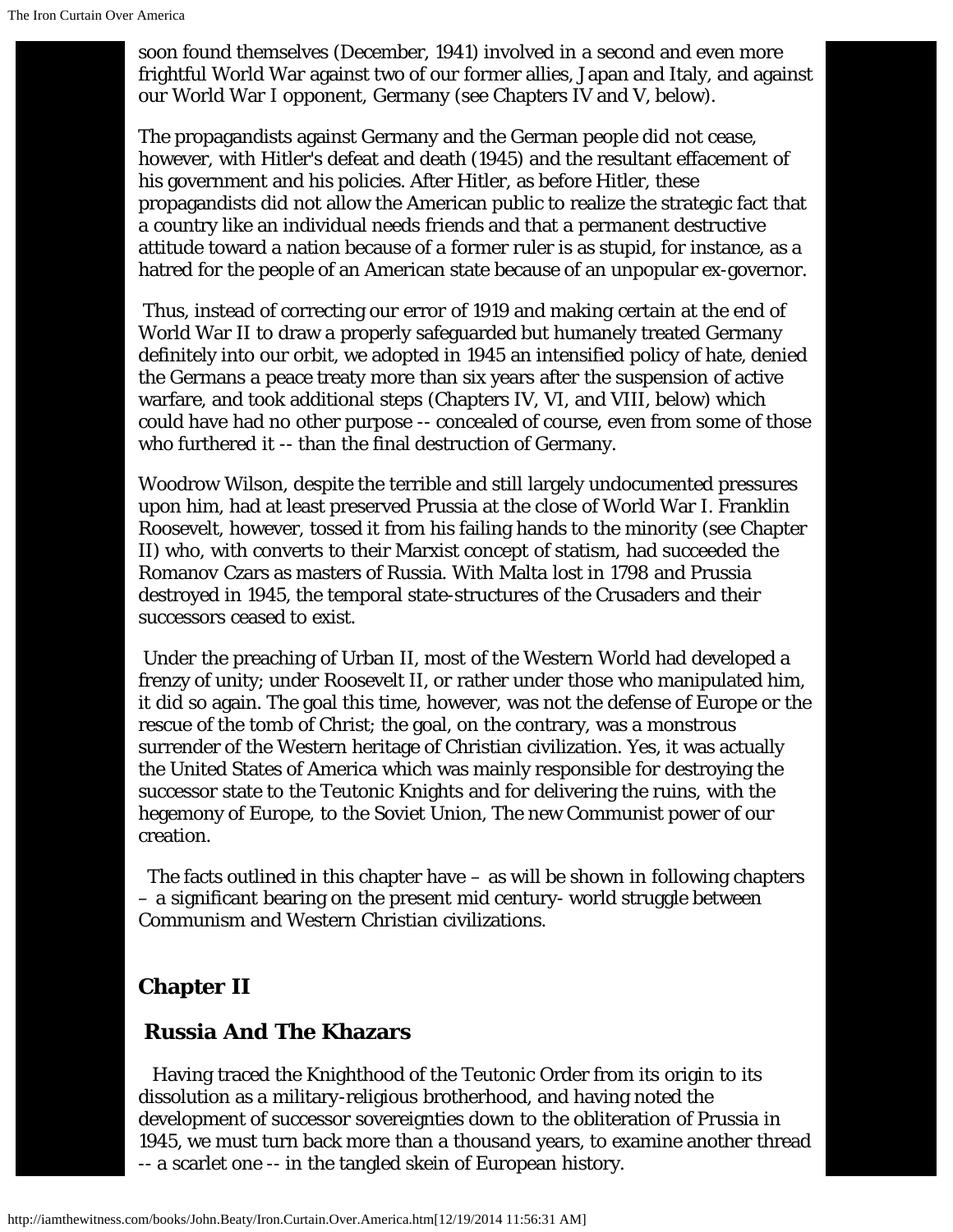In the later years of the dimly recorded first millennium of the Christian era, Slavic people of several kindred tribes occupied the land which became known later as the north central portion of European Russia. South of them between the Don and Volga rivers and north of the lofty Caucasus Mountains lived a people known to history as Khazars (Ancient Russia, by George Vernadsky, Yale University Press, 1943, p. 214). These people had been driven westward from Central Asia and entered Europe by the corridor between the Ural Mountains and the Caspian Sea. They found a land occupied by primitive pastoral people of a score or more of tribes, a land which lay beyond the boundaries of the Roman Empire at its greatest extent under Trajan (ruled, 98-117 A.D.), and also beyond the boundaries of the Byzantine Empire (395-1453). By slow stages the Khazars extended their territory eventually to the Sea of Azov and the adjacent littoral of the Black Sea. The Khazars were apparently a people of mixed stock with Mongol and Turkic affinities. "Around the year 600, a Belligerent tribe of half-Mongolian people, similar to the modern Turks, conquered the territory of what is now Southern Russia. Before long the kingdom [khanate] of the Khazars, as this tribe was known, stretched from the Caspian to the Black Sea. Its capital, Ityl, was at the mouth of the Volga River" (A History of the Jews, by Solomon Grayzel, Philadelphia, The Jewish Publication Society of America, 1947).

 In the eighth or ninth century of our era, a khakan (or chagan, roughly equivalent to tribal chief or primitive king) of the Khazars wanted a religion for his pagan people. Partly, perhaps, because of incipient tension between Christians and the adherents of the new Mohammedan faith (Mohammed died in 632,) and partly because of fear of becoming subject to the power of the Byzantine emperor or the Islamic caliph (Ancient Russia, p.291), he adopted a form of the Jewish religion at a date generally placed at c. 741 A.D., but believed by Vernadsky to be as late as 865. According to the Universal Jewish Encyclopedia (Vol. VI, pp. 375-377), this chieftain, probable Bulan, "called upon the representatives of Judaism, Christianity and Mohammedanism to expound their doctrines before him. This discussion convinced him that the Jewish faith was the most preferable, and he decided to embrace it. Thereupon he and about 4,000 Khazars were circumcised; it was only by degrees that the Jewish teachings gained a foothold among the population."

 In his History of the Jews (The Jewish Publication Society of America, Vol. III, 1894, pp.140-141), Professor H. Graetz gives further details:

 A successor of Bulan, who bore the Hebrew name of Obadiah, was the first to make serious efforts to further the Jewish religion. He invited Jewish sages to settle in his dominions, rewarded them royally, founded synagogues and schools . . .caused instruction to be given to himself and his people in the Bible and the Talmud, and introduced a divine service modeled on the ancient communities.

 After Obadiah came a long series of Jewish chagans, for according to a fundamental law of the state only Jewish rulers were permitted to ascend the throne.

 The significance of the term "ancient communities" cannot be here explained. For a suggestion of the "incorrect exposition" and the "tasteless misrepresentations" with which the Bible, i.e., the Old Testament, was presented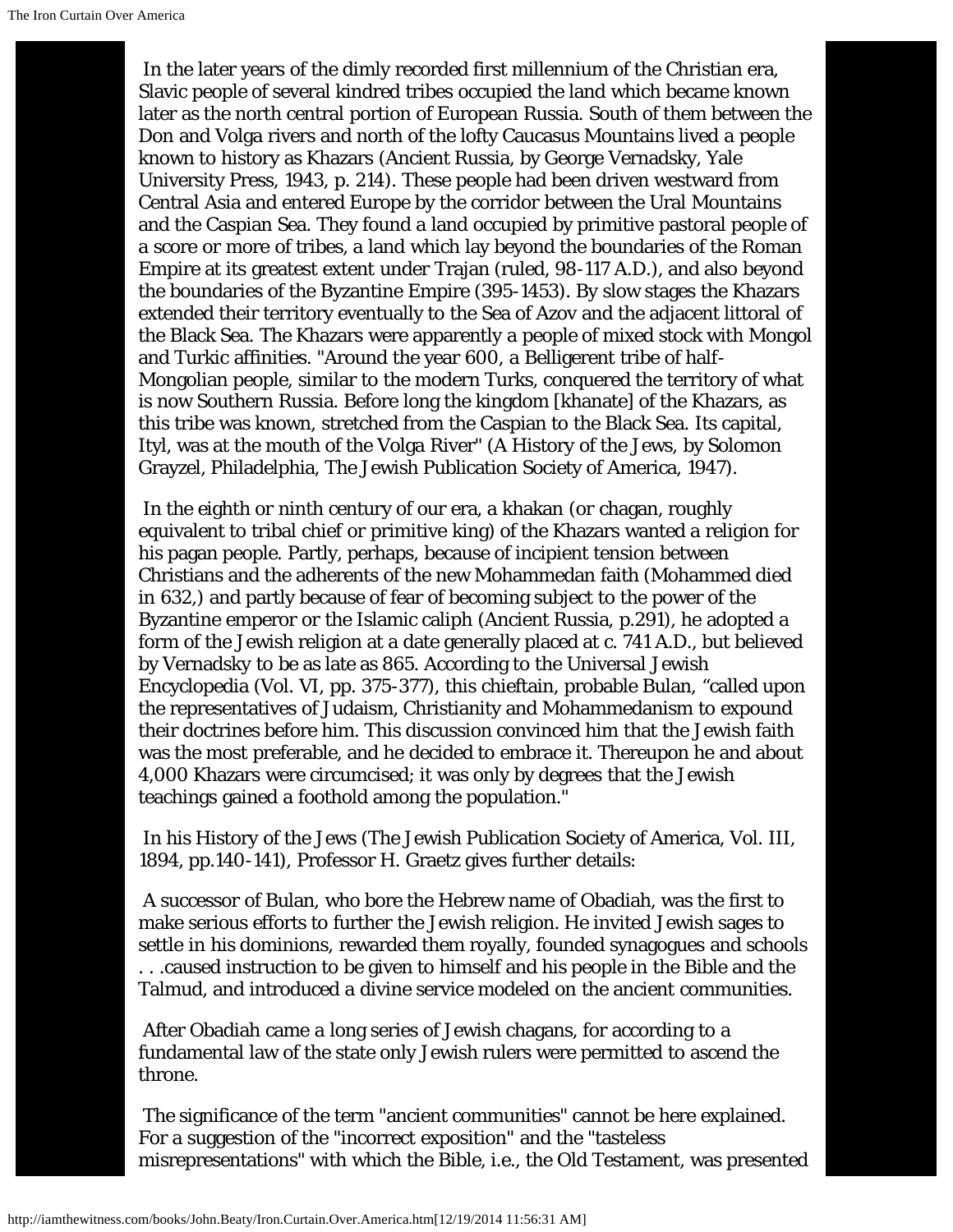through the Talmud, see below in this chapter, the extensive quotation from Professor Graetz.

 Also in the Middle Ages, Viking warriors, according to Russian tradition by invitation, pushed from the Baltic area into the low hills west of Moscow. Archaeological discoveries show that at one time or another these Northmen penetrated almost all areas south of Lake Ladoga and West of the Kama and Lower Volga rivers. Their earliest, and permanent, settlements were north and east of the West Dwina River, in the Lake Ilmen area. and between the Upper Volga and Oka rivers, at whose junction they soon held the famous trading post of Nizhni-Novgorod (Ancient Russia, p. 267).

 These immigrants from the North and West were principally "the 'Russ' -- a Varangian tribe in ancient annals considered as related to the Swedes, Angles, and Northmen" (Encyclopedia Britannica, Vol. XIX, p. 712). From the local Slavic tribes, they organized (c. 862) a state, known subsequently from their name as Russia, which embraced the territory of the upper Volga and Dnieper rivers and reached down the latter river to the Black Sea (An Introduction to Old Norse, by E. V. Gordon, Oxford University Press, 1927, map between pp. xxivxxv) and to the Crimea. Russ and Slav were of related stock and their languages, though quite different, had common Indo-Germanic origin. They accepted Christianity as their religion. "Greek Orthodox missionaries, sent to Russ [i.e. "Russia"] in the 860's baptized so many people that shortly after this a special bishop was sent to care for their needs" (A History of the Ukraine, by Michael Hrushevsky, Yale University Press, 1941, p. 65).

 The "Rus" (or "Russ") were absorbed into the Slav population which they organized into statehood. The people of the new state devoted themselves energetically to consolidating their territory and extending its boundaries. From the Khazars, who had extended their power up the Dnieper Valley, they took Kiev, which "was an important trading center even before becoming, in the 10th cent., the capital of a large recently Christianized state" (Universal Jewish Encyclopedia, Vol. VI, p. 381). Many Varangians (Rus) had settled among the Slavs in this area (the Ukraine), and Christian Kiev became the seat of an enlightened Westward-looking dynasty, whose members married into several European royal houses, including that of France.

 The Slavs, especially those in the area now known as the Ukraine, were engaged in almost constant warfare with the Khazars and finally, by 1016 A.D., destroyed the Khazar government and took a large portion of Khazar territory. For the gradual shrinking of the Khazar territory and the development of Poland, Lithuania, the Grand Duchy of Moscow, and other Slavic states, see the pertinent maps in Historical Atlas, by William R. Shepherd (Henry Holt and Company, New York, 1911). Some of the subjugated Khazars remained in the Slav-held lands their khakans had long ruled, and others "migrated to Kiev and other parts of Russia" (Universal Jewish Encyclopedia, Vol. VI, p. 377), probably to a considerable extent because of the dislocations wrought by the Mongols under Genghis Khan (1162-1227), who founded in and beyond the old Khazar khanate the short-lived khanate of the Golden Horde. The Judaized Khazars underwent further dispersion both northwestward into Lithuanian and Polish areas and also within Russia proper and the Ukraine. In 1240 in Kiev "the Jewish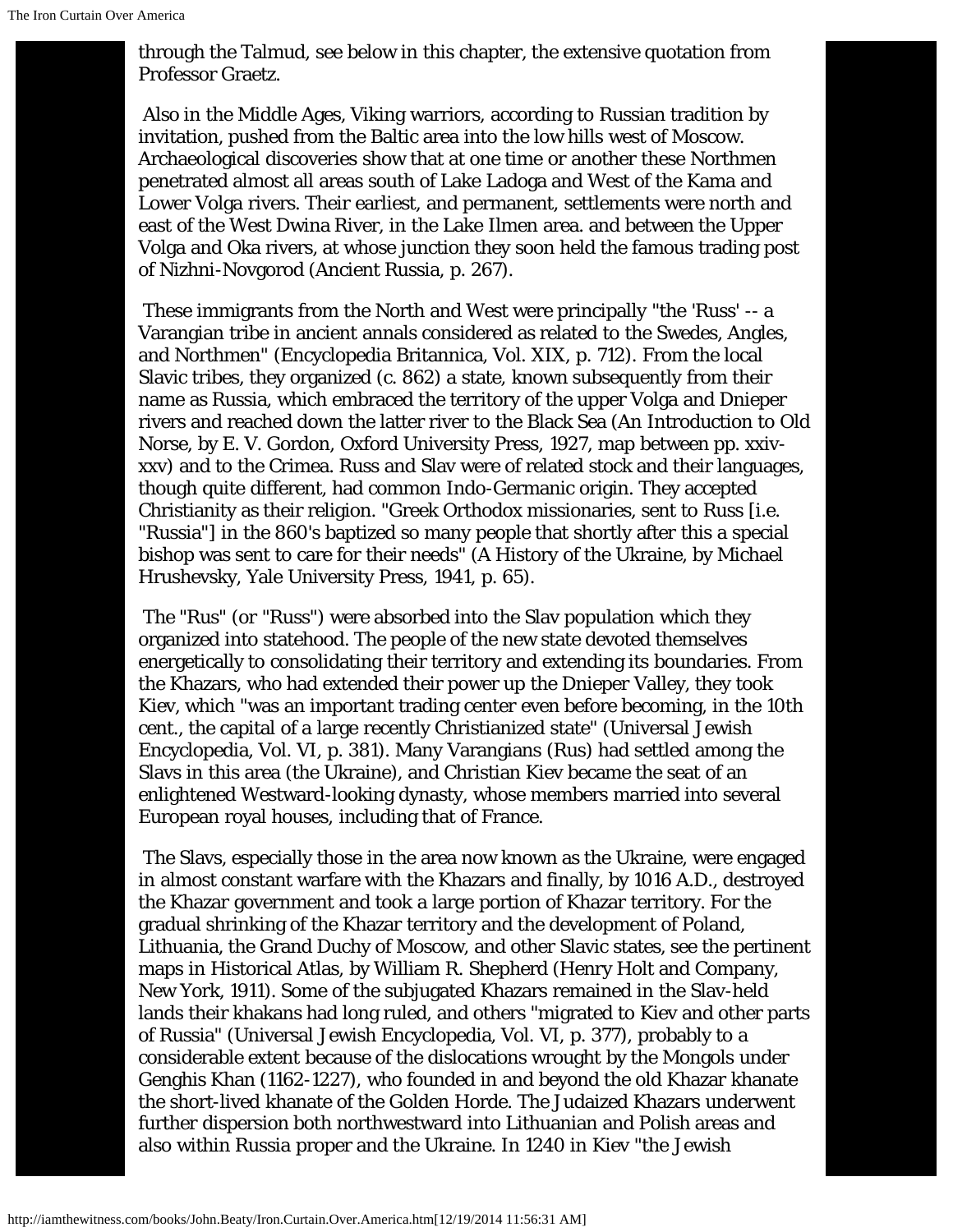community was uprooted, its surviving members finding refuge in towns further west" (Univ. Jew. Encyc., Vol.VI,p. 382) along with the fleeing Russians, when the capital fell to the Mongol soldiers of Batu, the nephew of Genghis Khan. A short time later many of these expelled Jews returned to Kiev. Migrating thus, as some local power impelled them, the Khazar Jews became widely distributed in Western Russia. Into the Khazar khanate there had been a few Jewish immigrants -- rabbis, traders, refugees -- but the people of the Kievan Russian state did not facilitate the entry of additional Jews into their territory. The rulers of the Grand Duchy of Moscow also sought to exclude Jews from areas under its control. "From its earliest times the policy of the Russian government was that of complete exclusion of the Jews from its territories" (Univ. Jew. Encyc. Vol. I, p. 384). For instance, "Ivan IV [reign,1533-1584] refused to allow Jewish merchants to travel in Russia" (op. cit., Vol. I, p.384).

 Relations between Slavs and the Judaized Khazars in their midst were never happy. The reasons were not racial -- for the Slavs had absorbed many minorities -- but were ideological. The rabbis sent for by Khakan Obadiah were educated in and were zealots for the Babylonian Talmud, which after long labors by many hands had been completed on December 2, 499. In the thousands of synagogues which were built in the Khazar khanate, the imported rabbis and their successors were in complete control of the political, social, and religious thought of their people. So significant was the Babylonian Talmud as the principal cause of Khazar resistance to Russian efforts to end their political and religious separatism, and so significant also are the modern sequels, including those in the United States, that an extensive quotation on the subject from the great History of the Jews, by Professor H. Graetz (Vol. II, 1893, pp. 631 ff.) is here presented:

 The Talmud must not be regarded as an ordinary work, composed of twelve volumes; it possesses absolutely no similarity to any other literary production, but forms, without any figure of speech, a works of its own, which must be judged by its peculiar laws. .

 The Talmud contains much that is frivolous of which it treats with great gravity and seriousness; it further reflects the various superstitious practices and views of its Persian birthplace which presume the efficacy of demoniacal medicines, of magic, incantations, miraculous cures, and interpretations of dreams. . . It also contains isolated instances of uncharitable judgments and decrees against the members of other nations and religions, and finally it favors an incorrect exposition of the scriptures, accepting, as it does, tasteless misrepresentations.

 More than six centuries lie petrified in the Talmud. . . Small wonder then, that. . .the sublime and the common, the great and the small, the grave and the ridiculous, the altar and the ashes, the Jewish and the heathenish, be discovered side by side. . .

 The Babylonian Talmud is especially distinguished from the Jerusalem or Palestine Talmud by the flights of thought, the penetration of mind, the flashes of genius, which rise and vanish again. . .It was for this reason that the Babylonian rather than the Jerusalem Talmud became the fundamental possession of the Jewish race, its life breath, its very soul. . . nature and mankind, powers and events, were for the Jewish nation insignificant, non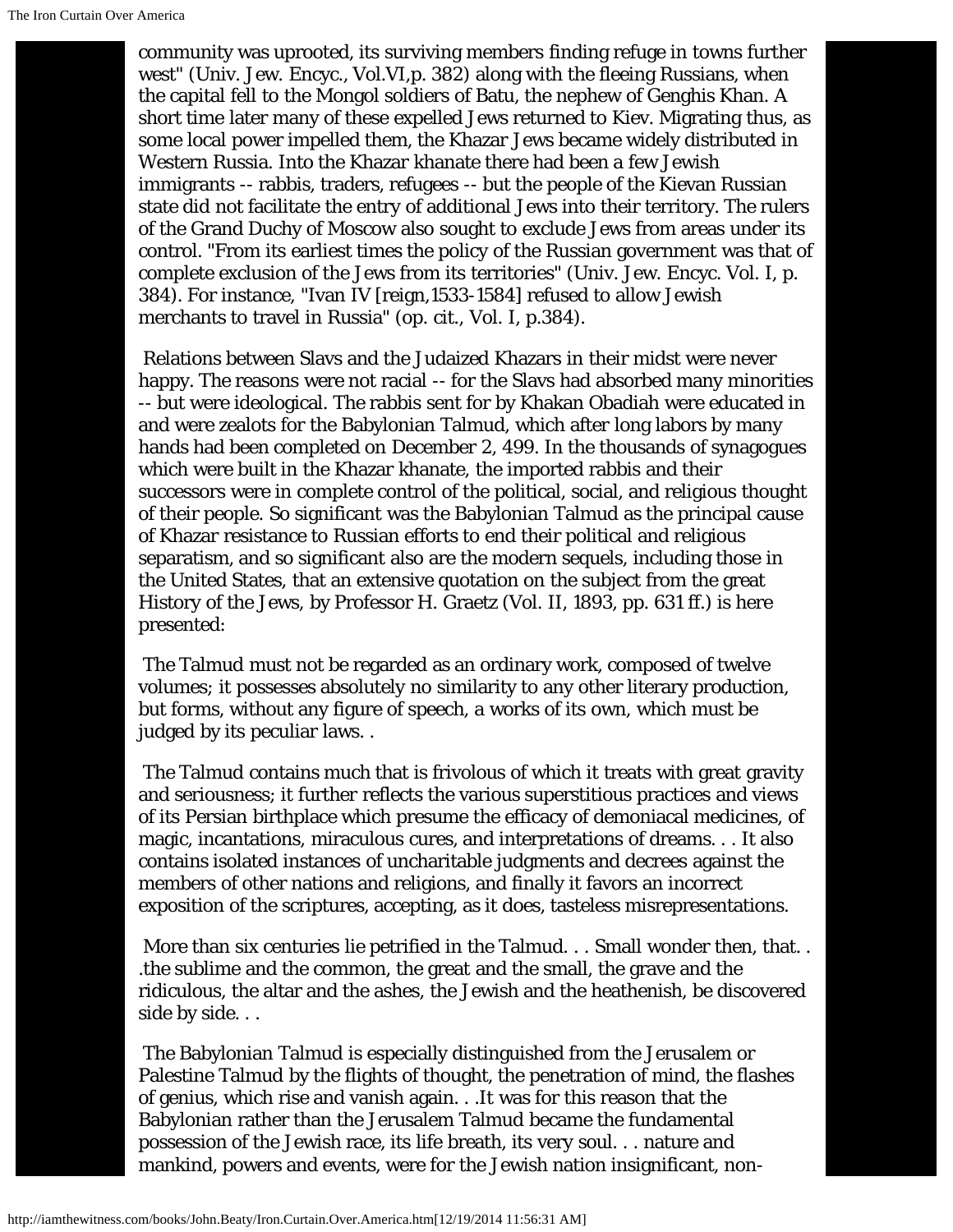essential, a mere phantom; the only true reality was the Talmud.

 Not merely educated by the Talmud but actually living the life of its Babylonian background, which they may have regarded with increased devotion because most of the Jews of Mesopotamia had embraced Islam, the rabbi-governed Khazars had no intention whatever of losing their identity by becoming Russianized or Christian. The intransigent attitude of the rabbis was increased by their realization that their power would be lost if their people accepted controls other than Talmudic. These controls by rabbis were responsible not only for basic mores, but for such externals as the peculiarities of dress and hair. It has been frequently stated by writers on the subject that the "ghetto" was the work not of Russians or other Slavs but of rabbis.

 As time passed, it came about that these Khazar people of mixed non-Russian stock, who hated the Russians and lived under Babylonian Talmudic law, became known in the western world, from their place of residence and their legal-religious code, as Russian Jews.

 In Russian lands after the fall of Kiev in 1240, there was a period of dissension and disunity. The struggle with the Mongols and other Asiatic khanates continued and from them the Russians learned much about effective military organization. Also, as the Mongols had not overrun Northern and Western Russia (Shepherd, op.cit., Map 77), there was a background for the resistance and counter-offensive which gradually eliminated the invaders. The capital of reorganized Russia was no longer Kiev But Moscow (hence the terms Moscovy and Muscovite). In 1613 the Russian nobles (boyars), desired a more stable government than they had had, and elected as their czar a boy named Michael Romanov, whose veins carried the blood of the grand dukes of Kiev and the grand dukes of Moscow.

 Under the Romanovs of the seventeenth and eighteenth centuries, there was no change in attitude toward the Judaized Khazars, who scorned Russian civilization and stubbornly refused to enter the fold of Christianity. "Peter the Great [reign, 1682-1725] spoke of the Jews as 'rogues and cheats' " (Popular History of the Jews, by H. Graetz, New York, The Jordan Publishing Co., 1919, 1935, Vol. VI by Max Raisin, p. 89). "Elizabeth [reign, 1741-1762] expressed her attitude in the sentence: 'From the enemies of Christ, I desire neither gain nor profit' " (Univ. Jew. Encyc., Vol. I, p. 384).

 Under the Romanov dynasty (1613-1917) many members of the Russian upper classes were educated in Germany, and the Russian nobility, already partly Scandinavian by blood, frequently married Germans or other Western Europeans. Likewise many of the Romanovs, themselves - in fact all of them who ruled in the later years of the dynasty - married into Western families. Prior to the nineteenth century the two occupants of the Russian throne best known in world history were Peter I, the Great, and Catherine II, the Great. The former who in 1703 gave Russia its "West window," St. Petersburg, later known as Petrograd and recently as Leningrad - chose as his consort and successor on the throne as Catherine I, [reign, 1725-1727]a captured Marienburg (Germany) servant girl whose mother and father were respectively a Lithuanian peasant woman and a Swedish dragoon. Catherine II, the Great, was a German princess who was proclaimed reigning Empress of Russia after her husband, the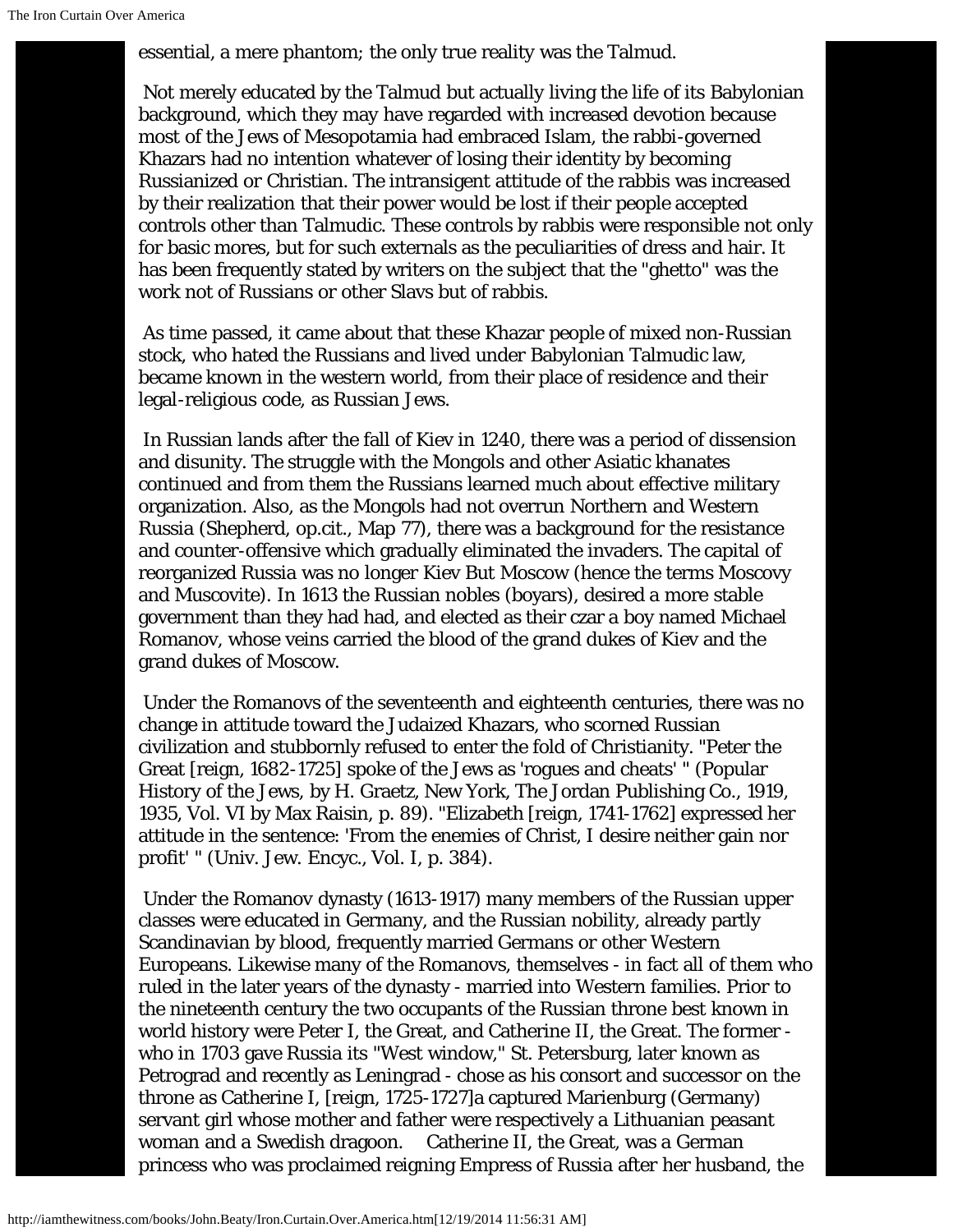ineffective Czar Peter III, "subnormal in mind and physique" (Encyc. Brit., Vol. V, p. 37), left St. Petersburg. During her thirty-four years as Empress, Catherine, by studying such works as Blackstone's Commentaries, and by correspondence with such illustrious persons as Voltaire, F. M. Grimm Frederick the Great, Dederot, and Maria-Theresa of Austria, kept herself in contact with the West (Encyc. Brit., Vol. XIX, p. 718 and passim). She chose for her son, weak like his father and later the "madman" Czar Paul I [reign, 1796-1801], a German wife.

 The nineteenth century czars were Catherine the Great's grandson, Alexander I [reign, 1801-1825 -- German wife]; his brother, Nicholas I [reign, 1825-1855 -- German wife, a Hoenzollern]; his son Alexander II [reign 1855-1881- German wife]; and his son Alexander III [reign, 1881-1894- Danish wife]; his son, Nicholas II [reign, 1894-1917 -- German wife], who was murdered with his family (1918) after the Communists seized power (1917) in Russia.

 Though many of the Romanovs, including Peter I and Catherine II, had far from admirable characters -- a fact well advertised in American books on the subject - - and though some of them including Nicholas II were not able rulers, a general purpose of the dynasty was to give their land certain of the advantages of Western Europe. In the West they characteristically sought alliances with one country or another, rather than ideological penetration.

 Like, their Slavic overlords, the Judaized Khazars of Russia had various relationships with Germany. Their numbers from time to time, as during the Crusades, received accretions from the Jewish communities in Germany principally into Poland and other areas not yet Russian; many of the ancestors of these people, however, had previously entered Germany from Slavic lands. More interesting than these migrations was the importation from Germany of an idea conceived by a prominent Jew of solving century-old tension between native majority population and the Jews in their midst. In Germany, while Catherine the Great was Empress of Russia, a Jewish scholar and philosopher named Moses Mendelssohn (1729-1786) attracted wide and favor able attention among non-Jews and a certain following among Jews. His conception of the barrier between Jew and non-Jew, as analyzed by Grayzel (op. cit., p. 543), was that the "Jews had erected about themselves a mental ghetto to balance the physical ghetto around them." Mendelssohn's objective was to lead the Jews "out of this mental ghetto into the wide world of general culture - without, however, doing harm to their specifically Jewish culture." The movement received the name Haskalah, which may be rendered as "enlightenment." Among other things, Mendelssohn wished Jews in Germany to learn the German language.

 The Jews of Eastern Europe had from early days used corrupted versions of local vernaculars, written in the Hebrew alphabet (see "How Yiddish Came to be," Grayzel, op. cit., p. 456), just as the various vernaculars of Western Europe were written in the Latin alphabet, and to further his purpose Mendelssohn translated the Pentateuch -- Genesis, Exodus, Leviticus, Numbers, Deuteronomy -- into standard German, using however, the accepted Hebrew alphabet (Grayzel, op. cit., p. 543). Thus in one stroke he led his readers a step toward Westernization by the use of the German Language and by offering them, instead of the Babylonian Talmud, a portion of scripture recognized by both Jew and Christian.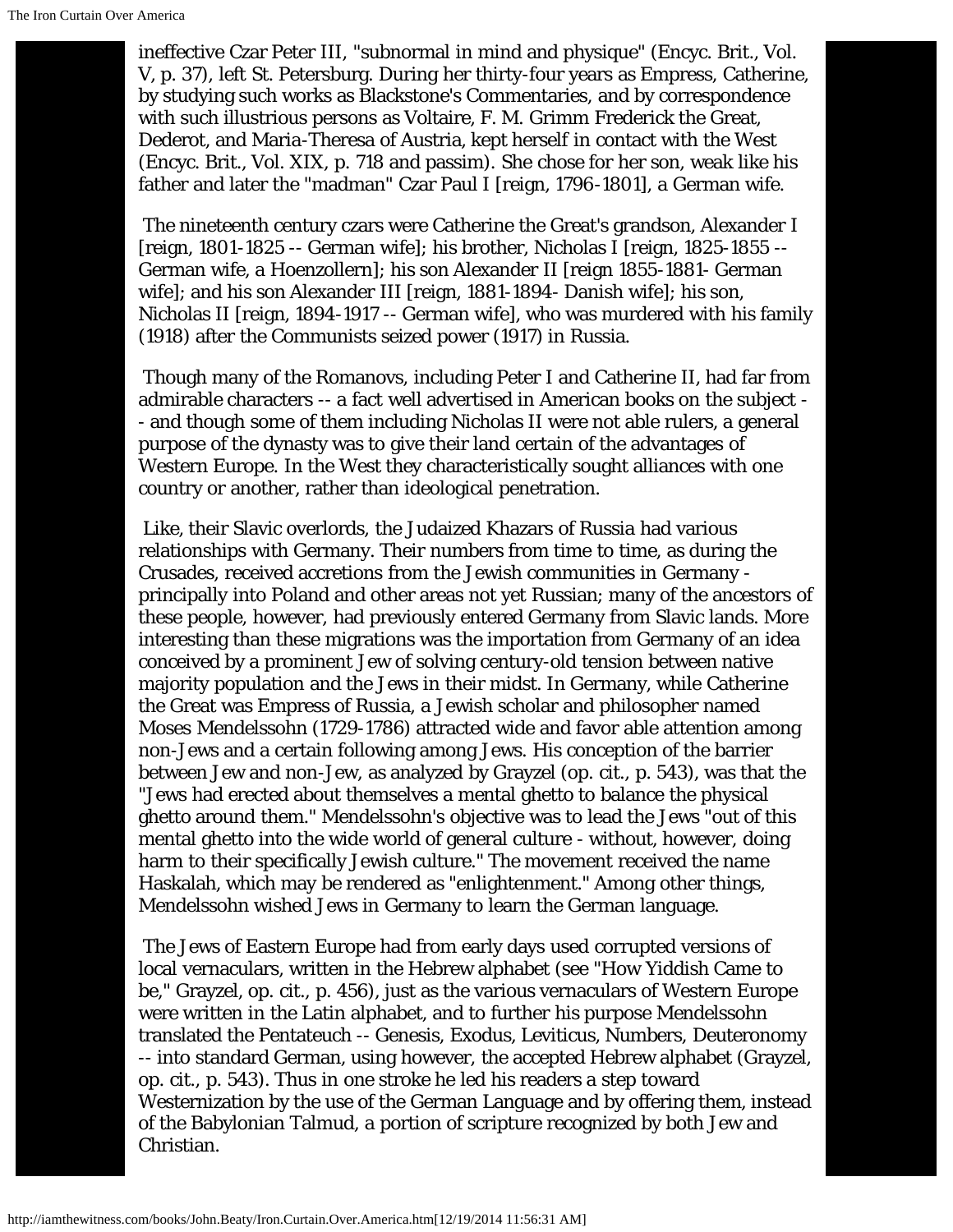The Mendelssohn views were developed in Russia in the nineteenth century, notably by Isaac Baer Levinsohn (1788-1860), the "Russian Mendelssohn." Levinsohn was a scholar who, with Abraham Harkavy, delved into a field of Jewish history little known in the West, namely "the settlement of Jewish history little known in the West, namely "the settlement of Jews in Russia and their vicissitudes furring the dark ages. . . Levinsohn was the first to express the opinion that the Russian Jews hailed not from Germany, as is commonly supposed, but from the banks of the Volga. This hypothesis, corroborated by tradition, Harkavy established as a fact" (The Haskalah Movement on Russia, by Jacob S. Raisin, Philadelphia, The Jewish Publication Society of America, 1913, 1914, p. 17).

 The reigns of the nineteenth century Czars showed a fluctuation of attitudes toward the Jewish "state within a state" (The Haskalah Movement, p. 43). In general, Nicholas I had been less lenient than Alexander I toward his intractable non-Christian minority, but he took an immediate interest in the movement endorsed by the highly respected Levinsohn, for he saw in "Haskalah" an opportunity for possibly breaking down the separatism of the Judaized Khazars. He put in charge of the project of opening hundreds of Jewish schools a brilliant young Jew, Dr. Max Lilienthal. From its beginning, however, the Haskalah movement had had bitter opposition among Jews in Germany - many of whom, including the famous Moses Hess (Graetz-Raisin, op.cit., Vol. VI,. PP. 371 ff.), became ardent Jewish nationalists - and in Russia the opposition was fanatical. "The great mass of Russian Jewry was devoid of all secular learning, steeped in fanaticism, and given to superstitious practices" (Graetz-Raisin, op. cit., Vol. VI, P. 112), and their leaders, for the most part, had no notion of tolerating a project which would lessen or destroy their control. These leaders believed correctly that the new education was designed to lessen the authority of the Talmud, which was the cause, as the Russians saw it, "of the fanaticism and corrupt morals of the Jews." The leaders of the Jews also saw that the new schools were a way "to bring the Jews closer to the Russian people and the Creek church" (Graetz-Raisin, op. cit., Vol. VI, p. II6). According to Raisin, "the millions of Russian Jews were averse to having the government interfere with their inner and spiritual life" by "foisting upon them its educational measures. The soul of Russian Jewry sensed the danger lurking in the imperial scheme" (op. cit., p. 117). Lilienthal was in their eyes "a traitor and informer," and in 1845, to recover a modicum of prestige with his people, he "shook the dust of bloody Russia from his feet" (Graetz-Raisin, op.cit., Vol. VI, p. 117). Thus the Haskalah movement failed in Russia to break down the separatism of the Judaized Khazars.

 When Nicholas I died, his son Alexander II [reign, 1855-1881] decided to try a new way of winning the Khazar minority to willing citizenship in Russia. He granted his people, including the Khazars, so many liberties that he was called the "Czar Liberator."

 By irony, or nemesis, however, his "liberal regime" contributed substantially to the downfall of Christian Russia. Despite the ill-success of his Uncle Alexander's "measures to effect the 'betterment' of the 'obnoxious' Jewish element" (Univ. Jew. Encyc., Vol. I, p. 384), he ordered a wholesale relaxation of oppressive and restraining regulations (Graetz-Raisin, op. cit., p. 124) and Jews were free to attend all schools and universities and to travel without restrictions. The new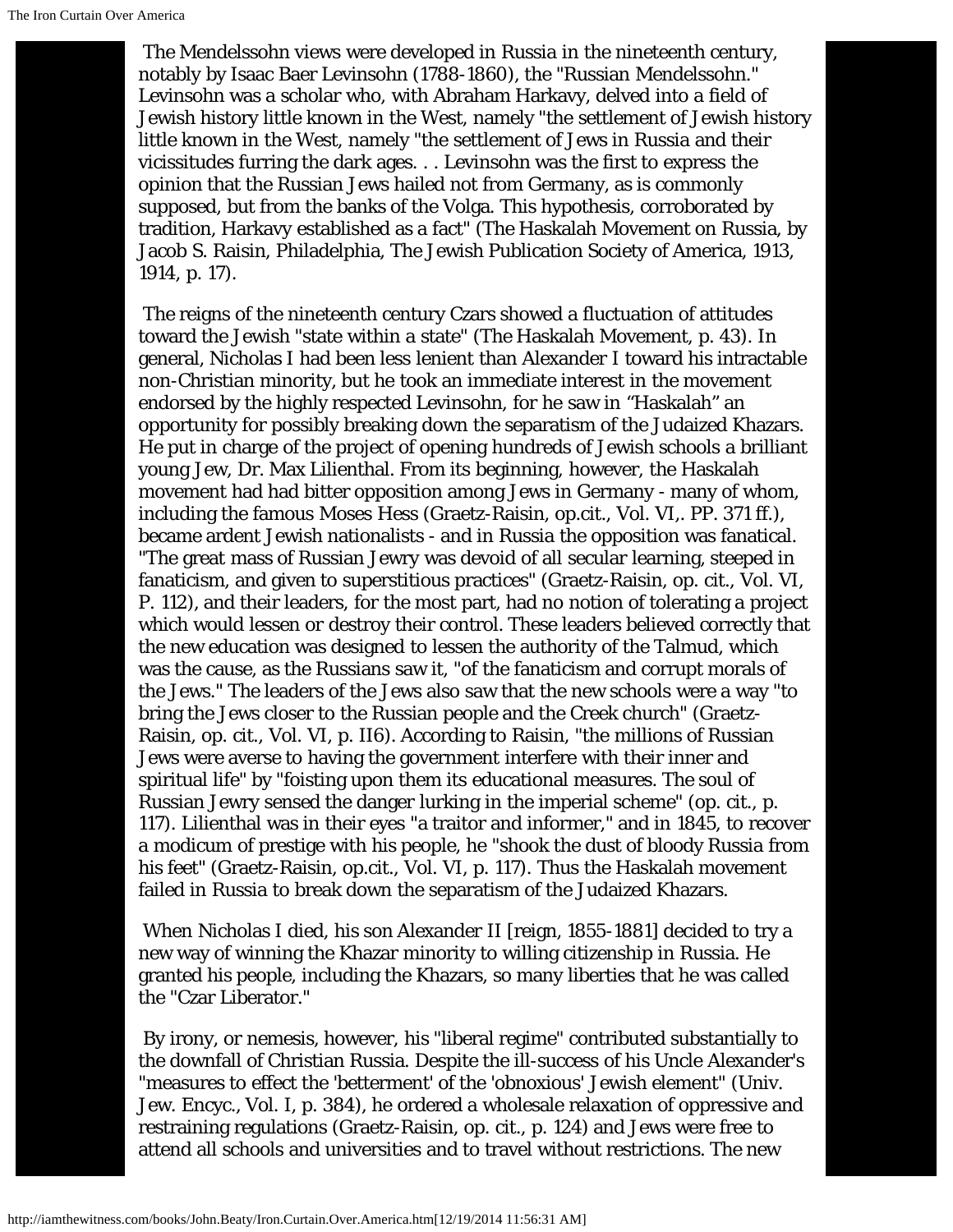freedom led, however, to results the "Liberator" had not anticipated.

 Educated, and free at last to organize nationally, the Judaized Khazars in Russia became not merely an indigestible mass in the body politic, the characteristic "state within a state, " but a formidable anti-government force. With non-Jews of nihilistic or other radical tendencies - the so-called Russian "intelligentsia" they sought in the first instance to further their aims by assassinations (Modern European History, by Charles Downer Hazen, Holt, New York, p. 565). Alexander tried to abate the hostility of the "terrorists" by granting more and more concessions, but on the day the last concessions were announced "a bomb was thrown at his carriage. The carriage was wrecked, and many of his escorts were injured. Alexander escaped as by a miracle, but a second bomb exploded near him as he was going to aid the injured. He was horribly mangled, and died within an hour. Thus perished the Czar Liberator" (Modern European History, p. 567).

 Some of those involved in earlier attempts to assassinate Alexander II were of Jewish Khazar background (see The Anarchists by Ernest Alfred Vizetelly, John Lane, London and New York, 1911, p. 66). According to the Universal Jewish Encyclopedia, the "assassination of Alexander II in which a Jewess had played a part" revived a latent "anti-Semitism." Resentful of precautions taken by the murdered Czar's son and successor, Alexander III, and also possessing a new world plan, hordes of Jews, some of them highly educated in Russian universities, migrated to other European countries and to America. The emigration continued (see below) under Nicholas II. Many Jews remained in Russia, however, for "in 1913 the Jewish population of Russia amounted to 6,946,000 (Univ. Jew. Encyc., Vol. IX, p. 285).

 Various elements of this restless aggressive minority nurtured the amazing quadruple aims of international Communism, the seizure of power in Russia, Zionism, and continued migration to America, with a fixed purpose to retain their nationalistic separatism. In many instances, the same individuals were participants in two or more phases of the four-fold objective.

 Among the Jews who remained in Russia, which then included Lithuania, the Ukraine (A History of the Ukraine, Michael Hrushevsky, Yale University Press, 1941, passim), and much of Poland, were the founders of the Russian Bolshevik party:

 In 1897 was founded the Bond, the union of Jewish workers in Poland and Lithuania. . . They engaged in revolutionary activity upon a large scale, and their energy made them the spearhead of the Party (Article on "Communism" by Harold J. Laski, Encyc. Brit., Vol. III, pp 824-827).

 The name Bolsheviki means majority (from Russian bolshe, the larger) and commemorates the fact that at the Brussels-London conference of the party in late 1902 and early 1903, the violent Marxist program of Lenin was adopted by a 25 to 23 vote, the less violent minority or "Mensheviki" Marxists fading finally from the picture after Stalin's triumph in October, 1917. It has been also stated that the term Bolshevik refers to the "larger" or more violent program of the majority faction. After (1918) the Bolsheviki called their organization the Communist Party.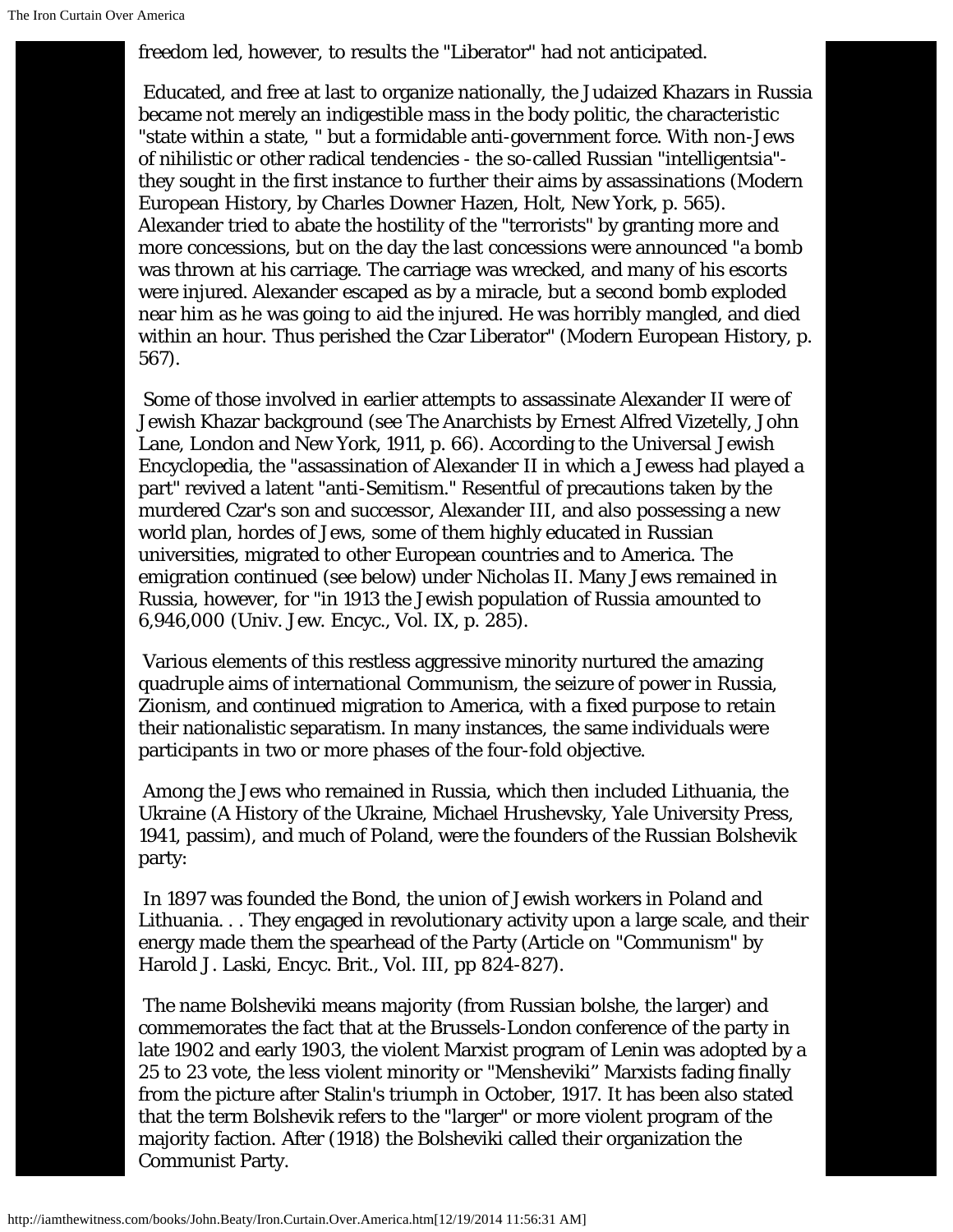The Zionist Jews were another group that laid its plan in Russia as a part of the new reorientation of Russian Jewry after the collapse of Haskalah and the assassination (1881) of Alexander II. "On November 6, 1884, for the first time in history, a Jewish international assembly was held at Kattowitz, near the Russian frontier, where representatives from all classes and different countries met and decided to colonize Palestine. . ."(The Haskalah Movement in Russia, p. 285). For a suggestion of the solidarity of purpose between the Jewish Bund, which was the core of the Communist Party, and early Zionism, see Grayzel (op. cit., p. 662). "Henceforth a heightened sense of race-consciousness takes the place formerly held by religion and is soon to develop into a concrete nationalism with Zion as its goal" (Graetz-Raisin, Vol. p. 168).

 In Russia and abroad in the late nineteenth century, not only Bundists but other Khazar Jews had been attracted to the writings of Karl Marx (1818-1883), partly, it seems, because he was Jewish in origin. "On both paternal and maternal sides Karl Marx was descended from rabbinical families" (Univ. Jew. Encyc., Vol. VII, p. 289).

 The Marxian program of drastic controls, so repugnant to the free western mind, was no obstacle to the acceptance of Marxism by many Khazar Jews, for the Babylonian Talmud under which they lived had taught then to accept authoritarian dictation on everything from their immorality to their trade practices. Since the Talmud contained more than 12,000 controls, the regimentation of Marxism was acceptable -- provided the Khazar politician, like the Talmudic rabbi, exercised the power of the dictatorship.

 Under Nicholas II, there was no abatement of the regulations designed, after the murder of Alexander II, To curb the anti-government activities of Jews; consequently, the " reaction to those excesses was Jewish support of the Bolsheviks. . ."(Univ. Jew. Encyc., Vol. I, p. 286.) The way to such support was easy since the predecessor organization of Russian Communism was the Jewish "Bund." Thus Marxian Communism, modified for expediency, became an instrument for the violent seizure of power. The Communist Jews, together with revolutionaries of Russian stock, were sufficiently numerous to give the venture a promise of success, if attempted at the right time. After the rout of the less violent faction in 1903, Lenis remained the leader.

 The blow fell in the fateful year, 1917, when Russia was staggering under defeat by Germany -- a year before Germany in turn staggered to defeat under the triple blows of Britain, France, and the United States. "The great hour of freedom struck on the 15th of March, 1917," when "Czar Nicholas's train was stopped" and he was told "that his rule was at an end. . . Israel, in Russia, suddenly found itself lifted out of its oppression and degradation" (Graetz-Raisin, op. cit., Vol. VI, p. 209).

 At this moment Lenin appeared on the scene, after an absence of nine years (Encyc. Brit., Vol. XIII, p. 912). The Germans, not realizing that he would be anything more than a trouble-maker for their World War I enemy, Russia, passed him and his party (exact number disputed -- about 200?) in a sealed train from Switzerland to the Russian border. In Lenin's sealed train, "Out of a list of 165 names published, 23 are Russian, 3 Georgian, 4 Armenian, 1 German,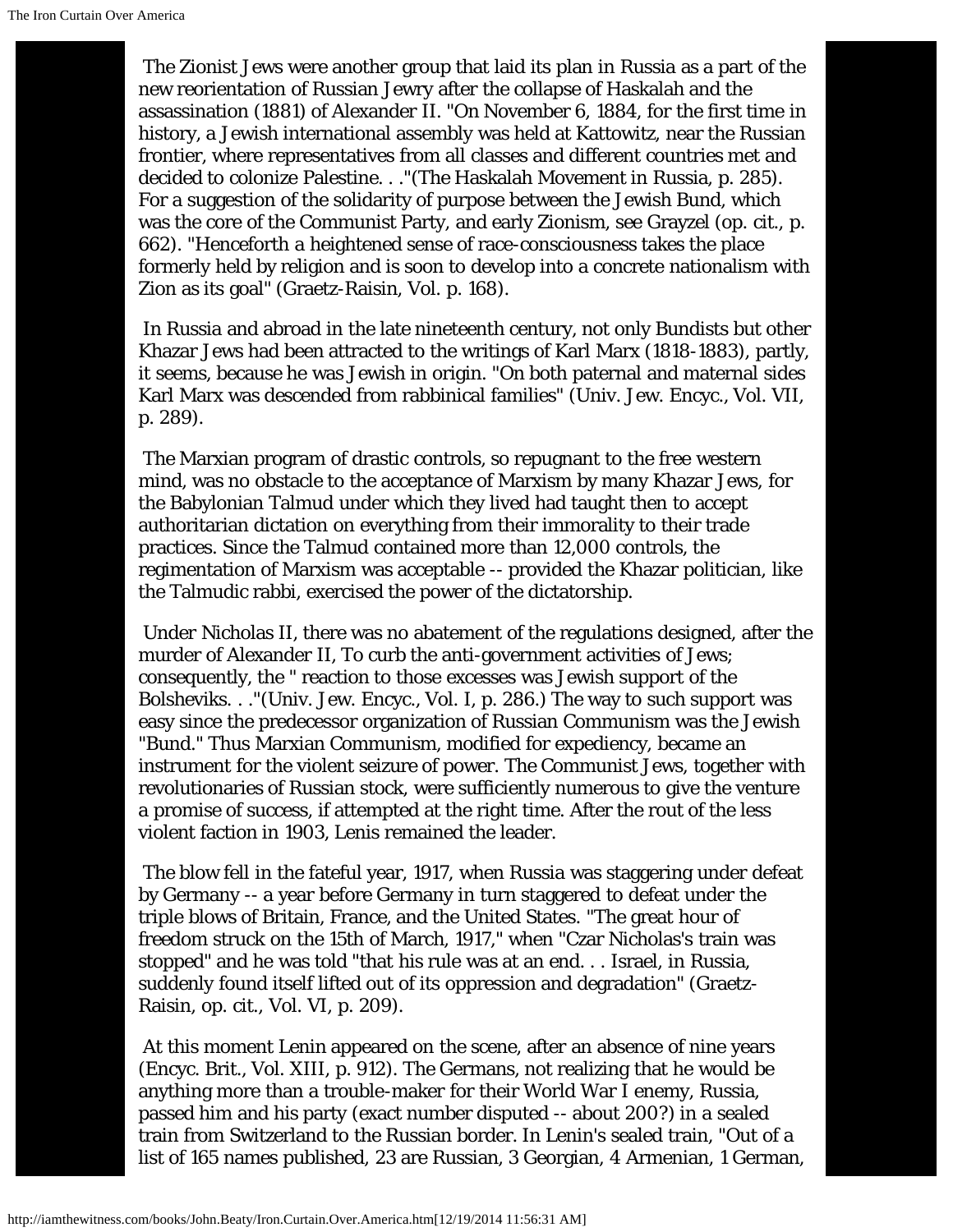and 128 Jewish" (The Surrender of an Empire, Nesta H. Webster, Boswell Printing and Publishing Company, Ltd., 10 Essex St., London, W.C.2, 1931, p. 77). "At about the same time, Trotsky arrived from the United States, followed by over 300 Jews from the East End of New York and joined up with the Bolshevik Party" (op. cit., p. 73).

 Thus under Lenin, whose birth-name was Ulianov and whose racial antecedents are uncertain, and under Leon Trotsky, a Jew, whose birth -name was Bronstein, a small number of highly trained Jews from abroad, along with Russian Judaized Khazars and non-Jewish captives to the Marxian ideology, were able to make themselves masters of Russia. "Individual revolutionary leaders and Sverdlov -- played a conspicuous part in the revolution of November, 1917, which enabled the Bolshevists to take possession of the state apparatus" (Univ. Jew. Encyc., Vol. IX, p.668). Here and there in the Universal Jewish Encyclopedia other Jews are named as co-founders of Russian Communism, but not Lenin and Stalin. Both of these, however, are said by some writers to be half-Jewish. Whatever the racial antecedents of their top man, the first Soviet commissariats were largely staffed with Jews. The Jewish position in the Communist movement was well understood in Russia. "The White Armies which opposed the Bolshevik government linked Jews and Bolsheviks as common enemies" (Univ. Jew Encyc., Vol. I, p. 336).

 Those interested in the ratio of Jews to others in the government in the early days of Communist rule in Russia should, if possible, see Les derniers jours des Romanof (The Last Days of the Romanovs) by Robert Wilton, long the Russian correspondent of the London Times. A summary of its vital passages is included in the "foreword to Third Edition" of The Mystical Body of Christ in the Modern World (Brown and Nolan , Limited Waterford, Dublin, Belfast, Cork, London, 1939, 1947) by Rev. Denis Fahey, a well-known Irish professor of philosophy and Church history. Professor Fahey gives names and nationality of the members of the Council of Peoples Commissars, the Central Executive Committee, and the Extraordinary Commissions, and in summary quotes from Wilton as follows:

 According to the data furnished by the Soviet press, out of 556 important functionaries of the Bolshevik State. . . there were in 1918-1919, 17 Russians, 2 Ukrainians, 11 Armenians, 35 Letts, 15 Germans, 1 Hungarian, 10 Georgians, 3 Poles, 3 Finns, 1 Karaim, 457 Jews.

 As the decades passed by -- after the fateful year 1917 -- Judaized Khazars kept a firm hand on the helm of the government in the occupied land of Russia. In due time they built a bureaucracy to their hearts' desire. The government - controlled Communist press "issued numerous and violent denunciations of anti-Semitic episodes, either violence or discriminations." Also, "in 1935 a court ruled that anti-Semitism in Russia was a penal offense" (Univ. Jew Encyc., Vol. I, p. 386). Among top-flight leaders prominent in the middle of the twentieth century. Stalin, Kaganovich, Beria, Molotov, and Litvinoff all have Jewish blood, or are married to Jewesses. The latter circumstance should not be overlooked, because from Nero's Poppaea (Encyclopedia Italiana, Vol. XXVII, p. 932; also, The Works of Flavius Josephus, translated by William Whiston, David McKay , Philadelphia, n.d., pp. 8, 612, 616) to the Montreal chemist's woman friend in the Canadian atomic espionage trials (Report of the Royal Commission,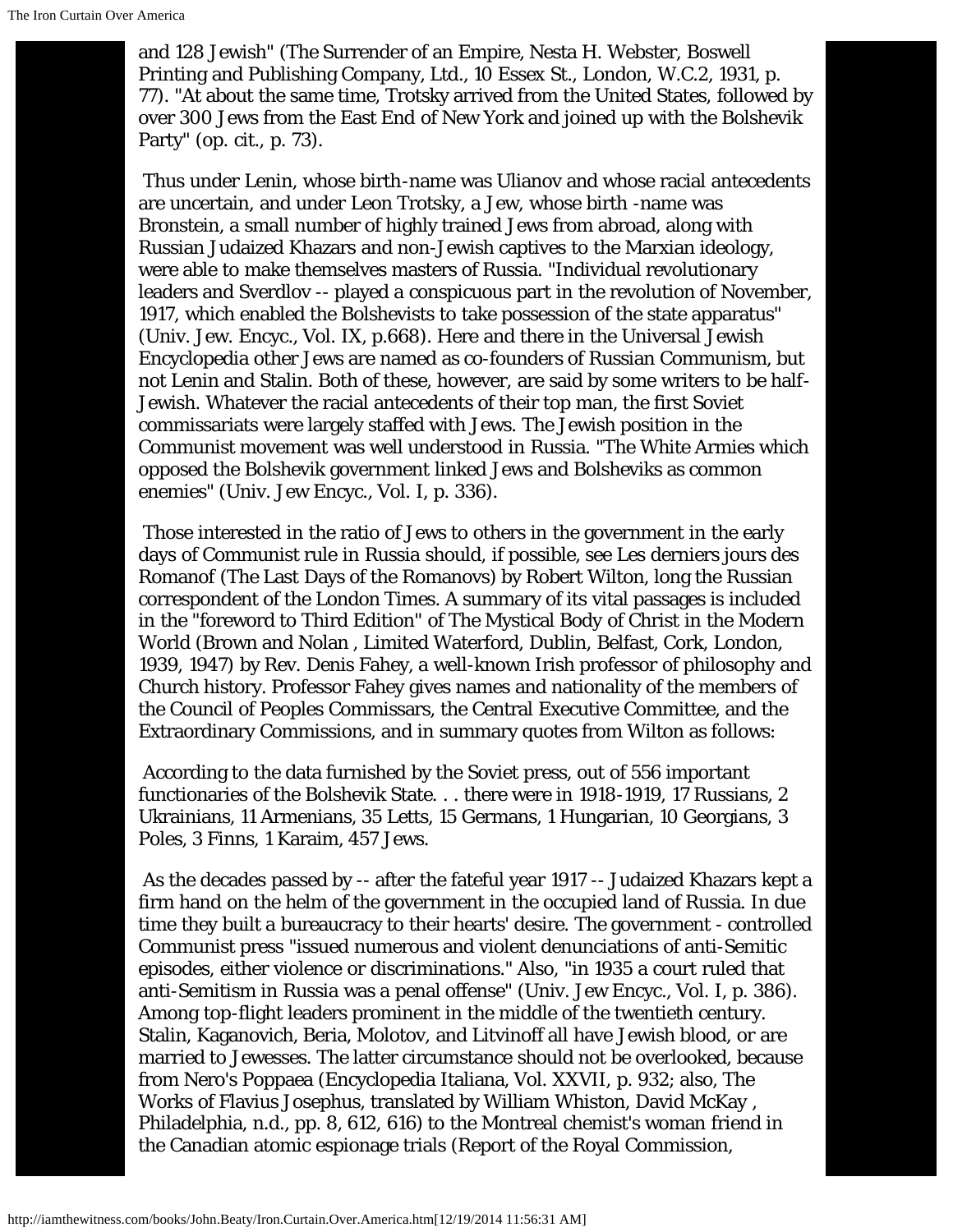Government Printing Office, Ottawa, Canada, 1946, \$1.00) the influence of a certain type of wife -- or other closely associated woman -- has been of utmost significance. Nero and Poppaea may be allowed to sleep - if their crimes permit but Section III, 11, entitled "RAYMOND BOYER, Montreal," in the Report of the Canadian Royal Commission should be read in full by all who want facts on the subject of the corruption of scientists, and others working on government projects. In the Soviet Embassy records, turned over to Canadian authorities by Ivor Gouzinko, was Col. Zabotin's notebook which contained the following entries (pp. 375 and 397 respectively):

#### Professor

 Frenchman. Noted chemist, about 40 years of age. Works in McGill University, Montreal. Is the best of the specialists on VV on the American Continent. Gives full information on explosives and chemical plants. Very rich. He is afraid to work. (Gave the formula of RDX, up to the present there was no evaluation from the boss.)

**Contact** 

1. Freda

 Jewess -- works as a co-worker in the International Bureau of Labour. A lady friend of the Professor.

 In view of the facts furnished above as to the racial composition of the early Communist bureaucracy, it is perhaps not surprising that a large portion of the important foreign efforts of the present government of Russia are entrusted to Jews.

 This is especially notable in the list of current or recent exercisers of Soviet power in the satellite lands of Eastern Europe. Anna Rabinsohn Pauker, Dictator of Rumania; Matyas Rakosi, Dictator of Hungary; Jacob Berman, Dictator of Poland; D.M. Manuilsky, Dictator of the Ukraine; and many other persons highly placed in the governments of the several Eastern European countries are all said to be members of this new Royal Race of Russia.

 Of Eastern European origin are the leaders of late nineteenth century and twentieth century political Zionism which flowered from the already recorded beginnings at Kattowitz in 1884. Born at Budapest, Hungary, was Theodor Herzl (1860-1904), author (1896) of Der Judenstatt (The Jews' State), who presided over the "Zionist Congress," which "took place at Basel, Switzerland, on August 29, 30, and 31, 1897" (Univ. Jew. Encyc., Vol. II, p. 102). Dr. Chaim Weizmann, the head of political Zionism at the moment at the moment of its recourse to violence, was born in Plonsk, Poland. Since these top leaders are Eastern Europeans, it is not surprising that most of the recent immigrants into Palestine are of Soviet and satellite origin and that their weapons have been largely from the Soviet Union and from Soviet-controlled Czechoslovakia (see below, Chapter VI).

As a number of writers have pointed out, political Zionism entered its violent phase after the discovery of the incredibly vast mineral wealth of Palestine. According to "Zionists Misleading World with Untruths for Palestine Conquest,"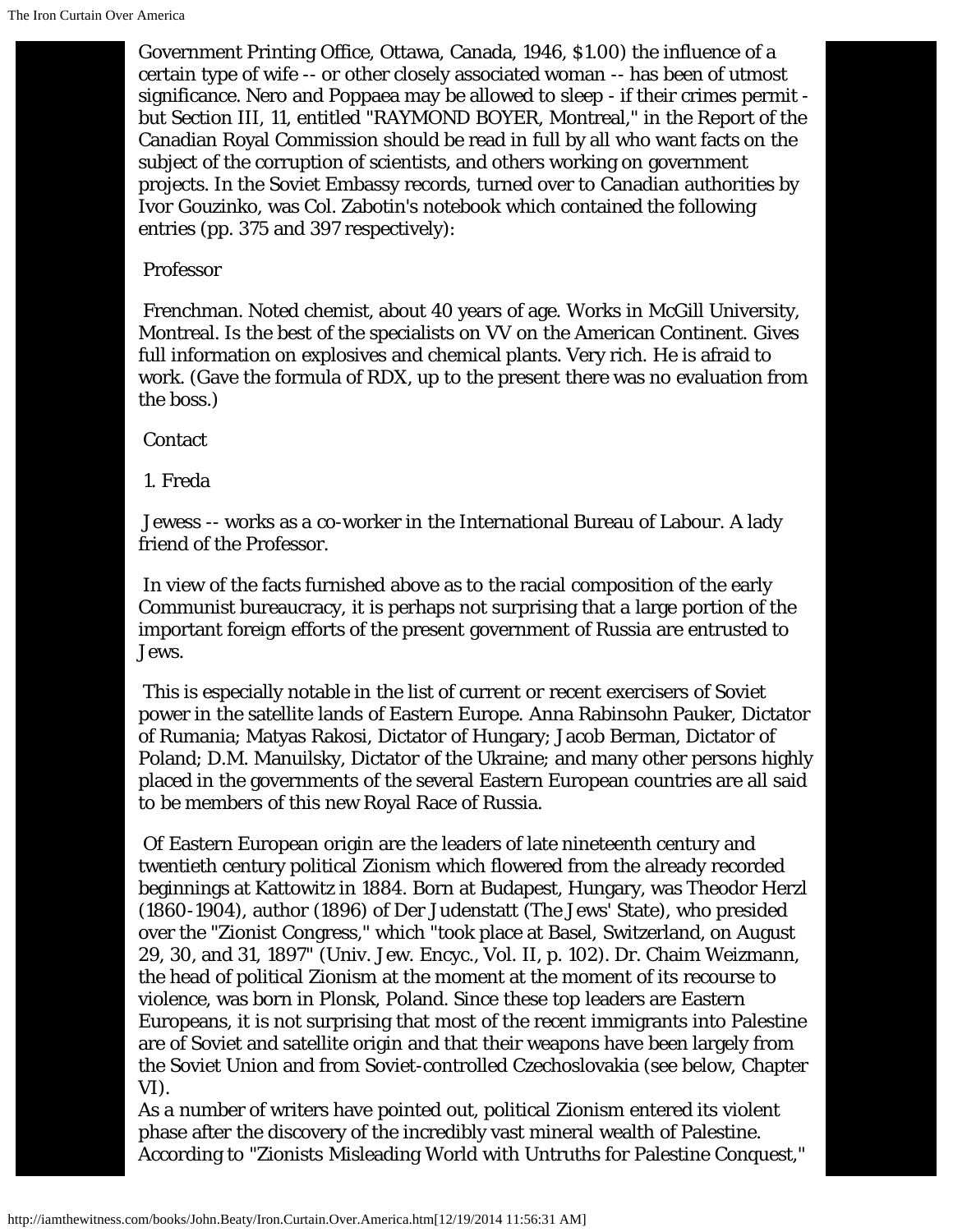a full-page article inserted as an advertisement in the New York Herald Tribune (January 14, 1947), "an independent Jewish state in Palestine was the only certain method by which Zionists could acquire complete control and outright ownership of the proven Five Trillion Dollar (\$5,000,000,000,000) chemical and mineral wealth of the Dead Sea." The long documented article is signed by R. M. Schoendorf, "Representative of Cooperating Americans of the Christian Faiths"; by Habib I. Katibah, "Representative of Cooperating Americans of Arab Ancestry"; and by Benjamin H. Freedman, "Representative of Cooperating Americans of the Jewish Faith," and is convincing. Irrespective, however, of the value of the Dead Sea minerals, the oil flow of Middle Eastern wells. Also in 1951, oil was "discovered" in the Negeb Desert, an area for which "Israel" authorities had so much fervor that they seized it (see Chapter VI, b, below).

 The dominance of the motive of self-aggrandizement in political Zionism has been affirmed and denied; but it is difficult for an observer to see any possible objective apart from mineral wealth or long range grand strategy, including aggression (see Chapters VI and IX, below), in a proposal to make a nation out of an agriculturally poor, already overpopulated territory the size of Vermont. The intention of aggression at the expense of Moslem peoples, particularly in the direction of Iraq and Iran, is suggested also by the fact that the Eastern European Jews, adherents to the Babylonian Talmud, had long turned their thoughts to the lands where their sages lived and where most of the native Jewish population had embraced the Moslem faith. Any possible Zionist religious motive such as the hope of heaven, which fired the zeal of the Crusaders, is apparently ruled out by the nature of Judaism, as it is generally understood. "The Jewish religion is a way of life and has no formulated creed, or articles of faith, the acceptance of which brings redemption or salvation to the believer. . ." (opening words, p. 763, of the section on "Doctrines." in Religious Bodies: 1936, Vol. II, Part I, Denominations A to J, U. S. Department of Commerce, Jesse H, Jones. Secretary, Bureau of Census, Superintendent of Documents, Government Printing Office, Washington, D. C.).

 The secret or underground overseas efforts of Khazar-dominated Russia apparently have been entrusted principally to Jews. This is especially true of atomic espionage. The Report of the Royal Commission of Canada, already referred to, shows that Sam Carr (Cohen), organizer for all Canada; Fred Rose (Rosenberg), organizer for French Canada, and member of the Canadian Parliament from a Montreal constituency; and Germina (or Hermina) Rabinowich, in charge of liaison with U. S. Communists, were all born in Russia or satellite lands. In this connection, it is important to stress the fact that the possession of a Western name does not necessarily imply Western European stock. In fact, the maneuver of name-changing frequently disguises an individual's stock or origin. Thus the birth-name of John Gates, editor of the Communist Daily Worker was Israel Regenstreif. Other name changers among the eleven Communists found guilty by a New York jury in October, 1949, included Gil Green -- born Greenberg; Gus Hall -- born Halberg; and Carl Winter -- born Weissberg; (For details on these men and the others, see the article, "The Trial of the Eleven Communists," by Sidney Shalett, Reader's Digest, August, 1950, pp. 59-72.) Other examples of name-changing can be cited among political writers, army officers, and prominent officials in the executive agencies and departments in Washington. Parenthetically, the maneuver of acquiring a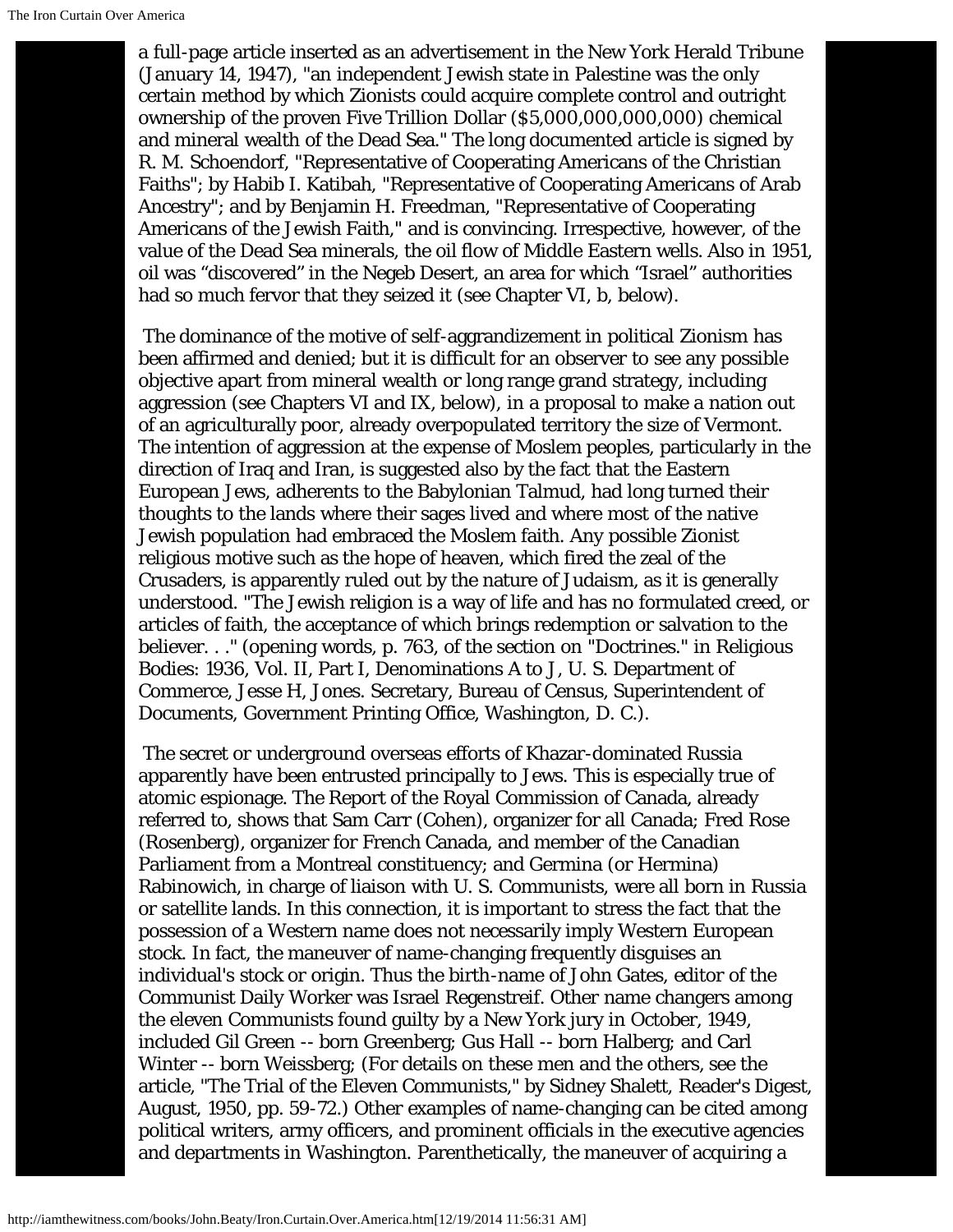name easily acceptable to the majority was very widely practiced by the aliens prominent in the seizure of Russia for Communism, among the name-changers being Lenin (Ulianov), Trotsky (Bronstein), and Stalin (Dzugashvili), The principal founders of state Communism.

 The United States Government refused Canada's invitation early in 1946 to cooperate in Canada's investigation of atomic spies, but in 1950 when (despite "red herring" talk of the Chief Executive) our atomic spy suspects began to be apprehended, the first was Harry Gold, then Abraham Brothman, and Miriam Moskowitz. Others were M. Sobell, David Greenglass, Julius Rosenberg, and Mrs. Ethel Rosenberg (not to be confused with Mrs. Anna Rosenberg). Various sentences were given. Mr. and Mrs. Rosenberg received the death penalty (See Atom Treason, by Frank Britton, Box 15745, Crenshaw Station, Los Angeles 8, California). As of early May, 1952, however, the sentence had not been carried out and a significant portion of the Jewish press was campaigning to save the Rosenbergs. Referring to Julius and Ethel Rosenberg, Samuel B. Gach, Editorin-Chief and Publisher of the California Jewish Voice ("Largest Jewish Circulation in the West") wrote as follows in his issue of April 25, 1952: "We deplore the sentence against the two Jews and despise the cowardly Jewish judge who passed same . . . " In March, 1951, Dr. William Perl of the Columbia University Physics Department was arrested "on four counts of perjury in connection with the crumbling Soviet atomic spy ring. . .Perl whose father was born in Russia, . . .had his name changed from Utterperl [Mutterperl?] to Perl" in 1945 (Washington Times-Herald, March 15, 1951). For further details on these persons and others, see "Atomic Traitors, " by Congressman Fred Busbey of Illinois in the June, 1951, number of National Republic. Finally, the true head of Communism in America was found not to be the publicly announced head, but the Jew, Gerhardt Eisler, who, upon detection "escaped" from America on the Polish S. S. "Batory," to a high position in the Soviet Government of East Germany (Communist Activities Among Aliens and National Groups. part III, Government printing Office, Washington, D. C., 1950, p. A121).

 Very pertinent to the subject under consideration is a statement entitled "Displaced Persons: Facts vs. Fiction," made in the Senate of the United States on January 6, 1950, By Senator Pat McCarran, Democrat of Nevada, Chairman of the Judiciary Committee. Senator McCarran said in part: "Let it be remembered that the Attorney General of the United States recently testified that an analysis of 4,984 of the more militant members of the Communist Party in the United States showed that 91.4 percent of the total were of foreign stock or were married to persons of foreign stock."

 With more than nine-tenths of our "more militant" Communists thus recruited from or allied to "foreign stock" and with that "stock: totaling perhaps not more than 10,000,000 or one-fifteenth of our nation's population, a little recourse to mathematics will suggest that the employment of an Eastern European or other person of recent alien extraction or connection is one hundred and fifty times more likely to yield a traitor than is the employment of a person of native stock!

 An "authoritative" Jewish point of view toward Soviet Russia is explained in the Universal Jewish Encyclopedia in the concluding paragraphs on Karl Marx. According to this source, Jews "recognize the experience of the Soviet Union,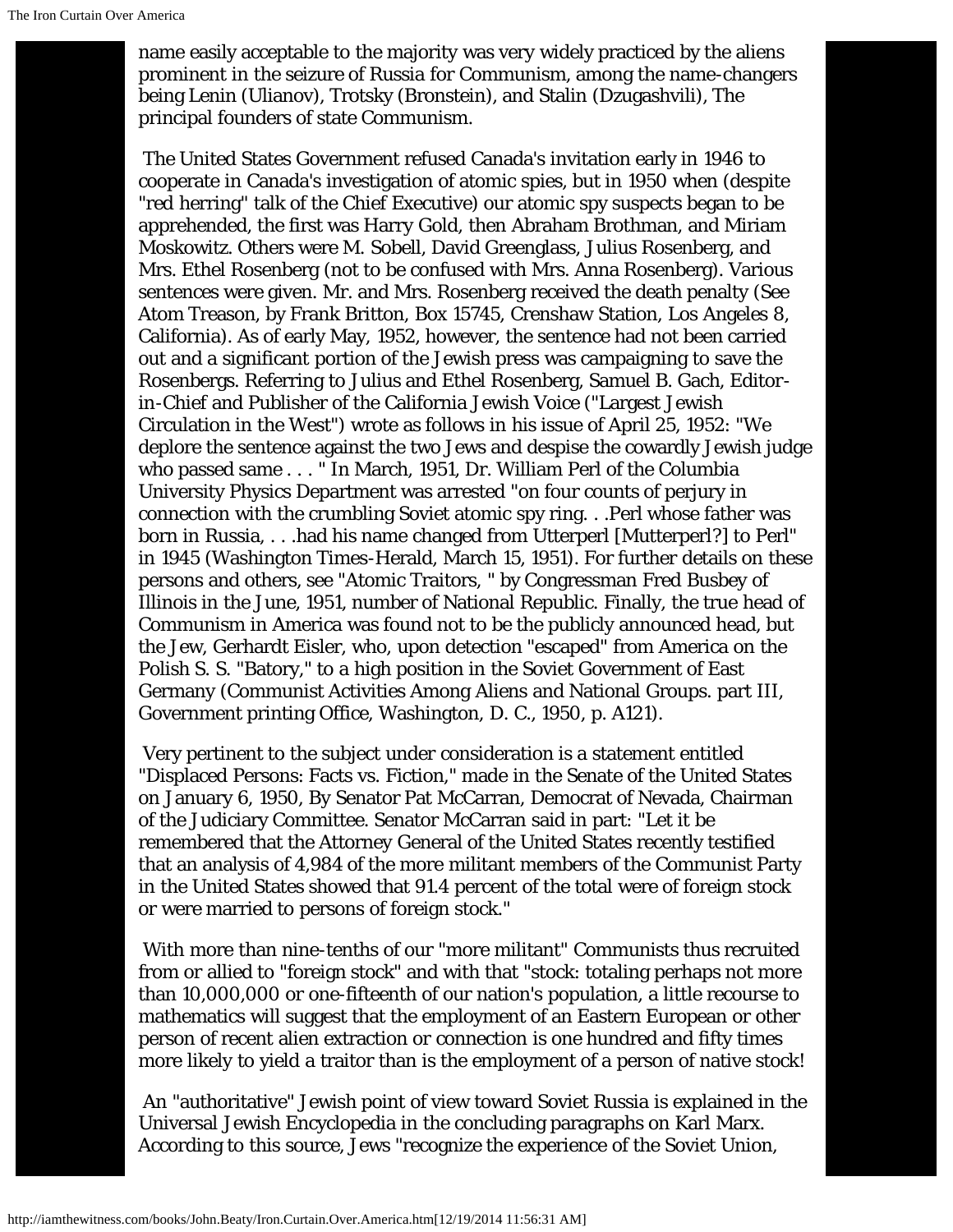home of 6,000,000 Jews, as testimony of the Marxist position on the question of national and racial equality." The Encyclopedia comments further on the "striking fact that the one country which professes official allegiance to Marxian teachings is the one where anti-Semitism has been outlawed and its resurgence rendered impossible by the removal of social and economic inequalities" (Vol. VIII, p. 390). In The Jewish People Face the Post-War World by Alexander Bittelman (Morning Freiheit Association, 35 East12th Street, New York 3, N. Y., 1945, p. 19) the affection of a considerable body of American Jews for the Soviet Union is considerable body of American Jews for the Soviet Union is expressed dramatically:

 If not for the Red Army, there would be no Jews in Europe today, nor in Palestine, nor in Africa; and in the United States, the length of our existence would be counted in days. . . THE SOVIET UNION HAS SAVED THE JEWISH PEOPLE. Therefore, let the American Jewish masses never forget our historic debt to the Saviour of the Jewish people -- the Soviet Union.

 Be it noted, however, that Mr.. Bittelman admits indirectly that he is not speaking for all American Jews, particularly when he assails as "reactionary" the "non-democratic forced in Jewish life . . . such as the Sulzbergers, Rosenwalds, and Lazarons" (p. 9). In addition to ideology, another factor in the devotion to their old homelands of so many of the newer American Jews of Eastern European source is kinship. According to The American Zionist Handbook, 68 to 70% of United States Jews have relations in Poland and the Soviet Union.

 Quite in harmony with the Bittleman attitude toward the Soviet was the finding of the Canadian Royal Commission that Soviet Russia exploits fully the predilection of Jews toward Communism: "It is significant that a number of documents from the Russian Embassy specifically note 'Jew' or 'Jewess' in entries on their relevant Canadian agents or prospective agents, showing that the Russian Fifth Column leaders attached particular significance to this matter" (The Report of the Royal Commission, p. 82).

 In view of the above-quoted statement of a writer for the great New York publication, the Universal Jewish Encyclopedia, which is described on its titlepage as "authorative," and in view of the findings of the Canadian Royal Commission, not to mention other facts and testimonies, it would seem that no one should be surprised that certain United States Jews of Eastern European origin or influence have transmitted atomic or other secrets to the Soviet Union. Those who are caught, of course, must suffer the fate of spies, as would happen to American espionage agents abroad; but, in the opinion of the author, the really guilty parties in the United States are those Americans of native stock who, for their own evil purposes, placed the pro-Soviet individuals in positions where they could steal or connive at the stealing of American secrets of atomic warfare. This guilt, which in view of the terrible likely results of atomic espionage is really blood-guilt, cannot be sidestepped and should not be overlooked by the American people.

 The presence of so many high-placed spies in the United States prompts a brief reference to our national habit (a more accurate term than policy) in regard to immigration. In December 2, 1832, President Monroe proclaimed, in the famous Doctrine which bears his name, that the American government would not allow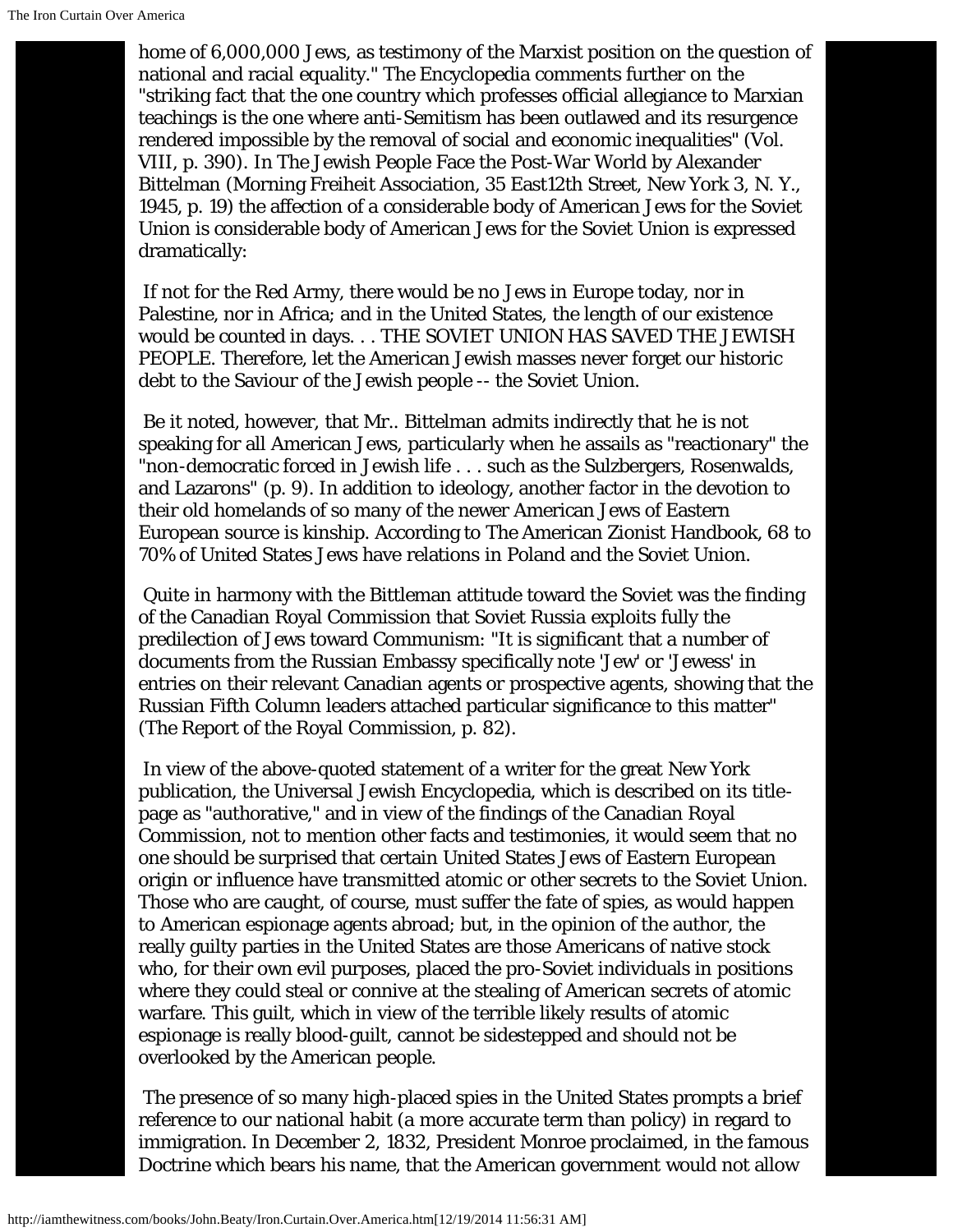continental European powers to "extend their system" in the United States. At that time and until the last two decades of the nineteenth century, immigration brought us almost exclusively European people whose ideals were those of Western Christian civilization; these people became helpers in subduing and settling our vast frontier area; they wished to conform to rather than modify or supplant the body of traditions and ideals summed up in the word "America."

 After 1880, however, our immigration shifted sharply to include millions of persons from Southern and Eastern Europe. Almost all of these people were less sympathetic than predecessor immigrants to the government and the ideals of the United States and a very large portion of them were non-Christians who had no intention whatever of accepting the ideals of Western Christian civilization, but had purposes of their own. These purposes were accomplished not by direct military invasion, as President Monroe feared, but covertly by infiltration, propaganda, and electoral and financial pressure (Chapters I, III, IV, V, VI, VII). The average American remained unaware and unperturbed.

 Among those who early foresaw the problems to be created by our new immigrants was General Eisenhower's immediate predecessor as President of Columbia University. In a small but extremely valuable book, The American As He Is, President Nicholas Murray Butler in 1908 called attention to "the fact that Christianity in some one of its many forms is a dominant part of the American nature." Butler, then at the zenith of his intellectual power, expressed fear that our "capacity to subdue and assimilate the alien elements brought . . . by immigration may soon be exhausted." He concluded accordingly that "The dangers which confront America will come, if at all, from within"

 Statistics afford ample reasons for President Butler's fears "The new immigration was comprised preponderantly of three elements: the Italians, the Slavs, and the Jews" (The immigration and Naturalization Systems of the United States, Government Printing office, Washington, D. C., p. 236). The Italians and the Slavs were less assimilable than immigrants from Northern and Western Europe, and tended to congregate instead of distributing themselves over the whole country as the earlier Northern European immigrants had usually done.

 The assimilation of Italians and Slavs was helped, however, by their belonging to the same parent Indo-Germanic racial stock as the English-German-Irish majority, and above all by their being Christians -- mostly Roman Catholics - and therefore finding numerous co-religionists not only among fully Americanized second and third generation Irish Catholics but among old stock Anglo-American Catholics descending from Colonial days. Quite a few persons of Italian and Slavic stock were or became Protestants, chiefly Baptists - among them being ex-Governor Charles Poletti of New York and ex-Governor Harold Stassen of Minnesota. The new Italian and Slavic immigrants and their children soon began to marry among the old stock. In a protracted reading of an Italian language American newspaper, the author noted that approximately half of all recorded marriages of Italians were to persons with non-Italian names.

 Thus in one way or another the new Italian and Slavic immigrants began to merge into the general American pattern. This happened to some extent everywhere and was notable in areas where the newcomers were not congregated - as in certain urban and mining areas - but were dispersed among people of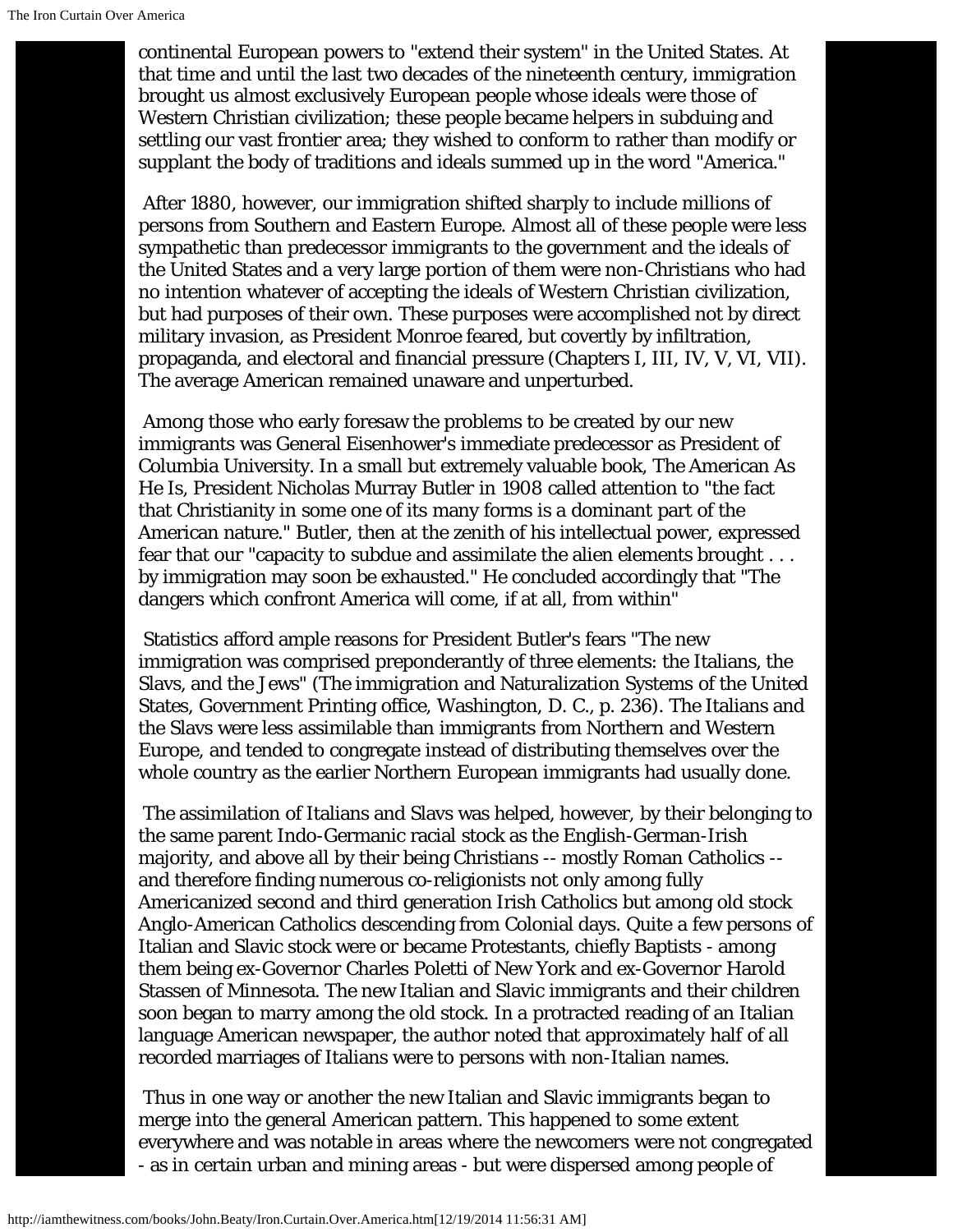native stock. With eventual complete assimilation by no means impossible, there was no need of a national conference of Americans and Italians or of Americans and Slavs to further the interests of those minorities.

 With the new Jewish immigrants, however, the developments were strikingly different - and quite in line with the fears of President Butler. The handful of Jews, mostly Sephardic (Webster's New International Dictionary, 1934, p. 2281) and German, already in this country (about 280,000 in 1877, Religious Bodies, op. cit., above), were not numerous enough to contribute cultural guidance to the newcomers (see Graetz-Raisin, Vol. VI, Chapter IV, a "American Continent," A "The Sephardic and German Periods," B "The Russian Period"). These newcomers arrived in vast hordes -- especially from territory under the sovereignty of Russia, the total number of legally recorded immigrants from that country between 1881 and 1920 being 3,237,079 (The Immigration and Naturalization Systems of the United States, p. 817), most of them Jews. Many of those Jews are now referred to as Polish Jews because they came from that portion of Russia which had been the kingdom of Poland prior to the "partitions" of 1772-1795 (Modern History, by Carl L. Becker, Silver Burdett Company, New York, p. 138) and was the Republic of Poland between World War I and World War II. Accordingly New York City's 2,500,000 or more Jews (op. cit., p. 240).

 Thus by sheer weight of numbers, as well as by aggressiveness the newcomer Jews from Eastern Europe pushed into the background the more or less Westernized Jews, who had migrated or whose ancestors had migrated to America prior to 1880 and had become for the most part popular and successful merchants with no inordinate interest in politics. In striking contrast, the Eastern European Jew made himself "a power to be reckoned with in the professions, the industries, and the political parties" (Graetz-Raisin, op. cit., Vol. VI, p. 344).

 The overwhelming of the older Americanized Jews is well portrayed in The Jewish Dilemma by Elmer Berger (The Devin Adair Company, New York, 1945). Of the early American Jews, Berger writes: "Most of these first 200,000 came from Germany. They integrated them selves completely" (op. cit., P. 232). This integration was not difficult; for many persons of Jewish religion Western Europe in the nineteenth century not only had no racial or ethnic connection with the Khazars, but were not separatists or Jewish nationalists. The old contentions of their ancestors with their Christian neighbors in Western Europe had been largely overlooked on both sides by the beginning of the nineteenth century, and nothing stood in the way of their full integration into national life. The American kinsmen of these Westernized Jews were similar in outlook.

 But after 1880 and "particularly in the first two decades of the twentieth century, immigration to the United States from Eastern Europe increased rapidly." The Eastern European immigrant Jews "brought with them the worn out concept of 'a Jewish people'" (op. cit., p. 233). Soon these newcomers of nationalist persuasion actually exerted influence over the old and once antinationalist organization of American Reform Judaism. "In the winter of 1941-42 the Central Conference of American Rabbis had endorsed the campaign to organize a Jewish Army. The event indicated the capitulation of the leadership of Reform Judaism to Jewish Nationalism." Many American-minded Jews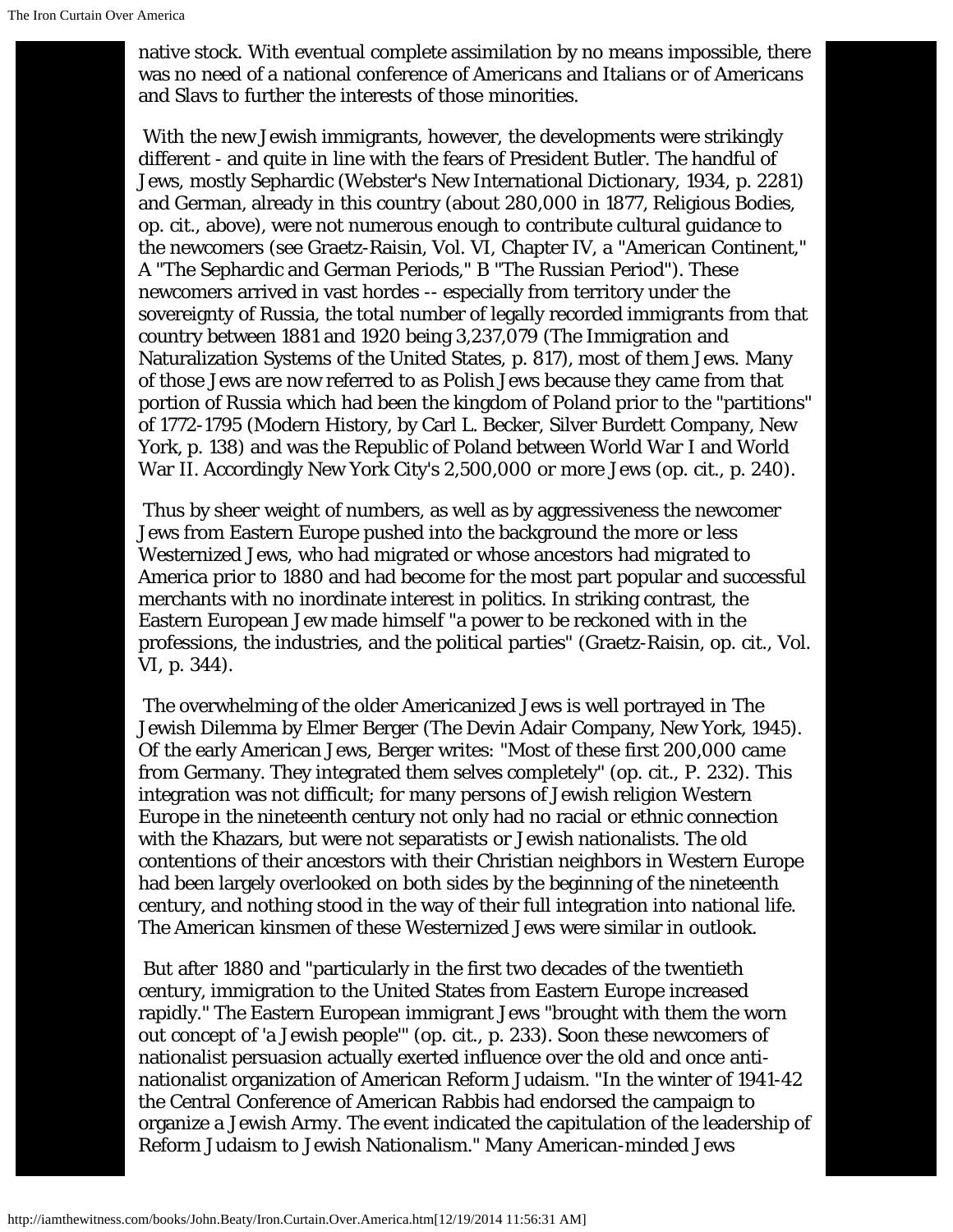protested, but "the voices were disorganized and therefore could by safely ignored" (op. cit., p. 242). American Jewry "had succumbed to the relentless pressure of the Zionist."

 With the domination of American Jewry by Judaized Khazars and those who travel with them, the position of American Jews who wished to be Americans became most unhappy. The small but significant group which met at Atlantic City in June, 1942, to lay the foundations for an organization of "Americans whose religion is Judaism," were at once pilloried. "Charges" of being " 'traitors,' Quislings,' betrayers were thundered" from the synagogues of America and "filled the columns of the Jewish press" (op. cit., p. 244). Many were silenced or won over by the pressure and the abuses -- but not all. Those brave Jews who are persecuted because they are not hostile to the American way of life should not be confused with those Jews who persecute them, as Mr. Berger shows, but should on the other hand receive the sympathy of all persons who are trying to save Christian civilization in America.

 Since the predominant new Jews consider themselves a superior people (Race and Nationality as Factors in American Life, by Henry Pratt Fairchild, The Ronald Press Company, New York, 1947, p. 145), and a separate nationality (op. cit., p. 140), assimilation appears now to be out of the question. America now has virtually a nation within the nation, and an aggressive culture-conscious nation at that.

 The stream of Eastern Europeans was diminished in volume during World War I, but was at flood level again in 1920. At last the Congress became sufficiently alarmed to initiate action. The House Committee on Immigration, in its report on the bill that later became the quota law of 1921, reported:

 There is a limit to our power of assimilation. . .the processes of assimilation and amalgamation are slow and difficult. With the population of the broken parts of Europe headed this way in ever-increasing numbers, why not peremptorily check the stream with this temporary measure, and in the meantime try the unique and novel experiment of enforcing all of the immigration laws on our statutes? . . .

 Accordingly, the 67th Congress "passed the first quota law, which was approved on May 19, 1921, limiting the number of any nationality entering the United States to 3 percent of the foreign-born of that nationality who lived here in 1910. Under this law, approximately 350,000 aliens were permitted to enter each year, mostly from Northern and Western Europe" (The Immigration and Naturalization Systems of the United States, p. 56).

 The worry of the Congress over unassimilated aliens continued and the House Congress over unassimilable aliens continued and the House Committee on Immigration and Naturalization of the Sixty-eighth Congress reported that it was "necessary to the successful future of our nation to preserve the basic strain of our population" and continued (op. cit., p. 60) as follows:

 Since it is the axiom of political science that a government not imposed by external force is the visible expression of the ideals, standards, and social viewpoint of the people over which it rules, it is obvious that a change in the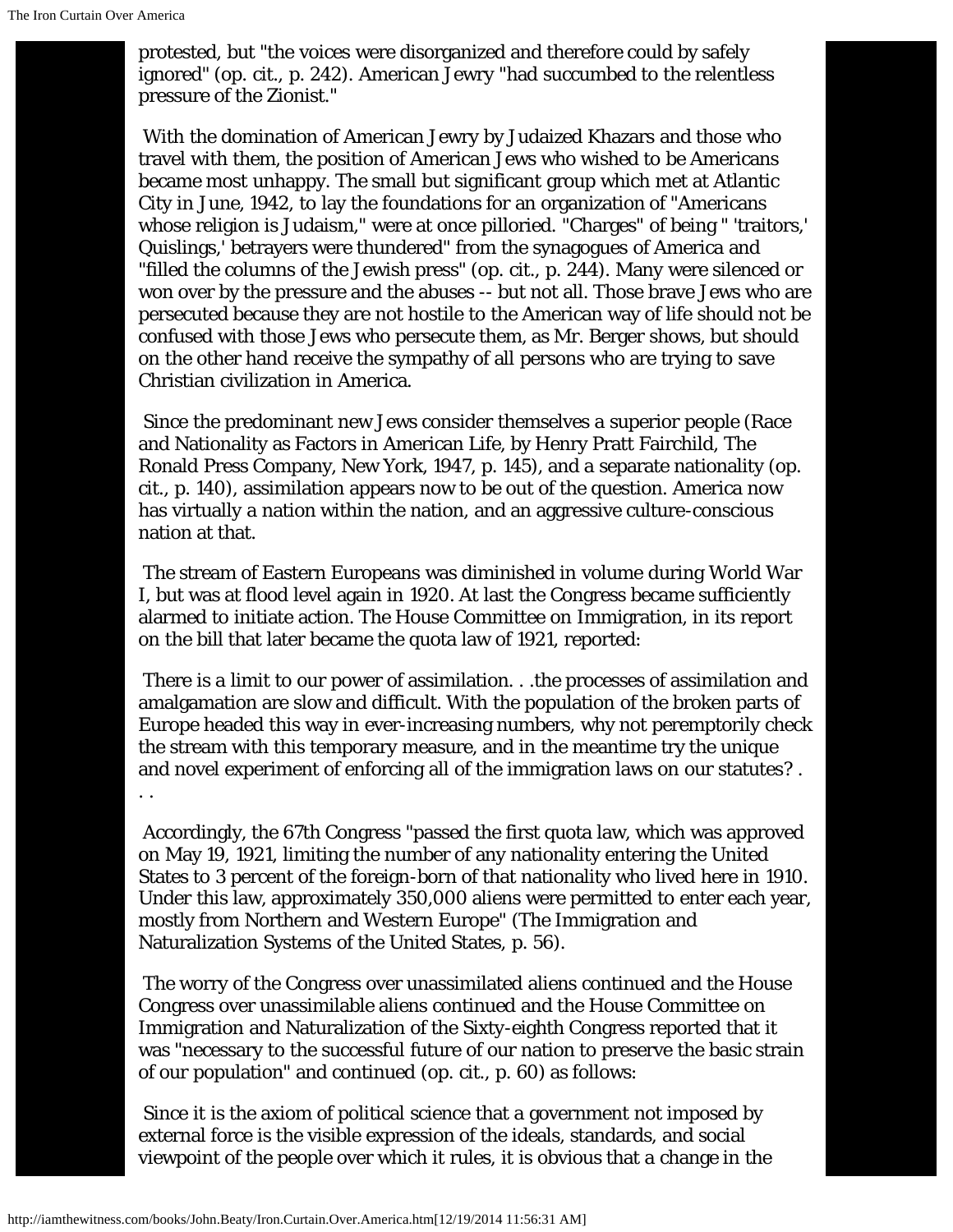character or composition of the population must inevitably result in the evolution of a form of government consonant with the base upon which it rests. If, therefore, the principle of individual liberty, guarded by a constitutional government created on this continent nearly a century and a half ago, is to endure, the basic strain of our population must be maintained and our economic standards preserved.

 …the American people do not concede the right of any foreign group in the United States, or government abroad, to demand a participation in our possessing, tangible or intangible, or to dictate the character of our legislation.

 The new law "changed the quota basis from 1910 to 1890, reduced the quotas from 3 to 2 percent, provided for the establishment of permanent quotas on the basis of national origin, and placed the burden of proof on the alien with regard to his admissibility and the legality of his residence in the United States." It was passed by the Congress on May 15, and signed by President Calvin Coolidge on May 26, 1924. The new quota system was still more favorable relatively to the British Isles and Germany and other countries of Northern and Western Europe and excluded "persons who believe in or advocate the overthrow by force or violence of the government of the United States." Unfortunately, within ten years, this salutary law was to be largely nullified (see Chapters VI and VII, below) by misinterpretation of its intent and by continued scandalous maladministration, a principal worry of the Congress (as shown above) in 1921 and continuously since (op. cit., p. 65 and passim).

 By birth and by immigration either clandestine or in violation of the intent of the "national origins" law of 1924, the Jewish population of the U. S. increased rapidly. The following official Census Bureau statement is of interest: "In 1887 there were at least 277 congregations in the country and 230,000 Jews; in 1890, 533 congregations and probably 475,000 Jews; in 1906, 1700 congregations and about 1,775,000 Jews; in 1916, 1900 congregations and about 3,300,000 Jews; in 1926, 3,118 permanent congregations and 4,081,000 Jews; and in 1936, 3,728 permanent congregations and 4,641,184 Jews residing in the cities, towns and villages in which the congregations were located" (Religious Bodies, p. 763). On other religions, the latest government statistics are mostly for the year 1947, but for Jews the 1936 figure remains (The Immigration and Naturalization Systems of the United States, p. 849). As to the total number of Jews in the United States the government has no exact figures, any precise figures beyond a vague "over five million" being impossible because of incomplete records and illegal immigration. The Committee on the Judiciary of the Senate (op. cit., P. 842), however, accepts the World Almanac figure of 15,713,638 Jews of religious affiliation in the world and summarizes thus: "statistics indicate that over 50 percent of the World Jewish population is now residing in the Western Hemisphere" (op. cit., p, 21 ), i.e., at least 8,000,000. Since some three-fourths of a million Jews live in other North and South American countries besides the United States, the number of Jews known to be in the United States may be placed at a minimum of about 7,250,000. Jews unaffiliated with organizations whose members are counted, illegal entrants, etc., may place the total number in the neighborhood of 10,000,000. This likely figure would justify the frequently heard statement that more than half of the Jews of the world are in the United States.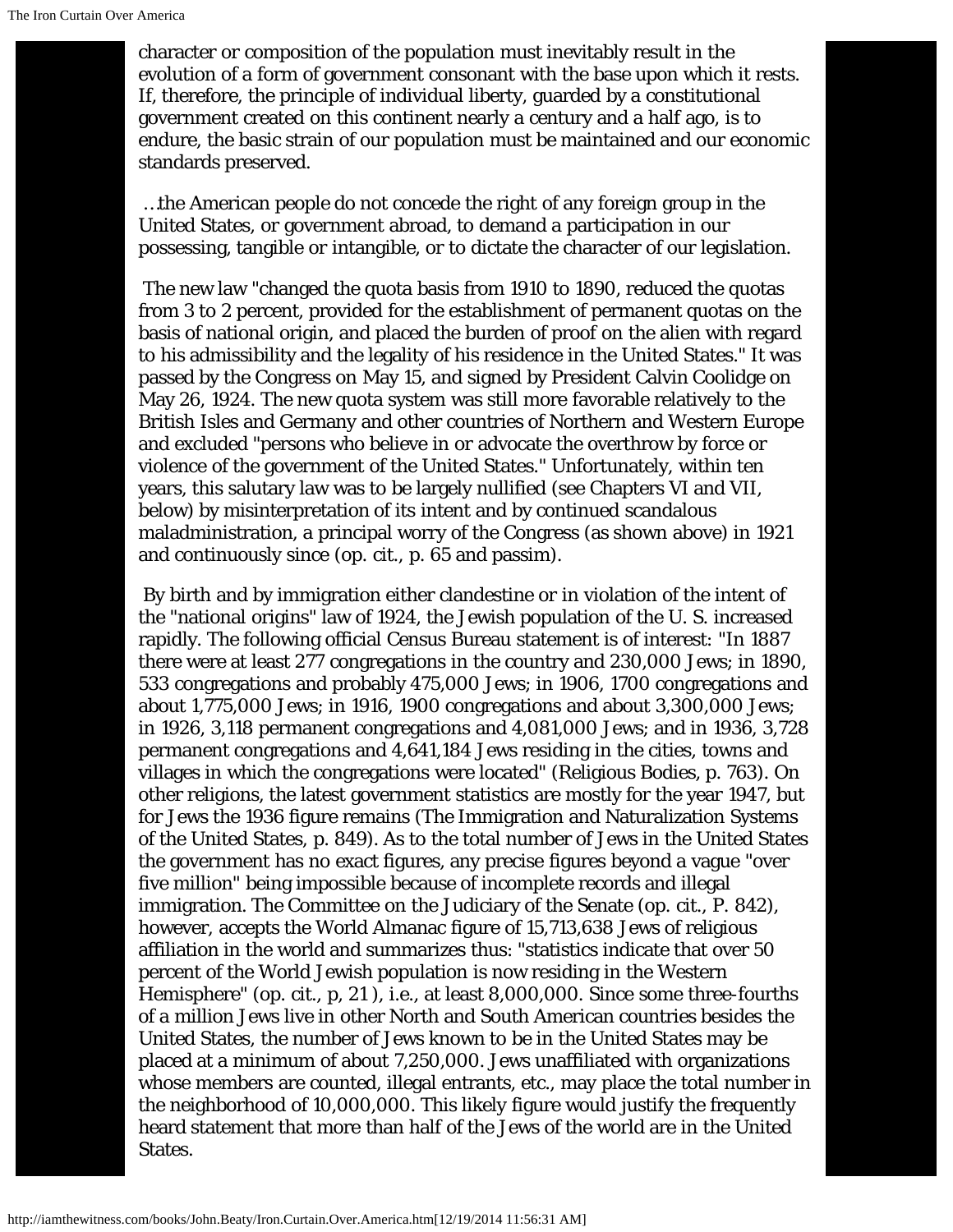Percentage-wise this is the government summary (op. cit., p.241) of Jewish population in the United States:

 In 1937, Jews constituted less than 4 percent of the American people, but during the 7-year period following (1937-43), net Jewish immigration to the United States ranged between 25 and 77 percent of total net immigration to this country. For the 36-year period, 1908-43, net Jewish immigration constituted 14 percent of the total. The population of the Jewish population has increased twenty-one-fold during the same period.

 The above government figures require elucidation. The figures include only those Jews connected with an organized Jewish congregation and, as a corollary, exclude the vast number of Jews, illegal entrants and others, who are not so connected, and hence not officially listed as Jews. The stated increase of Jews by 2100 percent since 1877 is thus far too small because non-Congregational Jews are not counted. Moreover, since the increase of 300 percent in the total population includes known Jews, who increased at the rate of 2100 percent, the increase in population of non-Jews is far less than the 300 percent increase of the total population.

 This powerful and rapidly growing minority -- closely knit and obsessed with its own objectives which are not those of Western Christian civilization -- will in subsequent chapters be discussed along with other principal occupants of the stage of public affairs in America during the early 1950's Details will come as a surprise to many readers, who are the unwitting victims of censorship (Chapter V, below). Valuable for its light on the global projects of political Zionism, with especial reference to Africa, is Douglas Reed's Somewhere South of Suez (Devin-Adair Company, New York, 1951). After mentioning that the "secret ban" against publishing the truth on "Zionist Nationalism," which he holds "to be allied in its roots to Soviet Communism," has grown in his adult lifetime "from nothing into something approaching a law of lese majesty at some absolute court of the dark past," Mr. Reed states further that "the Zionist Nationalists are powerful enough to govern governments in the great countries of the remaining West!" He concludes further that "American Presidents and British Prime Ministers, and all their colleagues," bow to Zionism as if venerating a shrine.

 The subject-matter of a book can be best determined not by its preface but by its index. It is believed that an examination of the index of The Iron Curtain Over America will show a unique completeness in the listing of names and subjects bearing upon the present peril of our country. In brief, The Iron Curtain Over America presents in complete detail – along with other matters – the problems created in the United States by a powerful minority possessed of an ideology alien to our traditions and fired by an ambition which threatens to involve us in the ruin of a third world-wide war. The next chapter deals with the aboveboard infiltration of Judaized Khazars, and other persons of the same ideology, into the United States Democratic Party.

## **Chapter III**

## <span id="page-33-0"></span>**THE KHAZARS JOIN THE DEMOCRATIC PARTY**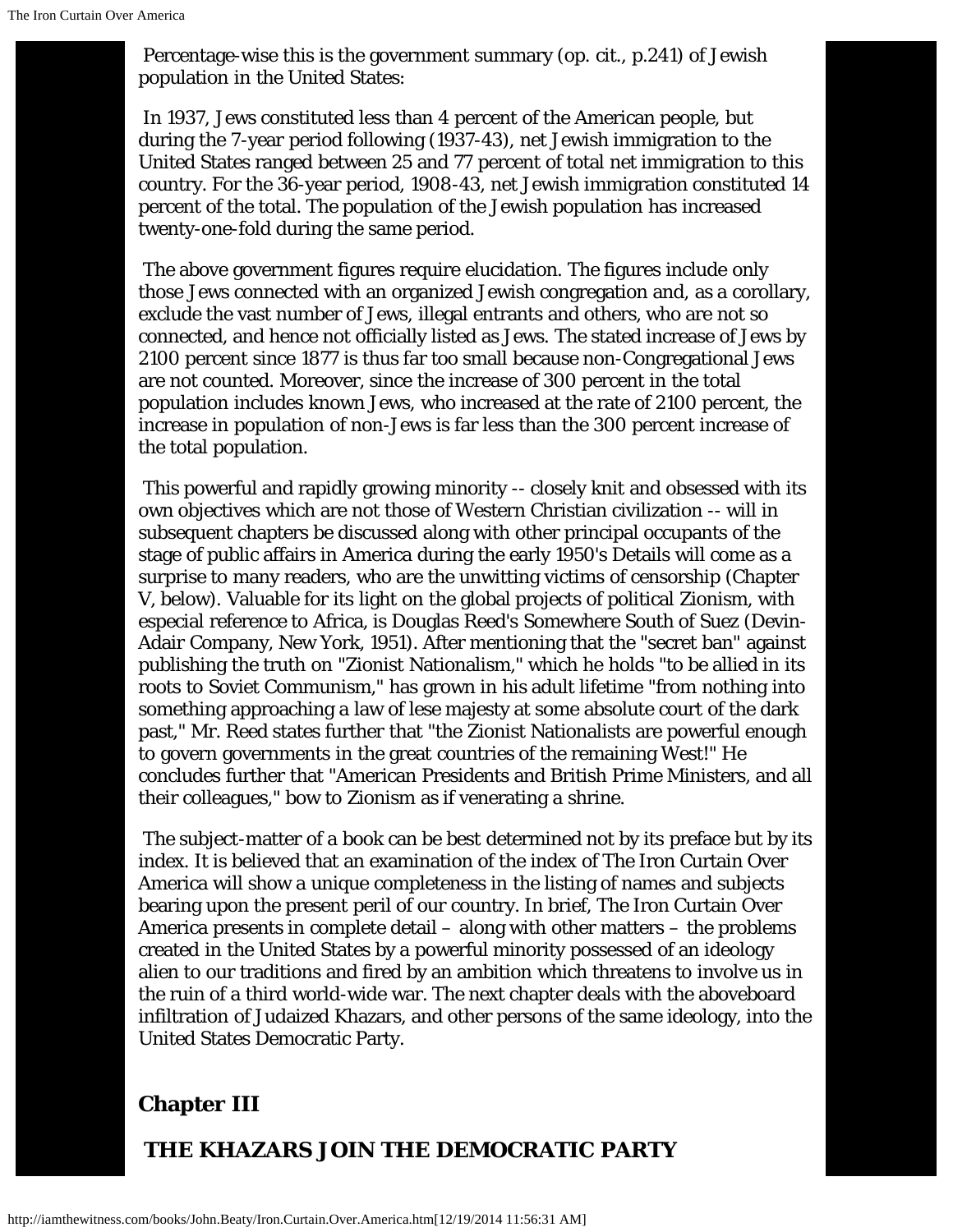The triumphant Khazars, aided by other "converts" to Communism, strengthened their grasp on prostrate Russia by a succession of "purges" in which many millions of Russians lost their lives, either by immediate murder or in the slow terror of slave labor camps. These purges do not concern us here except as a sample of what Soviet rule would bring to America, namely, the slaying of 15,000,000 persons on a list already prepared by name and category (statement to the author by a former-high ranking international Communist who has deserted "Stalinism"). The lecture, Matt Cvetic, a former F. B. I. undercover agent, gives, more recently, a much higher figure; he states that almost all men and women over thirty, having been found too old for "re-education," would be slaughtered. For details, write to Borger News-Herald, Borger, Texas, asking reprint of "We Owe a Debt" (April 16, 1952) by J.C. Phillips.

 Even as they subjected the Russian people to a rule of terror, the new rulers of Russia promptly and effectively penetrated the countries of Western Europe and also Canada and (as shown in Chapter II) the United States. For their fateful choice of our country as a goal of their major though not yet completely and finally successful endeavor, there were several reasons.

 In the first place, with its mutually advantageous capital labor relations, its enormous productivity, and its high standard of living, the United States of America was an existing visible refutation of the black Soviet lie that their Communist dictatorship did more than our Republic for the workingman. The idea that the "capitalistic" democracies (Britain and America) were formidable obstacles to the spread of Communism and had to be destroyed was expressed, many times by Soviet leaders and notably by Stalin in his great address (Moscow, March 10, 1939) to the 18th Congress of the Communist Party. This elaborate official statement of Soviet policy was made before the outbreak of World War II, and nearly three years before our involvement, and was trumpeted rather than hidden under a bushel. It can therefore be safely predicated that our State Department, with its numerous staffs, offices, bureaus, and divisions, was promptly aware of the contents of this speech and of the Soviet goal of overthrowing our "capitalist democracy."

 The second reason for large scale Communist exploitation of the United States was our traditional lack of any laws prohibiting or regulating immigration into the United States and our negligence or politics in enforcing immigration laws when they had been passed (Chapter II, above). "The illegal entry of aliens into the United States is one of the most serious and difficult problems confronting the Immigration and Naturalization Service. . . Since the end of World War II the problem of illegal entry has increased tremendously . . . There is ample evidence that there is an alarmingly large number of aliens in the United States in an illegal status. Under the alien registration act of 1940 some 5,000,000 aliens were registered "(The Immigration and Naturalization Systems of the United States, pp. 629,630).

 The third principal reason for the Communist exploitation of the United States was the absence of any effective policy regarding resident foreigners even when their activities are directed toward the overthrow of the government. Thus in 1950 several hundreds of thousands of foreigners, among the millions illegally in this country, were arrested and released for want of adequate provisions for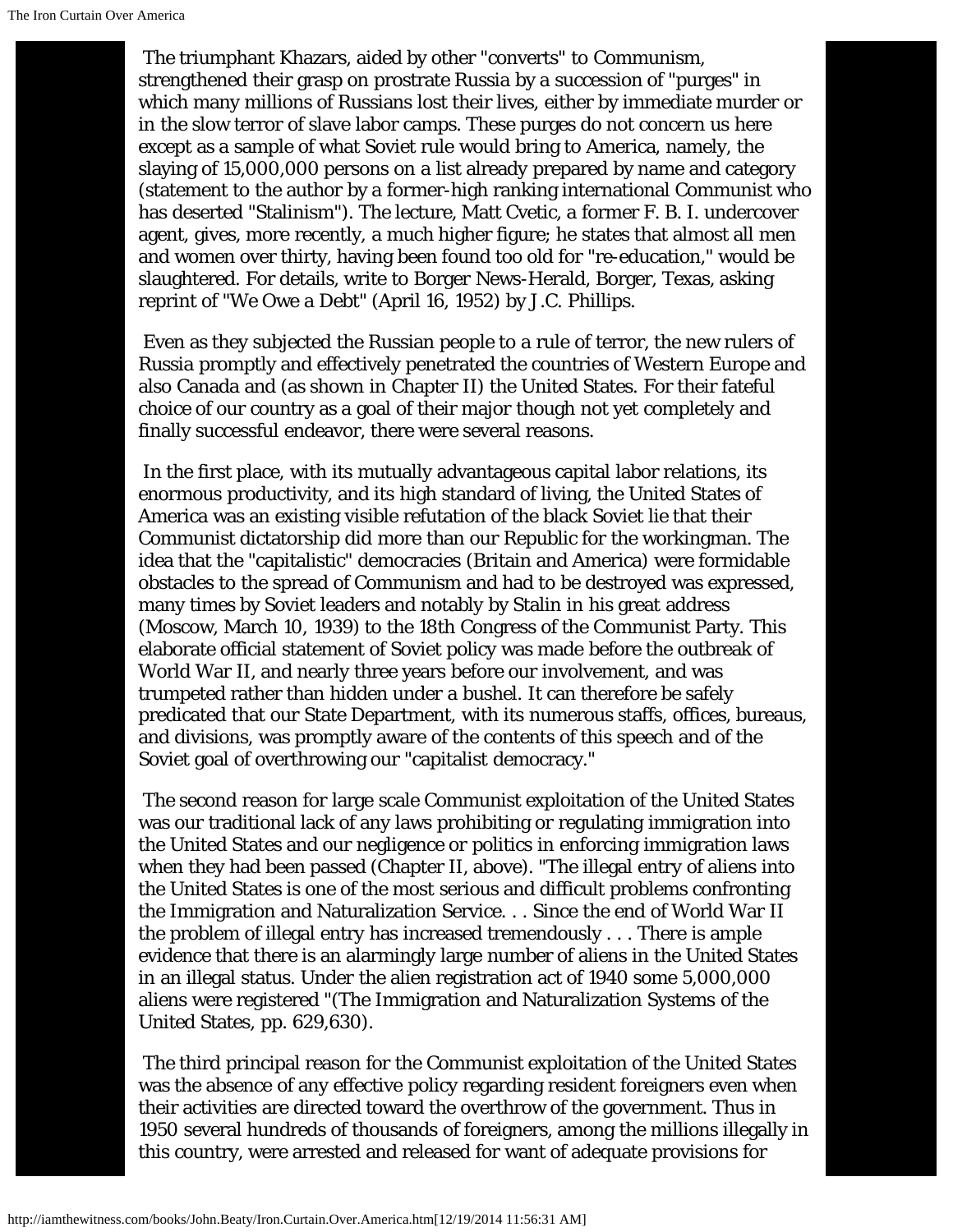#### deporting them.

 As shown in Chapter II, above, persons of Khazar background or traditions had entered the United States in large numbers in the waves of immigration between 1880 and the outbreak of World War I in 1914. The Soviet seizure of Russia took place in 1917, however, and the hey-day for Communist-inclined immigrants from Eastern Europe was the five-year period between the end of World War I (1919) and the passage of the 1924 law restricting immigration. Recorded immigrants to this country in that brief span of time amounted to approximately three million and large numbers of the newcomers were from, Eastern Europe. Most significantly, with Communism in power in Russia, many of the new immigrants were not only ideologically hostile to the Western Christian civilization of which America was the finest development, but were actual agents of the new Rulers of Russia Conspicuous among these was Sidney Hillman, who had turned from his "Rabbinical education" (Who Was Who in America, Vol. II, p. 254) to political activities if international scope. Twenty-two years before Franklin Roosevelt gave orders to "clear everything with Sidney," similar orders were given American Communists by Lenin himself, Hillman being at that time President of the Russian-American Industrial Corporation at 103 E. Fourteenth St., New York (article by Walter Trohan and photostat in Washington Times-Herald, October 29, 1944).

 Surely a relatively small number of Khazar immigrants from Russia came as actual Soviet agents; not all of them came was confirmed Marxists; and some of them have doubtless conformed to the traditional American mores. The contrary is neither stated nor implied as a general proposition. The fact remains, however, that the newer immigrants, to an even greater degree than their predecessors of the same stock, were determined to resist absorption into Western Christian civilization and were determined also to further their aims by political alignment and pressure.

 In the first three decades of the twentieth century, few of the several million non-Christian immigrants from Eastern Europe were attracted to the Republican Party, which was a majority party with no need to bargain for recruits. The Democratic Party, on the contrary, was in bad need of additional voters. It had elected Woodrow Wilson by a huge electoral majority in 1912 when the Republican Party was split between the followers of William Howard Taft and those of Theodore Roosevelt, but the Democratic popular vote was 1,413,708 less than the combined Taft and Roosevelt votes. In fact, between 1892 (Cleveland's election over Harrison) and 1932 (F.D. Roosevelt's election over Hoover), the Democratic candidate had pooled more presidential popular votes than the Republican candidate (9,129,606 to 8,538,221) only once, when Woodrow Wilson was elected (1916) to a second term on the slogan, "He kept us out of war." In all the other elections, Republican majorities were substantial. Applying arithmetic to the popular vote of the seven presidential elections from 1904 to 1928 inclusive (World Almanac, 1949, p. 91), it is seen that on the average, the Democrats, except under extraordinary circumstances, could not in the first three decades of the twentieth century count on as much as 45% of the votes.

 In addition to its need for more votes, the Democratic Party had another characteristic which appealed to the politically minded Eastern European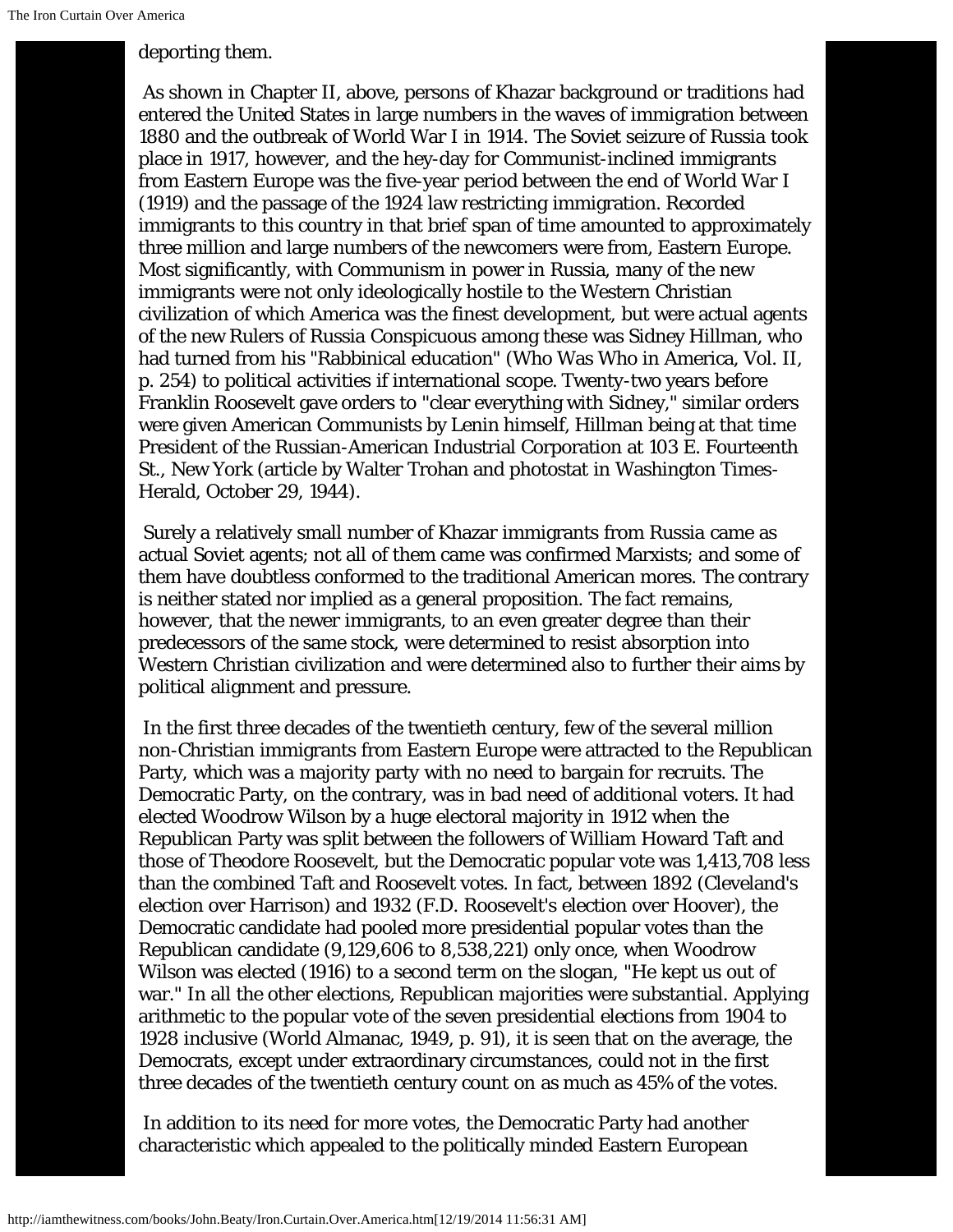newcomers and drew to its ranks all but a handful of those who did not join a leftist splinter party. Unlike the Republican Party, which still had a fairly homogeneous membership, the Democratic Party was a collection of several groups. "The Democratic Party is not a political party at all; it's a marriage of convenience among assorted bedfellows, each of whom hates most of the other" (William Bradford Huie in an article, "Truman's Plan to Make Eisenhower President," Cosmopolitan, July, 1951, p. 31).

 In the early part of the twentieth century the two largest components of the Democratic Party were the rural Protestant Southerners and the urban Catholic Northerners, who stood as a matter of course for the cardinal principles of Western Christian civilization, but otherwise had little in common politically except an opposition, chiefly because of vanished issues, to the Republican Party. The third group, which had been increasing rapidly after 1880, consisted of Eastern Europeans and other "liberals," best exemplified perhaps by the distinguished Harvard Jew, of Prague stock, Louis Dembitz Brandeis, whom President Woodrow Wilson, for reasons not yet fully known by the people, named to the United States Supreme Court. This man, at once so able, and in his legal and other attitudes so far to the left for the America of 1916, deserves attention as a symbol of the future for the Democratic Party, and through that party, for America.

 According to the Universal Jewish Encyclopedia, there was an "historical battle" in the Senate in regard to "Brandeis' 'radicalism'," and "his alleged 'lack of judicial temperament'." These alleged qualities provoked opposition to the nomination by seven former presidents of the American Bar Association, including ex-Secretary of State Elihu Root and ex-President William Howard Taft.

 Despite the opposition, the nomination was confirmed by the Senate in a close vote on June 5, 1916. This was one of the most significant days in American history, for we had, for the first time since the first decade of the nineteenth century, an official of the highest status whose heart's interest was in something besides the United States -- an official, moreover, who interpreted the Law not as the outgrowth of precedent, but according to certain results desired by the interpreter.

 The entire article on Justice Brandeis in the Universal Jewish Encyclopedia (Vol. II, pp. 495-499) should be read in full, if possible. Here are a few significant quotations:

 During the World War, Brandeis occupied himself with a close study of the political phases of Jewish affairs in every country. Since that time his active interest in Jewish affairs has been centered in Zionism . . .In 1919, he visited Palestine for political and organizational reasons . . . he has financed various social and economic efforts in Palestine.

As a justice, Mr. Brandeis:

 Never worried about such academic perplexities as the compatibility of Americanism with a minority culture or a Jewish homeland in Palestine. . . Breaking away from the accepted legal catechisms, he thoroughly and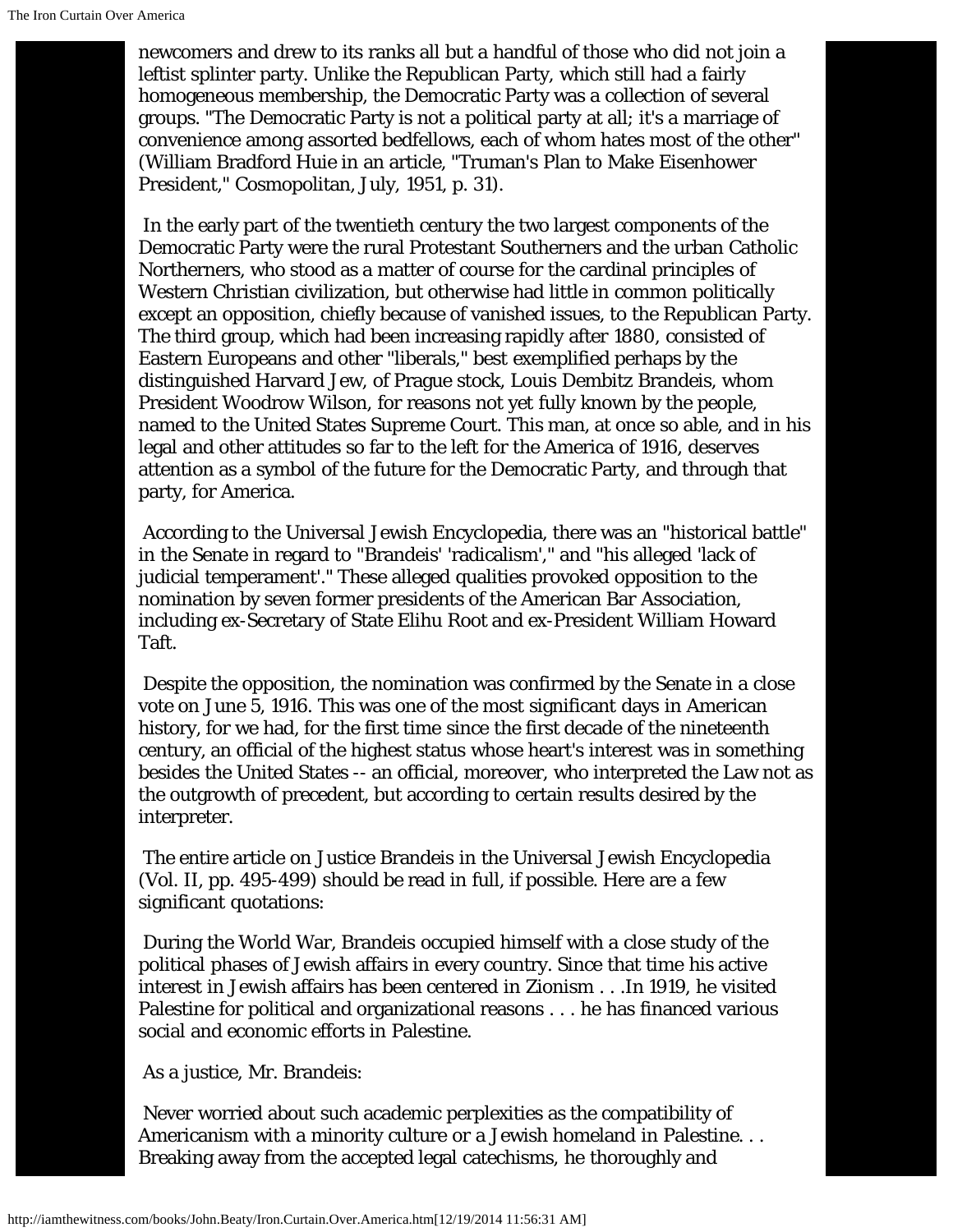exhaustively probed the economics of each and every problem presented. . . The truth of his conviction that our individualistic philosophy could no longer furnish an adequate basis for dealing with the problems of modern economic life, in now generally recognized. . . he envisages a co-operative order. . . Brandeis feels that the Constitution must be given liberal construction.

 This may be taken as the beginning of the tendency of our courts to assume by judicial decisions the function of legislative bodies.

 There is testimony, also, to the influence of Brandeis over Wilson as a factor in America's entry into World War I and its consequent prolongation with terrible blood losses to all participants, especially among boys and young men of British, French, and German stock. Although Britain had promised self-rule to the Palestine Arabs in several official statements by Sir Henry MacMahon, the High Commissioner for Egypt, by Field Marshal Lord Allenby, Commander in Chief of British Military forces in the area, and by others (The Surrender of An Empire, by Nesta H. Webster, Boswell Printing and Publishing Co., Ltd., 10 Essex St., London, W.C. 2, 1931, pp. 351-356), President Wilson was readily won over to a scheme concocted later in another compartment of the British government. This scheme, Zionism, attracted the favor of the Prime Minister, Mr. David Lloyd George, who, like Wilson, had with prominent Jews certain close relations, one of which is suggested in the Encyclopedia Britannica article (Vol. XIX, p. 4) on the first Marquess of Reading (previously Sir Rufus Daniel Isaacs). Thus, according to S. Landman, in his paper "Secret History of the Balfour Declaration" (World Jewry, March 1, 1935), after an "understanding had been arrived at between Sir Mark Sykes and Weizmann and Sokolow, it was resolved to send a secret message to Justice Brandeis that the British Cabinet would help the Jews to gain Palestine in return for active Jewish sympathy and support in U.S.A. for the allied cause so as to bring about a radical pro-ally tendency in the United States." An article, "The Origin of the Balfour Declaration" (The Jewish Chronicle, February 7, 1936), is more specific. According to this source, certain "representatives of the British and French Governments" had been convinced that "the best and perhaps the only way to induce the American President to come into the war was to secure the co-operation of Zionist Jewry by promising them Palestine." In so doing "the Allies would enlist and mobilize the hitherto unsuspectedly powerful force of Zionist Jewry in America and elsewhere." Since President Wilson at that time "attached the greatest possible importance to the advice of Mr. Justice Brandeis," the Zionists worked through him and "helped to bring America in."

 The strange power of Brandeis over President Wilson is indicated several times in the book, Challenging Years, The Autobiography of Stephen Wise (G.P. Putnam's Sons, New York, 1949). Rabbi Wise, for instance, spoke of Wilson's "leaning heavily, as I well know he chose to do, on Brandeis" (p.187), and records a surprising remark by the supposedly independent minded World War I President. To Rabbi Wise, who spoke of Zionism and the plans for convening " the first session of the American Jewish Congress," Wilson said (p. 189): "Whenever the time comes, and you and Justice Brandeis feel that the time is ripe for me to speak and act, I shall be ready."

The authenticity of these statements, which are well documented in the sources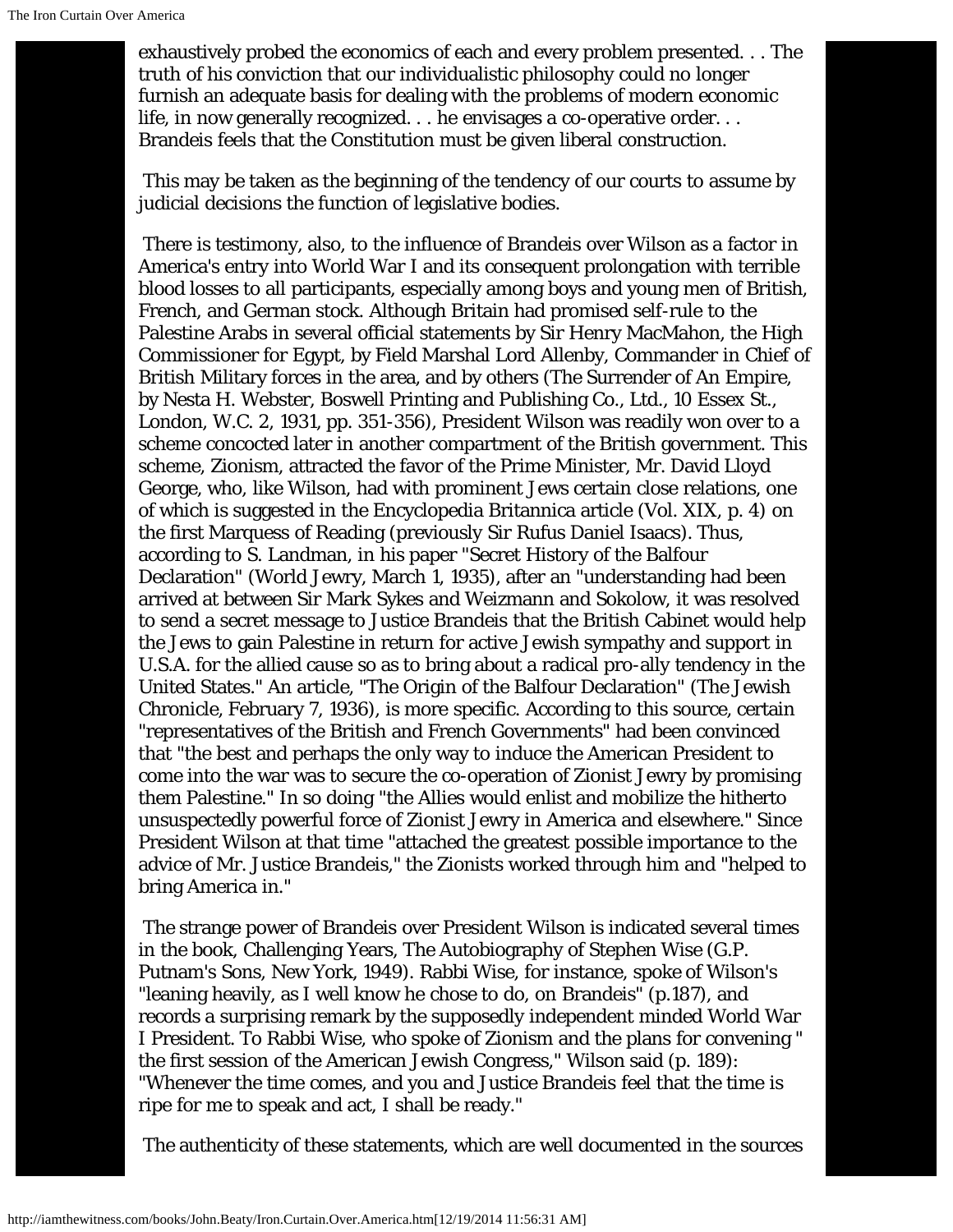from which they are quoted, cannot be doubted. Full evaluation of President Wilson will have to wait until the secret archives of World War I are opened to the Public. Meanwhile, however, the management of the war in such a way as to bleed Europe to death casts persistent reflections upon the judgment if not the motives of President Wilson and Prime Minister David Lloyd George of Great Britain. Their bloody victory and their failure in peace stand in strong contrast to Theodore Roosevelt's dramatic success in ending, rather than joining, the great conflict (1904-1905) between Russia and Japan.

 After the eight-year rule of President Wilson, the Democratic Party was retired from office in the election of 1920. For the next twelve years (March 4, 1921- March 4, 1933), the three diverse groups in the Party - Southern Protestants, Northern Catholics, and Brandeis-type "liberals," - were held loosely together by leaders who helped each other toward the day of victory and the resultant power and patronage. Tactfully accustomed to ask no questions of each other, these leaders, still mostly Southern Protestants and Northern Catholics, did not ask any questions of the Party's rapidly increasing contingent of Eastern Europeans.

 Thus the astute twentieth century immigrants of Eastern European origin continued to join the Democratic Party, in which everybody was accustomed to strange bedfellows, and in which a largely non-Christian third force was already well intrenched. Parenthetically, the best description of the National Democratic party as it existed from the time of Franklin Roosevelt's first term and on into the early 1950's is probably that of Senator Byrd of Virginia. Speaking at Selma, Alabama, on November 1, 1951 (AP dispatch), he described the party as a "heterogeneous crowd of Trumanites" and added that the group, "if it could be called a party, is one of questionable ancestry, irresponsible direction and predatory purposes."

 Woodrow Wilson, who was definitely the candidate of a minority party, was elected in the first instance by a serious split in the Republican Party. By constant reinforcement from abroad, however, the "third force" of Eastern Europeans and associates of similar ideology was instrumental in raising the Democratic Party from a minority to a majority status. Some daring leaders of the alien or alien-minded wing conceived the idea of being paid in a special way for their contributions to victory.

 Their price, carefully concealed from the American people, including of course many lesser figures among the Eastern Europeans, was the control of the foreign policy of the United States.

 At a glance, the achievement of such an objective might seem impossible. In fact, however, it was easy, because it happens under our practice that the entire electoral vote of a State goes to the candidate whose electors poll a majority of the popular votes of the State. With the population of older stock somewhat evenly divided between the Republican and Democratic parties, a well-organized minority can throw enough votes to determine the recipient of the electoral vote of a state. " The States having the largest numbers of Jews are New York, Pennsylvania, Illinois, New Jersey, Massachusetts, Ohio, California, and Michigan" (The Immigration and Naturalization Systems of the United States, p. 154). These, of course, are the "doubtful" states with a large electoral vote.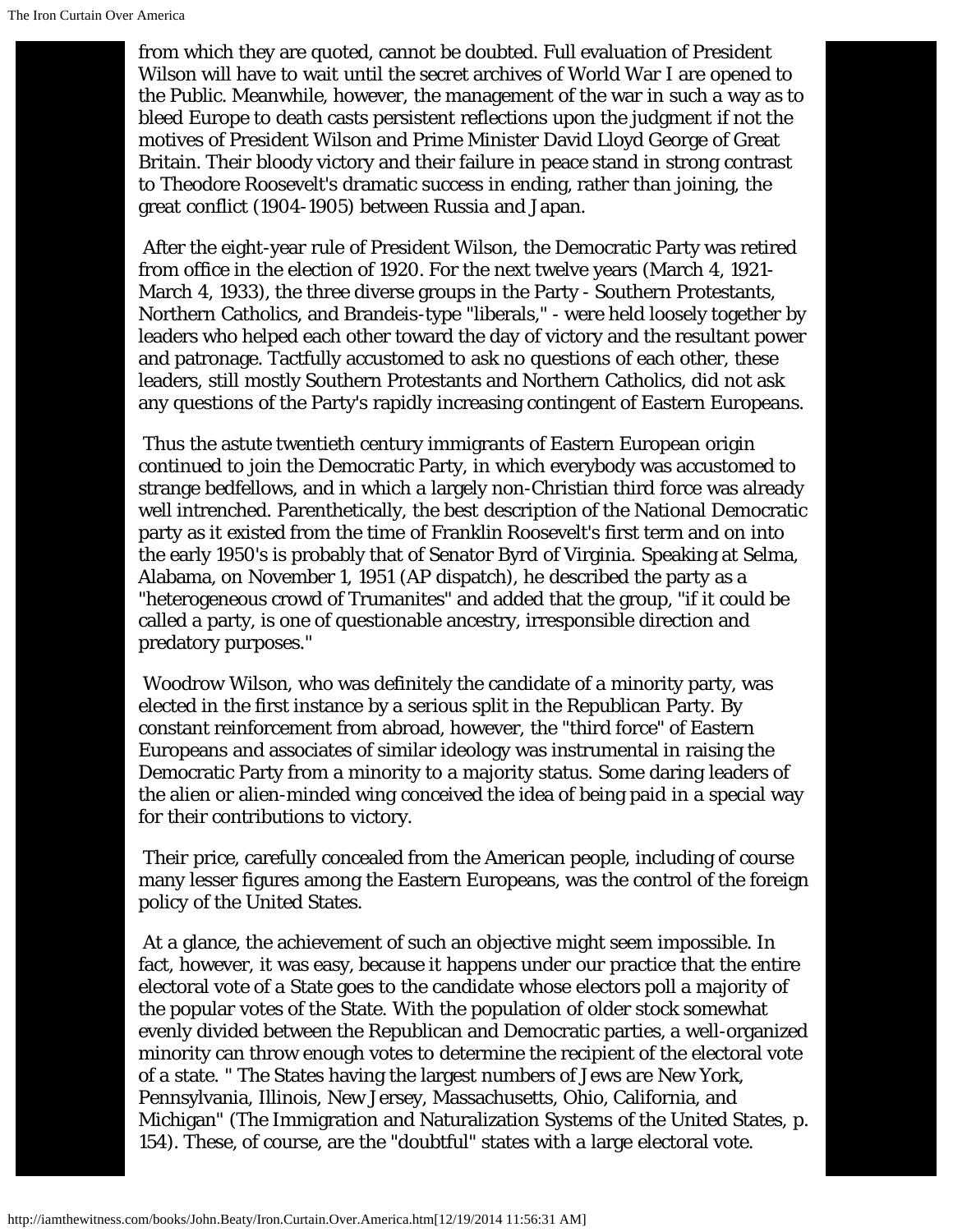Thus, when the ship of patronage came in with the election of Franklin Delano Roosevelt in 1932, the Democrats of the old tradition, whether Southern Protestants or Northern Catholics, wanted dams, bridges, government buildings, and other government-financed projects in their districts; wanted contracts for themselves and their friends; and wanted also a quota of safe tenure positions, such as federal judgeships. Neither group of old-time Democrats had many leaders who specialized in languages or in the complex subject matter of "foreign affairs," and neither group objected to the seemingly modest interest of certain of the party's Eastern European recruits for jobs of sub-cabinet rank in Washington.

 The first spectacular triumph of the non-Christian Eastern European Democrats was Roosevelt's recognition, less than nine months after his inauguration, of the Soviet government of Russia. A lengthy factual article, "Moscow's RED LETTER DAY in American History," by William La Varre in the American Legion Magazine (August, 1951), gives many details on our strange diplomatic move which was arranged by "Litvinoff, of deceitful smiles" and by "Henry Morgenthau and Dean Acheson, both protégés of Felix Frankfurter." Incidentally, Litvinoff's birth-name was Wallach and he also used the Finkelstein. Three of the four persons thus named by Mr. La Varre as influential in this deal were of the same non-Christian stock or association -- and the fourth was Dean Acheson, "who served as law clerk of Justice Louis D. Brandeis" (U.S. News and World Report, November 9, 1951) before becoming famous as a "Frankfurter boy" (see below, this chapter). The principal "Frankfurter boy" is the subject of a most important article in the American Mercury magazine (11, East 36th Street, New York 16, N.Y.., 10 copies for \$1.00) for April, 1952. Thee author, Felix Wittner, says in part:

 Acheson's record of disservice to the cause of freedom begins at least nineteen years ago when he became one of Stalin's paid American lawyers. Acheson was on Stalin's payroll even before the Soviet Union was recognized by the United States.

 Mr. La Varre's article should be read in full, among other things for its analyses of F.D. Roosevelt's betrayal of Latin America to penetration by Communism. Bearing on the basic question of the recognition of the Soviet, here are significant quotations:

 The very special agent from Moscow, Commissar of all the Red Square's nefarious international machinations, chief of the Kremlin's schemes for communizing the American hemisphere, sat victoriously at the White House desk at midnight, smiling at the President of the United States.

 For fifteen deceitful years the corrupt Kremlin had tried to obtain a communist base, protected by diplomatic immunities, within the United States; four Presidents - Wilson, Harding, Coolidge, and Hoover - had refused to countenance Moscow's pagan ideology or its carriers. But here, at last, was a President the communists could deal with.

Many patriotic, well-informed Americans, in the old Department of State, in the American Legion, and in the American Federation of Labor, had begged Franklin Roosevelt not to use his new leadership of the United States for the aggrandizement of an evil, dangerous and pagan guest -- but to send him back to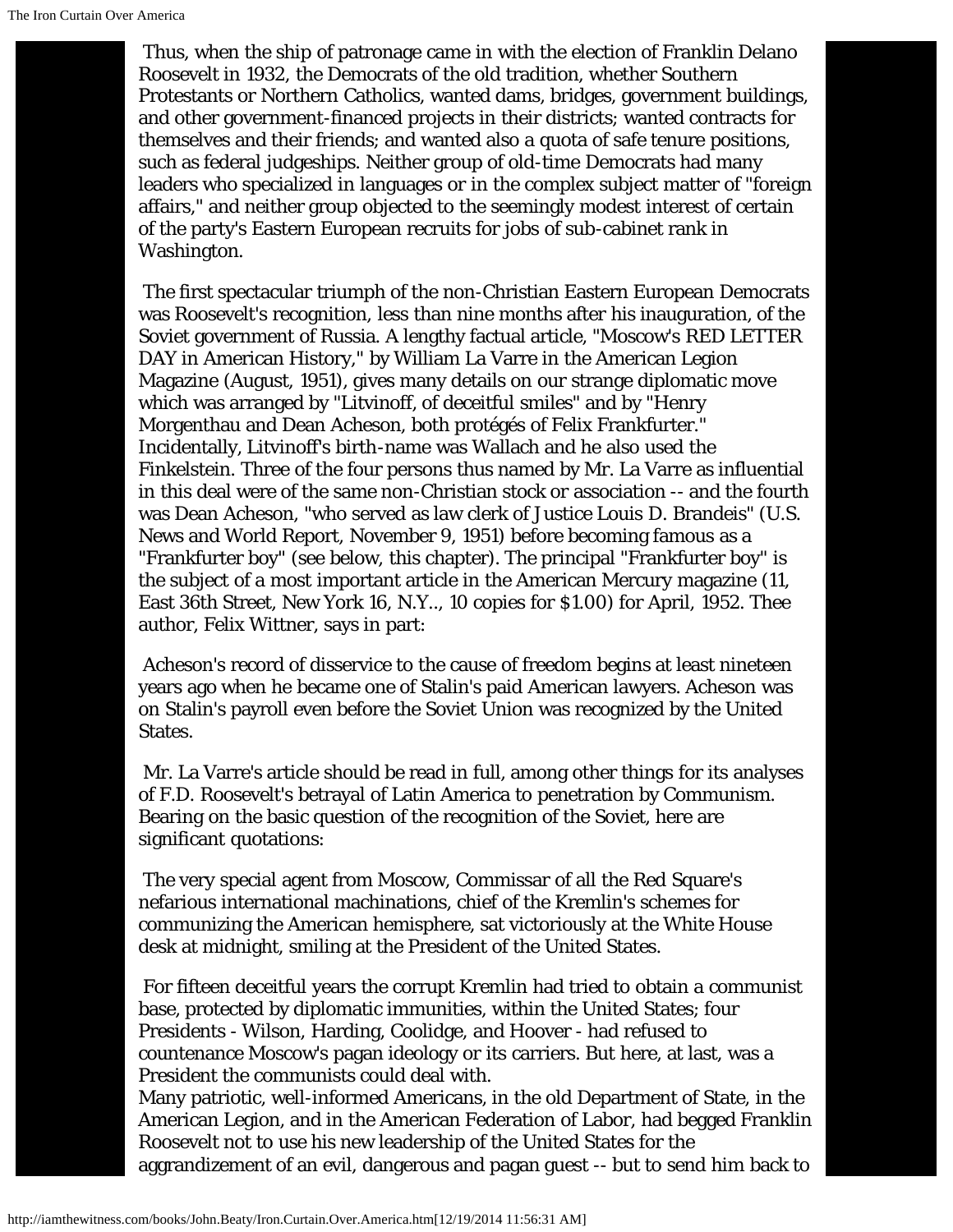Moscow, red with the blood of the Commissar's own countrymen, without a handshake.

 But Franklin Roosevelt, piqued with the power of his new office, stimulated by the clique of Marxian and Fabian socialists posing as intellectuals and liberals - and by radicals in labor unions, universities, and his own sycophant bureaucracy -- had signed his name to the Kremlin's franchise. Without the approval of Congress, he made an actual treaty with the Soviets, giving them the right to establish a communist embassy and consulates in the United States, with full diplomatic hospitalities and immunities to Stalin's agents, the bloody bolsheviki. . .

 November 16, 1933 - at midnight! That is a date in American history our children will long have tragic cause to remember. That was the day Soviet Foreign Commissar Maxim Litvinov, plunderer of Estonia and the Kremlin's first agent for socializing England, sat down with Franklin Roosevelt, after Dean Acheson and Henry Morgenthau had done the spadework of propaganda, and made the deal that has led the American people, and our once vast resources, into a social and economic calamity to the very brink, now, of national and international disaster. . .

 One of the greatest concentrations of factual information, wise analyses, police records and military intelligence ever to pile up spontaneously on one subject in Washington, all documenting the liabilities of dealing with the Kremlin, had no effect on Franklin Roosevelt. He had appointed Henry Morgenthau and Dean Acheson, both protégés of Felix Frankfurter, to "study" trade opportunities between the U.S.S.R. and the United States, and he praised their report of the benefits to come to all U.S. citizens from Soviet "friendship."

 The record shows that Cordell Hull, upon the receipt of this authentic document disclosing the Soviet's continuing duplicity, sent a note of protest to Moscow, but President Roosevelt could not be persuaded to withdraw his diplomatic recognition. He began, instead, the "reorganization" of the State Department in Washington and the dispatching -- to far, isolated posts -- of its anti-communist career officers.

 The Roosevelt-Stalin Deal, of November, 1933, has been so costly to us, as a nation and as a hemisphere, that the full appraisal of our losses and liabilities will not be known for several generations. The Kremlin's gains within the United States and communism's cost to us is only now, in 1951 - after eighteen years of suffering a Soviet embassy in our Capital, and its agents to roam the States coming to public consciousness.

 It has truly been a costly era of mysterious friendship for an appeasement of the devil, of un-American compromises with deceit and pagan ideologies. Some of its protagonists are now dead, their graves monuments to our present predicament, but others, again mysteriously, have been allowed to step into their strategic places.

 Under the sort of government described by Mr. La Varre in his Legion article, large numbers of recently arrived and recently naturalized "citizens" and their ideological associates were infiltrated by appointment, or by civil service, into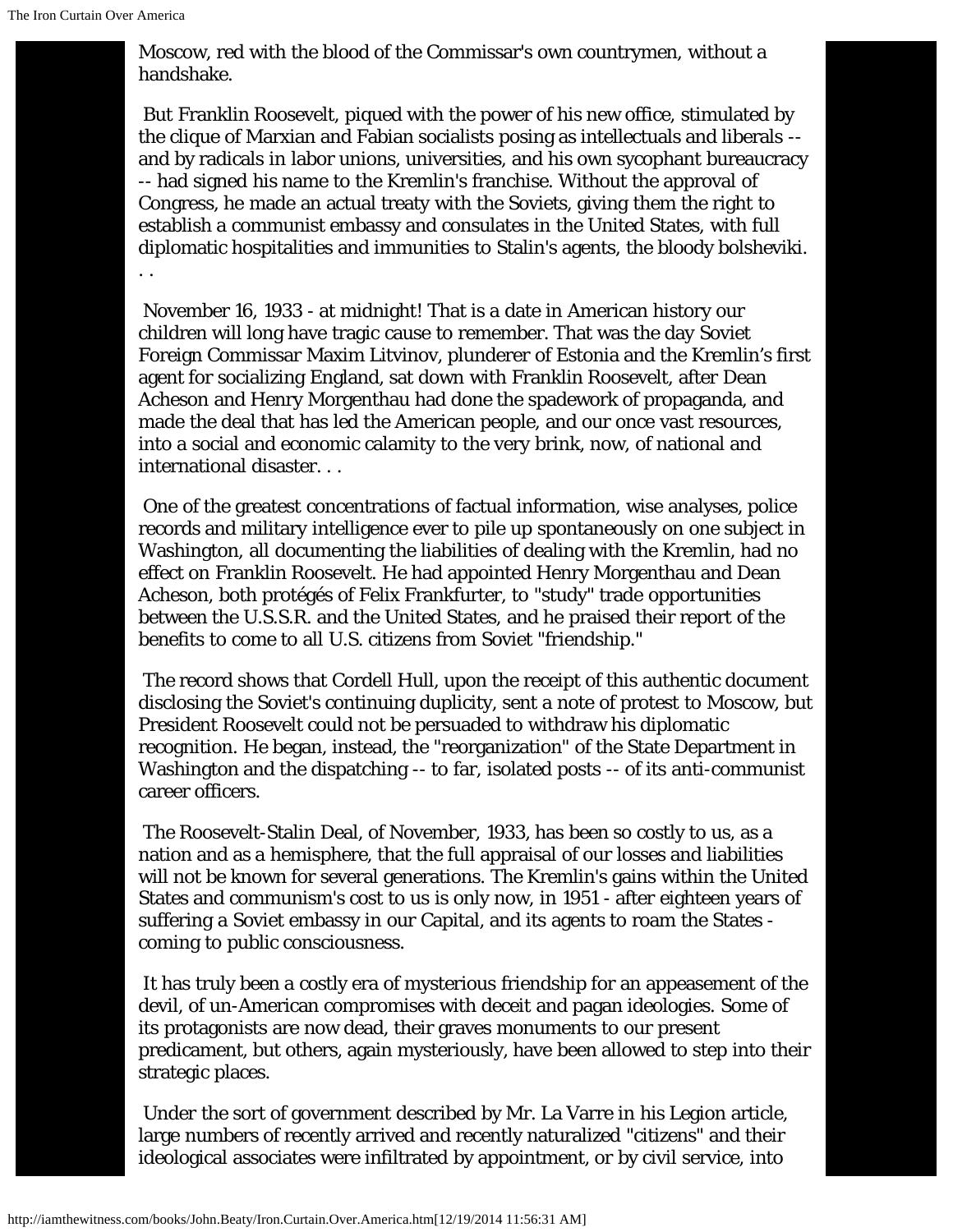the State Department, the presidential coterie, and other sensitive spots in the government. Among those who feathered their Washington nests in this period were not only leftist East Europeans, but actual Communist converts or "sellouts" to the Communist party among native Americans. The solicitude of President F. D. Roosevelt for America's Communists was constant, as was shown in his steady opposition to proposed curbs upon them. Ex-Congressman Martin Dies, former Chairman of the House of Representatives Committee on Un-American Activities, bears witness in lectures (one of them heard by the author, 1950) that he was several times summoned to the White House by President Roosevelt and told -- with suggestions of great favors to come -- that he must stop annoying Communists (see Chapter IV). To the unyielding Dies, Roosevelt's climactic argument was "We need those votes!" A speech (May 17, 1951) on a similar theme by Mr. Dies has been published by the American Heritage Protective Committee (601 Bedell Building, San Antonio, Texas, 25 cents). Another speech by Mr. Dies, "White House Protects Communists in Government," was inserted (September 22, 1950) in the Congressional Record by Congressman Harold H. Velde of Illinois.

 The government was infiltrated with "risks" from the above described groups of Eastern Europeans and with contaminated native Americans, but those were not all. After the beginning of World War II, so-called "refugees" immediately upon arrival in this country were by executive order introduced into sensitive government positions without the formality of having them wait for citizenship, and without any investigation of their reasons for leaving Europe. The way for this infiltration was paved by an executive order providing specifically that employment could not be denied on the grounds of race, creed, or national origin.

 Since no form of investigation could be made by the United Stated in the distant and hostile areas from which these refugees came, and since their number contained persons sympathetic to the Soviet Union, this executive order was a potential and in many instanced a realized death blow to security.

 Almost as if for a double check against security, the control of security measures in the new atom projects was not entrusted to the expert F.B.I., but to the atomic officials themselves. In view of their relative inexperience in such matters and in view of the amazing executive order so favorable to alien employees, the atomic officials were probably less to blame for the theft of atomic secrets than the "leftof-center" administrations which appointed them. Among those admitted to a proper spot for learning atomic secrets was the celebrated alien, the British subject -- but not British-born -- Klaus Fuchs. Other atomic spies, all aliens or of alien associations, were named in Chapter II.

 Next to the atomic energy employees, the United Public Workers of America offered perhaps the best opportunity for the theft of secrets vital to the U.S. defense. This union included a generous number of people of Eastern European stock or connections, among them Leonard Goldsmith and Robert Weinstein, organizers of Panama Canal workers, and both of them said to have definite Communist affiliations (Liberty, May, 1948). This union -- whose chief bloc of members was in Washington -- was later expelled (March 1, 1950) by the C.I.O. on charges of being Communist-dominated ("Directory of Labor Unions in the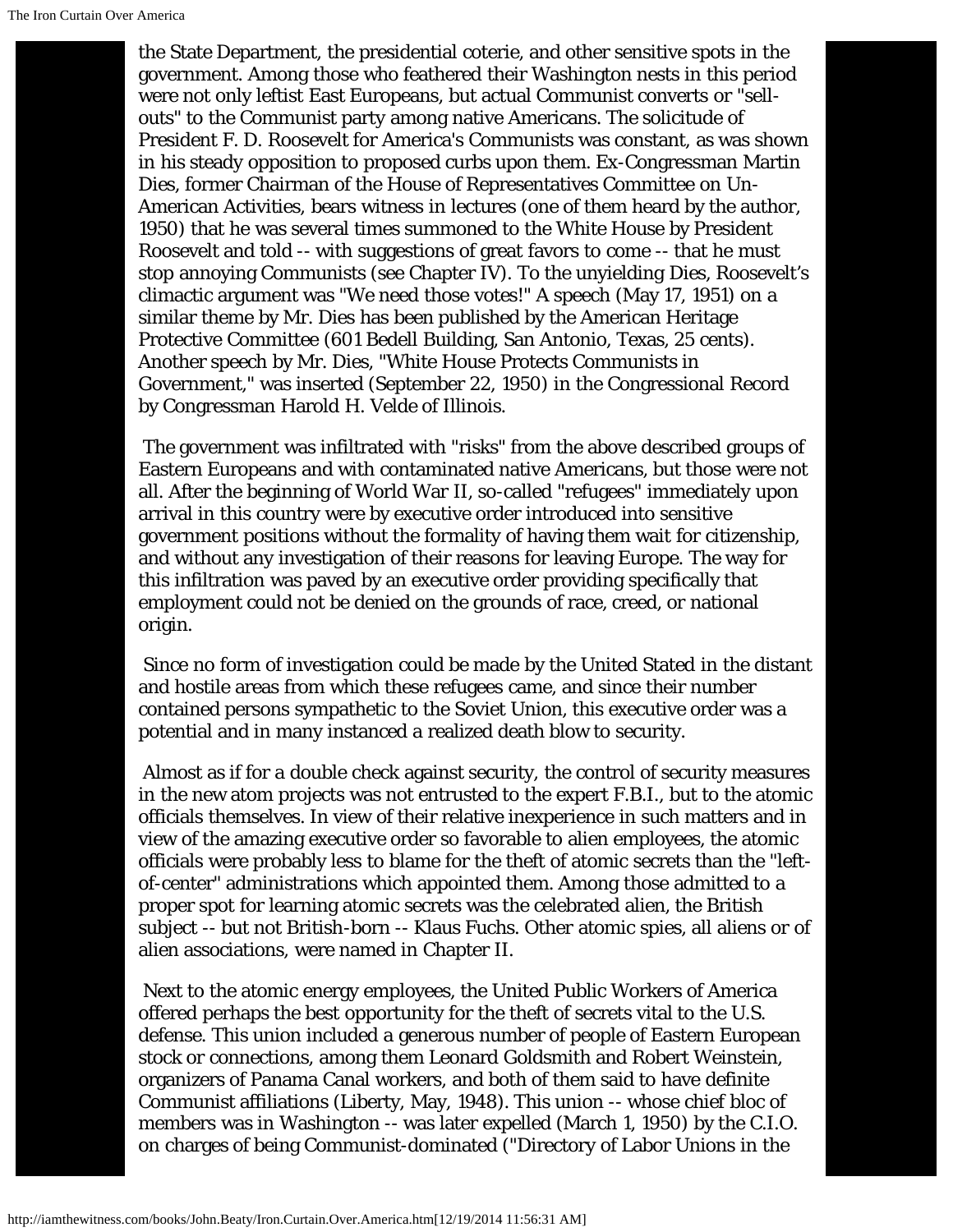United States," Bulletin No. 980, U.S. Dept. of Labor, 1950. 25c). However, if the U.S. Government has shown any signs of being as particular about its employee (see Tydings Committee Report, U.S. Senate, 1950) as the C.I.O. is about its members, the fact has escaped the attention of the author.

 As the years passed, the infiltration of Eastern Europeans into the government had swelled to a torrent. Many of these persons, of course, were not Communists and were not sympathetic with Communist aims. As repeated elsewhere in this book, the contrary is neither stated nor implied. the author's purpose is simply to show that persons of Eastern European stock, or of an ideology not influential in the days of the founding and formative period of our country, have in recent years risen to many of the most strategic spots in the Roosevelt-Truman Democratic Party and thereby to positions of great and often decisive power in shaping the policy of the United States. The subject was broached by W. M. Kiplinger in a book, Washington Is Like That (Harper and Brothers, 1942). According to a Reader's Digest condensation (September, 1942), entitled "The Facts About Jews in Washington," Jews were by 1942 conspicuously "numerous" in government agencies and departments concerned with money, labor, and justice. The situation stemmed from the fact that "non-Jewish officials within government, acting under the direction of the President," were "trying to get various agencies to employ more Jews. . ."

 The influence of persons of Eastern European origin, or of related origin or ideology, reached its peak (thus far) with Mr. Milton Katz at the helm of U.S. policy in Europe (to mid -1951) with Mrs. Anna Rosenberg in charge of the manpower of the U.S. Army, Navy, and Air Corps; with Mr. Manly Fleischman as Administrator of the Defense Production Administration; and with Mr. Nathan P. Feinsinger (New York Times, August 30, 1951) as Chairman of the Wage Stabilization Board. :Likewise, in October, 1948, when President Truman appointed a "committee on religious and moral welfare and character guidance in the armed forces," he named as Chairman "Frank L. Weil, of New York, a lawyer, and President of the National Jewish Welfare Board" (New York Times, October 28, 1948).

 It is interesting to note the prominence of persons of Khazar or similar background or association in the Socialist minority government of the United Kingdom, and in French polities, beginning with Leon Blum. Among them are the Rt. Hon. Emanuel Shinwell and Minister Jules Moch - archfoe of Marshal Pétain - who have recently held defense portfolios in the British and French cabinets respectively. Just as in America the non-Christian characteristically joins the Democratic Party, so in Britain he joins the leftist Labor Party. Thus the British House of Commons, sitting in the summer of 1951, had 21 Jews among its Labor members and none among its Conservative members. Whatever his racial antecedents, Mr. Clement Attlee, long leader of the British "Labor" Party and Socialist Prime Minister (1945-1951) has for many years received international notoriety as a Communist sympathizer. For instance, he visited and praised the "English company" in the international Communist force in the Spanish Civil War (see photograph and facsimile in The International Brigades, Spanish Office of Information, Madrid, 1948, p. 134).

A few persons of Eastern European origin or background -- or associated with persons of such background -- in positions high or strategic, or both, have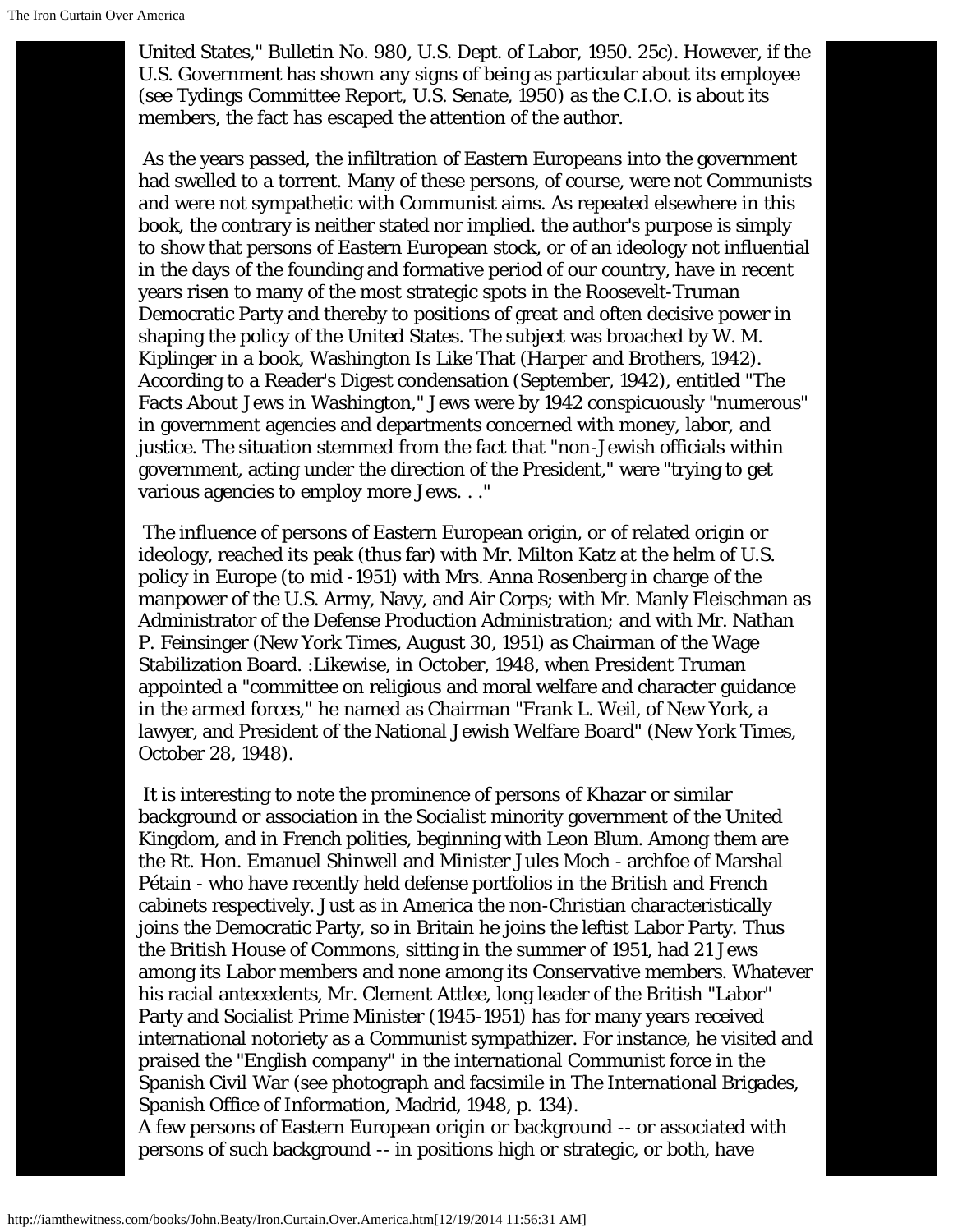already been named by the author, and others, when their prominence demands it, will be named in the pages which follow. The author hereby assures the reader -- again -- that no reflection of any kind is intended and that he has no reason for believing that any of these people are other than true to their convictions.

 First on any list of Americans of Eastern European origin should be the Viennaborn Felix Frankfurter, who in the middle twentieth century appears to have replaced "the stock of the Puritans" as the shining light and symbol of Harvard University. After leaving his professorship in the Harvard Law School, Dr. Frankfurter became a Supreme Court Justice and President Franklin Roosevelt's top-flight adviser on legal and other matters. In the formation of our national policies his influence is almost universally rated as supreme. "I suppose that Felix Frankfurter . . . has more influence in Washington than any other American" wrote Rev. John P. Sheerin, Editor of The Catholic World (March, 1951, p. 405), and the Chicago Tribune, owned by the Presbyterian Colonel Robert R. McCormick, has voiced a similar opinion. In fact, Mr. Justice Frankfurter is frequently referred to by those who know their way around Washington as the "President" of the United States. In a recent "gag" the question "Do you want to see a new picture of the President of the United States? is followed up by showing a likeness of Frankfurter.

 Mr. Justice Frankfurter is influential not only in counsel but in furthering the appointment of favored individuals to strategic positions. The so-called "Frankfurter's boys' include Mr. Acheson, with whom the justice takes daily walks, weather permitting (New York Times, January 19, 1949); Alger Hiss; Lee Pressman; David Niles, long a senior assistant to President Truman; Benjamin V. Cohen, Counsellor of the Department of State; David Lilienthal, long Chairman of the Atomic Energy Commission John J. McCloy, Joe Rauh, Nathan Margold; Donald Hiss, brother to Alger, and "now a member of the Acheson law firm"; Milton Katz; and former Secretary of War Robert Patterson, "a hundred per cent Frankfurter employee" (all names and quotes in this paragraph are from Drew Pearson's syndicated column, February 1, 1950).

 A powerful government figure, the Russian-born Isador Lubin, was frequently summoned by President F. D. Roosevelt for the interpreting of statistics ("send for Lube"); and was subsequently a United States representative to the UN (article in New York Times, August 8, 1951). Leo Pasvolsky, Russian-born, was long a power in the Department of State, being, among other things, "executive director Committee on Postwar Program and "in charge of international organization and security affairs," 1945-1946 (Who's Who in America, Vol. 26, 1950-51, p. 2117). Among others very close to Roosevelt II were Samuel Rosenman, who as "special counsel" was said to write many of the President's speeches; Henry Morgenthau, Secretary of the Treasury and sponsor of the vicious Morgenthau, Plan; and Herbert Lehman, Director General (1943 to 1946) of the United Nations Relief and Rehabilitation Administration (UNRRA), most of whose funds - principally derived from the U.S. - were diverted to countries which were soon to become Soviet satellites as a result of the Yalta and Potsdam surrenders.

 Strategic positions currently or recently held by persons of Eastern European origin, or ideological association with such people, include a number of Assistant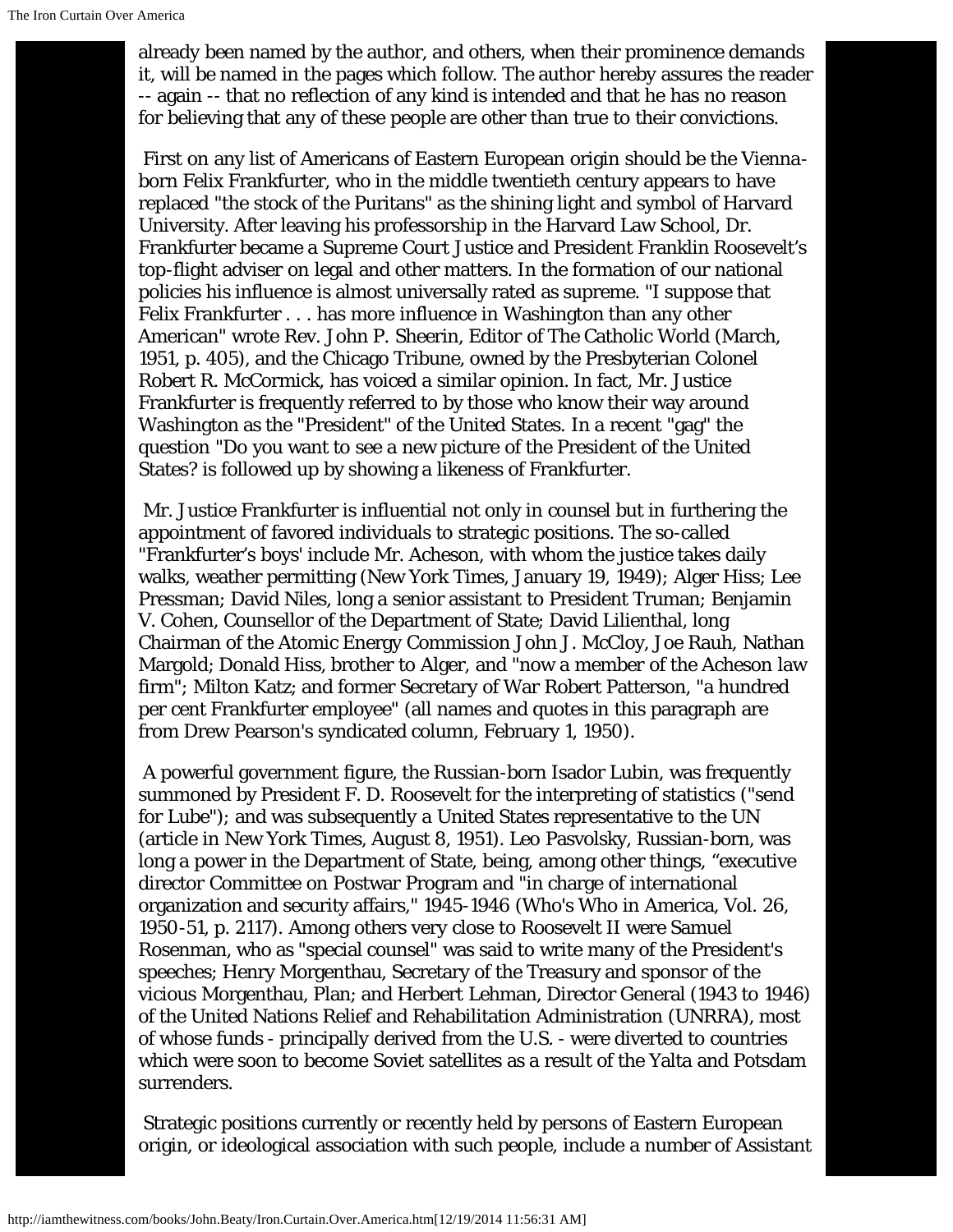Secretaryships to members of the Cabinet, among them incumbents in such sensitive spots as Defense, Justice (Customs and Solicitor General's Office) and Labor; the governorships of vital outposts such as Alaska (three miles from Russia) and the Virgin Islands (near the Panama Canal); appointments in the Executive Office of the President of the United States; positions in organizations devoted to international trade and assistance; membership on the Atomic Energy Commission; and membership, which may best be described as wholesale, in the U.S. delegation to the United Nations.

 The number of persons of Eastern European origin or connection in appointive positions of strategic significance in our national government is strikingly high in proportion to the total number of such persons in America. On the contrary, in elective positions, the proportion of such persons is strikingly below their numerical proportion to the total population. The question arises; Does the high ratio of appointed persons of Eastern European origin or contacts in United States strategic positions reflect the will of the U.S. people? If not, what controlling will does it reflect?

## **Chapter IV**

# **"THE UNNECESSARY WAR"**

 In a speech before the Dallas, Texas Alumni Club of Columbia University on Armistice Day, 1950, General of the Army Dwight D. Eisenhower stated that as Supreme Commander in Europe he made a habit of asking American soldiers why they were fighting the Germans and 90% of the boys said they a had no idea. Very significantly, General Eisenhower did not offer members of his Alumni Group any precise answer to his own question. The high point of his speech was a statement of his hope that Columbia might become the fountainhead for widely disseminated simple and accurate information which will prevent our country from ever again "stumbling in war" at "the whim of the man who happens to be president" (notes taken by the author, who attended the Alumni Club meeting, and checked immediately with another Columbian who was also present).

 The American soldier is not the only one who wondered and is still wondering about the purposes of World War II." Winston Churchill has called it "The Unnecessary War." In view of our legacy of deaths, debt, and danger, Churchill's term may be considered an understatement.

 Before a discussion of any war, whether necessary or unnecessary, a definition of the term war is desirable. For the purposes of this book, war may be defined, simply and without elaboration, as the ultimate and violent action taken by a nation to implement its foreign policy. The results, even of a successful war, are so horrible to contemplate that a government concerned for the welfare of its people will enter the combat phase of its diplomacy only as a last resort. Every government makes strategic decisions, and no such decision is so fruitful of bitter sequels as a policy of drift or a policy of placating a faction - which has money or votes or both - and it is on just such a hybrid policy of drift and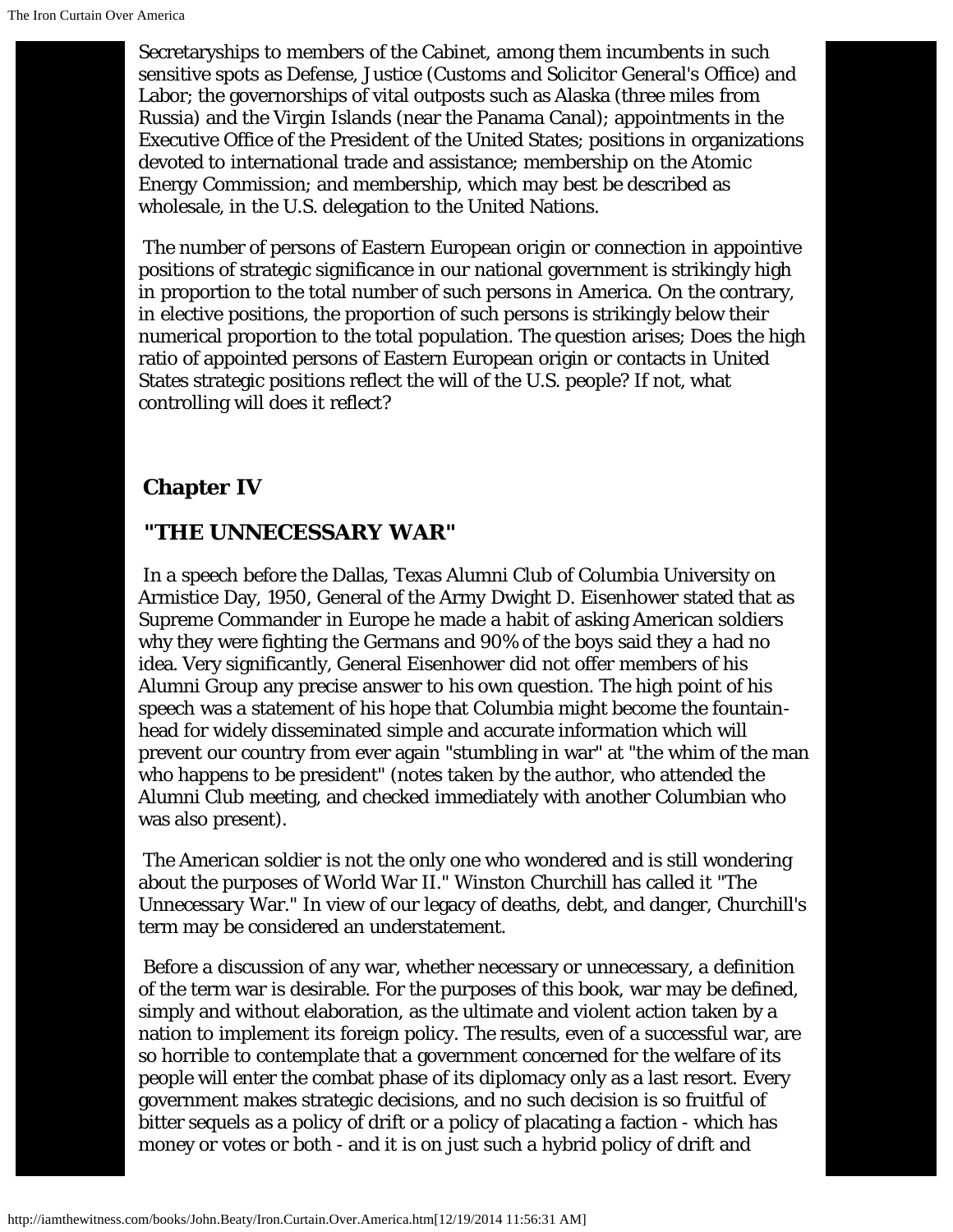catering that our foreign policy has been built.

 A commonly made and thoroughly sound observation about our foreign policy beginning with 1919 is that it creates vacuums -- for a hostile power to fill. The collapsed Germany of 1923 created a power vacuum in the heart of Europe, but Britain and France made no move to fill it, perhaps because each of them was more watchful of the other than fearful of fallen Germany. The United States was far-off; its people of native stock, disillusioned by the bursting of Woodrow Wilson's dream bubbles, were deposed to revert to their old policy of avoiding foreign entanglements; and its numerous new Eastern European citizens, hostile to Germany, were watchfully awaiting a second and final collapse of the feeble republic born of the peace treaty of 1919. The new Soviet dictatorship, finding Marxism unworkable and slowly making it over into its later phases of Leninism and Stalinism, was as yet too precariously established for a westward venture across Poland.

 As a result, Germany moved along stumblingly with more than a dozen political parties and a resultant near-paralysis of government under the Socialist President Friedrich Ebert to 1925 and then, with conditions improving slightly, under the popular old Prussian Field Marshal Paul von Hindenburg, who was President from 1925 to 1933.

 Meanwhile two of Germany's numerous political parties emerged into definite power -- the Communists, many of whose leaders were of Khazar stock, and the National Socialist German Workers Party, which was popularly called Nazi from the first two syllables of the German word for "National." Faced with harsh alternatives (testimony of many Germans to the author in Germany), the Germans chose the native party and Adolf Hitler was elected Chancellor.

 The date was January 30, 1933, five weeks before Franklin Roosevelt's first inauguration as President of the United States; but it was only after the aged President von Hindenburg's death (on August 2) that Hitler was made both President and Chancellor (August 19th). Differences between the rulers of the United States and Germany developed quickly. Hitler issued a series of tirades against Communism, which he considered a world menace, whereas Roosevelt injected life into the sinking body of world Communism (Chapter III, above) by giving full diplomatic recognition to Soviet Russia on November 16, 1933, a day destined to be known as "American-Soviet Friendship Day" by official proclamation of the State of New York.

 Sharing the world spotlight with his anti-Communist words and acts, was Hitler's domestic policy, which in its early stages nay be epitomized as "Germany for the Germans," of whom in 1933 there were some 62,000,000. Hitler's opponents, more especially those of non-German stock (510,000 in 1933 according to the World Almanac, 1939), were unwilling to lose by compromise any of their position of financial and other power acquired in large degree during the economic collapse of 1923, and appealed for help to persons of prominence in the city of New York and elsewhere. Their appeal was not in vain.

 In late July, 1933, an International Jewish Boycott Conference (New York Times, August 7, 1933) was held in Amsterdam to devise means of bringing Germany to terms. Samuel Untermeyer of New York presided over the Boycott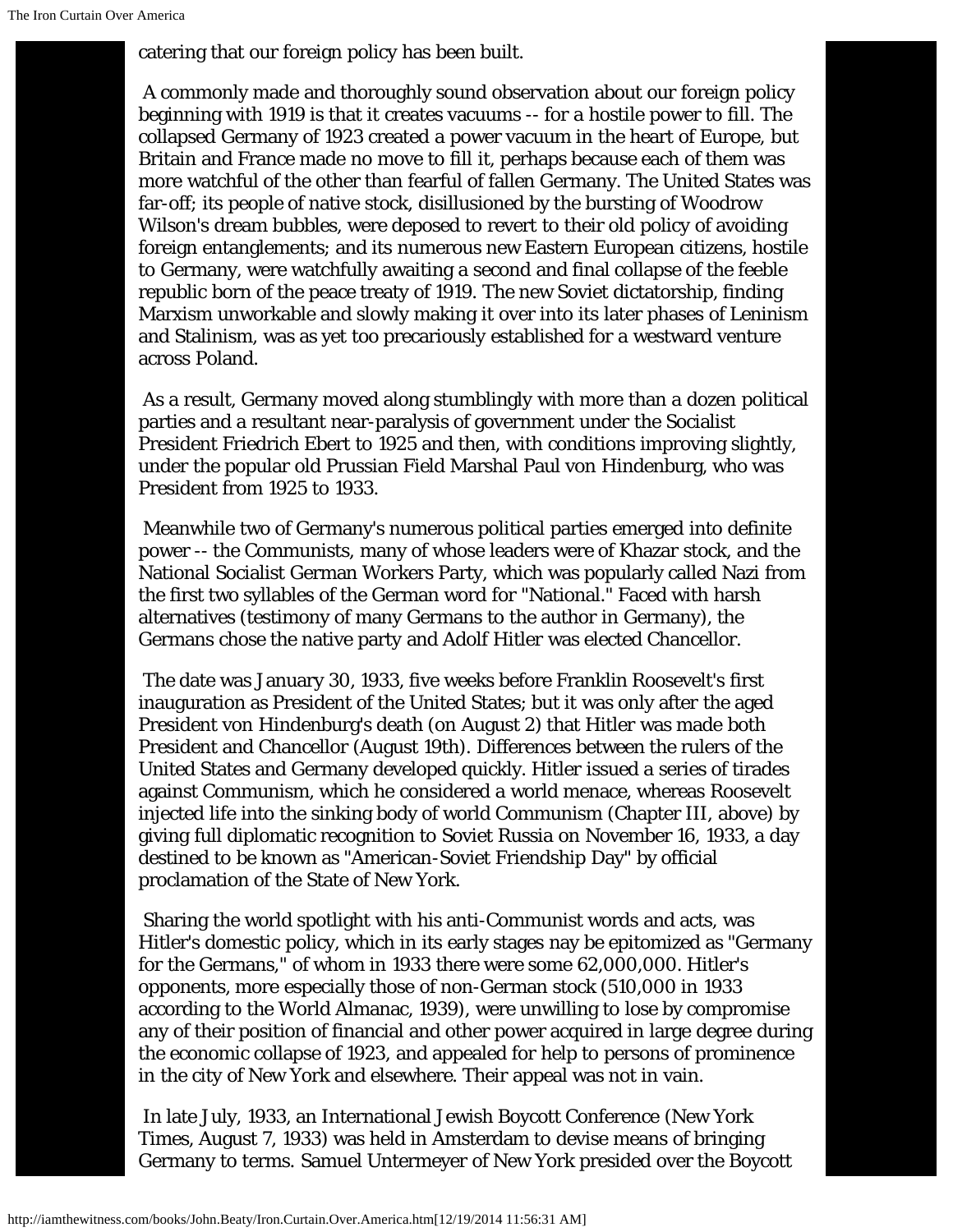Conference and was elected President of the World Jewish Economic Federation. Returning to America, Mr. Untermeyer described the planned Jewish move against Germany as a "holy war . . . a war that must be waged unremittingly" (speech over WABC, as printed in New York Times of August 7, 1933). The immediately feasible tactic of the "economic boycott" was described by Mr. Untermeyer as of the "economic boycott" was described by Mr. Untermeyer as "nothing new," for "President Roosevelt, whose wise statesmanship and vision are the wonder of the civilized world, is invoking it in furtherance of his noble conception of the relations between capital and labor." Mr. Untermeyer gave his hearers and readers specific instructions:

 It is not sufficient that you buy no goods made in Germany. You must refuse to deal with any merchant or shopkeeper who sells any German made goods or who patronizes German ships and shipping.

 Before the Boycott Conference adjourned at Amsterdam, arrangement was made to extend the boycott to "include France, Holland, Belgium, Britain, Poland and Czechoslovakia and other lands as far flung as Finland and Egypt" (New York Times, August 1, 1933). In connection with the boycott, the steady anti-German campaign, which had never died down in America after World War I, became suddenly violent. Germany was denounced in several influential New York papers and by radio.

 The public became dazed by the propaganda, and the U.S. Government soon placed on German imports the so-called "general" tariff rates as against the "most favored" status for all other nations. This slowed down but did not stop the German manufacture of export goods, and the U.S. took a further step, described as follows in the New York Times (June 5, 1936): "Already Germany is paying general tariff rates because she has been removed by Secretary of State Cordell Hull from the most favored nation list . . . Now she will be required to pay additional duties . . . it was decided that they would range from about 22 to 56 per cent." There were protests. According to the New York Times (July 12, 1936): "importers and others interested in trade with Germany insisted yesterday that commerce between the two countries will dwindle to the vanishing point within the next six months." The prediction was correct.

 An effort of certain anti-German international financial interests was also made to "call" sufficient German treasury notes to "break" Germany. The German government replied successfully to this maneuver by giving a substantial bonus above the current exchange rate for foreigners who would come to Germany, exchange their currency for marks, and spend the marks in Germany. Great preparations were made for welcoming strangers to such gatherings as the "World Conference on Recreation and Leisure Time" (Hamburg, August, 1936), one of whose programs, a historic pageant on the Auszen-Alster, was attended by the author (who was visiting northern European museums and coastal areas in the interest of his historical novel, Swords in the Dawn). Special trains brought in school children from as far as northern Norway. Whether from sincerity or from a desire to create a good impression, visitors were shown every courtesy. As a result of the German effort and the money bonus afforded by the favorable exchange, retired people, pensioners, and tourists spent enough funds in the Reich to keep the mark stable.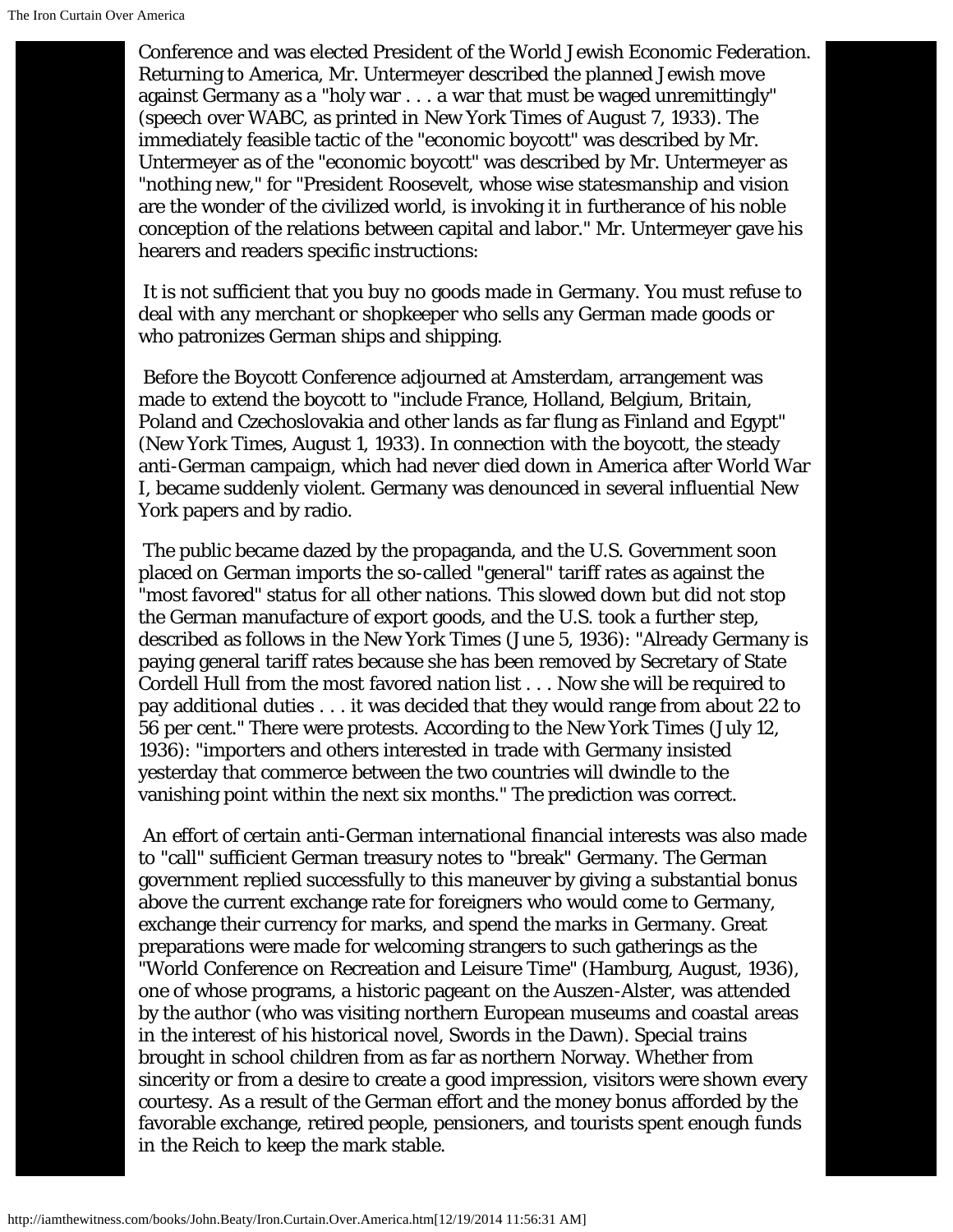But this German financial victory in 1936, though it prevented an immediate currency collapse, did not solve the problem of 62,000,000 people (69,000,000 by 1939) in an area approximately the size of Texas being effectively denied export trade.

 Through Secretary of State Cordell Hull and other officials President Roosevelt sponsored Mr. Untermeyer's economic war against Germany, but he still adhered, in his public utterances, to a policy of non-intervention in the internal affairs of foreign nations. In two speeches in the summer of 1937 he voiced "our entanglements" (American Foreign Policy in the Making, 1932 - 1940, by Charles A. Beard, Yale University Press, 1946, p. 183).

 Some sinister underground deal must have been consummated within two months, however, for in a speech in Chicago on October 5th the President made an about-face, which was probably the most complete in the whole history of American foreign policy. Here are two excerpts from the famous "Quarantine" speech:

 Let no one imagine that America will escape, that America may expect mercy, that this Western Hemisphere will not be attacked! . . .

 When an epidemic of physical disease starts to spread, the community approves and joins in a quarantine of the patients in order to protect the health of the community against the spread of the disease.

 This pronouncement, so inflammatory, so provocative of war, caused unprecedented consternation in the United States (see Beard, op. cit., pp. 186 ff.). Most outspoken in opposition to the "quarantine" policy was the Chicago Tribune. Violently enthusiastic was the New Masses, and Mr. Earl Browder promised the administration the "100 percent unconditional support of the Communist party" provided Roosevelt adopted a hands-off policy toward Communism. Incidentally, this Democratic-Communist collaboration was openly or covertly to be a factor in subsequent United States foreign and domestic policy to and beyond the middle of the twentieth century. "I welcome the support of Earl Browder or any one else who will help keep President Roosevelt in office," said Harry S. Truman, candidate for Vice President, on October 17, 1944 (National Republic, May, 1951, p. 8).

 Far more numerous than denouncers or endorsers of the "quarantine" speech of 1937 were those who called for clarification. This, however, was not vouchsafed - - nor was it, apart from possible details of method and time, really necessary. It was perfectly obvious that the President referred to Japan and Germany. With the latter country we had already declared that "no quarter" economic war recommended by the President of the World Jewish Economic Federation, and now in unquestionably hostile terms our President declared a political war. In his diary, Secretary of Defense James Forrestal recorded that he was told by Joseph P. Kennedy, our Ambassador to Britain, that Prime Minister Chamberlain "stated that America and the world Jews had forced England into the war" (The Forrestal Diaries, ed. by Walter Millis, The Viking Press, New York, 1951, pp. 121-122).

Censorship, governmental and other (Chapter V), was tight in America by 1937.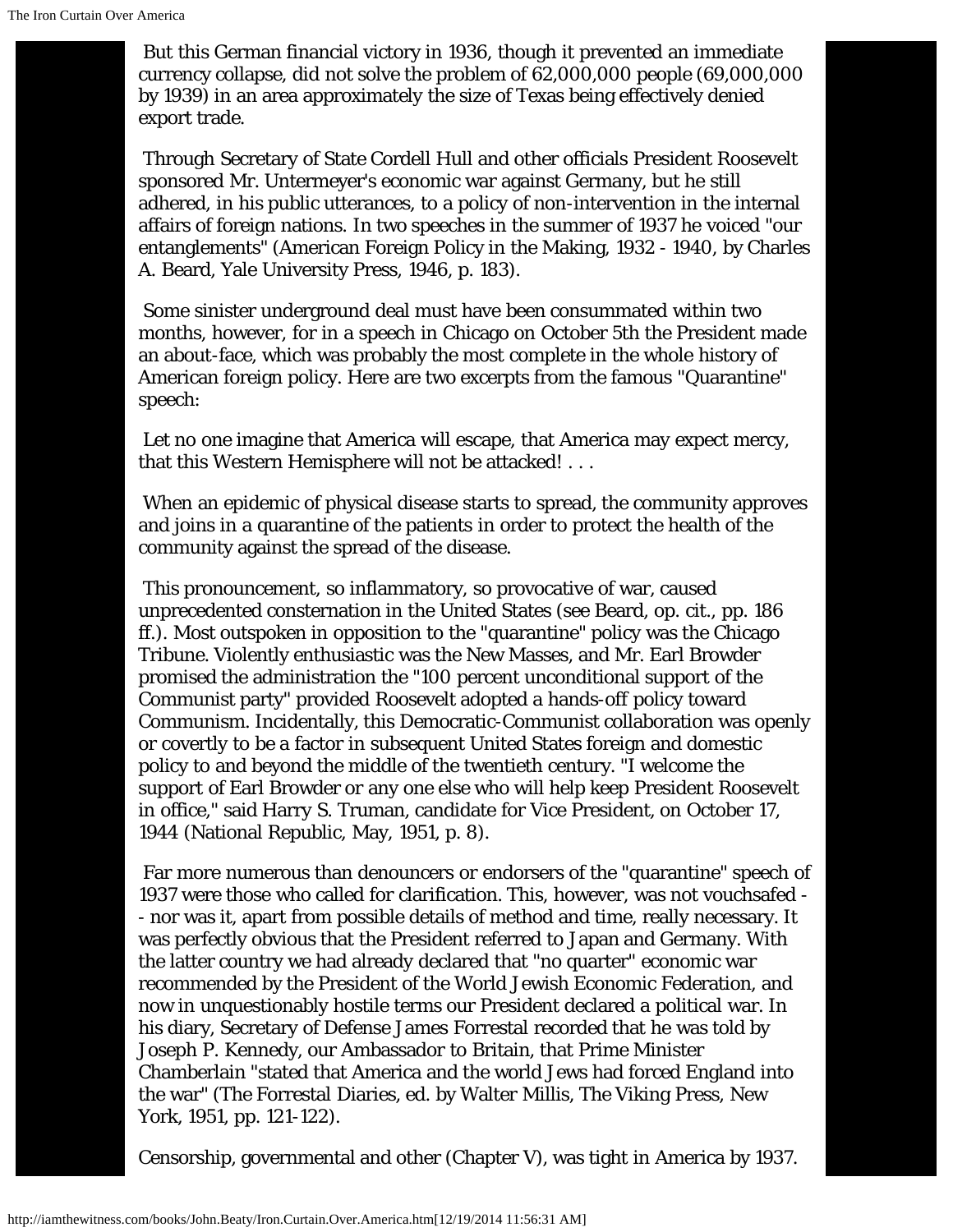It had blocked out the reasons for Mr. Roosevelt's public change of policy between summer and autumn, and it blacked out the fact that the President's threatening attitude caused Germany to make, and make a second time, an appeal for peace. These appeals did not become known to the American public for more than ten years. Here is the story, summarized from an article by Bertram D. Hulen in the New York Times of December 17, 1948:

 In 1937 and again in 1938 the German government made "a sincere effort to improve relations with the United States, only to be rebuffed." The U.S. Government's alleged reason was "a fear of domestic political reactions in this country unfavorable to the Administration." Germany was told that the American public would not tolerate a conference. Some officials favored exploring the German offer "after the congressional elections in the fall" (1938). The sequel, of course, is that the Roosevelt administration blocked Germany's further efforts for peace by withdrawing our ambassador from Berlin and thus peremptorily preventing future negotiations. Germany then had to recall her Ambassador "who was personally friendly toward Americans" and, according to the New York Times, "was known in diplomatic circles here at the time to be working for international understanding in a spirit of good will." Here, to repeat for emphasis, is the crux of the matter: The whole story of Germany's appeal for negotiations and our curt refusal and severance of diplomatic relations was not published in 1937 or 1938, when Germany made her appeals, but was withheld from the public until ferreted out by the House Committee on Un-American Activities after World War II and by that committee released to the press more than ten years after the facts were so criminally suppressed. Parenthetically, it is because of services such as this on behalf of truth that the Committee on Un-American Activities has been so frequently maligned . In fact, in our country since the 1930's there seems little question that the best criterion for separating true Americans from others is a recorded attitude toward the famous Martin Dies Committee.

 Economically strangled by an international boycott headed up in New York, and outlawed politically even to the extent of being denied a conference, the Germans in the late 1930's faced the alternatives of mass unemployment from loss of world trade or working in government-sponsored projects. They accepted the latter. The workers who lost their jobs in export businesses were at once employed in Hitler's armament industries (see the special edition of the Illustrierte Zeitung for November 25, 1936), which were already more than ample for the size and resources of the country, and soon became colossal.

 Thus by desperate measures, advertised to the world in the phrase "guns instead of butter," Hitler prepared to cope with what he considered to be the British-French-American-Soviet "encirclement." Stung by what he considered President Roosevelt's insulting language and maddened by the contemptuous rejection of his diplomatic approaches to the United States, he made a deal (August, 1939) against Poland with the Soviet Union, a power he had taught the German people to fear and hate! With the inevitability of a Sophoclean tragedy, this betrayal of his own conscience brought him to ruin -- and Germany with him. Such is the danger which lurks for a people when they confide their destiny to the whims of a dictator!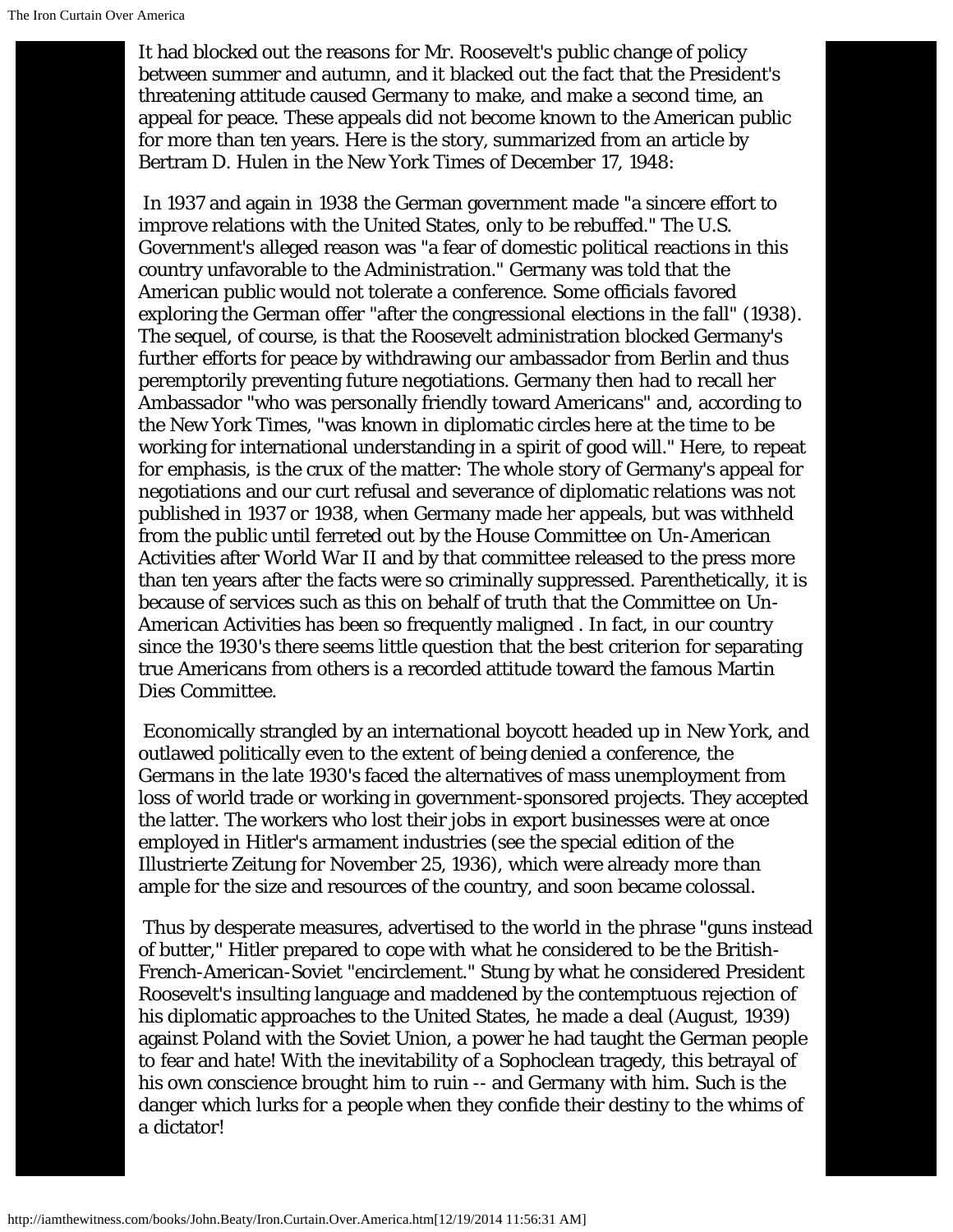The war which resulted from Franklin D. Roosevelt's policy is well remembered, especially by those American families whose sons lie beneath white crosses - at home or afar. Its pre-shooting phase, with all the weavings back and forth, is analyzed in Professor Beard's volume, already referred to. Its causes are the subject of Frederick R. Sanborn's Design for War (Devin-Adair, New York, 1951). Its progress is surveyed in William Henry Chamberlin's America's Second Crusade (Henry Regnery Company, Chicago, 1950). Details cannot be here presented.

 This much, however, is evident. With some secret facts now revealed and with the foul picture now nearing completion, we can no longer wonder at a clean trustful young soldier or an honorable general being unable to give a satisfactory reason for our part in promoting and participating in World War II.

 As the "unnecessary war" progressed, we adopted an increasingly horrible policy. Our government's fawning embrace of the Communist dictator of Russia, and his brutal philosophy which we called "democratic," was the most "unnecessary" act of our whole national history, and could have been motivated only by the most reprehensible political considerations - such, for instance, as holding the 100 percent Communist support at a price proposed by Mr. Browder. Among those who learned the truth and remained silent, with terrible consequences to himself and his country, was James V. Forrestal. In an article, "The Forrestal Diaries," Life reveals (October 15, 1951) that in 1944 Forrestal wrote thus to a friend about the "liberals"

 I find that whenever any American suggests that we act in accordance with the needs of our own security he is apt to be called a [profane adjective deleted] fascist or imperialist, while if Uncle Joe suggests that he needs the Baltic Provinces, half of Poland, all of Bessarabia and access to the Mediterranean, all hands agree that he is a fine, frank, candid and generally delightful fellow who is very easy to deal with because he is so explicit in what he wants.

 Among those who saw our madness, and spoke out, were Senator Robert A. Taft of Ohio and Winston Churchill.

 Senator Taft's radio address of June 29, 1941, a few days after Hitler invaded Russia, included the following passage:

 How can anyone swallow the idea that Russia is battling for democratic principles? Yet the President on Monday announced that the character and quantity of the aid to await only a disclosure of Russian needs. . . To spread the four freedoms throughout the world we will ship airplanes and tanks and guns to Communist Russia. But no country was more responsible for the present war and Germany's aggression than Russia itself. Except for the Russian pact with Germany there would have been no invasion of Poland. Then Russia proved to be as much of an aggressor as Germany. In the name of democracy we are to make a Communist alliance with the most ruthless dictator in the world. . .

 But the victory of Communism in the world would be far more dangerous to the United States than the victory of Fascism. There has never been the slightest danger that the people of this country would ever embrace Bundism or Nazism . . . But Communism masquerades, often successfully, under the guise of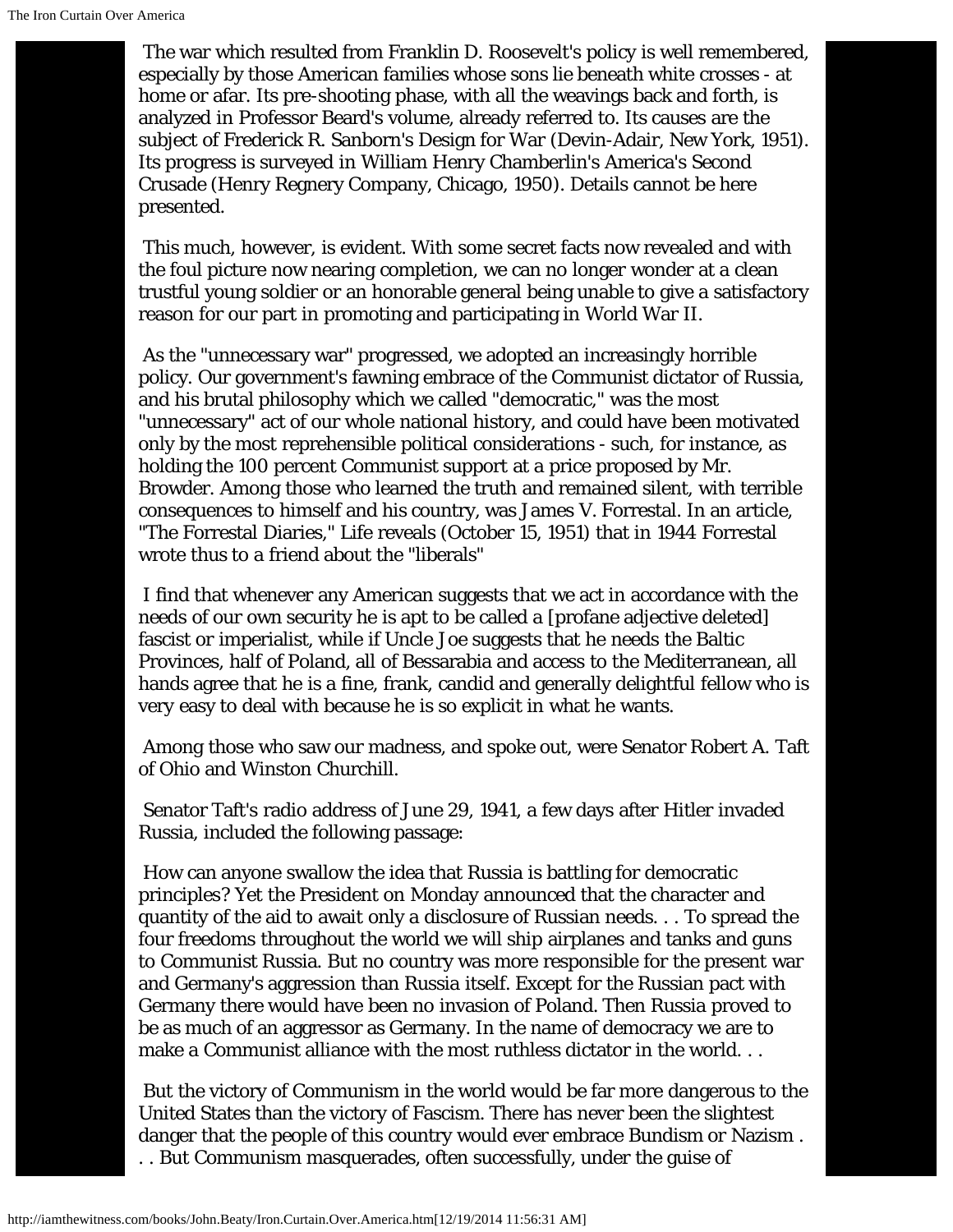democracy (Human Events, March 28, 1951).

 The Prime Minister of Britain, the Right Honorable Winston Churchill, was alarmed at President Roosevelt's silly infatuation for Stalin and the accompanying mania for serving the interests of world Communism. "It would be a measureless disaster if Russian barbarism overlaid the culture and independence of the ancient states of Europe," he wrote on Oct. 21, 1942, to the British Foreign Secretary, Anthony Eden. Churchill also wanted an invasion of the Balkans, which Roosevelt and Marshall opposed apparently to please Stalin (Elliott Roosevelt, As He Saw It, Duell, Sloan and Pearce, New York, 1946, passim). This is no place and the author assumes no competence for analyzing the strategy of individual campaigns; but according to Helen Lombard's While They Fought (Charles Scribner's Sons, p. 148) General Marshall stated to a Congressional Committee that the "purpose" of the Italian campaign was to draw "German forces away from the Russian front," and according to the same source General Mark Clark when questioned "about American political aims" found himself " obliged to state that his country was seeking nothing except ground in which to bury her dead." Such being true, one may wonder why -- except for the furtherance of Stalin's aims the forces devoted to strategically unimportant Italy, the winning of which left the Alps between our armies and Germany, were not landed, for instance, in the Salonika area for the historic Vardar Valley invasion route which leads without major obstacles to the heart of Europe and would have helped Stalin defeat Hitler without giving the Red dictator all of Christian Eastern Europe as a recompense.

 It is widely realized now that Churchill had to put up with much indignity and had to agree to many strategically unsound policies to prevent the clique around Roosevelt from prompting him to injure even more decisively Britain's world position vis-a-vis with the Soviet Union. Sufficient documentation is afforded by General Elliott Roosevelt's frank and useful As He Saw It, referred to above. Determined apparently to present the truth irrespective of its bearing on reputations, the general (p. 116) quotes his father's anti-British attitude as expressed at Casablanca: "I will work with all my might and main to see to it that the United States is not wheedled into the position of accepting any plan . . . that will aid or abet the British Empire in its imperial ambitions." This was the day before Roosevelt's "Unconditional Surrender" proclamation (Saturday, January 23, 1943). The next day Roosevelt again broached the subject to his son, telling him the British "must never get the idea that we're in it just to help them hang on to the archaic, medieval Empire ideas."

 This attitude toward Britain, along with a probably pathological delight in making Churchill squirm, explains the superficial reason for Roosevelt's siding with the Stalinites on the choice of a strategically insignificant area for the Mediterranean front. As implied above, the deeper reason, beyond question, was that in his frail and fading condition he was a parrot for the ideas which the clique about him whispered into his ears, with the same type of flattery that Mr. Untermeyer had used so successfully in initiating the Jewish boycott. No reason more valid can be found for the feeble President's interest in weakening the British Empire while strengthening the Soviet Empire -- either in the gross or in such specific instances as the Roosevelt and implemented by Eisenhower, was well summarized in a speech, "It Is Just Common Sense to Ask Why We Arrived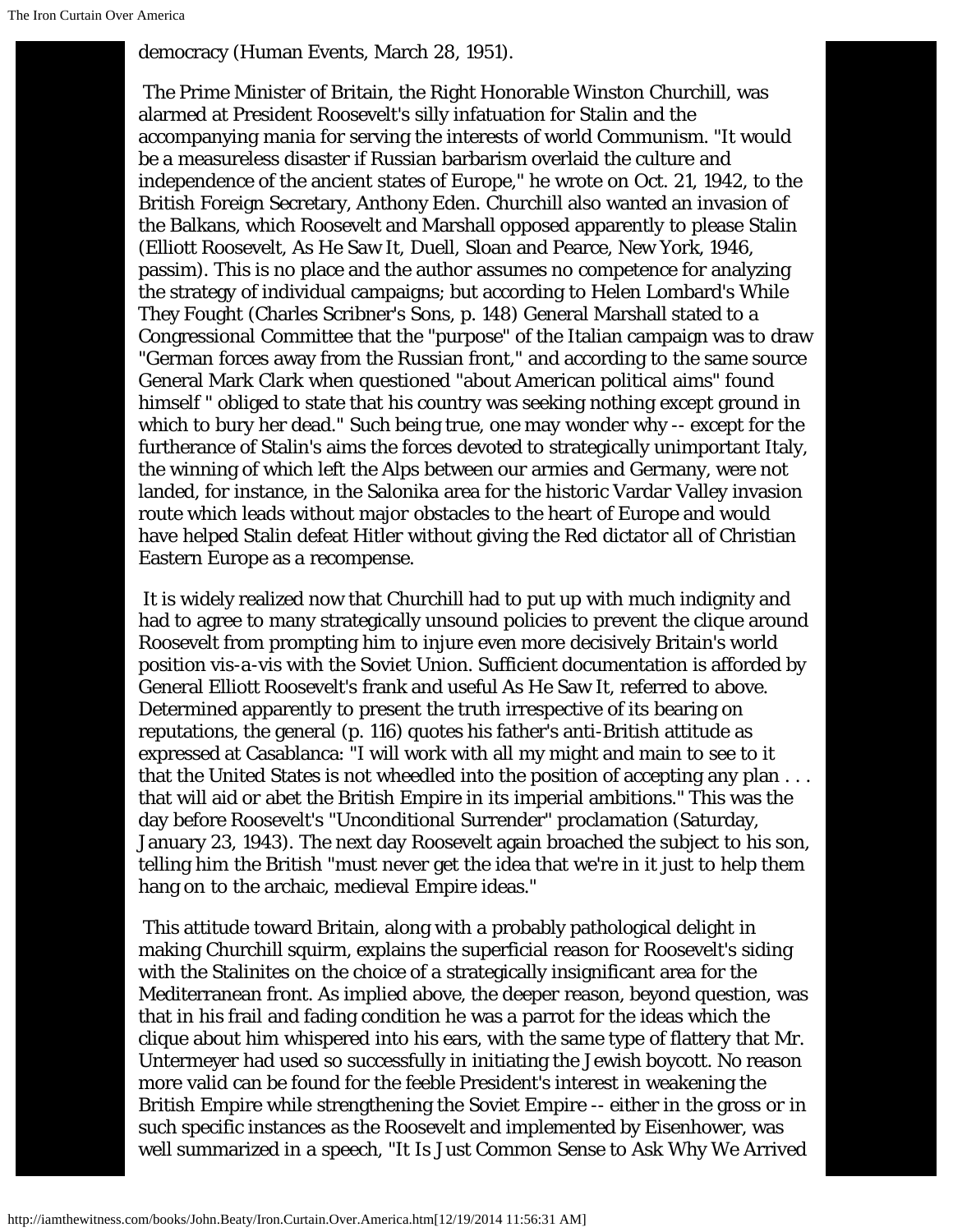at Our Present Position," by Congressman B. Carroll Reece of Tennessee in the House of Representatives on March 19, 1951 (Congressional Record, pp. A 1564 to A 1568):

 …We could have easily gotten to Berlin first. But our troops were first halted at the Elbe. They were then withdrawn from that river in a wide circle -- far enough westward to make Stalin a present of the great Zeiss optical and precision instrument works at Jena, the most important V-1 and V-2 rocket laboratory and production plant in Nordhausen, and the vital underground jet plant in Kahla. Everywhere we surrendered to the Soviets intact thousands of German planes, including great masses of jet fighters ready for assembly, as well as research centers, rocket developments, scientific personnel, and other military treasures.

 When it was all over, a large part of the formidable Russian militarism of today was clearly marked "Made in America" or "donated by America from Germany." But where Roosevelt left off President Truman resumed.

 At Potsdam, Truman maintaining intact Roosevelt's iron curtain of secret diplomacy, played fast and loose with American honor and security. He agreed to an enlargement of the boundaries of a Poland already delivered by Roosevelt and Churchill to Russian control through addition of areas that had for centuries been occupied by Germans or people of German origin. Some 14,000,000 persons were brutally expelled from their homes with the confiscation of virtually all their property. Only 10,000,000 finally reached the American, French, and British zones of Germany. Four million mysteriously disappeared, though the finger points toward Russian atrocities, Thus Truman approved one of the greatest mass deportations in history, which for sheer cruelty is a dark page in the annals of history.

 At Potsdam, Truman also sanctioned Russian acquisition of Eastern Germany, the food bin of that nation before the war. It then became impossible for the remaining German economy in British, French, and American hands to feed its people. Germany, like Japan, also went on our bounty rolls.

 Like Roosevelt, Truman did not neglect to build up Russian military strength when his opportunity came at Potsdam. He provided her with more factories, machines, and military equipment though at the time he attended Potsdam Truman knew that through lend-lease we had already dangerously expanded Russia's military might and that, in addition, we had given the Soviets some 15,000 planes - many of them our latest type - and 7,000 tanks.

 But at Potsdam Truman gave to Russia the entire zone embracing the Elbe and Oder Rivers. excepting Hamburg, which lies within the British zone. Naval experts had known from the early days of World War II that it was along these rivers and their tributaries that the Germans had set up their submarine production line. The menace which the Nazi underwater fleet constituted during World War II is still remembered by residents along the Atlantic coast who saw oil tankers, merchant ships, and even a troop transport sunk within sight of our shores. Convoy losses during the early years of the war were tremendous. And special defensive methods had to be devised by our Navy to get our supplies across the Atlantic.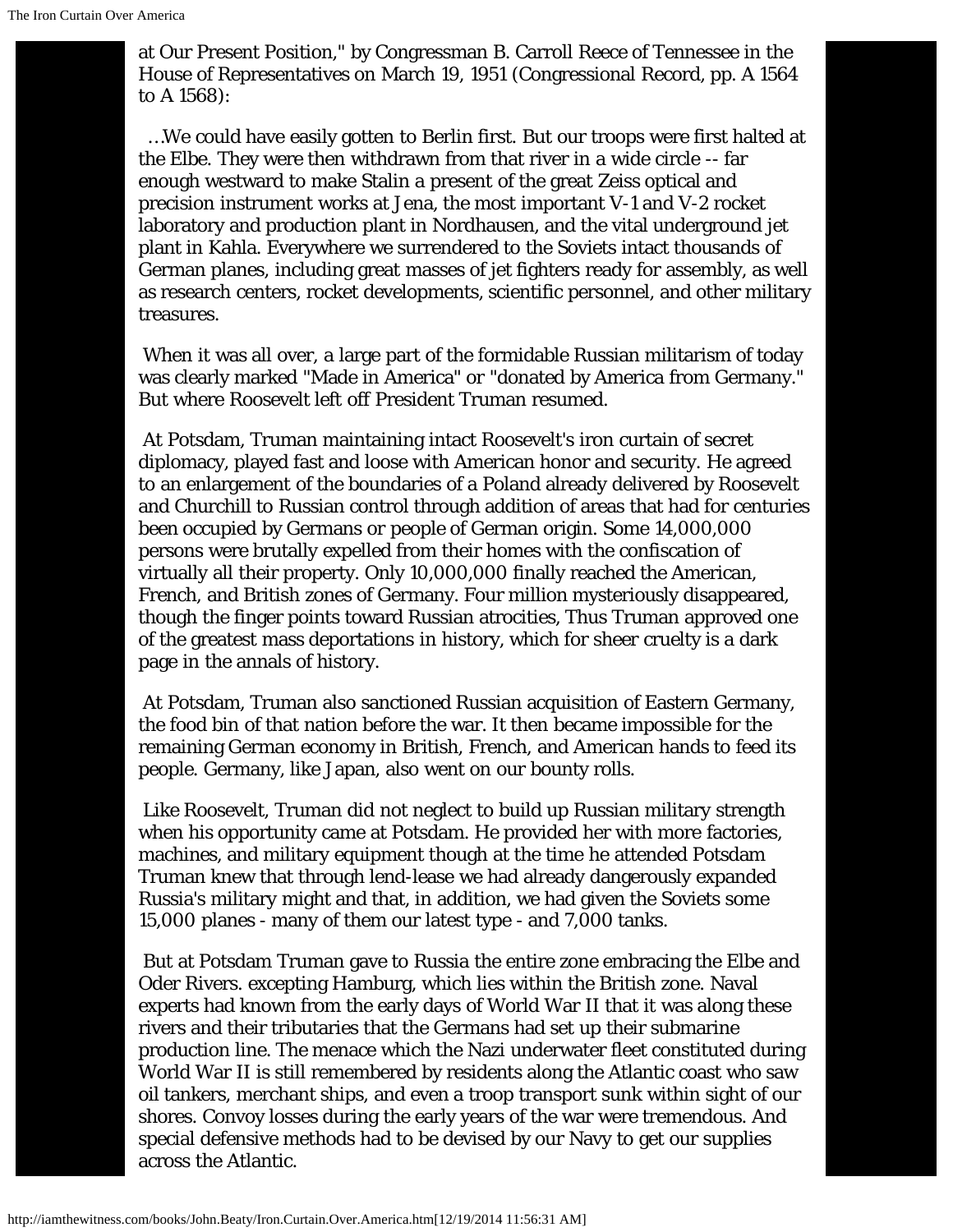But in spite of this, the President agreed at Potsdam to deliver to Russia the parts [of Germany containing] plants sufficient for her to fabricate hundreds of submarines. In addition to this, he agreed to give to Russia 10 of the latest snorkel-tube long-range German submarines for experimental purposes.

 Why did Churchill consent to the initiation of such a program? Why did he allow Roosevelt to give an ideologically hostile power a foothold as far West as the Elbe River, which flows into the North Sea?

 Since Churchill was characteristically no weak-kneed yes-man (witness his "blood and tears" speech which rallied his people in one of their darkest hours), Roosevelt and his clique must have confronted him with terrible alternatives to secure his consent to the unnatural U.S. decisions in the last months of the war. Wrote George Sokolsky in his syndicated column of March 22, 1951, "The pressure on him (Churchill) from Roosevelt, who was appeasing Stalin, must have been enormous. . . But why was Roosevelt so anxious to appease Stalin? And also at Potsdam why was Truman so ready to adopt the same vicious policy which, as a former field grade officer of the army, he must have known to be wrong?

 A study of our Presidential "policies" from 1933, and especially from 1937, on down to Potsdam, leads to a horrible answer.

 To one who knows something of the facts of the world and knows also the main details of the American surrender of security and principles at Tehran, Yalta, and Potsdam, and other conferences, three ghastly purposes come into clear focus:

**(1)** As early as 1937, our government determined upon war against Germany for no formulated purpose beyond pleasing the dominant Eastern European element and allied elements in the National Democratic Party, and holding "those votes," as Roosevelt II put it (Chapter III, above).

 The President's determination to get into war to gratify his vanity of having a third term of office is touched on by Jesse H. Jones, former Secretary of Commerce and head of the Reconstruction Finance Corporation, in his book, Fifty Billion Dollars (The Macmillan Company, New York, 1951). In this comprehensive and carefully documented volume, which is obligatory background reading on U.S. politics in the years 1932-1945, Mr. Jones, throws much light on Roosevelt, the "Total Politician. "On Roosevelt's desire for getting into World War II, these (p. 260) are Mr. Jones's words: "Regardless of his oft repeated statement 'I hate war,' he was eager to get into the fighting since that would insure a third term." The most notorious instance of the President's Dr. Jekyll and Mr. Hyde character was his unblushing promise, as he prepared for intervention, that there would be no war. The third-term candidate's "again and again and again and again" speech (Boston, October 30, 1940) is invariably quoted, but even more inclusive was his broadcast statement of October 26 that no person in a responsible position in his government had "ever suggested in any shape, manner, or form the remotest possibility of sending the boys of American mothers to fight on the battlefields of Europe. " We are thus confronted by a dilemma. Was Roosevelt the scheming ruiner of his country or was he a helpless puppet pulled by strings from hands which wielded him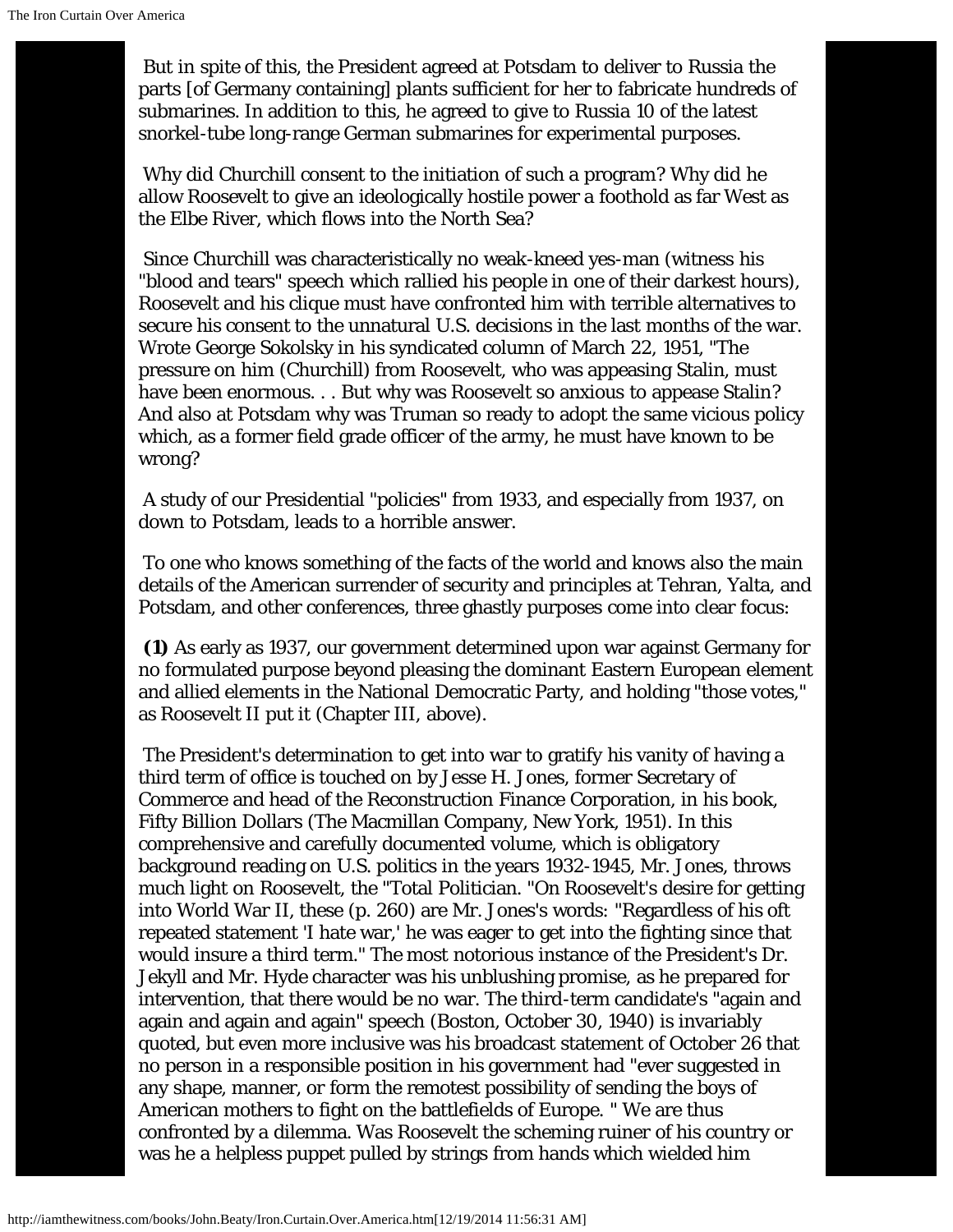### beyond any power of his to resist?

 A continuing lack of any policy beyond the corralling of minority votes blighted the entire world effort of our devoted and self-sacrificing soldiers, and frustrated the hopes of those of our lower echelon policy-makers who were trying to salvage something useful to civilization from our costly world-wide war. Our diplomatic personnel, military attaches, and other representatives abroad were confused by what they took to be rudderless drifting. In one foreign country diametrically opposed statements were issued simultaneously by heads of different U.S. missions. In Washington, the Office of War information issued under the same date line completely conflicting instructions to two sets of its representatives in another Asiatic country. A United States military attaché with the high rank of brigadier general made an impassioned plea (in the author's hearing) for a statement of our purposes in the war; But, asking the bread of positive strategic policy, he got the stone of continued confusion. Some of the confusion was due to the fact that officials from the three principal kinds of Democrats (Chapter III) were actuated by and gave voice to different purposes; most of it, however, resulted from the actual lack of any genuine policy except to commit our troops and write off casualties with the smoke of the President's rhetoric. Yes, we were fighting a war, not to protect our type of civilization or to repel an actual or threatened invasion, but for Communist and anti-German votes. Thus when our ailing President went to Yalta, he is said to have carried no American demands, to have presented no positive plans to counter the proposals of Stalin. In his feebleness, with Alger Hiss nearby, he yielded with scarcely a qualm to the strong and determined Communist leader. For fuller details see the carefully documented article, "America Betrayed at Yalta," by Hon. Lawrence H. Smith, U.S. Representative from Wisconsin (National Republic, July, 1951).

**(2)** The powerful Eastern European element dominant in the inner circles of the Democratic Party regarded with complete equanimity, perhaps even with enthusiasm, the killing of as many as possible of the world-ruling and Khazarhated race of "Aryans" (Chapter II); that is, native stock Americans of English, Irish, Scotch, Welsh, German, Dutch, Scandinavian, Latin, and Slavic descent.

 This non-Aryan power bloc therefore indorsed "Unconditional Surrender" and produced the Morgenthau Plan (see below), both of which were certain to stiffen and prolong the German resistance at the cost of many more American lives, much more desolation in Germany, and many more German lives -- also "Aryan," The plans of the prolongers of the war were sustained by those high Democratic politicians who saw nothing wrong in the spilling of blood in the interest of votes.

 Unfortunately, President Roosevelt became obsessed with the idea of killing Germans (As He Saw It, pp. 185-186) rather than defeating Hitler, and reportedly set himself against any support of anti Hitler elements in Germany. Perhaps taking his cue from his Commander-in-Chief -- a term Roosevelt loved - - General Mark Clark told American soldiers of the Fifth Army that German "assaults" were "welcome" since "it gives you additional opportunity to kill your hated enemy in large numbers."

The general drove the point home. "It is open season on the Anzio bridgehead,"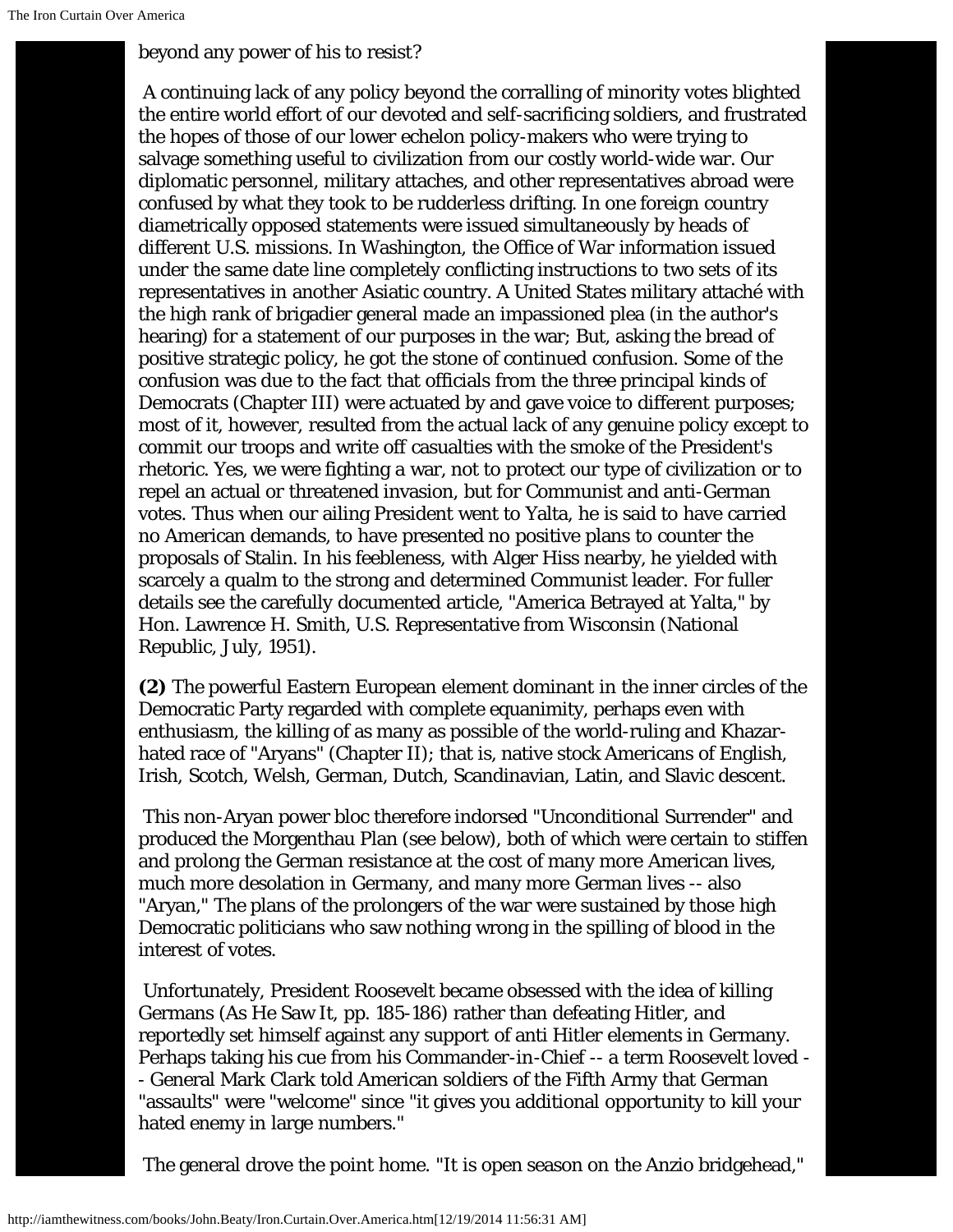he continued, "and there is no limit to the number of Germans you can kill" (New York Times, February 13, 1944).

 Such a sentiment for men about to make the supreme sacrifice of their lives has -- in the author's opinion -- an unnatural ring to ears attuned to the teachings of Christianity. Such a stress on "killing" or "kill" rather than on a "cause" or on "victory" is definitely at variance with the traditions of Western Christian civilization. It is also costly in the life blood of America, for "killing" is a twoedged sword. An enemy who would surrender in the face of certain defeat will fight on to the end when truculently promised a "killing" -- and more Americans will die with him.

 The underlying philosophy of "killing" was incidentally hostile to the second largest racial strain in America. Germans have from the beginning been second only to the English and Scotch in the make-up of our population.

 "In 1775 the Germans constituted about 10 percent of the white population of the colonies" (The Immigration and Naturalization Systems of the United States," p. 233). The total of Dutch, Irish, French "and all others" was slightly less than the Germans, the great bulk of the population being, of course, the English-speaking people from England, Scotland, and Wales.

 In the first three quarters of the nineteenth century "German immigration outdistanced all other immigration" and as of 1950 "the Germans have contributed over 25 percent of the present white population of the United States.

 The English element -- including Scots, North Irish, and Welsh -- alone exceeds them with about 33 percent of the present white population. The Irish come third with about 15 percent" (op. cit., p. 233).

 Thus in his desire for shedding German blood, apart from military objectives, Roosevelt set himself not against an enemy government but against the race which next to the English gave America most of its life-blood. The general merely copied his "commander-in-chief." Another tragic factor in any announced stress on "killing" was, of course, that the Germans whom we were to "kill" rather than merely "defeat" had exactly as much to do with Hitler's policies as our soldiers in Korea have to do with Acheson's policies.

 Why did the thirty-four million Americans of German blood make no loud protest? The answer is this: in physical appearance, in culture, and in religion, Protestant or Catholic, they were so identical with the majority that their amalgamation had been almost immediate. In 1945 there was a great strain of German Blood in America, but there was no significant vote-delivering body of political "German-Americans."

 Meanwhile, the ships which took American soldiers to kill Germans and meet their own death in Europe brought home "refugees" in numbers running in many estimates well into seven figures. According to Assistant Secretary of State Breckenridge Long (testimony before House Committee on Foreign Affairs, Nov. 26, 1943), the number of officially admitted aliens fleeing "Hitler's persecution" had reached 580,000 as early as November 1943. Those refugees above quotas were admitted on "visitors' visas."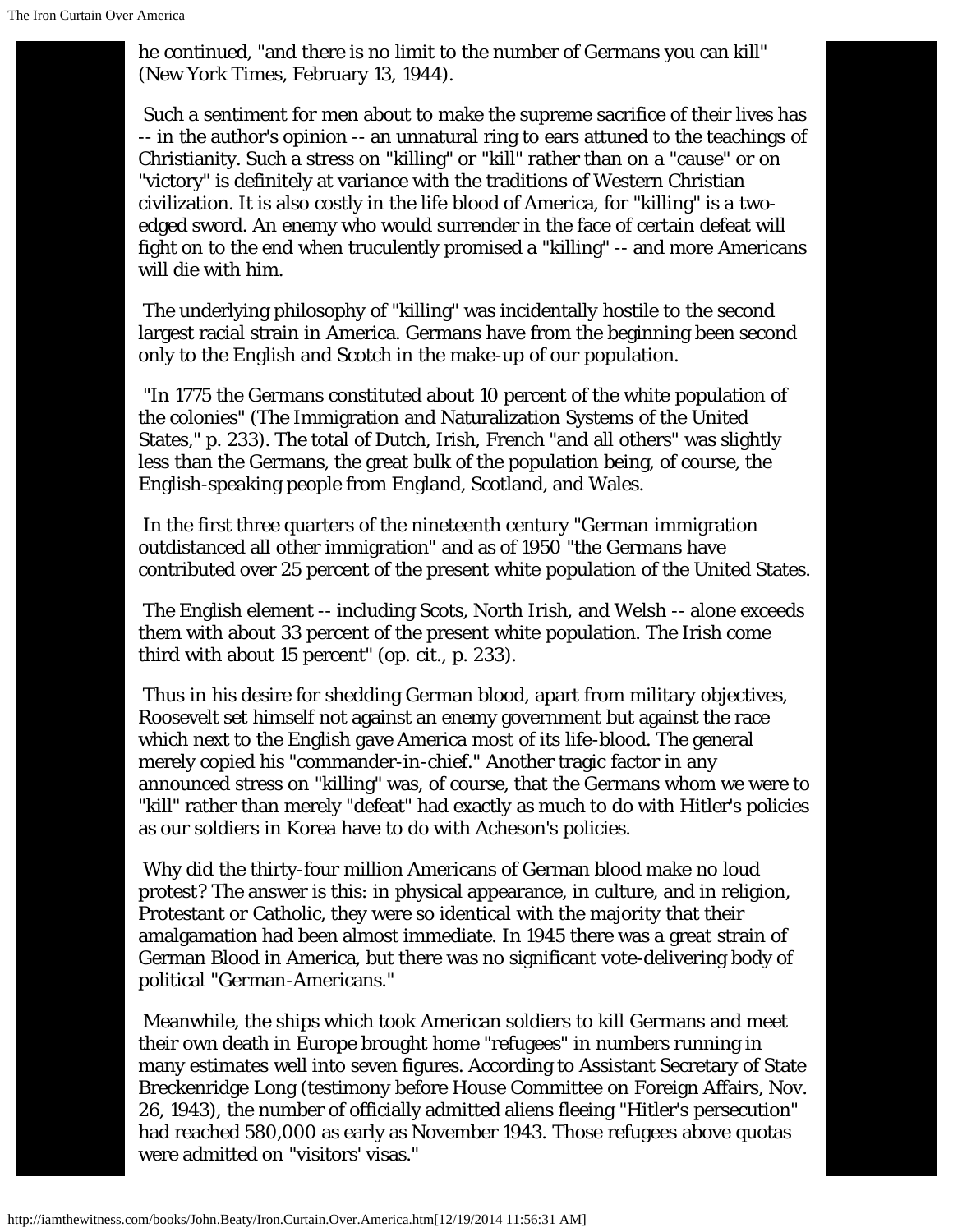These facts were released by Congressman Sol Bloom, Democrat of New York, Chairman of the House Committee on Foreign Affairs, on December 10 (article by Frederick Barkley, New York Times, Dec. 11, 1943). On December 11, Congressman Emanuel Celler, Democrat of New York, complained that Mr. Long was, in all the State Department, the man "least sympathetic to refugees,' and added indignantly that United States ships had returned from overseas ports "void of passengers" (New York Times, December 12, 1943). Incidentally, in 1944 Mr. Long ceased to be Assistant Secretary of State.

 The influx of refugees continued. So great was the number of these people that even with the closing of thousands of American homes by ear casualties, the housing shortage after the war was phenomenal. For the lack of homes available to veterans, some writers blamed capital, some blamed labor, and some found other causes; but none, to the knowledge of the author, counted the homes which had been preempted by "refugees," while our soldiers were fighting beyond the seas. By 1951 the situation showed no amelioration, for on August 20 Senator Pat McCarran, chairman of a Senate sub-committee on internal security, said that "possibly 5,000,000 aliens had poured into the country illegally, creating a situation 'potentially more dangerous' than an armed invasion" (AP dispatch in New York Times, August 20,1951). This statement should be pondered thoughtfully by every true American.

 And there are more aliens to come. On September 7, 1951, a "five-year program for shifting 1,750,000 of Europe's 'surplus' population to new homes and opportunities in the Americas and Australia was disclosed" by David A. Morse, head of the International Labor Office of the UN (New York Times, Sept. 8, 1951).

 Needless to say, few of those 1,750,000 persons are likely to be accepted elsewhere than in the United States (for data on Mr. Morse, see Economic Council Letter, No. 200, October 1, 1948, or Who's Who in America, 1950-1951). Congressman Jacob K. Javits of New York's Twenty-first District, known to some as the Fourth Reich from the number of its "refugees" from Germany, also wishes still more immigrants. In an article, "Let Us Open the Gates" (New York Times Magazine, July 8, 1951), he asked for ten million immigrants in the next twenty years.

**(3)** Our alien-dominated government fought the war for the annihilation of Germany, the historic bulwark of Christian Europe (Chapter I, above). The final phase of this strategically unsound purpose sprouted with the cocky phrase "Unconditional Surrender," already mentioned. It was "thrown out at a press conference by President Roosevelt at Casablanca on January 24, 1943. . . President Roosevelt went into the press conference in which he 'ad-libbed' the historic phrase" (Raymond Gram Swing in "Unconditional Surrender," The Atlantic Monthly, September 1947). According to General Elliott Roosevelt, the President repeated the phrase, "thoughtfully sucking a tooth" (As He Saw It, p. 117), and added that "Uncle Joe might have made it up himself."

 Our foul purpose of liquidating Germany flowered with the implementation of the Morgenthau Plan, an implementation which allowed "widespread looting and violence" by "displaced persons" and brought Germans to the verge of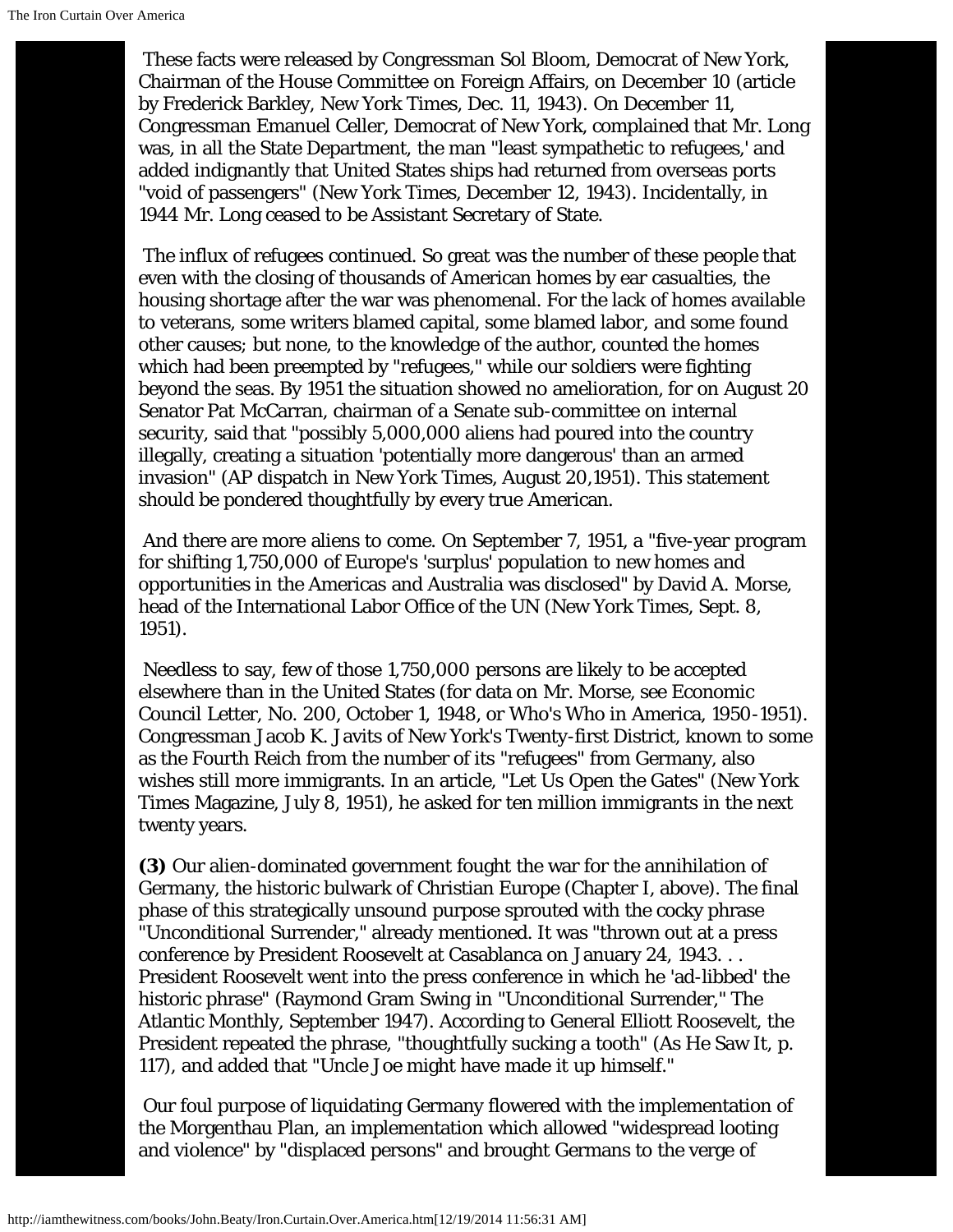starvation, according to Prof. Harold Zink, who served as American Editor of the Handbook for Military Government, in Germany in 1944 and was subsequently Consultant on U.S. Reorganization of German Government, U.S. Troop Control Council for Germany, 1944-1945 (Who's Who in America, Vol. 25, 1948-1949, p. 2783).

 In his book, American Military Government in Germany (Macmillan, 1947, pp. 106 and 111), Prof. Zink writes as follows:

 The Germans were forced to furnish food for the displaced persons at the rate of 2,000 calories per day when they themselves could have only 900-1100 calories. . . The amount available for German use hardly equaled the food supplied by the Nazis at such notorious concentration camps as Dachau. . . most of the urban German population suffered severely from lack of food.

The hunger at Dachau was war-time inhumanity by people who were themselves desperately hungry because their food stocks and transportation systems had been largely destroyed by American air bombardment; but the quotation from Professor Zink refers to peace-time inhumanity, motivated by vengeance partly in its conception and even more so in its implementation (see Potsdam Agreement, Part III, paragraph 156 in Berlin Reparations Assignment, by Ratchford and Ross, The University of North Carolina Press, Chapel Hill, p. 206).

 Why did inhumanity in Germany go on? Because "a little dove," according to President Roosevelt, "flew in the Presidents window and roused him against a "too 'easy' treatment of the Germans," the "little dove" being "actually Secretary Morgenthau's personal representative in the ETO" (Zink, op. cit., pp. 131-132)!

 Further testimony to the President's desire for an inhuman treatment of "German people" is found in former Secretary of State that James F. Byrnes's book, Speaking Frankly (Harper and Brothers, New York, 1947). The President stated to his Secretary of State that the Germans "for a long time should have only soup for breakfast, soup for lunch and soup for dinner" (p. 182).

 The fruits of the Morgenthau Plan were not all harvested at once. The persistence of our mania for destroying the historic heart of Germany was shown vividly in 1947. With Prussia already being digested in the maw of the Soviet, the Allied Control Council in Berlin (March 1) added a gratuitous insult to an already fatal injury when it "formally abolished" Prussia, the old homeland of the Knights of the Teutonic Order.

 This could have had no other motive than offending Germans unnecessarily for the applause of certain elements in New York. It was also a shock to all Christians. Catholic or Protestant, who have in their hearts the elementary instincts of Christ-like Mercy (St. Matthew, V. 7), or know in spite of censorship the great facts of the history of Europe (Chapter I).

 Our policy of terrifying the Germans spiritually, and ruining them economically, is understandable only to one who holds his eye in focus upon the nature if the High Command of the National Democratic Party. Vengeance and votes were the sire and dam of the foul monster of American cruelty to the Germans.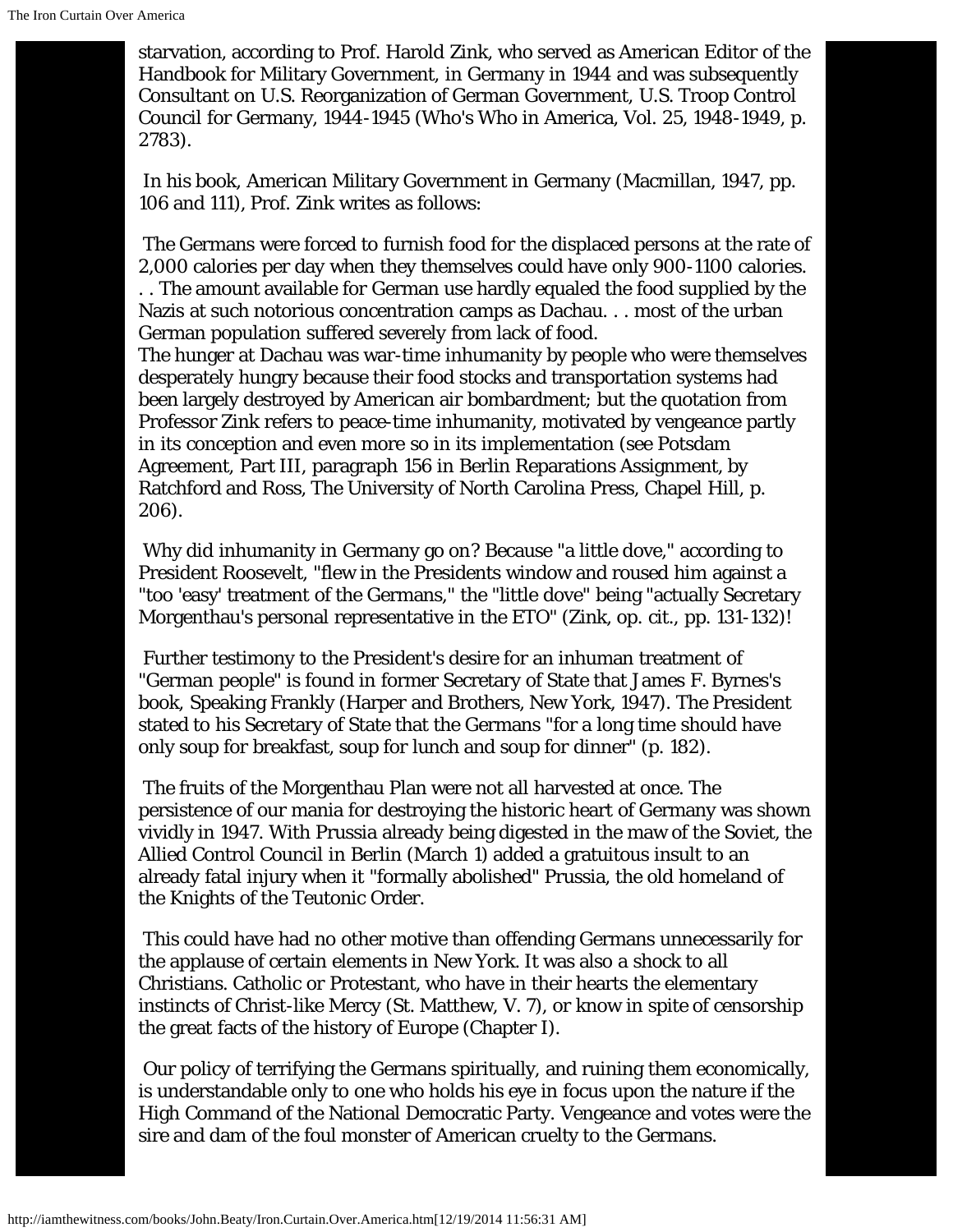In the accomplishment of our base purpose there was also a strange pagan selfimmolation, for we would not let the West Germans all the way die and spent approximately a billion dollars a year (high as our debt was -- and is) to provide for our captives the subsistence they begged to be allowed to earn for themselves!

 Our wanton dismantling of German industrial plants in favor of the Soviet as late as 1950 and our hanging of Germans as late as 1951 (Chapter V,c), more than six years after the German surrender, had no other apparent motive than the alienation of the German people. Moreover, as the years pass, there has been no abandonment of our policy of keeping in Germany a number of representatives who, whatever their personal virtues, are personae non gratae to the Germans (Chapters III and VI).

 Our many-facetted policy of deliberately alienating a potentially friendly people violates a cardinal principle of diplomacy and strategy and weakens us immensely to the advantage of Soviet Communism.

 The facts and conclusions thus far outlined in this chapter establish fully the validity of Churchill's phrase "The Unnecessary War." The war was unnecessary in its origin, unnecessary cruel in its prolongation, indefensible in the doublecrossing of our ally Britain, criminal in our surrender of our own strategic security in the world, and all of this the more monstrous because it was accomplished in foul obeisance before the altar if anti Christian power in America.

 The facts and conclusions outlined in this chapter raise the inevitable question: "How were such things possible?"

The answer is the subject of the chapter.

# **Chapter V**

## **THE BLACK HOOD OF CENSORSHIP**

 Over his head, face, and neck the medieval executioner sometimes wore a loosefitting hood of raven black. The grim garment was pierced by two eye-holes through which the wearer, himself unrecognized, caused terror by glancing among the onlookers while he proceeded to fulfill his gruesome function. In similar fashion today, under a black mask of censorship, which hides their identity and their purpose, the enemies of our civilization are at once creating fear and undermining our Constitution and our heritage of Christian civilization. In medieval times the onlookers at least knew what was going on, but in modern times the people have no such knowledge.

 Without the ignorance and wrong judging generated by this hooded propaganda, an alert public and an informed Congress would long since have guided the nation to a happier destiny.

 The black-out of truth in the United States has been effected (I) by the executive branch of the national government and (II) by non-government power.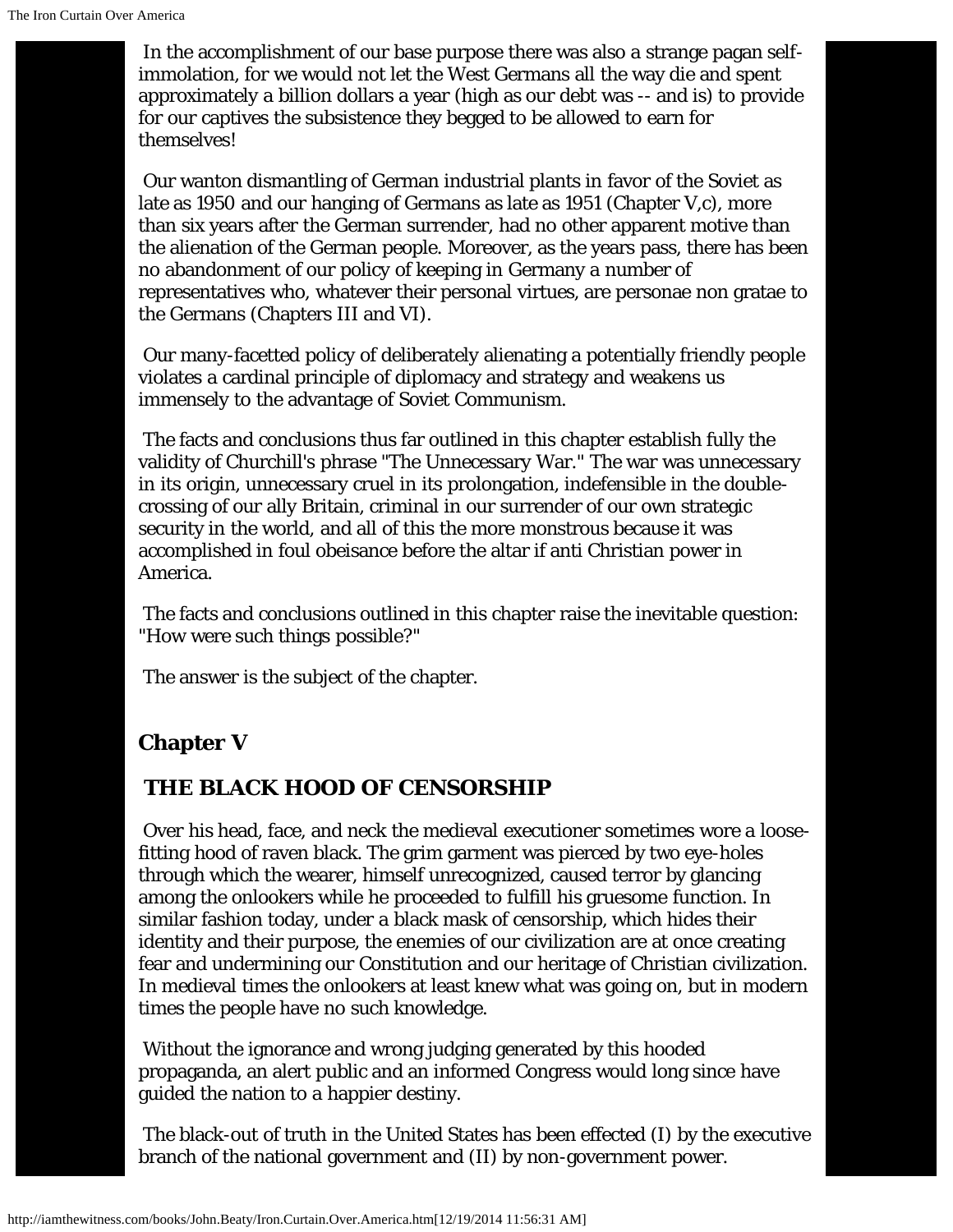In the mention of government censorship, it is not implied that our national government suppresses newspapers, imprisons editors, or in other drastic ways prevents the actual publication of news which has already been obtained by periodicals. It is to be hoped that such a lapse into barbarism will never befall us.

 Nevertheless, since the mid-thirties, a form of censorship has been applied at will by many agencies of the United States government. Nothing is here said against war-time censorship of information on United States troop movements, military plans, and related matters. Such concealment is necessary for our security and for the surprise of the enemy, and is a vital part of the art of war. Nothing is said here against such censorship as the government's falsification of the facts about our losses on December 7, 1941, at Pearl Harbor (Pearl Harbor, The Story of the Secret War, by George Morgenstern, The Devin-Adair Company, New York, 1947), though the falsification was apparently intended to prevent popular hostility against the administration rather than to deceive an enemy who already knew the facts.

 Unfortunately, however, government censorship has strayed from the military field to the political. Of the wide-spread flagrant examples of government blackout of truth before, during, and after World War II the next five sections (a to e) are intended as samples rather than as even a slight survey of a field, the vastness of which is indicated by the following:

 Congressman Reed (N.Y., Rep.) last week gave figures on the number of publicity people employed in all the agencies of the Government. "According to the last survey made," he said, "there were 23,000 permanent and 22,000 parttime" (From "Thought Control," Human Events, March 19, 1952). Our grossest censorship concealed the Roosevelt administration's maneuvering our people into World War II. The blackout of Germany's appeal to settle our differences has been fully enough presented in Chapter IV.

 Strong evidence of a similar censorship of an apparent effort of the administration to start a war in the Pacific is voluminously presented in Frederic R. Sanborn's heavily documented Design for War (already referred to). Testimony of similar import has been furnished by the war correspondent, author, and broadcaster, Frazier Hunt. Addressing the Dallas Women's Club late in 1950, he said, "American propaganda is whitewashing State Department mistakes . . .the free American mind has been sacrificed. . . We can't resist because we don't have facts to go on."

 For a startling instance of the terrible fact of censorship in preparing for our surrender to the Soviet and the part played by Major General Clayton Bissell, A.C. of S., G-2 (the Chief of Army Intelligence), Ambassador to Moscow W. Averell Harriman, and Mr. Elmer Davis, Director of the Office of War Information, see Lane, former U.S. Ambassador to Poland (The American Legion Magazine, February, 1952). There has been no official answer to Mr. Lane's question:

 Who, at the very top levels of the United States Government, ordered the hiding of all intelligence reports unfavorable to the Soviets, and the dissemination only of lies and communist propaganda?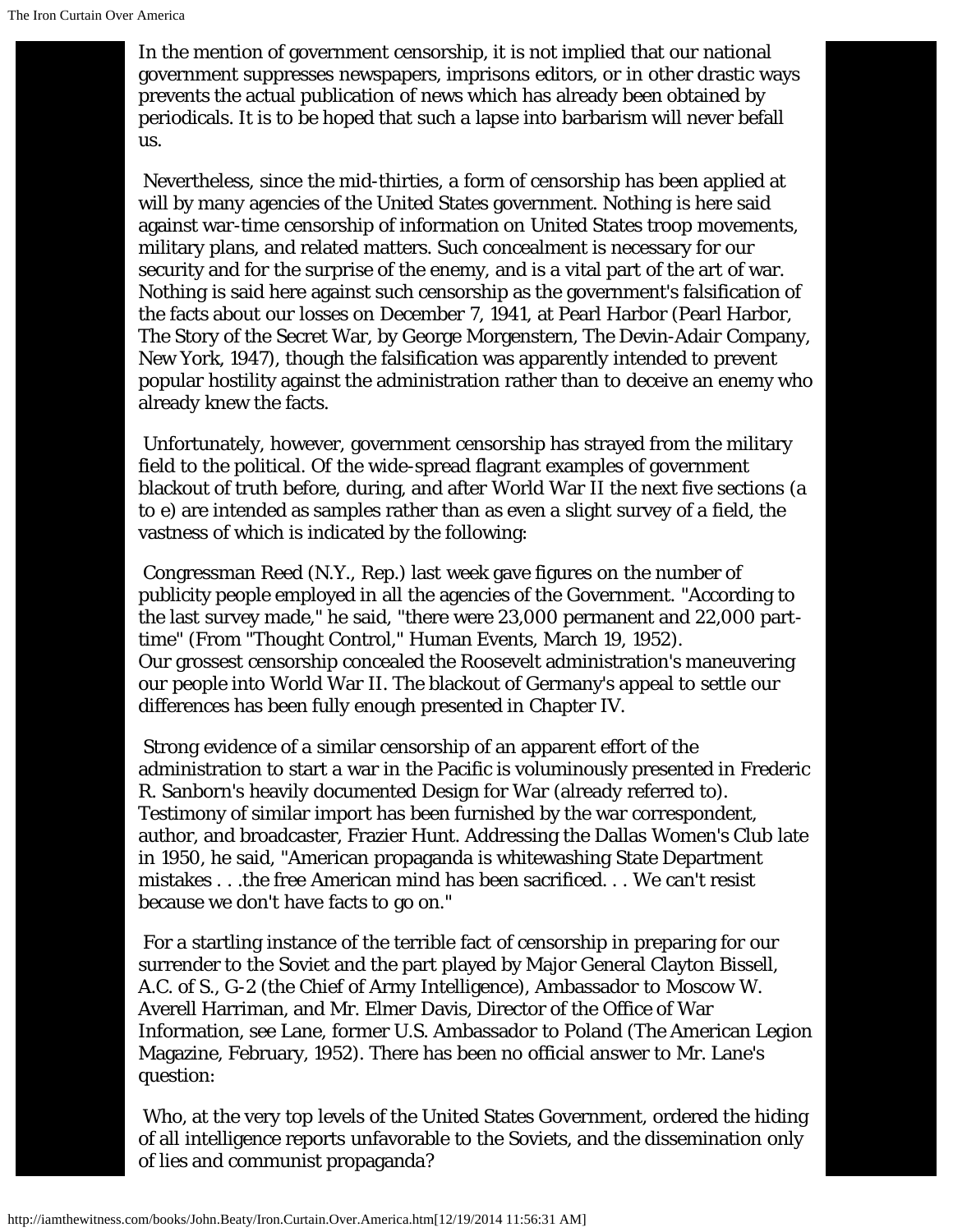Professor Harry Elmer Barnes's pamphlet, "Was Roosevelt Pushed Into War by Popular Demand in 1941? (Freeman's Journal Press, Cooperstown, New York, 1951, 25c) furnishes an important observation on the fatal role of government censorship in undermining the soundness of the public mind and lists so well the significant matters on which knowledge was denied the people that an extensive quotation is here used as a summary of this section:

 Fundamental to any assumption about the relation of public opinion to political action is this vital consideration: It is not only what the people think, but the soundness of their opinion which is most relevant. The founders of our democracy assumed that, if public opinion is to be a safe guide for statecraft, the electorate must be honestly and adequately informed. I do not believe that any interventionist, with any conscience whatever, would contend that the American public was candidly or sufficiently informed as to the real nature and intent of President Roosevelt's foreign policy from 1937 to Pearl Harbor. Our public opinion, however accurately or inaccurately measured by the polls, was not founded upon full factual information.

Among the vital matters not known until after the War was over were:

**(1)** Roosevelt's statement to President Benes in May, 1939, that the United States would enter any war to defeat Hitler; **(2)** the secret Roosevelt-Churchill exchanges from 1939 to 1941; **(3)** Roosevelt's pressure on Britain, France and Poland to resist Hitler in 1939; **(4)** the fact that the Administration lawyers had decided that we were legally and morally in the War after the Destroyer Deal of September, 1940; **(5)** Ambassador Grew's warning in January, 1941, that, if the Japanese should ever pull a surprise attack on the United States, it would probably be at Pearl harbor, and that Roosevelt, Stimson, Knox, Marshall and Stark agreed that Grew was right; **(6)** the Anglo-American Joint-Staff Conferences of January-March, 1941; **(7)** the drafting and approval of the Washington Master War Plan and the Army-Navy Joint War Plan by May, 1941; **(8)** the real facts about the nature and results of the Newfoundland Conference of August, 1941; **(9)** the devious diplomacy of Secretary Hull with Japan; **(10)** Konoye's vain appeal for a meeting with Roosevelt to settle the Pacific issues; **(11)** Roosevelt's various stratagems to procure an overt act from Germany and Japan; **(12)** Stimson's statement about the plan to maneuver Japan into firing the first shot; **(13)** the idea that, if Japan crossed a certain line, we would have to shoot; **(14)** the real nature and implications of Hull's ultimatum of November 26, 1941; and **(15)** the criminal failure to pass on to Admiral Kimmel and General Short information about the impending Japanese attack.

 If the people are to be polled with any semblance of a prospect for any intelligent reaction, they must know what they are voting for. This was conspicuous not the case in the years before Pearl Harbor.

 Almost, if not wholly, as indefensible as the secret maneuvering toward war, was the wholesale deception of the American people by suppressing or withholding facts on the eve of the presidential election of 1944. Three examples are here given.

First of all, the general public got no hint of the significance of the pourparlers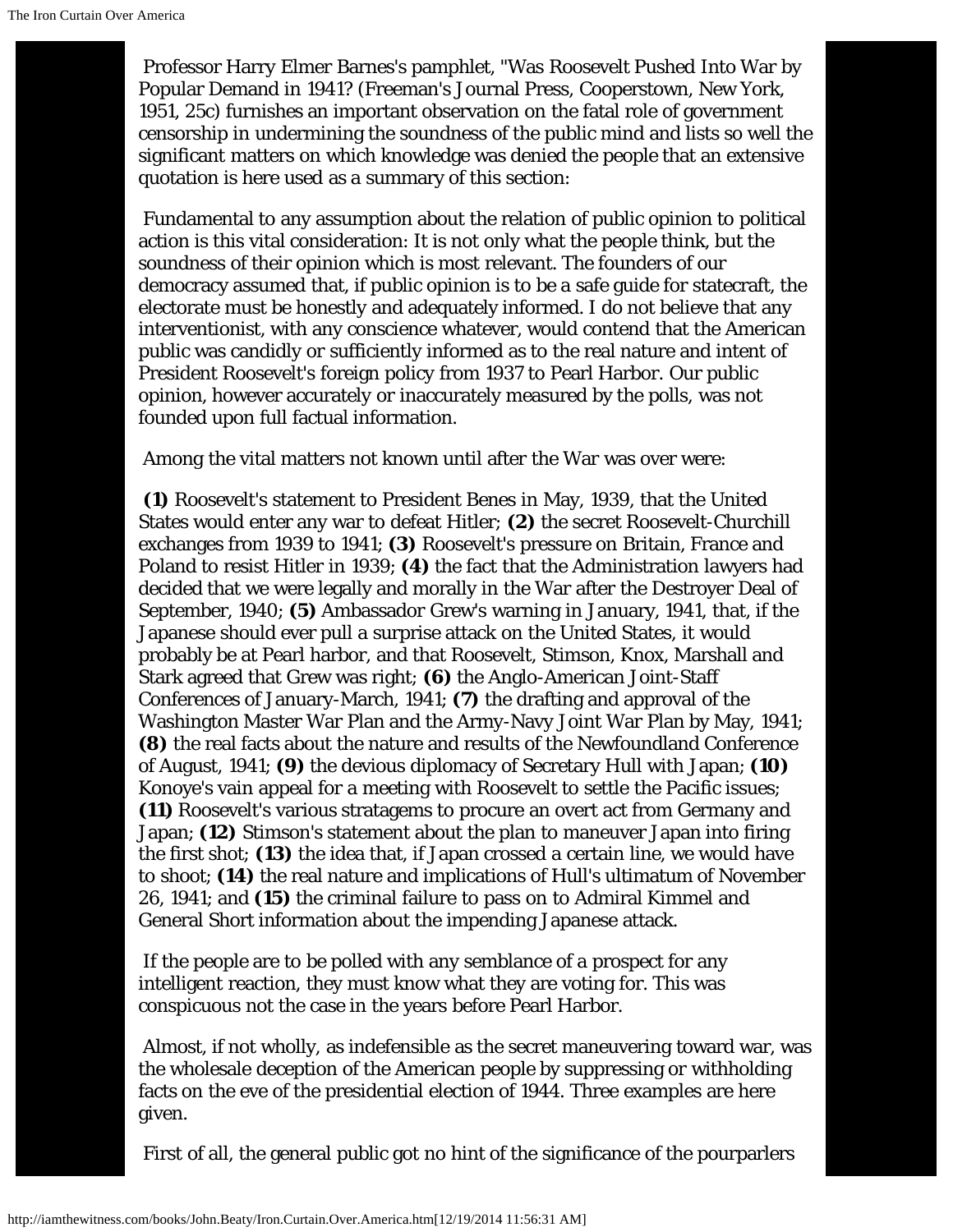with the "left," which led to the naming of the same slate of presidential electors by the Democratic, American Labor, and Liberal parties in New York - a deal generally credited with establishing the fateful grip (Executive Order of December 30, 1944) of Communists on vital power-positions in our government. Incidentally the demands of the extreme left were unassailable under the "We need those votes" political philosophy; for Dewey, Republican, received 2,987,647 votes to 2,478,598 received by Roosevelt, Democrat -- and Roosevelt carried the state only with the help of the 496,236 Liberal votes, both of which were cast for the Roosevelt electors!

 As another example of catering to leftist votes, the President arrogantly deceived the public on October 28, 1944, when he "boasted of the amplitude of the ammunition and equipment which were being sent to American fighting men in battle." The truth, however, was that our fighting men would have sustained fewer casualties if they had received some of the supplies which at the time were being poured into Soviet Russia in quantities far beyond any current Soviet need. It was none other than Mrs. Anna Rosenberg, "an indispensable and ineradicable New Deal ideologist, old friend of Mrs. Roosevelt" who, about a month before the election, "went to Europe and learned that ammunition was being rationed" to our troops. "It apparently did not occur to Mrs. Rosenberg to give this information to the people before election day." After the election and before the end of the same tragic November, the details were made public, apparently to stimulate production (all quotes from Westbrook Pegler's column "Fair Enough," Nov. 27, 1944, Washington Times-Herald and other papers).

 A third example of apparent falsification and deception had to do with President Roosevelt's health in the summer and autumn of 1944. His obvious physical deterioration was noted in the foreign press and was reported to proper officials by liaison officers to the White House (personal knowledge of the author). Indeed, it was generally believed in 1944, by those in a position to know, that President Roosevelt never recovered from his illness of December, 1943, and January, 1944, despite a long effort at convalescence in the spring weather at the "Hobcaw Barony" estate of his friend Bernard Baruch on the South Carolina coast. The imminence of the President's death was regarded as to certain that, after his nomination to a fourth term, Washington newspaper men passed around the answer "Wallace" to the spoken question "Who in your opinion will be the next president?' Former Postmaster General James A. Farley has testified that Roosevelt "was a dying man" at the time of his departure for Yalta (America Betrayed at Yalta," by Congressman Lawrence H. Smith, National Republic, July, 1951). The widespread belief that Roosevelt was undergoing rapid deterioration was shortly to be given an appearance of certitude by the facts of physical decay revealed at the time of his death, which followed his inauguration by less than three months.

 Nevertheless, Vice Admiral Ross T. McIntire, Surgeon-General of the Navy and Roosevelt's personal physician, was quoted thus in a Life article by Jeanne Perkins (July 21, 1944, p. 4) during the campaign: "The President's health is excellent. I can say that unqualifiedly."

In World War II, censorship and falsification of one kind or another were accomplished not only in high government offices but in lower echelons as well. Several instances, of which three are here given, were personally encountered by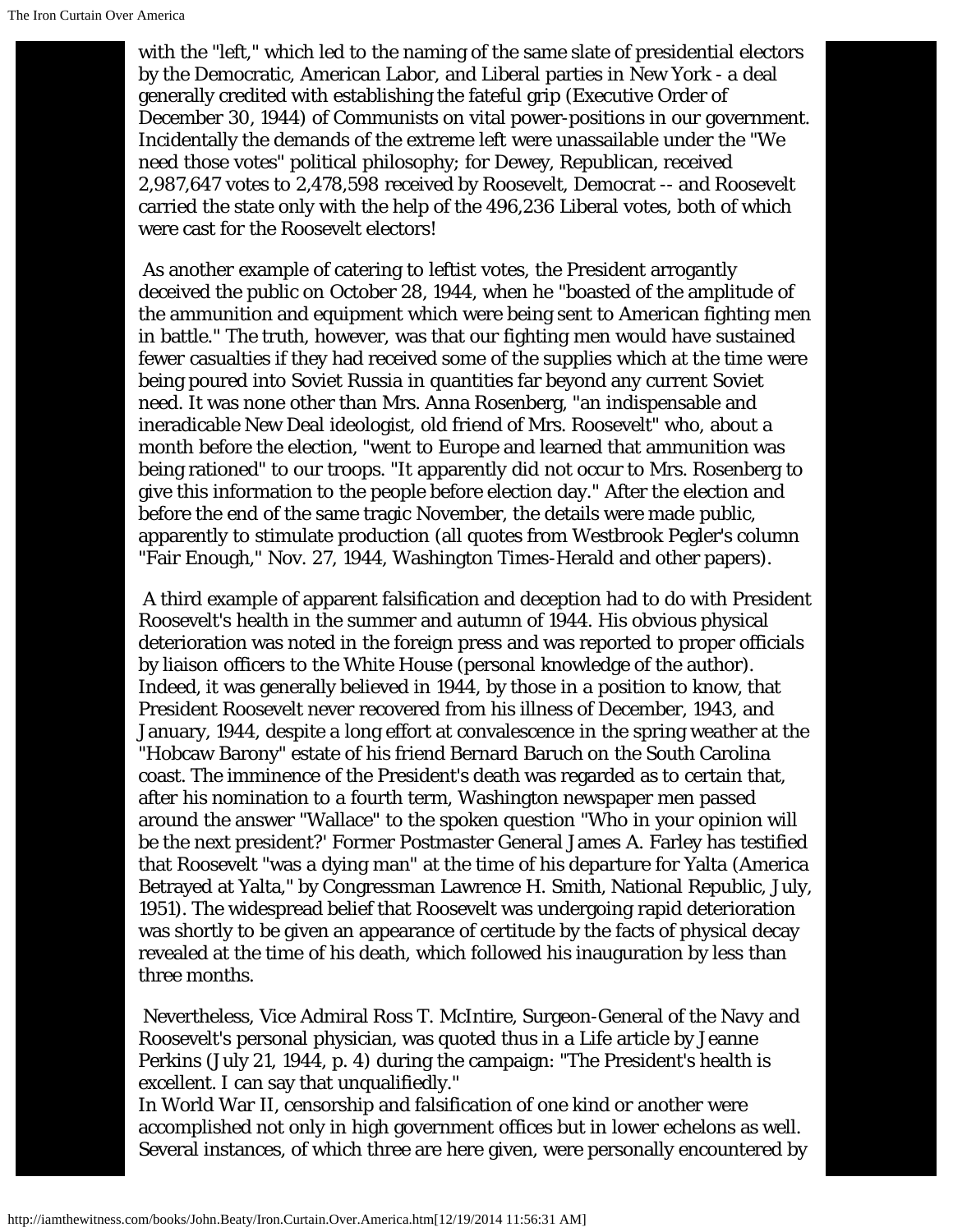the author.

**(1)** Perhaps the most glaring was the omission, in a War Department report (prepared by tow officers of Eastern European background), of facts uncomplimentary to Communism in vital testimony on UNRRA given by two patriotic Polish-speaking congressmen (both Northern Democrats) returning from an official mission to Poland for the House Foreign Affairs Committee. An investigation was initiated but before it could be completed both officers had been separated from the service.

**(2)** News was slanted as much as by a fifty-to-one pro-Leftist ratio in a War Department digest of U.S. newspaper opinion intended, presumably, to influence thought including the thought of U.S. soldiers. For example, the leftist PM (circulation 137,000) in one issue (Bureau of Publications Digest, March 14, 1946) was represented by 616 columnar inches of quoted matter in comparison with 35 1/2 columnar inches from the non-leftist N.Y. World-Telegram (circulation 389,257). There was also a marked regional slant. Thus in the issue under consideration 98.7 percent of the total space was given to the Northeastern portion of the United States, plus Missouri, while only 1.3 percent was given to the rest of the country, including South Atlantic States. Gulf States, Southwestern States, Prairie States, Rocky Mountain States, and Pacific Coast States.

**(3)** Late in 1945 the former Secretary of War, Major General Patrick D. Hurley, resigned as Ambassador to China to tell the American government and the American people about Soviet Russia's ability to "exert a potent and frequently decisive influence in American politics and in the American government, including the Department of Justice" (for details, see Chapter VI, a). General Hurley was expected to reveal "sensational disclosures" about certain members of the State Department's Far Eastern staff in particular (quoted passages are from the Washington Times-Herald, December 3, 1945); but he was belittled by high government agencies including the Chairman of the Foreign Relations Committee of the Senate, and large sections of the press connived to smother his message. A scheduled Military Intelligence Service interview arranged with General Hurley by the author was canceled by higher authority. Be it said for the record, however, that the colonels and brigadier generals immediately superior to the author in Military Intelligence were eager seekers for the whole intelligence picture and at no transmit the order just referred to.

 Incidentally the brush-off of General Hurley suggests that the leftist palace guard which was inherited from the Roosevelt administration had acquired in eight months a firmer grip on Mr. Truman that it ever had on the deceased president until he entered his last months of mental twilight. Roosevelt's confidence in Hurley is several times attested by General Elliott Roosevelt in As He Saw It. In Tehran the morning after the banquet at the Russian Embassy the President said: I want you to do something for me, Elliott. Go find Pat Hurley, and tell him to get to work drawing up a draft memorandum guaranteeing Iran's independence. . . I wish I had more men like Pat, on whom I could depend. The men in the state Department, those career diplomats . . .half the time I can't tell whether I should believe them or not (pp. 192-193).

At the second Cairo Conference the President told his son: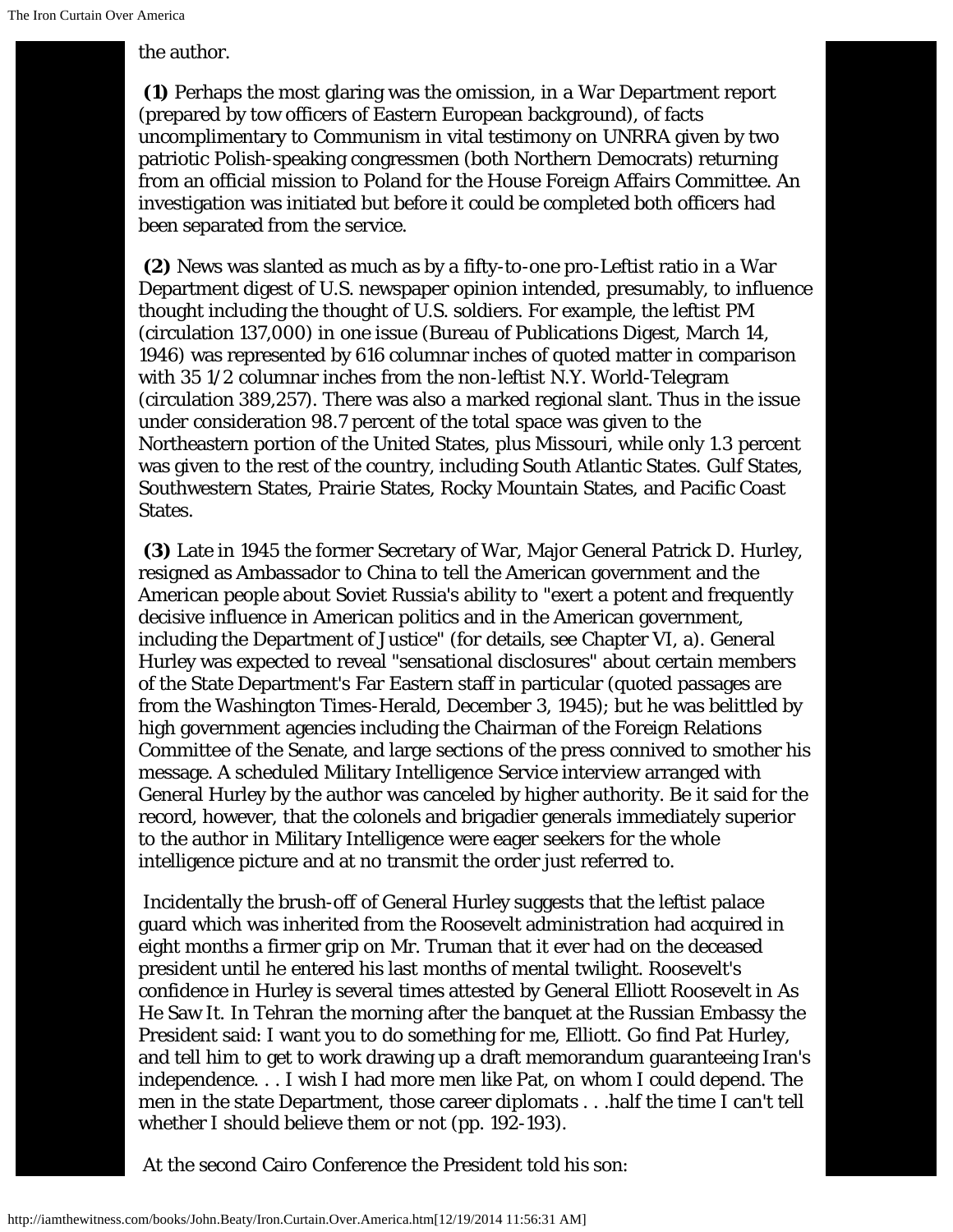That Pat Hurley. . . He did a good job. If anybody can straighten out the mess of internal Chinese politics, he's the man. . . Men like Pat Hurley are invaluable. Why? Because they're loyal. I can give him assignments that I'd never give a man in the State Department because I can depend on him. . . Any number of times the men in the State Department have tried to conceal messages to me, delay them, hold them up somehow, just because some of those career diplomats aren't in accord with what they know I think (pp. 204-205).

 The above passages not only throw light on the enormity of the offense against America of preventing the testimony of General Hurley, but give on the Department of State a testimony that cannot be regarded as other than expert.

 With the passing of the years, government censorship has become so much more intensive that it was a principal topic of the American Society of Newspaper Editors at its meeting (April 21, 1951) in Washington. Here is an excerpt (The Evening Star, Washington, April 21, 1951) from the report of the Committee on Freedom of Information: Most Federal offices are showing exceptional zeal in creating rules, regulations, directives, classifications and policies which serve to hide, color or channel news. . .

 We editors have been assuming that no one would dispute this premise: That when the people rule, they have a right to know all their Government does. This committee finds appalling evidence that the guiding credo in Washington is becoming just the opposite: That it is dangerous and unwise to let information about Government leak out in any unprocessed form.

 In spite of this protest, President Truman on September 25, 1951, extended government censorship drastically by vesting in other government agencies the authority and obligation to classify information as "Top Secret," "Secret," and "Confidential" a right and a responsibility previously enjoyed only, or principally, by the departments of State and Defense. Again the American Society of Newspaper Editors made a protest (AP, September 25, 1951). The President assured the public that no actual censorship would be the outcome of his executive order. To anyone familiar with the use of "Secret" and "Confidential" not for security but for "playing safe" with a long or not fully understood document, or for suppressing information, the new order cannot, however, appear as other than a possible beginning of drastic government-wide censorship.

 The day after the President's executive order, "Some 250 members of the Associated Press Managing Editors Association" voiced their fears and their determination to fight against the "tightening down of news barriers" (AP, Sept. 1, 1951). Kent Cooper, executive director of the Associated Press, and a wellknown champion of the freedom of the press, said: "I'm really alarmed by what is being done to cover up mistakes in public office"

 The reaction, after the censorship order was several weeks old, was thus summarized by U.S. News and World. Report (October 19,1951):

 Newspaper men and others deeply fear that this authority may be broadened in application, used to cover up administrative blunders and errors of policy, to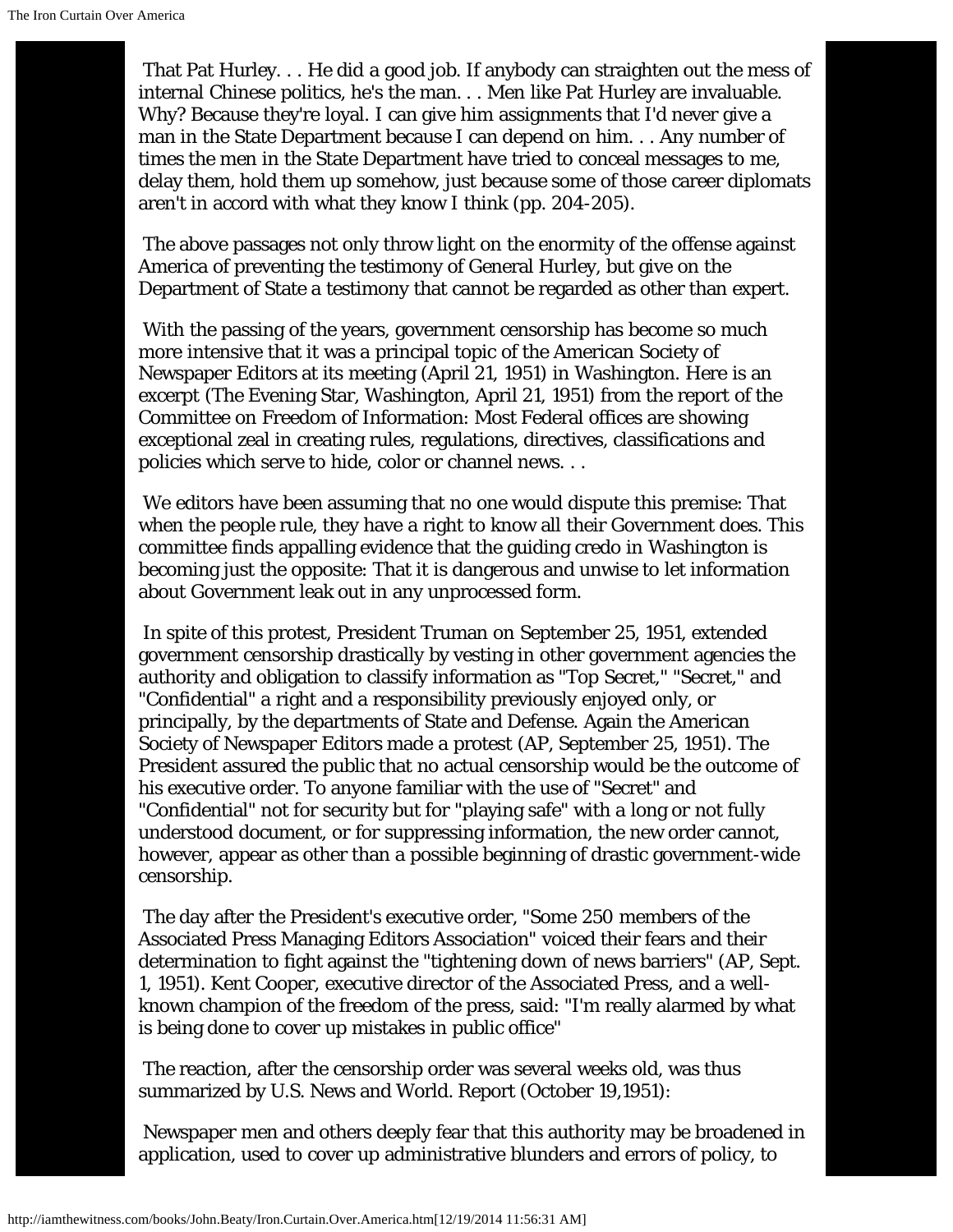conceal scandals now coming to light, or to hide any information unfavorable to the administration, especially as the presidential campaign draws near.

 It is to be hoped that the newspapers of the country will keep the issue alive in the minds of the American people. (It is to be hoped also that they will take concerted action to deal with censorship imposed by some of their advertisers. See pp. 90-93.)

During World War II, the Congress of the United States was the victim of censorship to almost as great a degree as the general public. By virtue of his official position, the author was sent by his superiors to brief members of the Congress about to go abroad, and he also interviewed them on their return from strategic areas. He found them, including some Northern Democrats, restive at the darkness of censorship and indignant at the extension of UNRRA without any full knowledge of its significance. With regard to secret data, the Congress was really in an awkward position. Because several Senators and Representatives, including members of the most sensitive committees, were indiscreet talkers and because of the possibility that some, like the Canadian Members of Parliament, Fred Rose (Rosenberg), might be subversive, the Congress could make no demands for full details on secret matters. The alternative was the twilight in which patriotic Senators and Representatives had to work and vote.

 Alarmed by the threat of Communism, however, the Congress has made investigations and published a number of pamphlets and books (Superintendent of Documents, Government Printing Office, Washington 25, D.C.) intended to acquaint the American people with the danger to this country from Communists in general as well as from those imbedded in the departments and agencies of the government. It is suggested that you write to your own Congressman or to one of your Senators for an up-to-date list of these publications. One of a series of ten-cent books (see below in this chapter) is actually entitled "100 Things You Should Know About Communism and Government." How pathetic and how appalling that a patriotic Congress, denied precise facts even as the people are denied them, has to resort to such a means to stir the public into a demand for the cleanup of the executive branch of our government!

#### II

 Censorship, however, has by no means been a monopoly of the administration. Before, during, and since World War II, amid ever-increasing shouts about the freedom of the press, one of the tightest censorships in history has been applied by non-government power to the opinion-controlling media of the United States. A few examples follow under (a) newspapers, (b) motion pictures, and (c) books. These examples are merely samples and in no case are to be considered a coverage of the field. The subject of the chapter is concluded by observations on three other subjects (d, e, f) pertinent to the question of censorship.

#### (a)

 Newspaper censorship of news is applied to some extent in the selection, rejection, and condensation of factual AP, UP, INS, and other dispatches. Such practices cannot be given blanket condemnation, for most newspapers receive from the agencies far more copy than they can publish; a choice is inevitably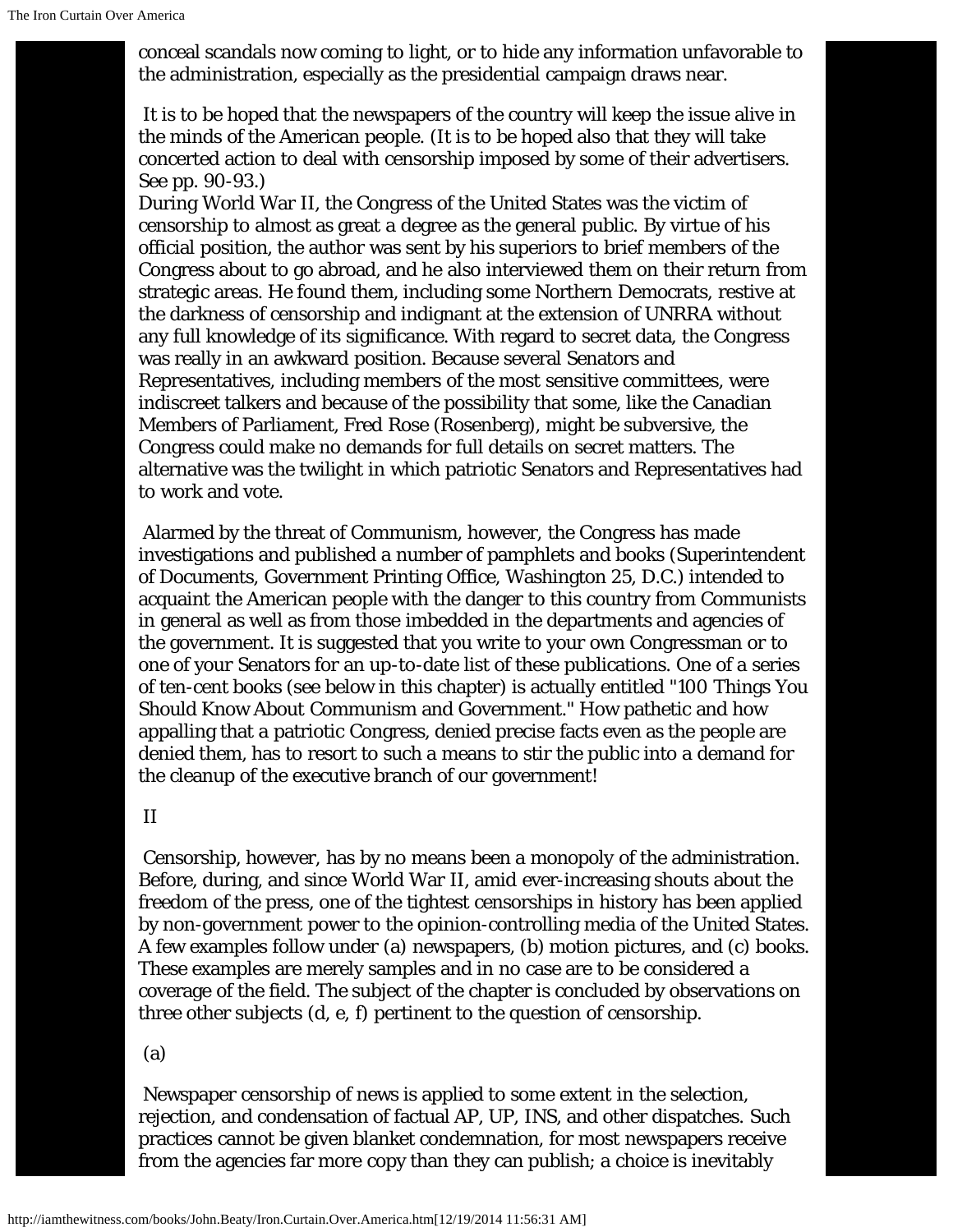hurried; and selection on the basis of personal and institutional preferences is legitimate -- provided there is no blackout of important news. The occasional use of condensation to obscure the point of a news story is, however, to be vigorously condemned.

 Still worse is a deliberate news slanting, which is accomplished by the " editing" - somewhere between fact and print - of such dispatches as are printed. During World War II the author at one time had under his supervision seven War Department teletype machines and was astounded to learn that dispatches of the news agencies were sometimes re-worded to conform to the policy or the presumed policy of a newspaper, or to the presumed attitude of readers or advertisers, or possibly to the prejudices of the individual journalist who did the re-wording! Thus, when Field Marshall von Mackensen died, a teletype dispatch described him as the son of a "tenant farmer." This expression, presumably contrary to the accepted New York doctrine that Germany was undemocratic, became in one great New York morning paper "son of a minor landholder" and in another it became "son of a wealthy estate agent." It is not here implied that the principal owners of these papers knew of this or similar instances. The changed dispatches, however, show the power of the unofficial censor even when his infiltration is into minor positions.

 The matter of securing a substantially different meaning by changing a word or a phrase was, so far as the author knows, first brought to the attention of the general public late in 1951 when a zealous propagandist substituted "world" for "nation" in Lincoln's "Gettysburg Address! The revamping of Lincoln's great words "that this nation, under God, shall have a new birth of freedom" would have made him a "one worlder," except for the fact that some Americans knew the Gettysburg Address by heart! Their protests not only revealed the deception in this particular instance, but brought into daylight a new form of falsification that is very hard to detect - except, of course, when the falsifiers tamper with something as well known as the Gettysburg Address!

 Occasionally during World War II the abuse of rewriting dispatches was habitual. One foreign correspondent told the author that the correspondent's paper, a "liberal" sheet which was a darling of our government, virtually threw away his dispatches, and wrote what they wished and signed his name to it. Be it said to this man's credit that he resigned in protest.

 Sometimes the censorship is effected not by those who handle news items, but by the writer. Thus the known or presumed attitude of his paper or its clientele may lead a correspondent to send dispatches designed, irrespective of truth, to please the recipients. This practice, with especial emphasis on dispatches from West Germany, was more than once noted by the newsletter, Human Events (1710 Rhode Island Avenue, N W., Washington 6, D.C.) during the year 1950. See the issue of December 20, 1950, which contains an analysis of the dim-out in the United States on the German reaction to the naming of General Eisenhower, the first implementer of the Morgenthau Plan, as Supreme Commander of our new venture in Europe.

 In the early summer of 1951, the American public was treated to a nation-wide example of the form of distortion or falsification in certain sections of the press and by certain radio commentators. This was the presentation as fact of the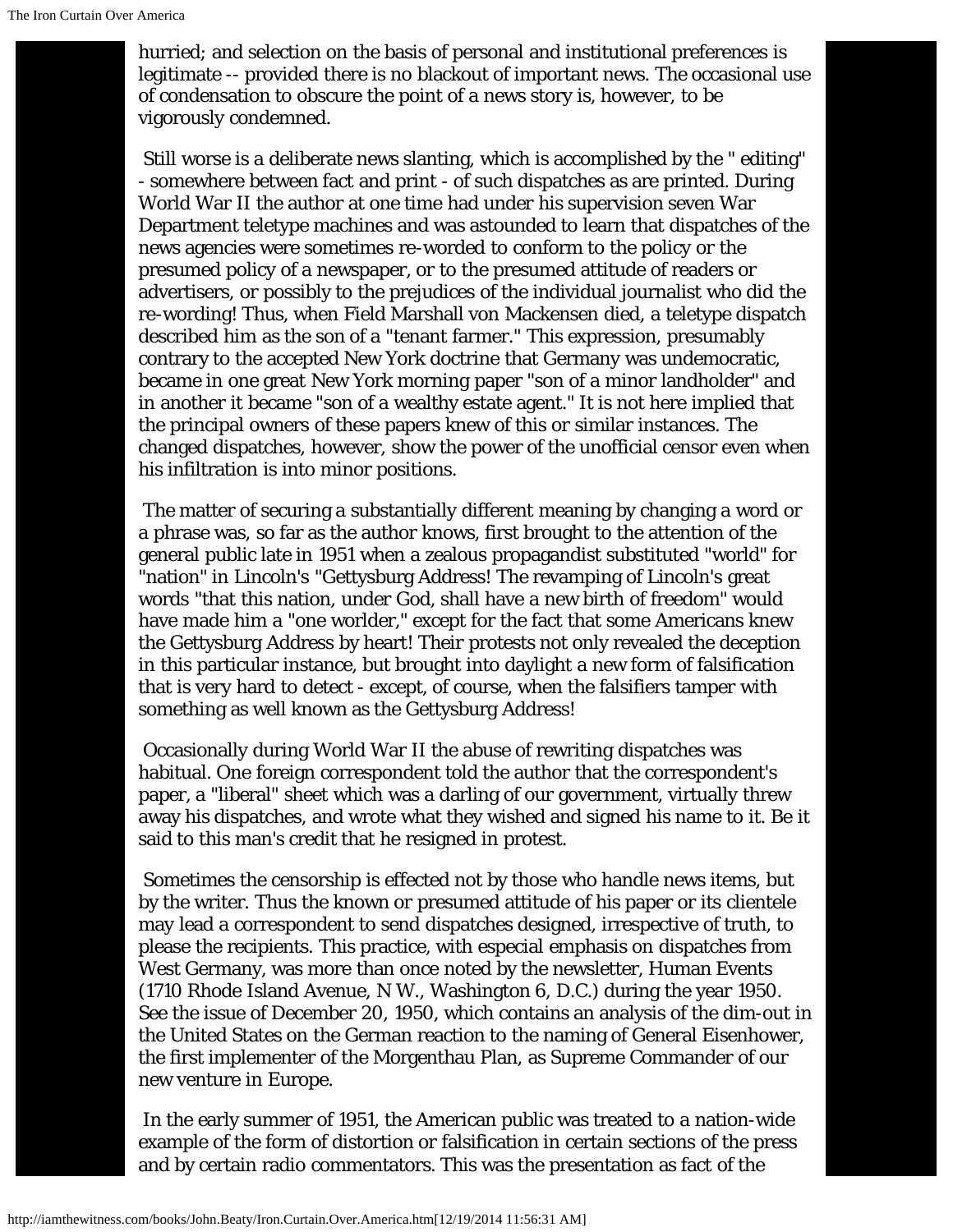individual columnist's or commentator's thesis that General MacArthur wanted war, or wanted World War III, or something of the sort -- a thesis based on the General's request for the use of Nationalist Chinese troops as allies and for the removal of the blindfold which prevented his even reconnoitering, much less bombing, the trans-Yalu forces of the enemy armies, vastly more numerous than his own (see Chapter VI, d, Below), who were killing his men. The presentation of such a thesis is a writer's privilege, which should not be denied him, but it should be labeled as a viewpoint and not as a fact.

 One powerful means of effecting censorship in the United States was mentioned as early as 1938 by William Allen White, nationally known owner and editor of the Emporia (Kansas) Gazette, in a speech at the University of Pennsylvania. These are his words: The new menace to the freedom of the press, a menace to this country vastly more acute than the menace from government, may come through the pressure not of one group of advertisers, but a wide sector of advertisers. Newspaper advertising is now placed somewhat, if not largely, through nationwide advertising agencies . . . As advisers the advertising agencies may exercise unbelievably powerful pressure upon newspapers. . . (Quoted from Beaty's Image of Life, Thomas Nelson and Sons, New York, 1940).

 Details of the pressure of advertisers on newspaper publishers rarely reach the public. An exception came in January, 1946, when the local advertising manager of the Washington Times-Herald wrote in his paper as follows: "Under the guise of speaking of his State Department career in combination with a preview of FM and Television Broadcasting, Mr. Ira A. Hirschmann today, at a meeting of the Advertising Club of Washington at the Statler Hotel, asked the Jewish merchants to completely boycott the Times-Herald and the New York Daily News." It is interesting to note that Mrs. Eleanor M. Patterson, the owner of the Times-Herald, published the following statement "I have only this comment to make: This attack actually has nothing to do with racial or religious matters. It is merely a small part of a planned, deliberate Communist attempt to divide and destroy the United States of America." She refused to yield to pressure, and before long those who had withdrawn their advertisements asked that the contracts be renewed. The outcome prompts the question: May the advertiser not need the periodical more than the periodical needs the advertiser? (b)

 Propaganda attitudes and activities in the United States motion picture output cannot be adequately discussed here. The field is vast and the product, the film, cannot, like the files of newspapers or shelves of books, be consulted readily at an investigator's convenience. Some idea of the power of organized unofficial censorship may be gained, however, from the vicissitudes of one film which has engaged the public interest because it is based on a long-recognized classic by the most popular novelist of the English-speaking world.

 As originally produced, the J. Arthur Rank motion picture, Oliver Twist, was said to be faithful to the text of the Dickens novel of that name. The picture was shown in Britain without recorded disorder, but when it reached Berlin, "the Jews and police fought with clubs, rocks and fire-hoses around the Karbel theater in Berlin's British sector." The door of the theater was "smashed by Jewish demonstrators who five times broke through police cordon established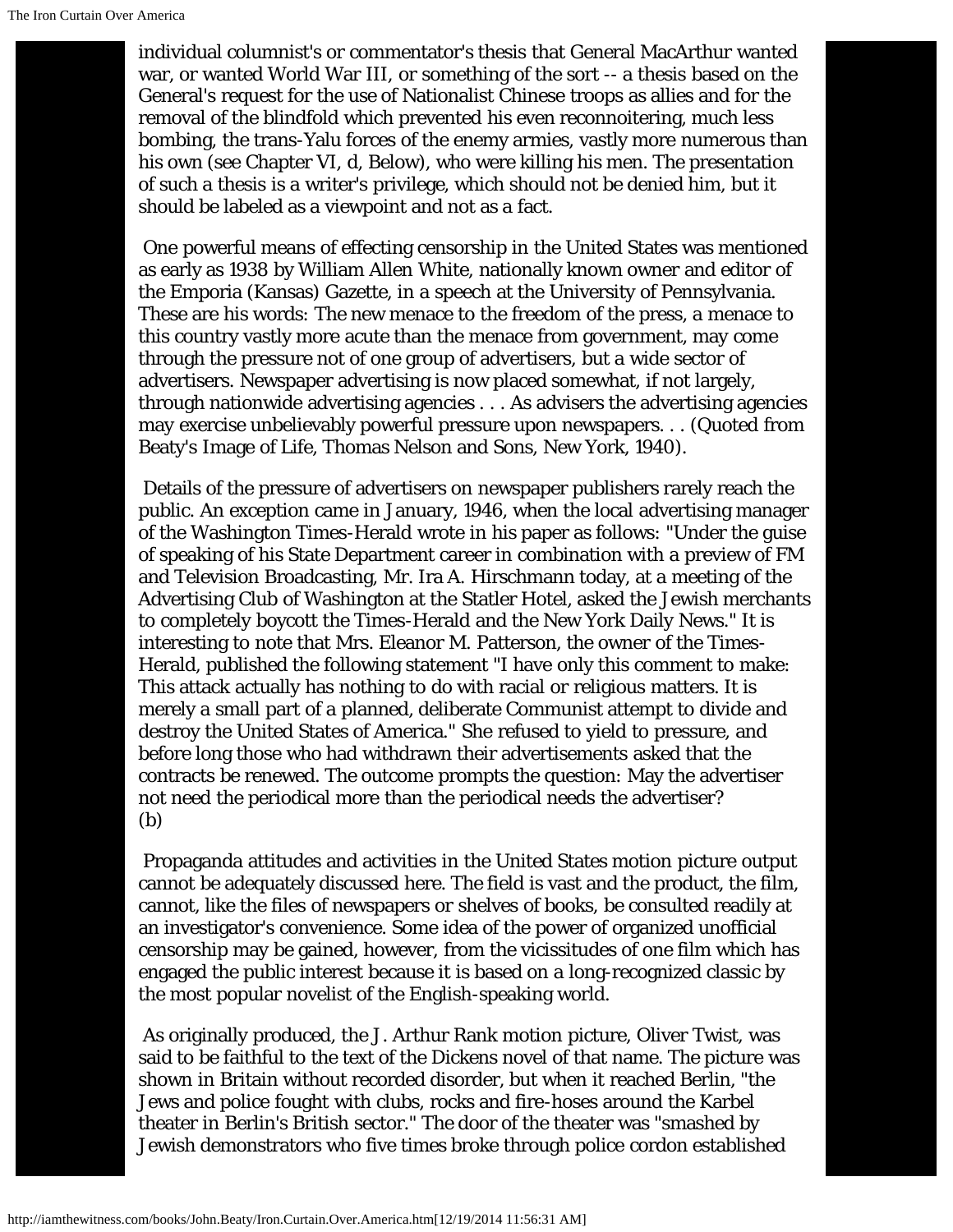around playhouse." These things happened although "not once in the picture. . . was Fagin called a Jew," Needless to say, the Jews prevailed over the Berlin police and the British authorities, and the exhibitors ceased showing the film (all quotes from the article, "Fagin in Berlin Provokes a Riot." Life, March 7, 1949, pp. 38-39).

 The barring of Mr. Rank's Oliver Twist from its announced appearance (1949) in the United States is explained thus by Arnold Forster in his book, A Measure of Freedom (Doubleday and Co., Inc., 1950, p. 10) : American movie distributors refused to become involved in the distribution and exhibition of the motion picture after the Anti-Defamation League and others expressed the fear that the film was harmful. The Rank Organization withdrew the picture in the United States.

 Finally it was announced in the spring of 1951 that the British film "after seventy-two eliminations" and with a prologue by Dr. Everett R. Clinchy of the National Conference of Christians and Jews might be "accepted as a filming of Dickens without anti-semitic intentions" (Dallas Morning News). But is there any Charles Dickens left anywhere around?

 On the question of Communism in Hollywood, there is available in pamphlet form a remarkably informative broadcast of a dialogue (Facts Forum Radio Program, WFAA, Dallas, January 11, 1952) between Mr. Dan Smoot of Dallas and the motion picture star, Adolphe Menjou. Replying dramatically to a series of questions climatically arranged, Mr, Menjou begins with Lenin's "We must capture the cinema," shows Americans their "incredible ignorance" of Communism, lists Congressional committees which issue helpful documents, and recommends a boycott of "motion pictures which are written by Communists, produced by Communists, or acted in by Communists," - the term Communists including those who support the Communist cause. For a free copy of this valuable broadcast, write to Facts Forum, 718 Mercantile Bank building, Dallas, Texas. See also Red Treason in Hollywood by Myron C. Fagan (Cinema Educational Guild, P. O. Box 8655, Cole Branch, Hollywood 46, California), and do not miss "Did the Movies Really Clean House?" in the December, 1951, American Legion Magazine.

#### (C)

 Censorship in the field of books is even more significant than in periodicals, motion pictures, and radio (not here considered), and a somewhat more extended discussion is imperative.

 With reference to new books, a feature article, "Why You Buy Books That Sell Communism," by Irene Corbally Kuhn in the American Legion Magazine for January, 1951, shows how writers on the staffs of two widely circulated New York book review supplements are influential in controlling America's book business. To school principals, teachers, librarians, women's clubs -- indeed to parents and all other Americans interested in children, who will be the next generation -- this article is necessary reading. It should be ordered and studied in full and will accordingly not be analyzed here (American Legion Magazine, 580 Fifth Avenue, New York 18, New York 10 cents per copy; see also "The Professors and the press" in the July, 1951, number of this magazine). Important also is "A Slanted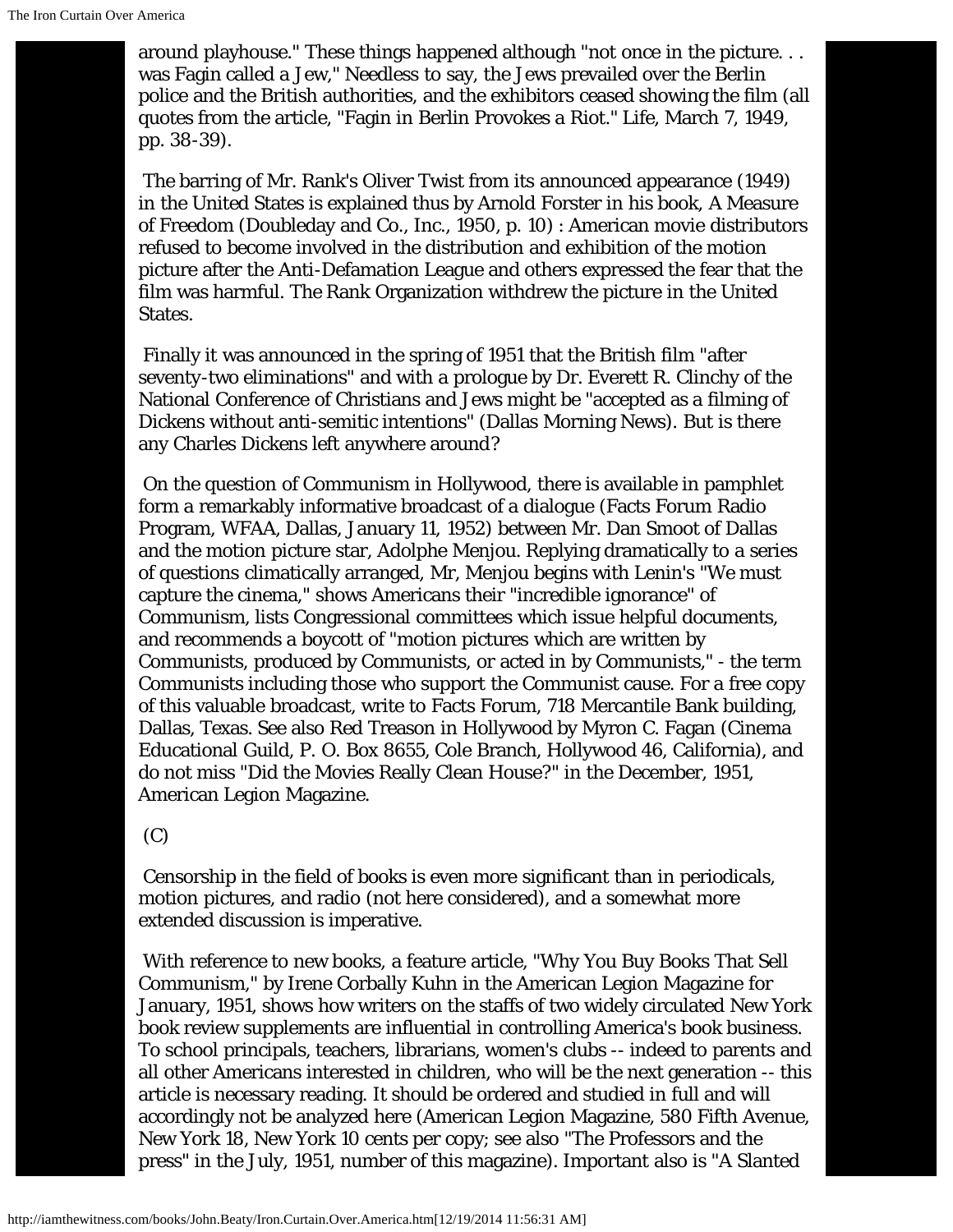Guide to Library Selections," by Oliver Carlson, in The Freeman for January 14, 1952.

 Dealing in more detail with books in one specific field, the China theater, where our wrong policies have cost so many young American lives, is an article entitled "The Gravediggers of America, Part I," "The Book Reviewers Sell Out China," by Ralph de Toledano (The American Mercury, July, 1951, pp. 72-78. See also Part II in the August number). Mr. de Toledano explains that America's China policy -- whether by coincidence or as "part of a sharply conceived and shrewdly carried out plan" -- has led to the fact that "China is Russia's" Mr. de Toledano then turns his attention to the State Department: Meanwhile the real lobby - the fourplus propagandists of a pro-Communist line in Asia - prospered. Its stooges were able to seize such a stranglehold on the State Department's Far Eastern division that to this day, as we slug it out with the Chinese Reds, they are still unbudgeable. Working devotedly at their side has been a book-writing and bookreviewing cabal.

 With regard to books, book reviewers, and book-reviewing periodicals, Mr. de Toledano gives very precise figures. He also explains the great leftist game in which one pro-Communist writer praises the work of another -- and old practice exposed by the author of The Iron Curtain Over America in the chapter, "Censorship, Gangs, and the tyranny of Minorities" in his book Image of Life (pp. 146-147) : Praise follows friendship rather than merit. Let a novelist, for instance, bring out a new book. The critic, the playwright, the reviewers, and the rest in his gang hail it as the book of the year. Likewise all will hail the new play by the playwright -- and so on, all the way around the circle of membership. Provincial reviewers will be likely to fall in step. The result is that a gang member will sometimes receive national acclaim for a work which deserves oblivion, whereas a nonmember may fail to receive notice for a truly excellent work. Such gangs prevent wholly honest criticism and are bad at best, but they are a positive menace when their expressions of mutual admiration are poured forth on obscene and subversive books.

 For still more on the part played by certain book-reviewing periodicals in foisting upon the American public a ruinous program in China, see "A Guidebook to 10 Years of Secrecy in Our China Policy," a speech by Senator Owen Brewster of Maine (June 5, 1951). The tables on pp. 12 and 13 of Senator Brewster's reprinted speeh are of especial value.

 The unofficial arbiters and censors of books have not, however, confined themselves to contemporary texts but have taken drastic steps against classics. Successful campaigns early in the current century against such works as Shakespeare's play, The Merchant of Venice, are doubtless known to many older readers of The Iron Curtain Over America. The case of Shakespeare was summed up effectively by George Lyman Kittredge (The Merchant of Venice, by William Shakespeare, edited by George Lyman Kittredge, Ginn and Company, Boston, 1945, pp. ix-x), long a professor of English in Harvard University: One thing is clear, however: The Merchant of Venice is no anti-Semitic document; Shakespeare was not attacking the Jewish people when he gave Shylock the villain's role. If so, he was attacking the Moors in Titus Andronicus, the Spaniards in Much Ado, the Italians in Cymbeline, the Viennese in Measure for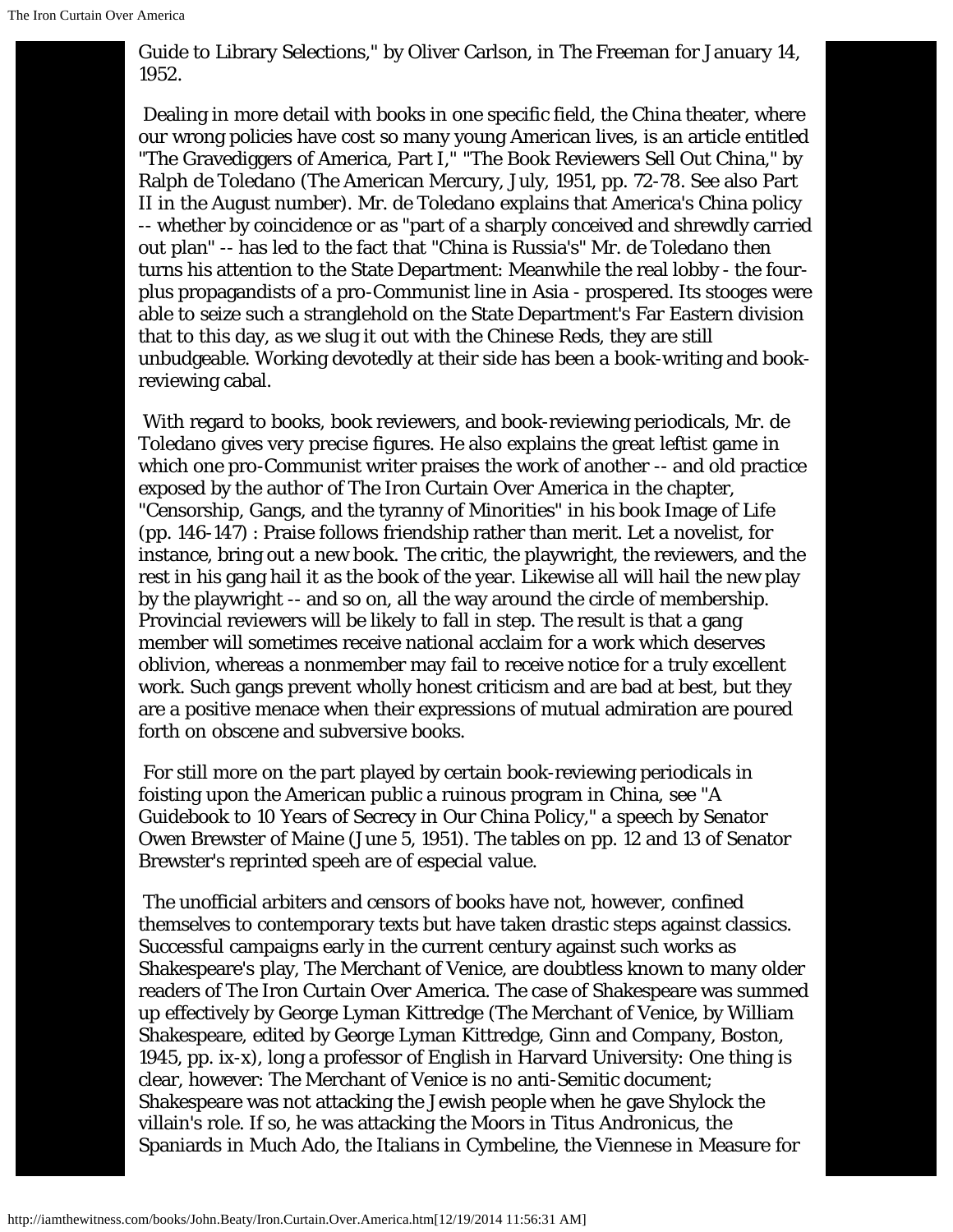Measure, the Danes in Hamlet, the Britons in King Lear, the Scots in Macbeth, and the English in Richard the Third.

 Much more significant than attacks on individual masterpieces, however, was a subtle but determined campaign begun a generation ago to discredit our older literature under charges of Jingoism and didacticism (Image of Life, Chapter III). For documentary indication of a nation-wide minority boycott of books as early as 1933, write to the American Renaissance Book Club (P. O. Box 1316, Chicago 90, Illinois).

 Still it was not until World War II that the manipulators of the National Democratic Party hit on a really effective way of destroying a large portion of our literary heritage and its high values of morality and patriotism. Since most classics have a steady rather than a rapid sale and are not subject to quick reprints even in normal times, and since many potential readers of these books were not in college but in the armed forces, few editions of such works were reprinted during the war. At this juncture the government ordered plates to be destroyed on all books not reprinted within four years. The edict was almost a death blow to our culture, for as old books in libraries wear out very few of them can be reprinted at modern costs for printing and binding. Thus, since 1946 the teacher of advanced college English courses has had to choose texts not, as in 1940, from those classics which he prefers but from such classics as are available. The iniquitous practice of destroying plates was reasserted by "Directive M-65, dated May 31, 1951, of the National Production Authority," which provides that "plates which have not been used for more than four years or are otherwise deemed to be obsolete" must be delivered "to a scrap metal dealer" (letter to the author from Appleton-Century-Crofts, Inc., June 15, 1951). In this connection, Upton Close wrote (Radio Script, August 12, 1951) that he "was a writer on the Orient who stood in the way of the Lattimore-Hiss gang and Marshall's giving of China to the Communists," and that such an order "wiped out" all his books on China and Japan. Mr. Close continued as follows: The order to melt bookplates on the pretense that copper is needed for war is the smartest way to suppress books ever invented. It is much more clever than Hitler's burning of books. The public never sees the melting of plates in private foundries. All the metal from all the bookplates in America would not fight one minor engagement. But people do not know that. They do not even know that bookplates have been ordered melted down!

Censorship is applied even to those classics which are reprinted.

 Let us look at only one author who lived long ago, Geoffrey Chaucer (c. 1340- 1400). In both of the two fluent and agreeable verse translations at hand as this is written, the fact that the Knight belonged to the Teutonic Order (Chapter I) is eliminated in the wording. Perhaps this is excusable, for the translator into verse faces many difficulties. Of different import, however, are the omissions in two other editions. The Haeritage Press edition of the Canterbury Tales omits with no explanation the "Tale of the Prioress," the one in which Chaucer, more than 550 years ago, happened to paint -- along with the several Gentile poisoners and other murderers of his stories - one unflattering portrait, a version of the popular ballad "Sir Hugh and the Jew's Daughter," of one member of the Jewish race, and that one presumably fictitious! Professor Lumiansky's edition (Simon and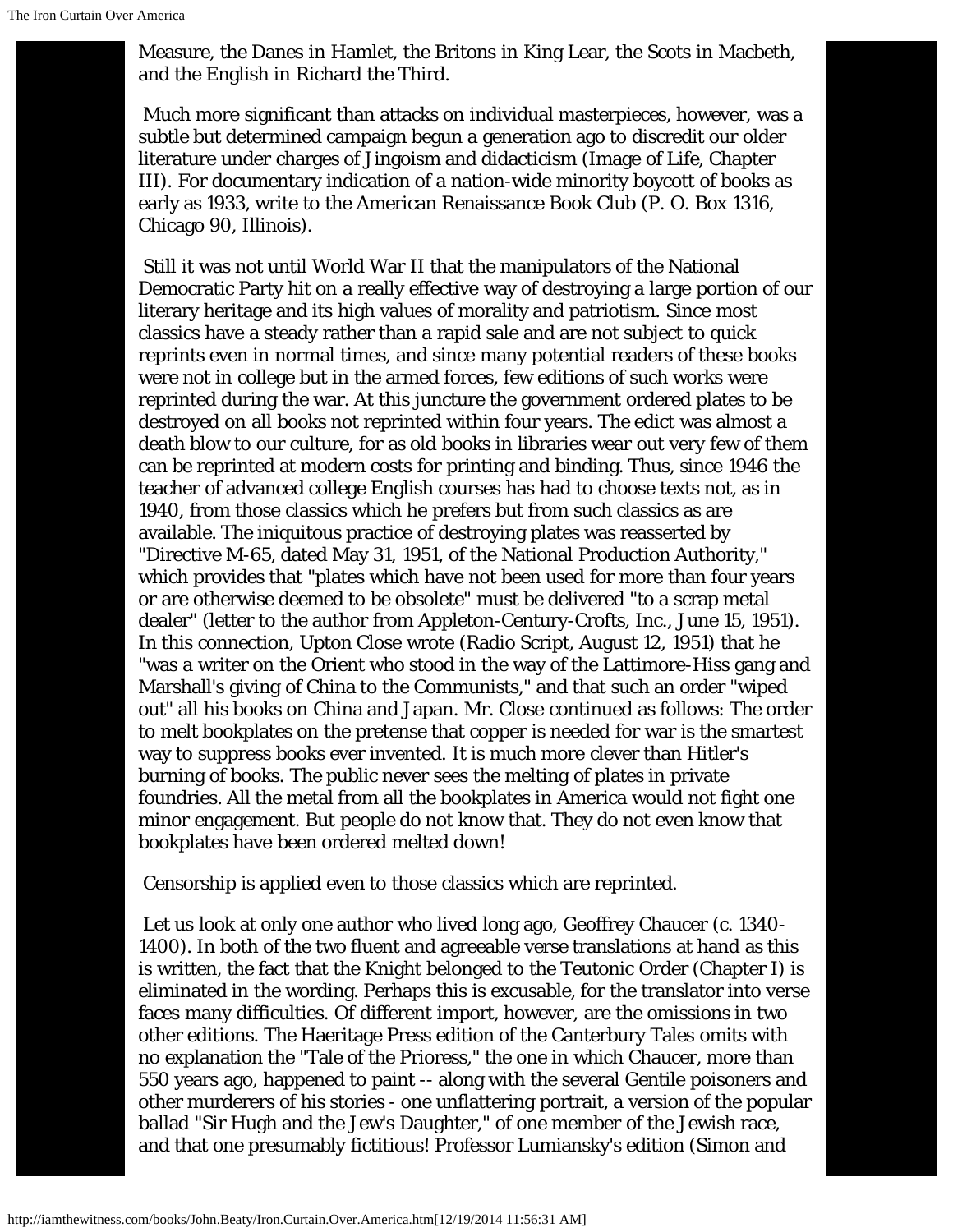Schuster, 1941, preface by Mark Van Doren) of the Canterbury Tales likewise omits the Prioress's tale, and tells why: "Though anti-Semitism was a somewhat different thing in the fourteenth century from what it is today, the present-day reader has modern reactions in literature no matter when it was written. From this point of view the Prioress's story of the little choir-boy who is murdered by the Jews possesses an unpleasantness which over shadows its other qualities" (op.cit., p. xxiii).

 No criticism of the translators, editors, and publishers is here implied. They may have merely bent to pressure as so many other publishers and so many other publishers and so many periodicals have done -- to the author's certain knowledge. One cannot, however, escape the question as to what would happen to American and English literature if persons of English, Scotch, Irish, German, Italian or other decent, took the same attitude toward "defamation" of persons of their "races," including those who lived more than 500 years ago! There would be no motion pictures or plays, and except for technical treatises there would be no more books.

 One of the most horrible results of the types of censorship illustrated above is the production, by writers without honor, of works which will "pass" the unofficial censor. The result is a vast output of plays, non-fiction prose, and especially novels, worthless at best and degraded and subversive at the worst, which will not be reviewed here.

 Time and space must be given, however, to the blackout of truth in history. Fortunately the way has been illuminated by Professor Harry Elmer Barnes in his pamphlet The Struggle Against the Historical Blackout (Freeman's Journal Press, Cooperstown, N.Y. 1951, 50 cents). Professor Barnes defines the historical craft's term "revisionism" as the "readjustment of historical writing to historical facts relative to the background and causes of the First World War" and later equates the term "revisionism" with "truth."

 After mentioning some of the propaganda lies of World War I and the decade thereafter and citing authorities for the fact that "the actual causes and merits of this conflict were very close to the reverse of the picture presented in the political propaganda and historical writings of the war decade," Professor Barnes states - again with authorities and examples - that by 1928 "everyone except the die-hards and bitter-enders in the historical profession had come to accept revisionism, and even the general public had begun to think straight in the premises."

 Unfortunately, however, before the historical profession had got to be as true to history as it was prior to 1914, World War II was ushered in and propaganda again largely superseded truth in the writing of history. Here are several of Professor Barnes's conclusion: If the world policy of today [1951] cannot be divorced from the mythology of the 1940's a third World War is inevitable. . .

 History has been the chief intellectual casualty of the second World War and the cold war which followed. . .many professional historians gladly falsify history quite voluntarily. . .

Why? To get a publisher, and to get favorable reviews for their books? The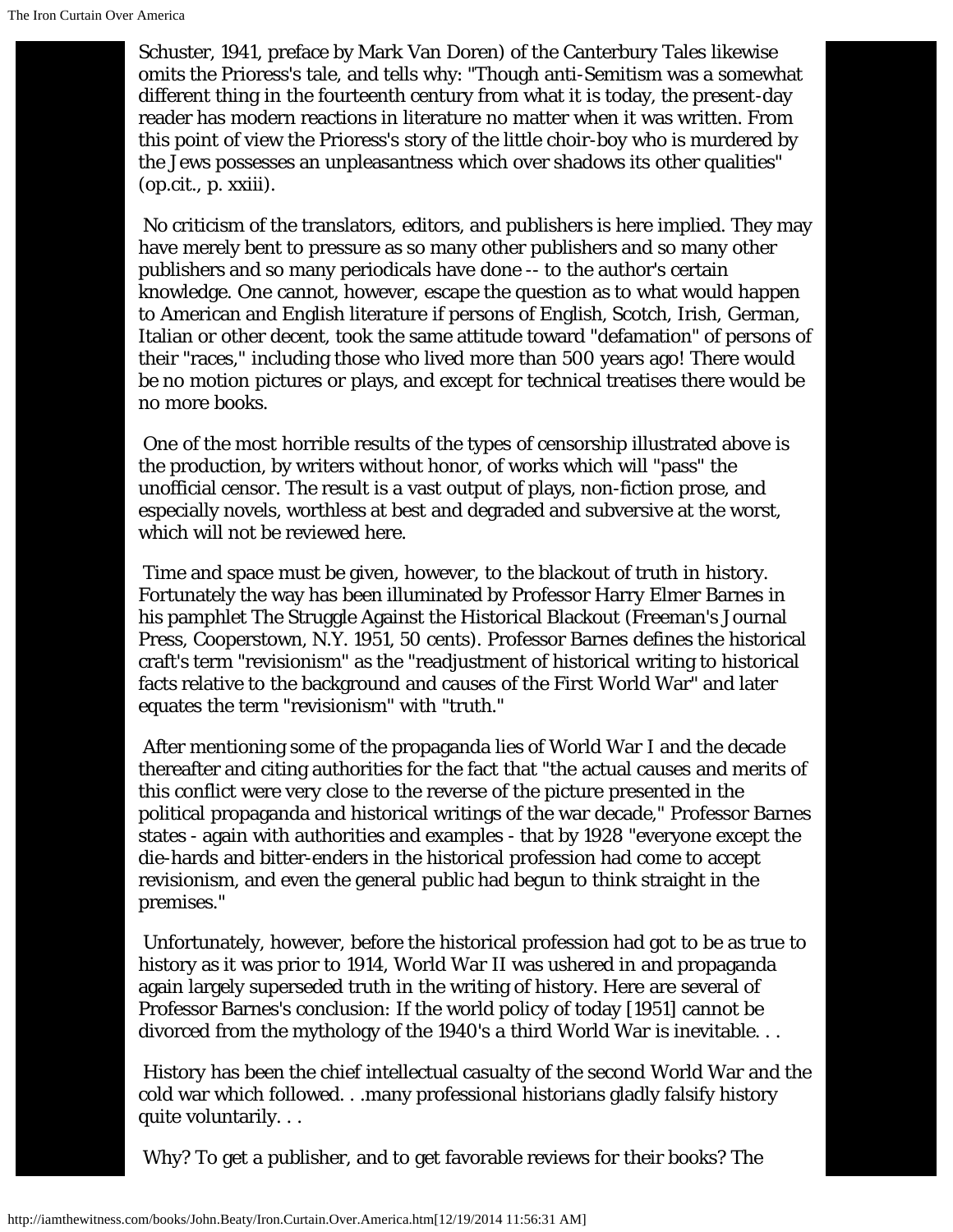alternative is either oblivion or the vicious attack of a "smearbund," as Professor Barnes puts it, if unofficial censors "operating through newspaper editors and columnists, 'hatchet-men book reviewers, radio commentators, pressure group intrigue and espionage, and academic pressures and fears." The "powerful vested political interest" is strong enough to smother books by a truthful writer. "Powerful pressure groups have also found the mythology helpful in diverting attention from their own role in national and world calamity."

 Professor Barnes is not hopeful of the future: Leading members of two of the largest publishing houses in the country have frankly told me that, whatever their personal wishes in the circumstances, they would not feel it ethical to endanger their business and the property rights of their stockholders by publishing critical books relative to American foreign policy since 1933. And there is good reason for their hesitancy. The book clubs and the main sales outlets for books are controlled by powerful pressure groups which are opposed to truth on such matters. These outlets not only refuse to market critical books in this field but also threaten blackout ultimatum.

 Bruce Barton (San Antonio Light, April 1, 1951) expresses the same opinions in condensed form and dramatic style. and adds dome of the results of the "historical blackout": We have turned our backs on history; we have violated the Biblical injunction, "remove not the ancient landmarks"; we have lost our North Star. We have deliberately changed the meaning of words. . . More and more bureaucracy, tighter and tighter controls over Freedom and Democracy. Lying to the people becomes conditioning the public mind. Killing people is peace. To be for America First is to be an undesirable citizen and a social outcast. . . Crises abroad that any student of history would normally anticipate, hit the State Department and the Pentagon as a complete surprise.

 Thus the study of falsified history takes its toll even among fellow-workers of the falsifiers.

### (d)

 The propagation of Marxism and other alien ideas is accomplished not only by persons in those businesses which control public opinion but also by the actual infiltration of aliens, or their captives among Americans of old stock, into the periodical selecting and book-selecting staffs of a wide variety of institutions. The penetration is especially notable in the book-selecting personnel of bookstores, libraries, schools, and colleges.

 The National Council for American Education (1 Maiden Lane, New York 38, N.Y.) is effectively showing the grip which persons tolerant of Communism and hostile to the American government have upon U.S. universities, and is also exposing Communist-inclined textbooks used in schools and colleges. Needless to say, such great facts of history as those outlined in Chapters I and II, above, have not been found in school history texts examined by the author.

 The menace is recognized by our own United States Congress, which offers a pertinent booklet entitled "100 Things You Should Know About Communism and Education" (Superintendent of Documents, Government Printing Office, Washington, D.C., 10 cents). The question of Communist workers in the ranks of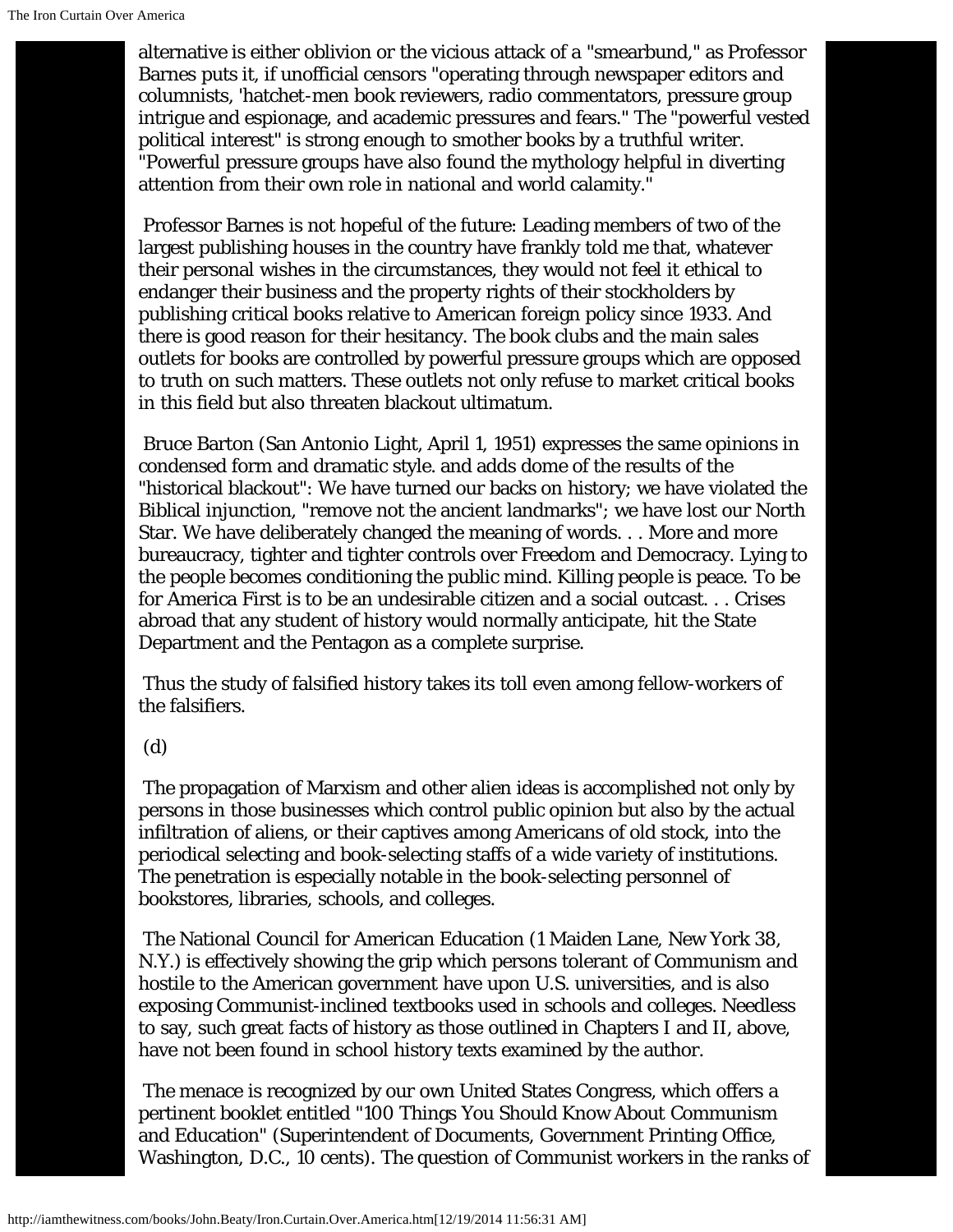American clergy is not to be taken up here. Suffice it to say that many wellmeaning but gullible members of the clergy have been lured into various "American" and "National" and other well sounding conferences, councils, and committees, many (but not all) of which are subversive.

 In this connection, persons favorable to Western Christian civilization should be warned about carelessly joining an organization, even though it has an innocentsounding or actually a seemingly praiseworthy name. The following organizations by their names suggest nothing subversive, yet each of them is listed by the Senate of the United States ("Hearings before the Subcommittee in Immigration and Naturalization of the Committee on the Judiciary, United States Senate," 81st Congress, Part 3, pp. A8 and A9) as being not merely subversive but Communist:

Abraham Lincoln School, Chicago, Ill.

American League Against War and Fascism

American Committee for Protection of Foreign Born

American Peace Mobilization

American Russian Institute (of San Francisco)

American Slav Congress

American Youth for Democracy

Civil Rights Congress and its affiliates

Congress of American Women

Council for Pan-American Democracy

Jefferson School of Social Science, New Youk City

Jewish Peoples Committee

Joint Anti-Fascist Refugee Committee

League of American Writers

Nature Friends of America (since 1935)

Ohio School of Social Sciences

People's Educational Association

Philadelphia School of Social Science and Art

Photo League (New York City)

Veterans of the Abraham Lincoln Brigade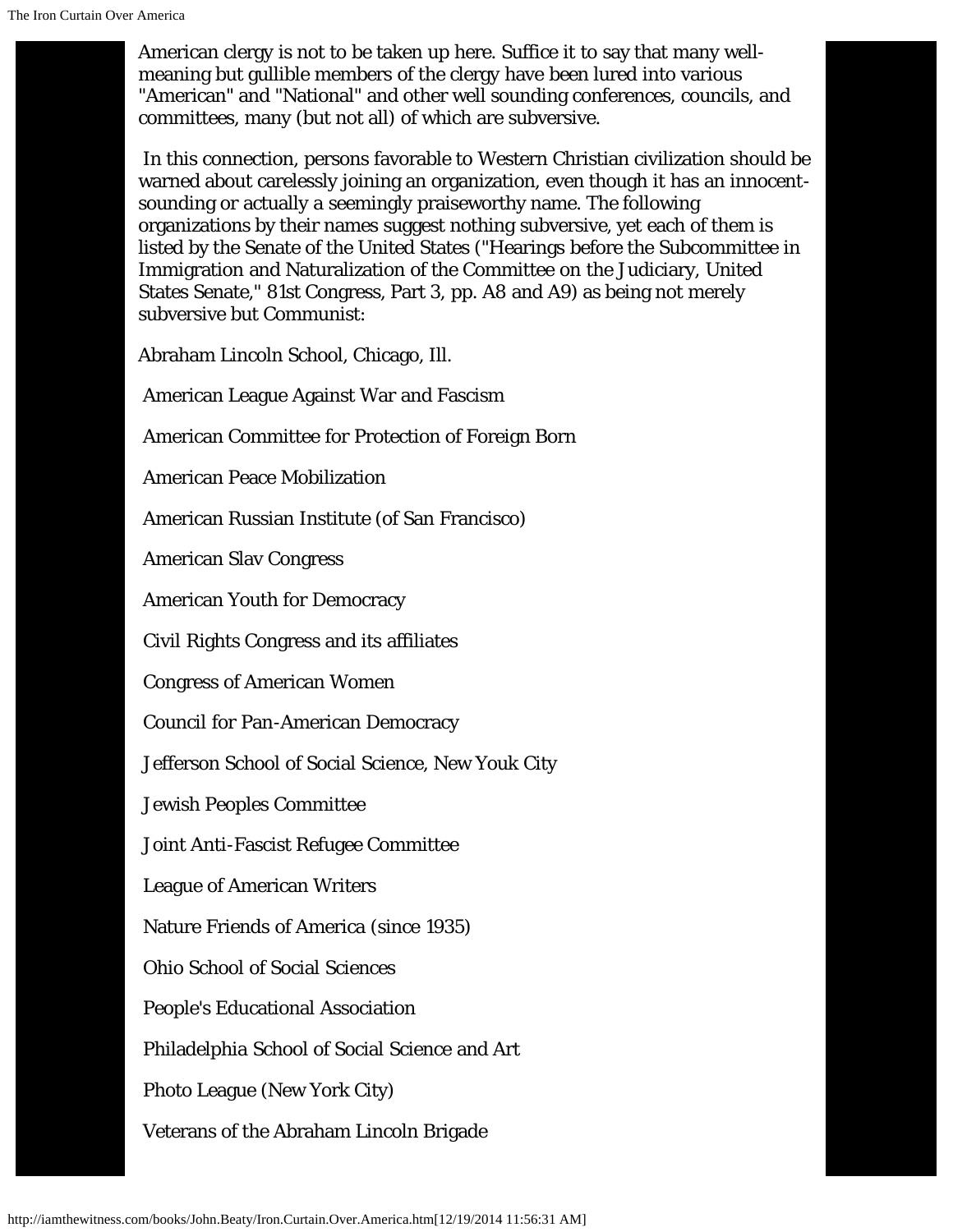Walt Whitman School of Social Science, Newark. N.J.

Washington Bookshop Association

Wisconsin Conference on Social Legislation

#### Workers Alliance

Each of the above-named organizations is also listed, along with many others, in the valuable book, Guide to Subversive Organizations and Publications (May 14, 1951), issued by the House Committee on Un-American Activities (82nd Congress). As one example of the menace that may lurk behind an innocent name, read the Committee's "Report on the Congress of American Women" (October 23, 1949, Superintendent of Documents, Government Printing Office, Washington 25, D.C.).

 The patriotic American should not be deceived by the fact that there is on pressure-group censorship on the open expression of pro-Communist views (witness the continued publication of the official Communist Party organ, The Daily Worker, New York) or on gross indecency, pseudo-Freudian or other (witness some titles on your drugstore rack of 25-cent books). The obvious lack of censorship in these fields merely helps conceal it else-where. "Corrupt and conquer" is an ancient adage. Thus, according to the columnist, Constantine Brown (The Evening Star, Washington, D.C., December 27, 1948), "The Kremlin men rely on subversion and immorality. The only reason they have not plunged the world into another blood bath is that they hope moral disintegration will soon spread over the western world."

 The Kremlin masters are right. Men cannot live by bread, by science, by education, or by economic might. As Washington knew, when he was found on his knees in prayer at Valley Forge, they can live only by a body of ideals and a faith in which they believe. These things our unofficial censors would deny us.

 To all "censorships," governmental and other, there is an obvious corollary. As long as information received by the public -- including those who poll public opinion -- is, in vital aspects, incomplete and is often distorted for propaganda purposes, the most well-intentioned polls intended to reflect public opinion on foreign affairs or domestic affairs are to be relied on only with extreme caution.

 The perhaps unavoidable "leading question" tendency in certain types of opinion polls has rarely been illustrated better than in an article "What the GOP Needs to Win in 1952" by George Gallup in the September 25, 1951, issue of Look. Legitimately laying aside for the purposes of the article the commonly mentioned Republican presidential possibilities, Eisenhower, Dewey, Taft, Stassen, and Warren, "the American Institute of Public Opinion. . . chose nine Americans who might be dark horses in the GOP race."

 The poll people have, of course, a perfect right to choose such questions as they wish and to select names of individuals about whom to ask questions. The nine chosen in the poll under discussion were Paul G. Hoffman, Henry Cabot Lodge, Jr., Charles E. Wilson (of General Electric), James Bryant Conant, Robert Patterson, James H. Duff, Margaret Chase Smith, Alfred E. Driscoll, and John J. McCloy.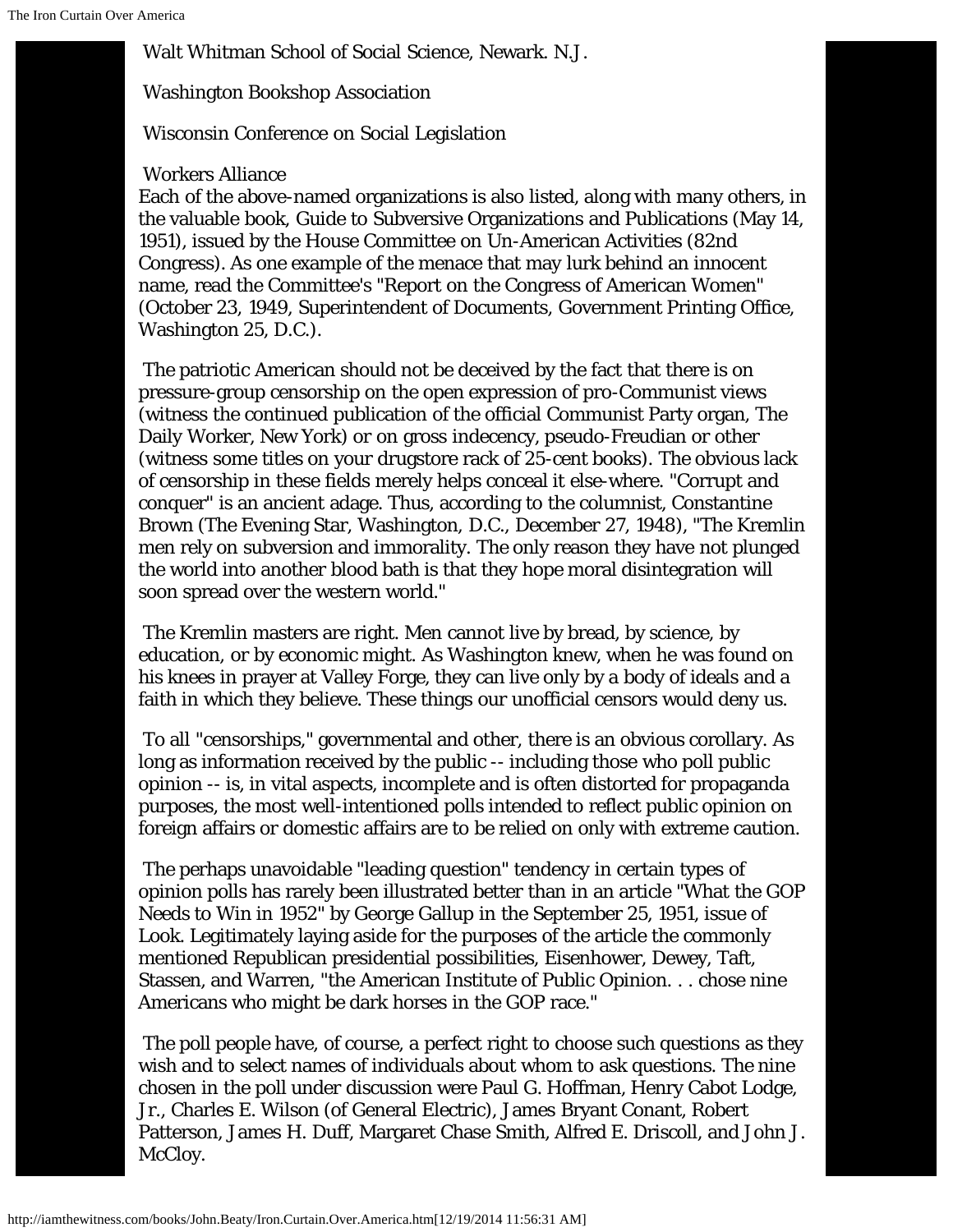Five of these are or have been functionaries under the New Deal and scarcely one of them is a Republican in the historical sense of the term. More-over, in dealing with the possibility of appealing to independent voters, why was no mention made of Senators Mundt, Brewster, Bridges, Martin, Bricker, Jenner, Capehart, Dirksen, Ecton, Millikin, Nixon, and Knowland, all of whom have drawn praise outside the Republican party?

 As to "independent" voters of leftist leanings, they may storm into precinct conventions or vote in Republican primaries to force the choice of a candidate to their liking, but how many will vote for the Republican nominee, and, especially, how many will vote for non-leftist candidates for the Senate and the House in the general election?

(e)

 Several of the instances of censorship mentioned in this Chapter call attention to the deplorable fact that many persons in the United States who have fought Communism aggressively with facts have been branded as anti-Semitic. Under this form of censorship, it is permissible to rail vaguely against Communism in the abstract, particularly if unnamed Communists are denounced along with "Fascists," "Nazis," and "America Firsters"; But a speaker who calls by name the foreign-born organizers of Communistic atomic espionage in Canada 1946), or mentions the common alien background of the first group of Americans convicted of atomic espionage (1950, 1951) is, in the experience of the author, subject to a vicious heckling from the floor and to other forms of attempted intimidation on the charge of anti-Semitism. For information on Communist tactics, every American should read "Menace of Communism," a statement of J. Edgar Hoover, Director of the Federal Bureau of Investigation, before the Committee on Un-American Activities of the House of Representatives, March 26, 1947. Mr. Hoover said in part: Anyone who opposes the American Communist is at once branded as a "disrupter," a "Fascist," a "Red baiter," or a "Hitlerite," and becomes the object of a systematic campaign of character assassination. This is easily understood because the basic tactics of the Communist Party are deceit and trickery.

 See also, "Our New Privileged Class," by Eugene Lyons (The American Legion Magazine, September, 1951).

 The label of anti-Semitic is tossed not only at those who mention Jewish Communists by name; it is tossed also at the opponent of American involvement in the program of political Zionism and an opponent of the Morgenthau plan, see Arnold Forster's A Message of Freedom (pp. 62 to 86). In this connection, it is interesting to recall that in the 1940 campaign the third term presidential candidate made much sport of "Martin, Barton, and Fish." At a conference of Democrats at Denver, Colorado, launching the 1952 campaign, Secretary of Agriculture Brannan recalled the success of the phrase and suggested for a similar smear in1952 the "off-key quartet" of "Taft and Martin, McCarthy and Cain." Would an opposing candidate dare crack back with humorous jibes at "Frankfurter, Morgenthau, and Lehman?" Your answer will reveal to you something you should know as to who wields power in the United State.

A zealous approach to securing the co-operation of Gentiles is shown in an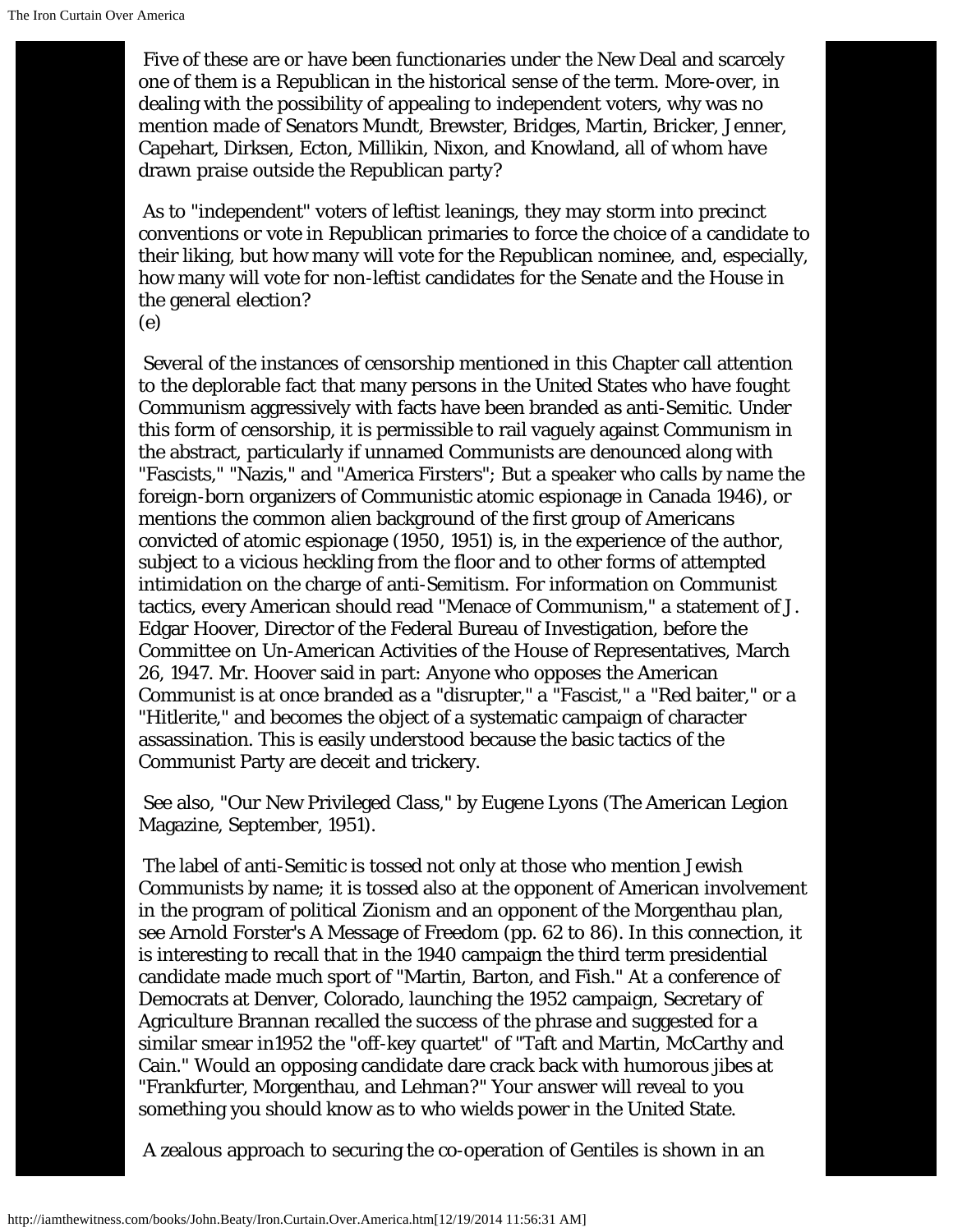article, "Glamorous Purim Formula: Exterminate Anti-Semitic Termites.," by Rabbi Leon Spitz (The American Hebrew, 1, 1946): " American Jews . . . must come to grips with our contemporary anti-Semites. We must fill our jails with anti-Semitic gangsters. We must fill our insane asylums with anti-Semitic lunatics. . ."

 The Khazar Jew's frequent equating of anti-Communism with so-called "anti-Semitism" is unfortunate in many ways. In the first place, it is most unfair to loyal American Jews. Charges of "anti-Semitism" are absurd, moreover, because the Khazar Jew is himself not a Semite (Chapter II, above) The blood of Abraham, Isaac, and Jacob flows not at all (or to a sporadic degree, as from immigrant merchants, fugitives, etc.) in the veins of the Jews who have come to America from Eastern Europe. On the contrary, the blood of Old Testament people does flow in the veins of Palestine Arabs and others who live along the shores of the eastern Mediterranean. Palestinians, true descendants of Old Testament people, are refugees today from the barbarity of non Semitic Khazars, who are the rapers - not the inheritors - of the Holy Land!

 Charges of "anti-Semitism" are usually made by persons of Khazar stock, but sometimes they are parroted by shallow people, or people who bend to pressure in Protestant churches, in educational institutions, and elsewhere. Seeking the bubble reputation in the form of publicity, or lured by thirty pieces of silver, many "big-time" preachers have shifted the focus of their "thinking" from the "everlasting life" of St. John III, 16, to the "no man spake openly of him" of St. John VII, 13.

 In their effort to avoid giving offense to non-Christians, or for other reasons, many preachers have also placed their own brand of "social-mindedness over individual character," their own conception of "human welfare over human excellence," and, in summary, "pale sociology over Almighty God" (quotes from "This morning" by John Temple Graves, Charleston S.C., News and Courier, February 10, 1951).

 Similar forces inimical to Western Christian civilization are at work in England. In that unhappy land, worn out by wars and ridden almost to death by Attlee's socialist government (1945-1951), the "Spring 1950 Electoral Register" form dropped the traditional term "Christian name" for the new "Forename" presumably inoffensive to British Jews, Communists, atheists and other non-Christians. In America, of course, "Christian name" and "Family name" have long since yielded to "first," "middle," and last." These instances are trivial, if you like but though mere straws, they show the way the wind is blowing.

 Realizing the vast penetration of anti-Christian power -- communist, atheist, and what not -- into almost every thought-influencing activity in America, a commendable organization known as The Christophers (18East 48th St., New York 17, New York) has suggested a Christian counter-penetration into vital spots for shaping the future of our children and our land. Here in their own words, with emphasis supplied by their own italics, is a statement of the purpose of the Christopher: Less than 1% of humanity have caused most of the world's recent major troubles. This handful, which hates the basic truth on which this nation is founded, usually strives to get into fields that touch the lived of all people: **(1)** education, **(2)** government, **(3)** the writing end of newspapers,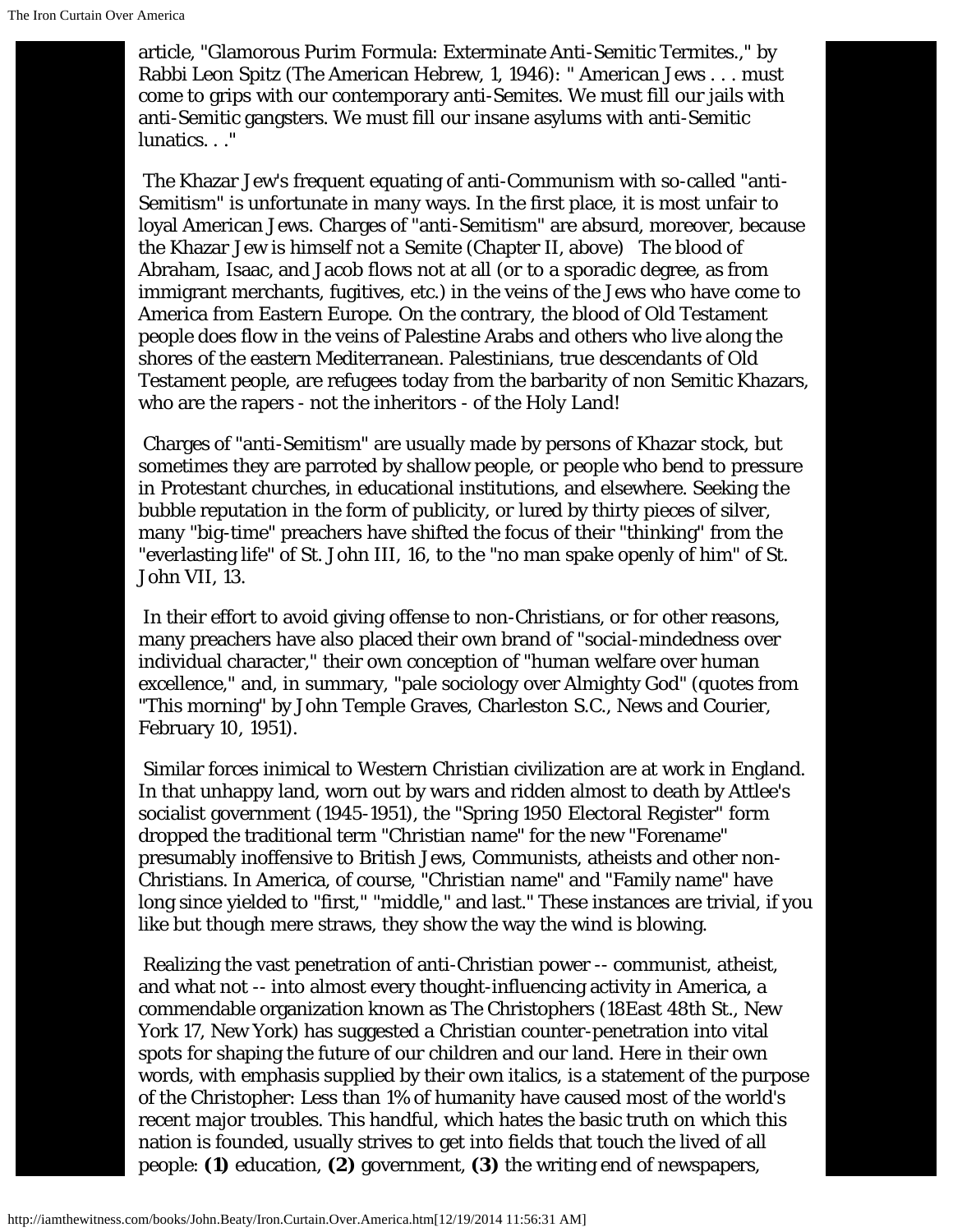magazines, books, radio, motion pictures and television, **(4)** trade unions, **(5)** social service, and **(6)** library work.

 If another 1% go (or encourage others to go) as Christophers or Christ-bearers into these same 6 fields and work as hard to restore the fundamental truth which the other 1% are working furiously to eliminate, we will soon be on the high road to lasting peace.

 Each Christopher works as an individual. He takes out no membership, attends no meetings, pays no dues. Tens of thousands have already gone as Christbearers into the marketplace. Our aim is to find a Million. Positive, constructive action is needed. "It is better to light one candle than to curse the darkness."

 The Christophers publish "News Notes" (monthly, free of charge). By these notes (circulation 700,000) and by several books including Careers That Change Your World and Government Is Your Business, their effort has already made substantial progress, Their movement is worthy of support and imitation. Be it noted that the Christophers are not "anti-" anything. Their program is positive they are for Christian civilization.

#### (f)

 This chapter may well by closed by a reference to the most far-reaching plan for thought-control, or censorship of men's minds, ever attempted in the United States. Mrs. Anna Rosenberg's triumphal entry into the Pentagon in late 1950 was not her first. With the administration's blessing, she appeared there once before to present a plan for giving each World War II soldier an ideological disinfecting before releasing him from service, she to be inculcated. Fortunately (or unfortunately, according to viewpoint) all general officers in the Pentagon were summoned to hear Mrs. Rosenberg, and their unconcealed disgust, along with the humorous and devastating attack of the Washington Times-Herald, killed the proposal, A recent account of Mrs. Rosenberg's "scheme to establish re-orientation camps for American soldiers at the close of the World War II, on the theory they would be unfit to resume their normal lives at home" appeared in the Washington Times-Herald for November 13, 1950.

 The public is entitled to know what facts have been blacked out and what ideological doctrines have been inculcated in propaganda fed to our soldiers by the foreign-born Mrs. Rosenberg while in the manpower saddle in the wider field of our unified Department of Defense. In a song by William Blake used in their successful campaign in 1945, British Socialists pledged that they would not abstain from "mental fight" until they had made "Jerusalem" of England (Time, November 5, 1951). According to Who's Who in America (Vol. 25), Mrs. Rosenberg's interests include "Mental Hygiene."

 Can it be that her strong effort for lowering the draft age to eighteen was due to the known fact that boys of that age are more susceptible than older boys to propaganda? Who is it that has enjoyed the highest military position held by woman since Joan of Arc led the French armies against the English in the fifteenth century?

For a partial answer, see the article on Mrs. Rosenberg in the Reader's Digest of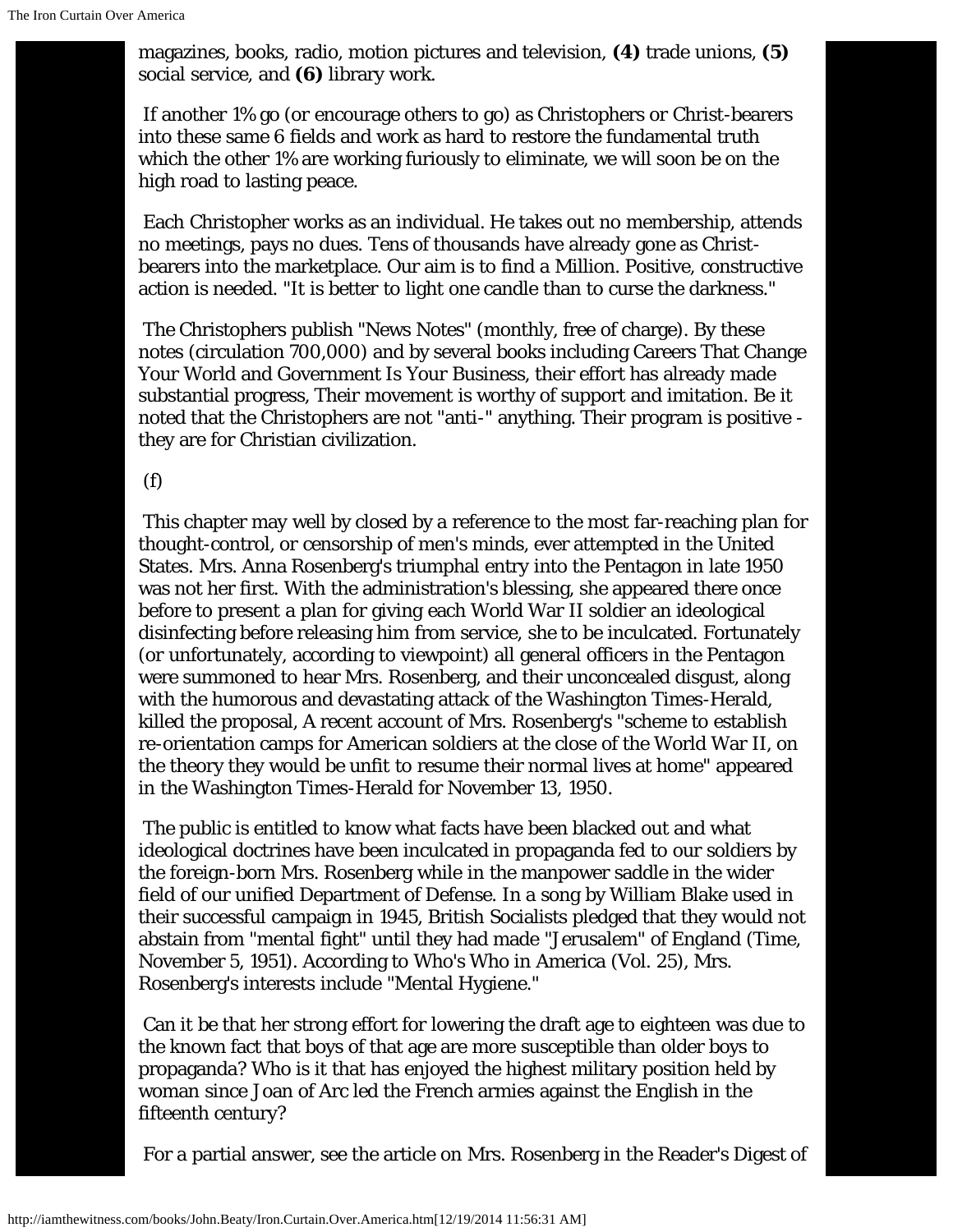February, 1951. For a portrait of another modern woman who has wielded power over armed men, see the similar article on Anna Rabinsohn Pauker in the same magazine, April, 1949.

 The issue - so alive in American hearts - of using the draft, or universal military training, for sinister political propaganda was bluntly stated by Major General William B. Ruggles, Editor-in-Chief of the Dallas Morning News, on March 3, 1951: "If the nation is to draft or even to enlist its manpower in national defense, the nation owes some sort of guarantee to the cannon fodder that it will not be sacrificed to forward devious methods of foreign policy or of war policy that somebody in high office is unwilling to lay on the line. They [U. S. soldiers] face the hazards of death with sublime courage. But they have a right to demand that their own leaders must not stack the cards or load the dice against them."

 In 1952, however, the "thought-controllers" grew bolder. "The Pentagon received a jolt in the past week when it scanned a proposal from the State Department that the Army should install political officers. One to each unit down to the regimental level." (Human Events, April 9, 1952).

 Comparing the startling proposal with the Soviet use of "political commissars," Human Events states further that "the current daring attempt . . .to gain control over the minds of youths in uniform" is "embodied in the bill for Universal Military Training, which was shaped and supported by Assistant Secretary of Defense, Anna Rosenberg."

 Surely censorship is at its peak in America today. We must pass quickly into a thought-dictatorship which out-Stalins Stalin - or begin now to struggle as best we can for our ancient liberties of political freedom and freedom of thought.

 In the temple in ancient Jerusalem, Christ said: "And ye shall know the truth, and the truth shall make you free" (St. John, VIII, J. Edgar Hoover, Director of the Federal Bureau of Investigation, wrote recently: "Communism can be defeated only by the truth" (The Educational Forum, May, 1950).

 To become free then we must demand the truth from a government which spends monthly a king's ransom in propaganda to cover its mistakes and sugarcoat its policies. We must achieve, also, a relaxation of that unofficial censorship which perverts our school books, distorts our histories and our classics, and denies us vital facts about world affairs.

# **Chapter VI**

## **THE FOREIGN POLICY**

## **OF THE TRUMAN ADMINISTRATION**

 For many of President Truman's early mistakes in foreign policy, he cannot rightly be blamed. As a Senator he had specialized in domestic problems and was not at any time a member of the Foreign Relations Committee. Nor had he by travel scholarship built up a knowledge of world affairs. Elevated to second place on the National Democratic ticket by a compromise and hated by the pro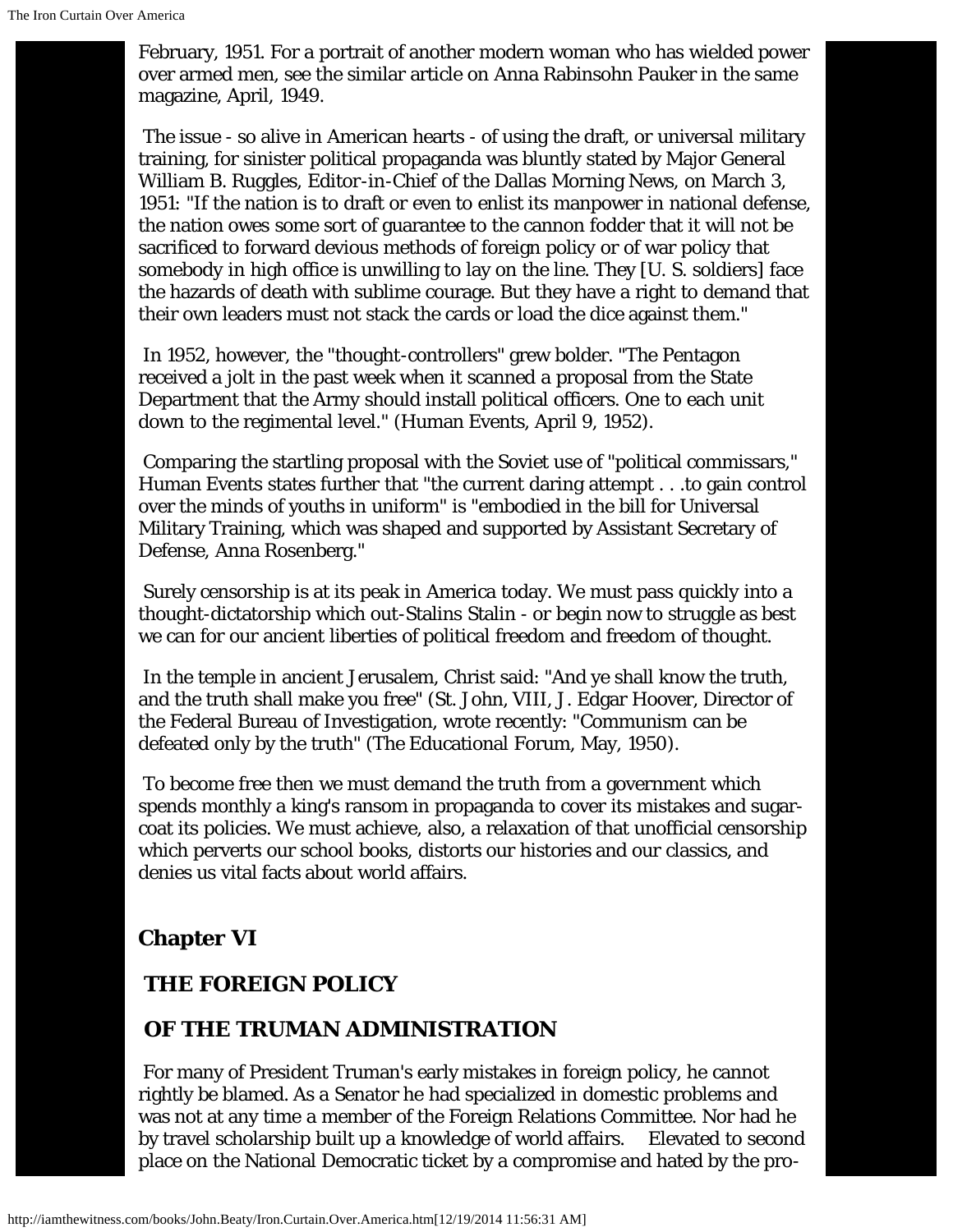Wallace leftists around Franklin Roosevelt, he was snubbed after his election to the Vice-Presidency in 1944 and was wholly ignorant of the tangled web of our relations with foreign countries when he succeeded to the Presidency on April 12, 1945 -- midway between the Yalta and Potsdam conferences.

 Not only was Mr. Truman inexperienced in the field of foreign affairs; it has since been authoritatively stated that much vital information was withheld from him by the hold-over Presidential and State Department cabals. This is not surprising in view of the deceased President's testimony to his son Elliott on his difficulty (Chapter V) in getting the truth from "the men in the State Department, those career diplomats." Significantly, the new President was not allowed to know of his predecessors reputed despair at learning that his wisecracks and blandishing smiles had not induced Stalin to renounce the tenets of bloody and self-aggrandizing dialectic materialism, a state-religion of which he was philosopher, pontiff, and commander-in-chief.

President Truman brought the war to a quick close. His early changes in the cabinet were on the whole encouraging. The nation appreciated the inherited difficulties under which the genial Missourian labored and felt for him a nearly unanimous good will.

 In the disastrous Potsdam Conference decisions (July 17-August 2, 1945), however, it was evident (Chapter IV) that anti-American brains were busy in our top echelon.

 Our subsequent course was equally ruinous. Before making a treaty of peace, we demobilized -- probably as a part of the successful Democratic-leftist political deal of 1944 - in such a way as to reduce our armed forces quickly to ineffectiveness. Moreover, as one of the greatest financial blunders in our history, we gave away, destroyed, abandoned, or sold for a few cents on the dollar not merely the no longer useful portion of our war matériel but many items such as trucks and precision instruments which we later bought back at market value!

 These things were done in spite of the fact that the Soviet government, hostile to us by its philosophy from its inception, and openly hostile to us after the Tehran conference, was keeping its armed might virtually intact.

 Unfortunately, our throwing away of our military potential was but one manifestation of the ineptitude or disloyalty which shaped our foreign policy. Despite Soviet hostility, which was not only a matter of old record in Stalin's public utterances, but was shown immediately in the newly launched United Nations, we persisted in a policy favorable to world nomination by the Moscow hierarchy.

 Among the more notorious of our pro-Soviet techniques was our suggesting that "liberated" and other nations which wanted our help should be ruled by a coalition government including leftist elements. This State Department scheme tossed one Eastern European country after another into the Soviet maw, including finally Czechoslovakia.

 This foul doctrine of the left coalition and its well-known results of infiltrating Communists into key positions in the governments of Eastern Europe will not be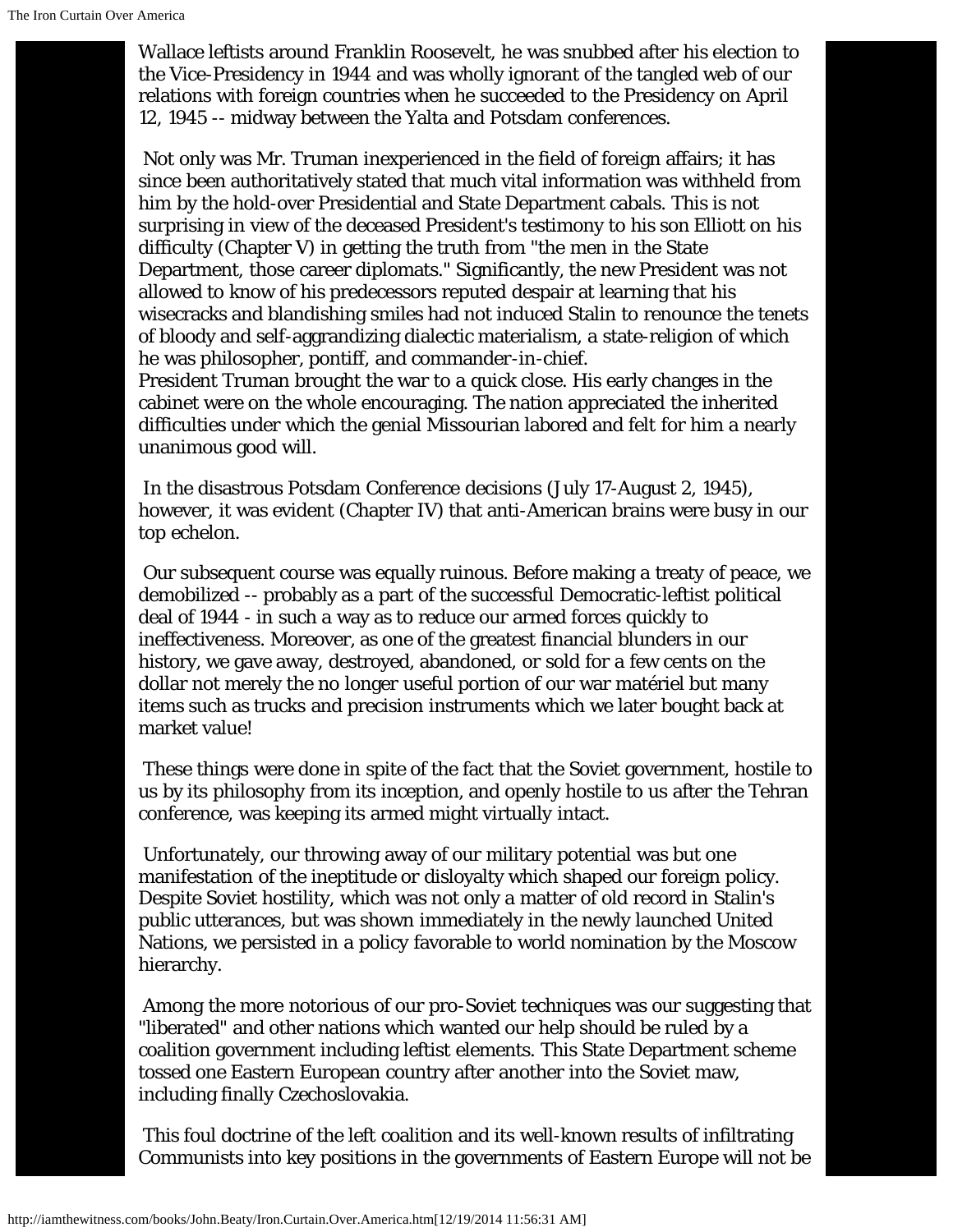discussed here, since the damage is one beyond repair as far as any possible immediate American action is concerned. Discussion here is limited to our fastening of the Soviet clamp upon the Eastern Hemisphere in three areas still the subject of controversy.

 These are **(a)** China, **(b)** Palestine, and **(e)** Germany. The chapter will be concluded by some observations **(d)** on the war in Korea. **(a)** The Truman policy on China can be understood only as the end-product of nearly twenty years of American-Chinese relations. President Franklin D. Roosevelt felt a deep attachment to the Chiangs and deep sympathy for Nationalist Chins -- feelings expressed as late as early December, 1943, shortly after the Cairo Declaration (November 26, 1943), by which Manchuria was to be "restored" to China, and just before the President suffered the mental illness from which he never recovered.

 It was largely this friendship and sympathy which had prompted our violent partisanship for China in the Sino-Japanese difficulties of the 1930's and early 1940's More significant, however, than our freezing of Japanese assets in the United States, our permitting American aviators to enlist in the Chinese army, our gold and our supplies sent in by air, by sea, and by the Burma road, was our ceaseless diplomatic barrage against Japan in her role as China's enemy (see United States Relations With China With Special Reference to the Period 1944- 1949, Department of State, 1949, p. 25 and passim).

 When the violent phase of our already initiated political war against Japan began with the Pearl Harbor attack of December 7, 1941, we relied on China as an ally and as a base for our defeat of the island Empire. On March 6, 1942, Lieutenant General Joseph W. Stilwell "reported to Generalissimo Chiang" (op. cit., p. xxxix).

 General Stilwell was not only "Commanding General of United States Forces in the China-Burma-India Theater" but was supposed to command "such Chinese troops as Generalissimo Chiang Kai-Shek might assign him" (op. cit., p. 30) and in other ways consolidate and direct the Allied war effort. Unfortunately, General Stilwell had formed many of his ideas on China amid a coterie of leftists led by Agnes Smedley as far back as 1938 when he, still a colonel, was a U.S. military attache in Hankow, China (see The China Story, by Freda Utley, Henry Regnery Company, Chicago, 1951, \$3.50).

 It is thus not surprising that General Stilwell quickly conceived a violent personal animosity for the anti-Communist Chiang (Saturday Evening Post, January 7, 14, 21, 1950). This personal feeling, so strong that it results in amazing vituperative poetry (some of it reprinted in the post), not only hampered the Allied war effort but was an entering wedge for vicious anti-Chiang and pro-Communist activity which was destined to change completely our attitude toward Nationalist China.

 The pro-Communist machinations of certain high placed members of the Far Eastern Bureau of our State Department and of their confederates on our diplomatic staff in Chungking (for full details, see The China Story) soon became obvious to those in a position to observe. Matters were not helped when "in the spring of 1944, President Roosevelt appointed Vice-President Henry A. Wallace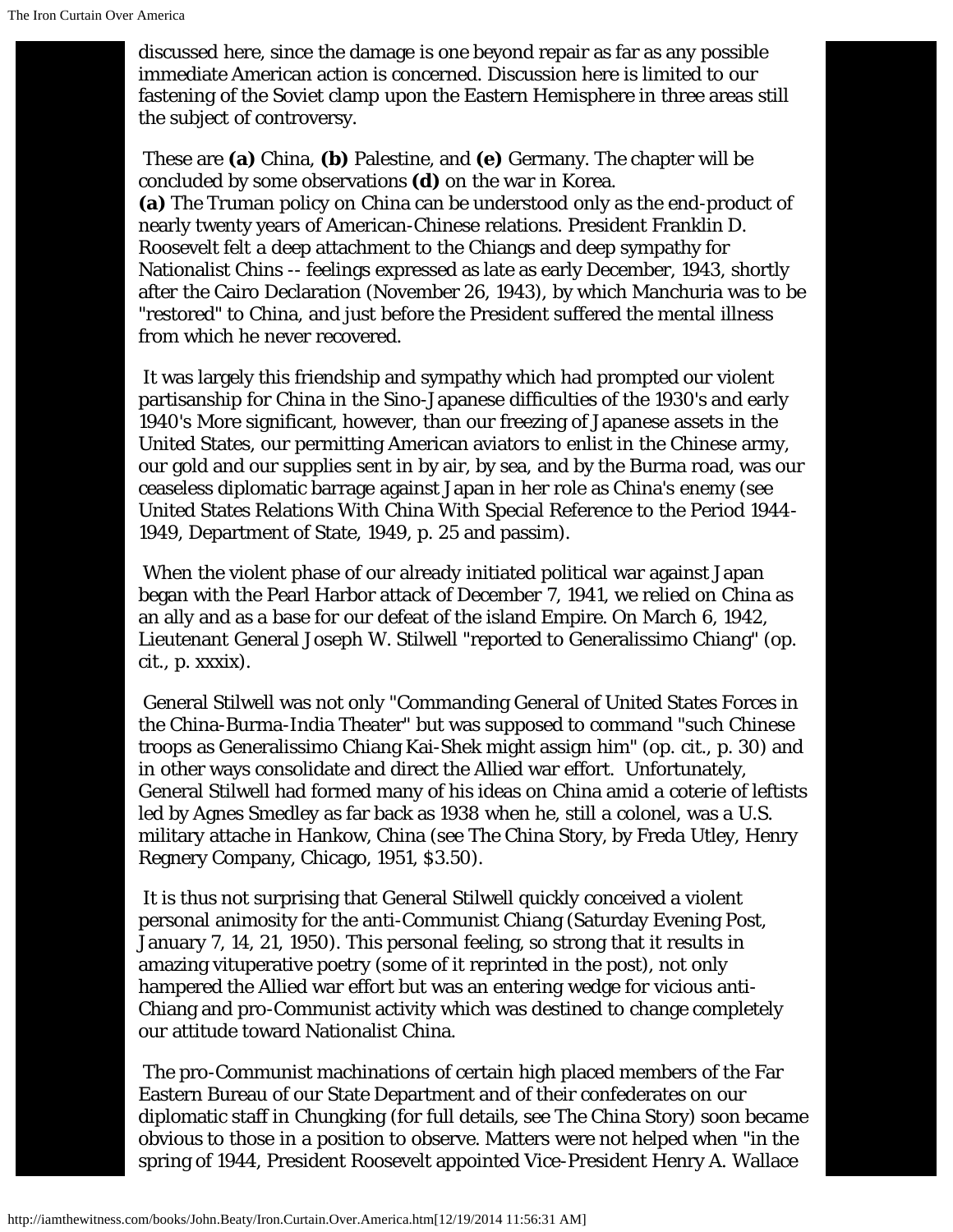to make a trip to China" (United States Relations With China, p. 55).

 Rebutting what he considered Mr. Wallace's pro-Communist attitude, Chiang "launched into a lengthy complaint against the Communists, whose actions, he said, had an unfavorable effect on Chinese morale. . .The Generalissimo deplored propaganda to the effect that they were more communistic than the Russians" (op. cit., p. 56).

 Our Ambassador to China, Clarence E. Gauss, obviously disturbed by the Wallace mission and by the pro-Communist attitude of his diplomatic staff, wrote as follows (op. cit., p. 561) to Secretary Hull on August 31, 1944: …China should receive the entire support and sympathy of the United States Government on the domestic problem of Chinese Communists. Very serious consequences of China may result from our attitude. In urging that China resolve differences with the Communists, our Government's attitude is serving only to intensify the recalcitrance of the Communists. The request that China meet Communist demands is equivalent to asking China's unconditional surrender to a party known to be under a foreign power's influence (the Soviet Union).

 With conditions in China in the triple impasse of Stilwell Chiang hostility, American pro-Communist versus Chinese anti-Communist sentiment, and an ambassador at odds with his subordinates, President Roosevelt sent General Patrick J. Hurley to Chungking as his Special Representative "with the mission of promoting harmonious relations between Generalissimo Chiang and General Stilwell and of performing certain other duties" (op. cit., p. 57).

 Ambassador Gauss was soon recalled and General Hurley was made Ambassador. General Hurley saw that the Stilwell-Chiang feud could not be resolved, and eventually the recall of General Stilwell from China was announced.

 With regard, however, to our pro-Communist State Department representatives in China, Ambassador Hurley met defeat.

 On November 26, 1945, he wrote President Truman, who had succeeded to the Presidency in April, a letter of resignation and gave his reasons:

 …The astonishing feature of our foreign policy is the wide discrepancy between our announced policies and our conduct of international relations, for instance, we began the war with the principles of the Atlantic Charter and democracy as our goal. Our associates in the war at that time gave eloquent lip service to the principles of democracy. We finished the war in the Far East furnishing lendlease supplies and using all our reputation to undermine democracy and bolster imperialism and Communism. . .

 …it is no secret that the American policy in China did not have the support of all the career men in the State Department. . . Our professional diplomats continuously advised the Communists that my efforts in preventing the collapse of the National Government did not represent the policy of the United States. These same professionals openly advised the Communist armed party to decline unification of the Chinese Communist Army with the National Army unless the Chinese Communists were given control. . .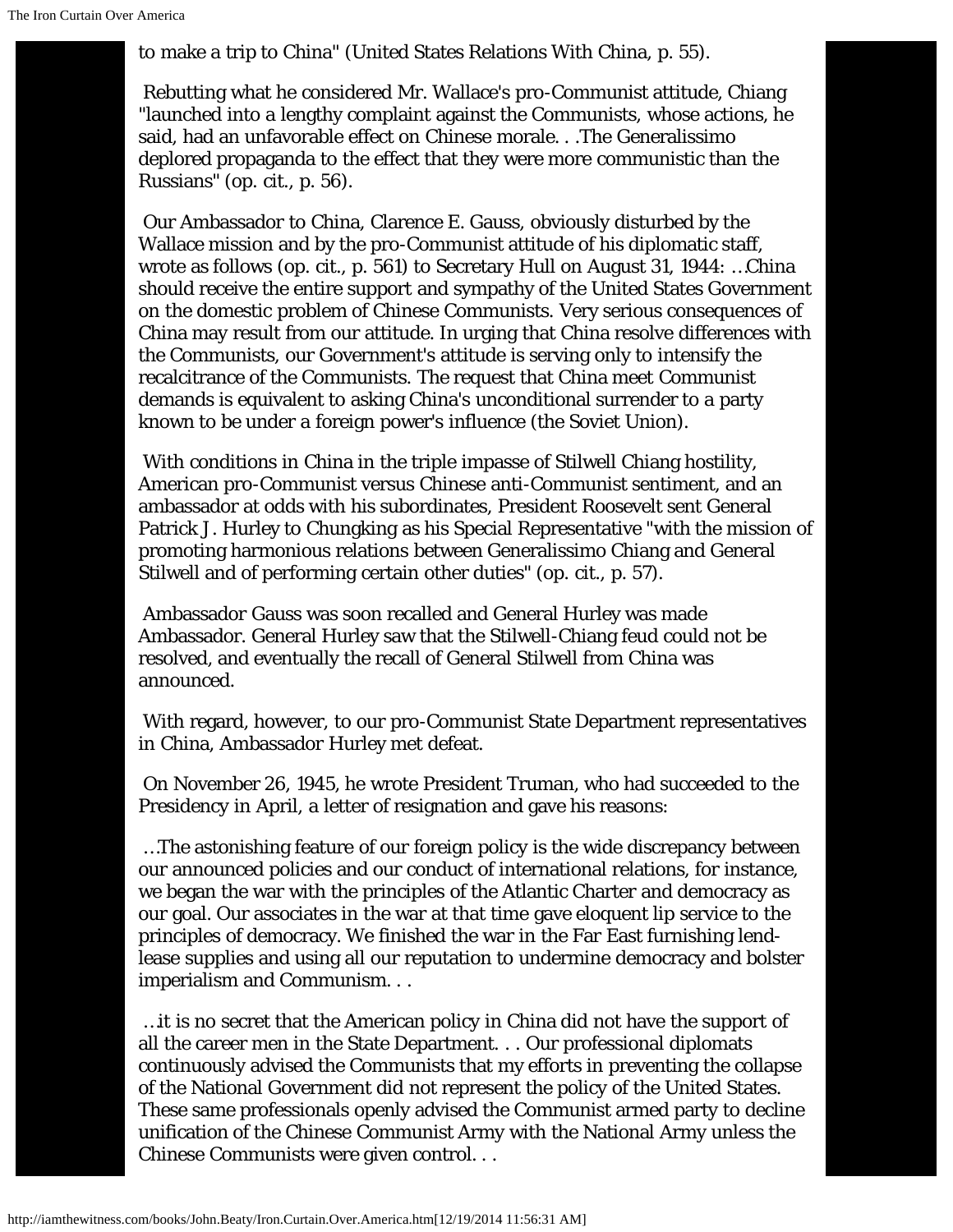Throughout this period the chief opposition to the accomplishment of our mission came from the American career diplomats in the Embassy at Chungking and in the Chinese and Far Eastern Divisions of the State Department.

 I requested the relief of the career men who were opposing the American policy in the Chinese Theater of war. These professional diplomats were returned to Washington State Department as my supervisors, some of these same career men whom I relieved have been assigned as advisors to the Supreme Commander in Asia (op. cit., pp. 581-582).

 President Truman accepted General Hurley's resignation with alacrity. Without a shadow of justification, the able and patriotic Hurley was smeared with the implication that he was a tired and doddering man, and he was not even allowed to visit the War Department, of which he was former Secretary, for an interview.

 This affront to a great American ended our diplomatic double talk in China. With forthrightness, Mr. Truman made his decision. Our China policy henceforth was to be definitely pro-Communist. The President expressed his changed policy in a "statement made on December 15, 1945.

 Although the Soviet was pouring supplies and military instructors into Communist-held areas, Mr. Truman said that the United States would not offer "military intervention to influence the courses of any Chinese internal strife."

 He urged Chiang's government to give the Communist "elements a fair and effective representation in the Chinese National Government." To such a "broadly representative government" he temptingly hinted that "credits and loans" would be forthcoming (op. cit., pp. 608-609).

 President Truman's amazing desertion of Nationalist China, so friendly to us throughout the years following the Boxer Rebellion (1900), has been thus summarized (NBC Network, April 13, 1951), by Congressman Joe Martin: President Truman, on the advice of Dean Acheson, announced to the world on December 15, 1925, that unless communists were admitted to the established government of China, aid from America would no longer be forthcoming.

 At the same time, Mr. Truman dispatched General Marshall to China with orders to stop the mopping up of communist forces which was being carried to a successful conclusion by the established government of China.

 Our new Ambassador to China, General of the Army George C. Marshall, conformed under White House directive (see his testimony before the Combined Armed Services and Foreign Relations Committees of the Senate, May, 1951) to the dicta of Relations Combined Armed Services and Foreign Relations Committees of the Senate, May, 1951) to the dicta of the State Department's Communist-inclined camarilla, and made further efforts to force Chiang to admit Communists to his Government in the "effective" numbers, no doubt, which Mr. Truman had demanded in his "statement" of December 15.

 The great Chinese general, however, would not be bribed by promised "loans" and thus avoided the trap with which our State Department snared for Communism the states of Eastern Europe. He was accordingly paid off by the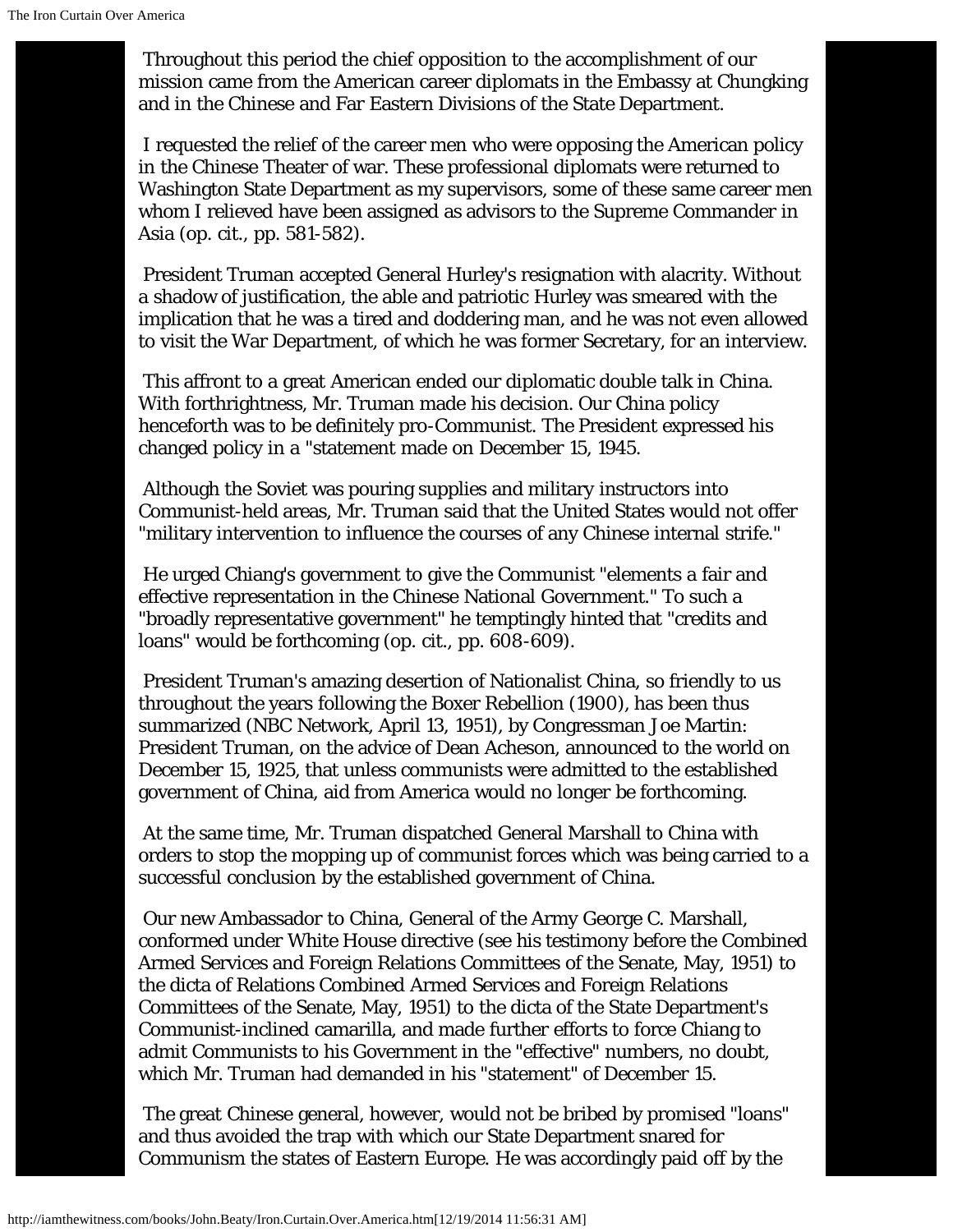mishandling of supplies already en route, so that guns and ammunition for those guns did not make proper connection, as well as by the eventual complete withdrawal of American support as threatened by Mr. Truman.

 For a full account of our scandalous pro-Communist moves in denying small arms ammunition to China; our charging China \$162.00 for a bazooka (whose list price was \$36.50 and "surplus" price to other nations was \$3.65) when some arms were sent; and numerous similar details, see The China Story, already referred to.

 Thus President Truman, Ambassador Marshall, and the State Department prepared the way for the fall of China to Soviet control. They sacrificed Chiang, who represented the Westernized and Christian element in China, and they destroyed a friendly government, which was potentially our strongest ally in the world -- stronger even than the home island of maritime Britain in this age of air and guided missiles.

 The smoke-screen excuse for our policy -- namely that there was corruption in Chiang's government -- is beyond question history's most glaring example of the pot calling the kettle black.

 For essential background material, see Shanghai Conspiracy by Major General Charles A. Willoughby, with a preface by General of the Army Douglas MacArthur (Dutton, 1952).

 General Ambassador Marshall became Secretary of State in January, 1947. On July 9, 1947, President Harry S. Truman directed Lieutenant General Albert C. Wedemeyer, who had served for a time as "Commander-in-Chief of American Forces in the Asian Theater" after the removal of Stilwell, to "proceed to China without delay for the purpose of making an appraisal of the political, economic, pathological and military situations -- current and projected."

 Under the title, "Special Representative of the President of United States," General Wedemeyer worked with the eight other members of his mission from July 16 to September 18 and on September 19 transmitted his report (United States Relations with China, pp. 764-814) to appointing authority, the President.

 In a section of his Report called "Implications of 'No Assistance' to China or Continuation of 'Wait and See ' Policy," General Wedemeyer wrote as follows: To advise at this time a policy of "no assistance" to China would suggest the withdrawal of the United States Military and Naval Advisory Groups from China and it would be equivalent to cutting the ground from under the feet of the Chinese Government. Removal of American assistance, without removal of Soviet assistance, would certainly lay the country open to eventual Communist domination. It would have repercussions in other parts of Asia, would lower American prestige in the Far East and would make easier the spread of Soviet influence and Soviet political expansion not only in Asia but in other parts of the world.

 Here is General Wedemeyer's conclusion as to the strategic importance of Nationalist China to the United States: Any further spread of Soviet influence and power would be inimical to United States strategic interests. In time of war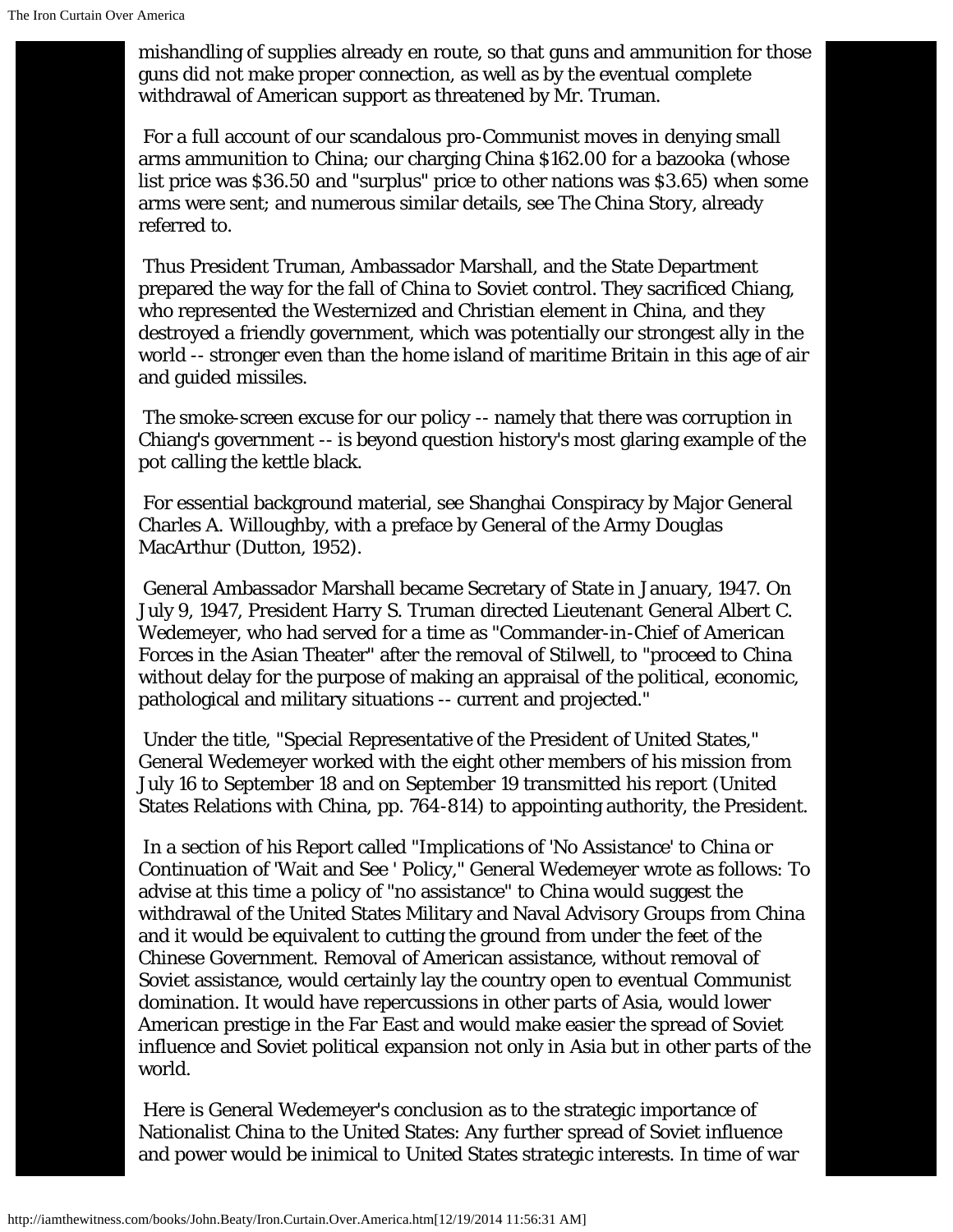the existence of an unfriendly China would result in denying us important air bases for use as staging areas for bombing attacks as well as important naval bases along the Asiatic coast. Its control by the Soviet Union or a regime friendly to the Soviet Union would make available for hostile use a number of warm water ports and air bases. Our own air and naval bases in Japan, Ryukyus and the Philippines would be subject to relatively short range neutralizing air attacks. Furthermore, industrial and military development of Siberia east of Lake Baikal would probably make the Manchurian area more or less self-sufficient.

Here are the more significant of the Wedemeyer recommendations:

 It is recommended: That the United States provide as early as practicable moral, advisory and material support to China in order to prevent Manchuria from becoming a Soviet satellite, to bolster opposition to Communist expansion and to contribute to the gradual development of stability in China. . .

 That arrangements be made whereby China can purchase military equipment and supplies (particularly motor maintenance parts), from the United States.

That China be assisted in her efforts to obtain ammunition immediately…

 The [sic] military advice and supervision be extended in scope to include field forces training centers and particularly logistical agencies.

 Despite our pro-Communist policy in the previous twenty months, the situation in China was not beyond repair at the time of the Wedemeyer survey.

 In September, 1947, the "Chiang government had large forces still under arms and was in control of all China south of the Yangtze River, of much of North China, with some footholds in Manchuria" (W. H. Chamberlin, Human Events, July 5, 1950).

 General Wedemeyer picked 39 Chinese divisions to be American-sponsored and these were waiting for our supplies and our instructors -- in case the Wedemeyer program was accepted.

 But General Wedemeyer had reported that which his superiors did not wish to hear. His fate was a discharge from diplomacy and an exile from the Pentagon.

Moreover, the Wedemeyer Report was not released until August, 1949.

 Meanwhile, in the intervening two years our pro-Communist policy of withdrawing assistance from Chiang, while the Soviet rushed supplies to his enemies, had tipped the scales in favor of those enemies, the Chinese Communists.

 Needless to say, under Mr. Dean Acheson, who succeeded Marshall as Secretary of State (January, 1949), our pro-Soviet policy in China was not reversed!

 Chiang had been holding on somehow, but Acheson slapped down his last hope. In fact, our Secretary of State - possibly by some strange coincidence - pinned on the Nationalist Government of China the term "reactionary" (August 6, 1949), a term characteristically applied by Soviet stooges to any unapproved person or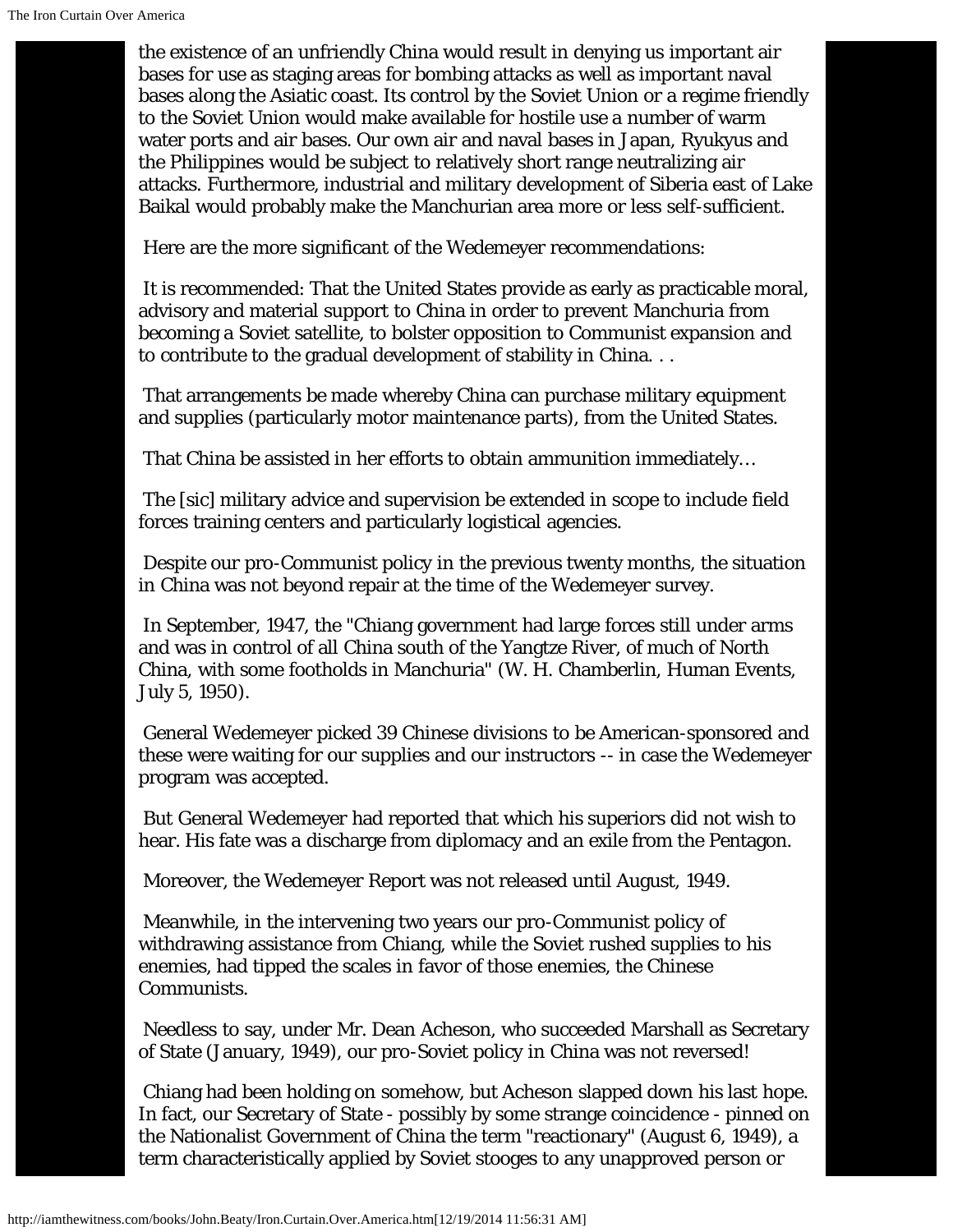policy, and said explicitly that the United States would give the Nationalist Government no further support.

 Meanwhile, the Soviet had continued to supply the Chinese Communists with war matériel at a rate competently estimated at eight to ten times the amount per month we had furnished - at the peak of our aid - to Chiang's Nationalists.

 Chiang's troops, many of them without ammunition, were thus defeated, as virtually planned by our State Department, whose Far Eastern Bureau was animated by admirers of the North Chinese Communists.

 But the defeat of Chiang was not the disgrace his enemies would have us believe. His evacuation to Formosa and his reorganization of his forces on that strategic island were far from contemptible achievements.

 Parenthetically, as our State Department's wrong-doing comes to light, there appears a corollary re-evaluation of Chiang. In its issue of April 9, 1951, Life said editorially that "Now we have only to respect the unique tenacity of Chiang Kai Shek in his long battle against Communism and take full advantage of whatever the Nationalists can do now to help us in this struggle for Asia."

 It should be added here that any idea of recognizing Communist China as the representative government of China is absurd. According to a Soviet Politburo report (This Week. September 30, 1951) the membership of the Chinese Communist Party is 5,800,000. The remainder of China's 450,000,000 or 475,000,000 people, in so far as they are actually under Communist control, are slaves.

But -- back to the chronology of our "policy" in the Far East.

 On December 23, 1949, the State Department sent to five hundred American agents abroad (New York Journal-American, June 19, 1951, p. 18) a document entitled "Policy Advisory Staff, Special Guidance No. 38, Policy Information Paper -- Formosa." As has been stated in many newspapers, the purpose of this policy memorandum was to prepare the world for the United States plan for yielding Formosa (Taiwan, in Japanese terminology) to the Chinese Communists. Here are pertinent excerpts from the surrender document which, upon its release in June, 1951, was published in full in a number of newspapers: Loss of the island is widely anticipated, and the manner in which civil and military conditions there have deteriorated under the Nationalists adds weight to the expectation. . .

 Formosa, politically, geographically, and strategically is part of China in no way especially distinguished or important. . .

 Treatment: … All material should be used best to counter the impression that. . .its [Formosa's] loss would seriously damage the interests of the United States or of other countries opposing Communism [and that] the United States is responsible for or committed in any way to act to save Formosa. . .

 Formosa has no special military significance. . . China has never been a sea power and the island is of no special strategic advantage to Chinese armed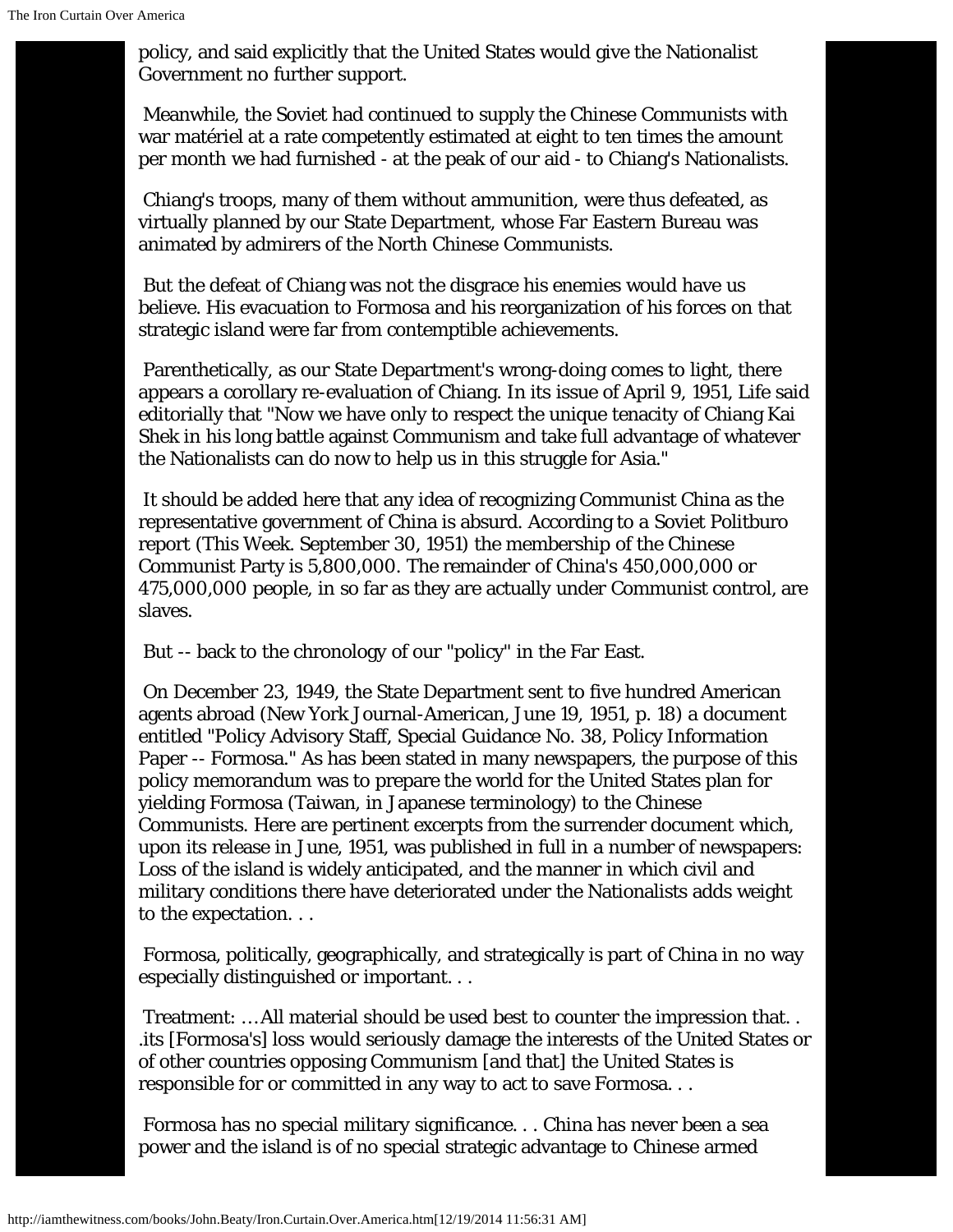#### forces.

 This State Department policy paper contains unbelievably crass lies such as the statement that the island of Formosa is, in comparison with other parts of China, "in no way especially distinguished or important" and the claim that the island would be "of no special strategic advantage" to its Communist conquerors. It contains an unwarranted slam at our allies, the Chinese Nationalists, and strives to put upon our ally Britain the onus for our slight interest in the island -- an interest the "policy memorandum" was repudiating!

 It is hard to see how the anonymous writer of such a paper could be regarded as other than a scoundrel.

 No wonder the public was kept in ignorance of the paper's existence until the MacArthur investigation by the Senate raised momentarily the curtain of censorship!

 In a "Statement on Formosa" (New York Times, January 6, 1950), President Truman proceeded cautiously on the less explosive portions of the "Policy Memorandum," but declared Formosa a part of China -- obviously, from the context, the China of Mao Tse-Tung -- and continued: "The United States has no desire to obtain special rights or privileges or to establish military bases on Formosa at this time. Nor does it have any intention of utilizing its armed forces to interfere in the present situation."

 The President's statement showed a dangerous arrogation of authority, for the wartime promises of the dying Roosevelt had not been ratified by the United States Senate, and in any case a part of the Japanese Empire was not at the personal disposal of an American president. More significantly, the statement showed an indifference to the safety of America or an amazing ignorance of strategy, for any corporal in the U.S. army with a map before him could see that Formosa is the virtual keystone of the U.S. position in the Pacific. It was also stated by our government "a limited number of arms for internal security."

 Six days later (January 12, 1950) in an address at a National Press Club luncheon, Secretary Acheson announced a "new motivation of United States Foreign policy," which confirmed the President's statement a week before, including specifically the "hands off" policy in Formosa.

 Acheson also expressed the belief that we need not worry about the Communists in China since they would naturally grow away from the Soviet on account of the Soviet's attaching" North China territory to the great Moscow-ruled imperium (article by Walter H. Waggoner, New York Times, January 13, to January 10, 1950.

 These sentiments must have appealed to Governor Thomas E. Dewey, of New York, for at Princeton University on April 12 he called for Republican support of the Truman-Acheson foreign policy and specifically commended the appointment of John Foster Dulles (for the relations of Dulles with Hiss, see Chapter VIII) as a State Department "consultant."

Mr. Acheson's partly concealed and partly visible maneuverings were thus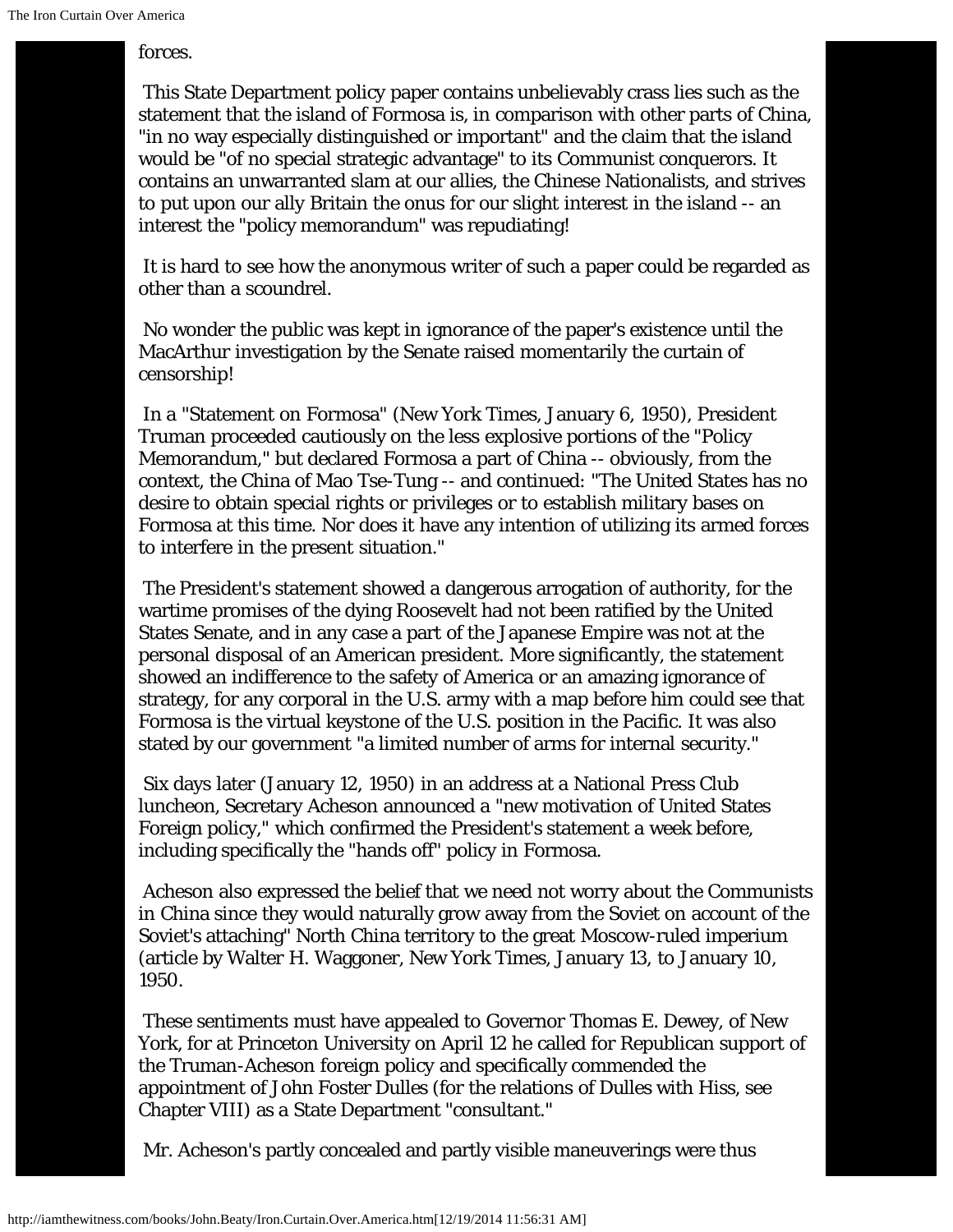summed up by Walter Winchell (Dallas Times Herald, April 16, 1951):

 These are the facts. Secretary Acheson . . . is on record as stating we would not veto Red China if she succeeded in getting a majority vote in the UN. . . As another step, Secretary Acheson initiated a deliberate program to play down the importance of Formosa.

 Mr. Winchell also mentioned Senator Knowland's "documentary evidence" that those who made State Department policy had been instructed by Secretary Acheson to "minimize the strategic importance of Formosa."

 All of this was thrown into sharp focus by President Truman when he revealed in a press conference (May 17, 1951) that his first decision to fire General MacArthur a year previously had been strengthened when the Commander in Japan protested in the summer of 1950 that the proposed abandonment of Formosa would weaken the U.S. position in Japan and the Philippines!

 "No matter how hard one tries," The Freeman summarized on June 4, 1951, "there is no way of evading the awful truth: The American State Department wanted Marxist Communists to win for Marxism and Communism in China." Also, The Freeman continued, "On his own testimony, General Marshall supported our pro-Marxist China policy with his eyes unblinkered with innocence."

 Thus, in the first half of 1950, our Far Eastern policy, made by Acheson and approved by Truman and Dewey, was based on (1) the abandonment of Formosa to the expected conquest by Chinese Communists, (2) giving no battle weapons to the Nationalist Chinese or to the South Koreans, in spite of the fact that the Soviet was known to be equipping the North Koreans with battle weapons and with military skills, (3) the mere belief- at least, so stated - of our Secretary of State, self-confessedly ignorant of the matter, that the Communists of China would become angry with the Soviet. The sequel is outlined in section (d) below. **(b)** Our second great mistake in foreign policy -- unless votes in New York and other Northern cities are its motivation -- was our attitude toward the problem of Palestine.

 In the Eastern Mediterranean on the deck of the heavy cruiser, U.S.S. Quincy, which was to bring him home from Yalta, President Roosevelt in February, 1945, received King Ibn Saud of Saudi Arabia. According to General Elliott Roosevelt (As He Saw It, p. 245): "It had been Father's hope that he would be able to convince Ibn Saud of the equity of the settlement in Palestine of the tens of Thousands of Jews driven from their European homes."

 But, as the ailing President later told Bernard Baruch, "of all the men he had talked to in his life, he had got least satisfaction from this iron-willed Arab monarch."

 General Roosevelt concludes thus: "Father ended by promising Ibn Saud that he would sanction no American move hostile to the Arab people." This may be considered the four-term President's legacy on the subject, for in less than two months death had completed its slow assault upon his frame and his faculties.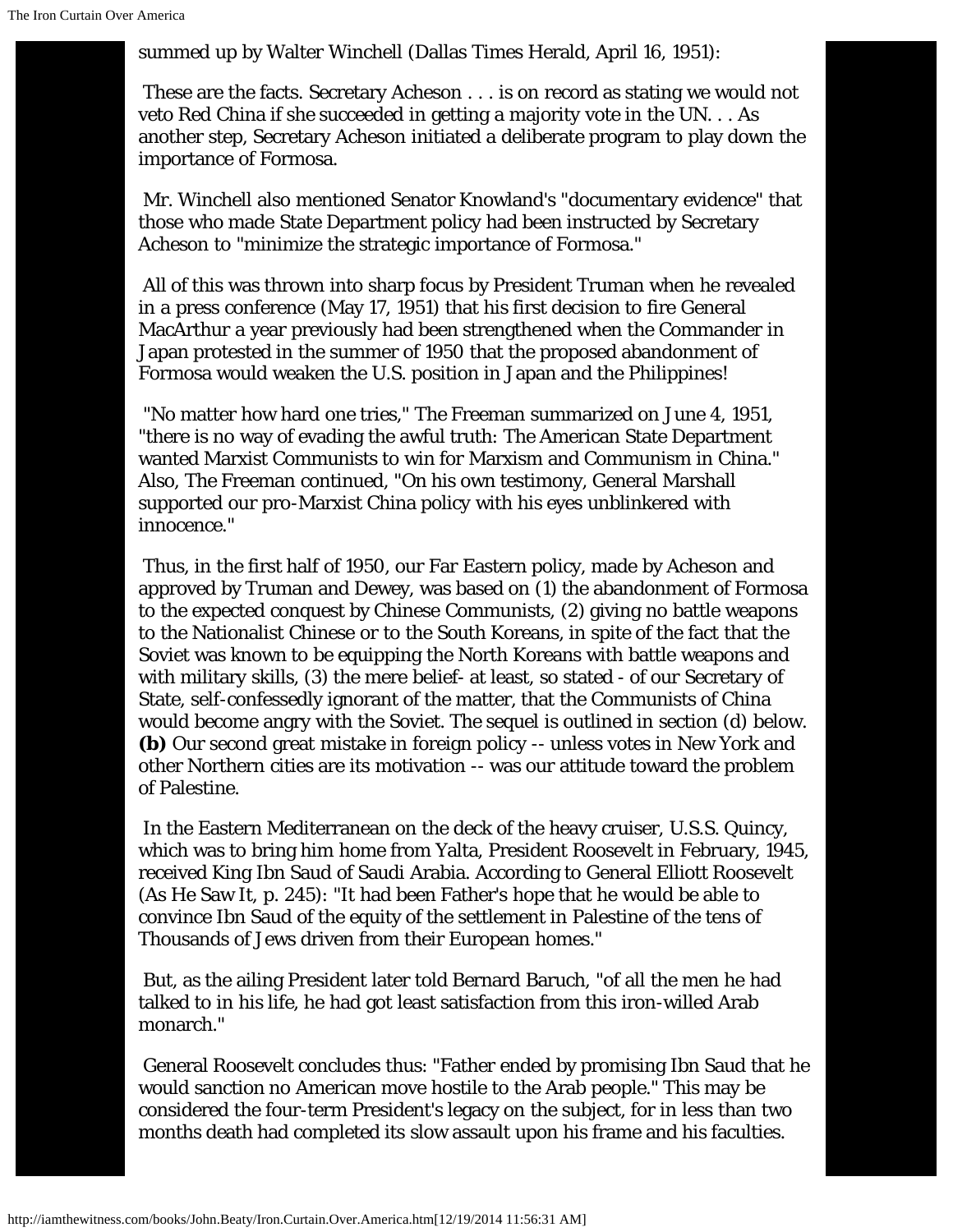But the Palestine Problem, like the ghost in an Elizabethan drama, would not stay "down."

 In the post-war years (1945 and after), Jewish immigrants mostly from the Soviet Union or satellite states poured into the land once known as "Holy." These immigrants were largely Marxist in outlook and principally of Khazar antecedents. As the immigration progressed, the situation between Moslems and this new type of Jew became tense.

 The vote-conscious American politicians became interested. After many vacillations between "non-partition" which was recommended by many American Jewish organizations and highly placed individual Jews, the United States - which has many Zionist voters and few Arab voters - decided to sponsor the splitting of Palestine, which was predominantly Arab in population, into Arab and Jewish zones.

 In spite of our lavish post-war tossing out of hundreds of millions and sometimes billions to almost any nation - except a few pet "enemies" such as Spain - for almost any purpose, the United Nations was inclined to disregard our sponsorship and reject the proposed new member. On Wednesday, November 26, 1947, our proposition received 25 votes out of 57 (13 against, 17 abstentions, 2 absent) and was defeated. Thus the votes had been taken and the issue seemed settled. But , no!

 Any reader who wishes fuller details should by all means consult the microfilmed New York Times for November 26-30, and other pertinent periodicals, but here are the highlights: The United Nations General Assembly postponed a vote on the partition of Palestine yesterday after Zionist supporters found that they still lacked an assured two-thirds majority (article by Thomas J. Hamilton, New York Times, November 27, 1947).

 Yesterday morning Dr. Aranha was notified by Siamese officials in Washington that the credential of the Siamese delegation, which had voted against partition in the Committee, had been canceled (November 27, 1947).

 Since Saturday [November 22] the United States Delegation has been making personal contact with other delegates to obtain votes for partition. . . The news from Haiti . . . would seem to indicate that some persuasion has now been brought to bear on home governments . . . the result of today's vote appeared to depend on what United States representatives were doing in faraway capitals (from an article by Thomas J. Hamilton, New York Times, November 28, 1947).

 The result of our pro-"Israeli" pressures, denounced in some instances by representatives of the governments who yielded, was a change of vote by nine nation: Belgium, France, Haiti, Liberia, Luxemburg, The Netherlands, New Zealand, Paraguay, and the Philippines. Chile dropped -- to "not voting" -- from the pro-"Israeli" twenty-five votes of November 26, and the net gain for U.S.- "Israeli" was 8. Greece changed from "not voting" to "against," replacing the dismissed Siamese delegation, and the "against" vote remained the same, 13, Thus the New York Times on Sunday, November 30, carried the headline "ASSEMBLY VOTES PALESTINE PARTITION; MARGIN IS 33-13; ARABS WALK OUT..."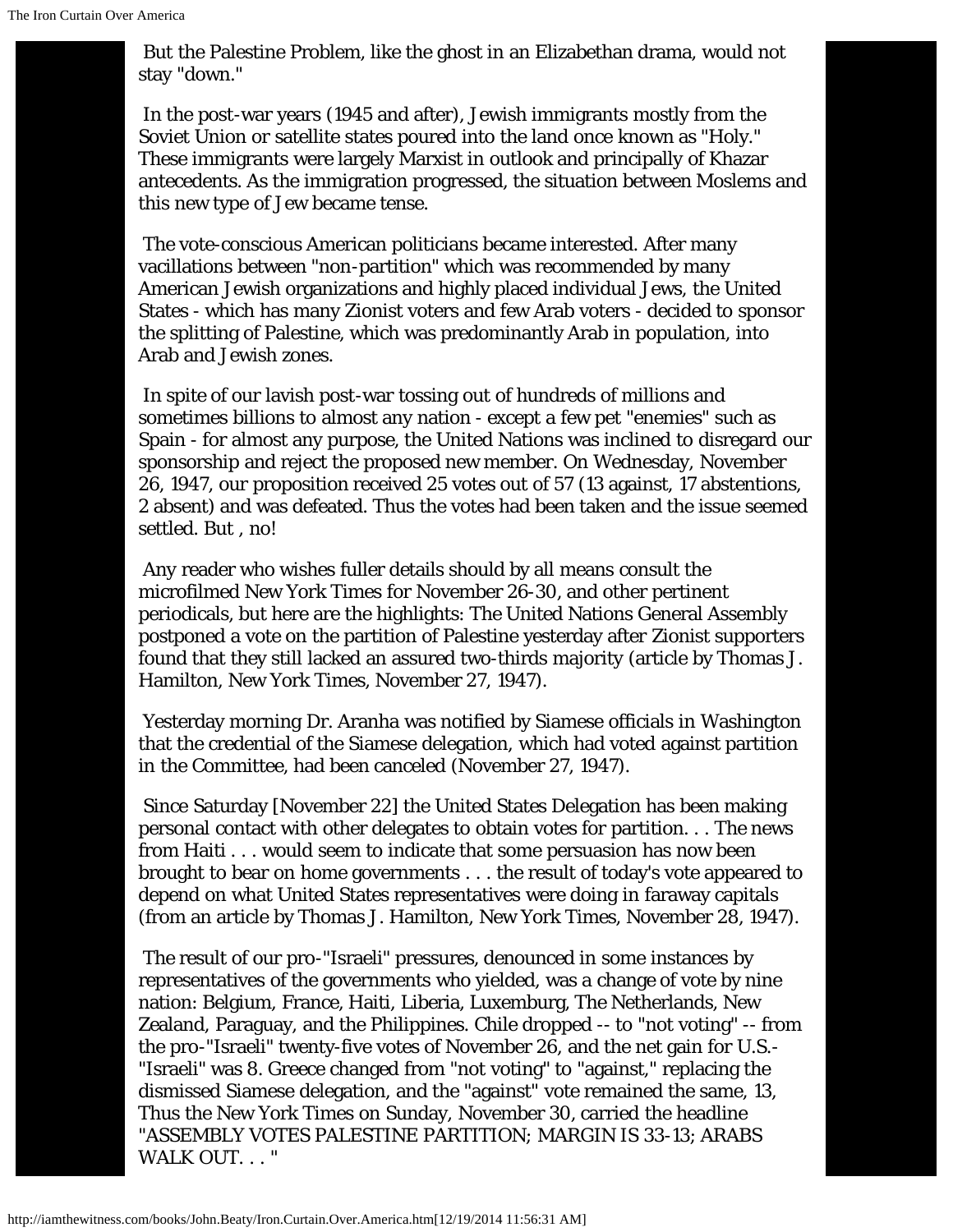The Zionist Jews of Palestine now had their seacoast and could deal with the Sovietized Black Sea countries without further bother from the expiring British mandate. The selection of immigrants of which over-populated "Israel" felt such great need was to some extent, if not entirely, supervised by the countries of origin.

 For instance, a high "Israeli" official visited Bucharest to coordinate with the Communist dictator of Rumania, Ana Rabinsohn Pauker, the selection of immigrants for "Israel."

 "Soviet Bloc Lets Jews Leave Freely and Take Most Possessions to Israel," The New York Times headlined (November 26, 1948) a UP dispatch from Prague.

 The close ties between Communism and "Israel" were soon obvious to any penetrating reader of the New York Times. A notable example is afforded in an article (March 12, 1948) by Alexander Feinberg entitled "10,000 in Protest on Palestine Here: Throng Undaunted by Weather Mustered by Communist and Left-Wing Labor Leaders." Here is a brief quotation from this significant article: Youthful and disciplined Communists raised their battle cry of "solidarity forever" as they marched. . .The parade and rally were held under the auspices of the United Committee to Save the Jewish State and the United Nations, formed recently after the internationally minded Communists decided to "take over" an intensely nationalistic cause, the partition of Palestine.

 The grand marshal of the parade was Ben Gold, president of the Communist-led International Fur and Leather Workers Union, CIO.

 With the Jewish immigrants to Palestine came Russian and Czechoslovak (Skoda) arms. "Israel Leaning Toward Russia, Its Armorer," the New York Herald-Tribune headlined on August 5, 1948. Here are quotations on the popularity of the Soviet in "Israel" from Correspondent Kenneth Bilby's wireless dispatch from Tel Aviv: Russian prestige has soared enormously among all political factions. . . Certain Czech arms shipments which reached Israel at critical junctures of the war, played a vital role in blunting the invasion's five Arab armies. . . The Jews, who are certainly realists, know that without Russia's nod, these weapons would never have been available.

 Mr. Bilby found that "the balance sheet" read "much in Russia's favor" and found his conclusion " evidenced in numerous ways -- in editorials in the Hebrew press praising the Soviet Union," and also "in public pronouncements of political and governmental leaders."

 Mr. Bilby concluded also that the "political fact" of "Israeli" devotion to the Soviet might "color the future of the Middle East" long after the issues of the day were settled.

 Parenthetically, the words of the Herald-Tribune correspondent were prophetic. In its feature editorial of October 10, 1951, the Dallas Morning News commented as follows on the announced determination of Egypt to seize the Sudan and the Suez Canal: Beyond question, the Egyptian move is concerned with the understandable unrest stirred in the Arab world by the establishment of the new State of Israel. The United Nations as a whole and Britain and the United States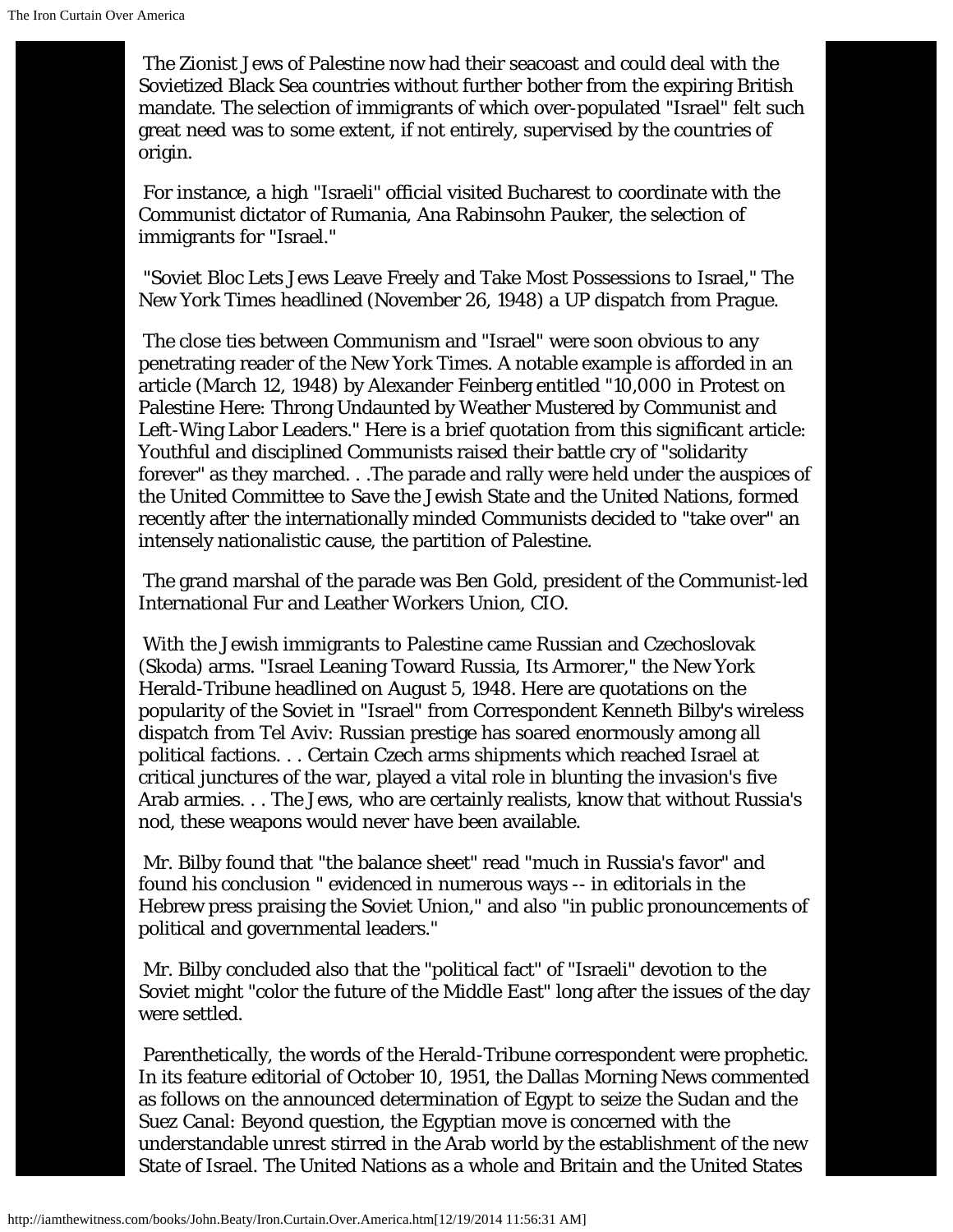in particular did that. The Moslem world could no more accept equably an effort to turn back the clock 2,000 years than would this country agree to revert to the status quo of 1776.

 Showing contempt, and her true colors, "Israel" voted with the Soviet Union and against the United States on the question of admitting Communist China to the UN (broadcast of Lowell Thomas, CBS Network, November 13, 1951). Thus were we paid for the immoral coercion by which we got "Israel" into the United Nations -- a coercion which had given the whole world, in the first instance, a horrible but objective and above-board example of the Truman administration's conception of elections!

 But back to our chronology. In 1948, string with Soviet armor and basking in the sunshine of Soviet sympathy, "Israeli" troops mostly born in Soviet-held lands killed many Arabs and drove out some 880,000 others, Christian and Moslem.

 These wretched refugees apparently will long be a chief problem of the Arab League nations of the Middle East. Though most Americans are unaware, these brutally treated people are an American problem also, for the Arabs blame their tragedy in large part on "the Americans -- for pouring money and political support to the Israelis; Harry Truman is the popular villain" ("The Forgotten Arab Refugees," by James Bell, Life, September 17, 1951).

 With such great sympathy for the Soviet Union, as shown above, it is not surprising "Israel," at once began to show features which are extremely leftist - to say the least. For instance, on his return from "Israel," Dr. Frederick E. Reissig, executive director of the Washington (D.C.) Federation of Churches, "told of going to many co-operative communities. . . Land for each 'kibbutz' - as such communities are called - is supplied by the government. Everything - more or less - is shared by the residents" (Mary Jane Dempsey in Washington Times-Herald, April 24, 1951).

 For fuller details, see "The Kibbutz" by John Hersey in The New Yorker of April 19, 1952.

 After the "Israeli" seizure of the Arab lands in Palestine, there followed a long series of outrages including the bombings of the British Officers' Club in Jerusalem, the Acre Prison, the Arab Higher Command Headquarters in Jaffa, the Semiramis Hotel, etc.

These bombings were by "Jewish terrorists" (World Almanac, 1951).

 The climax of the brutality in "Israel" was the murder of Count Bernadotte of Sweden, the United Nations mediator in Palestine! Here is the New York Times story (Tel Aviv, September 18, 1948) by Julian Louis Meltzer: Count Folke Bernadotte, United Nations Mediator for Palestine, and another United Nations official, detached from the French Air Force, were assassinated this afternoon [September 17], within the Israeli-held area of Jerusalem.

 Also, according to the New York Times, "Reuters quoted a Stern Group spokesman in Tel Aviv as having said, 'I am satisfied that it has happened'." A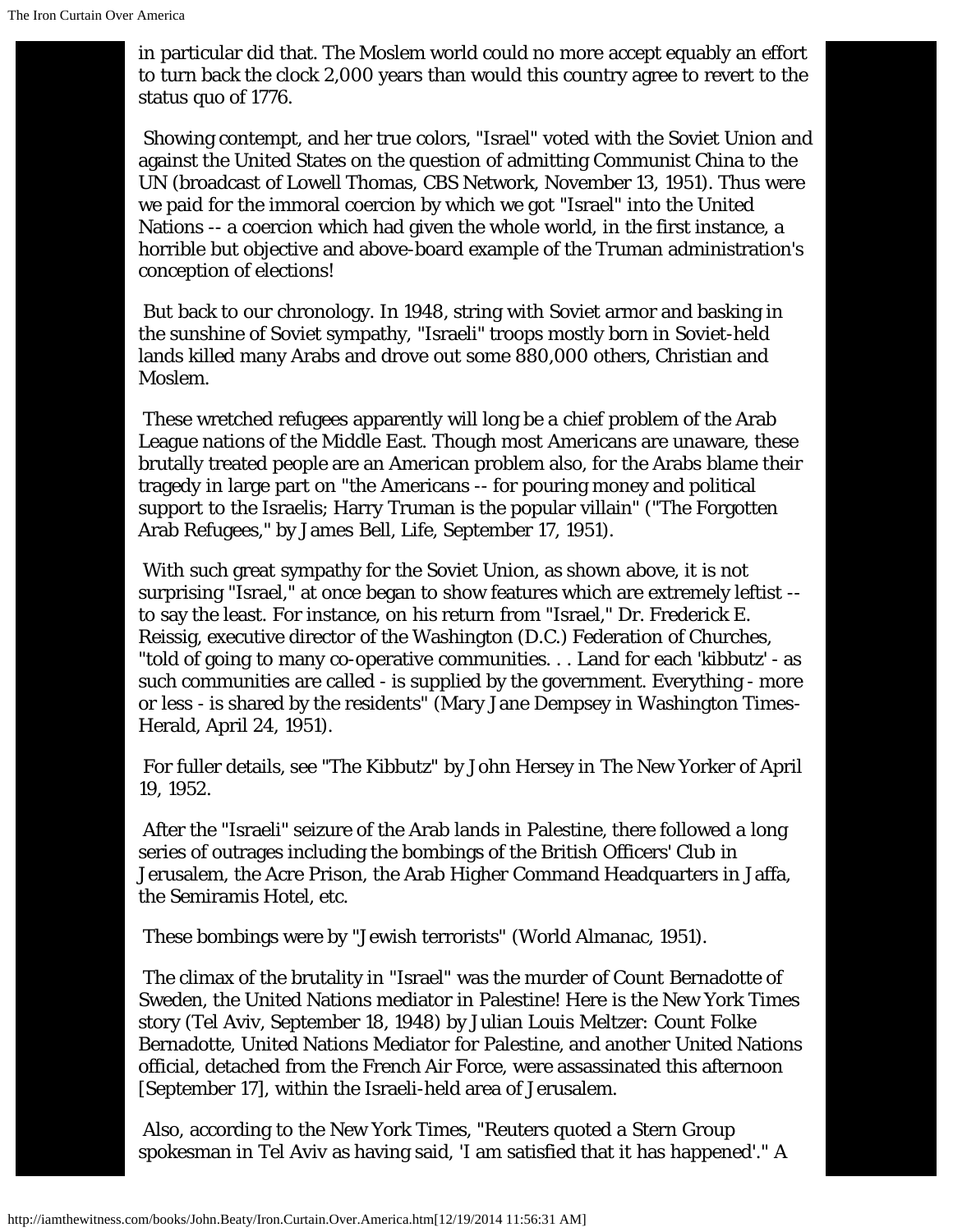United Nations truce staff announcement confirmed the fact that Count Bernadotte had been "killed by two Jewish irregulars," who also killed the United Nations senior observer, Col. André Pierre Serot, of the French Air Force.

 Despite the fact that the murderers were Jews, and that the murdered UN officers were from countries worth no appreciable political influence in the United States, American reaction to the murder of the United Nations mediator was by no means favorable. It was an election year and Dewey droned on about "unity" while Truman trounced the "do-nothing Republican 80th Congress."

 For a month after the murders neither of them fished in the putrid pond of "Israeli"-dominated Palestine.

Strangely enough, it was Dewey who first threw in his little worm on a pinhook.

 In a reply to a letter from the Constantinople-born Dean Alfange, Chairman of the Committee which founded the Liberal Party of the State of New York, May 19, 1944 (Who's Who in America, Vol. 25, p. 44), Dewey wrote (October 22, 1948): "As you know, I have always felt that the Jewish people are entitled to a homeland in Palestine which would be politically and economically stable. . . My position today is the same."

 On October 24 in a formal statement, Truman rebuked Dewey for "injecting foreign affairs" into the campaign and -- to change the figure of speech -- raised the Republican candidate's "six-spades" bid for Jewish votes by a resounding "ten-no-trumps": So that everyone may be familiar with my position, I set out here the Democratic platform on Israel: "President Truman, by granting immediate recognition to Israel, led the world in extending friendship and welcome to a people who have long sought and justly deserve freedom and independence.

 "We pledge full recognition to the State of Israel. We affirm our pride that the United States, under the leadership of President Truman, played a leading role in the adoption of the resolution of Nov. 29, 1947, by The United Nations General Assembly for the creation of a Jewish state.

 "We approve the claim of the State of Israel to the boundaries set forth in the United Nations' resolution of Nov. 29 and consider that modifications thereof should be made only if fully acceptable to the State of Israel.

 "We look forward to the admission of the State of Israel to the United Nations and its full participation in the international community of nations. We pledge appropriate aid to the State of Israel in developing its economy and resources.

 "We favor the revision of the arms embargo to accord to the State of Israel the right of self-defense" (New York Times, of Oct. 25, 1948).

 But the President had not said enough. Warmed up, perhaps by audience contact, and flushed with the prospect of victory, which was enhanced by a decision of the organized leftists to swing -- after the opinion polls closed -- from Wallace to Truman, he swallowed the "Israel" cause, line, sinker and hook -- the hook being never thereafter removed. Here from the New York Times of Oct. 29,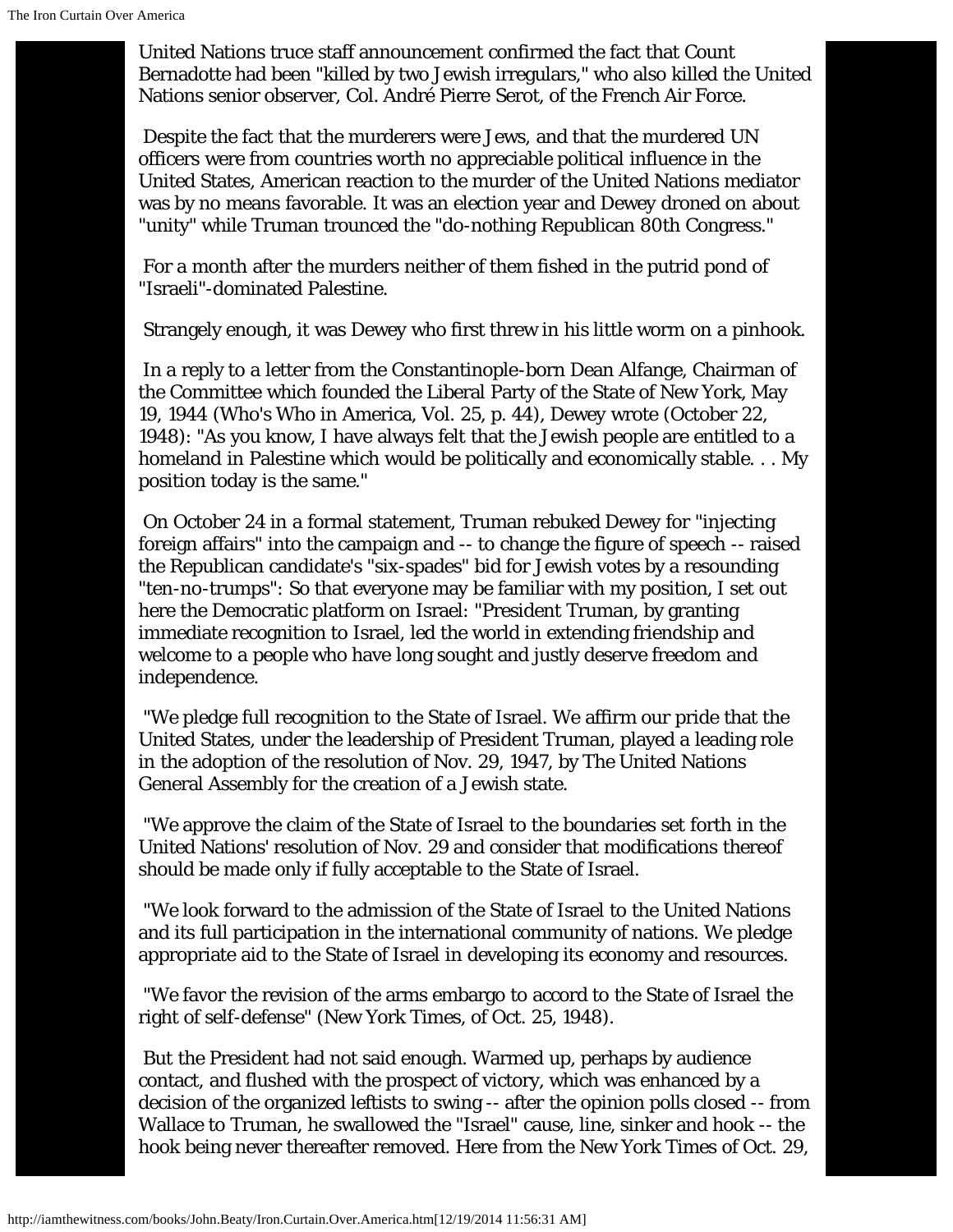1948, is Warren Moscow's story: President Truman made his strongest pro-Israel declaration last night. Speaking at Madison Square Garden to more than 16,000 persons brought there under the auspices of the Liberal Party, the President ignored the Bernadotte Report and pledged himself to see that the new State of Israel be "large enough, free enough, and strong enough to make its people self-supporting and secure."

 The President continued: What we need now is to help the people of Israel and they've proved themselves in the best traditions of hardy pioneers. They have created a modern and efficient state with the highest standards of Western civilization.

 In view of the Zionist record of eliminating the Arab natives of Palestine, continuous bombings, and the murder of the United Nations mediator, hardly cold in his grave, Mr. Truman owes the American people a documented exposition of his conception of "best traditions" and "highest standards of Western civilization."

 Indeed, our bi-partisan endorsement of Zionist aggression in Palestine -- in bidding for the electoral vote of New York -- is one of the most reprehensible actions in world history.

 The Soviet-supplied "Jewish" troops which seized Palestine had no rights ever before recognized in law or custom except the right of triumphant tooth and claw (see "The Zionist Illusion," by Prof. W. T. Stace of Princeton University, Atlantic Monthly, February, 1947).

 In the first place the Khazar Zionists from Soviet Russia were not descended from the people of Hebrew religion in Palestine, ancient or modern,

 and thus not being descended from Old Testament People (The Lost Tribes, by Allen H. Godbey, Duke University Press, Durham, N.C., 1930, pp. 257, 301, and passim), they have no Biblical claim to Palestine.

 Their claim to the country rests solely on their ancestors' having adopted a form of the religion of a people who ruled there eighteen hundred and more years before (Chapter II, above).

 This claim is thus exactly as valid as if the same or some other horde should claim the United States in 3350 A.D. on the basis of having adopted the religion of the American Indian!

 For another comparison, the 3,500,000 Catholics of China (Time, July 2, 1951) have as much right to the former Papal states in Italy as these Judaized Khazars have to Palestine! (Bible students are referred to the Apocalypse, The Revelation of St. John the Divine, Chapter II, Verse 9.)

 Moreover, the statistics of both land-ownership and population stand heavily against Zionist pretensions.

 At the close of the first World War, "there were about 55,000 Jews in Palestine, forming eight percent of the population. . . .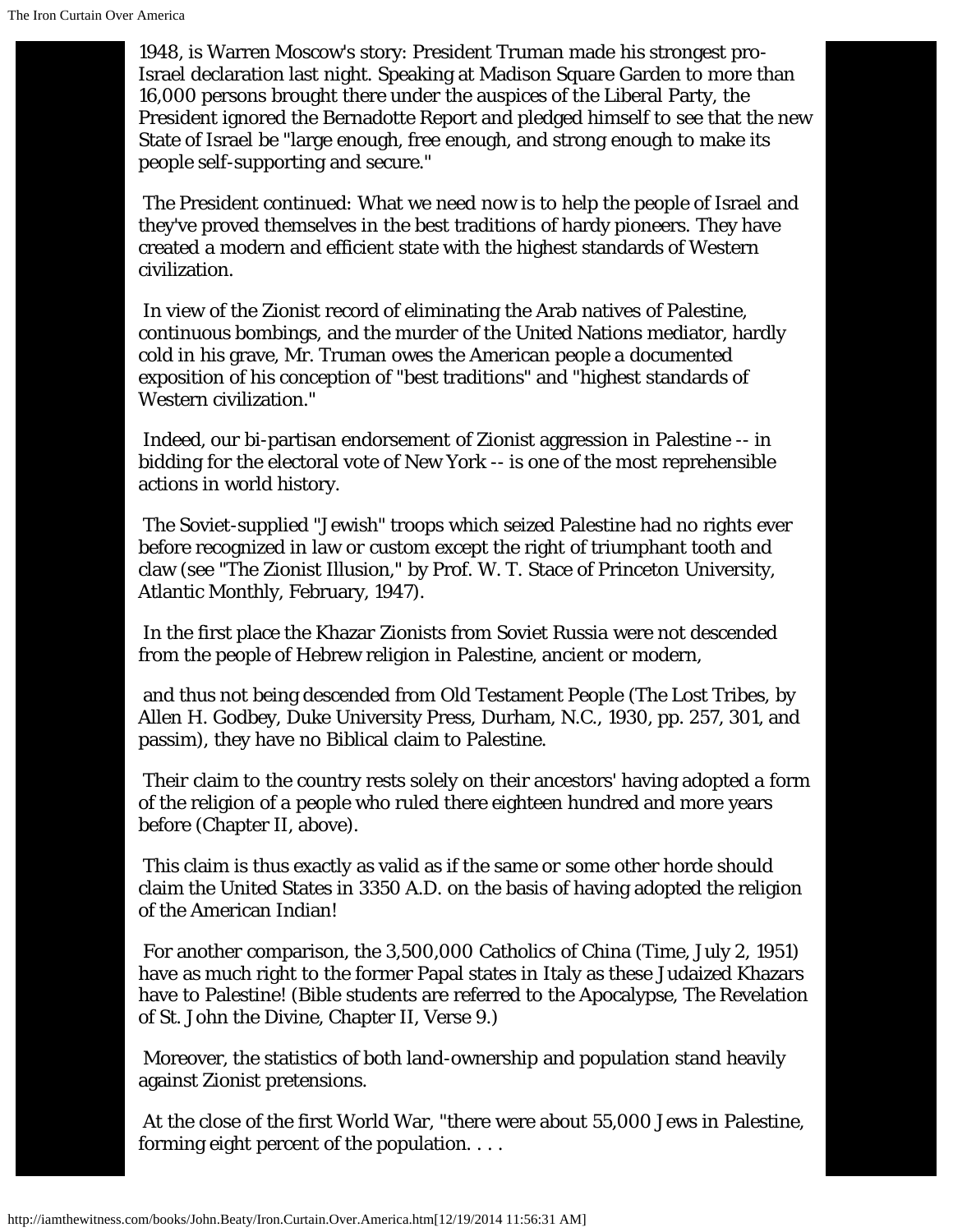Between 1922 and 1941, the Jewish population of Palestine increased by approximately 380,000, four-fifths of this being due to immigration. This made the Jews 31 percent of the total population" (East and West of Suez, by John S. Badeau, Foreign Policy Association, 1943, p. 46).

 Even after hordes from Soviet and satellite lands had poured in, and when the United Nations was working on the Palestine problem, the best available statistics showed non-Jews owning more land than Jews in all sixteen of the county size subdivisions of Palestine and outnumbering the Jews in population in fifteen of the sixteen subdivisions (UN Presentations 574, and 573, November, 1947).

 The anti-Communist Arab population of the world was understandably terrified by the arrival of Soviet-equipped troops in its very center, Palestine, and was bitter at the presence among them -- despite President Roosevelt's promise to Ibn Saud -- of Americans with military training.

 How many U.S. army personnel, reserve, retired, or on leave, secretly participated is not known.

 Robert Conway, writing from Jerusalem on January 19, 1948, said: "More than 2,000 Americans are already serving in Haganah, the Jewish Defense Army, highly placed diplomatic sources revealed today."

 Conway stated further that a "survey convinced the Jewish agency that 5,000 Americans are determined to come to fight for the Jewish state even if the U.S. government imposes loss of citizenship upon such volunteers."

 The expected number was 50,000 if no law on forfeiting citizenship was passed by the U.S. Congress (N.Y. News cable in Washington Times-Herald, January 20, 1948).

 Among Americans who cast their lot with "Israel" was David Marcus, a West Point graduate and World War II colonel. Col. Marcus's service with the "Israeli" army was not revealed to the public until he was "killed fighting with Israeli forces near Jerusalem" in June, 1948.

 At the dedication of a Brooklyn memorial to Colonel Marcus a "letter from President Truman . . . extolled the heroic roles played by Colonel Marcus in two wars" (New York Times, Oct. 11, 1948).

 At the time of his death, Colonel Marcus was "Supreme commander of Israeli military forces on the Jerusalem front" (AP dispatch, Washington Evening Star June 12, 1948).

 The Arab vote in the united States is negligible -- as the Zionist vote is not -- and after the acceptance of "Israel" by the UN the American government recognized as a sovereign state the new nation whose soil was fertilized by the blood of many people of many nationalities from the lowly Arab peasant to the royal Swedish United Nations, "mediator."

 "You can't shoot your way into the United Nations, "said Warren Austin, U.S. Delegate to the UN, speaking of Communist China on January 24, 1951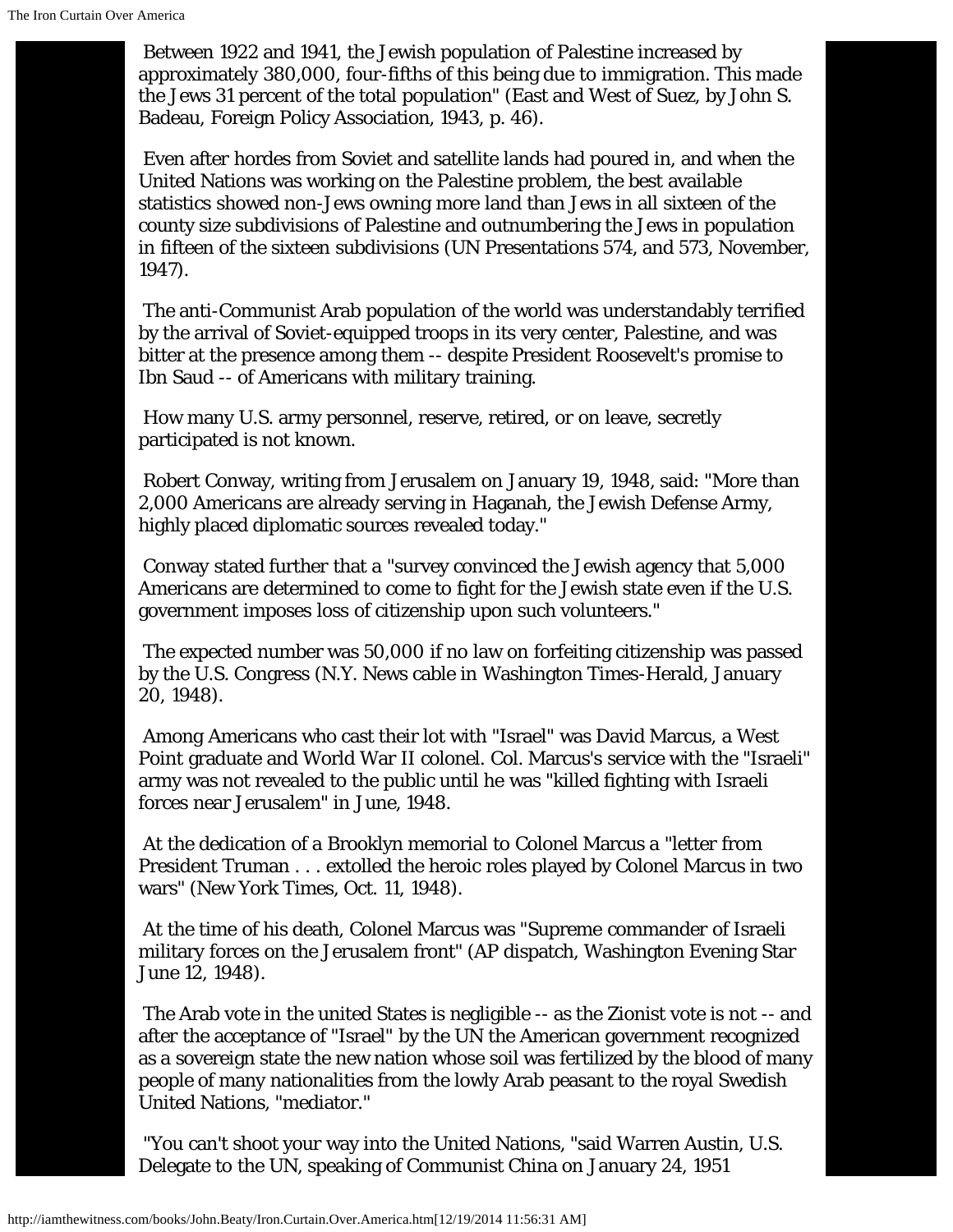(Broadcasts of CBS and NBC). Mr. Austin must have been suffering from a lapse of memory, for that is exactly what "Israel" did!

 Though the vote of Arabs and other Moslem peoples is negligible in the United States, the significance of these Moslem peoples is not negligible in the world (see the map entitled "The Moslem Block" on p. 78 of Badeau's East of Suez). Nor is their influence negligible in the United Nations.

 The friendly attitude of the United States toward Israel's bloody extension of her boundaries and other acts already referred to was effectively analyzed on the radio (NBC Network, January 8, 1951) by the distinguished philosopher and Christian (so stated by the introducer, John McVane), Dr, Charles Malik, Lebanese Delegate to the United Nations and Minister of Lebanon to the United States.

 Dr. Charles Malik of Lebanon is not to be confused with Mr. Jacob (Jakkov, Yakop) Malik, Soviet Delegate with Andrei Y. Vishinsky to the 1950 General Assembly of the United Nations (The United Nations - Action for Peace, by Marie and Louis Zocca, Rutgers University Press, New Brunswick, N. J., 1951).

To his radio audience Dr, Malik of Lebanon spoke, in part, as follows:

 MR. MALIK: The United States has had a great history of very friendly relations with the Arab peoples for about one hundred years now. That history has been built up by faithful missionaries, educators, explorers, and archaeologist and businessmen for all these decades. Up to the moment when the Palestine problem began to be an acute issue, the Arab peoples had a genuine and deep sense of love and admiration for the United States. Then, when the problem of Palestine arose, with all that problem involved, by way of what we would regard as one-sided partiality on the part of the United States with respect to Israel, the Arabs began to feel that the United States was not as wonderful or as admirable as they had thought it was.

 The result has been that at the present moment there is a real slump in the affection and admiration that the Arabs have had towards the United States. This slump has affected all the relations between the United States and the Arab world, with diplomatic and non-diplomatic. And at the present moment I can say, much to my regret, but it is a fact that throughout the Arab world, perhaps at no time in history has the reputation of the United States suffered as much as it has at the present time. The Arabs, on the whole, do not have sufficient confidence that the United States, in moments of crises, will not make decisions that will be prejudicial to their interests. Not until the United States can prove in actual historical decision that it can withstand certain inordinate pressures that are exercised on it from time to time and can really stand up for what one might call elementary justice in certain matters, would the Arab people really feel that they can go back to their former attitude of genuine respect and admiration for the United States.

 Thus the mess of pottage of vote-garnering in New York and other doubtful states with large numbers of Khazar Zionists has cost us the loyalty of twelve nations, our former friends, the so-called "Arab and Asiatic" block in the UN!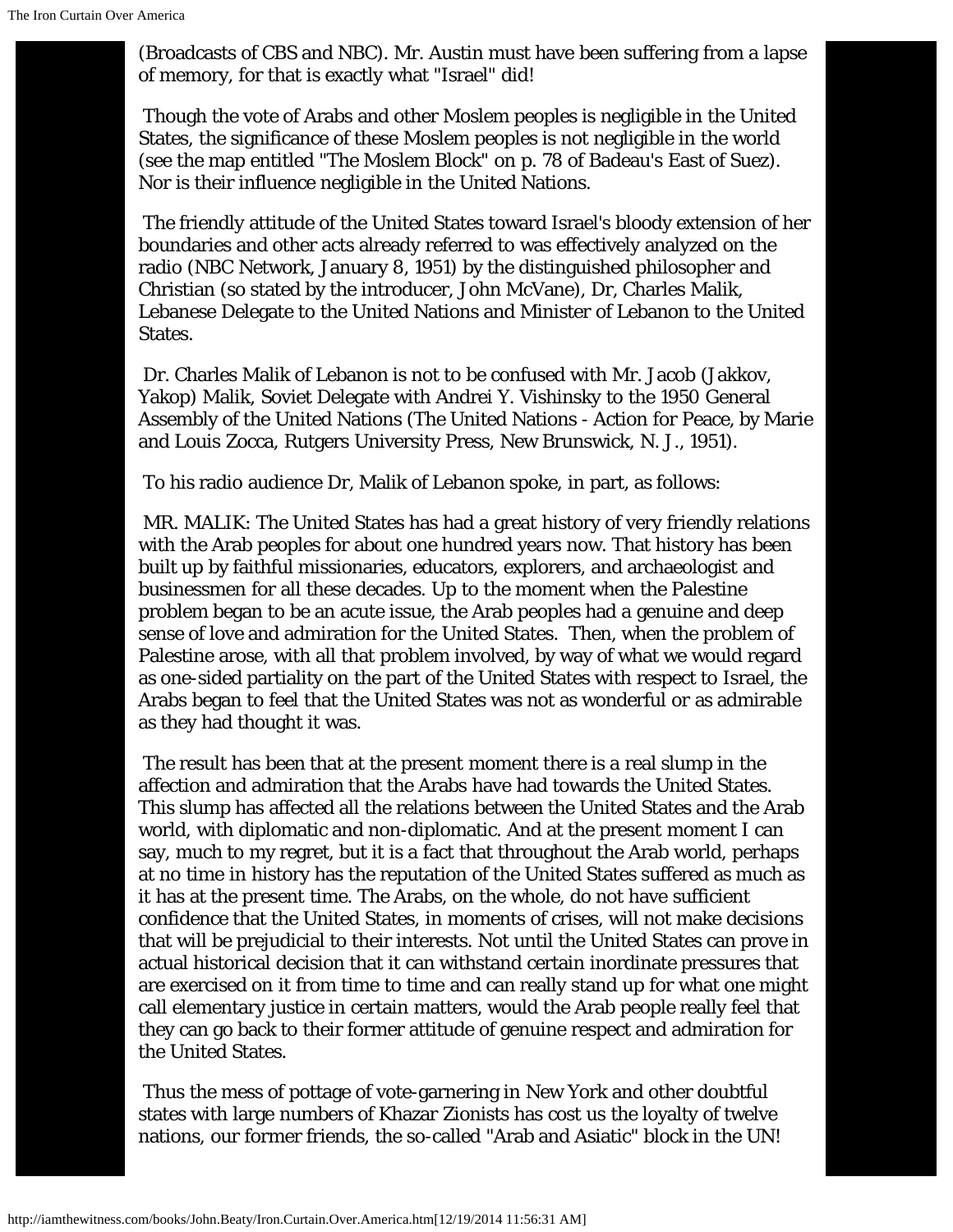It appears also that the world's troubles from little blood-born "Israel" are not over. An official "Israeli" view of Germany was expressed in Dallas, Texas, on March 18, 1951, when Abba S. Eban was talking in Dallas about "Israel" to the United States and "Israel's" representative at the United Nations, stated that "Israel resents the rehabilitation of Germany."

 Ambassador Eban visited the Texas city in the interest of raising funds for taking "200,000 immigrants this year, 600,000 within the next three years" (Dallas Morning News, March 13, 1951) to the small state of Palestine, or "Israel."

 The same day that Ambassador Eban was talking in Dallas about "Israel's" resentment at the rehabilitation of Germany, a Reuters dispatch of March 13, 1951 from Tel Aviv (Washington Times-Herald ) stated that "notes delivered yesterday [March 12] in Washington, London, and Paris and to the Soviet Minister at Tel Aviv urge the occupying powers of Germany not to "hand over full powers to any German government" without express reservations for the payment of reparations to "Israel" in the sum of \$1,500,000,000.

This compensation was said to be for 6,000,000 Jews killed by Hitler.

 This figure has been used repeatedly (as late as January, 1952 -- "Israeli" broadcast heard by the author), but one who consults statistics and ponders the known facts of recent history cannot do other than wonder how it is arrived at.

 According to Appendix VII, "Statistics on Religious Affiliation," of The Immigration and Naturalization Systems of the United States (A Report of the Committee on the Judiciary of the United States Senate, 1950), the number of Jews in the world is 15,713,638. The World Almanac, 1949, p. 289, is cited as the source of the statistical table reproduced on p. 842 of the government document.

 The article in the World Almanac is headed "Religious Population of the World." A corresponding item, with the title, "Population, Worldwide, by Religious Beliefs" is found in the World Almanac for 1940 (p. 129), and in it the world Jewish population is given as 15,319,359.

 If the World Almanac figures are correct, the world's Jewish population did not decrease in the war decade, but showed a small increase.

 Assuming, however, that the figures of the U.S. document and the World Almanac are in error, let us make an examination of the known facts.

 In the first place, the number of Jews in Germany in 1939 was about 600,000 by some estimates considerably fewer - and of these, as shown elsewhere in this book, many came to the United States, some went to Palestine, and some are still in Germany.

 As to the Jews in Eastern European lands temporarily overrun by Hitler's troops, the great majority retreated ahead of the German armies into Soviet Russia. Of these, many came later to the U.S., some moved to Palestine, some unquestionably remained in Soviet Russia and may be a part of the Jewish force on the Iranian frontier, and enough remained in Eastern Europe or have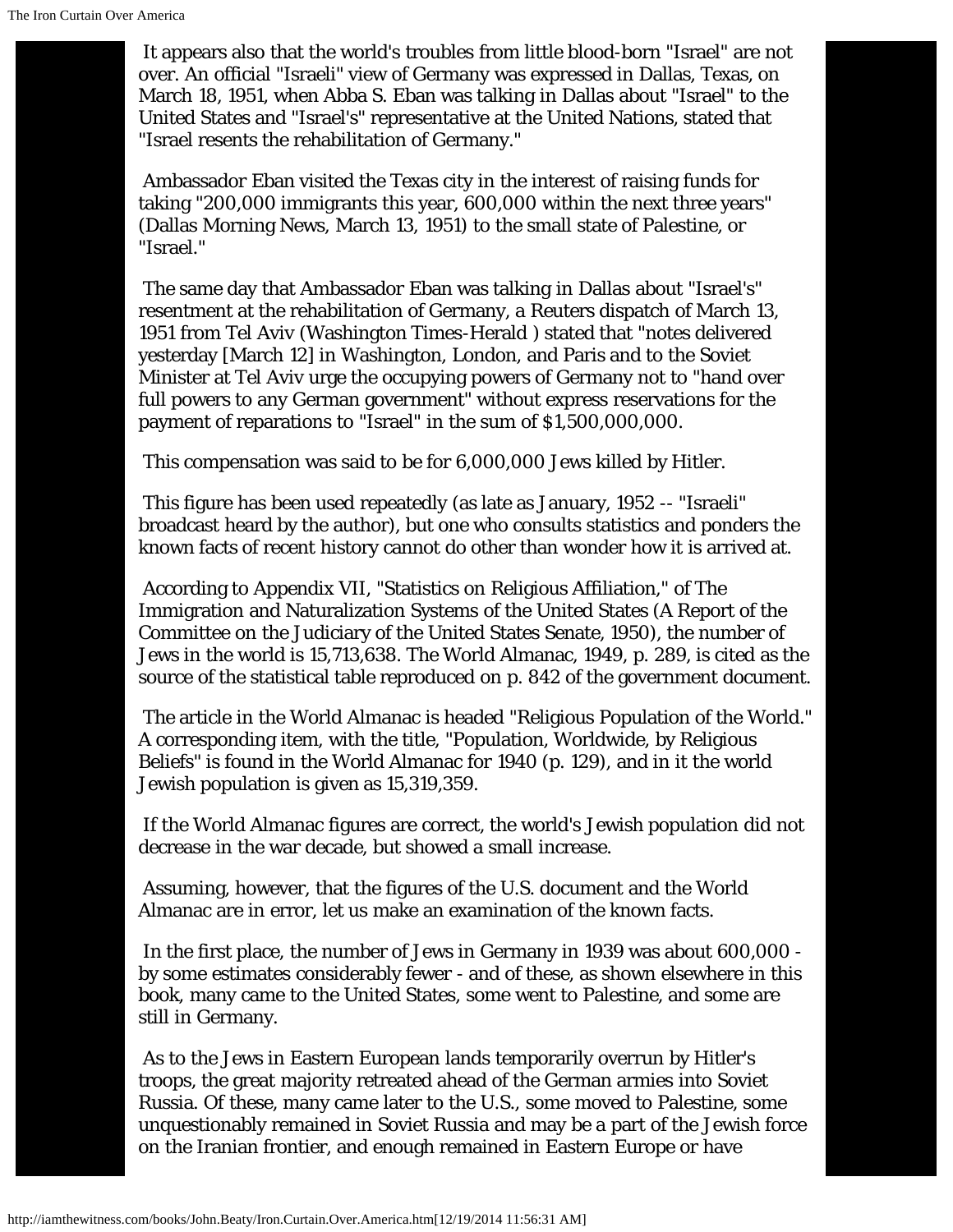returned from Soviet Russia to form the hard core of the new ruling bureaucracy in satellite countries (Chapter II).

 It is hard to see how all these migrations and all these power accomplishments can have come about with a Jewish population much less than that which existed in Eastern Europe before World War II.

 Thus the known facts on Jewish migration and Jewish power in Eastern Europe tend, like the World Almanac figures accepted by the Senate Judiciary Committee, to raise a question as to where Hitler got the 6,000,000 Jews he is said to have killed. This question should be settled once and for all before the United States backs any "Israeli" claims against Germany.

 In this connection, it is well to recall also that the average German had no more to do with Hitler's policies; than the average American had to do with Franklin Roosevelt's policies; that 5,000,000 Germans are unaccounted for - 4,000,000 civilians (pp. 70, 71, above) and 1,000,000 soldiers who never returned from Soviet labor camps (p. 137); and that a permanent hostile attitude toward Germany on our part is the highest hope of the Communist masters of Russia. In spite of its absurdity, however, the "Israeli" claim for reparations from a not yet created country, whose territory has been nothing but an occupied land through the entire life of the state of "Israel," may well delay reconciliation in Western Europe; and the claim, even though assumed under duress by a West German government, would almost certainly be paid - directly or indirectly - by the United States. The likelihood of our paying will be increased if a powerful propaganda group puts on pressure in our advertiser-dominated press.

 As to Ambassador Eban's 600,000 more immigrants to "Israel": Where will these people go - unless more Arab lands are taken and more Christians and Moslems are driven from their homes?

 And of equal significance: Whence will Ambassador Eban's Jewish immigrants to "Israel" come?

 As stated above, a large portion of pre-war Germany's 600,000 Jews came, with other European Jews, to the United States on the return trips of vessels which took American soldiers to Europe. Few of them will leave the United States, for statistics show that of all immigrants to this country, the Jew is least likely to leave.

 The Jews now in West Germany will probably contribute few immigrants to "Israel," for these Jews enjoy a preferred status under U.S. protection. It thus appears that Ambassador Eban's 600,000 reinforcements to "Israel" - apart from stragglers from the Arab world and a possible mere handful from elsewhere - can come only from Soviet and satellite lands. If so, they will come on permission of and by arrangement with some Communist dictator (Chapter II, above).

 Can it be that many of the 600,000 will be young men with Soviet military training? Can it be that such permission will be related to the Soviet's great concentration of Jews in 1951 inside the Soviet borders adjacent to the Soviet-Iranian frontier?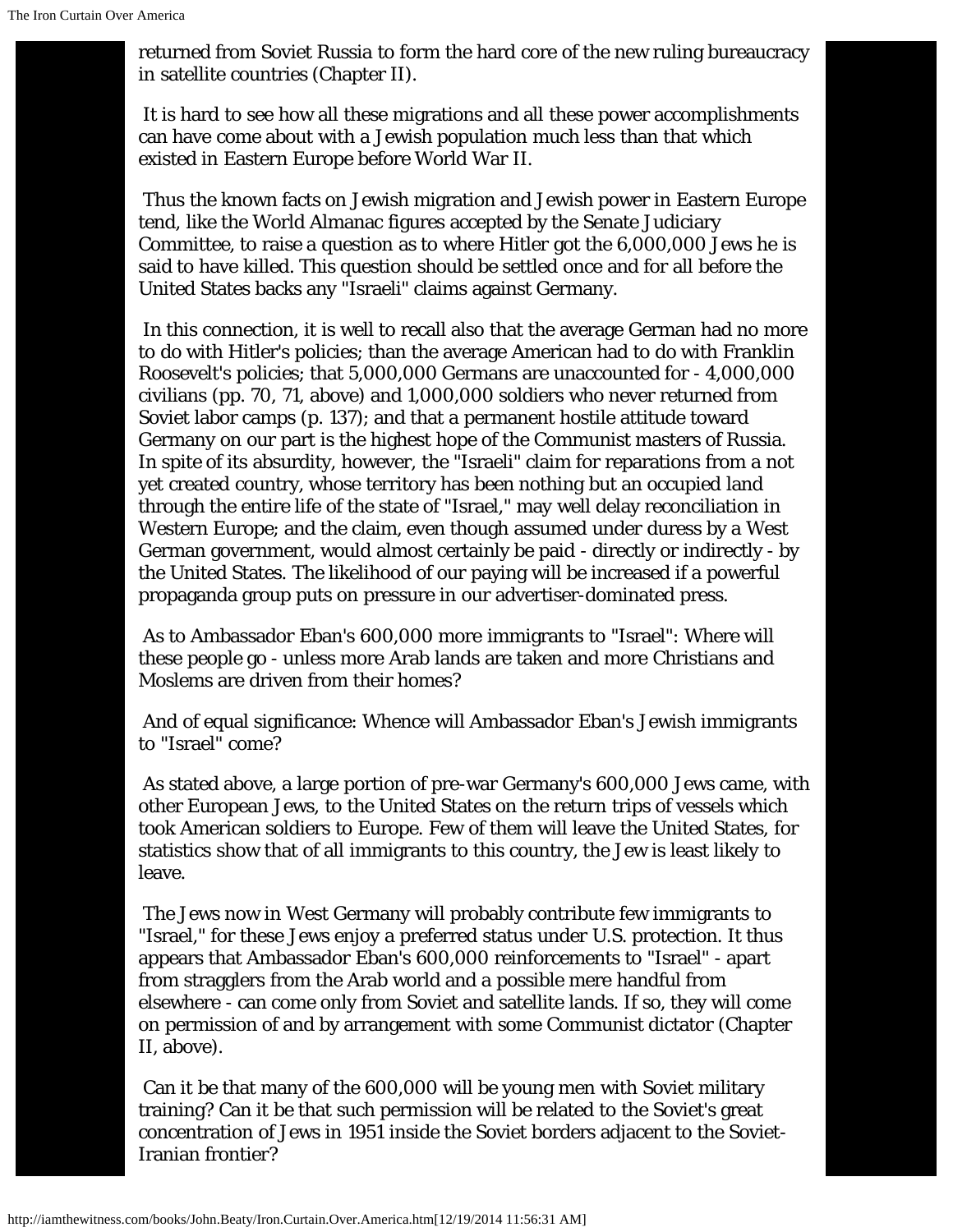Can it be true further that an army in Palestine, Soviet-supplied and Soviettrained, will be one horn of a giant pincers movement ("Keil und Kessel" was Hitler's term) and that a thrust southward into oil-rich Iran will be the other?

 The astute Soviet politicians know that the use of a substantial body of Jewish troops in such an operation might be relied on to prevent any United States moves, diplomatic or otherwise, to save the Middle East and its oil from the Soviet. In fact, if spurred on by a full-scale Zionist propaganda campaign in this country our State Department (pp. 232-233), following its precedent in regard to "Israel," might be expected to support the Soviet move.

 To sum it up, it can only be said that there are intelligence indications that such a Soviet trap is being prepared.

 The Soviet foreign office, however, has several plans for a given strategic area, and will activate the one that seems, in the light of changing events, to promise most in realizing the general objective. Only time, then, can tell whether or not the Kremlin will thrust with Jewish troops for the oil of Iran and Arabia.

 Thus the Middle East flames - in Iran, on the "Israeli" frontier, and along the Suez Canal.

 Could we put out the fires of revolt which are so likely to lead to a full scale third World War?

 A sound answer was given by The Freeman (August 13, 1950), which stated that "all we need to do to insure the friendship of the Arab and Moslem peoples is to revert to our traditional American attitudes toward peoples who, like ourselves, love freedom." This is true because the "Moslem faith is founded partly upon the teachings of Christ." Also, "Anti-Arab Policies Are Un-American Policies," says William Ernest Hocking in The Christian Century ("Is Israel A 'Natural Ally'?" September 19, 1951).

 Will we work for peace and justice in the Middle East and thus try to avoid World War III ? Under our leftist-infested State Department, the chance seems about the same as the chance of the Moslem voting population and financial power surpassing those of the Zionists during the next few years in the State of New York!

**(c)** The Truman administration's third great mistake in foreign policy is found in its treatment of defeated Germany.

 In China and Palestine, Mr. Truman's State Department and Executive Staff henchmen can be directly charged with sabotaging the future of the United States; for despite the surrender at Yalta the American position in those areas was still far from hopeless when Roosevelt died in April, 1945.

 With regard to Germany, however, things were already about as bad as possible, and the Truman administration is to be blamed not for creating but for tolerating and continuing a situation dangerous to the future security of the United States.

At Yalta the dying Roosevelt, with Hiss at his elbow and General Marshall in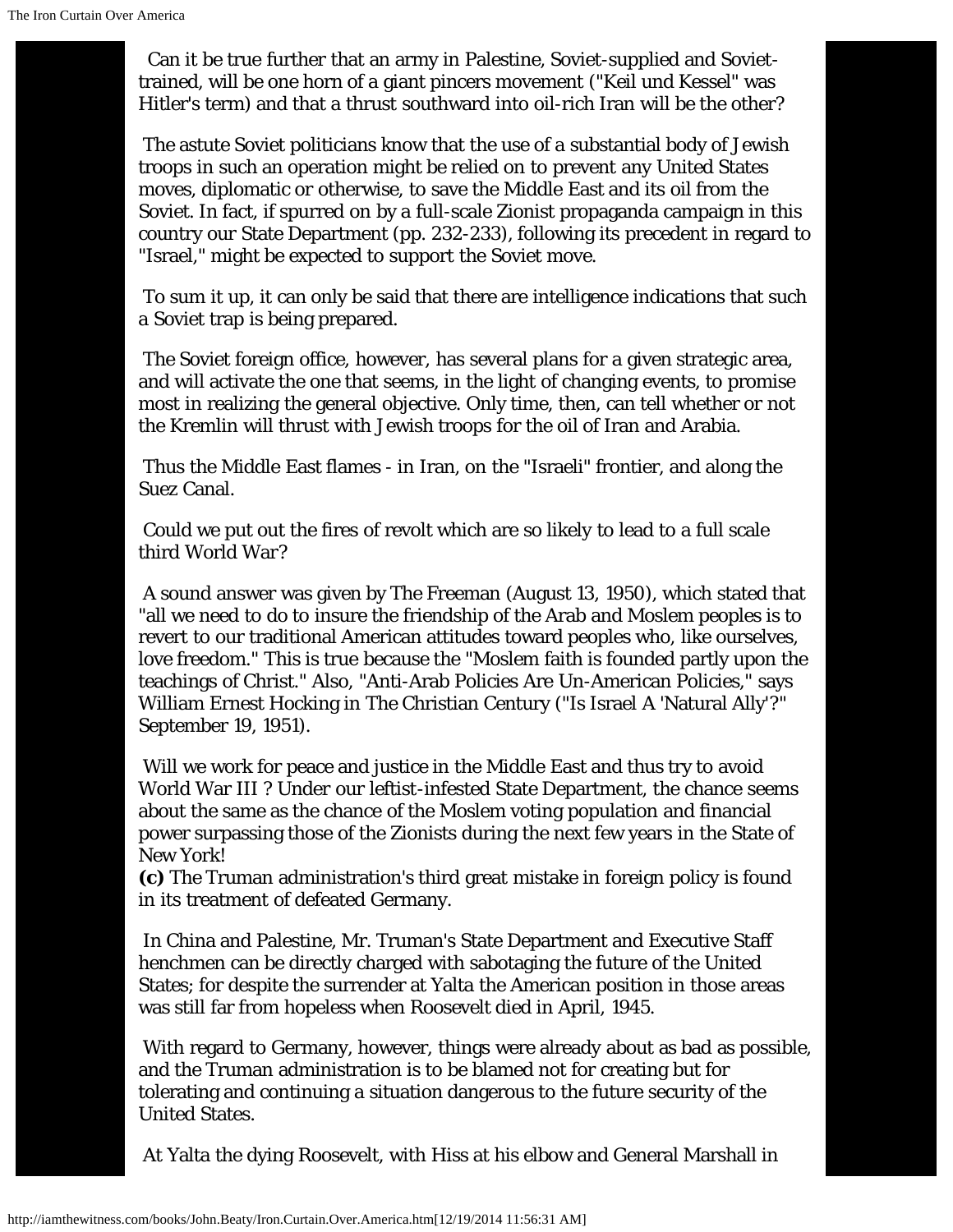attendance, had consented to the brutality of letting the Soviet use millions of prisoners of war as slave laborers - one million of them still slaves or dead before their time.

 We not only thus agreed to the revival of human slavery in a form far crueler than ever seen in the Western world; we also practiced the inhumanity of returning to the Soviet for Soviet sanctuary in areas held by the troops of the once Christian West!

 The Morgenthau plan for reviving human slavery by its provision for "forced labor outside Germany" after the war (William Henry Chamberlin, America's Second Crusade, Henry Regnery Company, Chicago, 1950, p. 210) was the basic document for these monstrous decisions. It seems that Roosevelt initialed this plan at Quebec without fully knowing what he was doing (Memoirs of Cordell Hull, Vol. II) and might have modified some of the more cruel provisions if he had lived and regained his strength. Instead, he drifted into the twilight, and at Yalta Hiss and Marshall were in attendance upon him, while Assistant Secretary of State Acheson was busy in Washington.

 After Roosevelt's death the same officials of sub-cabinet rank of high noncabinet rank carried on their old policies and worked sedulously to foment more than the normal amount of post-war unrest in Western Germany. Still neglected was the sound strategic maxim that a war is fought to bring a defeated nation into the victor's orbit as a friend and ally.

 Indeed, with a much narrower world horizon than his predecessor, Mr. Truman was more easily put upon by the alien-minded officials around him. To all intents and purposes, he was soon their captive.

 From the point of view of the future relations of both Germans and Jews and of our own national interest, we made a grave mistake in using so many Jews in the administration of Germany. Since Jews were assumed not to have any "Nazi contamination," the "Jews who remained in Germany after the Nazi regime were available for use by military government" (Zink: American Military Government in Germany, p. 136).

 Also, many Jews who had come from Germany to this country during the war were sent back to Germany as American officials of rank and power. Some of these individuals were actually given on-the-spot commissions as officers in the Army of the United States.

 Unfortunately, not all refugee Jews were of admirable character. Some had been in trouble in Germany for grave non-political offenses and their repatriation in the dress of United States officials was a shock to the German people.

 There are testimonies of falsifications by Jewish interpreters and of acts of vengeance, the extent of such practices is not here estimated, but in any case the employment of such large numbers of Jews -- whether of good report, or bad - was taken by Germans as proof of Hitler's contention (heard by many Americans as a shortwave song) that America is a "Jewish land," and made rougher our road toward reconciliation and peace.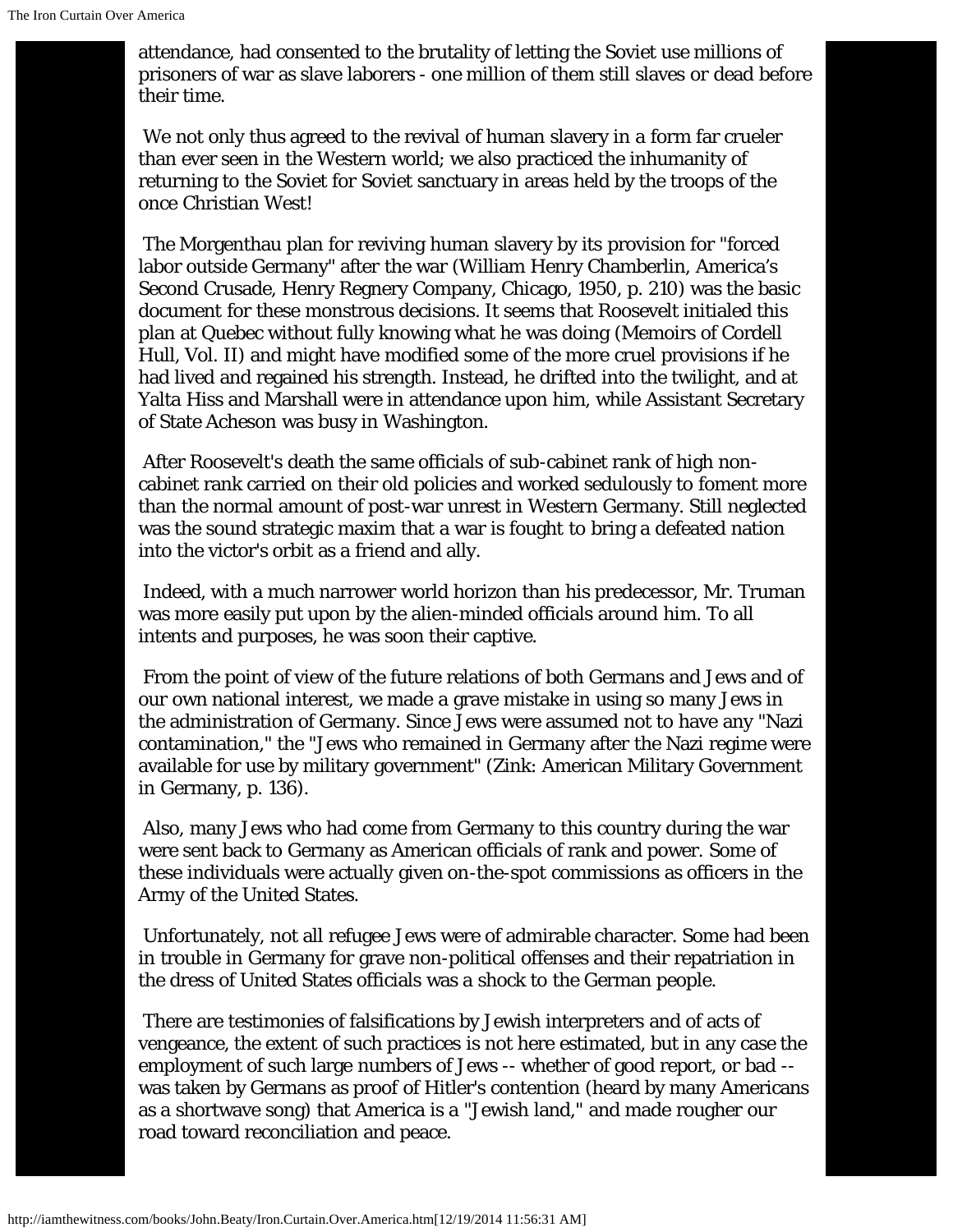A major indelible blot was thrown on the American shield by the Nuremberg war trials in which, in clear violation of the spirit of our own Constitution, we tried people under ex post facto laws for actions performed in carrying out the orders of their superiors.

 Such a travesty of justice could have no other result than teaching the Germans - as the Palestine matter taught the Arabs - that our government had no sense of justice.

 The persisting bitterness from this foul fiasco is seen in the popular quip in Germany to the effect that in the third World War England will furnish the navy, France the foot soldiers, America the airplanes, and Germany the war-criminals.

 In addition to lacking the solid foundation of legal precedent our "war trials" afforded a classic example of the "law's delay."

 Seven German soldiers, ranging in rank from sergeant to general, were executed as late as June 7, 1951.

 Whatever these men and those executed before them may or may not have done, the long delay had two obvious results -- five years of jobs for the U.S. bureaucrats involved and a continuing irritation of the German people -- an irritation desired by Zionists and Communists.

 The Germans had been thoroughly alarmed and aroused against Communism and used the phrase "Gegen Welt Bolshewismus" (Against World Communism") on placards and parade banners while Franklin Roosevelt was courting it ("We need those votes").

 Consequently the appointment of John J. McCloy as High Commissioner (July 2,1949) appeared as an affront, for this man was Assistant Secretary of War at the time of the implementation of the executive order which abolishes rules designed to prevent the admission of Communists to the War Department; and also, before a Congressional Committee appointed to investigate Communism in the War Department, he testified that Communism was not a decisive factor in granting or withholding an army commission.

 Not only McCloy's record (Chapter VIII, c ) but his manner in dealing with the Germans tended to encourage a permanent hostility toward America. Thus, as late as 1950, he was still issuing orders to them not merely plainly but "bluntly" and "sharply" (Drew Middleton in the New York Times, Feb, 7, 1950).

 Volumes could not record all our follies in such matters as dismantling German plants for the Soviet Union while spending nearly a billion a year to supply food and other essentials to the German people, who could have supported themselves by work in the destroyed plants. For details on results from dismantling a few chemical plants in the Ruhr, see "On the Record" by Dorothy Thompson, Washington Evening Star, June 14, 1949.

The crowning failure of our policy, however, came in 1950.

 This is no place for a full discussion or our attitude toward the effort of 510,000 Jews - supported, of course, from the outside as shown in Chapter IV, above - to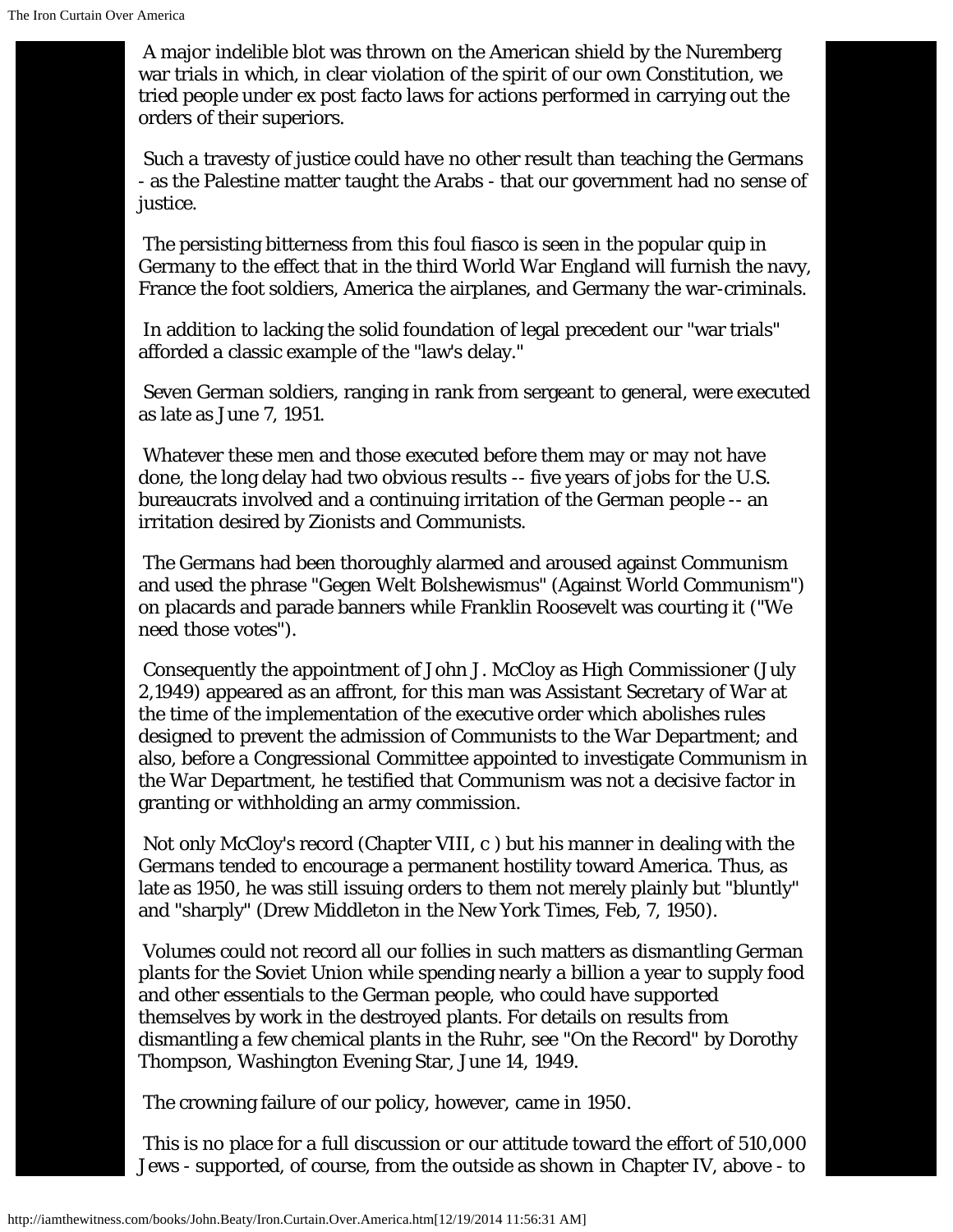ride herd on 62,000,000 Germans (1933, the figures were respectively about 600,000 and 69,000,000 by 1939) or the ghastly sequels. It appeared as sheer deception, however, to give the impression, as Mr. Acheson did, that we were doing what we could to secure the cooperation of Western Germany, when Mr. Milton Katz was at the time (his resignation was effective August 19, 1951) our overall Ambassador in Europe and, under the far from vigorous Marshall, the two top assistant secretaries of Defense were the Eastern European Jewess, Mrs. Anna Rosenberg, and Mr. Marx Leva !

 Nothing is said or implied by the author against Mr. Katz, Mrs. Rosenberg or Mr. Marx Leva, or others such as Mr. Max Lowinthal and Mr. Benjamin J. Brittenwieser, who have been prominent figures in our recent dealings with Germany, the former as Assistant to Commissioner McCloy and the latter as Assistant High Commissioner of the United States. As far as the author knows, all five of these officials are true to their convictions. The sole point here stressed is the unsound policy of sending unwelcome people to a land whose good will we are seeking - or perhaps only pretending to seek.

 According to Forster's A Measure of Freedom (p. 86), there is a "steady growth of pro-German sentiment in the super Patriotic press" in the United States. The context suggests that Mr. Forster is referring in derision to certain pro-American sheets of small circulation, most of which do not carry advertising. These English-language papers with their strategically sound viewpoints can, however, have no appreciable circulation in Germany, if any at all, and Germans are forced to judge America by its actions and its personnel. In both, we have moved for the most part rather to repel them than to draw them into our orbit as friends.

 If we really wish friendship and peace with the German people, and really want them on our side in case of another world-wide war, our choice of General Eisenhower as Commander-in-chief in Europe was most unfortunate. He is a tactful, genial man, but to the Germans he remains -- now and in history -- as the Commander who directed the destruction of their cities with civilian casualties running as high as a claimed 40,000 in a single night, and directed the U.S. retreat from the out-skirts of Berlin.

 This retreat was both an affront to our victorious soldiers and a tragedy for Germany, because of the millions of additional people it placed under the Soviet yoke, and because of the submarine construction plants, guided missile works, and other factories it presented to the Soviet. Moreover, General Eisenhower was Supreme Commander in Germany during the hideous atrocities perpetrated upon the German people by displaced persons after the surrender (Chapter IV, above).

 There is testimony to General Eisenhower's lack of satisfaction with conditions in Germany in 1945, but he made -- as far as the author knows -- no strong gesture such as securing his assignment to another post. Finally, according to Mr.. Henry Morgenthau (New York Post, November 24, 1947), as quoted in Human Events and in W. H. Chamberlin's America's Second Crusade, General Eisenhower said: "The whole German population is a synthetic paranoid" and added that the best cure would be to let them stew in their own juice.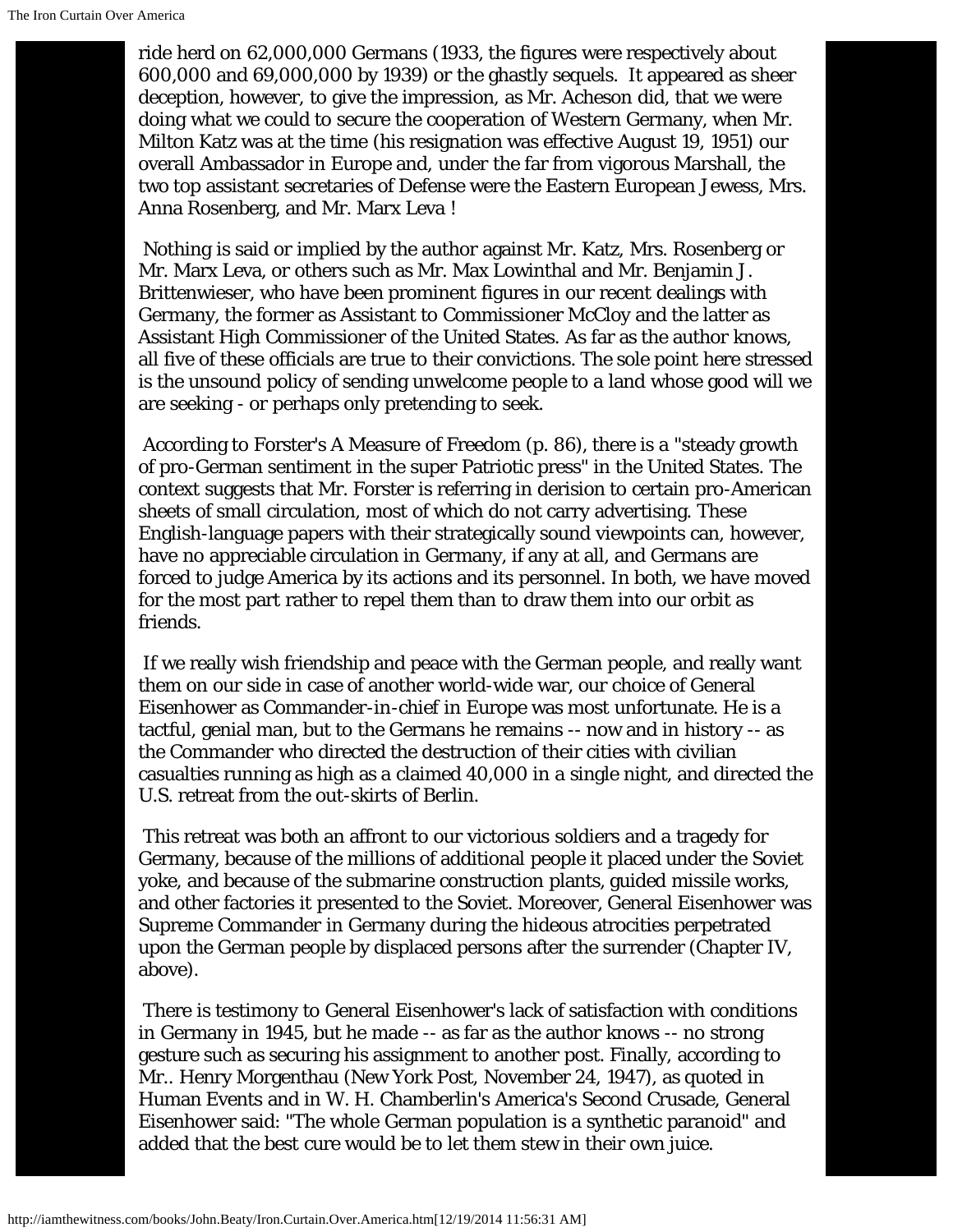All in all, sending General Eisenhower to persuade the West Germans to "let bygones be bygones" (CBS, January 20, 1951), even before the signing of a treaty of peace, was very much as if President Grant had sent General Sherman to Georgia to placate the Georgians five years after the burning of Atlanta and the march to the sea -- except that the personable Eisenhower had the additional initial handicap of Mr. Katz breathing on his neck, and Mrs. Anna Rosenberg in high place in the Department of Defense in Washington !

 The handicap may well be insurmountable, for many Germans, whether rightly or not, believe Jews are responsible for all their woes. Thus, after the Eisenhower appointment, parading Germans took to writing on their placards not their old motto "Gegen Welt Bolshewismus" but "Ohne mich" (AP despatch from Frankfurt-am-Main, Germany, February 4, 1951) which may be translated "Leave me out."

 In this Germany, whose deep war wounds were kept constantly festering by our policy, our government has stationed some six divisions of American troops. Why? In answering the question remember that Soviet Russia is next door, while our troops, supplies, and reinforcements have to cross the Atlantic! Moreover, if the Germans, fighting from and for their own homeland, "failed with a magnificent army of 240 combat divisions" (ex-President Herbert Hoover, broadcast on "Our National Policies on This Crisis," Dec. 20, 1950) to defeat Soviet Russia, what do we expect to accomplish with six divisions ?

 Of course, in World War II many of Germany's divisions were used on her west front and America gave the Soviet eleven billion dollars worth of war matériel; still by any comparison with the number of German divisions used against Stalin, six is a very small number for any military purpose envisioning victory.

 Can it be that the six divisions have been offered by some State Department schemer as World War III's European parallels to the "sitting ducks" at Pearl Harbor and the cockle shells in Philippine waters? (See Chapter VII, d, below and Design for War, by Frederick R. Sanborn, The Devin-Adair Company, New York, 1951).

 According to the military historian and critic, Major Hoffman Nickerson, our leaders have some "undisclosed purpose of their own, if they foresee war they intend that war to begin either with a disaster or a helter-skelter retreat" (The Freeman, July 2, 1951).

 In any case the Soviet Union -- whether from adverse internal conditions, restive satellites, fear of our atomic bomb stockpile, confidence in the achievement of its objectives through diplomacy and infiltration, or other reasons -- has not struck violently at our first bait of six divisions. But, under our provocation the Soviet has quietly got busy.

 For five years after the close of World War II, we maintained in Germany two divisions and the Soviet leaders made little or no attempt to prepare the East German transportation network for possible war traffic (U. S. News and World Report, January 24, 1951).

Rising, however, to the challenge of our four additional divisions (1951), the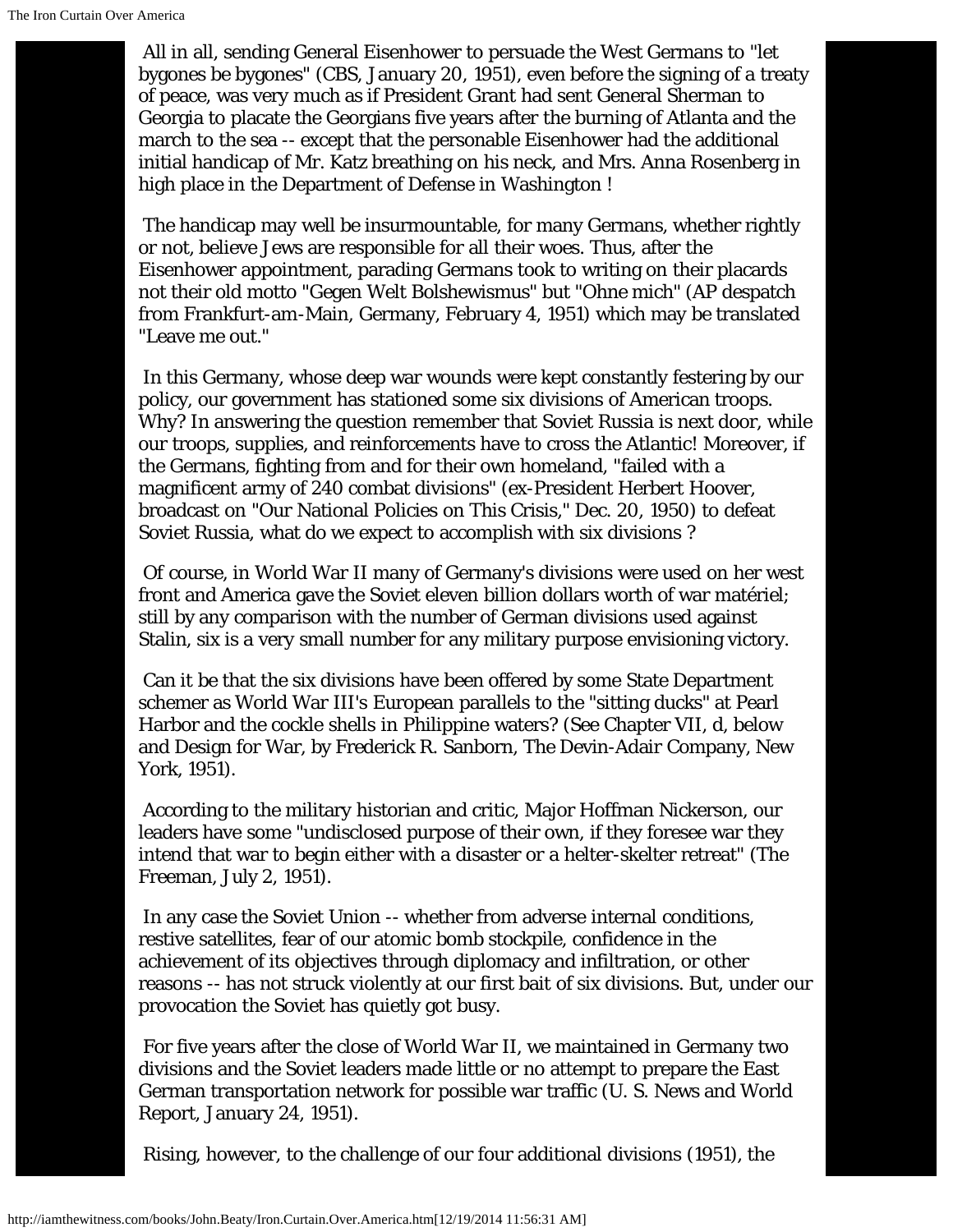Soviet took positive action. Here is the story (AP dispatch from Berlin in Washington Times-Herald, April 30, 1951): Russian engineers have started rebuilding the strategic rail and road system from Germany's Elbe River, East German sources disclosed today. The main rail lines linking East Germany and Poland with Russia are being double-tracked, the sources said.

 The engineers are rebuilding Germany's highway and bridge network to support tanks and other heavy artillery vehicles.

 The Soviet got busy not only in transportation but in personnel and equipment. According to Drew Middleton (New York Times, August 17, 1951), "All twenty-six divisions of the Soviet group of armies in Eastern Germany are being brought to full strength for the first time since 1946." Also, a "stream of newly produced tanks, guns, trucks, and light weapons is flowing to divisional and army bases." There were reports also if the strengthening of satellite armies.

 These strategic moves followed our blatantly announced plans to increase our forces in Germany. Moreover, according to Woodrow Wyatt, British Undersecretary for War, the Soviet Union had "under arms" in the summer of 1951 "215 divisions and more than 4,000,000 men" (AP dispatch in New York Times, July 16, 1951). Can it be possible that our State Department is seeking ground conflict with this vast force not only on their frontier but on the particular frontier which is closest to their factories and to their most productive farm lands?

 In summary, the situation of our troops in Germany is part of a complex world picture which is being changed daily by new world situations such as our long delayed accord with Spain and a relaxing of the terms of our treaty with Italy. There are several unsolved factors. One of them is our dependence - at least in large part - on the French transportation network which is in daily jeopardy of paralysis by the Communists, who are numerically the strongest political party in France. Another is the nature of the peace treaty which will some day be ratified by the government of West Germany and the Senate of the United States - and thereafter the manner of implementing that treaty.

 As we leave the subject, it can only be said that the situation of our troops in Germany is precarious and that the question of our relations with Germany demands the thought of the ablest and most patriotic people in America - a type not overly prominent in the higher echelons of our Department of State in recent years.

**(d)** Having by three colossal "mistakes" set the stage for possible disaster in the Far East, in the Middle East, and in Germany, we awaited the enemy's blow which could be expected to topple us to defeat. It came in the Far East.

 As at Pearl Harbor, the attack came on a Sunday morning -- June 2, 1950. On that day North Korean Communist troops crossed the 38th parallel from the Soviet Zone to the recently abandoned U.S. Zone in Korea and moved rapidly to the South. Our government knew from several sources about these Communist troops before we moved our troops out on January 1, 1949, leaving the South Koreans to their fate. For instance, in March, 1947, Lieutenant General John R. Hodge, U.S. Commander in Korea, stated "that Chinese Communist troops were participating in the training of a Korean army of 500,000 in Russian-held North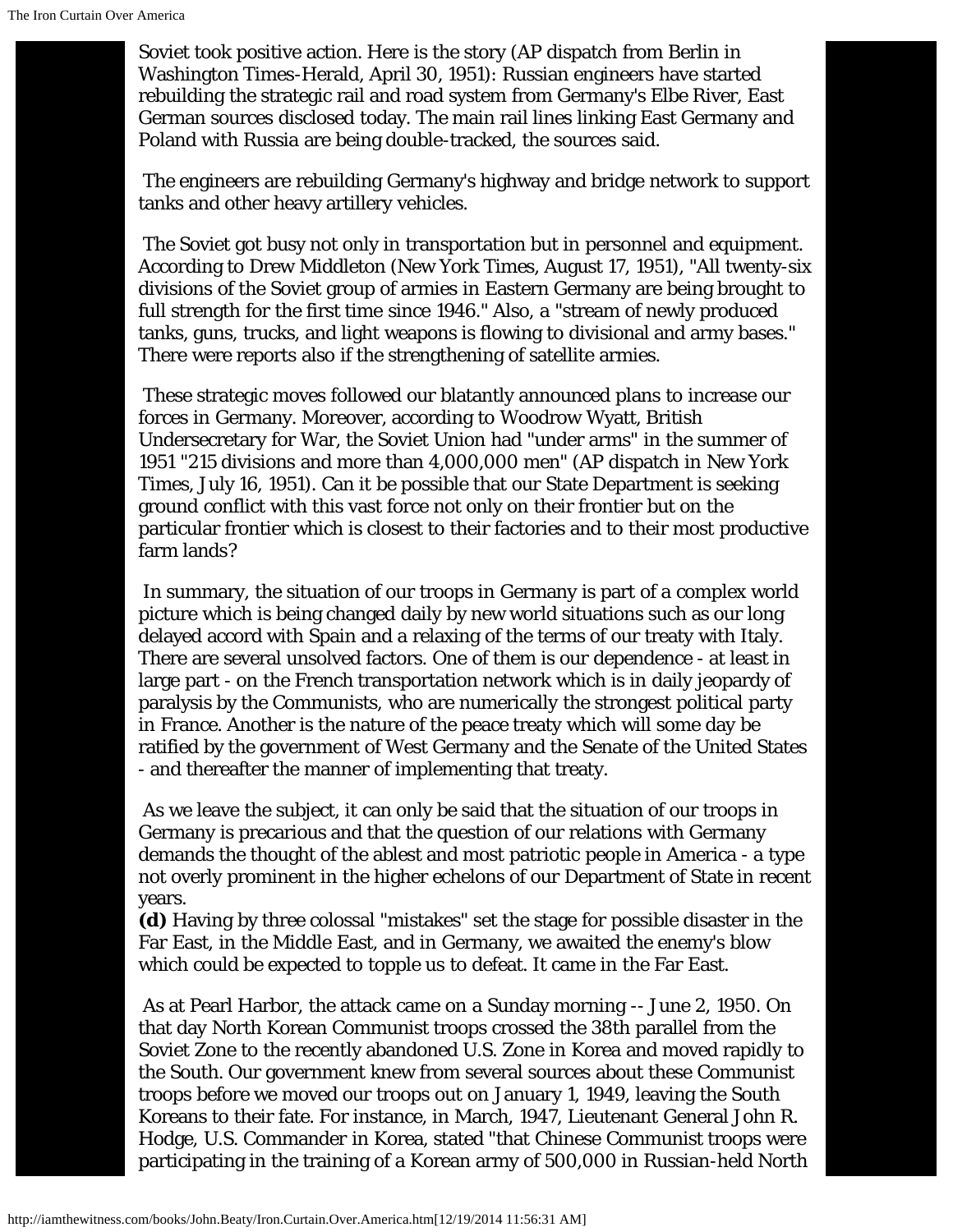### Korea" (The China Story, p. 51).

 Despite our knowledge of the armed might of the forces in North Korea; despite our vaunted failure to arm our former wards, the South Koreans; despite our "hands off" statements placing Formosa and Korea outside our defense perimeter and generally giving Communists the green light in the Far East; and despite President Truman's statement as late as May 4, 1950, that there would be "no shooting war," we threw United States troops from Japan into that unhappy peninsula - without the authority of Congress - to meet the Communist invasion.

 Our troops from Japan had been trained for police duty rather than as combat units and were "without the proper weapons" (P.L. Franklin in National Republic, January, 1951). This deplorable fact was confirmed officially by former Defense Secretary, Louis Johnson, who testified that our troops in Korea "were not equipped with the things that you would need if you were to fight a hostile enemy. They were staffed and equipped for occupation, not for war or an offensive" (testimony before combined Armed Services and Foreign Relations Committees of the Senate, June, 1951, as quoted by U. S. News and World Report, June 22, 1951, pp. 21-22). Our administration had seen to it also that those troops which became our South Korean allies were also virtually unarmed, for the Defense Department "had no establishment for Korea. It was under the State Department at that time" (Secretary Johnson's testimony).

 Under such circumstances, can any objective thinker avoid the conclusion that the manipulators of United States policy confidently anticipated the defeat and destruction of our forces, which Secretary Acheson advised President Truman to commit to Korea in June, 1950?

 But the leftist manipulators of the State Department whether in that department or on the outside -- were soon confronted by a miracle they had not foreseen. The halting of the North Korean Communists by a handful of men under such handicaps was one of the remarkable and heroic pages in history credit for which must be shared by our brave front-line fighting men; their field commanders including Major General William F. Dean, who was captured by the enemy, and Lieutenant General Walton H. Walker, who died in Korea; and their Commander-in-Chief, General of the Army Douglas MacArthur.

 The free world applauded what seemed to be a sudden reversal of our long policy of surrender to Soviet force in the Far East, and the United Nations gave its endorsement to our administration's venture in Korea. But the same free world was stunned when it realized the significance of our President's order to the U.S. Seventh Fleet to take battle station between Formosa and the Chinese mainland and stop Chiang from harassing the mainland Communists. Prior to the Communist aggression in Korea, Chiang was dropping ammunition from airplanes to unsubdued Nationalist troops (so-called "guerrillas"), whose number by average estimates of competent authorities was placed at approximately 1,250,000; was bombing Communist concentrations; was making hit-and -run raids on Communist-held ports, and was intercepting supplies which were being sent from Britain and the United States to the Chinese Communists. Repeated statements by Britain and America that such shipments were of no use to the Communist armies were demolished completely by Mr. Winston Churchill, who revealed on the floor of the House of Commons (May 7,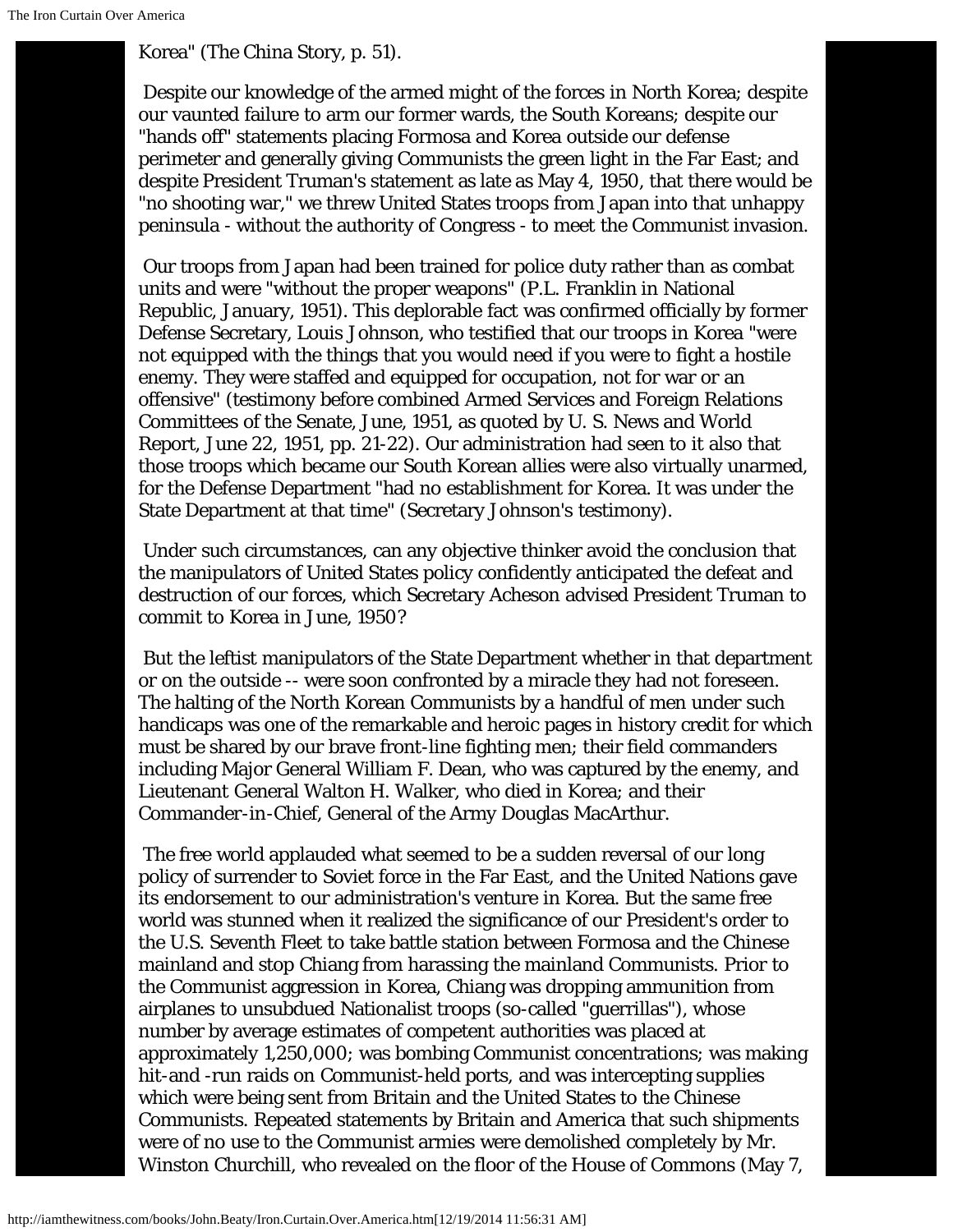1951, UP dispatch) that the material sent to the Chinese Communists included 2,500 tons of Malayan rubber per month!

 Chiang's forces - despite frequent belittlings in certain newspapers and by certain radio commentators - were and are by no means negligible. His failure on the mainland had resulted directly from our withholding of ammunition and other supplies but, as shown above, he successfully covered his retreat to Formosa. According to Major General Claire Chennault of the famed "Flying Tigers" and Senator Knowland of California -- a World War II Major and member of the Senate Armed Services Committee -- who investigated independently, Chiang late in 1950 had about 500,000 trained troops on Formosa and considerable materiel. The number was placed at 600,000 by General MacArthur in his historic address to the two houses of the Congress on April 19, 1951.

 Our action against Chiang had one effect, so obvious as to seem planned. By our order to the Seventh Fleet, the Communist armies which Chiang was pinning down were free to support the Chinese Communist forces assembled on the Korean border to watch our operations. Despite our State Department's "assumption" that the Chinese Communists would not fight, those armies seized the moment of their reinforcement from the South, which coincided with the extreme lengthening of our supply lines, and entered the war in November, 1950, thirteen days after the election of a pro-Acheson Democratic congress. In his appearance before the combined Armed Services and Foreign Relations Committees of the Senate in May, 1951, General MacArthur testified that two Chinese Communist armies which had been watching Chiang had been identified among our enemies in Korea. Thus our policy in the Strait of Formosa was instrumental in precipitating the Chinese Communist attack upon us when victory in Korea was in our grasp.

 Here then, in summary, was the situation when the Chinese Communists crossed the Yalu River in November, 1950: - We had virtually supplied them with the sinews of war by preventing Chiang's interference with their import of strategic materials. We had released at least two of their armies for an attack on us by stopping Chiang's attacks on them. We not only, for "political" reasons, had refused Chiang's offer of 33,000 of his best troops when the war broke out ("How Asia's Policy Was Shaped: Civilians in the State Department Are Dictating Military Strategy of Nation, Johnson confirms," by Constantine Brown, The Evening Star, Washington, June 16, 1951), but even in the grave crisis in November, 1950, we turned down General MacArthur's plea that he be allowed to "accept 60,000 of Chiang's troops."

 These truths, which cannot be questioned by anyone, constitute a second barrage of evidence that the shapers of our policy sought defeat rather than victory. Had General MacArthur been permitted to use them, Chiang's loyal Chinese troops would not only have fought Communists, but, being of the same race and speaking the same or a related language, "would no doubt have been able to induce many surrenders among the Red Chinese forces" (see "Uncle Sam, Executioner," The Freeman, June 18, 1951). If we had accepted the services of Chiang's troops, we would have also secured the great diplomatic advantage of rendering absurd, and probably preventing, the outcry in India, and possibly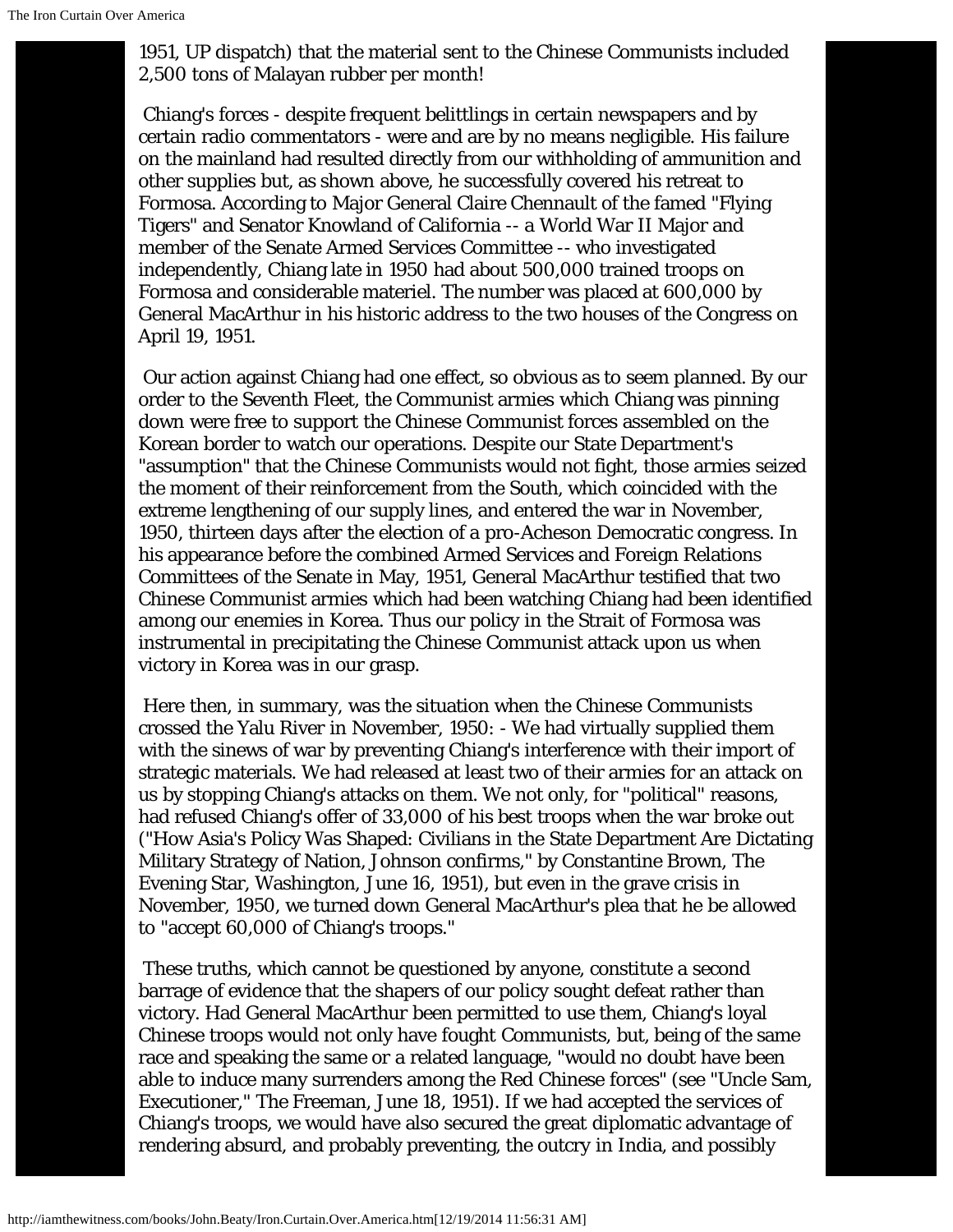other Asiatic countries, that our operation in Korea was a new phase of Western imperialism.

 But this was not all that our State Department and Presidential coterie did to prevent the victory of our troops in Korea. Despite the fact that the United Nations on October 7, 1950, voted by a big majority for crossing the 38th parallel to free North Korea, up to the Yalu River, we denied MacArthur's army the right to use air reconnaissance for acquiring intelligence indications of the Chinese Communist troops and facilities across that river. This amazing denial of a commander's lives at last made clear to many Americans that we were fighting for some other objective besides victory. Coming, as it did, as one of a series of pro-Communist moves, this blindfolding of General MacArthur prompted Representative Joe Martin of Massachusetts, former Speaker of the House, to ask pointedly in his Lincoln Day Speech in New York (February 12, 1951): "What are we in Korea for - to win or to lose?"

 The denial of the right to reconnoiter and to bomb troop concentrations and facilities, after whole Chinese armies were committed against us, was very close to treason under the Constitutional prohibition (Article III, Section 3, paragraph 1) of giving "aid and comfort" to an enemy.

 In-fact, if a refusal to let our troops take in defense of their lives measures always recognized in warfare as not only permissible but obligatory does not constitute "aid and comfort" to the enemy, it is hard to conceive any action which might be so construed. The pretense that by abstaining from reconnaissance and from the bombing of enemy supply lines we kept the Soviet out of the war makes sense only to the very ignorant or to those in whose eyes our State Department can do no wrong. A country such as the Soviet Union will make war when the available materiel is adequate, when its troops have been trained and concentrated for the proposed campaign, and when the government decides that conditions at home and abroad are favorable -- not when some of its many cats-paws are bombed on one side or the other of an Asiatic river.

 The only logical conclusion, therefore -- and a conclusion arrived at by a whole succession of proofs -- is that for some reason certain people with influence in high places wanted heavier American casualties in Korea, the final defeat of our forces there, and the elimination of MacArthur from the American scene.

 But once again, MacArthur did not fail. Once again, under terrible odds, MacArthur first evaded and then stopped the enemy - an enemy sent against him by the Far Eastern policy of Truman and Acheson.

 According to General Bonner Fellers (UP, Baltimore, Md., May 11, 1952, New York Times), the Chinese field commanders in Korea in the Spring of 1951 were desperate and " could not hold out much longer." Apparently not wanting victory, the Truman-Acheson-Marshall clique acted accordingly. On April 10, 1951, General Douglas MacArthur's was dismissed from his Far Eastern command. With MacArthur's successor, our top echelon executives took no chances. Before a Florida audience, the veteran radio commentator, H. V. Kaltenborn, spoke as follows: "General Ridgeway told me in answer to my query as to why we can't win that he was under orders not to win" (Article by Emilie Keyes, Palm Beach Post, Jan. 30, 1952).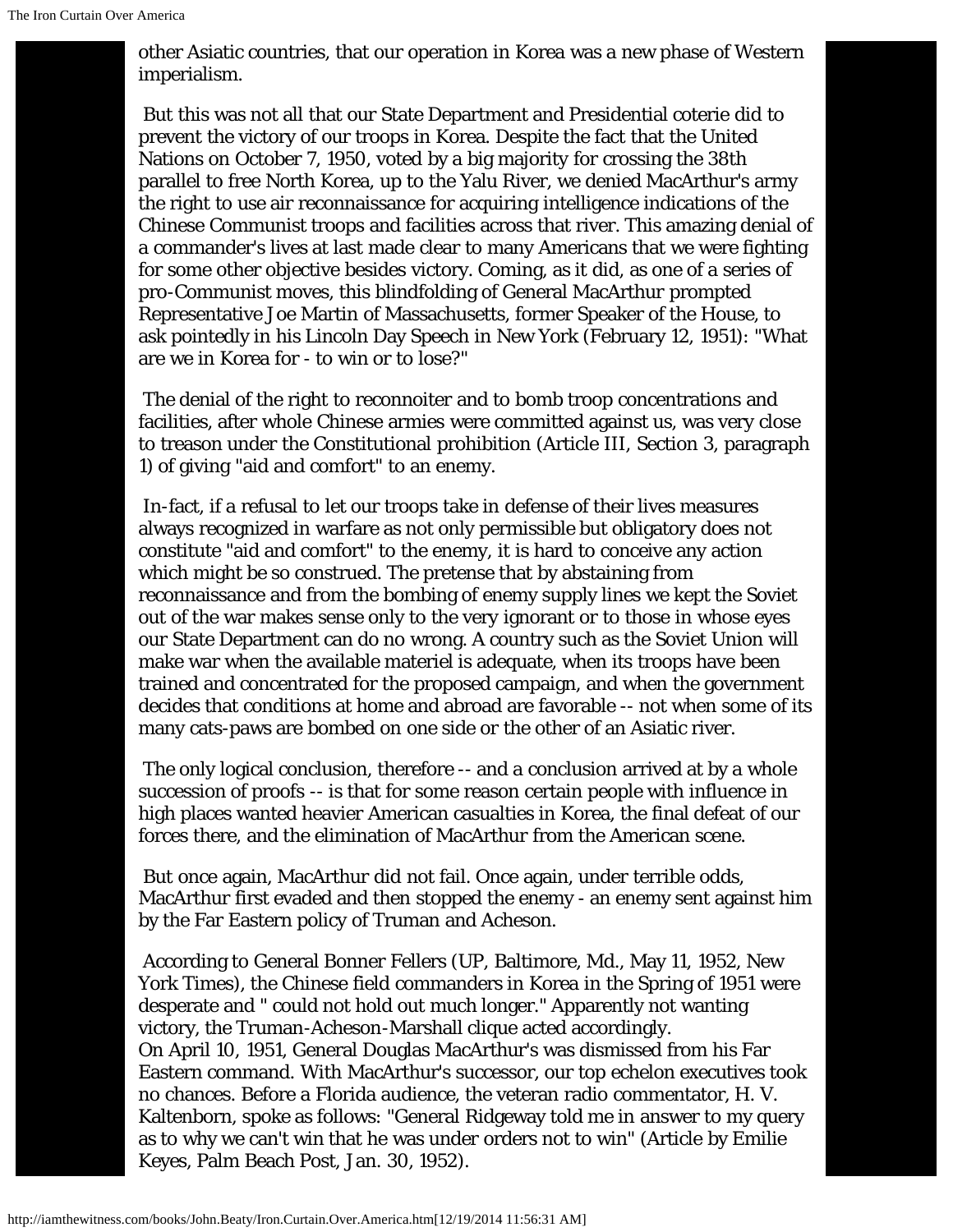The frantic dismissal of a great general who was also a popular and successful ruler of an occupied country caused a furor all over America. The General was invited to address the two houses of the Congress in joint session and did so on April 19, 1951. During the same hour, the President conferred, as he said later, with Dean Acheson, without turning on radio or television - and Mrs. Truman was at a horse race.

 General MacArthur's speech will forever be a classic in military annals and among American State papers. It was followed shortly by an investigation of the circumstances leading to his dismissal - an investigation by the combined Armed Services and Foreign Relations committees of the Senate.

 The millions of words of testimony before the combined Senate committees resulted in no action.

 The volume of questions and answers was so vast that few people or none could follow all of it, but certain good resulted -- even over and above the awakening of the more alert Americans to the dangers of entrusting vital decisions to men with the mental processes of the secretaries of State and Defense.

 After the MacArthur investigation the American people (i) knew more about our casualties in Korea; (ii) learned of the Defense Department's acceptance of the idea of a bloody stalemate, and (iii) got a shocking documentary proof of the ineptitude or virtual treason of our foreign policy. These three topics will be developed in the order here listed.

 (i) By May 24, 1951 -- eleven months after the Korean Communist troops crossed the 38th parallel -- our own publicly admitted battle casualties had reached the recorded total of 69,276, a figure much larger than that for our casualties during the whole first full year (1942) of World War II (U. S. News and World Report, April 17, 1951, p. 14).

 On the subject of our casualties, Senator Bridges of New Hampshire, senior Republican member of the Armed Services Committee of the Senate, revealed the further significant fact that as of April, 1951, Americans had suffered "94.6 per cent of all casualties among United Nations forces aiding South Korea" (UP dispatch from Chicago, April 11, 1951). Parenthetically, the second United Nations member in the number of casualties in Korea was our Moslem cobelligerent, the Republic of Turkey. The casualties of South Korea were not considered in this connection since that unhappy land was not a UN member.

 Moreover, on May 24, 1951, General Bradley revealed in his testimony before the combined Armed Services and Foreign Relations Committees of the Senate that non-battle casualties, including the loss of frozen legs and arms, which had not been included in lists issued to the public, totaled an additional 72,679 casualties, among them 612 dead.

 With such terrible casualties admitted and published, President Truman's glib talk of "avoiding war" by a "police action" in Korea appeared to more and more people to be nothing but quibbling with a heartless disregard of our dead and wounded men and their sorrowing relatives. Our battle casualties passed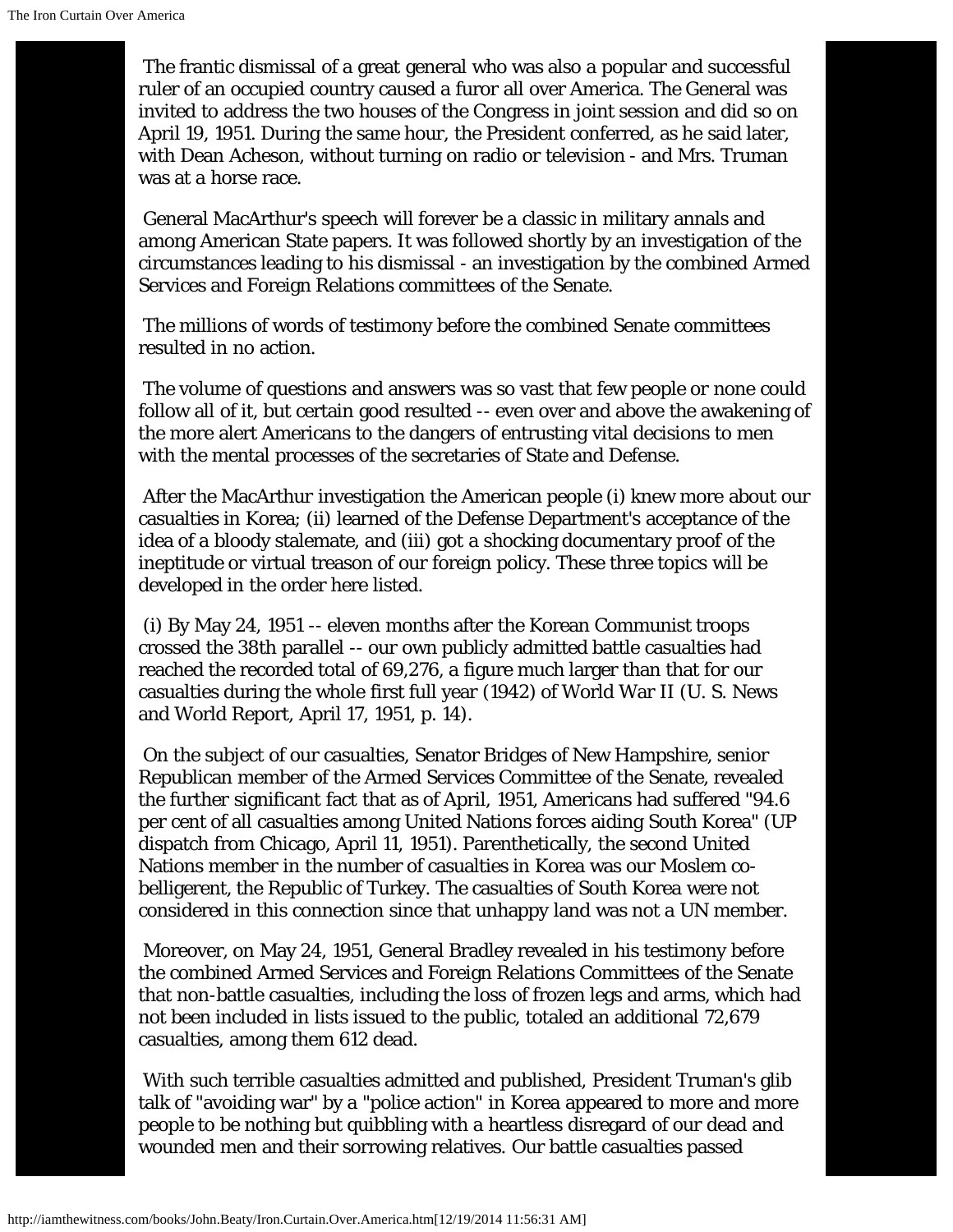100,000 by mid-November, 1951.

 (ii) Before his dismissal, General MacArthur stressed his conviction that the only purpose of war is victory. In direct contrast, Secretary of Defense Marshall admitted to the Congress, in seeking more drastic draft legislation, that there was no foreseen end to our losses in Korea - a statement undoubtedly coordinated with the State Department.

 This acceptance of a bloody stalemate with no foreseeable end horrified MacArthur, who is a Christian as well as a strategist, and prompted a protest which was a probable factor in his dismissal.

 The Marshall "strategy in Korea" was summed up succinctly by U. S. News and World Report (April 20, 1951) as a plan "to bleed the Chinese into a mood to talk peace." This interpretation was confirmed by General Marshall, who was still Secretary of Defense, in testimony before the Senate Armed Services and Foreign Relations Committees on May 7, 1951.

 What an appalling prospect for America -- this fighting a war our leaders do not want us to win, for when every possible drop of our blood has been shed on Korean soil the dent in China's 475,000,000 people (population figures given by Chinese Communist mission to the UN) will not be noticeable. This is true because on a blood-letting basis we cannot kill them as fast as their birth rate will replace them. Moreover, the death of Chinese Communist soldiers will cause no significant ill-effects on Chinese morale, for the Chinese Communist authorities publish neither the names of the dead nor any statistics on their losses.

 (iii) Terrible for its full and final exposure of our government's wanton waste of young American lives and of our State Department's destruction of our world position, but fortunate for its complete revelation of treason or the equivalent in high places in our government, a second installment of the Wedemeyer Report (a, above) was given to the public on May 1, 1951, possibly because of the knowledge that the MacArthur furor would turn the daylight on it anyhow. The full text of the Wedemeyer Report on Korea, as issued, was published in the New York Times for May 2, 1951.

 The report was condensed in an editorial (Washington Daily News, April 10, 1951) which Congressman Walter H. Judd of Minnesota included in the Congressional Record (May 2,1951, pp. A2558-2559).

 Here is a portion of the Daily News editorial with a significant passage from the Wedemeyer Report: The [Wedemeyer] reports, which presented plans to save China and Manchuria from Communism, were suppressed until July, 1949. The report on Korea was denied to the public until yesterday. It contained this warning: The Soviet-equipped and trained North Korean people's (Communist) army of approximately 125,000 is vastly superior to the United States-organized constabulary of 16,000 Koreans equipped with Japanese small arms. . .The withdrawal of American military forces from Korea would. . . result in the occupation of South Korea either by Soviet troops, or, as seems more likely, by the Korean military units trained under Soviet auspices." Those units, General Wedemeyer said, maintained active liaison "with the Chinese Communists in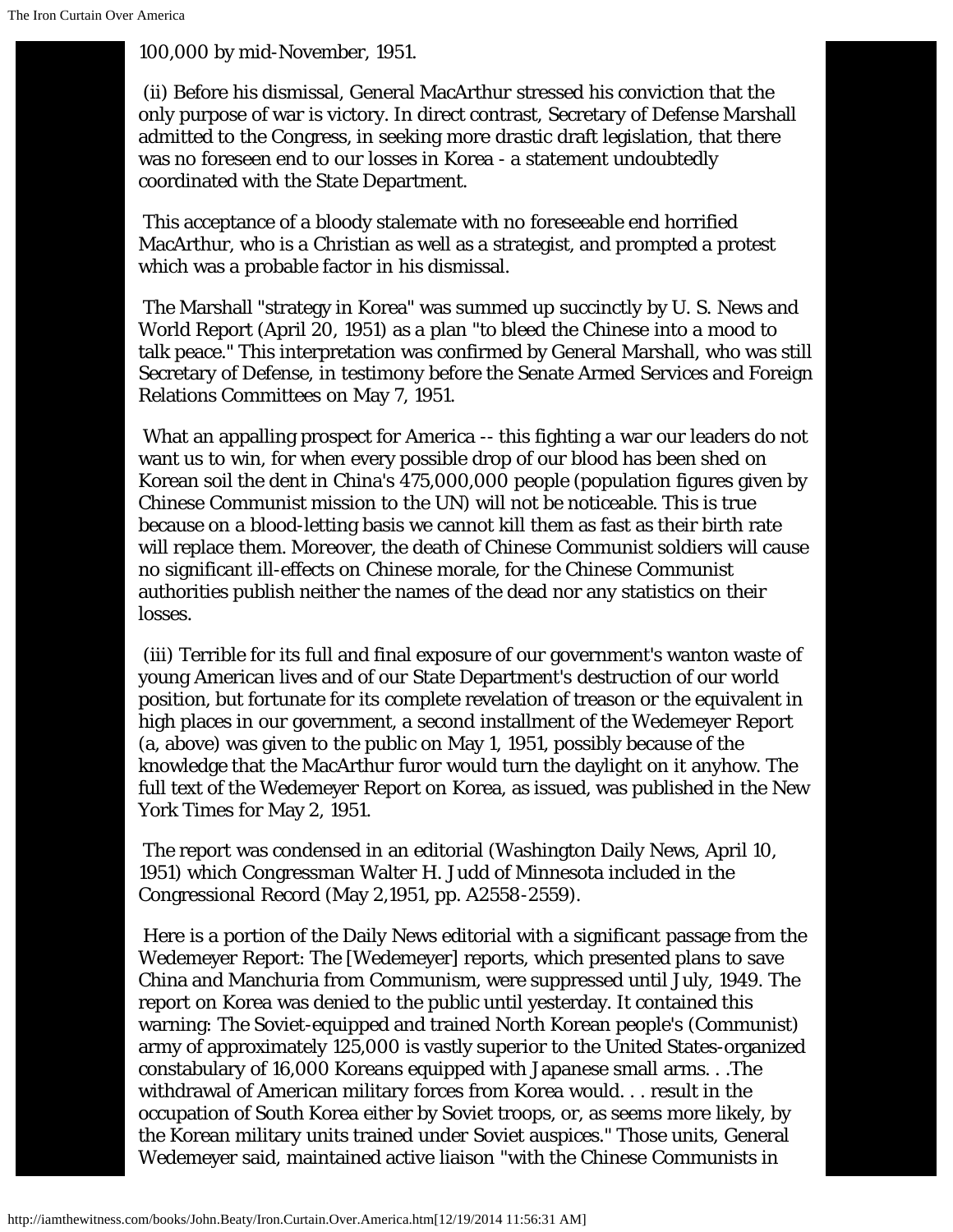Manchuria."

This was written nearly 4 years ago.

 To meet this threat, General Wedemeyer recommended a native force on South Korea, "sufficient in strength to cope with the threat from the North," to prevent the "forcible establishment of a Communist government."

 Since 70 percent of the Korean population was in the American occupation zone south of the thirty-eighth parallel, the manpower advantage was in our favor, if we had used it.

 But the sound Wedemeyer proposal was ignored, and, when the predicted invasion began, American troops had to be rushed to the scene because sufficient South Korean troops were not available.

The State Department was responsible for this decision.

 Thus a long-suppressed document, full of warning and of fulfilled prophecy, joined the spilled blood of our soldiers in casting the shadow of treason upon our State Department. "U.N. forces, under present restraints, will not be able to win" said U.S. News and World Report, on June 8, 1951. IN fact, by their government's plan they were not allowed to win! Here's how The Freeman (June 4, 1951) summed up our Korean war:

 So whenever the Chinese Communists feel that they are getting the worse of it, they may simply withdraw, rest, regroup, rearm -- and make another attack at any time most advantageous to themselves. They have the guarantee of Messrs. Truman, Acheson, and Marshall that they will be allowed to do all this peacefully and at their leisure; that we will never pursue them into their own territory, never bomb their concentrations or military installations, and never peep too curiously with our air reconnaissance to see what they are up to.

 The truce conference between the Communists and the representatives of the American Far East commander, General Matthew B. Ridgway was protracted throughout the summer and autumn of 1951 and into April, 1952, when General Mark Clark of Rapido River notoriety succeeded (April 28) to the military command once held by Douglas MacArthur! Whatever its outcome may be under General Clark, this conference has so far had one obvious advantage for the Communists; it has given them time in which to build up their resources in matériel, particularly in tanks and jet planes, and time to bring up more troops an opportunity capable of turning the scales against us in Korea, since a corresponding heavy reinforcement of our troops was forbidden under our new policy of sending four divisions to Germany!

 The potential disaster inherent in our long executive dawdling, while our troops under the pliant Ridgway saw their air superiority fade away, should be investigated by Congress. In letters to public officials and to the press and in resolutions passed in public meetings, the American people should demand such an investigation. Congress should investigate the amount of pre-combat training given our fliers: the question of defective planes; and crashes in the Strategic Air Command under General LeMay and others, as well as the decline under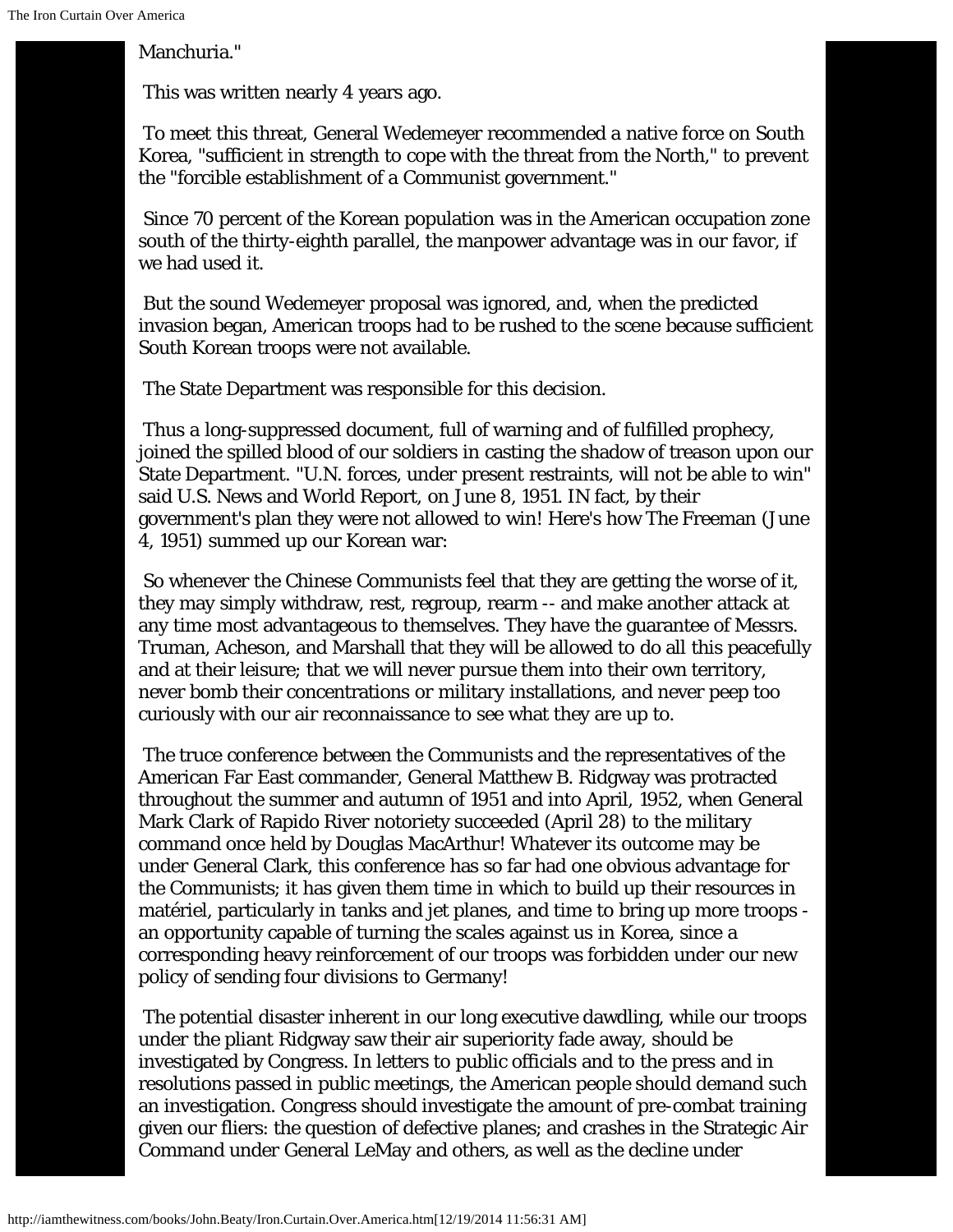President Truman of our relative air strength in Korea and the world.

 For amazing pertinent facts, see "Emergency in the Air," by General Bonner Fellers, in Human Events, January 23, 1952.

 A peace treaty with Japan (for text, see New York Times, July 13, 1951) was proclaimed at San Francisco on September 8, 1951, after the dismissal of General MacArthur.

 This treaty ratified the crimes of Yalta under which, in defiance of the Atlantic Charter and of every principle of self-interest and humanity, we handed to the Soviet the Kurile Islands and placed Japan perilously in the perimeter of Soviet power. Moreover, the preamble to the treaty provides that Japan shall "strive to realize the objectives of the universal declaration of human rights." Since this declaration is intended to supersede the U.S. Constitution, the Senate's ratification of the treaty (Spring of 1952) is thought by many astute political observers to foreshadow UN meddling within our boundaries (see Human Events, December 26, 1951) and other violations of our sovereignty. On April 28, 1952 Japan, amid a clamor of Soviet denunciation, became a nation again. At best, the new Japan, sorely overpopulated and underprovided with food and other resources cannot for many years be other than a source of grave concern to our country. This is our legacy from Hiss, Acheson, and Dulles!

 And what of the South Koreans, a people we are ostensibly helping? Their land is a bloody shambles and three million of them are dead. it was thus that we joined Britain in "helping" Poland in World War II.

 The best comment is a haunting phrase of the Roman historian Publius Cornelius Tacitus, "Ubi solitudinem faciunt, pacem appellant" ("Where they create a wasteland, they call it peace").

 Thus with no visible outcome but a continuing bloody stalemate, and continuing tragedy for the South Koreans, more and more clean young Americans are buries under white crosses in Korea.

 Perhaps the best summary of our position in Korea was given by Erle Cocke, Jr., National Commander of the American Legion, after a tour of the battle lines in Korea ("Who Is Letting Our GI's Down?" American Legion Magazine, May, 1951): Our present-day Benedict Arnolds may glibly argue that it is necessary to keep Chiang and his armies blockaded on Formosa, but these arguments make no sense to our soldiers, sailors, airmen and marines who have to do the fighting and dying. They see in Chiang's vast armies a way of saving some of the 250 lives that are being needlessly sacrificed each week because certain furtive people expound that Chiang isn't the right sort of person, and therefore we cannot accept his aid. Our fighting men are not impressed by these false prophets because they haven't forgotten that these same people not long ago were lauding Mao's murdering hordes as "agrarian reformers."

 For the life of them - and "life" is meant in a very literal sense - they can't understand why our State Department and the United Nations make it necessary for them to be slaughtered by red armies which swarm down on them from a territory which our own heads of Government make sacrosanct. . .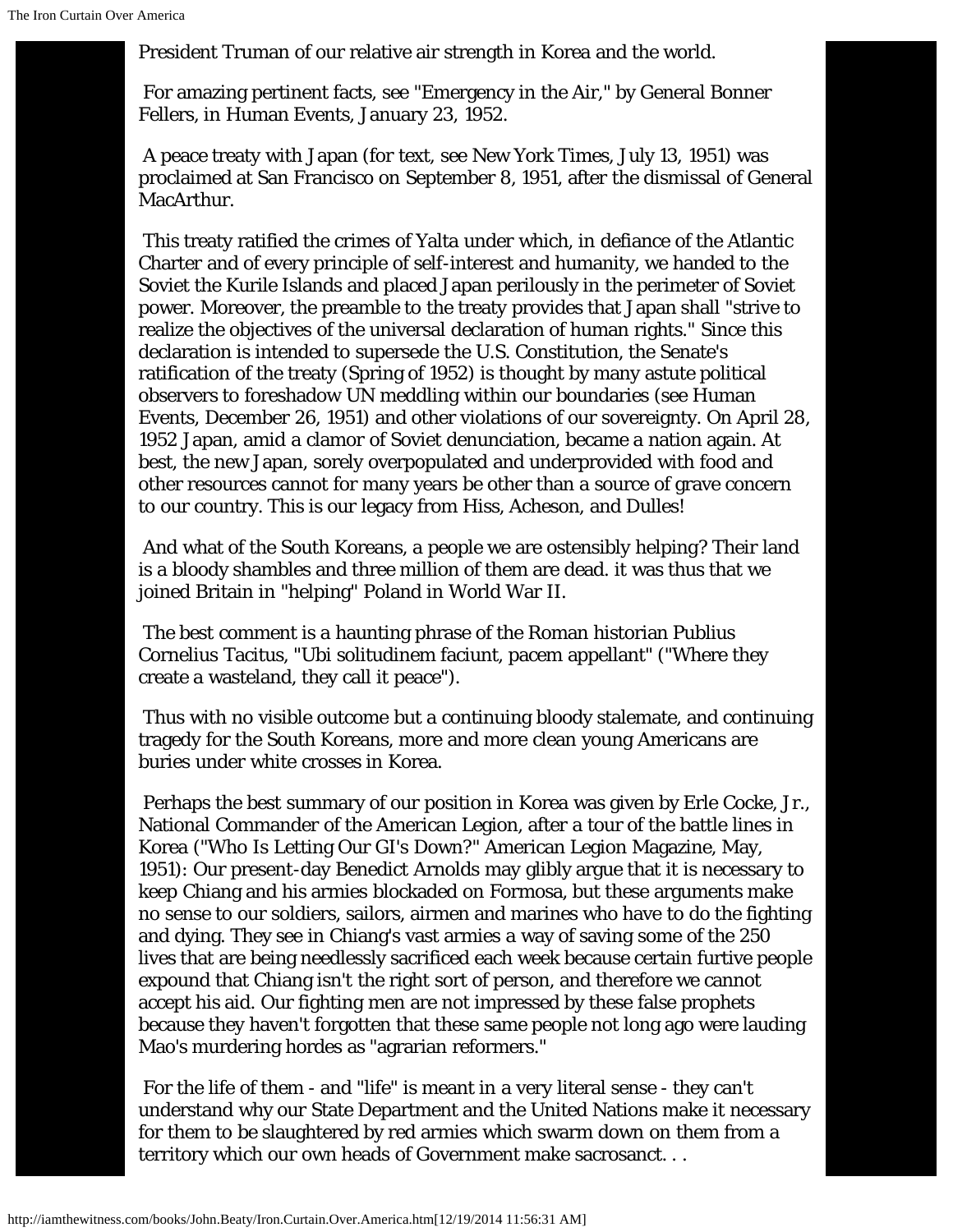Agents of the Kremlin, sitting in the councils of the United Nations in Washington and elsewhere, must laugh up their sleeves at our utter idiocy. But you may be sure that our GI's are not amused. They see the picture as clearly as the Soviet agents do, but, unlike our stateside leaders, they see the results of this criminal skulduggery in the blood they shed and in the mangled corpses of their buddies.

 What they cannot understand, though, is the strange apathy of the people back home. As they listen to radio reports of what is happening thousands of miles to the east of them, they are puzzled. Isn't the American public aware of what is going on? Don't they realize that their sons and husbands and sweethearts are fighting a ruthless enemy who has them at a terrible disadvantage, thanks to stupid or traitorous advisors and inept diplomacy?

 This brings us to Delegate Warren Austin's statement (NBC, January 20, 1951) that the UN votes with us "usually 53 to 5" but runs out on us when the question rises of substantial help in Korea. The reader is now ready for and has probably arrived at the truth. The free nations vote with us because we are obviously preferable to the Soviet Union as a friend or ally, for the Soviet Union absorbs and destroys its allies.

 But according to the Lebanon delegate to the United Nations, quoted above, the nations of Asia are withholding their full support of U.S. Policy because they are pained and bewildered by it. They do not understand a foreign policy which (a) applauds the landing of Russian-trained troops on a Palestine beachhead and amiably tolerates the bloody "liquidation" of natives and UN officials and (b) goes to war because one faction of Koreans is fighting another faction of Koreans in Korea.

 The failure to see any sense in United States policy is not confined to the nations of Asia. In France, our oldest friend among the great powers, there is confusion also. Thus a full-page cartoon in the conservative and dignified L'Illustration (issue of January 20, 1951) showed Stalin and Truman sitting over a chess board. Stalin is gathering in chessmen (U.S. Soldiers' lives) while Truman looks away from the main game to fumble with a deck of cards. Stalin asks him: "Finally, my friend, won't you tell me exactly what game we are playing?" ("Enfin, mon cher, me direz-vous à quos nous jouons exactement?"). This quip should touch Americans to the quick.

Exactly what game are we playing?

 How can Lebanon or France, or any nation or anybody, understand a policy which fights Communism on the 38th Parallel and helps it in the Strait of Formosa; which worships aggression in Palestine and condemns it in Korea? In the Philadelphia Inquirer (April 6, 1951) the matter was brilliantly summed up in the headline of a dispatch from Ivan H. Peterman: "U.S. Zig-Zag Diplomacy Baffles Friend and Foe."

 Meanwhile, amid smirking complacency in the State Department, more and more of those young men who should be the Americans of the Future are buried beneath white crosses on an endless panorama of heartbreak ridges.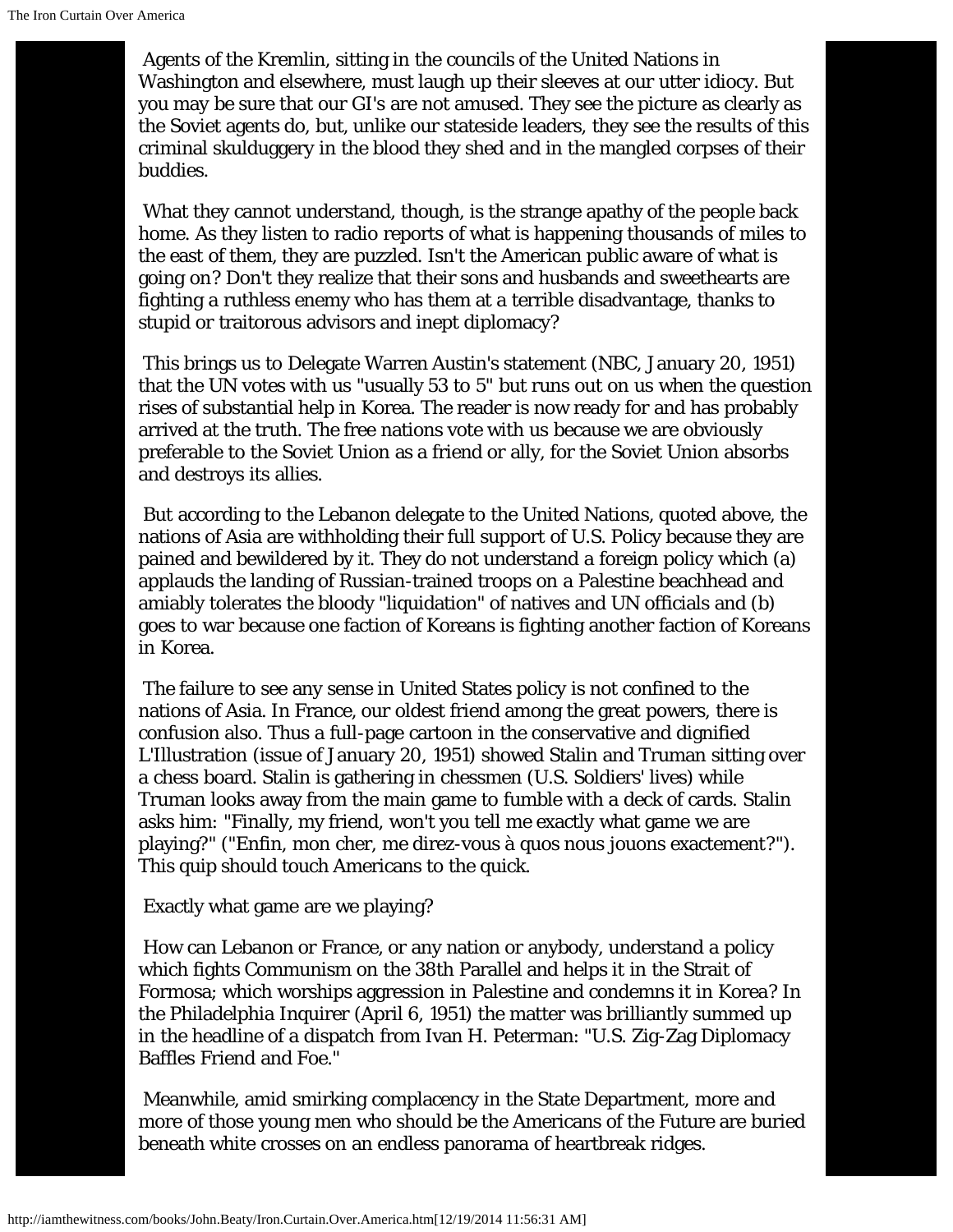## **Chapter VII**

### **DOES THE NATIONAL DEMOCRATIC PARTY WANT WAR?**

 Since the suspension of the Age of Honor in 1933, those few patriotic Americans who as linguists, astute historians, or intelligence officers have been privileged to look behind our iron curtain of censorship have had the shock of many times seeing the selfish wishes of a gang or a minority placed ahead of the welfare of the United States.

 The attempts of those writers and speakers who have tried to share the truth with their fellow citizens have, however, been largely in vain. Publishers and periodicals characteristically refuse to print books and articles that present vital whole truths. Patriotic truth-tellers who somehow achieve print are subject to calumny. "I have been warned by many," said General MacArthur in his speech to the Massachusetts Legislature in Boston (July 25, 1951), "that an outspoken course, even if it be solely of truth, will bring down upon my head ruthless retaliation - that efforts will be made to destroy public faith in the integrity of my views - not by force of just argument but by the application of the false methods of propaganda."

 Those who have occasion to read leftist magazines and newspapers know the accuracy of the warnings received by General MacArthur.

Why is the average American deceived by such propaganda?

 He has been taught, in the various and devious ways of censorship, to see no evil except in his own kind, for on radio and in the motion picture the villain is by regular routine a man of native stock. Ashamed and bewildered, then, the poor American citizen takes his position more or less unconsciously against his own people and against the truth - and thereby, against the traditions of Western Christian civilization, which are, or were, the traditions of the United States.

 It must not be forgotten for a moment, however, that it was the Saviour himself who said, "ye shall know the truth and the truth shall make you free."

 The average citizen of native stock needs nothing so much as to experience the purifying joy of realizing, of knowing, that he is not the villain in America. When the slackening of censorship allows him to enjoy the restored freedom of seeing himself as a worthy man -- which he is -- he will learn, also, something about the forces which have deceived him in the last forty or fifty years.

 The obvious conclusion to be drawn from the facts stated in Chapter VI is that our foreign policy has had no steadfast principal aims apart from pleasing -- as in its Palestine and German deals -- the Leftists, largely of Eastern European origin, who control the National Democratic Party.

 Can this be true? If a war should seem necessary to please certain Democrats, to establish controls, and to give the party an indefinite tenure in office, would our leaders go that far?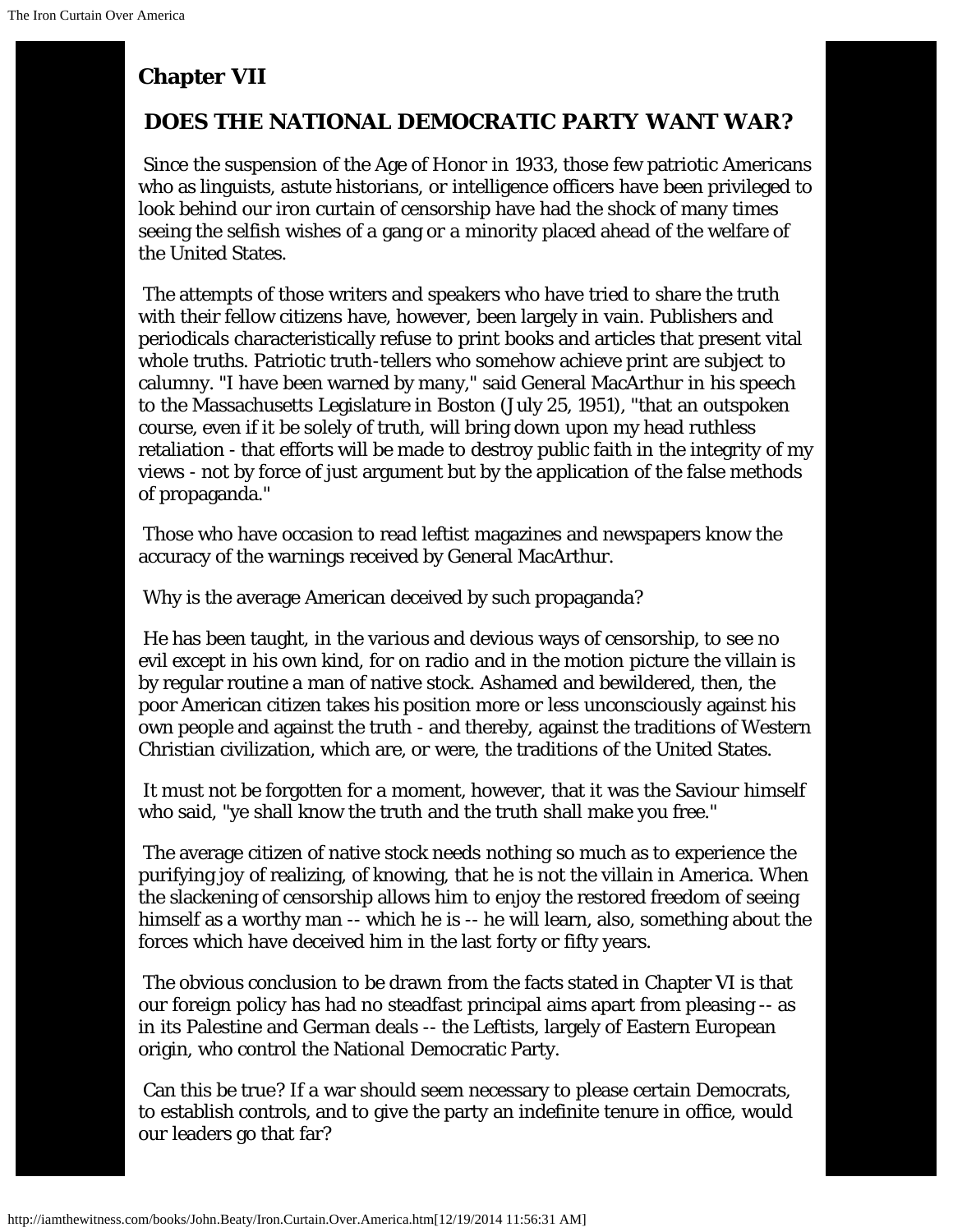Despite the pervasive influence of censorship, many Americans think so. A member of the House Foreign Affairs Committee, Congressman Lawrence H. Smith of Wisconsin, charged in 1951 that President Truman, Secretary Acheson, and General Marshall - at that time Secretary of Defense - were "conjuring up another war."

 In an article in National Republic (May, 1951 Congressman B. Carroll Reece of Tennessee gave the history of the Democratic Party as the "war party." This haunting terrible question is expressed as follows by E. B. Gallaher in the Clover Business Letter (Clover Mfg. Co., Norwalk, Conn.) for August, 1951: As we all should know by this time, when the New Deal was about to crack up in 1941, Roosevelt, to save his hide, deliberately got us into World War II in order to give us something else to think about.

 The propaganda at that time, due to the global nature of the war, was "don't swap horses when crossing a stream." On this fake propaganda he succeeded in getting himself elected once again.

 Now I wonder if history is not repeating itself, this time in a slightly different form.

 Could it be possible that Truman, seeing the handwriting on the wall for his "Fair Deal" . . . deliberately started the Korean war in order to insure himself of the necessary power to become a dictator? If he could do this, the 1952 elections could become a farce, and his election would become assured.

 Let us then objectively examine the question "Does the National Democratic Party Want War?" Let it be noted explicitly at the outset that the question refers to the controllers of the National Democratic Party and not to the millions of individual Democrats, Northern and Southern -- including many Senators, Congressmen, and other officials -- whose basic patriotism cannot and should not be challenged.

 Their wrong judging is based on an ignorance which is the product of censorship (Chapter V) and is not allied to willful treason.

We shall examine in order (a) the testimony of mathematics; (b) the temptation of the bureaucracy-builder; and (c) the politician's fear of dwindling electoral majorities. The chapter is concluded by special attention to two additional topics (d) and (e) closely related to the question of safeguarding the Democratic party's tenure by war.

(a) In the first half of this century, the United States had five Republican presidents with no wars and three Democratic presidents with three wars. Such a succession of eight coincidence under the laws of mathematics would happen once in 256 times. Even if against such odds this fact could be considered a coincidence, the Democrats are still condemned by chronology. They have no alibi of inheriting these wars, which broke out respectively in the fifth year of Woodrow Wilson, in the ninth year of Franklin Roosevelt, and in the fifth year of Mr. Truman. In each case there was plenty of time to head off a war by policy or preparedness, or both. Mathematics thus clearly suggests that the behind- thescenes leaders of the Democratic Party have a strong predilection for solving their problems and fulfilling their "obligations" by war.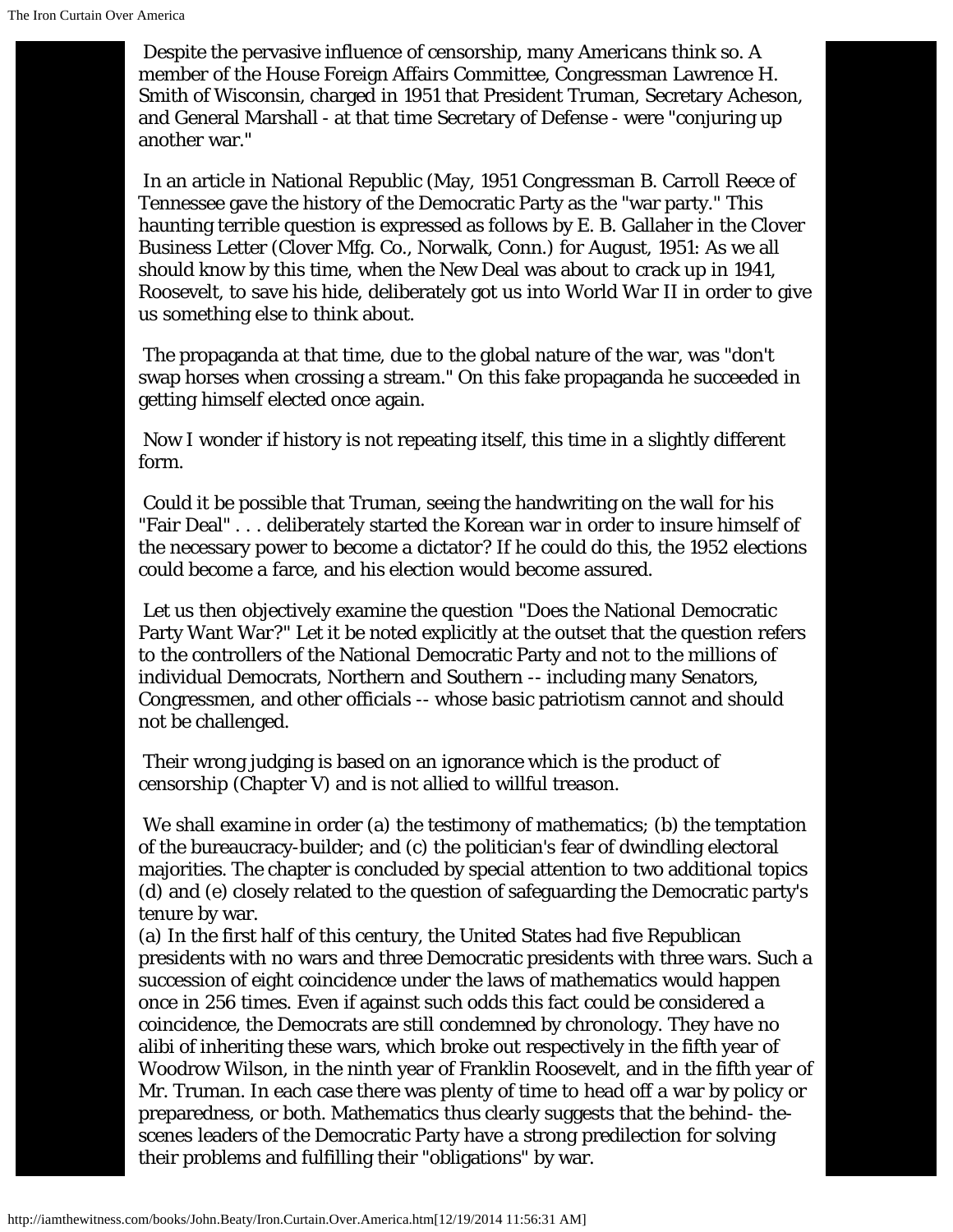(b) A war inevitably leads to a rapid increase in the number of controls. The first result of controls is the enlargement of the bureaucracy. "Defense emergency gives the Democrats a chance to build up for 1952. There are plenty of jobs for good party regulars" (U.S. News and World Report, February 9, 1951). But just as an innocent-looking egg may hatch a serpent, controls may produce a dictator, and once a dictator is in power no one (as shown in the case of Hitler) can chart his mad course. Nevertheless, these controls and this centralization of bureaucratic power urged by Mr. Truman as a "Fair Deal" program are so dear to many socialistically inclined "Democrats," Eastern Europeans and others, that they may be willing to pay for them in young men's blood. This sacrifice of blood for what you want is nothing startling. In the Revolutionary War, for instance, our forefathers sacrificed blood for national independence, and we need not be surprised that others are willing to make the same sacrifice for what they want - namely a socialist bureaucracy.

 The blood sacrifice, moreover, will not be made by those young male immigrants who are arriving from Eastern Europe (see c below) as students or visitors or as undetected illegal entrants. Many students and visitors have in the past found a way to remain. Young immigrants in these categories who manage to remain and the illegal entrants are likely to have passed the age of twenty-five and probable exemption from the military draft before cognizance is taken of their situation.

 Newcomer aliens all too frequently slip into jobs that might have been held by those who died in Korea!

 Controls are usually introduced somewhat gradually and with an accompaniment of propaganda designed to deceive or lull the people. A return from absence gives an objective outlook, and it is thus not surprising that on touring America, after his years in the Far East, General Douglas MacArthur saw more clearly than most people who remained in America the long strides we had made toward collectivism. In his speech at Cleveland (AP dispatch in Richmond Times-Dispatch, September 7, 1951) he testified that he had noted in this country "our steady drift toward totalitarian rule with its suppression of those personal liberties which have formed the foundation stones to our political, economic and social advance to national greatness."

 It is significant that another American who stands at the utmost top of his profession arrived by a different road at a conclusion identical with that of General MacArthur. In a speech entitled "The Camel's Nose Is Under the Tent," before the Dallas Chapter of the Society for the Advancement of Management on October 10, 1951, Mr. Charles Erwin Wilson, President of General Motors -- the largest single maker of armament in World War II -- gave Americans a muchneeded warning: "The emergency of the Korean war and the defense program, however, is being used to justify more and more government restrictions and controls. It is being used to justify more and more policies that are inconsistent with the fundamentals of a free society" (Information Rack Service, General Motors, General Motors Bldg., Detroit, Michigan.)

 The subject of bureaucratic controls cannot be dropped without the testimony of an able and patriotic American, Alfred E. Smith of New York. At the first annual banquet of the American Liberty League (New York Times, January 26, 1936)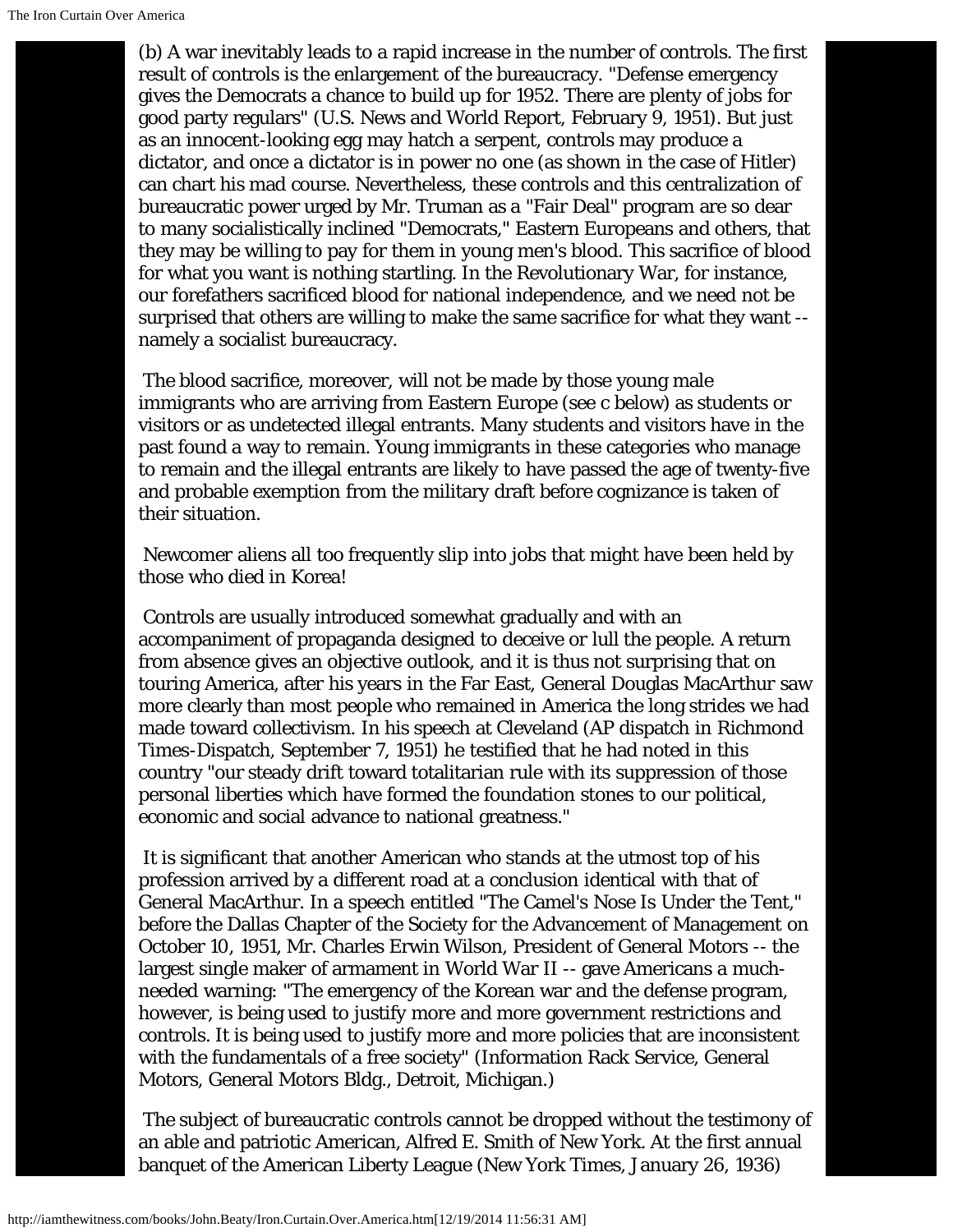Governor Smith said:

 Just get the platform of the Democratic party and get the platform of the Socialist party and lay them down on your dining-room table, side by side, and get a heavy lead pencil and scratch out the word 'Democratic' and scratch out the word 'Socialist,' and let the two platforms lay there, and then study the record of the present administration up to date.

 After you have done that, make your mind up to pick up the platform that more nearly squares with the record, and you will have your hand on the Socialist platform. . . It is not the first time in recorded history that a group of men have stolen the livery of the church to do the work of the devil.

 After protesting the New Deal's "arraignment of class against class," and its draining the "resources of our people in a common pool and redistributing them, not by any process of law, but by the whims of a bureaucratic autocracy," Governor Smith condemned the changing of the Democratic Party into a Socialist Party. Since this was said during Franklin Roosevelt's first term, Governor Smith is seen to have been not only a wise interpreter of the political scene, but a prophet whose vigorous friendly warning was unheeded by the American people.

 In summary, let it be emphasized again that wars bring controls and that some people in high places are so fond of controls that a war may appear a desirable means for establishing them.

 (c) Finally, there is the Democratic controller-politician's worry about the whittling down of his party from a majority to a minority status in the national elections of 1948 and 1950. In each of these elections the Democratic failure to win a clear majority was slight -- but significant. In 1948, Truman received less than a majority of the popular vote cast (24,045,052 out of a total of 48,489,217), being elected by a suitable distribution of the electoral vote, of which Henry Wallace the fourth man (Strom Thurmond was third) received none, though his electors polled more than a million popular votes (World Almanac, 1949, p.91). In 1950 the Democrats elected a majority of members of the House of Representatives, but the total vote of all Democratic candidates lacked .08 percent of being as large as the total vote of all the Republicans. Again the Democratic Party remained in power by the mere distribution of votes.

 Here is where the grisly facts of Eastern European immigration enter the electoral vote picture. As shown in Chapter III, the great majority of these immigrants join the Democratic Party. They also have a marked tendency to settle in populous doubtful states - states in which a handful of individual votes may swing a large block of electoral votes.

 Moreover, the number of immigrants, Eastern European and other, is colossal (Chapter II). For a short account of the problem read "Displaced Persons: Facts vs. Fiction," a statement by Senator Pat McCarran of Nevada, Chairman of the Senate Judiciary Committee, in the Senate, January 6, 1950. Those interested in fuller details should read The Immigration and Naturalization Systems of the United States, referred to several times in Chapter II and elsewhere in this book.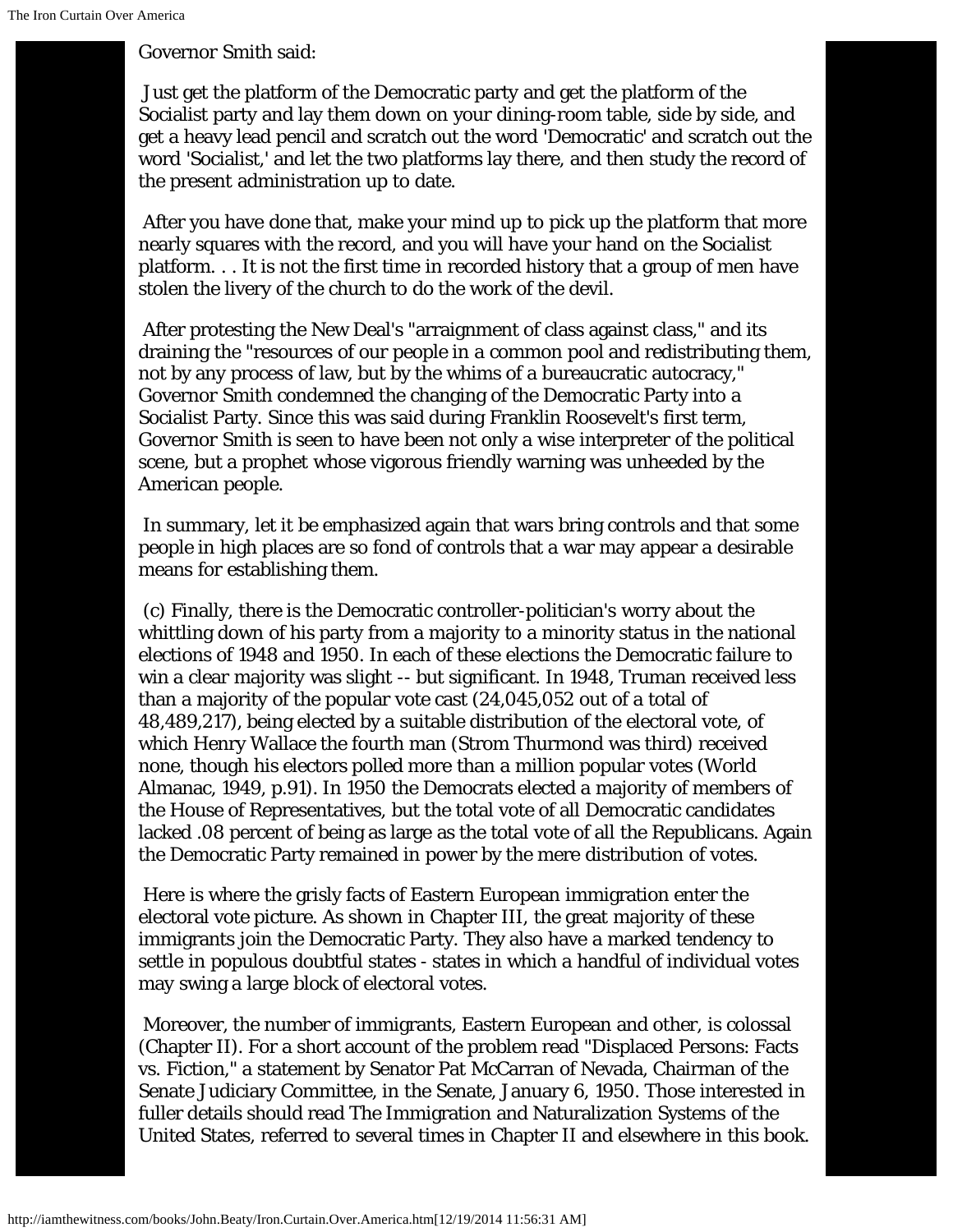Let us now examine the significance of the fact that almost all recent Eastern European immigrants have joined the Democratic Party. Let us suppose that our present annual crop of immigrants adds each year a mere third of a million votes to the Democratic Party -- in gratitude for connivance at their admittance, if for no other reason - and let us suppose also that in a "limited" war, or because of "occupation" duties far from home, a half million Americans of native stock each year are either killed or prevented from becoming fathers because of absence from their wives or from the homes they would have established if they were not at war.

 The suggested figures of 300,000 and 500,000 are merely estimates, but they are extremely conservative. They are based not - on a possible global war but on our present world ventures only - including those in Korea, Japan, Okinawa, and Germany. It thus appears that the combination of our loosely administered immigration laws and our foreign policy is changing the basic nature of our population at the rate of more than three-fourths of a million a year. In case of a world-wide war, there would be a rapid rise of the figure beyond 750,000.

 To help in an understanding of the significance of the decrease of the native population occasioned by ear here are for comparison some population results suffered by our principal opponent in World War II. In Germany boys expected to leave school in 1952, 1953, 1954, 1955, and 1956 number respectively 836,000, 837,000, 897,000, 820,000 and 150,000. The final startling figure which is for boys only - reflects the birth drop because of full-scale participation in World War II (Marion Doenhoff in European Supplement to Human Events, September, 1950).

 Even so, German soldiered were nearer home and had more furloughs than will be possible for our men in Korea or elsewhere overseas whether or not a fullscale World War III develops. It is thus seen that a combination of war deaths and fewer births among the native stock along with the immigration of leftist aliens might appear to some manipulators of the national Democratic Party as a highly desired way to a surer grip on power. To such people, the boon of being a wheel in an ever-rolling Socialist machine might be worth more than the lives of soldiers snuffed out in the undertakings of Secretary of State Acheson, or successor of similar ideology.

 (d) It is well to emphasize in this connection that the American sympathy for "Jewish refugees," so carefully whipped up in large segments of the press and the radio, is mostly unjustified, as far as any hardship is concerned.

 Those "refugees" who arrived in Palestine were well-armed or soon became well-armed with weapons of Soviet or satellite origin, and were able to take care of themselves by killing native Arabs or expelling them from their homes.

 Those Judaized Khazars arriving in the United States lost no time in forming an "Association of Jewish Refugees and Immigrants from Poland" (New York Times, March 29, 1944), which at once began to exert active political pressure. Many refugees were well-heeled with funds, portable commodities, or spoils from the lands of their origin.

For instance, an article by the Scripps Howard Special Writer, Henry J. Taylor,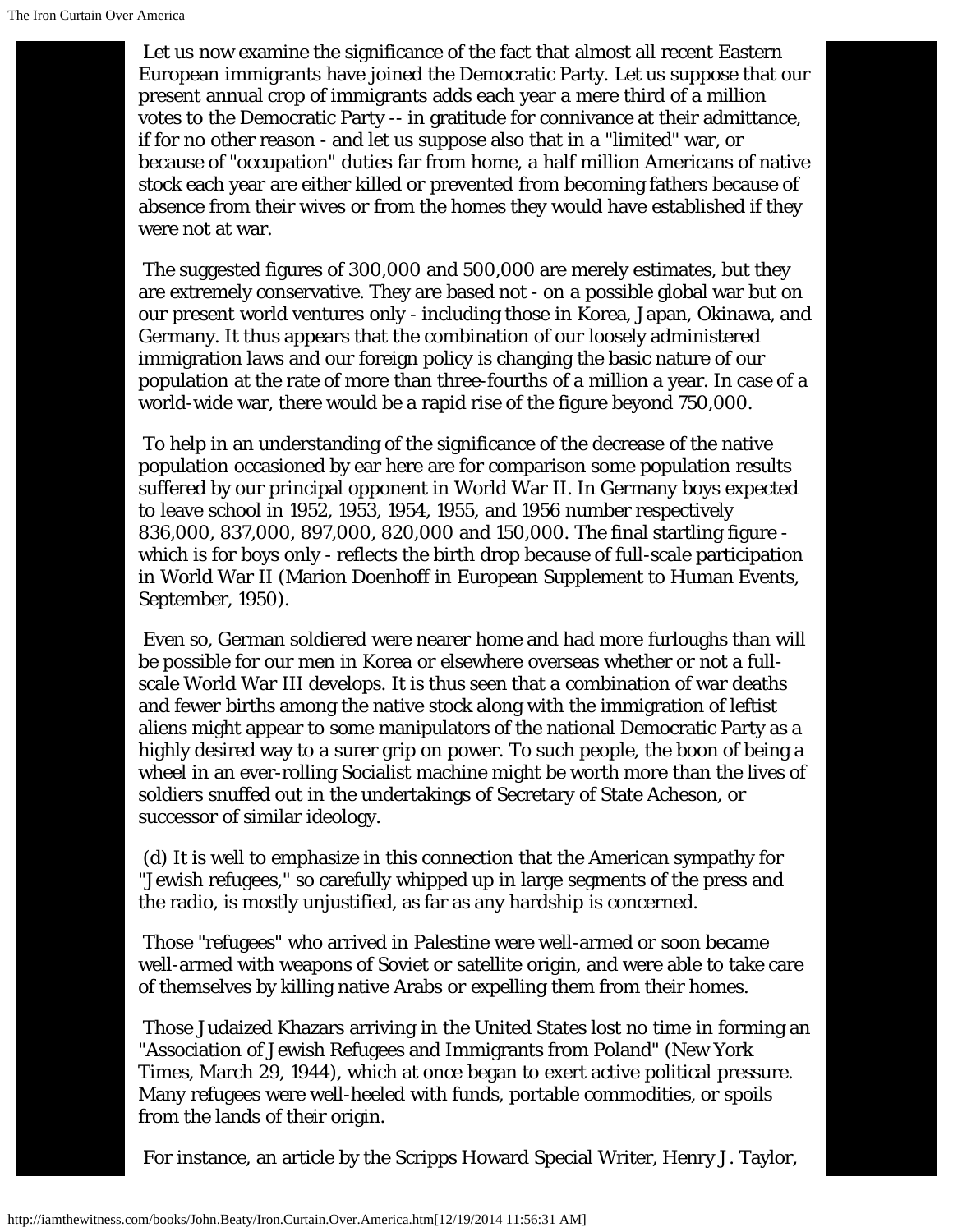and an editorial in the Washington Daily News (July 18, 1945) told of a clean-up by aliens "most of whom live in New York", of \$800,000,000 in profit on the N.Y. Stock Exchange in the Spring of 1945, "to say nothing of real estate investments, commodity speculations, and private side deals," with no capital gains tax because of their favored status as aliens.

 The Congress soon passed legislation designed to put such loopholes in our tax laws, but the politically favored alien remains a problem in the field of tax collections. In 1951, for instance, patriotic U.S. Customs Service officials detected several hundred thousands of dollars worth of diamonds in the hollow shoe heels and in the hollow luggage frames of a group of "refugees" (the Newsletter of the U.S. Custom Service as quoted in Washington Newsletter by Congressman Ed Gossett, April 12, 1951).

 In one way or another the average arriving refugee is, in a matter of months or in a few years at most, far better off economically than millions of native Americans whose relative status is lowered by the new aliens above them - aliens for whom in many instances native Americans perform menial work. This aspect of immigration has long bothered American-minded members of Congress. A report of the House Committee on Immigration and Naturalization of the Sixtyeighth Congress (1924) expressed the following principle: "Late comers are in all fairness not entitled to special privilege over those who have arrived at an earlier date and thereby contributed more to the advancement of the Nation" (The Immigration and Naturalization Systems of the United States, p. 61).

 The non-Christian alien of Eastern European origin not only in many cases deserves no sympathy except of course from those who cherish his ideological attachments and endorse his political purposes; he is also often a problem. His resistance to assimilation and his preferred nation-within-a-nation status have already been discussed.

 Another objectionable feature of "displaced persons" -- suggested in the reference to smuggled diamonds -- is their all-too-frequent lack of respect for United States law. A large number of future immigrants actually flout our laws before arriving in this country!

 Investigating in Europe, Senator McCarran found that such laws as we had on "displaced persons" were brazenly violated. He reported to the Senate in a speech, "Wanted: A Sound Immigration Policy for the United States" (February 28, 1950): I have stated and I repeat, that under the administration of the present act persons seeking the status of displaced persons have resorted to fraud, misrepresentation, fictitious documents, and perjury in order to qualify for immigration into the United States. A responsible employee of the Displaced persons Commission stated to me that he believed one-third of the displaced persons qualifying for immigration into the United States had qualified on the basis of false and fraudulent documents. . . A former official of Army Intelligence in Germany testified before the full committee that certain voluntary agencies advise displaced persons on how they might best evade our immigration laws. . .What is more, I was advised by a high official of the inspector general's office of the European command that they had "positive evidence that two of the religious voluntary agencies had been guilty of the forgery of documents in their own offices."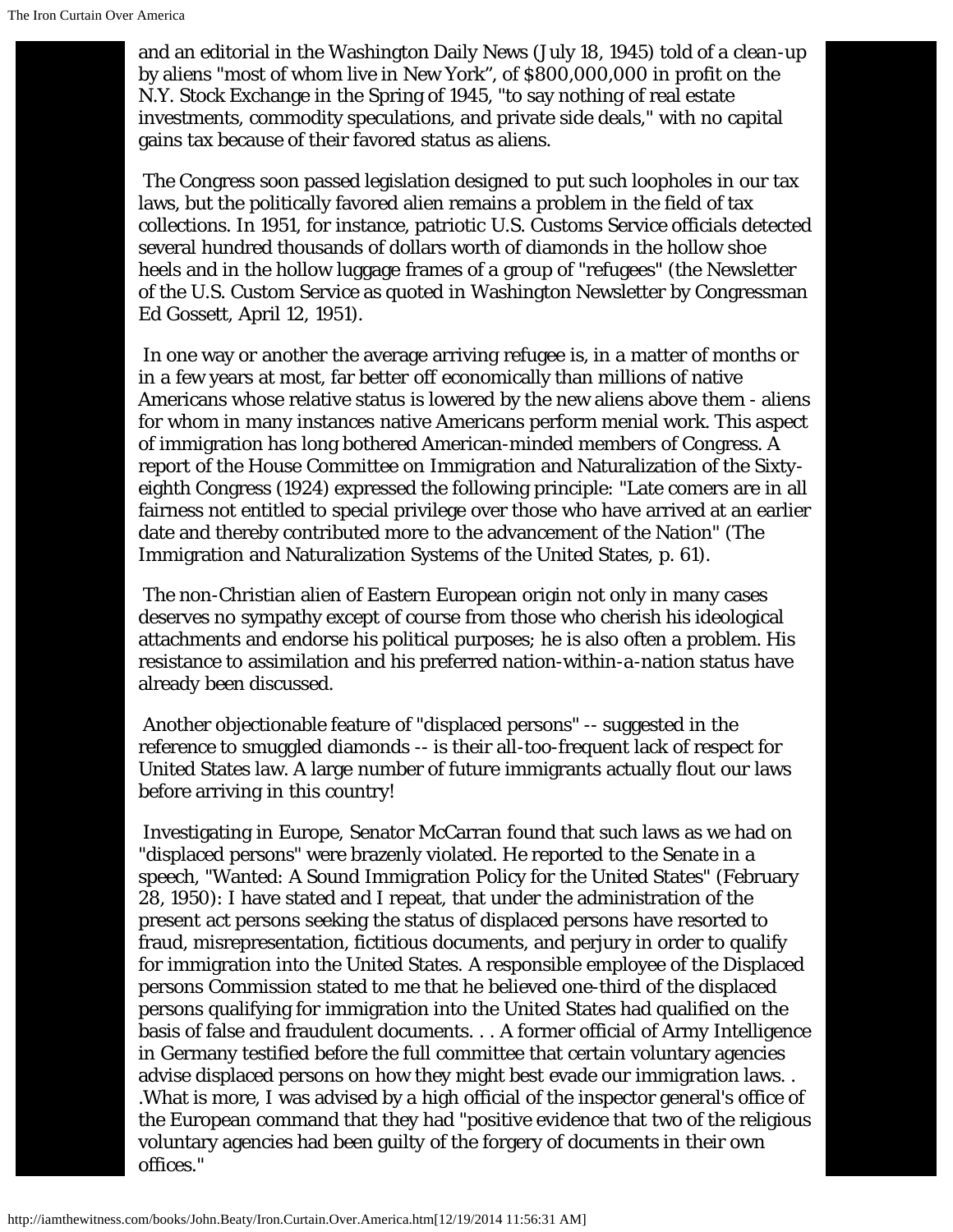Senator McCarran quoted a letter (September 9, 1949) from Sam E. Woods, which tells that the alleged payment of "50 marks through the wife of the president of the Jewish committee of the town" (Schwandorf, Bavaria), led to an investigation which showed "that a number of displaced persons, who had already departed for the United States, had previously caused their police records in Schwandorf to be changed."

 The Senator also gave evidence that the head of the Displaced Persons Commission at Frankfurt in "direct violation of the law" caused to be removed from files those documents which would prevent the acceptance of a displaced person as an immigrant.

 Senator McCarran's findings were supported by overwhelming testimony. To cite one instance, Mr. Edward M. Slazek, a former "assistant selector" for the Displaced Persons Commission in Germany, testified before a Senate Judiciary sub-committee on immigration that he was fired because he protested the admission of "fake DP's" through "wholesale fraud and bribery" (Washington Times-Herald).

 In view of findings and testimony, Senator McCarran urged caution on the bill Hr. 4567 by Mr. Emanuel Celler of New York, which provided for more Jewish immigrants, at Mr. Truman's especial request. The president said his recommendations were in favor of more "Catholics and Jews," but the Catholic World stated editorially that Catholics were satisfied with the law as it was.

 Senator McCarran's efforts did not prevail. The Celler bill became Public Law 555, 81st Congress, when signed by the President on June 16, 1950.

 It raised from 205,000 to 415,744 the number of "refugees" over and above quotas eligible legally to enter the United States. (The McCarran-Walter bill, designed to regulate immigration in the national interest, was vetoed by President Truman, but became law when the Senate on June 27, 1952, followed the House in overriding the veto.)

 An additional serious aspect of "displaced persons" is their disposition to cause trouble. Without exception informed officials interviewed by the author as an intelligence officer in 1945 advised caution on the indiscriminate admission of "refugees," Jewish and other, in the period following VE Day is furnished by Major Harold Zink, a former Consultant on U.S. policy in Germany, in his book American Military Government in Germany (Macmillan, 1947). After stating that "displaced persons gave military government more trouble than any other problem" and mentioning the agitation to the end that "the best German houses be cleared of their occupants and placed at the disposal of the displaced persons, especially the Jews," Professor Zink continues as follows (p.122): Moreover, the displaced persons continued their under-ground war with the German population. . . With German property looted, German lives lost, and German women raped almost every day by the displaced persons, widespread resentment developed among the populace, especially when they could not defend themselves against the fire-arms which the displaced persons managed to obtain.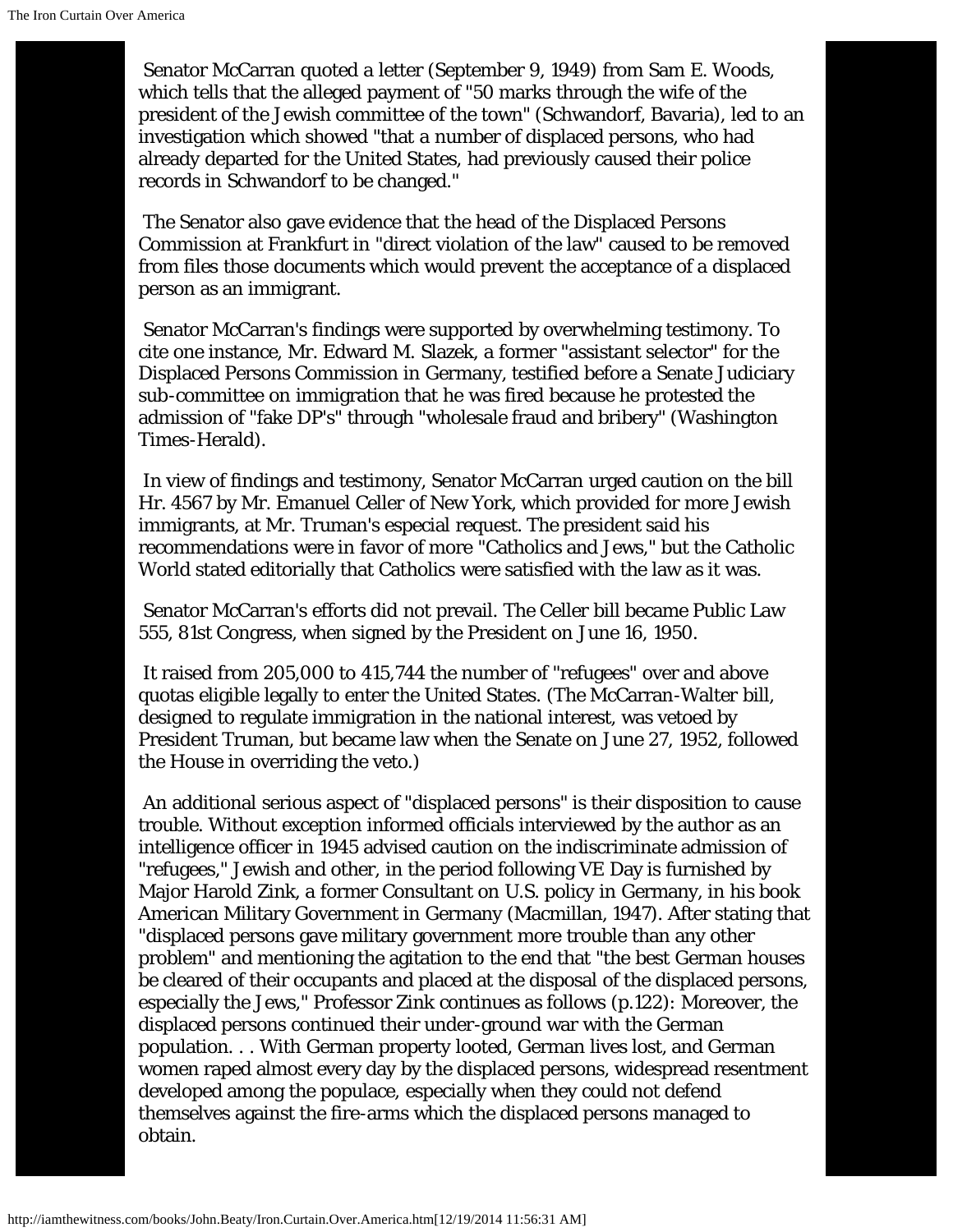Eastern European "displaced persons," their associates, and their offspring do not always lose, on arriving in hospitable America, their tendency to cause trouble.

 In a review of The Atom Spies by Arthur Pilat (Putnam), The New Yorker (May 10, 1952) states that "the most important people involved - Klaus Fuchs, David Greenglass, the Julius Rosenbergs, Harry Gold, and Morton Sobell - were not professional spies and they weren't much interested in money." The review concludes by emphasizing "the clear and continuing danger of having among us an amorphous group of people who can be persuaded at any time to betray their country for what they are told are super-patriotic reasons."

 An understanding of Zionism as a "super-patriotic" force with a focus of interest outside of and alien to America -- can be had from an editorial signed by Father Ralph Gorman, C.P., in The Sign (November, 1951): Zionism is not, at present at least, a humanitarian movement designed to help unfortunate Jewish refugees. It is a political and military organization, based squarely on race, religion, and nation, using brute force against an innocent people as the instrument for the execution of its policies. . .

 The Israelis have already carved a state out of Arab land and have driven 750,000 Arabs out of their homes into exile. Now they look with covetous eyes on the rest of Palestine and even the territory across the Jordan. . .

 The Arabs are not fools. They realize what is being prepared for them - with American approval and money. They know that the sword is aimed at them and that, unless Zionist plans are frustrated, they will be driven back step by step into the desert -- their lands, homes, vineyards, and farms taken over by an alien people brought from the ends of the earth for this purpose.

 Even worse in some aspects is a political philosophy -- put into practice by "drives" to sell "Israeli" bonds, nation-wide propaganda, etc. -- to the effect that "Israel is supposed to have a unique jurisdiction over the 10,000,000 to 12,000,000 Jews who live in every country of the world outside it" (Mr. William Zuckerman, reporting, in the Jewish Newsletter, on "the recent World Zionist Congress held in Jerusalem," as quoted by Father Gorman).

 In view of the passages just quoted, why are America's leftists so anxious for many more "refugees" ? Can there be any conceivable reason except for the eager anticipation of their future votes ? Can there be any motives other than anti-American in the opposition to the McCarran-Walter law (p. 166) ? Moreover, can anyone believe that continued subservience to "Israeli" aims is other than an invitation to war in the Middle East -- a war which we would probably lose?

 (e) Let us once more consider the foreign policy which is responsible for our present peril.

 Could it be that those who pull the strings from hidden seats behind the scenes, want Americans to be killed in Korea indefinitely and for no purpose; want the Arab world to turn against us; want a few hundred thousand young Americans killed in Germany, and want the reviving German state destroyed lest it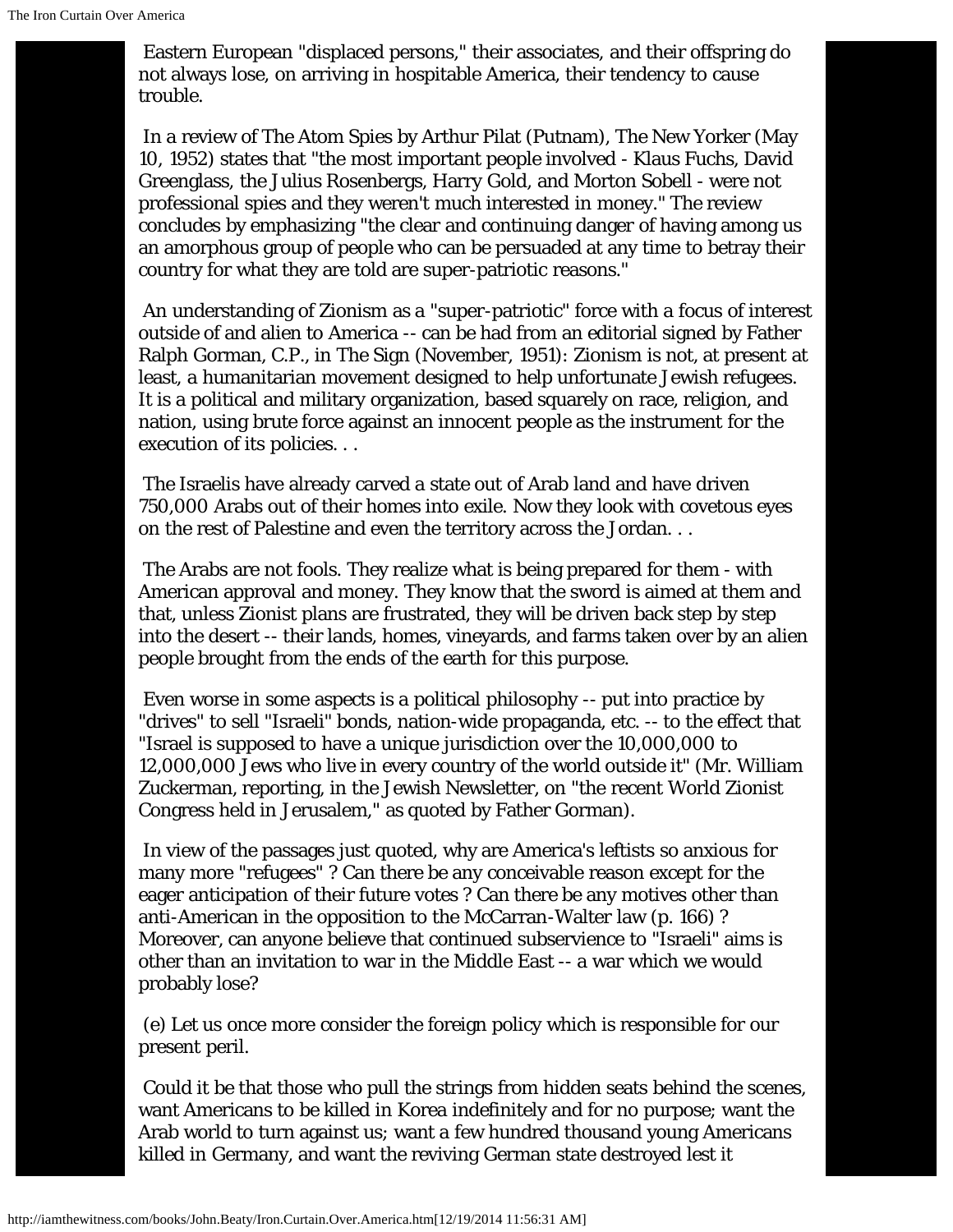somehow become again (see Chapter I) a bulwark against the present pagan rulers of Eastern Europe and Northern Asia? Such an eventuality, of course, would be used to bring in from here and there as in World War II a great new horde of politically dependable refugees - a boon to all leftists - a boon so great that no further challenge to their power could be conceivable.

 In answering the question, "Do those who pull the hidden strings really want war?" remember that the Soviet manpower reserves are many times greater than ours; their birthrate is nearly twice as high; they have millions of Chinese and other puppets willing to fight for rice and clothing. Without reserves from Asia, however, the Soviet strength in the European theater in 1951 was estimated by General Bonner Fellers as "175 divisions some 25 of which were armored" (Human Events, January 21, 1951).

 In the Soviet's favor also is the nature and extent of Soviet territory, which is characterized by miles and miles of marshes in summer and impenetrable snow in winter. The vast inhospitable areas of Russia caused even the tremendous Europe-based armies of Napoleon and Hitler to bog known to ultimate defeat. The long range Soviet strategic aim according to Stalin is to induce the United States to follow a policy of self-destruction, and that goal can be best accomplished by our engaging in extended land warfare far from home.

 Here is testimony from a speech recently delivered at Brown University by Admiral Harry E. Yarnell, former Commander-in-Chief of the United States Asiatic fleet: To a Russian war planner, the ideal situation would be a campaign against the Allies in Western Europe, where their army can be used to the greatest advantage, while their submarines can operate not far from home bases against the supply lines from the United States to Europe.

 Moreover in answering the question, "Do those who pull the hidden strings want war?" Americans, and particularly women, must remember, alas! that America is no longer "a preeminently Christian and conservative nation," as General MacArthur described it in a speech to the Rainbow Division (1937) as his career as Chief of Staff of the Army was ending (MacArthur On War, by Frank C. Waldrop, Duell, Sloan and Pearce, New York, 1942). Americans who adhere doggedly to the idea that traditional Christianity shall not disappear from our land must beware of the fallacy of thinking that, because they are merciful, other people are merciful.

 Mercy toward all mankind is a product of Christianity and is absent from the dialectic materialism of the New Rulers of Russia, whose tentacles reach to so many countries.

 Apart from Christ's Sermon on the Mount, the most famous Passage on mercy in the English language is Shakespeare's "The quality of mercy." It has been widely suppressed, along with the teaching of the play, The Merchant of Venice, which contains it (Chapter V, above).

 It is thus well to reflect constantly that Soviet leaders are moved by no consideration of humanity as the term is understood in the Christian West. Instead of relieving a famine, the rulers of Russia are reported to have let millions of Russians die in order to restore in a given province, or oblast,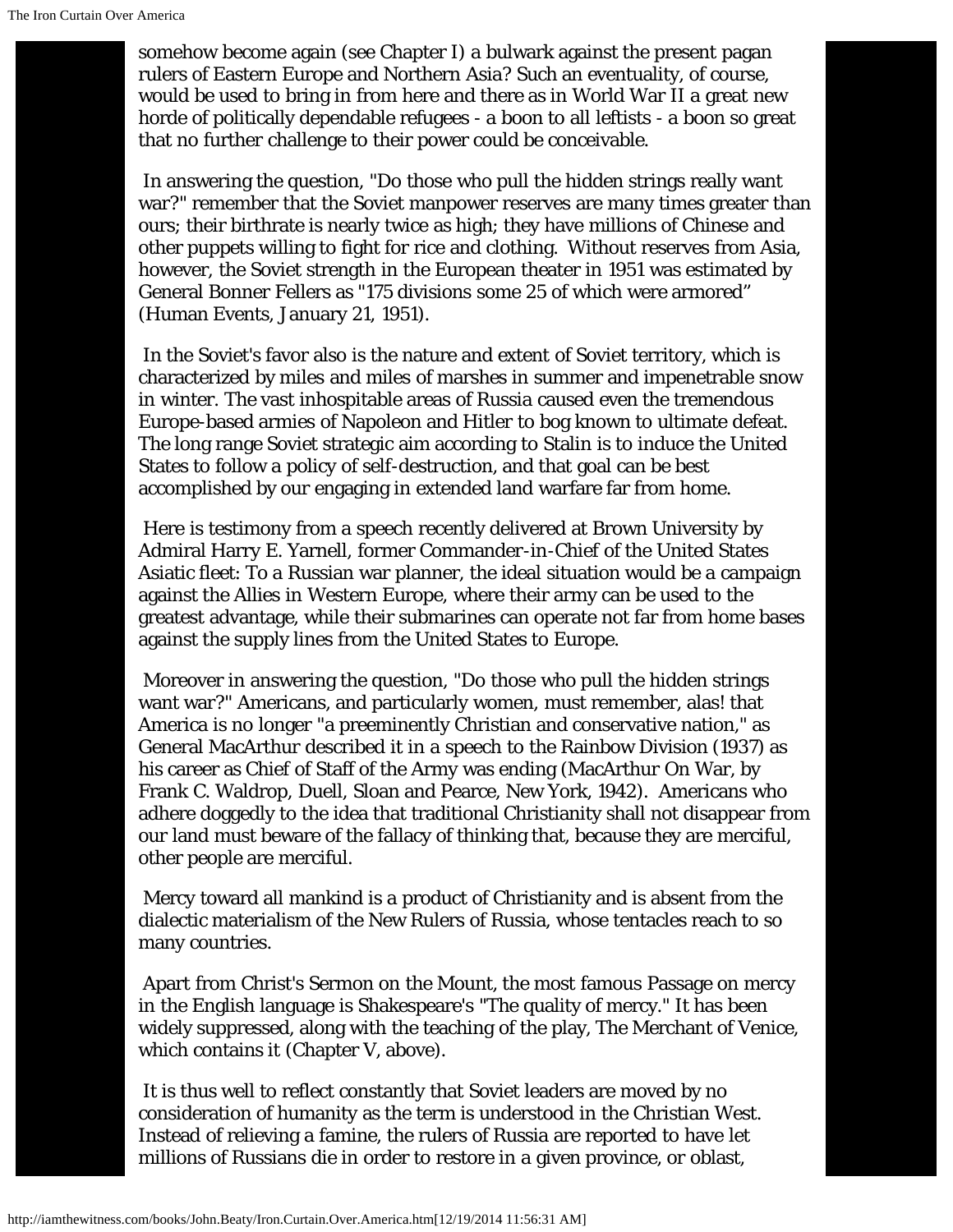according to Chinese Nationalist sources -- and others -- the Chinese Communist "backed by Russia" have decided that they must accomplish the "eventual extermination of 150,000,000 Chinese" to reduce Chinese population, now between 450,000,000 and 475,000,000, "to more manageable proportions" (AP dispatch, Dallas Morning News, and other papers, March 12, 1951).

 This is necessary, under the Communist theory, if China is to be a strong country without the permanent internal problem of hordes of people near starvation, or likely to be so by the ravages of draught and flood.

 This brings us again to the testimony before Congress by Secretary of Defense Marshall (May 8 and following, 1951) that our purpose in Korea was to bleed the Chinese until they got tired and cried halt.

 For Chinese Communist leaders, who "need" a population reduction of 150,000,000 people, there is only delighted amusement in such U. S. official statements, intended to justify our war policy and reassure the American public! Equally amusing for them is the official U.S. statement that we are inflicting casualties much greater than those we are sustaining.

 Even apart from any Chinese Communist population reduction policy, their present population is three times ours, and they have no plans, as we have, to use elements of their population to save Europe and "police" foreign areas!

 The Kremlin laughter at our acceptance of continuing American casualties under such an insane motivation as bleeding the Chinese and at our waste of matériel must have been even more hearty than that of the Chinese Communists. Yet these appalling facts constituted the foreign policy of our top State Department and Defense Department leaders under the Acheson and Marshall régimes!

 It appears then that U.S. leftists, including those who control the National Democratic Party want war, Socialistic controls, and plenty of casualties, and not one fact known to the author points to the contrary.

 Full-scale war, of course, would be edged into in devious ways with carefully prepared propaganda, calculated to fool average Americans, including ignorant and deluded basically patriotic people in the Democratic Party. There would, of course, be an iron curtain of complete censorship, governmental and other.

 Dazed by propaganda verbiage, American boys will not understand -- any more than when talking to General Eisenhower during World War II -- but they will give their fair young lives:

Theirs not to reason why,

Theirs but to do and die.

 "Greater love hath no man than this," said the Saviour (St. John, XV,13), "that a man lay down his life for his friends." But nowhere in scripture or in history is there a justification for wasting precious young life in the furtherance of sinister political purposes.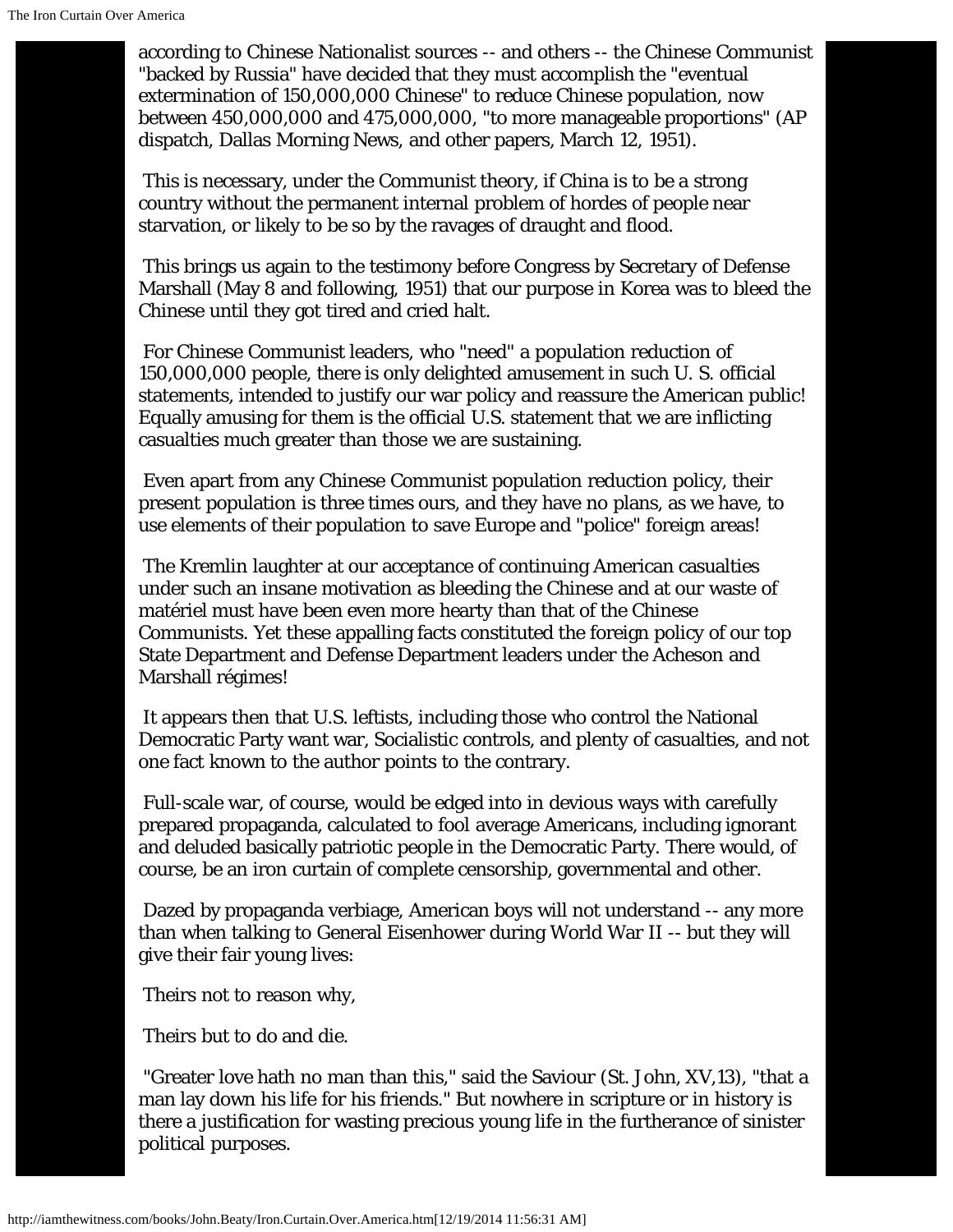# **CHAPTER VIII**

## **CLEANING THE AUGEAN STABLES**

 In ancient fable one of the giant labors of Hercules was cleaning the labyrinthine stables of King Augeas who possessed "an immense wealth of herds" (Encyc. Brit., II, 677) and twelve sacred bulls. The removal of accumulated filth was accomplished in the specified time and the story of difficulty successfully overcome has been told through the ages for entertainment and for inspiration.

 The modern significance of the parable of Hercules may be thus interpreted. King Augeas is Mr. Truman. The sacred bulls are those high and mighty individuals who control and deliver the votes of minority blocs. The filth is the nineteen-year accumulation of Communists and fellow-travelers in the various departments, executive agencies, bureaus, and what not, of our government. To clean out the filth, there can be but one Hercules -- an aroused American people.

 Exactly how can the American people proceed under our laws to clean out subversives and other scoundrels from our government? There are three principal ways: (a) by a national election; (b) by the constitutional right of expressing their opinion; and (c) by influencing the Congress to exercise certain powers vested in the Congress by the Constitution, including the power of impeachment.

(a) A national election is the normal means employed by the people to express their will for a change of policy. There are reasons, however, why such a means should not be exclusively relied on. For one thing, a man elected by the people may lose completely the confidence of the people and do irreparable damage by bad appointive personnel and bad policies after one election and before another.

 In the second place, our two leading parties consist of so many antagonistic groups wearing a common label that candidates for president and vice-president represent compromises and it is hard to get a clear-cut choice as between Democrats and Republicans.

 For instance, in the campaigns of 1940, 1944, and 1948 the Republicans offered the American voters Wendell Willkie, and Thomas Dewey - twice! Willkie was a sincere but poorly informed and obviously inexperienced "one worlder," apparently with a soft spot toward Communism, or at least a blind spot, as evidenced in his hiring or lending himself as a lawyer to prevent government action against alleged Communists. Thus, among "the twelve Communist Party leaders" arrested July 26, 1951), was William Schneiderman, "State Chairman of the Communist Party of California and a member of the Alternate National Committee of the Communist Party of the United States."

 The preceding quotations are from the New York Times (July 27, 1951), and the article continues: "With the late Wendell L. Willkie as his counsel, Schneiderman defeated in the Supreme Court in 1943 a government attempt to revoke his citizenship for his political associations.

 Schneiderman was born in Russia," Likewise, Governor Dewey of New York, campaigning on a "don't bother the Communists" program, won the Oregon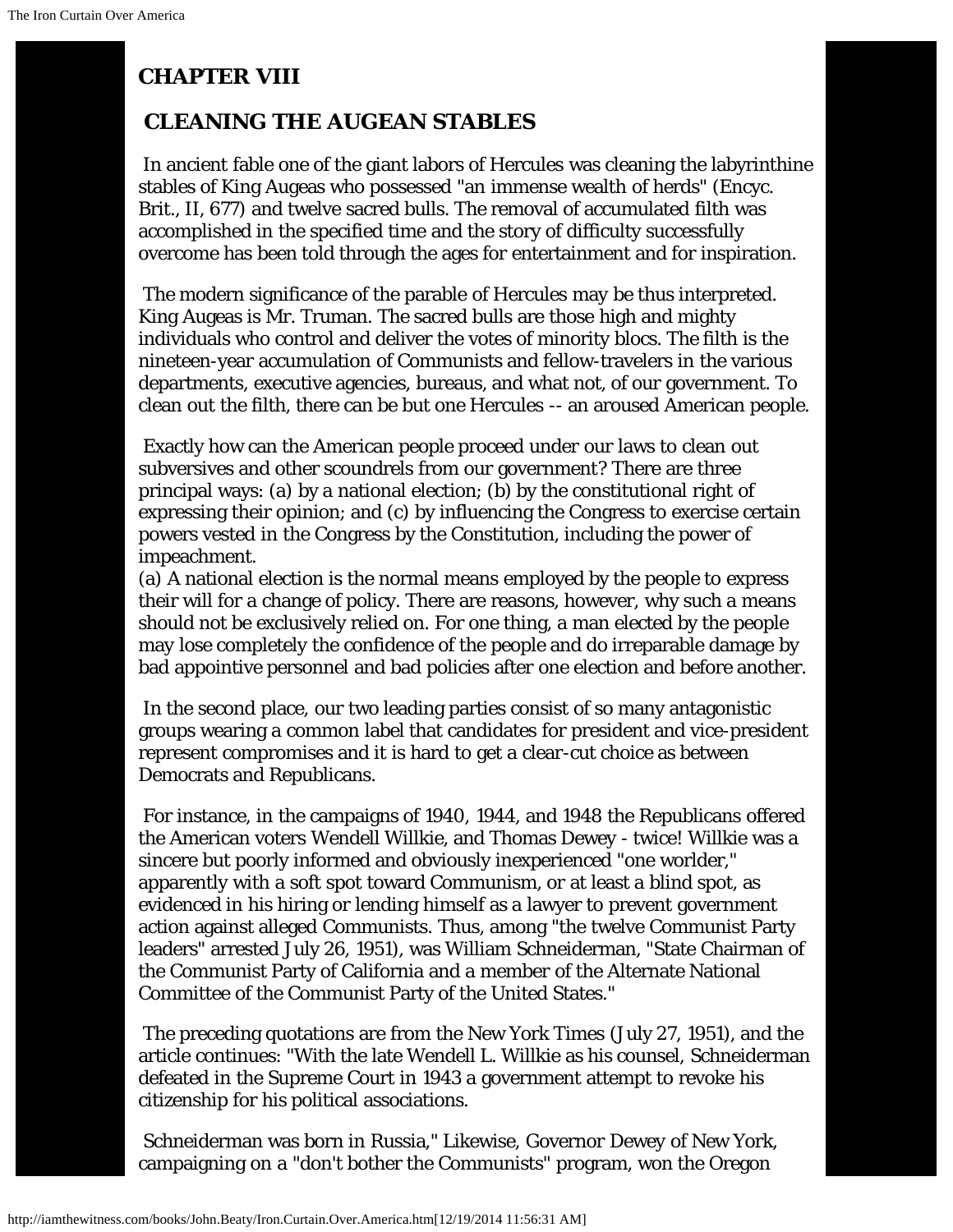Republican presidential primary election in 1948 in a close contest from Harold Stassen, who endorsed anti-Communist legislation.

 Governor Dewey, largely avoiding issues, except in this instance, moved on to nomination and to defeat.

 The moral seems to be that the American people see no reason to change from the Democratic Party to the Republican Party with a candidate favorable to or indifferent to Communism. With such a Republican candidate, a Democratic candidate may be favored by some conservatives who rely on the more or less conservative Democrats - who extend from Maryland in an arc through the South around to Nevada - to block the extreme radicalism of a Democratic administration. Governor Dewey followed the Roosevelt path not only in a disinclination to combat Communism; in such matters as the "purge" of Senator Revercomb of West Virginia, he showed evidence of a dictatorial intention to which not even Roosevelt would have presumed.

 Thus, however much one may hope for a pair of strong, patriotic, and able Democratic candidates or a pair of strong, patriotic, and able Republican candidates at the next election, there is no certainty of a realized hope. There is likewise no certainty of success in the move of a number of patriotic people in both parties to effect a merger of American-minded Republicans and non-leftist Democrats in time for a slate of coalition candidates in the next presidential election. This statement is not meant to disparage the movement, whose principal sponsor Senator Karl Mundt represents a state (South Dakota) not in the Union during the Civil War and is therefore an ideal leader of a united party of patriotic Americans both Northern and Southern.

 Senator Mundt's proposal deserves active and determined support, because it is logical for people who feel the same way to vote together. Moreover, the defective implementation of the Mundt proposal would certainly be acclaimed by the great body of the people -- those who acclaimed General MacArthur on his return from Tokyo.

 The stumbling-block, of course, is that it is very hard for the great body of the people to make itself politically effective either in policy or in the selection of delegates to the national nominating conventions, since leaders already in office will, with few exceptions, be reluctant to change the setup (whatever its evil) under which they became leaders.

 To sum up, a coalition team -- as Senator Mundt proposes -- would be admirable. Nevertheless, other methods of effecting a change of our national policy must be explored.

(b) A possible way for the American public to gain its patriotic ends is by the constitution-protected right of petition (First Amendment). The petition, whether in the form of a document with many signatures or a mere individual letter, is far more effective than the average individual is likely to believe. In all cases the letters received are beyond question tabulated as straws in the wind of public opinion; and to a busy Congressman or Senator a carefully prepared and well-documented letter from a person he can trust may well be a guide to policy.

The author thus summed up the influence of letters in his book Image of Life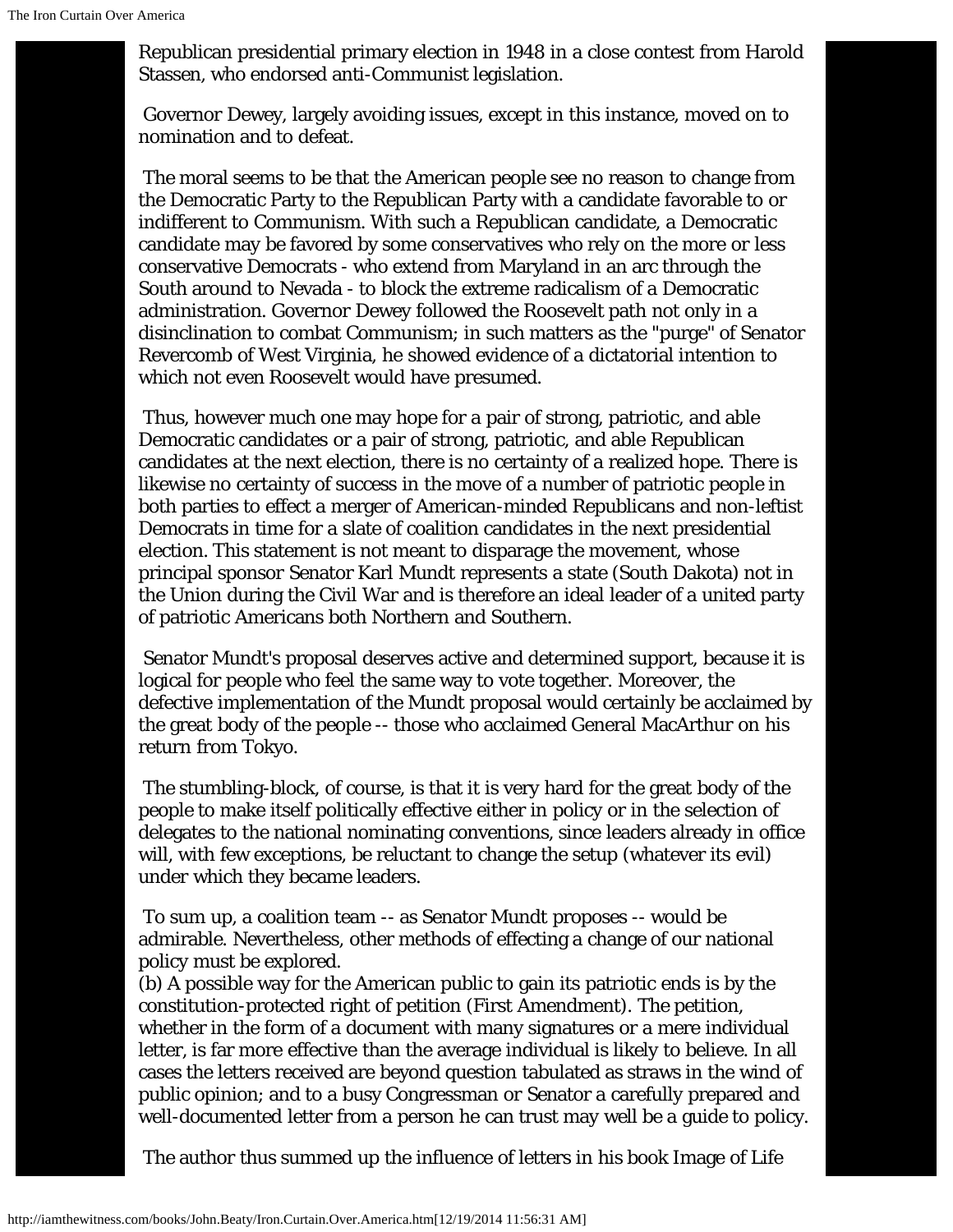(Thomas Nelson and Sons, New York, 1940, pp. 207-208: It is perhaps unfortunate, but undeniably true that letter-writers wield a powerful influence in America. Along with the constant newspaper and magazine "polls" of citizens and voters, letters are the modern politician's method of keeping his ear to the ground.

 This fact was startlingly illustrated in 1939 by a high executive's issuing a statement justifying a certain governmental stand by an analysis of the correspondence received on the subject. Since the letter wields this influence, and since it is one of the chief weapons of the organized minority, public-spirited citizens should use it, too. They should write to members of state legislatures, United States Congressmen and Senators, and other government officials endorsing or urging measures which the writers believe necessary for the good of the country. Similar letters of support should of course be written to any others in or out of government service, who are under the fire of minorities for courageous work in behalf of decency, morality, and patriotism.

 nThe use of the letter for political purposes by organized groups is illustrated by the fact that a certain congressman (his words to the author in Washington) received in one day more than 5,000 letters and other forms of communication urging him to vote for a pending measure favorable to "Israel," and not one post card on the other side!

 Letters in great volume cannot be other than effective. To any Congressman, even though he disapproves of the policy or measure endorsed by the letters, they raise the question of his being possibly in error in view of such overwhelming opposition to his viewpoint. To a Congressman who believes sincerely -- as some do -- that he is an agent whose duty is not to act on his own judgment, but to carry out the people's will, a barrage of letters is a mandate on how to vote. Apparently for the first time, those favoring Western Christian civilization adopted the technique of the opposition and expressed themselves in letters to Washington on the dismissal of General MacArthur.

 In addition to writing letters to the President and his staff and to one's own senators and congressmen, the patriotic American should write letters to other senators and congressmen who are members of committees concerned with a specific issue (see c, below).

 In this way, he will meet and possibly frustrate the new tactics of the anti-American element which, from its news-paper advertisements, seems to be shifting its controlled letters from a writer's "own congressman and senators" to "committee chairmen and committee members. "For the greater effectiveness which comes from a knowledge of the structure of the government, it is exceedingly important that each patriotic citizen possess or have access to a copy of the latest Congressional Directory (Superintendent of Documents, Government Printing Office, Washington, D.C., \$1.50).

 The patriotic citizen should not let his or her letter writing stop with letters to officials in Washington. Letters along constructive lines should be sent to other influential persons such as teachers, columnists, broadcasters, and judges letting them know the writer's views. Persons such as Judge Medina, who presided in a fair and impartial manner over a trial involving charges of communism, are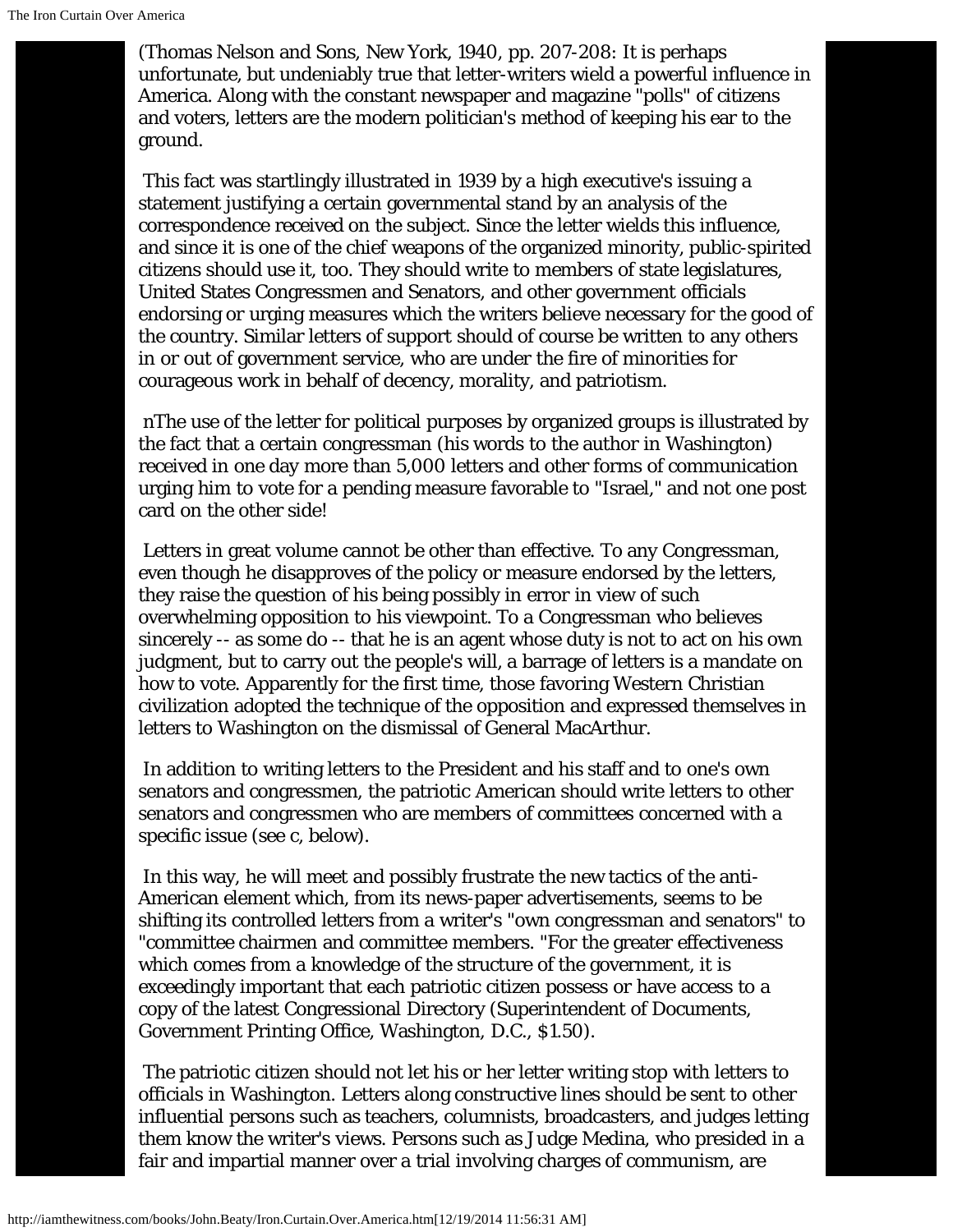inundated by letters and telegrams of calumny and vilification (his words to the author and others at a meeting of the Columbia Alumni in Dallas). To such officials, a few letters on the other side are heartening.

 Letters to newspapers are especially valuable. Whether published or not, they serve as opinion-indicators to a publisher. Those that are published are sometimes clipped and mailed to the White House and to members of the Congress by persons who feel unable to compose letters of their own. The brevity of these letters and their voice-of-the-people flavor cause them also to be read by and thus to influence many who will not cope with the more elaborate expressions of opinion by columnist and editorial writers. (c) As the ninth printing of The Iron Curtain Over America was being prepared (summer of 1952) for the press, it became a fact of history that President Truman would not succeed himself for the presidential term, 1953-1957. The following pages of this chapter should therefore be read not as a specific recommendation directed against Mr. Truman but as a general consideration of the question of influencing executive action through pressure upon Congressional committees and -- in extreme cases -- by impeachment, with the acts and policies of Mr. Truman and his chief officials used as illustrative material.

 If the pressure of public opinion by a letter barrage or otherwise is of no avail, because of already existing deep commitments as a pay-off for blocs of votes or for other reasons, there are other procedures.

 The best of these, as indicated under (b) above, is to work through the appropriate committees of the Congress.

 Unfortunately the Foreign Affairs Committee of the Senate has a majority of members willing to play along with almost any vote-getting scheme.

 It was only by the skillful maneuvering of the Chairman, Senator Tom Connally of Texas, that the Committee was prevented from passing during World War II a pro-Zionist resolution on the Middle East which might have prejudiced the American victory in the war.

 Despite Mr. Acheson's record, every Republican on the Committee approved the nomination of that "career man" to be Secretary of State (telegram of Senator Tom Connally to the author). See also the article by C.P.Trussell, New York Times, January 19, 1949).

 Thus with no Republican opposition to attract possible votes from the Democratic majority, the committee vote on Acheson's confirmation was unanimous! Parenthetically, a lesson is obvious -- namely, that both political parties should in the future be much more careful than in the past in according committee membership to a Senator, or to a Representative, of doubtful suitability for sharing the committee's responsibilities.

 Despite one very unfortunate selection, the Republican membership of the House Committee on Foreign Affairs averages up better than the Republican membership of the Senate Committee on Foreign Relations. The House Committee is not so influential, however, because of the Constitution's express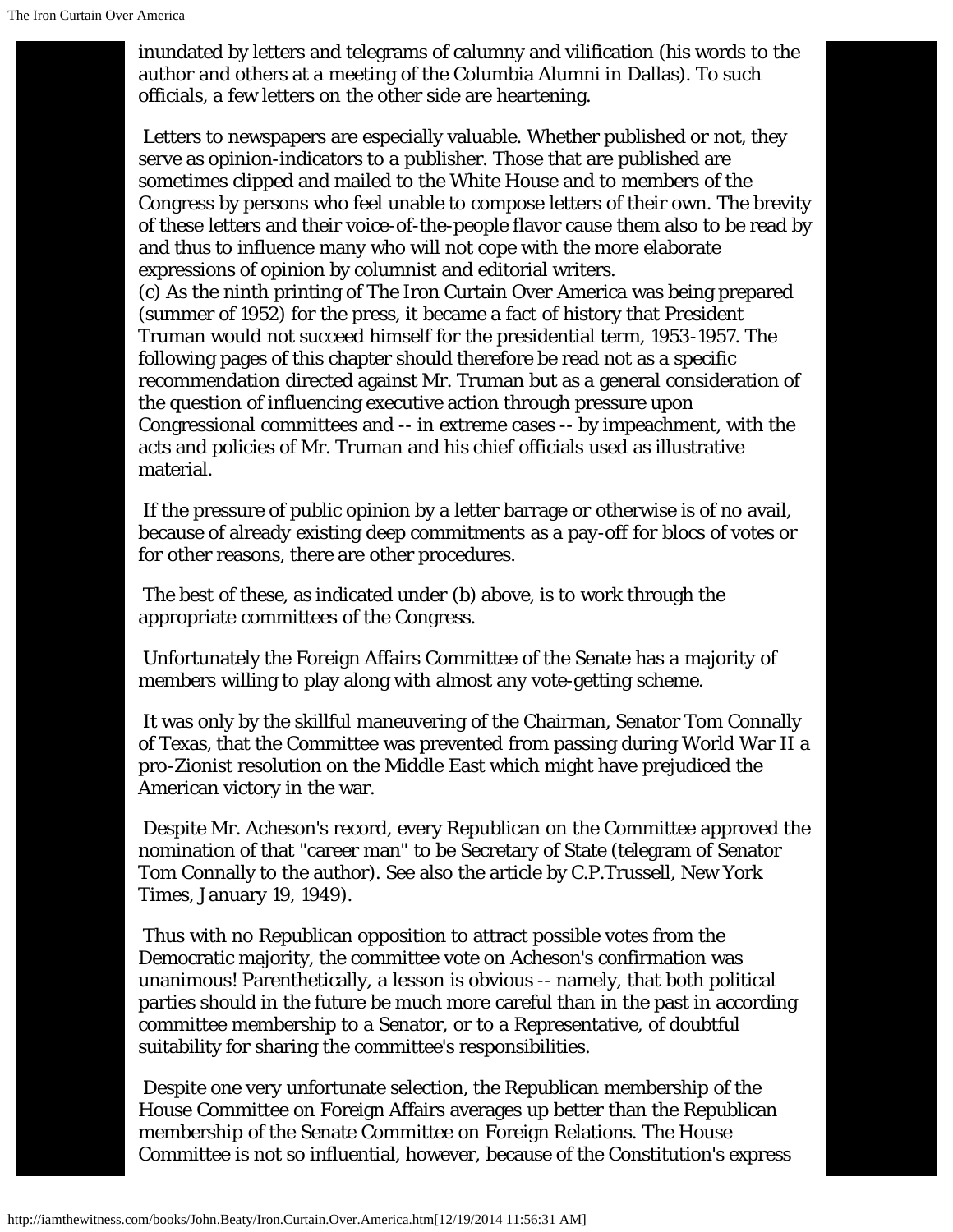vesting of foreign policy in the Senate.

 In contrast, however, the House Appropriations Committee is under the Constitution more influential than the Appropriations Committee in the Senate, and might under public pressure withhold funds (U.S. Constitution, Article I, Section 9, Paragraph 6) from a government venture, office, or individual believed inimical to the welfare of the United States (see George Sokolshy's syndicated column, Dallas Morning News and other papers, Jan. 23, 1951. In the matter of appropriations, the Senate Committee on Appropriations has, however, made a great record in safeguarding what it believes to be the public interest.

 For example, in 1946 the senior Republican member of this vital Senate Committee was instrumental in achieving the Congressional elimination from the State Department budget of \$4,000,000 earmarked for the Alfred McCormack unit - an accomplishment which forced the exit of that undesired "Special Assistant to the Secretary of State." There is no reason why this thoroughly Constitutional procedure should not be imitated in the 1950's. The issue was raised for discussion by Congressman John Phillips of California, a member of the House Appropriations Committee, in May, 1951 (AP dispatch in the Times-Herald, Dallas, May 14, 1951).

 In mid-1950 the House Committee on Un-American Activities seemed to need prodding by letters from persons in favor of the survival of America. The situation was described thus in a Washington Times-Herald (November 26, 1950) editorial entitled "Wake the Watchman": The reason the committee has gone to sleep is that it is now, also for the first time in its history, subservient to the executive departments which have so long hid the Communists and fought the committee.

 For evidence, compare the volume entitled Hearings Regarding Communism in the United States Government - Part 2, that record committee proceedings of Aug. 28 and 31, and Sept. 1 and 15, 1950, with the records of comparable inquiries any year from the committee's origin in 1938 down to 1940 when the present membership took over.

The witnesses who appeared before the committee in these latest hearings need no explaining. They were: Lee Pressman, Abraham George Silverman, Nathan Witt, Charles Kramer, John J. Abt and Max Lowenthal. This handsome galaxy represents the very distilled essence of inside knowledge in matters that can help the people of this Republic understand why we are now wondering where Stalin is going to hit us next.

 At least one, Max Lowenthal, is an intimate friend of President Truman, regularly in and out of side entrances at the White House.

 Perhaps that accounts -- of course it does -- for the arrogant assurance with which Lowenthal spot in the committees eye when he was finally brought before it for a few feeble questions.

 Incidentally, "Truman was chosen as candidate for Vice President by Sidney Hillman, at the suggestion (according to Jonathan Daniels in his recent book A man of Independence) of Max Lowenthal" . . . ("The Last Phase," by Edna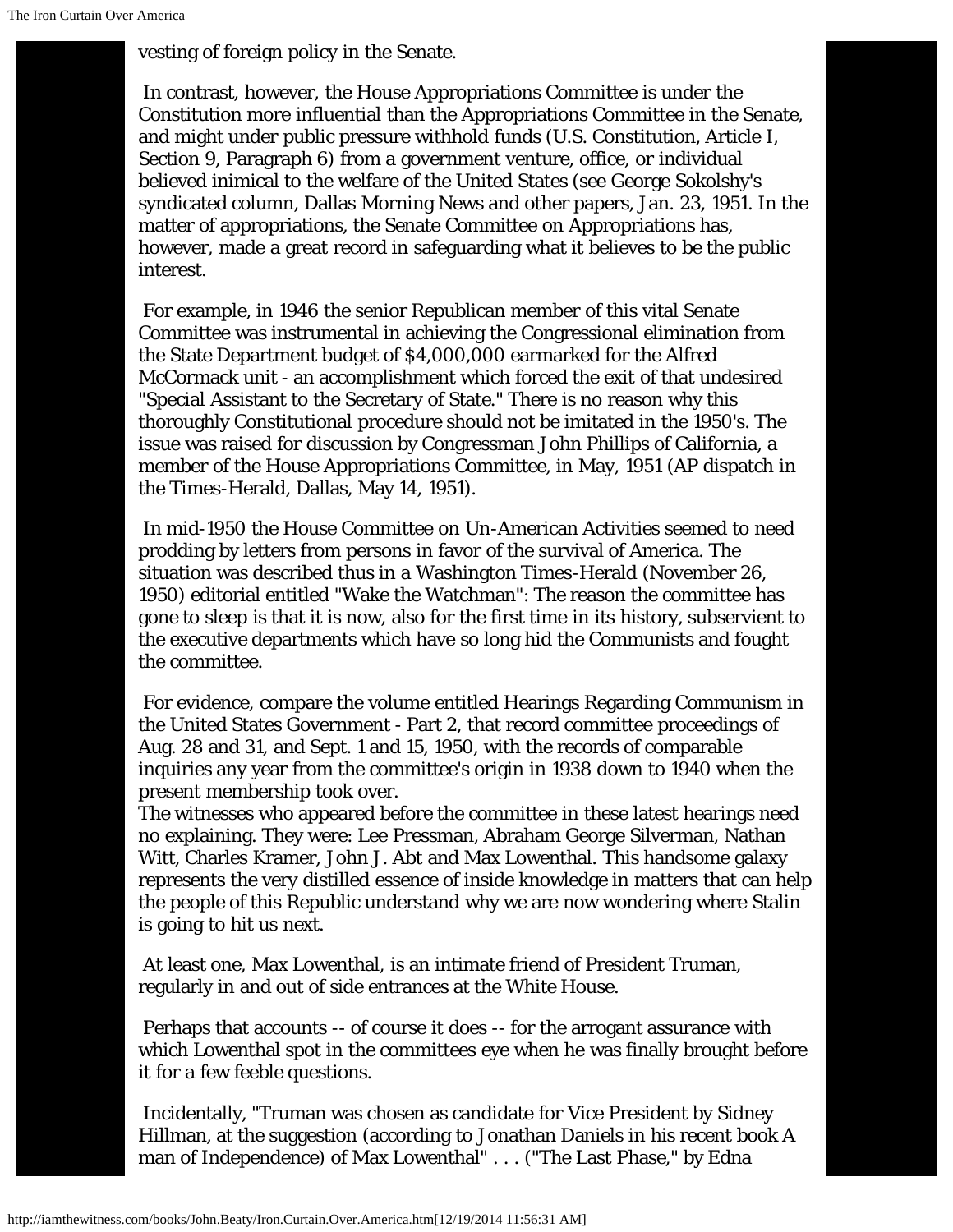Lonigan, Human Events, May 2, 1951).

 In fairness to the present membership, however, it is well to add that, from a variety of circumstances, the Committee has suffered from a remarkable and continuing turn-over of membership since the convening of the 81st Congress in January, 1949.

 New regulations -- passed for the purpose by the Democratic 81st Congress, which was elected along with President Truman in 1948 -- drove from the Committee two of its most experienced and aggressive members: Mr. Rankin of Mississippi, because he was Chairman of the Committee on Veterans' Affairs, and Mr. Hebert of Louisiana, because he was not a lawyer.

 In January, 1949, the experienced Congressman Karl Mundt of South Dakota left the House and his membership on the Committee to take his seat in the Senate. Promotion to the Senate (Dec. 1, 1950) likewise cost the Committee the services of Congressman Richard Nixon of California, the member most active in the preliminaries to the trial of Alger Hiss.

 In the election of 1950, Representative Francis Case of South Dakota was advanced to the Senate. After a single term on the Committee, Congressman Burr P. Harrison of Virginia became a member of the Ways and Means Committee on Un-American Activities. Thus when the Committee was reconstituted at the opening of the 82nd Congress in January, 1951, only one man, Chairman John S. Wood of Georgia, had had ,more than one full two-year term of service and a majority of the nine members were new.

 The Committee, like all others, needs letters of encouragement to offset pressure from pro-Communist elements, but there were evidences in 1951 of its revitalization. On April 1, 1951, it issued a report entitled "The Communist Peace Offensive," which it described as "the most dangerous hoax ever devised by the international Communist conspiracy" (see Red-ucators in the Communist Peace Offensive, National Council for American Education, 1 Maiden Lane, New York38, N.Y.)

 Moreover, in 1951 the committee was again probing the important question of Communism in the motion picture industries at Hollywood, California. Finally, late in 1951 the Un-American Activities Committee issued a "brand new" publication, a "Guide Book to Subversive Organizations," highly recommended by The Americanism Division, The American Legion (copies may be had from the National Americanism Division, The American Legion, 700 N. Pennsylvania St., Indianapolis, Ind.; 25 cents; in lots of 25 or more, 15 cents. See, also, pp. 101-103, above).

 Fortunately, the Senate Judiciary Committee is also accomplishing valuable work in the exposure of the nature and methods of the Communist infiltration. Its work is referred to, its chairman Senator McCarran of Nevada is quoted, and its documents are represented by excerpts here and there in this book.

 The Rules Committee of the House was restored to its traditional power by the 82nd Congress in 1951 and may also prove an effective brake on bills for implementing the dangerous policies of an incompetent, poorly advised, or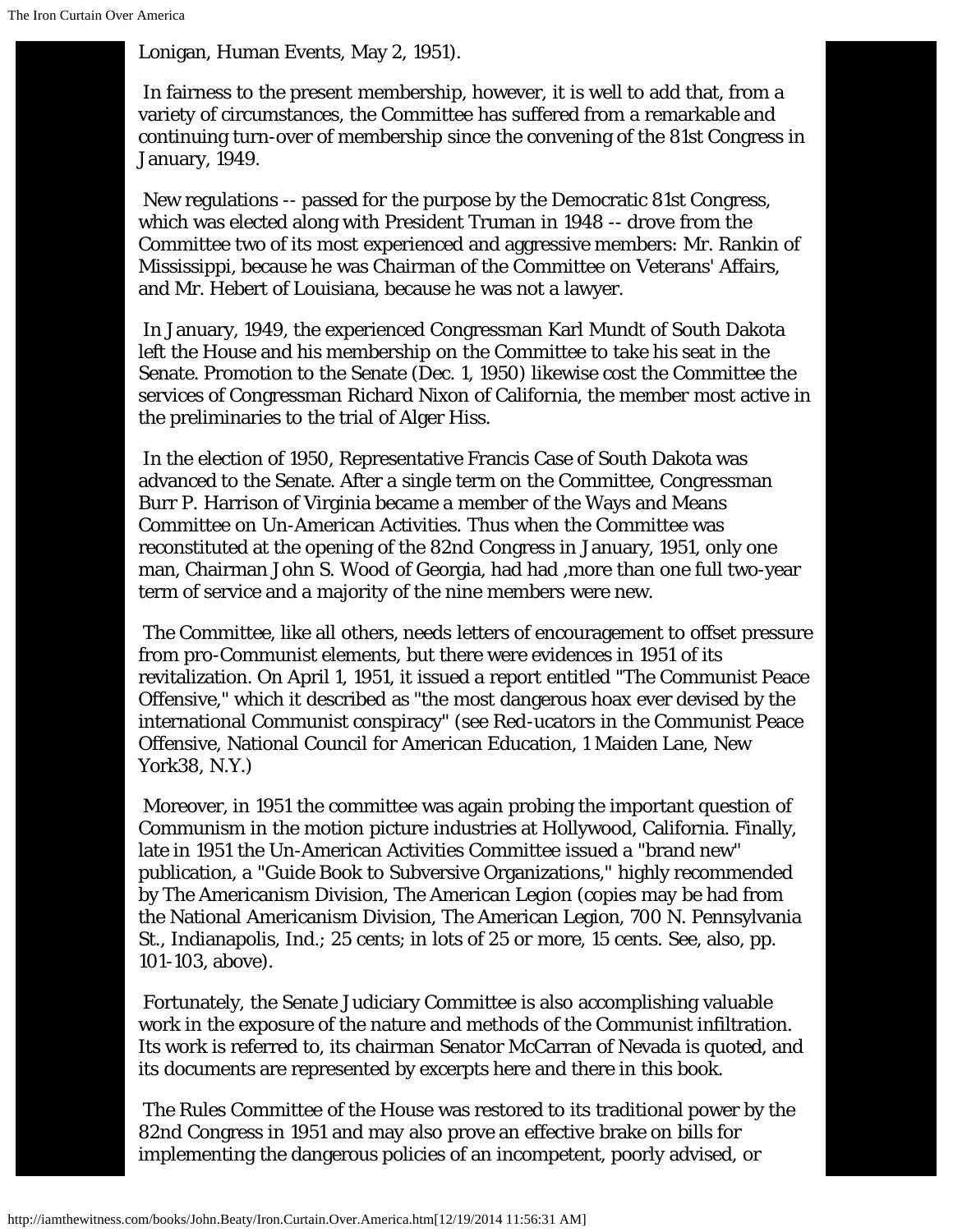treasonable leadership in the executive departments.

 As a last resort, however, a President of the United States or any other member of the Executive or Judicial Branches of the government can be removed by impeachment. Article I, Section 2, paragraph 5; Article I, Section 3, paragraph 6; Article II, Section 4, paragraph 1 of the U.S. Constitution name the circumstances under which, and provide explicitly the means by which, a majority of the representatives and two-thirds of the senators can remove a president who is guilty of "misdemeanors" or shows "inability" to perform the high functions of his office.

 Surely some such construction might have been placed upon Mr. Truman's gross verbal attack (1950) upon the United States Marine Corps, whose members were at the time dying in Korea, or upon his repeated refusal to cooperate with Canada, with Congress, or with the Courts in facing up to the menace of the 43,217 known Communists said by J. Edgar Hoover (AP dispatch, Dallas Times-Herald, February 8, 1950) to be operating in this country, with ten times that many following the Communist line in anti-American propaganda and all of them ready for sabotage in vital areas if the Soviet Union should give the word (AP dispatch Dallas Times-Herald, February 8, 1950).

 The matter of President Truman's unwillingness to move against Communism came to a head with the passage of the Internal Security Act of 1950. Under the title, "Necessity for Legislation," the two Houses of Congress found as follows:

 (1) There exists a world Communist movement which, in its origins, its development, and its present practice, is a world-wide revolutionary movement whose purpose it is, by treachery, deceit, infiltration into other groups (governmental and otherwise), espionage, sabotage, terrorism, and any other means deemed necessary, to establish a Communist totalitarian dictatorship in the countries throughout the world through the medium of a world-wide Communist organization. . .

 (12) The Communist network in the United States is inspired and controlled in large part by foreign agents who are sent into the United States ostensibly as attaches of foreign legations, affiliates of international organizations, members of trading commissions, and in similar capacities, but who use their diplomatic or semi-diplomatic status as a shield behind which to engage in activities prejudicial to the public security.

 (13) There are, under our present immigration laws, numerous aliens who have been found to be deportable, many of whom are in the subversive, criminal, or immoral classes who are free to roam the country at will without supervision or control. . .

 (15) The Communist organization in the United States, pursuing its stated objectives, the recent successes of communist methods in other countries, and the nature and control of the world Communist movement itself, present a clear and present danger to the security of the United States and to the existence of free American institutions, and make it necessary that Congress, in order to provide for the common defense, to preserve the sovereignty of the United States as an independent nation, and to guarantee to each State a republican form of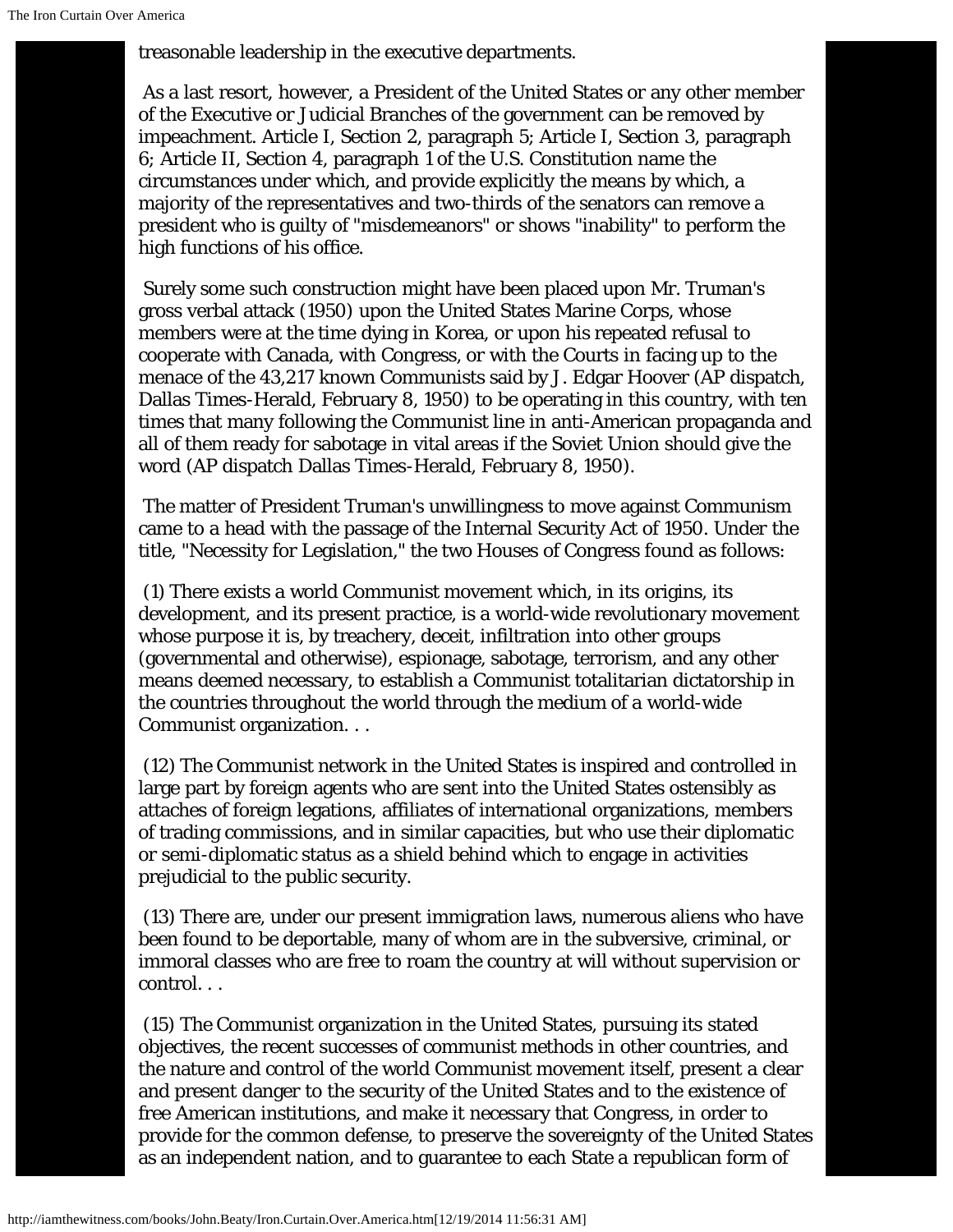government, enact appropriate legislation recognizing the existence of such world-wide conspiracy and designed to prevent it from accomplishing its purpose in the United States.

 A measure for curbing Communism in the United States -- prepared in the light of the above preamble -- was approved by both Senate and House.

It was then sent to the President. What did he do?

He vetoed it.

 Thereupon both Senate and House (September 22, 1950) overrode the President's veto by far more than the necessary two-thirds majorities, and the internal Security Act became "Public Law 831 -- 81st Congress -- Second Session."

 The enforcement of the law, of course, became the responsibility of its implacable enemy, the head of the Executive Branch of our government!

 But the President's efforts to block the anti-Communists did not end with that historic veto. "President Truman Thursday rejected a Senate committee's request for complete files on the State Department's loyalty-security cases on the ground that it would be clearly contrary to the public interest" (AP dispatch, Washington, April 3, 1952).

 To what "public" did Mr. Truman refer? The situation was summed up well by General MacArthur in a speech before a joint session of the Mississippi legislature (March 22, 1952). The general stated that our policy is "leading us toward a communist state with as dreadful certainty as though the leaders of the Kremlin themselves were charting our course."

 In view of his veto of the Internal Security Act and his concealment of security data on government employees from Congressional committees, it is hard to exonerate Mr. Truman from the suspicion of having more concern for leftist votes than for the safety or survival of the United States. Such facts naturally suggest an inquiry into the feasibility of initiating the process of impeachment.

 Another possible ground for impeachment might be the President's apparent violation of the Constitution, Article I, Section 8, Paragraph 11, which vests in Congress the power "To declare war, grant letters of marque and reprisal, and make rules concerning captures on land and water." This authority of the Congress has never been effectively questioned. Thus in his "Political Observations" (1795) James Madison wrote "The Constitution expressly and exclusively vests in the Legislature the power of declaring a state of war" (quoted from "Clipping of Note," No. 38, The Foundation for Economic Education, Inc., Irvington-on-Hudson, New York). Subsequent interpreters of our basic State Paper, except perhaps some of those following in the footsteps of Supreme Court Justice Brandeis (Chapter III, above), have concurred.

 It was seemingly in an effort to avoid the charge of violating this provision of the Constitution that President Truman, except for a reported occasional slip of the tongue, chose to refer to his commitment of our troops in Korea as a "police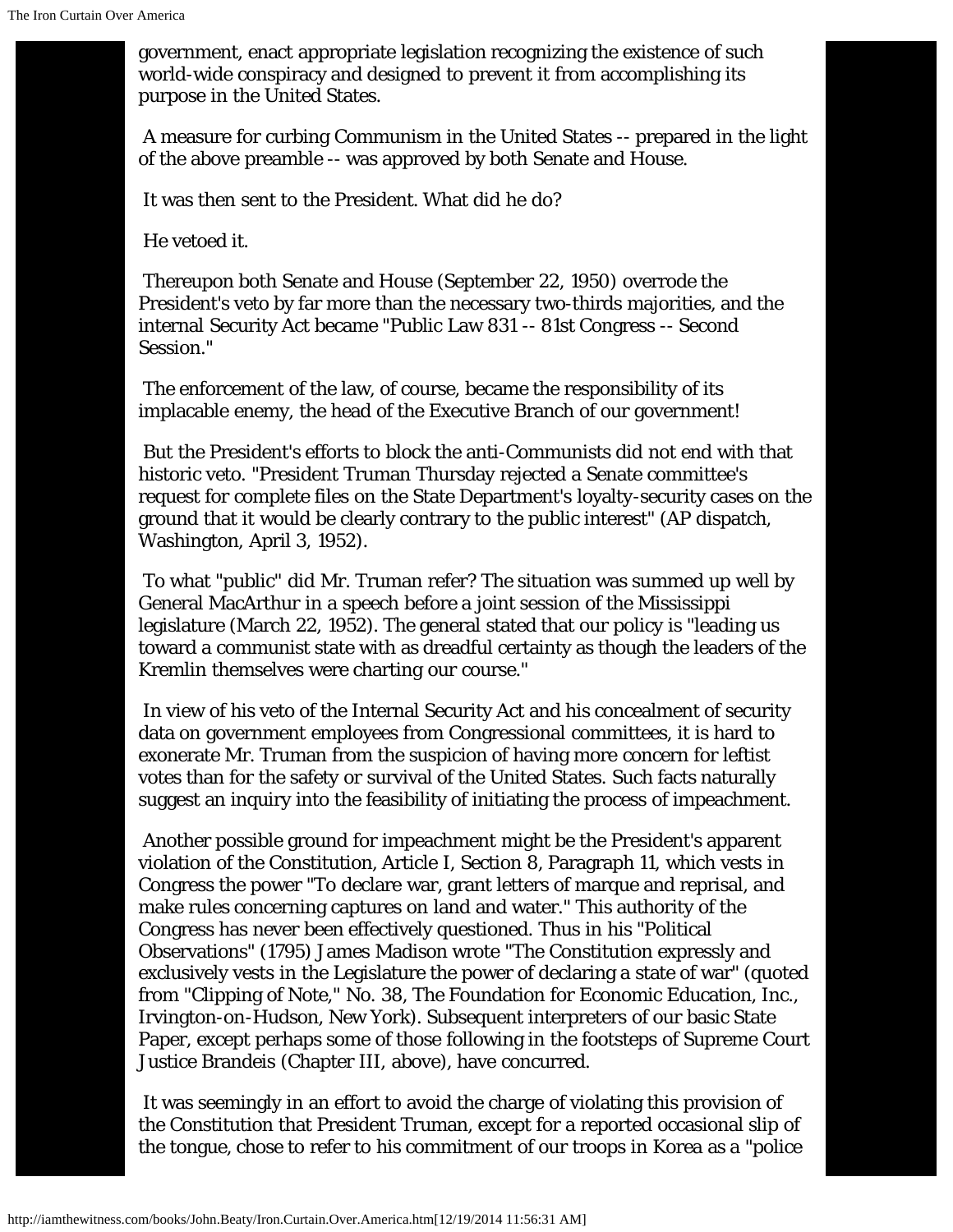action" and not a war. Referring to the possibility of President Truman's sending four additional divisions to Europe where there was no war, Senator Byrd of Virginia said: "But if by chance he does ignore Congress, Congress has ample room to exercise its authority by the appropriations method and it would be almost grounds for impeachment" (UP dispatch in Washington Times-Herald, March 15, 1951).

 The distinguished editor and commentator David Lawrence (U.S. News and World Report, April 20, 1951) also brought up the question of impeachment: If we are to grow technical, Congress, too, has some constitutional rights. It can impeach President Truman not only for carrying on a war in Korea without a declaration of war by Congress, but primarily for failing to let our troops fight the enemy with all the weapons at their command.

 The question of President Truman's violation of the Constitution in the matter of committing our troops in Korea has been raised with overwhelming logic by Senator Karl Mundt of South Dakota. Article 43 of the United Nations charter, as the Senator points out, provides that member nations of the UN shall supply armed forces "in accordance with their respective constitutional processes." Thus the starting of the Truman-Acheson war in Korea not only violated the United States Constitution, but completely lacked United Nations authority - until such authority was voted retroactively! (Washington Times-Herald, May 17, 1951; also see Chapter VI, d, above.)

 The House in the 81st Congress several times overrode a Truman veto by more than the Constitutional two-thirds vote. Even in that 81st Congress, more than five-sixths of the Senators voted to override the President's veto of the McCarran-Mundt-Nixon anti-Communist bill, which became Public Law 831.

 With the retirement of Mrs. Helen Douglas and other noted administration supporters, and Mr. Vito Marcantonio, the 82nd Congress is probably

 even less inclined than the predecessor Congress to tolerate the Truman attitude toward the control of subversives and might not hesitate in a moment of grave national peril to certify to the Senate for possible impeachment for a violation of the Constitution the name of a man so dependent on leftist votes or so sympathetic with alien thought that he sees no menace - merely a "red herring" - in Communism.

With the defeat of such "left of center" men – to use a term which President Franklin Roosevelt applied to himself – as Claude Pepper, Frank Graham, and Glen Taylor and such administration henchmen as Millard Tydings, Scot Lucas, and Francis Myers; with election from the House of new members such as Wallace F. Bennett, John M. Butler, and Herman Welker, the Senate also might not hesitate in a moment of grave national peril to make appropriate steps toward impeachment under the Constitution.

Incidentally, a rereading of the Constitution of the United States is particularly valuable to anyone who is in doubt as to the Supreme importance of Congress, the President, and the Supreme court under the basic law of the land. Whereas the Congress is granted specific authority to remove for cause the President and any other executive or Justice of the Supreme Court, neither the President nor the Supreme Court has any authority whatsoever over the qualifications of the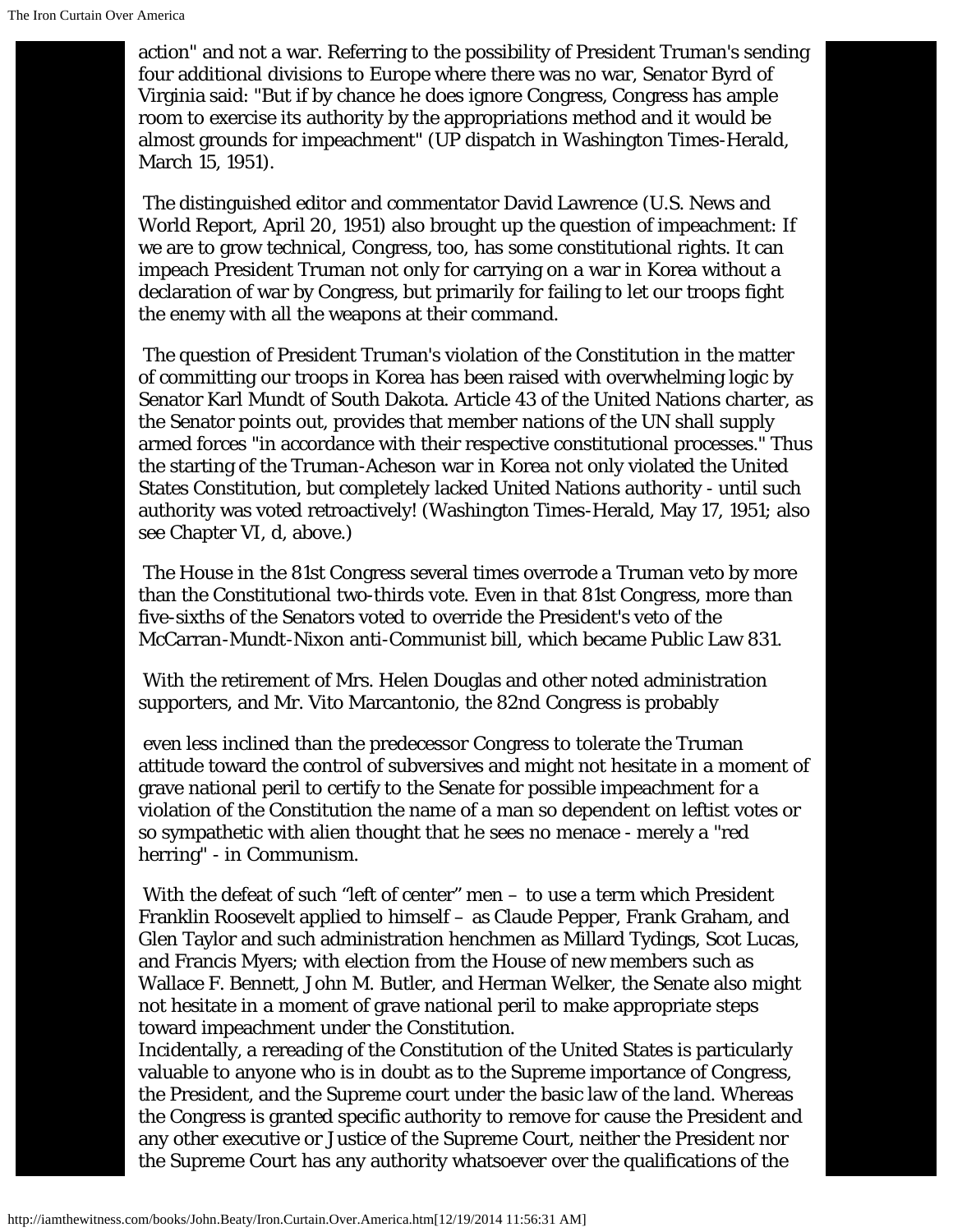tenure of office of a Senator or Representative.

 Good books on the Constitution, both by Thomas James Norton, are The Constitution of the United States, Its Source and Its Application (World Publishing Company, Cleveland, 1940) and Undermining The Constitution, A History of Lawless Government (The Devin-Adair Company, New York, 1951).

 In another valuable book, The Key to Peace ( The Heritage Foundation, Inc., 75 East Wacker Drive, Chicago 1, Illinois), the author, Dean Clarence Manion of Notre Dame Law School, develops the idea that the key to peace is the protection of the individual under our Constitution.

 With reference again to impeachment, an examination of the career of other high executives including the Secretary of State might possibly find one or more of them who might require investigation on the suspicion of unconstitutional misdemeanors.

 Despite the bitter fruit of Yalta, Mr. Acheson never issued a recantation. He never repudiated his affirmation of lasting fidelity to his beloved friend, Alger Hiss, who was at Yalta as the newly appointed State Department "Director of Special Political Affairs."

 Despite the Chinese attack on our troops in Korea, Mr. Acheson never, to the author's knowing, admitted the error, if not the treason, of the policy of his department's Bureau of Far Eastern Affairs down to and including the very year of 1950, when these Chinese Communists, the darlings of the dominant Leftists of our State Department, attacked us in the moment of our victory over the Communists of North Korea.

 "What then will you do with the fact that as concerning Soviet Russia, from Yalta to this day, every blunder in American foreign policy has turned out to be what the Kremlin might have wished this country to do?? All you can say is that if there had been a sinister design it would look like this" (The Freeman, June 18, 1951).

 General Marshall was at Yalta as Chief of Staff of U.S. Army. According to press reports, he never remembered what he was doing the night before Pearl Harbor. At Yalta, it was not memory but judgment that failed him for he was the Superior Officer who tacitly, if not heartily, approved the military deals along the Elbe and the Yalu -- deals which are still threatening to ruin our country.

 General Ambassador Marshall not only failed miserably in China; Secretary of State Marshall took no effective steps when a Senate Appropriations subcommittee, according to Senator Ferguson of Michigan, handed him a memorandum stating in part; "It becomes necessary due to the gravity of the situation to call your attention to a condition that developed and still flourishes in the State Department under the administration of Dean Acheson. It is evident that there is a deliberate, calculated program being carried out not only to protect communist personnel in high places but to reduce security and intelligence protection to a nullity" (INS, Washington Times-Herald, July 24, 1950).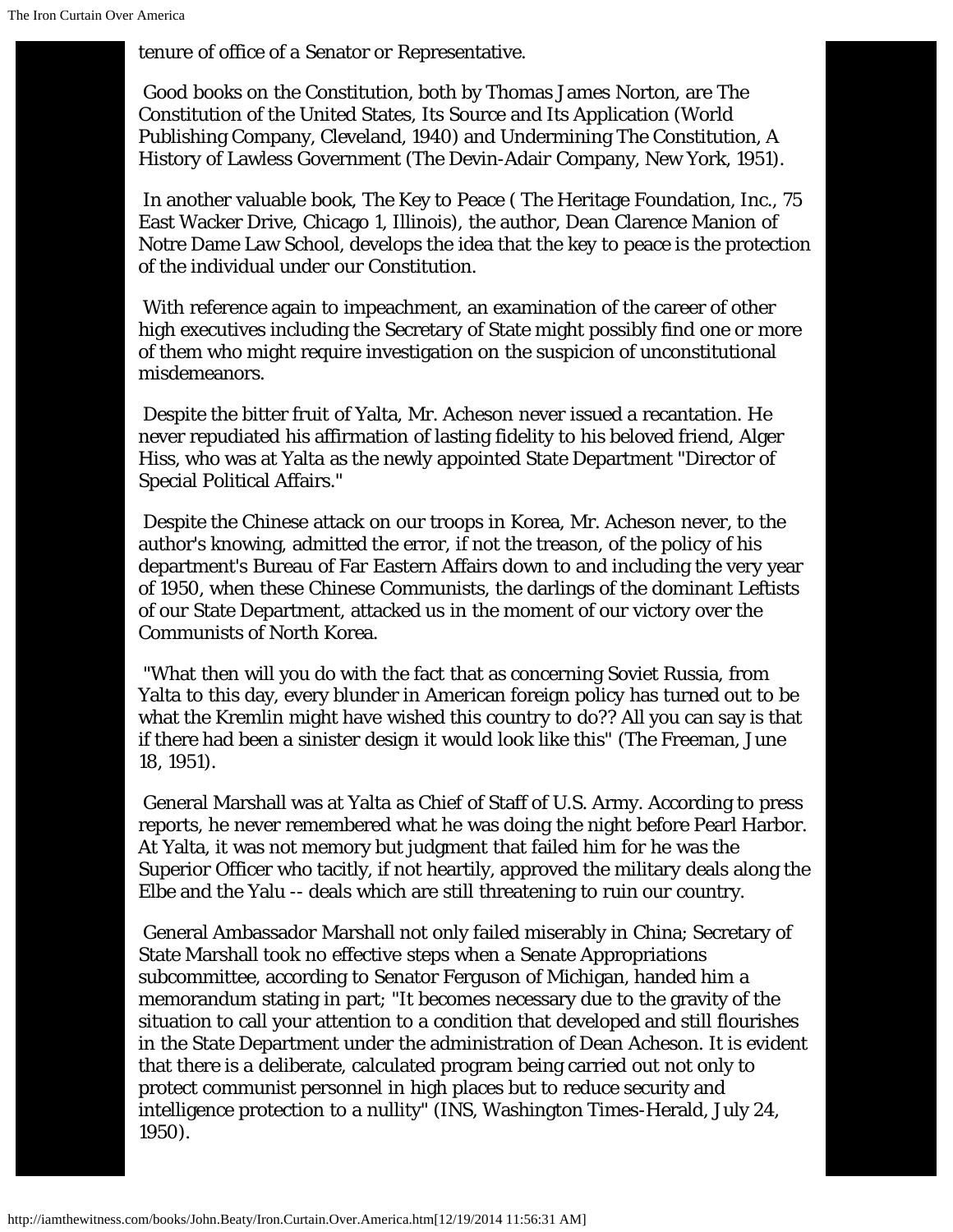The reference to Acheson was to Undersecretary Acheson, as he then was. Unfortunately in late 1951, when General Marshall ceased to be secretary of Defense, he was replaced by an other man, Robert A. Lovett, who, whatever his personal views, carried nevertheless the stigma of having been Undersecretary of State from July, 1947, to January, 1949 (Congressional Directory, 82nd Congress, 1st Session, p. 365), when our opposition in China was being ruined under the then Secretary of State, George C. Marshall.

 The pro-Soviet accomplishments of the high-placed leftists and their dupes in our government are brilliantly summed up by Edna Lonigan in Human Events (Sept. 8, 1948): Our victorious armies halted where Stalin wished. His followers managed Dumbarton Oaks, UN, UNRRA, our Polish and Spanish policies. They gave Manchuria and Northern Korea to Communism. They demoted General Patton and wrote infamous instructions under which General Marshall was sent to China. They dismantled German industry, ran the Nuremberg trials and even sought to dictate our economic policy in Japan. Their greatest victory was the "Morgenthau Plan."

 And the astounding thing is that except for the dead (Roosevelt, Hillman, Hopkins, Winant) and Mr. Morgenthau, and Mr. Hiss, and General Marshall, most of those chiefly responsible for our policy as described above were still in power in June, 1952!

 In Solemn truth, do not seven persons share most of the responsibility for establishing the Communist grip on the world? Are not the seven: (1) Marx, the founder of violent Communism; (2) Engels, the promoter of Marx; (3, 4, 5)Trotsky, Lenin, and Stalin; (6) Franklin D. Roosevelt, who rescued the tottering Communist empire by recognition (1933), by the resultant financial support, by his refusal to proceed against Communists in the United States, and by the provisions of the Yalta Conference; and (7) Harry S. Truman, who agreed at Potsdam to the destruction of Germany and thereafter followed the Franklin Roosevelt policy of refusing to act against Communists in the United States - the one strong nation which remains as a possible obstacle to Communist world power?

 In spite of the consolidation of Stalin's position in Russia by Franklin Roosevelt and by Stalin's "liquidation" of millions of anti-Communists in Russia after Roosevelt's recognition, the Soviet Union in 1937 was stymied in its announced program of world conquest by two road-blocks: Japan in the East and Germany in the West.

 These countries, the former the size of California and the latter the size of Texas, were small for great powers, and since their main fears were of the enormous, hostile, and nearby Soviet Union, they did not constitute an actual danger to the United States. The men around Roosevelt, many of them later around Truman, not merely defeated but destroyed the two road-blocks against the spread of Stalinist Communism! Again we come to the question: Should the United States continue to use the men whose stupidity or treason built the Soviet Union into the one great land power of the world?

 In continuing to employ people who were in office during the tragic decisions of Tehran, Yalta, and Potsdam, are we not exactly as sensible as a hypothetical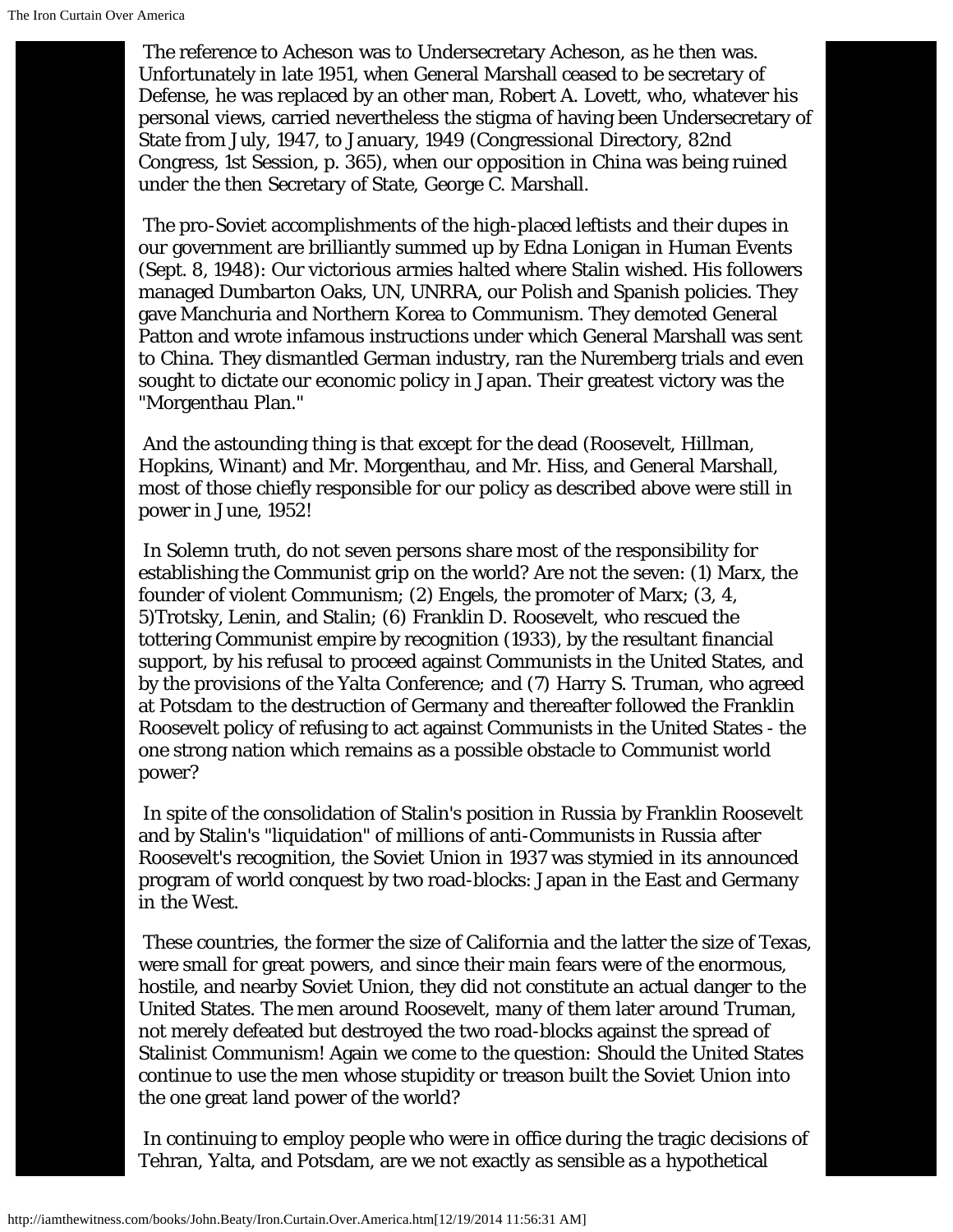couple who employ the same baby sitter who has already killed three of their children?

 "By What Faith, Then, Can We Find Hope in Those Whose Past Judgments So Grievously Erred? asked Senator Ecton of Montana on September &, 1951. "Can We Trust the Future to Those Who Betrayed the Past?" asked Senator Jenner of Indiana in a speech in the Senate of the United States on September 19, 1950. Whatever the cause of our State Department's performances, so tragic for America, in 1945 and thereafter (see also Chapter VI, above), the answer to Senator Jenner's point blank question is an incontrovertible "No."

 Congressmen, the patriotic elements in the press, and the letter-writing public should continually warn the President, however, that a mere shuffling around of the save old cast of Yalta actors and others "Whose past judgments so grievously erred" will not be sufficient. We must not again have tolerates of extreme leftism, such as Mr. John J. McCloy, who was Assistant Secretary of War from April, 1941, to November, 1945, and Major General Clayton Bissell, who was A.C. of S.G.-2, i.e., the Army's Chief of Intelligence, from Feb. 5, 1944, "to the end of the war" (Who's Who in America, 1950-1951, pp. 1798 and 232). In February, 1945, these high officials were questioned by a five-man committee created by the new 79th Congress to investigate charges of communism in the War Department.

 In the New York Times of February 28 (article by Lewis Wood), Mr. McCloy is quoted as follows: The facts point to the difficulties of legal theory which are involved in taking the position that mere membership in the Communist party, present or past should exclude a person from the army or a commission. But beyond any questions of legal theory, a study of the question and our experience convinced me that we were not on sound ground in our investigation when we placed emphasis solely on Communist affiliation.

 According to some newspapers, Mr. McCloy's testimony gave the impression that he did not care if 49% of a man's loyalty was elsewhere provided he was 51% American. The validity of Christ's "No man can serve two masters" was widely recalled to mind. Edward N. Scheiberling, National Commander of the American Legion, referring to Assistant Secretary of War McCloy's testimony, stated (New York Times, March 2, 1945): That the Assistant Secretary had testified that the new policy of the armed forces would admit to officer rank persons 49 percent loyal to an alien power, and only 51 percent loyal to the United States.

 The Legion head asserted further: Fifty-one percent loyalty is not enough when the security of our country is at stake. . . The lives of our sons, the vital military secrets of our armed forces must not be entrusted to men of divided loyalty.

 The Washington Times-Herald took up the cudgels against Mr. McCloy and he was shifted to the World Bank and thence to the post of High Commissioner of Germany (Chapter VI, above). With sufficient documentation to appear convincing, The Freeman as late as August 27, 1951, stated that "Mr. McCloy seems to be getting and accepting a kind of advice that borders on mental disorder."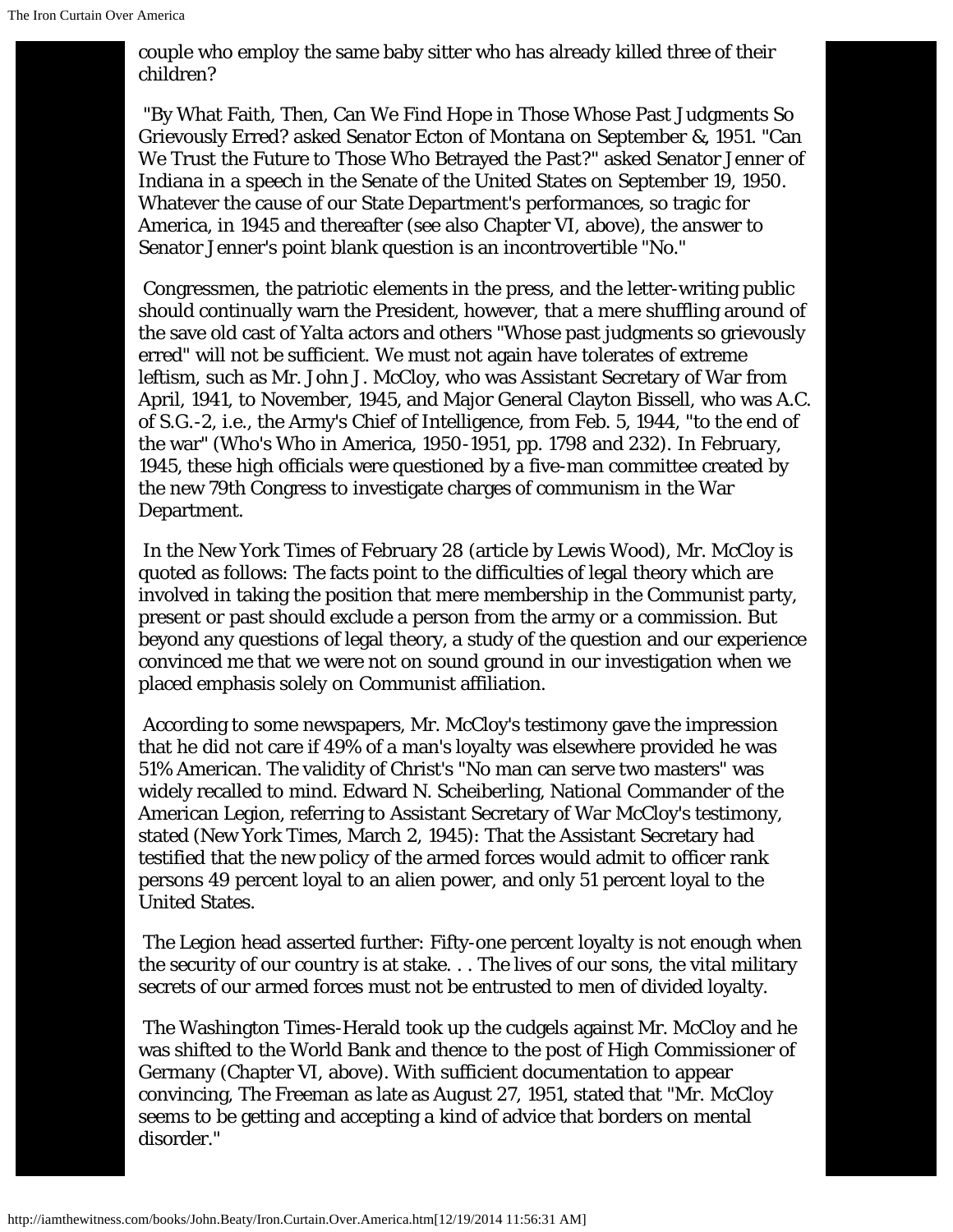General Bissell was moved from A.C. of S., G-2 to U.S. Military Attaché at London. He received, a little later, a bon voyage present of a laudatory feature article in the Communist Daily Worker. Below the accompanying portrait (Daily Worker, June 20, 1947) was the legend "Maj. Gen. Clayton Bissell, wartime head of the U.S. Army Intelligence Corps, who defended Communist soldiers from the attacks of Washington seat-warmers during the war."

 What of the Congressional Committee? Though it had been created and ordered to work by a coalition of patriotic Republicans and Southern Democratic majority in the house chose members to its "left-of -center" liking, and the committee (Chairman: Mr. Thomason of Texas!) by a strict party vote of 3-2 expressed itself as satisfied with the testimony of McCloy and Bissell.

 Surely the American public wants no high officials tolerant of Communists or thanked by Communists for favors rendered.

 Surely Americans will not longer be fooled by another shuffling of the soiled New Deal deck with its red aces, deuces, knaves, and jokers.

 This time we will not be blinded by a spurious "bipartisan" appointment of Achesonites whose nominal membership in the Republican Party does not conceal an ardent "me-too-ism."

 Americans surely will not, for instance, tolerate actors like tweedle-dee Acheson right down the line even to such an act as inviting Hiss to New York to become President of the Carnegie Endowment for International Peace, of which Dulles was the new Chairman of the Board. It might have been expected that with Hiss away, his trouble in Washington would blow over - but it did not.

 The reference to high-placed War Department officials whose loyalty or judgment has been questioned by some of their fellow Americans brings us to an evaluation of the reception given in all parts of this nation to General MacArthur after his dismissal by President Truman in April, 1951.

 It seems that General MacArthur's ovation was due not to his five stars, for half a dozen generals and admirals have similar rank, but to his being a man of unquestioned integrity, unquestioned patriotism, and - above all - to his being avowedly a Christian.

 Long before the spring crisis of 1951 General MacArthur was again and again featured in the obscure religious papers of many Christian denominations as a man who asked for more Christian missionaries for Japan and for New Testaments to give his soldiers. MacArthur's devout Christianity was jeered in some quarters but it made a lasting impression on that silent majority of Americans who have been deeply wounded by the venality and treason of men in high places.

 "I was privileged in Tokyo," wrote John Gunther in The Riddle of MacArthur, "to read through the whole file of MacArthur's communications and pronouncements since the occupation began, and many of these touch, at least indirectly, on religious themes. He Constantly associates Christianity with both democracy and patriotism."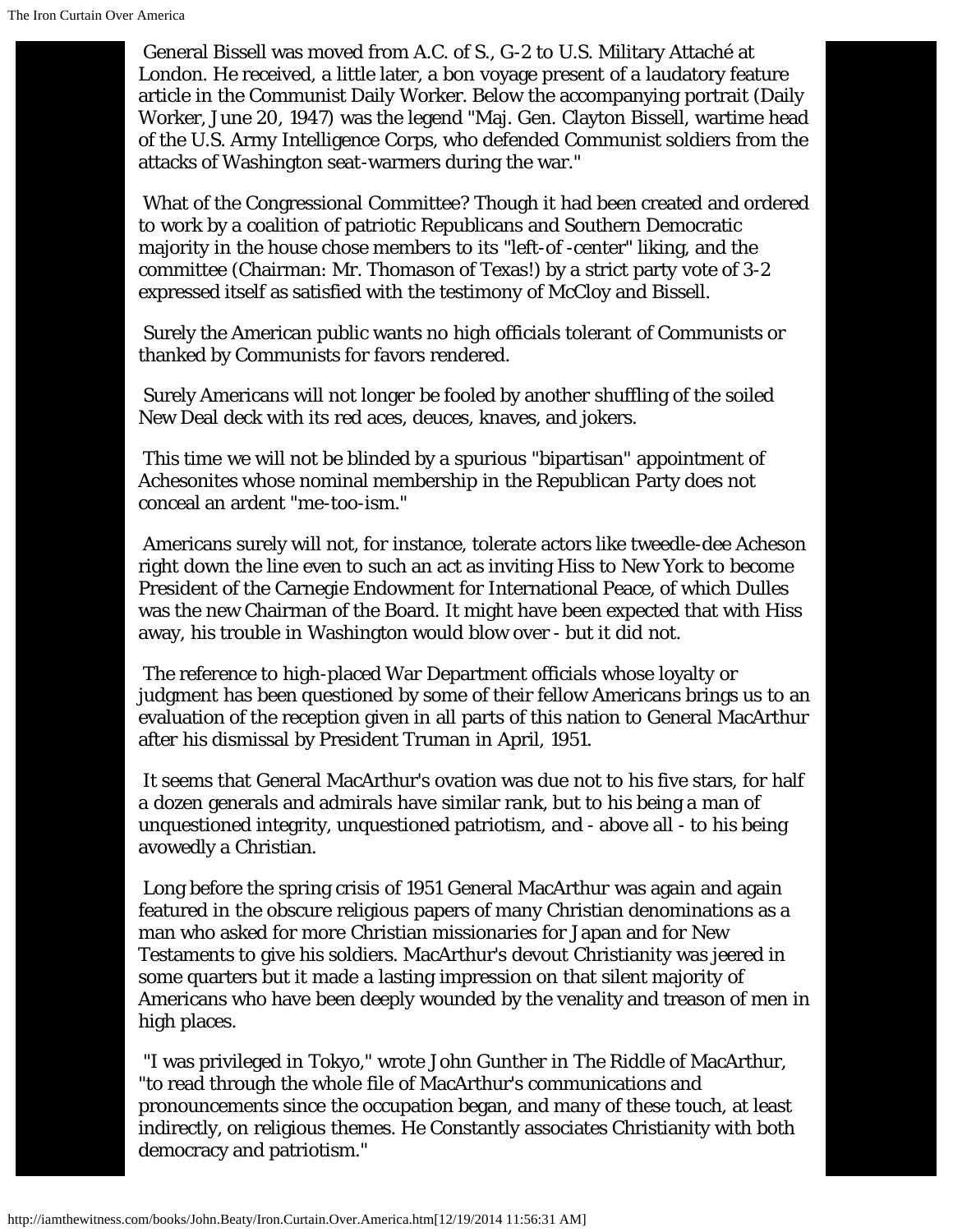MacArthur is a Protestant, but to the editor of the Brooklyn Tablet, a Catholic periodical, he wrote as follows: Through daily contact with our American men and women who are here engaged in the reshaping of Japan's future, there are penetrating into the Japanese mind the noble influences which find their origin and their inspiration in the American home. These influences are rapidly bearing fruit, and apart from the great numbers who are coming formally to embrace the Christian faith, a whole population is coming to understand, practice and cherish its underlying principals and ideals.

 To some people this language of General MacArthur's may seem outmoded or antiquarian. The writings of the more publicized American theologians - darlings of leftist book-reviews - may indicate that the clear water of classical Christianity is drying up in a desert of experimental sociology, psychiatry, and institutionalized ethical culture. But such is not the case. The heart of America is still Christian in its felt need of redemption and salvation as well as in its fervent belief in the Resurrection.

 Christianity in the historical, or classical, sense is closely allied with the founding and growth of America. It was the common adherence to some form of Christianity which made it "possible to develop some degree of national unity out of the heterogeneous nationalities represented among the colonists" of early America (The Immigration and Naturalization Systems of the United States, p. 231).

 This acceptance of the tenets of Christianity as the bases of our American society gave our people a body of the basis of our American society gave our people a body of shared ideals -- a universally accepted code of conduct.

 Firmly rooted in Christianity was our conception of honor, both personal and national. It was not until a dominant number of powerful preachers and church executives got tired of the church's foundation-stone, charity, and abandoned it to welfare agencies - it was not until these same leaders transferred their loyalty from the risen Christ to a new sort of leftist cult stemming from national councils and conferences - that public morality declined to its present state in America. But the people in the leftist-infiltrated churches have by no means strayed as far as their leaders from the mainstream of Christianity. The really Christian people in all denominations wish to see restored in America the set of values, the pattern of conduct, the code of honor, which constitute and unify Western civilization and which once made ours a great and united country. It was precisely to this starved sense of spiritual unity, this desire to recover a lost spiritual heritage, that MacArthur the Christian made an unconscious appeal which burst forth into an enthusiasm never before seen in our country. And so, when the Augean stables of our government are cleaned out, we must, in the words of George Washington, "put only Americans on guard." We must have as secretaries of State and Defense men who will go down through their list of assistant secretaries, counselors. division chiefs, and so on, and remove all persons under any suspicion of Communism whether by ideological expression, association, or what not. While danger stalks the world, we should entrust the destiny of our beloved country to those and only those who can say with no reservation: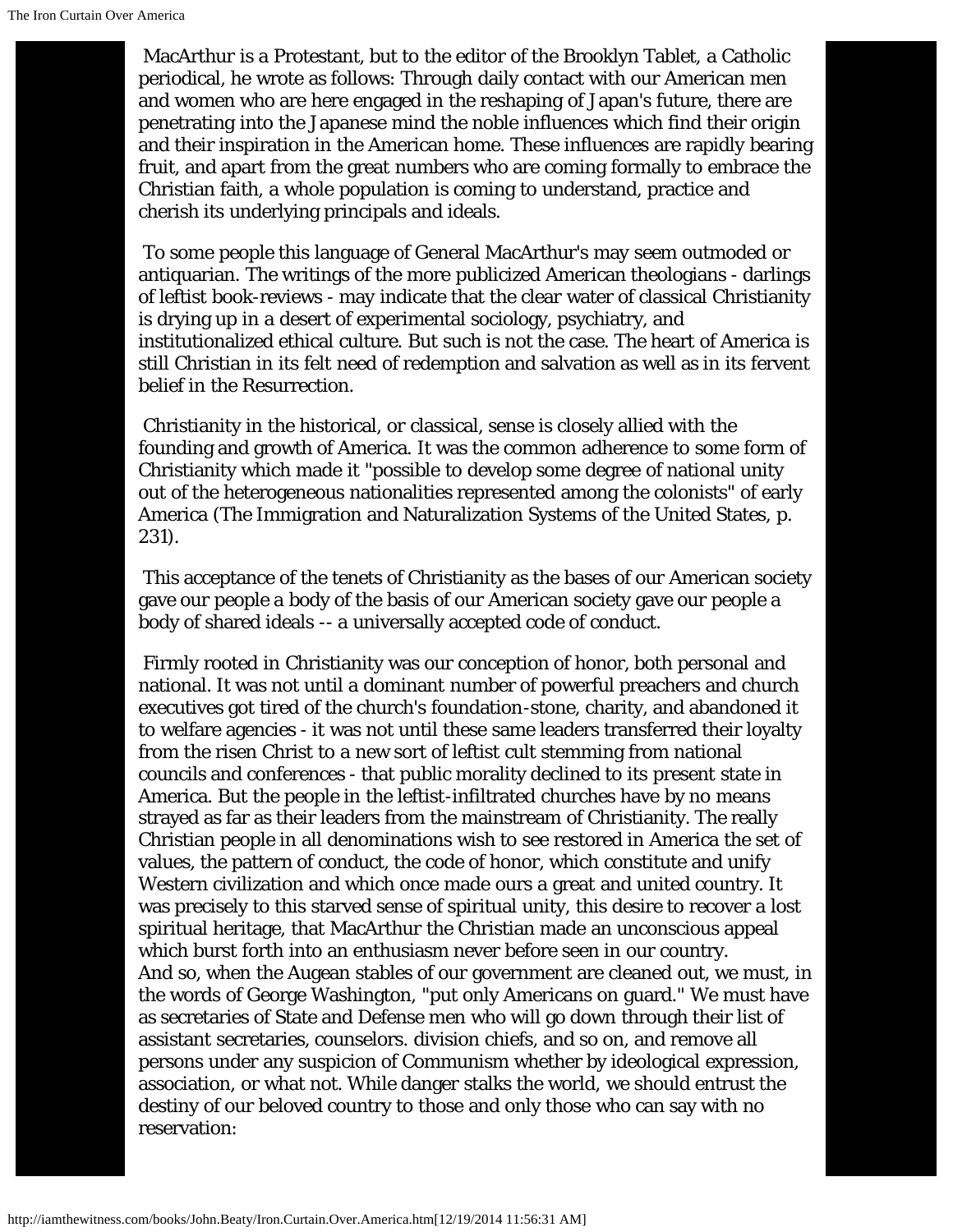"This Is My Own, My Native Land!"

### **Chapter IX**

## **AMERICA CAN STILL BE FREE**

 In the speech of his play King John, Shakespeare makes a character say: This England never did, nor never shall

Lie at the proud foot of a conqueror

But when it first did help wound itself.

In June, 1951, before the members of the Texas Legislature in Austin, General of the Army Douglas MacArthur made a speech of which the above quotation might have been the text. He said in part: I am concerned for the security of our great nation, not so much because of any potential threat from without, but because of the insidious force working from within which, opposed to all of our great traditions, have gravely weakened the structure and tone of our American way of life.

The "insidious forces working from within" and "opposed to all our great traditions" are the first and most serious challenge that faces America. There are those who seek to corrupt our youth that they may rule them. There those who seek to destroy our unity by stirring up antagonism among the various Christian denominations, There are those who, in one way or another, intrude their stooges into many of our high military and executive offices. Effective in any evil purpose is the current menace of censorship, imposed not by those of alien origin and sympathy within our country, but by alien-dominated agencies of the United Nations.

Moreover, and even more significant, it must not be forgotten that an undigested mass in the "body politic," an ideologically hostile "nation within the nation," has through history proved the spearhead of the conquerors. The alien dictators of Rumania, Hungary Poland, and other Eastern European countries have been discussed in Chapter II. Throughout history members of an unassimilated minority have repeatedly been used as individual spies – as when the Parthians used Jews in Rome while the Romans used Jews in Parthia for the same purpose. Recent instances of espionage – discussed above in Chapter II – involved the theft of atomic secrets from both Canada and the United States.

 In addition to working individually for the enemies of his country, the unassimilated alien has often worked collectively.

 According to A History of Palestine from 135 A.D. to Modern Times, by James Parkes (Oxford University Press, New York, 1909), Persians in 614 A.D. invaded Palestine, a part of the Christian Roman Empire of the East, and took Jerusalem. Here is Mr. Parkes's account:

There is no doubt that the… Jews aided the Persians with all the men they could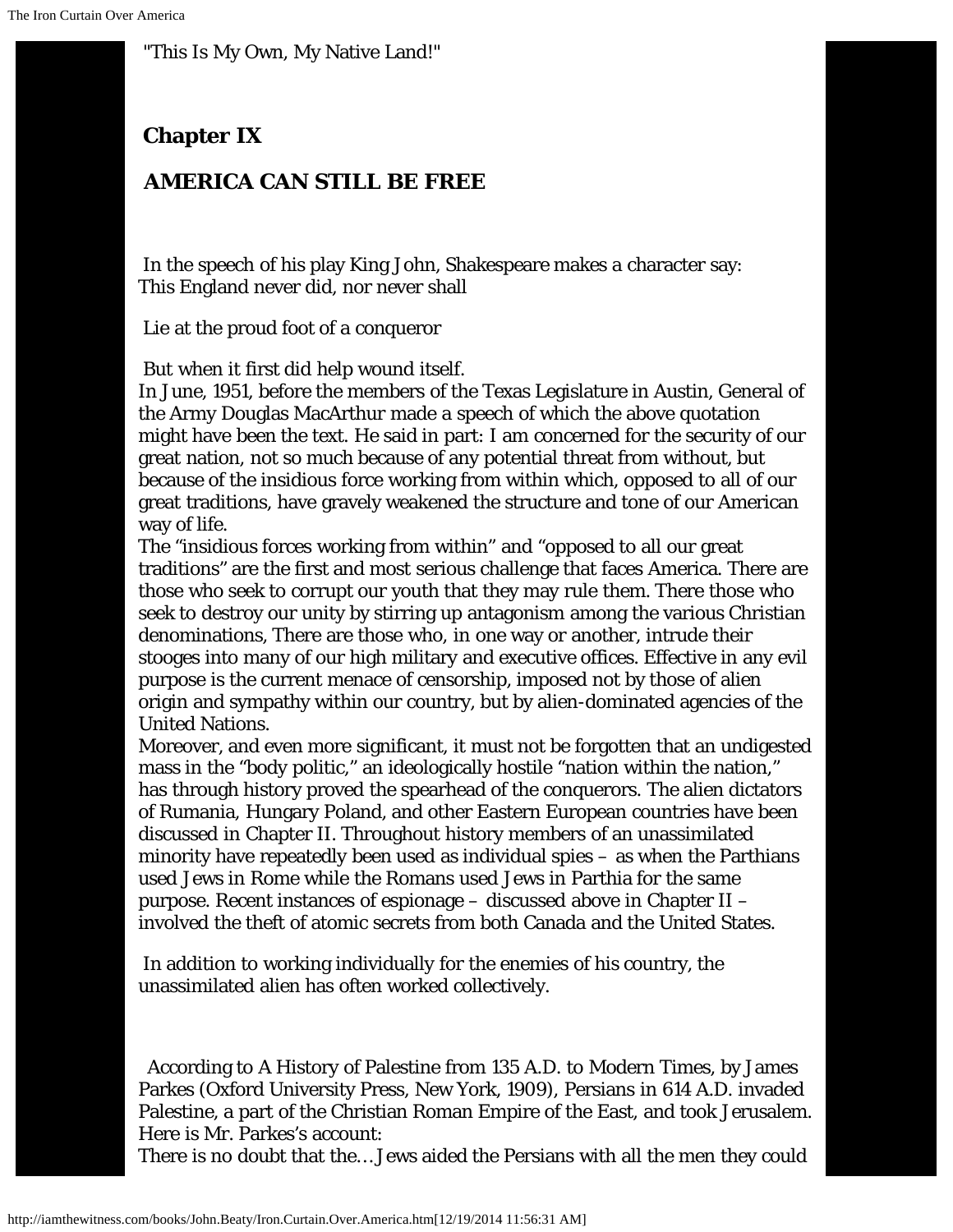muster, and that the help they gave was considerable. Once Jerusalem was in Persian hands a terrible massacre of Christians took place, and the Jews are accused of having taken the lead in this massacre. (op. cit., p. 81). Mr. Parkes concludes that it "would not be surprising if the accusation were true."

Another famous betrayal of a country by its Jewish minority took place in Spain. In his History of the Jews, already referred to, Professor Graetz gives an account (Vol. III, p. 109) of coming of alien conquerors into Spain, a country which had been organized by the Visgoths, a race closely akin in blood to the English, Swedes, Germans and other peoples of the North Sea Area:

The Jews of Africa, who at various times had emigrated thither from Spain, and their unlucky co-religionists of the Peninsula, made common cause with the Mahometan conqueror, Tarik, who brought over from Africa into Andalusia an army eager for the fray. After the battle of Xeres (July, 711), and the death of Roderic, the last of the Visigothic kings, the victorious Arabs pushed onward, and were everywhere supported by the Jews. In every city that they conquered, the Moslem generals were able to leave but a small garrison of their own troops, as they had need of every man for subjection of the country; they therefore confided them to the safekeeping of the Jews. In this manner the Jews, who had but lately been serfs, now became masters of the towns of Cordova, Granada, Malaga, and many others. When Tarik appeared before the capitol, Toledo, he found it occupied by a small garrison only, the nobles and clergy having found safety in flight. While the Christians were in church, praying for the safety of their country and religion, the Jews flung open the gates to the victorious Arabs (Palm Sunday, 712), receiving them with acclamations, and thus avenged themselves for the many miseries which had befallen them in the course of a century since the time of Reccared and Sisebut. The Capital also was entrusted by Tarik to the custody of the Jews, while he pushed on in pursuit of the cowardly Visogoths, who had sought safety in flight, for the purpose of recovering from them the treasure which they had carried off. Finally when Musa Ibn-Nosair, the Governor of Africa, brought a second army

into Spain and conquered other cities, he also delivered them into the custody of the Jews.

The "miseries" which prompted the Jews of Spain to treason are explained by Professor Graetz. King Sisebut was annoyingly determined to convert them to Christianity, and among the "miseries" inflicted by King Reccared "the most oppressive of all was the restraint touching the possession of the slaves. Henceforward the Jews were neither to purchase Christian slaves nor accept them as presents." (History of the Jews, Vol. III, p. 46) The newly Christianized east German Goths of Spain were noted for their chastity, piety, and tolerance (Encyc. Brit., Vol. X, p. 551), but the latter quality apparently was not inclusive enough to allow the wealthy alien minority to own the coveted bodies of fairhaired girls and young men.

 There is a lesson for Americans in the solicitude of the Visigoths for their young. Americans of native stock should rouse themselves from their half-century of lethargic indifference and should study the set-up which permits the enslavement of young people's minds by forces hostile to Western Christian civilization. Our boys and girls are propagandized constantly by books, periodicals, motion pictures, radio, television and advertisements; and from some of the things that they read and see and hear they are influenced toward a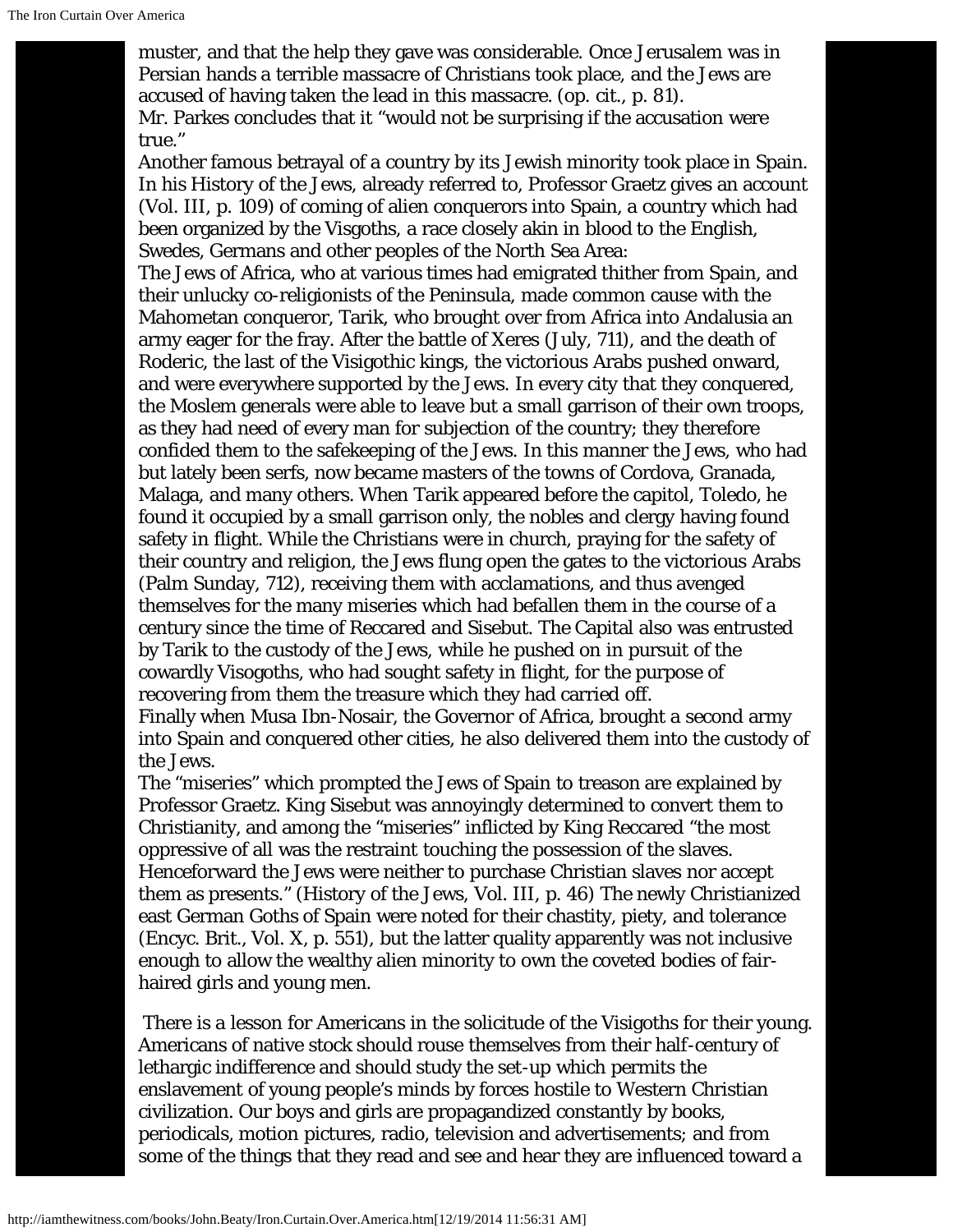degraded standard of personal conduct, an indifference to the traditional doctrines of Christianity, and a sympathy for Marxism or Communism. American parents must evolve and make successful a positive – not a negative – counter – movement in favor of the mores of Western civilization, or that civilization will fall. It is well known that the Communists expend their greatest effort at capturing the young; but in this most vital of all fields those Americans who are presumably anti-Communistic have  $-$  at least up to the summer of 1952 – made so little effort that it may well be described as none at all.

 (Editors note: the author had no knowledge of M-TV the new personal computer age, internet nor the pornography and smut that is so prevalent in all. It is apparent few took his warning to stop the Communist dream of just such a saturation of pornography, perversion, and moral depravity, as it has occurred on a massive scale rendering nearly a whole generation devoid of true Christian morals so necessary for the preservation of our Republic).

Since President Franklin Roosevelt's recognition of the Soviet masters of Russia (November 16, 1933), the United States has consistently helped to "wound itself" by catering to the "insidious forces working from within" (Chapter II and III), who are "opposed to all our great traditions" of Christian civilization.

 These powerful forces have been welcomed to our shores, have become rich and influential, and nothing has been expected of them beyond a pro-American patriotism rather than a hostile national separatism. In spite of all kindnesses, they have indeed ever, stubbornly adhered to their purposes and have indeed "gravely weakened the structure and tone of our American way of life." But the wealth of our land and the vitality of our people are both so great that the trap has not yet been finally sprung; the noose has not yet been fatally drawn. Despite the hostile aliens who exert power in Washington; despite the aid and succor given them by uninformed, hired, or subverted persons of native stock; despite the work of the "romantics, bums and enemy agents" (Captain Michael Fielding, speech before Public Affairs Luncheon Club, Dallas, Texas, March 19, 1951) who have directed our foreign policy in recent years, there is a chance for survival of America. A great country can bee conquered only if it is inwardly rotten. We can still be free, if we wish.

Basic moves, as indicated in preceding chapters, are three:

We must (i) lift the iron-curtain of censorship (Chapter V) which, not satisfied with falsifying the news of the hour, has gone back into the past centuries to mutilate the classics of our literature and to exclude from school histories such vital and significant facts as those presented in Chapter I and II and above in this chapter. A start towards this goal can be made by exercising some of the Constitution-guaranteed rights discussed in chapter VIII, and by subscribing to periodicals with a firm record of opposing Communism. The reading of periodicals and books friendly to the American traditions not only encourages and strengthens the publishers of such works, but makes the reader of them a better informed and therefore a more effective instrument in the great cause of saving Western Christian Civilization.

We must (ii) begin in the spirit of humane Christian civilization to evolve some method of preventing our inassimilable mass of aliens and alien-minded people from exercising in this country a power over our culture and our lives out of all proportion to the number of the minority, and to prevent this minority from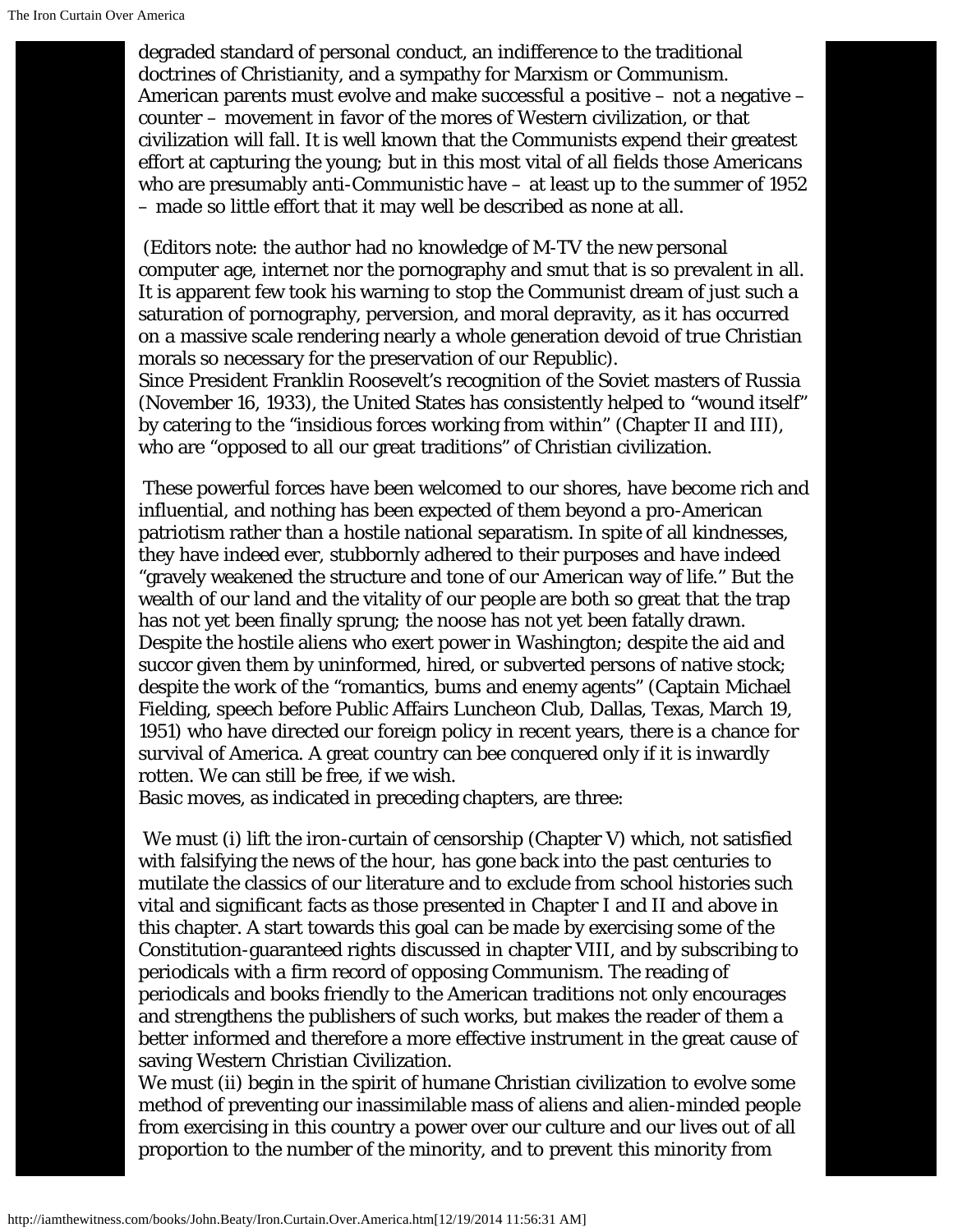shaping, against the general national interest, our policies on such vital matters as war and immigration. The American Legion seems to be working toward leadership in this vital matter. The movement should be supported by other veterans' organizations, women's clubs, luncheon clubs, and other groups favorable to the survival of America. In the great effort, no individual should fail; for there is no such thing as activity by a group, a club or even a legion, except as a product of the devoted zeal of one or more individuals.

Our danger from internal sources hostile to our civilization was the subject of a warning by General MacArthur in his speech before the Massachusetts Legislature on July 25, 1951: This evil force, with neither spiritual base nor moral standard, rallies the abnormal and sub-normal elements among our citizenry and applies internal pressure against all things we hold decent and all things that we hold right – the type of pressure which has caused many Christian nations abroad to fall and their own cherished freedoms to languish in the shackles of complete suppression.

As it has happened there it can happen here. Our need for patriotic fervor and religious devotion was never more impelling. There can be no compromise with atheistic communism – no half way in the preservation of freedom and religion. It must be all or nothing.

We must unite in the high purpose that the liberties etched upon the design of our life by our forefathers be unimpaired and that we maintain the moral courage and spiritual leadership to preserve inviolate that bulwark of all freedom, our Christian faith.

We must (iii) effect a genuine clean-up of our government (Chapter VIII) removing not only all those who can be proved to be traitors, but also all those whose policies have for stupidity or bad judgment been inimical to the interests of our country.

Following the removal of Acheson – and Marshall, who resigned in September, 1951 – and any successor appointees tarred by the same stick, and following the removal of the cohorts of alien-minded, indifferent, or stupid people in the hierarchies and in other government agencies and departments, the chances of a third world-wide war will be materially lessened, because our most likely attacker relies on such people, directly or indirectly as the case may be, to perform or permit acts of espionage and sabotage. The chances of a world-wide war will be greatly lessened if four relatively inexpensive steps are taken by our government. Even if general war breaks out, a successful outcome will be more likely if the steps are taken – as far as possible under such circumstances as may exist.

 The word inexpensive is purposely used. It is high time that our government counts cost, for, as Lenin himself said, a nation can spend itself into economic collapse as surely as it can ruin itself by a wrong foreign policy. The one horrible fact of World War II was the killing of 256,330 American men and seriously wounding of so many others. But the cost in money is also important to the safety of America. According to Life magazine's History of World War II, that war cost us \$350,000,000,000 (Christopher Notes, No. 33, March, 1951). Also – and it is to be hoped that there is some duplication – the "Aid Extended to All Foreign Countries by the U.S." from July 1, 1940 to June 30, 1950 was \$80,147,000,000 (Office of Foreign Transactions, Department of Commerce). This staggering figure is for money spent. The "cost from July 1, 1940 down to and including current proposals for overseas assistance add up to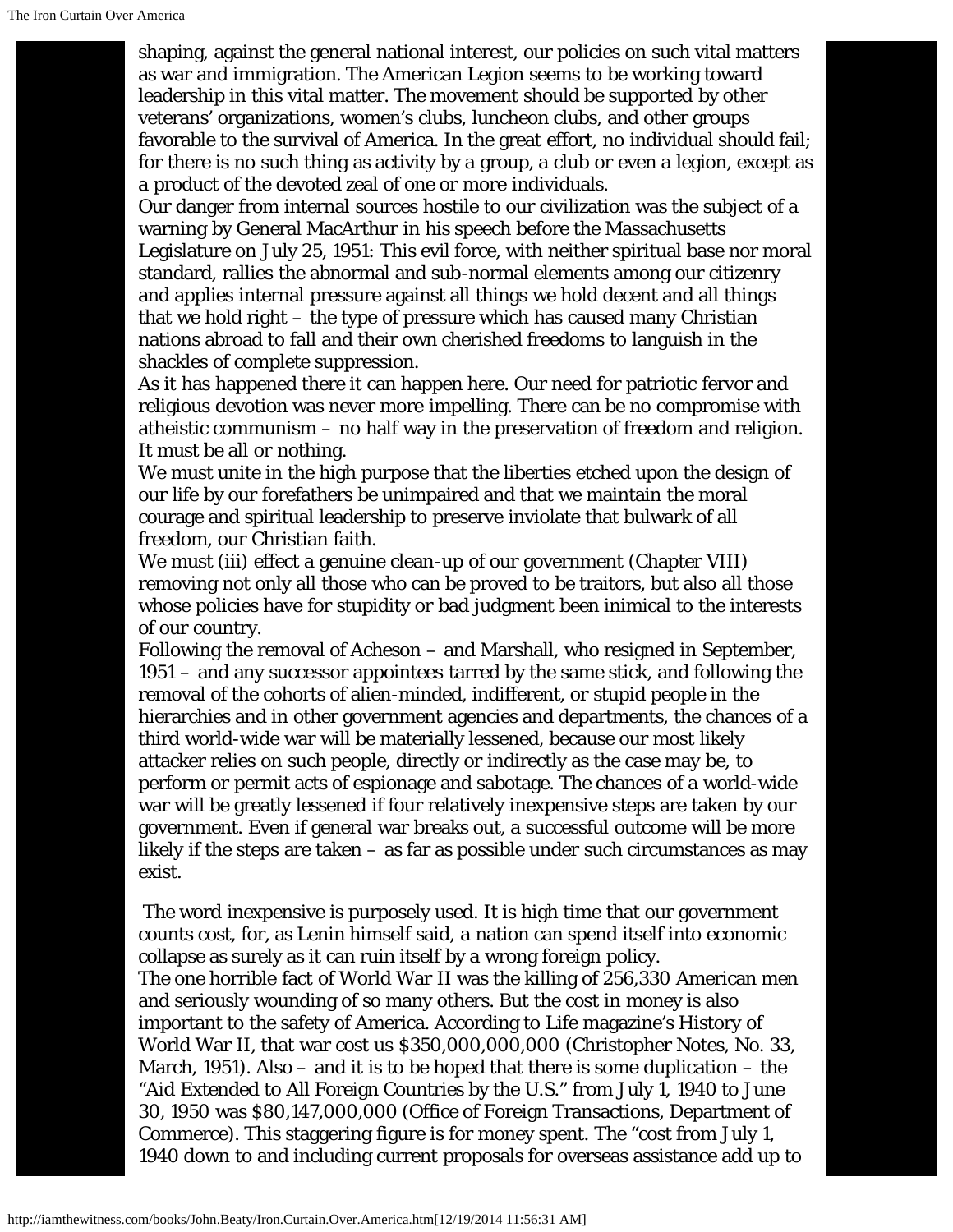\$104 billions," according to Senator Hugh Butler of Nebraska, a member of the finance Committee, in a speech in the Senate on June 1, 1951 (Human Events, June 6, 1951). Thus Stalin's confidence in and reliance on America's collapse from organic spending as explicitly stated in his great March 10, 1939 address to the 18th Congress of the Communist Party could be prophetic.

Let us turn to the four relatively inexpensive steps – in addition to the preservation, or restoration, of our financial integrity – for saving America. These steps – which can be taken only after the clean-up of our department of State and Defense and our Executive agencies – are (a) the frustration of the plans of Communists actually in the United States; (b) the adoption of a foreign policy, diplomatically and defensively, which is based not on a political party's need of votes, but on the safety of America; (c) a study of the United Nations Organization and a decision that the American people can trust; and (d) a factual recognition of and exploitation of the cleavage between the Soviet government and the Russian people. A final sub-chapter (e) constitutes a brief conclusion The Iron Curtain Over America.

(a) For our reconstituted, or rededicated, government the first step, in both immediacy and importance, is to act against Communism not in Tierra del Fuego or Tristan da Cunha, but in the United States. Known Communists in this country must, under our laws, be at once apprehended and either put under surveillance or deported; and independent Soviet secret police force, believed by some authorities to be in this country in the numbers estimated at 4,000, must be ferreted out. Unless these actions are taken, all overseas adventures against Communists are worse than folly, because our best troops will be away from home when the Soviet give word to the 43,217 Communists known to the F.B.I., to the 4,000, and incidentally to the 472,170 hangers-on (figures based on J. Edgar Hoover's estimated ten collaborators for each actual member) to destroy our transportation and communications systems and industrial potential. If the strike of a few railroad switchmen can virtually paralyze the country, what can be expected from a sudden unmasked Red army of half a million, many of them slyly working among the labor unions engaged in strategic work, often unknown to the leaders of those unions? (See "100 Things You Should Know About Communism and Labor," 10cents, Government Printing Office, Washington, D.C.) The menace is not hypothetical. "Apparently there's like spy business in this country. For, according to the F.B.I Director J. Edgar Hoover, the bureau shortly will investigate 90,000 separate instances of threats to America's internal security. Last year his agents probed into 74799 such cases" (Victor Riesel's syndicated column, April 3, 1952).

Director Hoover of the F.B.I is aware of the danger. In an interview (UP dispatch, March 18, 1951) he said: The Communists are dedicated to the overthrow of the American system of government… the destruction of strategic industries – that is the Communist blueprint of violent attack." Secretary-Treasurer George Meany of the American Federation of Labor bears similar testimony ("The Last Five Years," by George Meany, A.F. of L. Bldg. Washington 1, D.C., 1951):

…It is the Communists who have made the ranks of the labor their principal field of activity. It is the Communists who are hypocritically waging their entire unholy fight under the flag of world labor. It is the Communists whose strategy dictates that they must above all capture the trade unions before they can seize power in any country (p.2).

If anyone, after reading the above statements by the two men in America best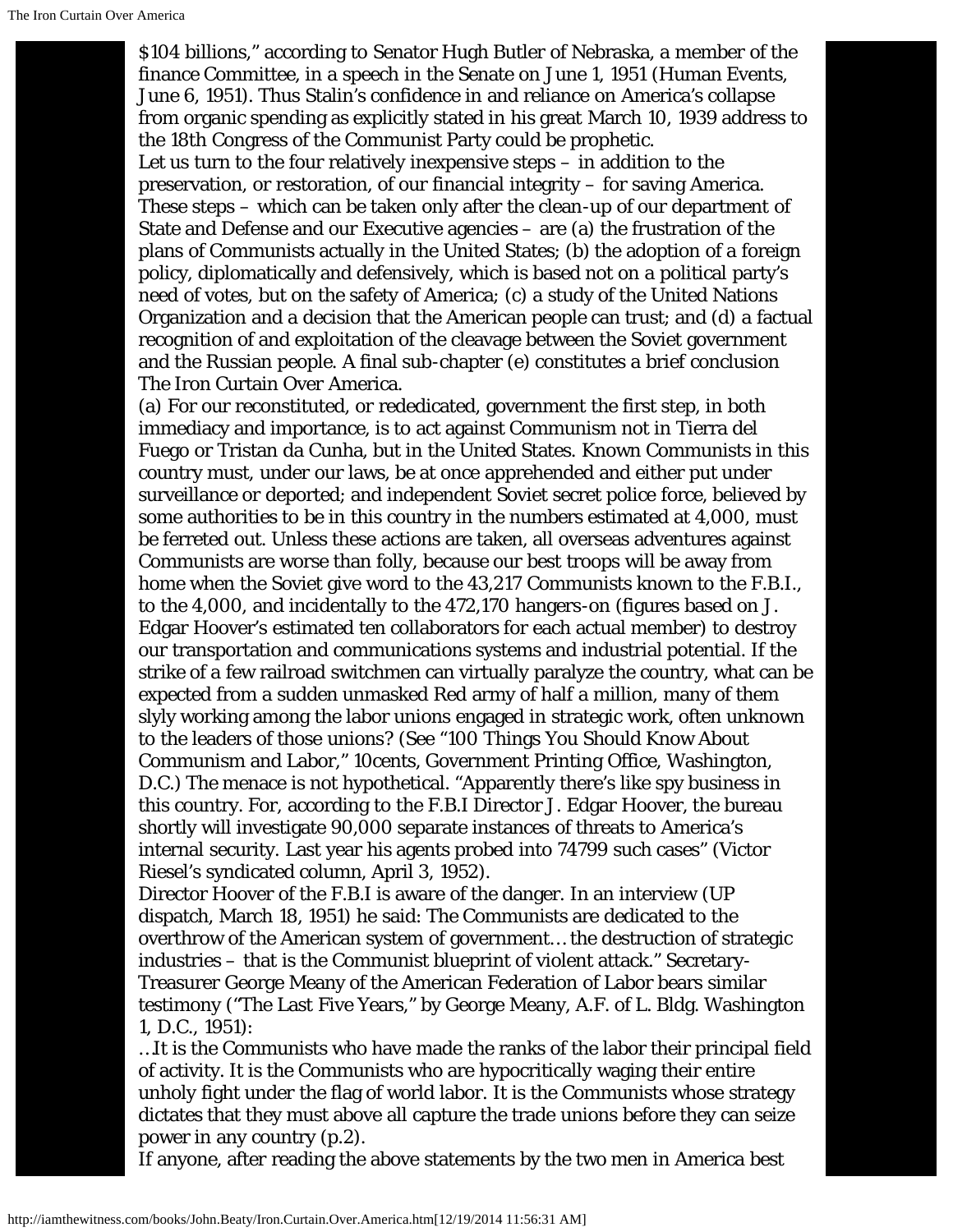situated to know, is still inclined to think our internal danger from infiltration of Soviet Communism into labor a fantasy, he should read "Stalinists Still Seek Control of Labor in Strategic Industries" in the February 24, 1951, issue of the Saturday Evening Post. According to this source:

…The communist fifth column in the American labor movement has cut its losses a and has completed its regrouping. It now claims to have 300,000 to 400,000 followers. Aside from Bridges' own International Longshoreman's and Warehousemen's Union, some of the working-alliances members are in such strategic spots as the United Electrical Workers; Mines, Mills and Smelter Workers; United Public Workers; and the American Communications Association.

For a full analysis of the strength, the methods, and the weapons of the Communists in a country they plan to capture, see The Front is Everywhere: Militant Communism in Action, by William R. Kintner (University of Oklahoma Press, Norman, Oklahoma, 1950, \$3.75). A West Point graduate, a General Staff Corps colonel in the Military Intelligence Service in the late phase of World War II, and a Doctor of Philosophy in the field in which he writes, Colonel Kintner is rarely qualified for his effectively accomplished task. His bibliography is a good guide for speakers, writers, and others, who require fuller facts on Communism.

 Another essential background work is Lenin, Trotsky, Stalin: Soviet Concepts of War" in Makers of Modern Strategy, edited by Edward Mead Earle (Princeton University Press, Princeton, New Jersey, 1943).

 The ratio of Actual Communists and other disgruntled elements of the total population in Russia of 1917 and the America of the middle of the twentieth century have often been compared and are strikingly similar. As of 1952, the American position is stronger than that of the Russian government of 1917 in that we have not just suffered a major military defeat. Our position is weaker, however, in the extent to which our administration is not only tolerant of but infiltrated with persons hostile to our traditions. Our actions against U.S. Communists must then include those in government. If inclined to doubt that communists are entrenched in government, do not forget the C.I.O., prior to the Tydings investigation, expelled its United Public Workers union (Abram Flaxer, president) for being Communist-dominated! And note the name "United Public Workers" in the Post list quoted above!

 Once more, let it be stressed that the removal of Communists from their strategic spots in the government must take precedence over everything else, for government Communists are not only able to steal secret papers and stand poised for sabotage; they are also often in positions where they prevent actions against Communists outside the government. For instance, Mr. Meany testified (op. cit., p. 3) that some of the anti-communist success of the American Federation of Labor has accomplished "despite opposition even from some of our government agencies and departments."

 If any reader is still inclined to doubt the essential validity – irrespective of proof in a court of law with judge or judges likely to have been appointed by "We need those votes" Roosevelt or "Red Herring" Truman – of the charges of Senator Joseph McCarthy of Wisconsin, arch-enemy of Tydings whitewash, or is inclined to question the judgment of the C.I.O. in its expulsion of Communists,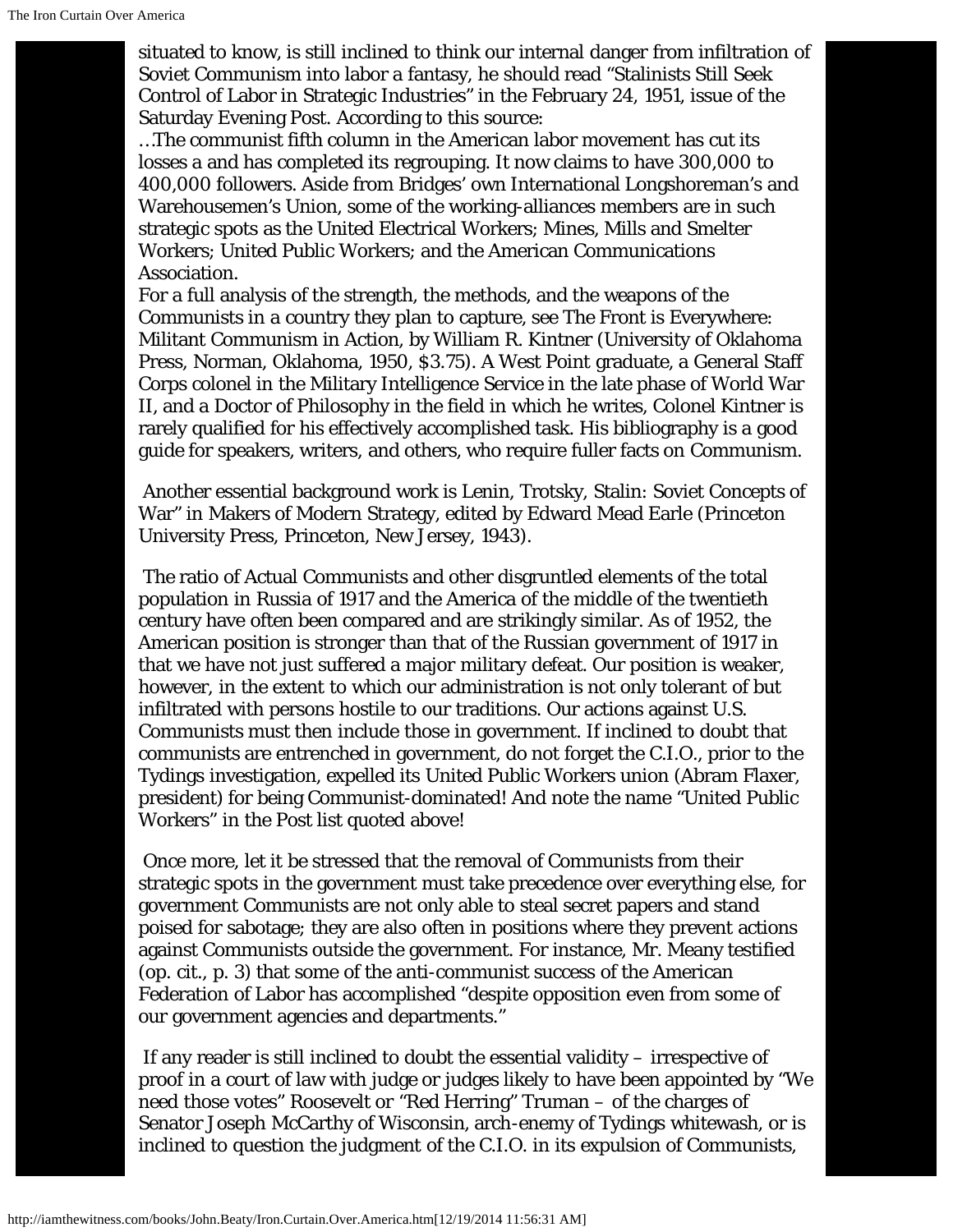he should ponder the test formulated by Christ in ancient Palestine: Ye shall know them by their fruits" (St Matthew, VII, 16). There have been large and poisonous harvests from government-entrenched Communists. The most deadly, including atomic espionage and pro-Soviet foreign policy, have been analyzed above (Chapter II, IV, VI). More recent was the successful Communist Daily Worker campaign for the removal of General MacArthur – a campaign culminating in an across-the-page headline on April 9, 1951, just before General MacArthur was dismissed from his command in Korea, and from his responsibilities in Japan. The pressure of the Communists was not the only pressure upon the President for the dismissal of General Macarthur. Stooges, fellow travelers, and dupes helped. The significance of the Communist pressure cannot be doubted, however, by anyone whose perusal of the Daily Worker has shown how many times Communist demands have foreshadowed Executive action (see "The Kremlin War on Douglas MacArthur," by Congressman Daniel A Reed, of New York, National Republic, January, 1952).

Here follow some indications of recent fruitful Communist activity within our government – indications which should be studied in full by any who are still doubters. Late in 1948 an article by Constantine Brown was headlined in the Washington Evening Star as follows : "Top Secret Documents Known to Reds Often Before U.S. Officials Saw Them." "Army Still Busy Kicking Out Reds Who Got In During the War", the Washington Times-Herald headlined on February 11, 1950, the article, by William Edwards, giving details on Communist-held positions in the "orientation of youthful American soldiers." "When are We Going to Stop Helping Russia Arm?" was asked by O.K. Armstrong and Fredric Sondern. Jr. in December, 1950, Readers Digest. "How U.S. Dollars Armed Russia" is the title of an article by Congressman Robert B. Chiperfield of Illinois, a member of the House Foreign Affairs Committee (National Republic, 511 Eleventh St. N. W. 7 D.C., February, 1951). See the Congressional Record, or write to the senators concerned, for an account of the successful efforts of Senator Herbert F. O'Conor of Maryland and Senator John J. Williams of Delaware in breaking up the scandal of our officially permitting – and by our blockade actually aiding – the furnishing of supplies to Chinese Communists when their government troops were at the time killing our young men in Korea! See also the full "Text of House Un-American Activities Committee's Report on Espionage in the Government" (New York Times, December 31, 1948; or from your Congressman).

If existing laws against Communism – including the Internal Security law whose passage over the President's veto was discussed in Chapter VIII – are inadequate, appropriate new laws should be recommended by the Department of Justice for dealing with the Communist menace within the Congress. Advance approval of the laws by the Department of Justice is desirable, so that no flaws in the laws' coverage can later be alleged by an enforcement official. If the Justice Department will not at once provide the text of a needed law, the judiciary committees of the two Houses are amply able to do so, and should proceed on their own. If any administration, present or future, flouts the antisubversive laws passed by Congress, the Congress should take necessary action – including impeachment, if other efforts fail – to secure the enforcement of the laws.

Unless action is soon taken against U.S. Communists (despite any "We need those votes" considerations), our whole radar defense and our bomb shelters are wasted money and effort, for there is no way of surely preventing the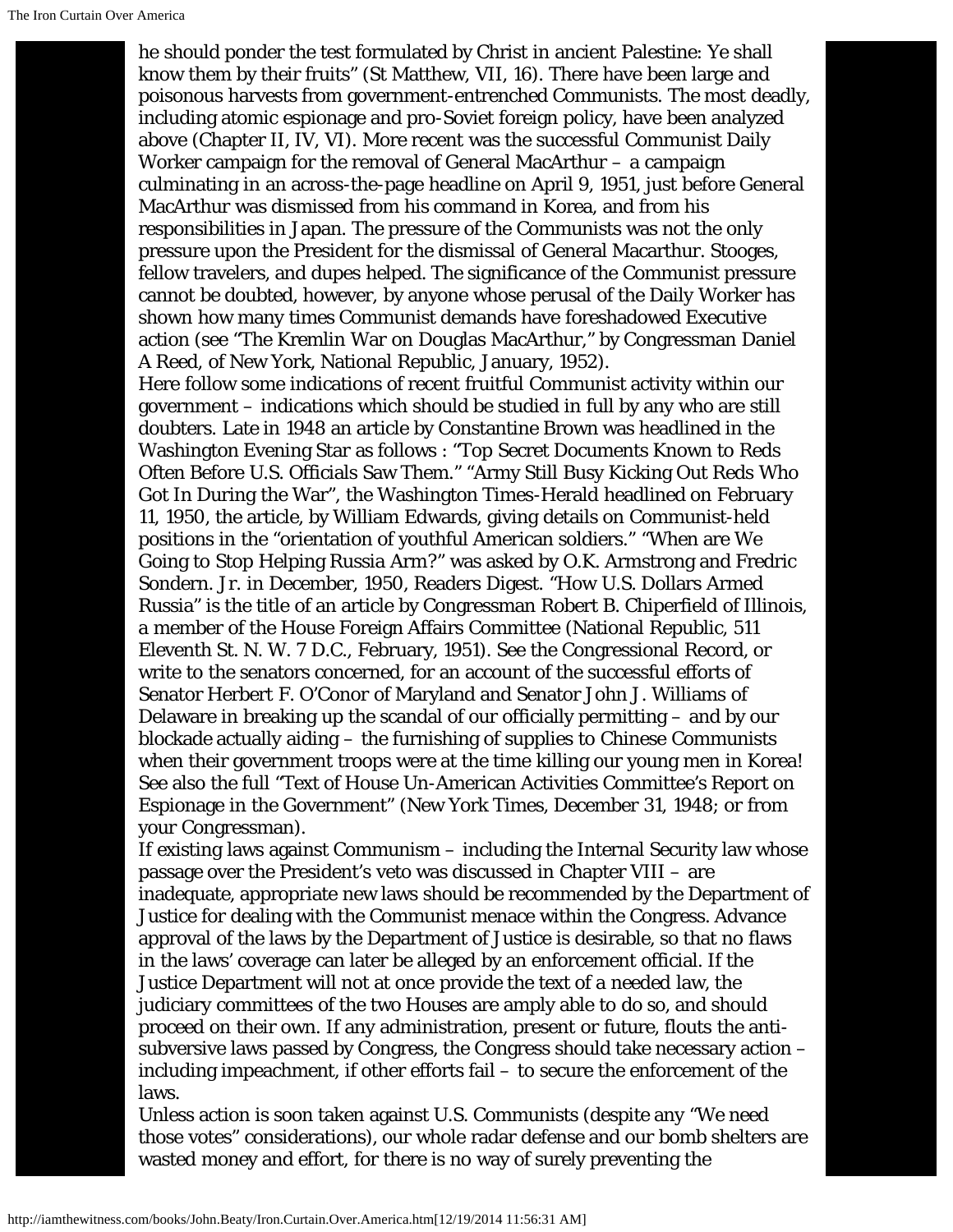importation of atom bombs or unassembled elements of them across some point on our 53,904 detailed tidal shoreline (exclusive of Alaska, whose detailed tidal shoreline furnishes another 33,904 miles) except to clean out possible recipients of the bombs whether operating in government agencies or elsewhere in the United Stated. We would by no means be the first country to take steps against Communists. Progress In this direction in Spain and Canada is elsewhere mentioned. Also, "the Communist Party has been outlawed in the Middle East Countries" except in "Israel" (Alfred M. Lilienthal, Human Events, August 2, 1950).

As a conclusion to this section of the last of The Iron Curtain Over America, let it be stressed that American People in every city block, in every rural village, and on every farm must be vigilant in the matter of opposing Communism and in persuading the government to take effective measures against it. "There has been a tremendous amount of false information disseminated in the world as to the alleged advantages of Communism," said General Wedemeyer to his summation of his recommendations to the MacArthur Committee of the Senate (U.S. News and World Report, June 22,1951). "People all over the world are told that Communism is really the people's revolution and that anyone opposing it is a reactionary or a Fascist or imperialist. Because of the prominence of the Jews in Communism from the Communist Manifesto (1848) to the atomic espionage trials (1950, 1951), anti-communist activity is also frequently referred to erroneously as anti-Semitic (see Chapters II, III, and V). This propaganda-spread view that Communism is "all right" and that those who oppose it are anti-Semitic, or ""reactionaries" of some sort, may be circulated in your community by an actual member of the Communist Party. More likely, it is voiced by a deluded teacher, preacher, or other person who has believed the subtle but lying propaganda that has been furnished to him. Be careful not to hurt the ninety percent or more American-minded teachers (Educational Guardian,1 Maiden Lane, New York,7, New York, July, 1951, p.2) and a probably similar majority of preachers; but use our influence to frustrate the evil intent of the "two or five or ten percent of subverters." Draw your inspiration from Christ's words, "For this cause I came into the world" (St. John 18:37) and let the adverse situation in your community inspire you to make counter efforts for Western Christian civilization. Never forget that the basic conflict in the world today is not between the Russian people and the American people but Communism and Christianity. Work then also, for the friendly operation of all Christian denominations in our great struggle for the survival of the Christian West. Divided we fall! (b) In the second place, our foreign military policy must be entirely separated from the question of minority votes in the United States and must be based on the facts of the world as known by our best military scholars and strategists. That such has not been the case since 1933 has been shown above (Chapter VI) in the analysis of our official attitudes toward China, Palestine, and Germany. Additional testimony of the utmost authority is furnished by General Bonner Fellers. In reviewing Admiral Ellis M. Zacharias's book Behind Closed Doors (Putnam's New York, \$3.75), the former intelligence officer General Fellers states: "Behind Closed Doors reveals that we have embarked upon a military program which our leaders know to be unsound, yet they are unwilling to tell the American people the truth!" (The Freeman, October 30, 1950) This statement prompts a mention of the fact that a colonelcy is the highest rank attainable from the United States Army (similarly, a captaincy in the Navy). By a regulation inherited from the days when the total number of general officers was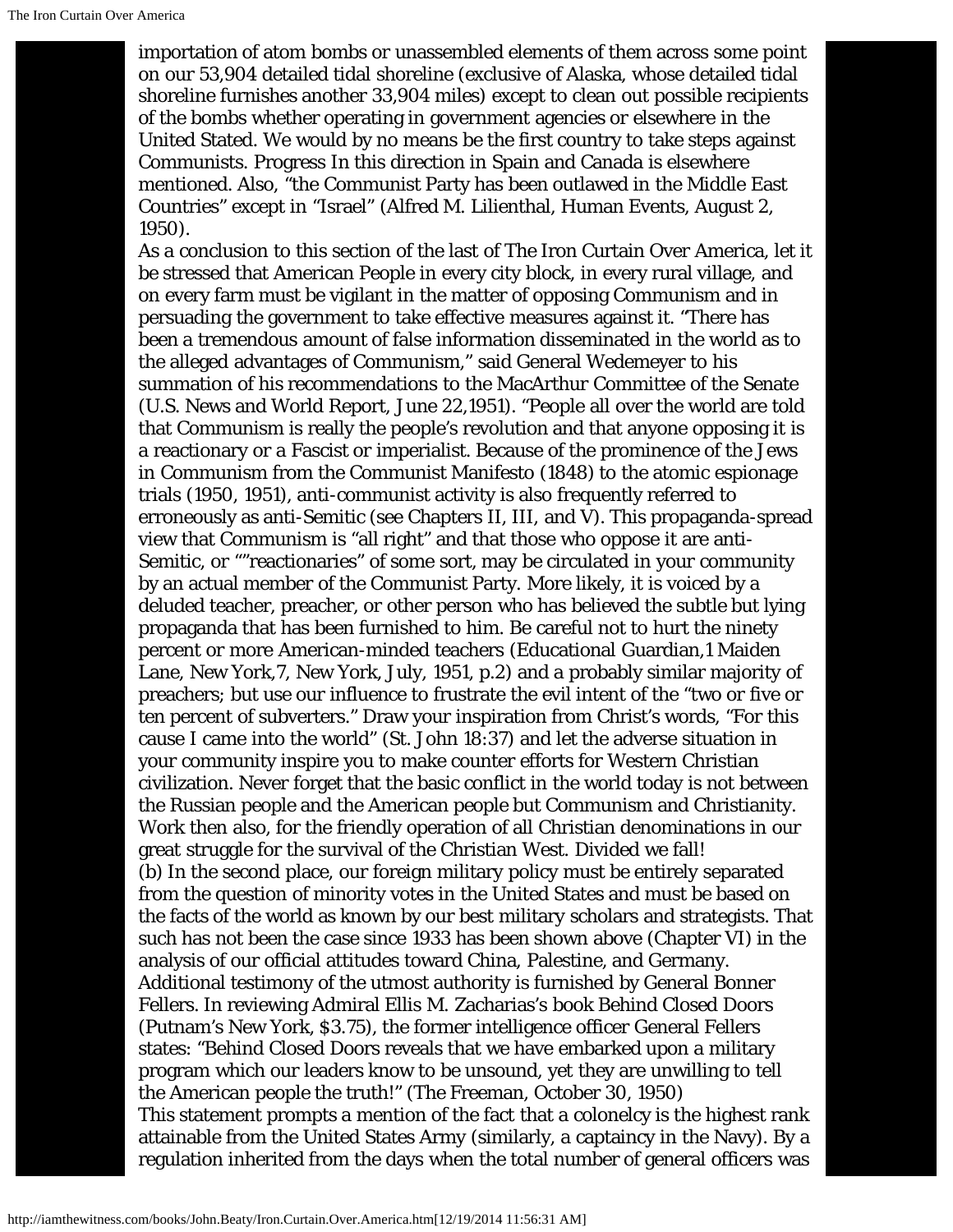about twenty-five, all appointments to the general rank from one-star Brigadier to five-star General of the Army are made by the President of the United States (so also for the corresponding ranks in the Navy). It is obvious that merit is a factor in the choice of generals and admirals as field and fleet commanders. Merit is surely a factor also for many staff positions of star-wearing rank. Just as surely, however, the factor of "political dependability" also enters into selection of those high-ranking staff officers who make policy and are allowed to express opinions. "The conclusion is inescapable that our top military Commanders today are muzzled. They do not dare to differ within the civilian side of military questions for fear of being removed or demoted" (from "Louis Johnson's Story is Startling," by David Lawrence, The Evening Star, Washington, June 18, 1951). In view of such testimony derived from a farmer Secretary of Defense, it must be concluded that it was to a large extent a waste of time for the Senate to summon generals and admirals close to the throne in Washington in the year 1951 for analysis of Truman-Acheson policies. The following passage from the great speech of General MacArthur before the Massachusetts Legislature (July 25, 1951) is highly pertinent: Men of significant stature in the national affairs appear to cower before the threat of reprisal if the truth be expressed in criticism of those in higher public authority. For example, I find in existence a new and dangerous concept that the members of our armed forces owe primary allegiance and loyalty to those who temporarily exercise the authority of the executive branch of Government, rather than to the country and its Constitution which they are sworn to defend.

If the Congress wants to learn other aspects of a strategic or logistic situation besides the administration's viewpoint, it must summon not agents and implementers of the administration's policy, but non-political generals, staff officers below star-rank, and retired officers, Regular. National Guard, and Reserve. Competent officers in such categories are not hard to find. There are also a number of patriotic Americans with diplomatic experience. In an address over three major networks (April 13,1951) Representative Joseph W. Martin, Jr., Republican leader in the House, named seven generals including Kruger, Whitney, Chennault, and Wedemeyer: seven admirals including King, Halsey, Yarnell, and Denfeld; four Marine Corps generals, and ten diplomats including Hurley - all of the twenty-eight expert in one way or another on the Far East and none of them close to the Washington throne where Far East policy decisions have come from the plans and thinking of persons such as John Carter Vincent, John S. Service, Owen Lattimore, Philip C. Jessup, Lauchlin Currie, Dean G. Acheson, and their fellow travelers!

No attempt can be here made to analyze the complex structure of our foreign relations. Nowhere are any guesses made as to future national policy. No attempt is made to enter into details in the fields of logistics and manpower, and no suggestions will be made on the tactics or strategy of a particular operation, for such decisions are the responsibility of informed commanders on the scene. A few words are indicated, however, in our choice of the two allied subjects of gasoline and distance from a potential enemy as factors in the defense of the West.

This matter of gasoline is most significant in our choice of areas for massing troops against a possible thrust from the Soviet. Of the world's supply, it was estimated in 1950 by petroleum experts that the U.S. and friendly nations controlled 93%, whereas the Soviet controlled 7%. The fighting of a war on the Soviet perimeter (Korea or Germany) would appear thus as an arrangement –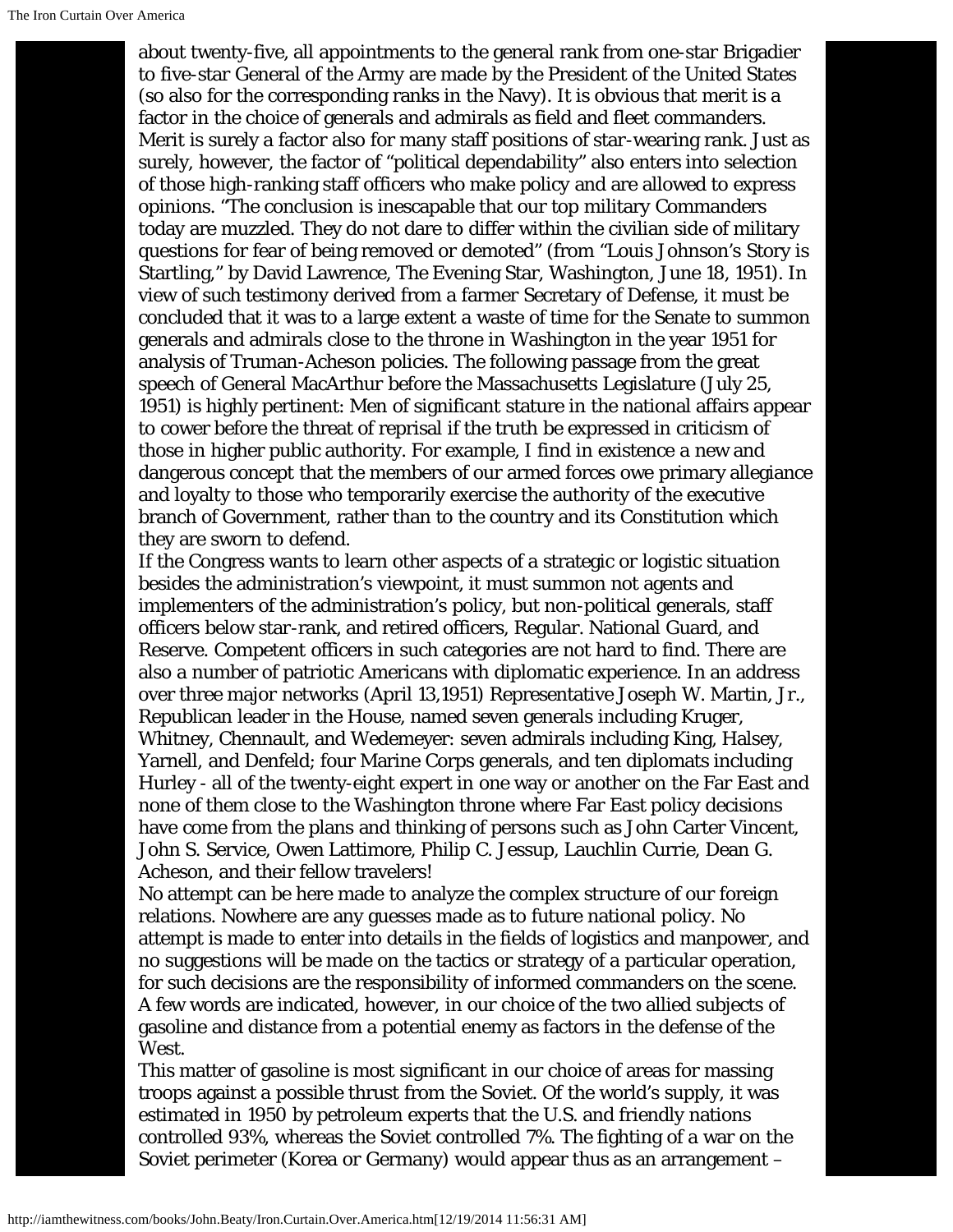whether so intended or not – to give the Soviet leaders a set-up in which their limited supply of gasoline and oil would not be an obstacle.

Beyond question, the Soviet maintains at all times sufficient gasoline reserves for a sudden thrust into close-at-hand West Germany. But the Soviet almost certainly does not have enough gasoline for conquering, for instance, a properly armed Spain which, because of its distance from Soviet supply sources and because of its water and mountain barriers, has in the age of guided missiles superseded Britain as the fortress of Europe.

This fact, inherent in the rise of the significance of the air arm, prompts an analysis of the Roosevelt and Truman attitudes towards Spain. Through Franklin Roosevelt tolerated benignly the bitter anti-Franco statements of his Communist and other leftist supporters, he maintained more or less under cover a friendly working arrangement by which during World War II we derived from Spain many advantages superior to those accorded by Spain to the Axis countries. Adequate details of Spain's help to America in World War II can be had in a convincing article, "Why Not a Sensible Policy Toward Spain?" by Congressman Dewey Short of Missouri (Readers Digest, May, 1949). The reader interested in still further details should consult the book, Wartime Mission in Spain (The Macmillian Company, New York) by Professor Carlton J. H. Hayes, who served as our Ambassador to Spain from May, 1942, to March, 1945.

To one of the many ways in which Spain helped us, the author of The Iron Curtain Over America can bear personal testimony. When our aviators flew over France they were instructed, if shot down, to make their way to Spain. If Franco had been pro-Hitler, he would have returned them to the Germanys. If he had been neutral, he would have interned. If friendly, he would have turned them over to the United States to give our leaders their priceless intelligence information and to fly again. That is precisely what Franco did; and it was to the office this writer, then Chief of the Interview Section in the Military Intelligence service, that a representative number of these flyers reported when flown to Washington via Lisbon from friendly Spain.

The principle trouble with Spain, from the point of view of our influential Leftists, seems to be that there are no visible Communists in that country and no Marxists imbedded in the Spanish government. Back in 1943 (February 21) Franco wrote as follows to Sir Samuel Hoare, British Ambassador to Spain: "Our alarm at Russian advances is common not only to neutral nations, but also to all those people in Europe who have not yet lost their sensibilities and their realization of the peril… Communism is an enormous menace to the whole world and now that it is sustained by the victorious armies of a great country all those not blind must wake up." More on the subject can be found in Frank Waldrop's article, "What Fools We Mortals Be," in the Washington Times-Herald for April 17, 1948.

It is not surprising perhaps that, just as there are no visible Communists in Spain, an anti-Spanish policy has long been one of the main above-board activities of U. S. Communists and fellow travelers. Solicitude for the leftist votes has, as a corollary, influenced our policy towards Spain. For America's unjustified tendency "to treat Spain as a leper," not from "any action on the part of Spain in the past or present" but for the "winning of electoral votes," see "Britain and an American-Spanish Pact," by Cyril Falls, Chichele Professor of History of War in Oxford University (The Illustrated London News, August 4, 1951).

The following anti-Franco organizations have been listed as Communist by the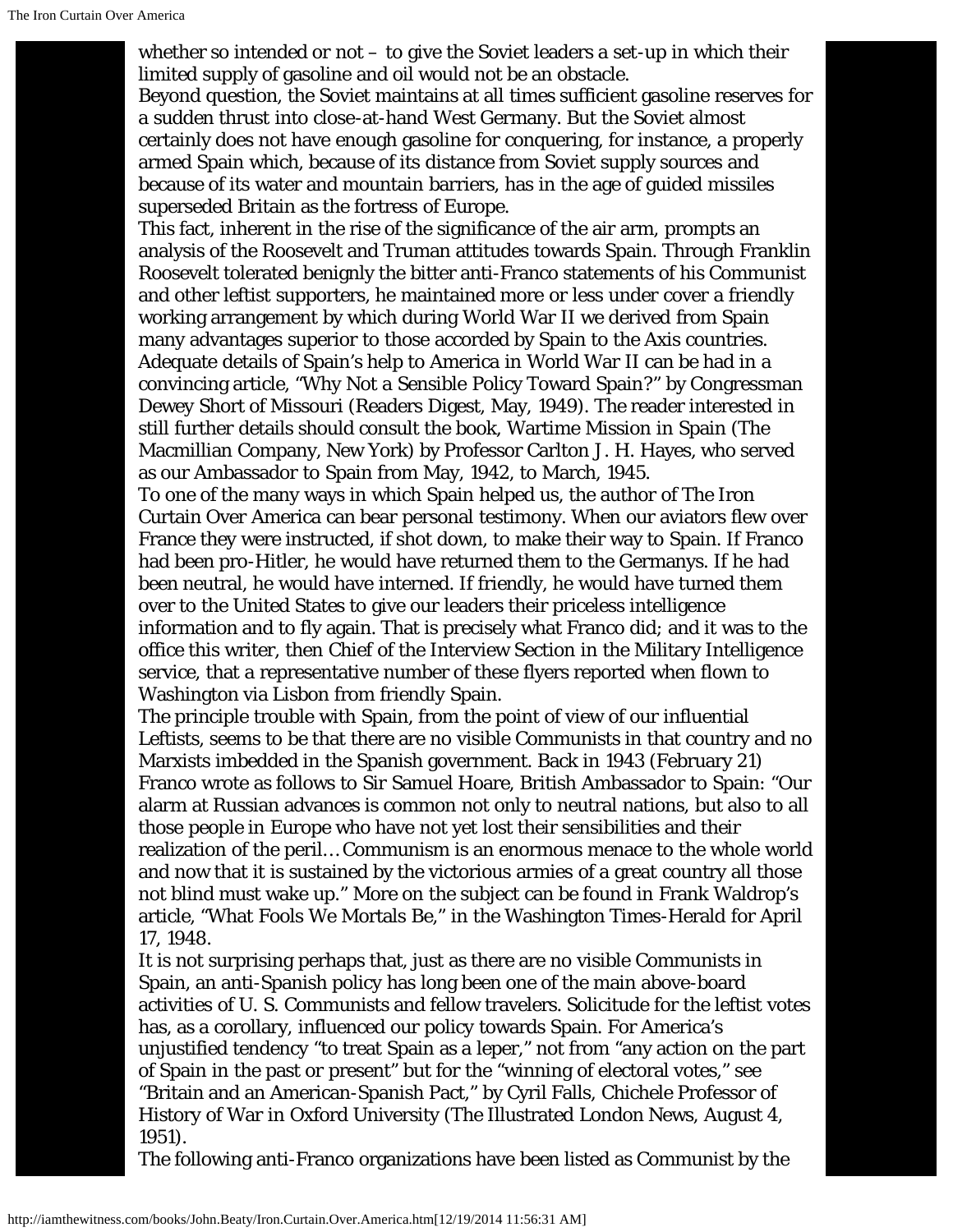U. S. Attorney General (see the Senate report, Communist Activities Among Aliens and National Groups, Part III, p.A10): Abraham Lincoln Brigade

Action Committee to Free Spain Now

Comite Coordinator Pro Republica Espanola

North American Committee to Aid Spanish Democracy

North American Spanish Committee

United Spanish Aid Committee

Another cause of the anti-Spanish propaganda of American leftists is the fact that Spain – aware of History's bloody records of treason of ideologically unassimilated minorities – has not complicated its internal problems by admitting hordes of so-called "refugees" from Eastern Europe.

The Same world forces which blocked our resumption of full diplomatic relations with Spain have prevented the UN from inviting Spain to be a member of that organization.

Whether Spain is in or out of that ill-begotten and seemingly expiring organization may matter very little, but Spain in any defense of the West matters decisively. "In allying itself with Spain the United States would exchange a militarily hopeless position on the continent of Europe for a very strong one" (Hoffman Nickerson: "Spain, the Indispensable Ally," The Freeman, November 19,1951). The way for friendship with Spain was at last opened when the Senate, despite President Truman's bitter opposition, approved in August, 1950,a loan to that country, and was further cleared on November 4, 1950, when the UN, although refusing to lift the ban against Spain's full entry into the United Nations," did vote to allow Spanish representation on certain "specialized agencies such as the world health and postal organizations" (AP dispatch, Dallas Morning News, November 5,1950). As to the loan authorized by Congress in August, 1950, it was not until June 22, 1951, that the "White House and State Department authorized the Export-Import Bank to let Spain buy wheat and other consumer goods out of the \$62,500,000 Spanish loan voted by the Congress last year" Washington Post, June 23, 1951).

In his testimony to the combined Armed Service and Foreign Relations Committee of the Senate on May 24, 1951 (AP dispatch from Washington) Chief of Staff General Omar Bradley admits that "from a military point of view" the Joint Chiefs would like to have Spain on our side. Finally, the clamor of the public and the attitude of the military prevailed and in July, 1951, the United States, to the accompaniment of a chorus of abuse from Socialist governments of Britain and France (New York Times, July 17, 1951), began official conversations with Spain on mutual defense. On August 20, 1951, a military survey team," which was "composed of all three armed services," left Washington for Spain (New York Times, August 21, 1951)). This move toward friendly relations for mutual advantage of the two countries not only has great potential value, for Spain is the Mother Country for all Latin America from Rio Grande to Cape Horn with the sole exception of Brazil. Spain is, moreover, of all European countries, the closest in sympathy with the Moslem World. Each year, for instance, it welcomes to Cordoba and Toledo thousands of Moslem pilgrims. Peace between the Moslem and Christian was a century-old fact until ended by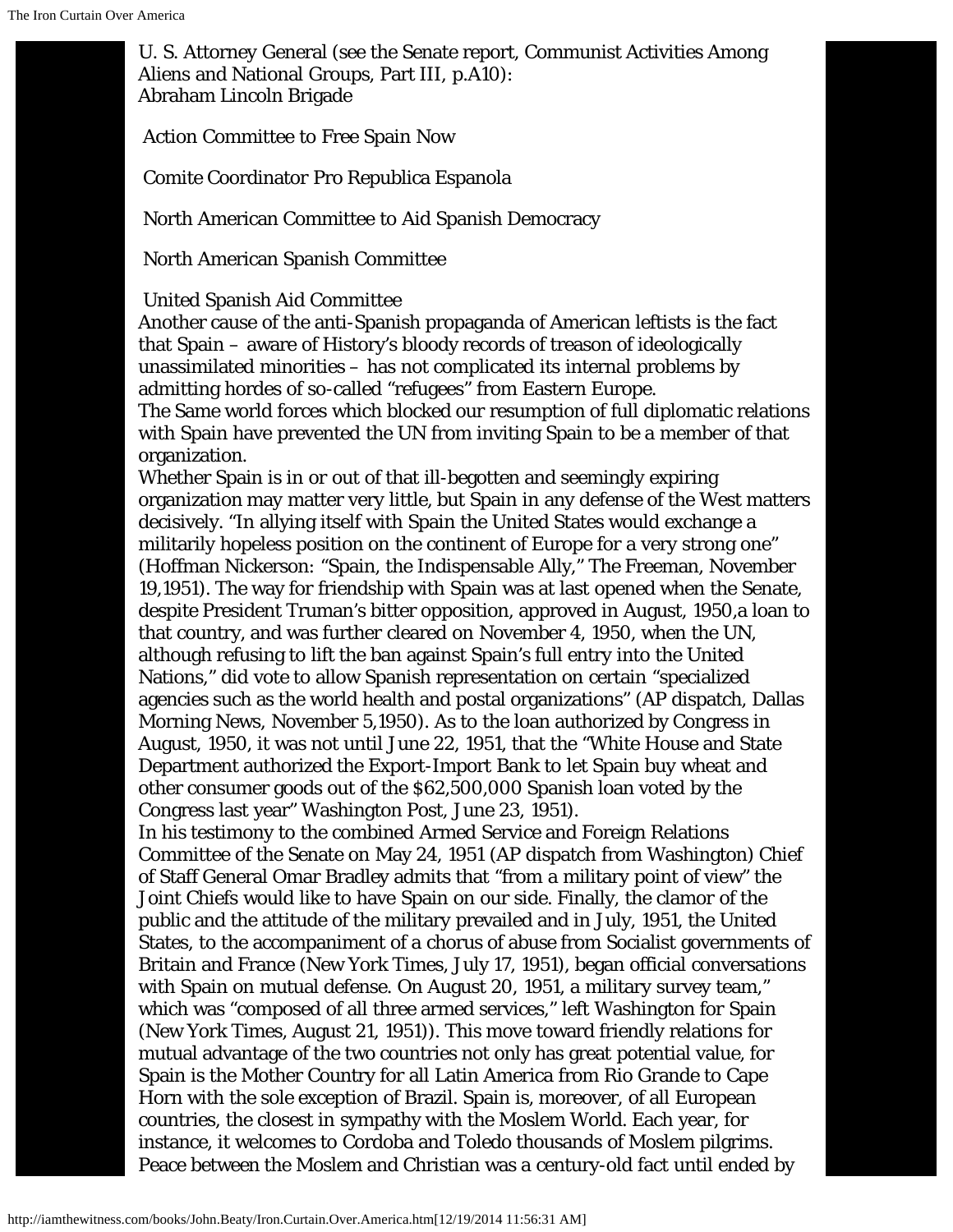the acts of Truman administration on behalf of "Israel." It will be a great achievement if our resumption of relations with Spain leads to a renewal of friendly relations with the Moslem world. We must be sure, however, that our military men in Spain will not be accompanied by State Department and Executive agencies vivandiéres, peddling the dirty wares of supervision and Communism. (Human Events, August 8, 1951).

With the Atlantic Ocean, the Mediterranean, and the lofty Pyrenees Mountains as barriers; under the sheltering arm of distance; and above all with no visible internal Communists or Marxists to sabotage our efforts, we can – if our national defense so requires – safely equip Spain's eighteen well disciplined divisions, can develop airfields unapproachable by hostile ground troops, and in the deep inlets and harbors of Spain can secure safe ports for our navy and our merchant fleet. Our strengthening of Spain, second only to our keeping financially solvent and curbing Communists in this country, would undoubtedly be a very great factor in the preventing the Soviet leaders from launching an allout war. Knowing that with distant Pyrenees-guarded and American-armed Spain against them, they could not finally win, they almost certainly would not begin.

Our strengthening of Spain's army, potentially the best in Europe outside of the Communist lands, would not only have per se a powerful military value; it would also give an electric feeling of safety to the really anti-Communist elements in other Western European countries. Such near-at-hand reassurance of visible strength is sorely needed in France, for that country since the close of World War II has suffered from the grave internal menace of approximately 5,000,000 know Communists. In the general elections of the members of the French National Assembly on June 17, 1952 the Soviet-sponsored Communist Party polled more than a fourth of all votes cast (New York Times, June 19, 1951), and remained the largest single political party in France. Moreover, Communists leaders dominate labor in crucial French industries. "In France, the Communists are still the dominate factor in the trade unions: (The Last Five Years," by George Meany, American Federation of Labor, Washington, D. C., p.11). See also the heavily documented article, "French Communism," by Andre La Guerre in Life, January 29, 1951. With Communists so powerful and so ready for sabotage or for actual rebellion, the France of 1952 must be regarded as of limited value as an ally. As said above, however, the dependability of France in the defense of the West would be enhanced by United States aid to the military forces of Anti-Communist Spain.

With Spain armed, and with the Socialist government of Britain thrown out by Mr. Churchill's Conservative Party in the election of October 25, 1951, the spirit of Europe may revive. If not, it is to much to expect America to save Europe forever, for "if 250 million people in Western Europe, with industry far larger than that of Russia, cannot find a way to get together and to build a basis for defense on land, then something fundamental may be wrong with Western Europe." (U. S. News and World Report, June 22, 1951, p. 10). Perhaps the "wrong" is with our policy – at least largely. For instance, deep in our policy and irrespective of our official utterances, "Germany is written off as an ally" to avoid " political liability in New York" (Frank C. Hanighen in Human Events, February 7, 1951).

Spain, with its national barriers and the strategic position of its territory astride the Strait of Gibraltar, could become one anchor of an oil-and-distance defense arc. By their location and by their anti-Communist ideology, the Moslem nations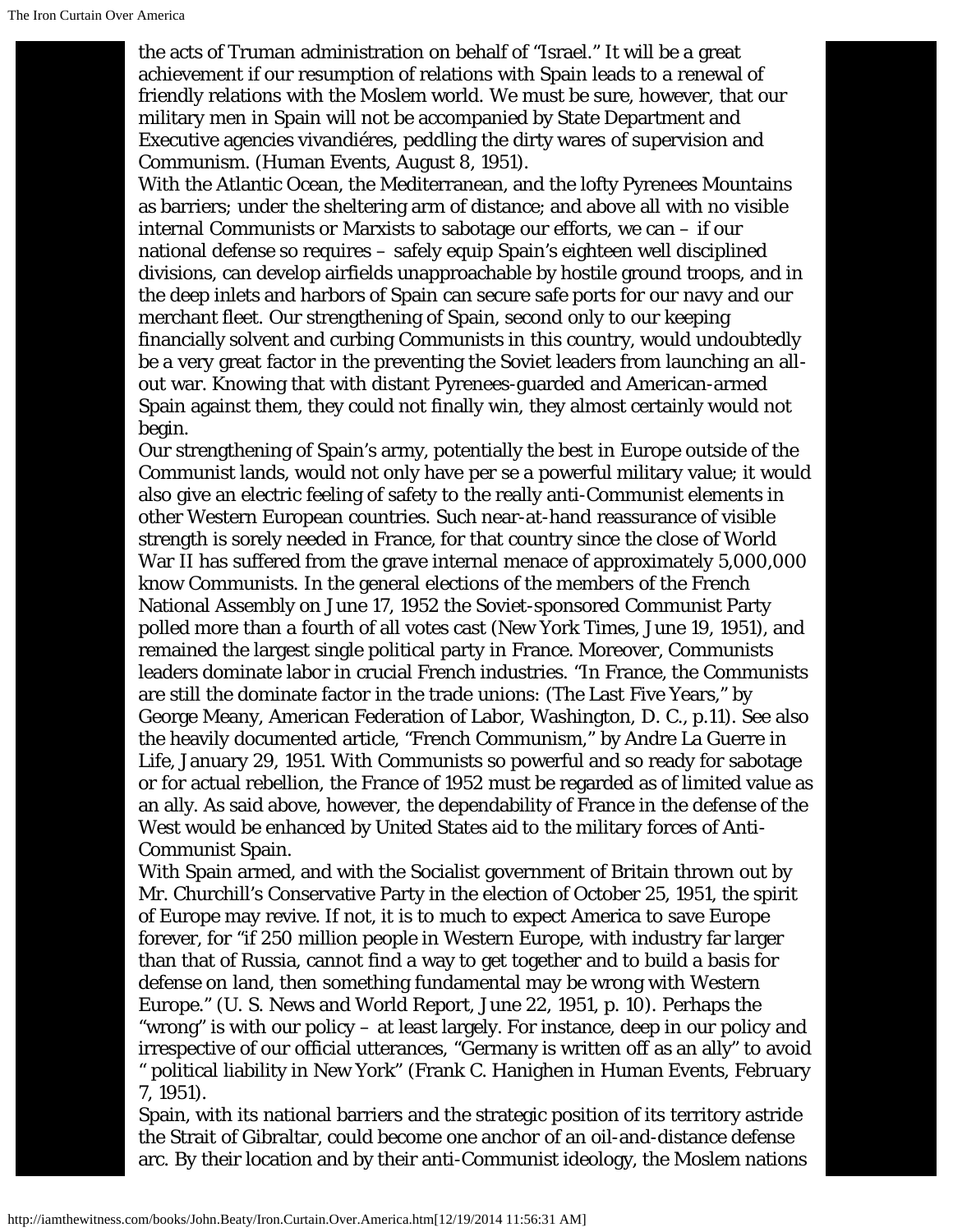of the Middle East are the other end of this potential crescent of safety. Friendship with these nations would, like friendship with Spain, be a very great factor in preventing a third world-wide war.

Among nations on the Soviet periphery, Turkey, mountainous and militaryminded, is pre-eminently strong. Perhaps because it would be an effective ally, it long received the cold shoulder from our State Department. Suddenly, however, in the autumn of 1951, Turkey, along with Greece, was given a status similar to that of nations of Western Europe (not including Spain) in the proposed mutual defense against Communism. This apparently reluctant change of policy by our government toward Greece and Turkey seems – like the sending of a military mission to Spain – to have grown unquestionably from pubic clamor in America as shown in the newspapers, especially in letters from the people, as heard on the radio from the patriotic commentators, and as reflected in pools of public opinion. This success of the people in changing national policy should hearten the average citizen to newer efforts in the guiding his country to sound policies. It is most essential for every individual to remember that every great achievement is the result of a multitude of small efforts.

Between Spain and Turkey, the Mediterranean islands – Majorca and Minorca, Corsica and Sardinia, Sicily and Malta, Crete and Cyprus – are well developed and well fortified by nature. Perhaps the United States should make some of them into impregnable bases by friendly agreement with their authorities. The incontestable value of an island fortress is shown by Malta's surviving the ordeal of Axis bombing in World War II as well as by Hitler's capture of Crete, in the German failure before Moscow in the following December.

In the Eastern Mediterranean, the island of Cyprus (visited by the author) is potentially a very strong bastion. In relationship to the Dardanelles, the Soviet oil fields, and the strategic Aleppo-Baghdad-Cairo triangle, Cyprus's water-girt site is admirable. Since its mountain ranges reach a height of more than 6,000 feet, and are located like giant breastworks defending a broad interior plain, the island might well become the location of underground hangars and landing fields for a great air fortress. Others of the islands listed above offer advantages of one sort or another to air or other forces.

South of the Mediterranean's necklace of islands, lies Africa, the ultimate key to the success or failure of the Western World in preventing an aggressive move against Europe. It is air power in Africa, in the great stretch of the hills and plains from Morocco to Egypt, that might well be the major deterrent of any hostile move in Europe or in the Middle East by the Soviet Union. "Air power offers the only effective counter-measure against Russian occupation of the Middle East. The deeper the Red Army moves into this priceless strategic area, the more it supply lines can be disrupted by air strikes" (Africa and Our Security," by General Bonner Fellers, The Freeman, August 13, 1951). In his valuable article, General Fellers states further that a "small, highly trained and mobile ground force, with adequate air protection and support," can defend African air bases, which in turn could prevent the crossing of the Mediterranean by hostile forces in dangerous numbers.

 The Moslem lands of the Middle East and North Africa (as sources of oil and as bases for long range bombers) should by a proper diplomatic approach, be pulled positively and quickly into the United States defense picture. Barring new inventions not yet in sight, and barring disguised aid from our government (such as Truman and Acheson gave the Chinese Communists in the Strait of Formosa),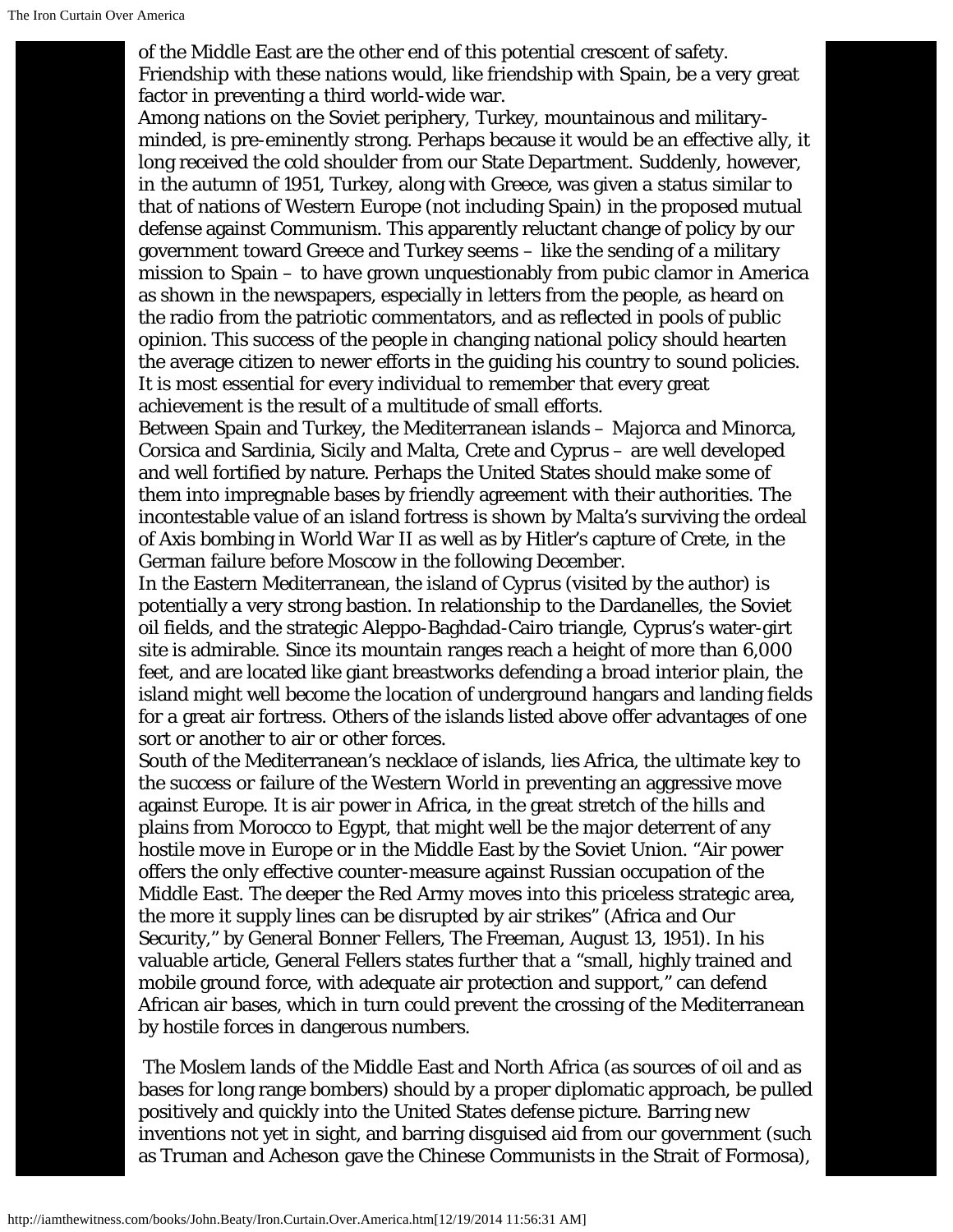the Soviet Union cannot win a world war without the oil of the Middle East. Soviet delay in making overt moves in that theater may well have been determined by gasoline reserves insufficient for the venture. The Soviet squeeze upon Iran was initiated at the Tehran Conference, where Stalin, who is said to be unwilling to leave his territory, entertained our rapidly declining President in the Soviet Embassy in a grandiose gesture insulting alike to the Iranians and to our staff in that country. Stalin's alleged reason that his embassy was the only safe spot was in truth an astute face-raising gesture before the peoples of Asia, for he displayed Roosevelt, the symbolic Man of the West, held in virtual protective custody or house arrest by the Man of the East.

 Details of the dinner in the Soviet Embassy to which Stalin invited "Father and the P. M." are given by General Elliot Roosevelt in As He Saw It (pp.188, 189). Stalin proposed that Germany's "war criminals" be disposed of by firing squads "as fast as we capture them, all of them, and there must be at least fifty thousand of them."

According to General Roosevelt, the proposal shocked Prime Minister Churchill, who sprang quickly to his feet. " 'Any such attitude,' he said, 'is wholly contrary to our British sense of Justice! The British people will never stand for such mass murder… no one, Nazi or no, shall be summarily dealt with before a firing squad, without a proper legal trial…!!!'"

The impasse was resolved by the U. S. President: " 'Clearly there must be some sort of compromise,' he said, accordingly to his son. " 'Perhaps we could say that instead of summarily execution of fifty thousand war criminals, we should settle on a smaller number. Shall we say forty-nine thousand five hundred?'" It was in this way, prophetic of the crime of Nuremberg, that President Roosevelt, unquestionable very tired and probably already to ill to know the full import of his words and acts, threw away the last vestiges of our government's respect for law, and for Western Christian tradition. In return, our president got nothing but flattering of the leftists around him and the gratification of a whim of decline which was to make Churchill scowl and Stalin smile! What a spectacle of surrender in the very capital of the strategically important and historic Persia!

Over all Stalin's triumphs and Churchill's defeats at Tehran was the shadow of the derricks of the Iranian oil fields. Should the Abadan refineries be shut down or their output flow in another direction, the result would be felt around the world. These refineries are the largest in the world, processing 550,000 barrels a day" (monthly Newsletter of Representative Frances Bolton of Ohio, June, 1951). And what a sorry figure America has played in this vital oil area from Tehran to 1951! "Our Government's Deplorable Performance in Iran Has Contributed to a Great Disaster" was the sub-title of a Life editorial, How to Lose a World" (May 21, 1951), on Acheson's policy of doing nothing except "let the pieces settle" after the expected disaster in the world's greatest oil-producing area. In Iran or in an adjacent area, the Soviet may find it necessary to strike for her gasoline and lubricants before any major attempts can be successful elsewhere. The well-known leftism of the State Department – as indicated in many ways, especially by the carefully documented testimony of Harold Stassen; and the C. I. O. 's expulsion of the United Public Workers Union – and the early predilection of Prime Minister Atlee (1945-1951) for Communism raise the inevitable fear that the oil crisis in Iran, while publicly deplored by Britain and America, may well have been engineered by the very American and British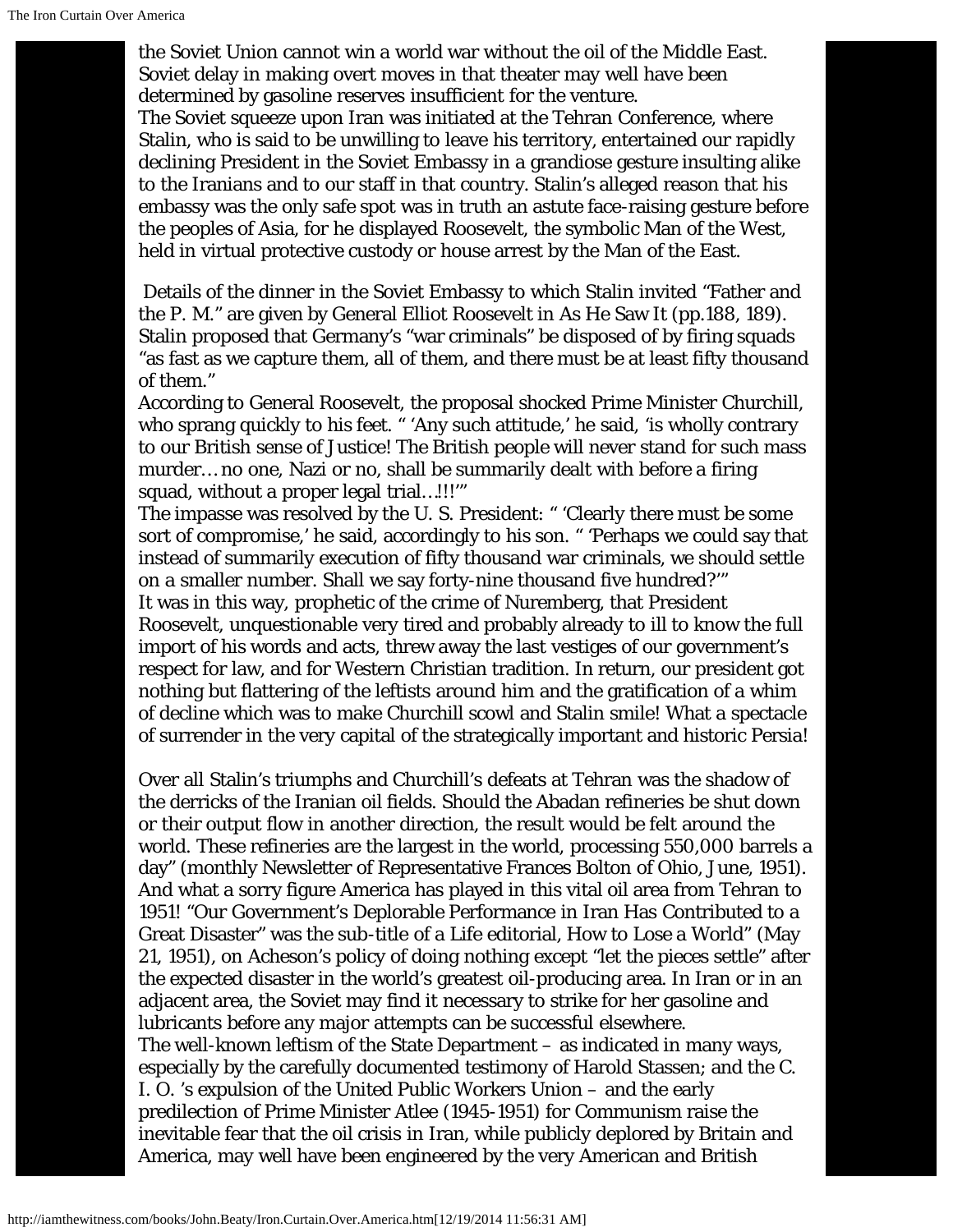government officials who then shed crocodile tears at the oil's probable loss to the West!

A major world fact in the early 1950's was the fall of the British prestige in the Middle East, and drawing of the Soviet into the resultant vacuum. The Attlee government's protest on Iranian oil nationalization commanded no respect anywhere, for the Iranians were copying the home program of the Socialist government of Britain! Britain's humiliation in Iran was made graver by the long threatened but never carried out dispatch of some 4,500 paratroopers to the oil fields – a gesture which was said to have stemmed from the Socialist Defense Minister at that time, the Jewish statesman Emanuel Shinwell (UP dispatch from Tehran, May 25, 1951). Whether or not Mr. Churchill's government (October, 1951) can save the situation is for the future to show. There was no comfort for non-Communists in his speech before the two houses of the U. S. Congress on January 17, 1952 – a speech which called not for peace with justice to the Moslems of the Middle East but for U. S. troops!

The moral power of America as a mediator, like that of Britain, has moved towards zero. Nearly a million destitute Moslems refugees from Palestine – who have in their veins more of the blood of Biblical peoples than any other race in the World today – are straggling here and there in the Middle East or are in displaced persons' camps, and are not silent about the presence of American officers (Chapter VI, above) commanding the troops which drove them from their homes, For details on these hopeless refuges sent to wandering and starving by our policy, see Alfred M. Lilienthal's "Storm Clouds Over the Middle East," Human Events, August 2, 1950. The evil we did to Palestine may be our nemesis in Iran and Egypt! The truth is that because of America's sponsoring of bloody little "Israel" – and Britain's falling in line – the Moslem Middle East resents the presence of the previously respected and admired Anglo-Saxon powers (Mr. Churchill's speech).

Moreover, the Zionists are not quiescent. The summer of 1951 saw clashes on the "Israeli" frontiers and the exposure of the Zionist schemes in other parts of the Middle East. Here is a sample:

Baghdad, Iraq, June 18 (AP) – Police said today they had discovered large quantities of weapons and explosives in Izra Daoud Synagogue. Military sources estimated it was enough to dynamite all Baghdad.

This was the latest discovery reported by police, who said yesterday they found a large store of machine guns, bombs, and ammunition in the former home of a prominent Jew.

After details of other discoveries the dispatch concludes, "Police said the ammunition was stored by the Baghdad Zionist Society, which was described as a branch of the World Zionist Organization" (New York Times, June 19,1951). In spite of our deserved low reputation in the Moslem world, American countermoves of some sort to save Middle East oil and the Suez Canal are imperative. The proper approach is obvious, but will our government make it? "The Moslems, and those allied with them religiously and sympathetically, compose almost one-half of the world's people who control almost one-half of the world's land area. We infuriated them when we helped drive a million Arabs from their native lands in the Middle East" (Newsletter of Congressman Ed Gossett of Texas, February 1, 1951). "The recapture of the friendship of 400,000,000 Moslems by the United States, and its retention, may prove the deciding factor in preserving world peace" (statement of Congressman Ed Gossett in the House of Representatives June 12, 1951, as recorded in the Congressional Record). In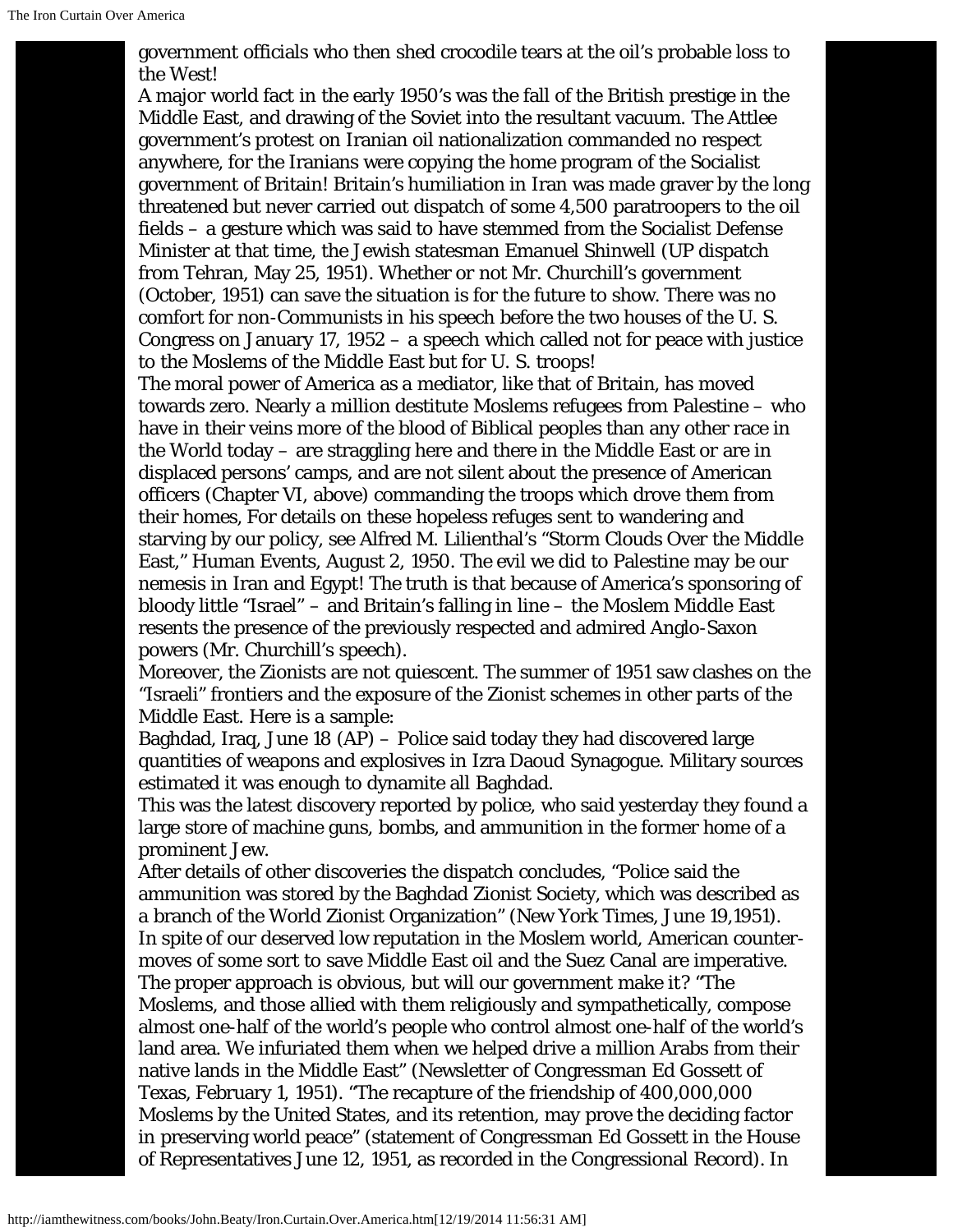the Washington Times-Herald (Sept. 28, 1951), Senator Malone of Nevada also called attention to the sound sense and strategic advantage of having the Moslem world on our side.

The recaptured friendship with the Moslem is not only a question of acts of justice on our part but is tied to the question of absolute vital oil reserves, The oil of the Middle East is essential to preventing World War III or to our winning it. In World War II we had gasoline rationing with the oil of the Middle East on our side. What would we do in another war, far more dependent on gasoline, with the Middle East on the other side? And what would we do if the West should lose the Suez Canal?

The first move to prevent such a disaster – after cleaning out our State Department as the American Legion Demanded by a vote of 2,881 to 131 at it's National Convention in Miami (October, 1951) – should be to send a complete new slate of American diplomats to Moslem nations from Egypt and Yemen to Iraq and Iran. These new diplomats should have instructions to announce a changed policy which is long overdue. The present State Department, stained with past errors, could not succeed even if it should wish to succeed. A changed policy implemented by new officials would almost certainly be received by the Moslem world with cordiality and gratitude, for until the Israel grab was furthered in this country America was throughout the Middle East the least disliked and least feared foreign power. At the close of the Second World War the Near East was friendly to the United States and her Allies," said Ambassador Kamil Bey Abdul Rahim of Egypt (Congressional Record, June 13 1051) in an address delivered at Princeton University on June 2, 1951. By 1952, however "a spirit of resentment and even revolt against the Western

democracies" was sweeping through the Middle East. For the unfortunate fact of our having lost our friends the Ambassador finds the reason in the "policy of the West":

The Palestine question is an outstanding example of this policy. Everyone knows that the serious injustice inflicted upon the Arabs in Palestine has alienated them and undermined the stability of the area.

The West's continued political and financial support of the Zionists in Palestine is not helping the relations with the Near East, nor is it strengthening the forces which are fighting communism there.

By being again honorable in our dealing with the Moslem nations and by helping them, with a supply of long-range bombers or otherwise, to defend their oil, for which we are paying them good money, and will continue to pay them good money' we could quickly create a situation under which the Soviet can not hope to conquer the Middle East. Thus lacking oil, the Soviet could not hope to conquer the world. It must not be forgotten, too, that apart from oil in the Middle East has great strategic significance. "Israel" and the adjacent Moslem lands are a vestibule which leads to Europe, to Asia, and to Africa.

 In addition to building, primarily by honorable conduct and secondarily by thoughtfully planned assistance, a strength crescent from Spain through the Mediterranean and North Africa to our present problem in Korea and plans for safety of Japan, Formosa, and the Philippines. But as Senator Jenner of Indiana has pointed, "We cannot have peace in Asia if the negotiations are carried on by the men of Yalta" (Human Events, May 30, 1951). Then there is Alaska, one of those islands Little Diomede, is only three miles from and in sight of an island, Big Diomede, belonging to Russia. Of the Soviet's two Far Eastern fronts, one is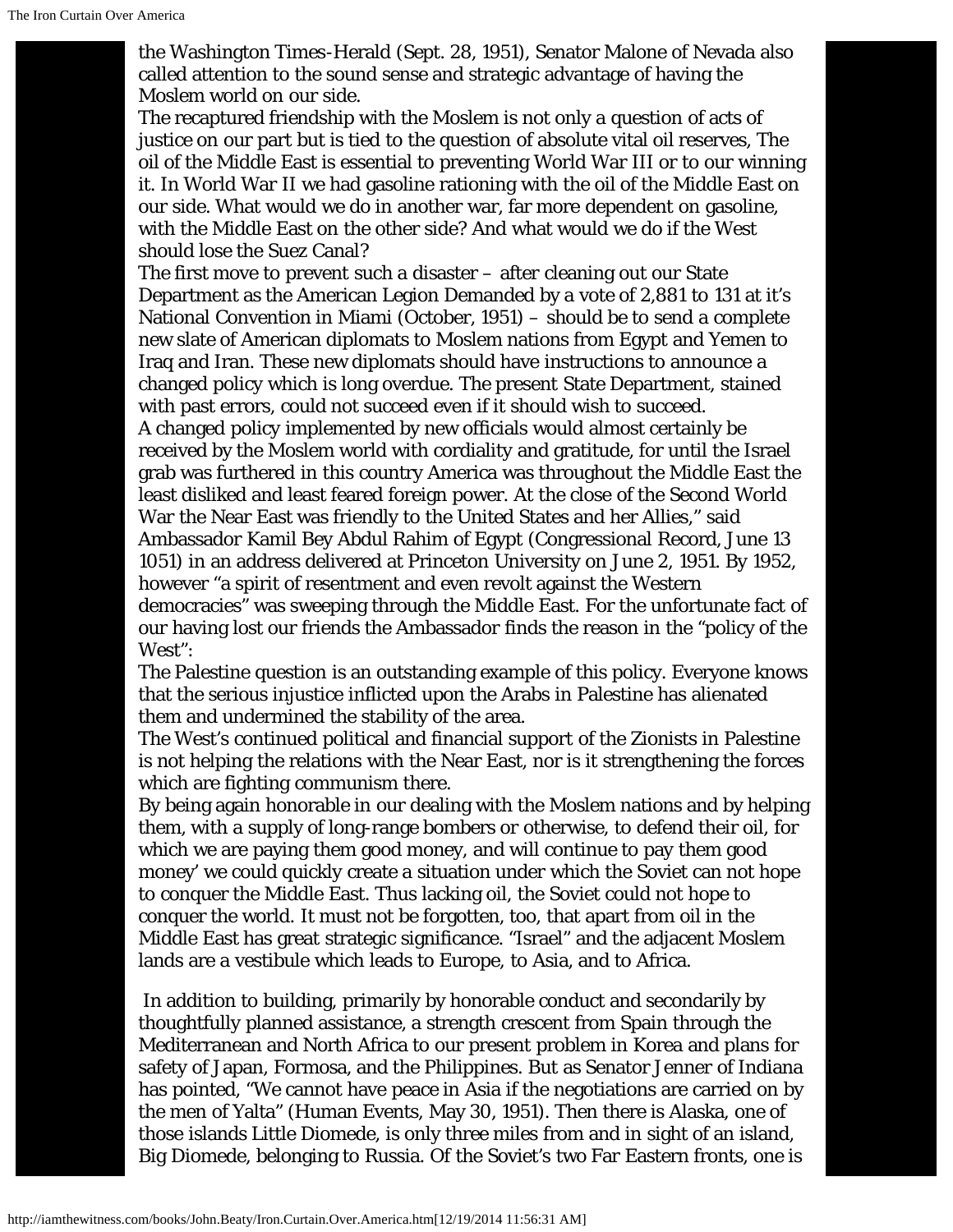the hinterland of Vladivostok and the other is an armed quadrilateral opposite Nome, Alaska. Here, according to the military critic, Hanson Baldwin, is a garrison which "probably numbers more than 200,000 men" (see article and map, New York Times, march 15, 1949). No specific suggestions are made here, but it seems obvious that the defense of Alaska should receive priority over at least some of our more far-flung global ventures.

In conclusion of this section, a warning is in order – a warning that should be heeded in all America's planning at home and abroad. In any efforts at helping the world, the primary help we can give is to remain solvent. A bankrupt America would be worse than useless to its allies. Foreign military aid should, therefore with two associated principles. We should cease mere political bureaucracy-building in this country and cut to reasonable minimum our government's home spending. We should insist that foreign governments receiving our aid should also throw their energies and resources into the common cause.

There is no more dangerous fallacy than the general belief that America is excessively rich. Our natural resources are variously estimated at being six percent to ten percent of the world's total. These slender resources are being more rapidly depleted than those of any other power. Our national debt also is colossal beyond anything known in other parts of the world. Can a spendthrift who is heavily in debt be properly called a wealthy man? By what yardstick then are we a "rich" nation?

Fortunately a few Americans in high places are awake to the danger of a valueless American dollar. General MacArthur, for instance, in his speech before the Massachusetts Legislature gave the following warning:

The free world's one great hope for survival now rests upon the maintaining and preserving of our own strength. Continue to dissipate it and that one hope is dead. If the American people would pass on the standard of life and the heritage of opportunity they themselves have enjoyed to their children and their children's children they should ask their representatives in government: "What is the plan for the easing of the tax burden upon us? What is the plan for bringing to a halt this inflationary movement which is progressively and inexorably decreasing the purchasing power of our currency, nullifying the protection of our insurance provisions, and reducing those of fixed income to hardship and despair?"

(c) An early duty of a completely reconstituted Department of State will be to advise the Congress and the American people on the United Nations

 Launched in 1945 when our government's mania for giving everything to the Soviet was at its peak, the United Nations got off to an unfortunate start. Our most influential representative at San Francisco, "The Secretary-General of the United Nations Conference on International Organization," was none other than Alger Hiss. It is not surprising, then, that United States leftists, from pink to vermilion, found homes in the various cubicles of the new organization. According to a personal statement to the author by the late Robert Watt, American Federation of Labor leader and authority on international affairs, all members except the chairman of one twenty-one member U. S. contingent to the permanent UN staff were known Communists or fellow travelers. These people and others of the same sort are for the most part still UN harness. Moreover, and as is to be expected, the work of our own delegation cannot be impartially assessed as being favorable to the interest, or even the survival, of the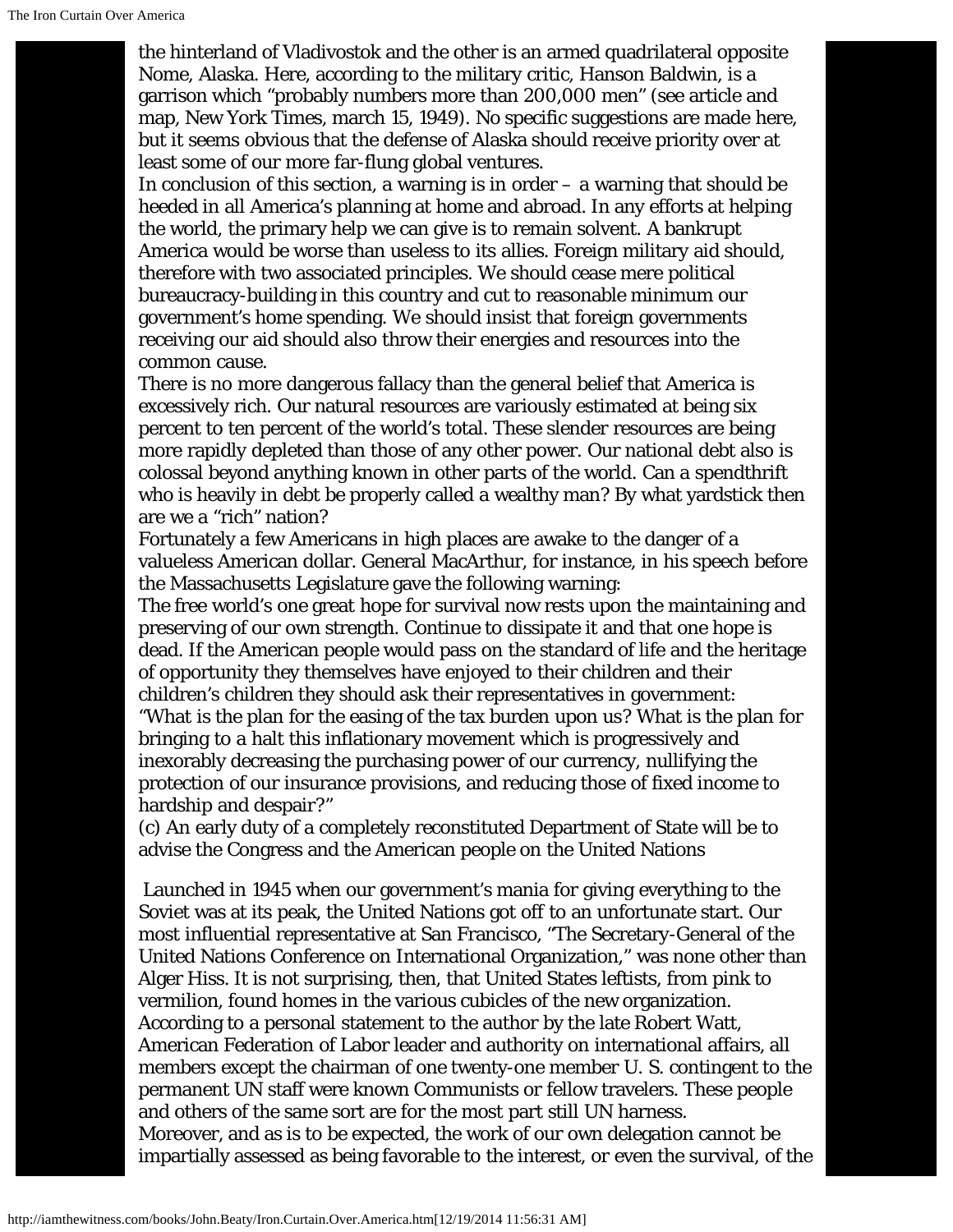United States as a nation. Very dangerous to us, for instance, is our wanton meddling into the internal affairs of the other nations by such a program as the one we call land reform. "The United States will make land reform in Asia, Africa, and Latin America a main plank in its platform for world economic development. At the appropriate time, the United States delegation [to the UN] will introduce a comprehensive resolution to the Economic and Social Council of the United Nations" (dispatch, August 1, by Michael L. Hoffman from Geneva to the New York Times, August 2, 1951). Can anyone with any sense think that our collection of leftists, etc., in the UN really know how to reform the economic and social structure of three continents? Is not the whole scheme an attack on the sovereignty of the nations whose land we mean to "reform"? Does the scheme not appear to have been concocted mainly if not solely to establish a precedent which will allow Communists and other Marxists to "reform" land ownership in the United States?

Meanwhile, certain international bodies have not delayed in making their plans for influencing the foreign and also the internal policies of the United States. For instance, at the World Jewish Conference which met in Geneva, Switzerland, on September 10, 1951, "far and away the most important matter" was said to be an opposition to "the resurgence of Germany as a leading independent power" (New York Times, September 10, 1951). The special dispatch to the New York Times continues as follows:

We are strongly and firmly opposed to the early emancipation of Germany from Allied control and to German rearmament," Dr. Maurice Perlzweig of New York, who represents Western Hemisphere Jewish communities, said today. Leaders expect to formulate and send to the Foreign Ministers of Western Powers the specific views of the world Jewish community on the German question.

The above quotation shows an international effort to shape foreign policy. At the same "congress," attention was also given to exerting influence within America: …Dr. Goldman said non-Zionists must learn to contribute to some Zionist programs with which they did not agree.

"Non –Zionists should not be unhappy if some money is used for Halutziuth [pioneering] training in the United States," he told a press conference. Zionists would be unable to accept any demand that no such training be undertaken, he added.

How would outside power force its will upon the United States? The day-by-day method is to exert economic pressure and to propagandizing the people by the control of the media which shape public opinion (Chapter V, above). At least one other way, however, has actually been rehearsed. Full details are given by John Jay Daly in an article "U. N. Seizes, Rules American Cities" in the magazine, National Republic (September, 1951). As described by Mr. Daly, troops, flying the United Nations flag – a blue rectangle similar to the blue rectangle of the State of "Israel" – took over Culver City, Huntington Park, Inglewood, Hawthorne, and Compton, California. The military "specialists" took over the government in a surprise move, "throwing the mayor of the city in jail and locking up the chief of police…and the chief of the fire department…the citizens, by a proclamation posted on the front of City Hall, were warned that the area had been taken over by the armed forces of the United Nations." If inclined to the view that this United Nations operation – even though performed by U. S. troops – is without significance, the reader should recall the United States has only one-sixtieth of the voting power in the Assembly of the United Nations.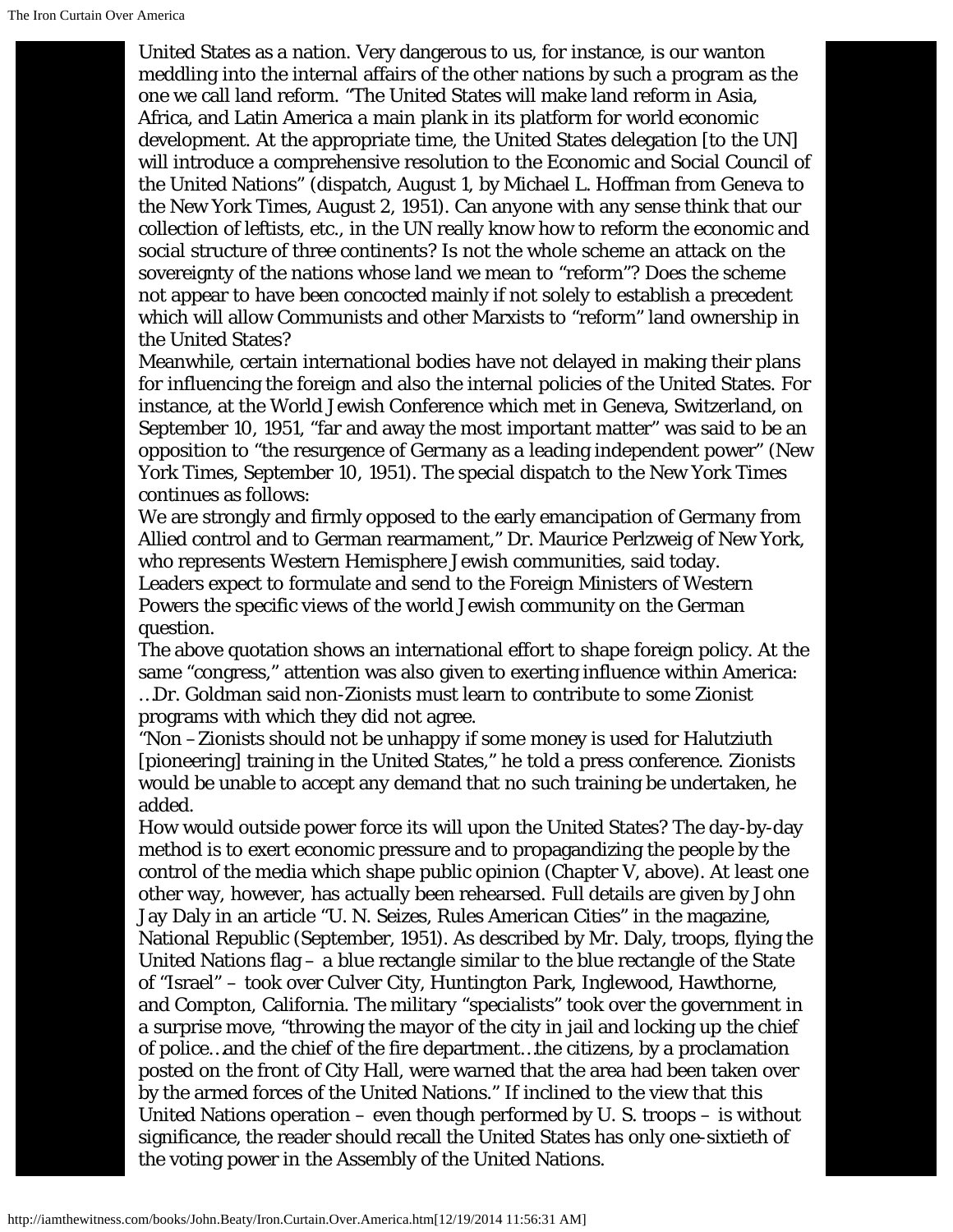The present location of the UN headquarters not only within the United States but in our most alien-infested great city would make easy any outside interference intended to break down local sovereignty in this country – especially if large numbers of troops of native stock are overseas and if our own "specialists" contingents in the UN force should be composed of newcomers to the country. Such troops might conceivably be selected in quantity under future UN rule that its troops should speak more than one language. Such a rule, which on its face might appear reasonable, would limit American troops operating for the UN almost exclusively to those who are foreign-born or sons of foreign-born parents. This is true because few soldiers of old American stock speak any foreign languages, whereas refugees and other immigrants and their immediate descendants usually speak two – English, at least of a sort, and the language of the area from which they or their parents came.

As has been repeatedly stated on the floors of Congress, the government pamphlet, "Communists Activities Among Aliens and National Groups," p.A1), the presence of the UN within the United States has the actual – not merely hypothetical –disadvantage of admitting to our borders under diplomatic immunity a continuing stream of new espionage personnel who are able to contact directly the members of their already established networks within the country.

There are other signs that the UN organization is "useless" as John T. Flynn has described in a Liberty network broadcast (November, 1951). The formulation of the North Atlantic Defense Treaty or Security Alliance in 1949 was a virtual admission that the UN was dead as an influence for preventing major aggression. American's strong-fisted forcing of unwilling nations to vote for admission of "Israel" dealt the UN a blow as effective as Russia's vetoes. Another problem to give Americans pause is dangerous wording and possibly even more dangerous interpretation of some articles in the UN Covenant. There is even a serious question of a complete destruction of our sovereignty over our own land, not only by interpretations of UN articles by UN officials (see The United Nations – Action for Peace, by Marie and Louis Zocca, p. 56), but by judicial decisions of the leftist-minded courts in this country. Thus in the case of Se Fujii vs. the State of California "Justice Emmet H. Wilson decided that an existing law of a state is unenforceable because of the United Nations Charter" "These Days," by George Sokolsky, Washington Times-Herald and other papers, March 9, 1951). Lastly, and of great importance, is the consistent UN tendency to let the United States, with one vote in 60, bear not merely the principal burden of the organization but almost all of the burden. Thus in the UN-sponsored operation in Korea, America furnished "over 90% of the dead and injured" (broadcast by Ex-President Herbert Hoover, December 20, 1950) among UN troops, South Koreans being from the figures as South Korea is not a UN member And as the months passed thereafter, the ratio of American causalities continued proportionately high. By the middle of the summer of 1951 more of our men had killed and wounded in Korea than the Revolutionary War, the War of 1812, the Mexican War, and the Spanish-American War, combined! It is thus seen that the United Nations organization has failed miserably in what should be its main function – namely to prevention or stopping war.

In view of the above entries on the loss side of the ledger, what has the United Nations accomplished? A United States representative, Mr. Harding Bancroft, furnished the answer in a spring of 1951 broadcast (NBC, "The United Nations Is My Beat"). The three successes of the Security Council cited by Mr. Bancroft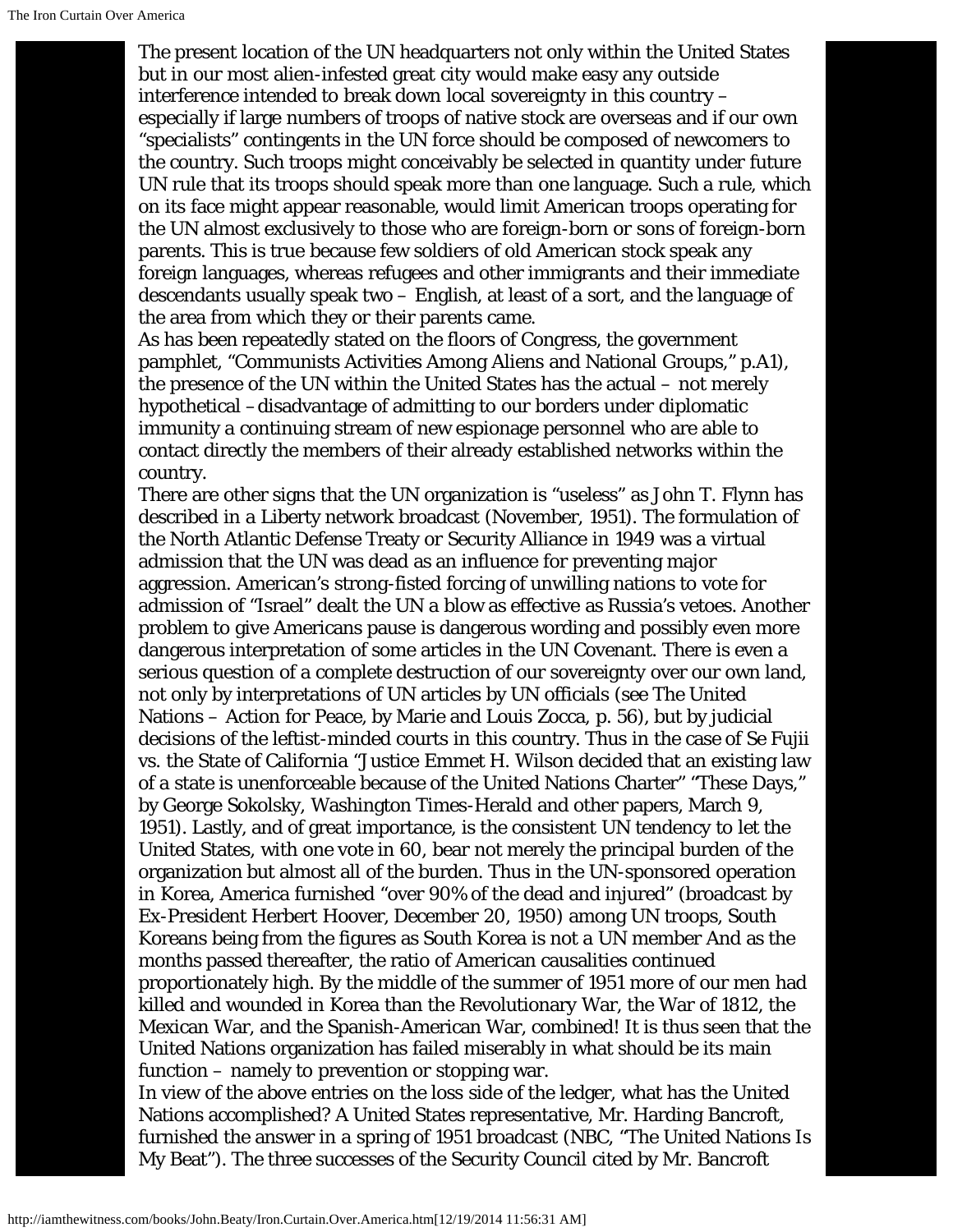were achieved in Palestine, the Netherlands East Indies, and Kashmir. With what yardstick does Mr. Bancroft measure success? Details cannot be given here, but surely the aggregate of the results in the three areas cited cannot be regarded as successful by anyone sympathetic with either Western Christian Civilization or Moslem civilization.

Patriotic Americans should be warned, finally, against spurious attempts to draw parallels between the United States Constitution and United Nations regulations. The Constitution, with its first ten amendments, was designed specifically to curb the power of the Federal government and to safeguard the rights of states and individuals. On the other hand, the United Nations appears to the goal of destroying many of the sovereign rights of member nations and putting individuals in jeopardy everywhere – particularly in the United States. In view of all these matters, the American public is entitled to advice on the UN from a new clean leadership in the Department of State. The Augean stables of the UN are so foul that the removal of the filth from the present organization might be too difficult. Perhaps the best move would be to adjourn sine die. Then, like-minded nations on our side, included the Moslem bloc – which a clean state Department would surely treat honorably – might work out an agreement advantageous to the safety and sovereignty of each other. Cleared of the booby traps, barbed wire, poisonous portions, and bad companions of the present organization, the new international body might achieve work of great value on behalf of world peace. In the U. S. delegation to the new organization, we should include Americans only – and no Achesonians or Hissites from the old. In any case the Congress needs and the people deserve a full report on the United Nations from a State Department which they can trust.

(d) Lastly, but very important, the clean-out of our government will give us a powerful propaganda weapon against the masters of the Russian people. We must not forget the iron curtain over America (Chapter V) which has blacked out the truth that Russia (Chapter II) was founded by the Russ, who were men of the West, men from Scandinavia, whence sprang the whole Nordic race, including the great majority of all Western Europeans. Even in Spain and northern Italy the people are largely descended from Gothic ancestors who first passed from Sweden to the Baltic Islands of Gotland (or Gothland, hence their name) and then onward to their conquest and settlement of Southern and Western lands. Consequently, we should never speak in a derogatory manner of Russia or Russians. "Each time we attack 'Russia or Russians' when we mean the Bolshevik hierarchy, or speak contemptuously of 'Asiatic hordes,' or identify world communism as a 'Slav menace,' we are providing grist for the Kremlin mills. Our press and pronouncements are fine-combed in Moscow for quotations" (from "Acheson's Gift to Stalin," The Freeman, August 27,1951). Should we or should we not send special messages to the Esthonians, Latvians, and Lithuanians to whose independence President Franklin Roosevelt – in one of his moods – committed himself? Should we or should we not direct special appeals to White Russians and to the Ukrainians? The latter people have plenty of reasons for hating the rulers of Russia; for rebellion in January, 1918, by Jews who did not want to be cut off from the Jews of Moscow and Leningrad was a principal factor in the loss of the Ukraine's old dream of independence (A History of the Ukraine, Hrushevsky, p. 539 and passim). Decisions on the nature of our propaganda to the people behind the Iron Curtain should be made by patriotic Americans familiar with the current intelligence estimates on the Soviet-held peoples, and not by persons addicted to the ideology of Communism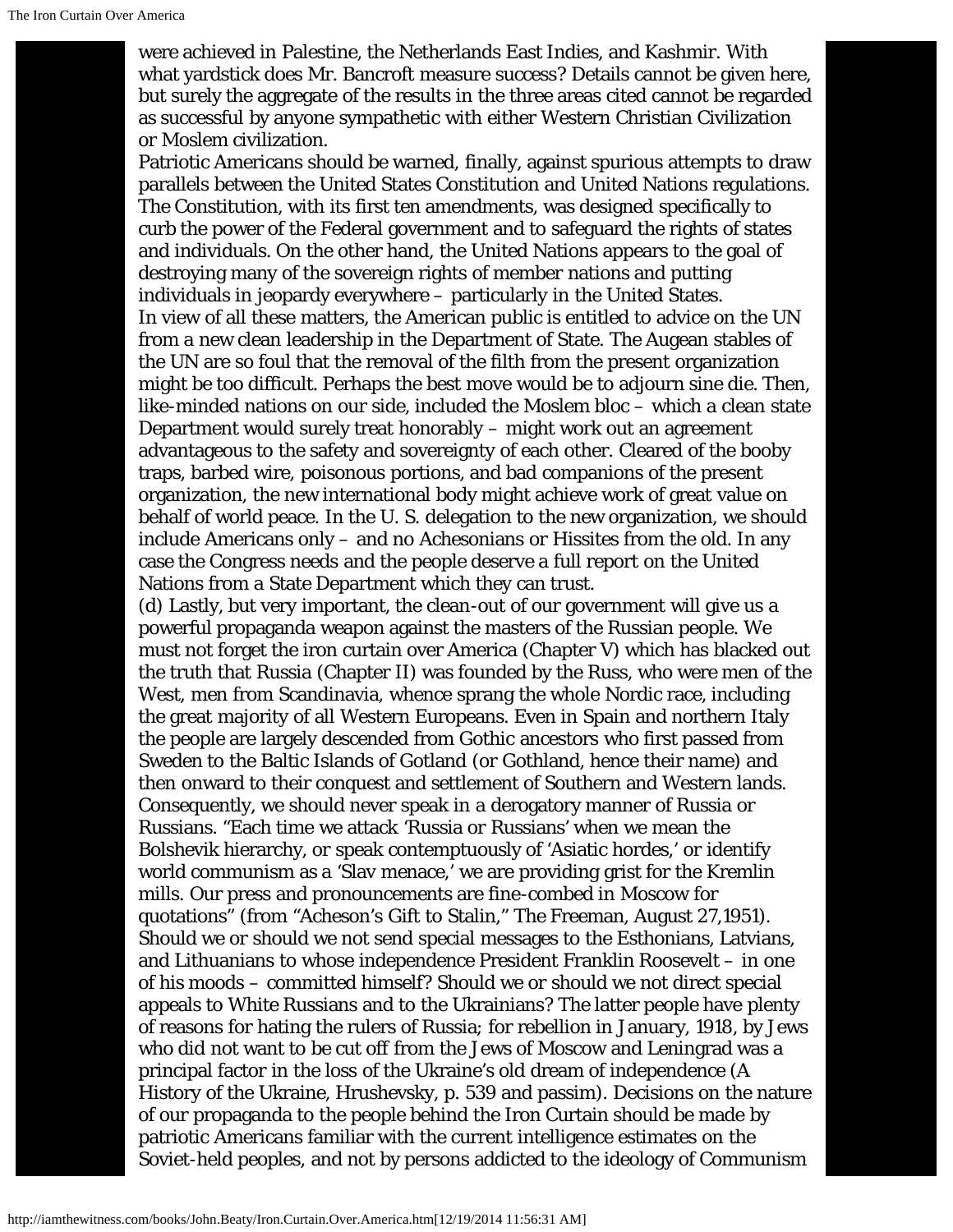and concerned for minority votes!

We must never forget, moreover, that the Russian people are at heart Christian. They were converted even as they emerged onto the stage of civilized modern statehood, and Christianity is in their tradition – as it is ours.

We must finally not forget that leaders in Russia since 1917 are not patriotic Russians but are a hated coalition of renegade Russians with the remnant of Russia's old territorial and ideological enemy, the Judaized Khazars, who for centuries refused to be assimilated either with the Russian people or with Western Christian Civilization.

In view of the facts of history, from which this book has torn the curtain of censorship, it is reasonable to assume that the true Russian people are restive and bitter under the yoke and the goading of alien and Iscariot rule. To this almost axiomatic assumption, there is much testimony. In his book The Choice, Boris Shubb states that in Russia "There is no true loyalty to Stalin-Beria-Malenkov in any significant segment of the party, the state, the army, the police, or the people." In The Freeman (November 13, 1950) Rodney Gilbert says in an article "Plan for Counter-Action": "Finally, there is a Soviet Russian home front, where we probably have a bigger force on our side than all the Western world could muster." According to the Catholic World (January, 1941): "The Russian mind being Christian bears no resemblance to the official mind of the Politburo." Likewise, David Lawrence (U. S. News and World Report, December 25, 1950) says: We must first designate our real enemies. Our real enemies are not the peoples of Soviet Russia or the peoples of the so-called 'Iron Curtain Countries'." In Human Events (March 28, 1951), the Readers Digest Editor Eugene Lyons quotes the current Saturday Evening Post headline "Our enemies are the Red Tyrants not their slaves" and with much documentation, as might be expected from one who was six years a foreign correspondent in Soviet Union, reaches the conclusion that "the overwhelming majority of the Soviet peoples hate their rulers and dream of liberation from the Red yolk." So, finally, General Fellers testifies thus in his pamphlet "Thought War Against the Kremlin" (Henry Regnery Company, Chicago, 25 cents): "Russia, like the small nations under its heel, is in effect an occupied country." General Fellers recommended that our leaders should not "blame the Russian people for the peace-wrecking tactics of the Kremlin Clique," but should make it clear that we "share the aspirations of the Russians for freedom." The general scoffs at the idea that such propaganda is ineffective: "From wartime results we know that effective broadcasts, though heard only by thousands, percolate to the millions. Countries denied freedom of the press and speech tend to become huge whispering galleries; suppressed facts and ideas often carry farther than the official propaganda."

What an opportunity for all of our propaganda agencies, including the "Voice of America"! And yet there is testimony to the fact that our State Department has steadily refused suggestions that its broadcasts direct propaganda not against the Russian people but against their enslaving leaders. The "Voice," which is not heard in this country - at least not by the general public – is said to be in large part an unconvincing if not repelling air mosaic of American frivolities presented an introduction to American "culture" – all to no purpose, except perhaps to preëmpt from service to this country a great potential propaganda weapon. The "Voice" appears also to have scant regard for the truth. For instance, a CTPS dispatch from Tokyo on April 13 (Washington Times-Herald, April 14, 1951) reported as follows:

A distorted version of the world reaction to Gen. MacArthur's removal is being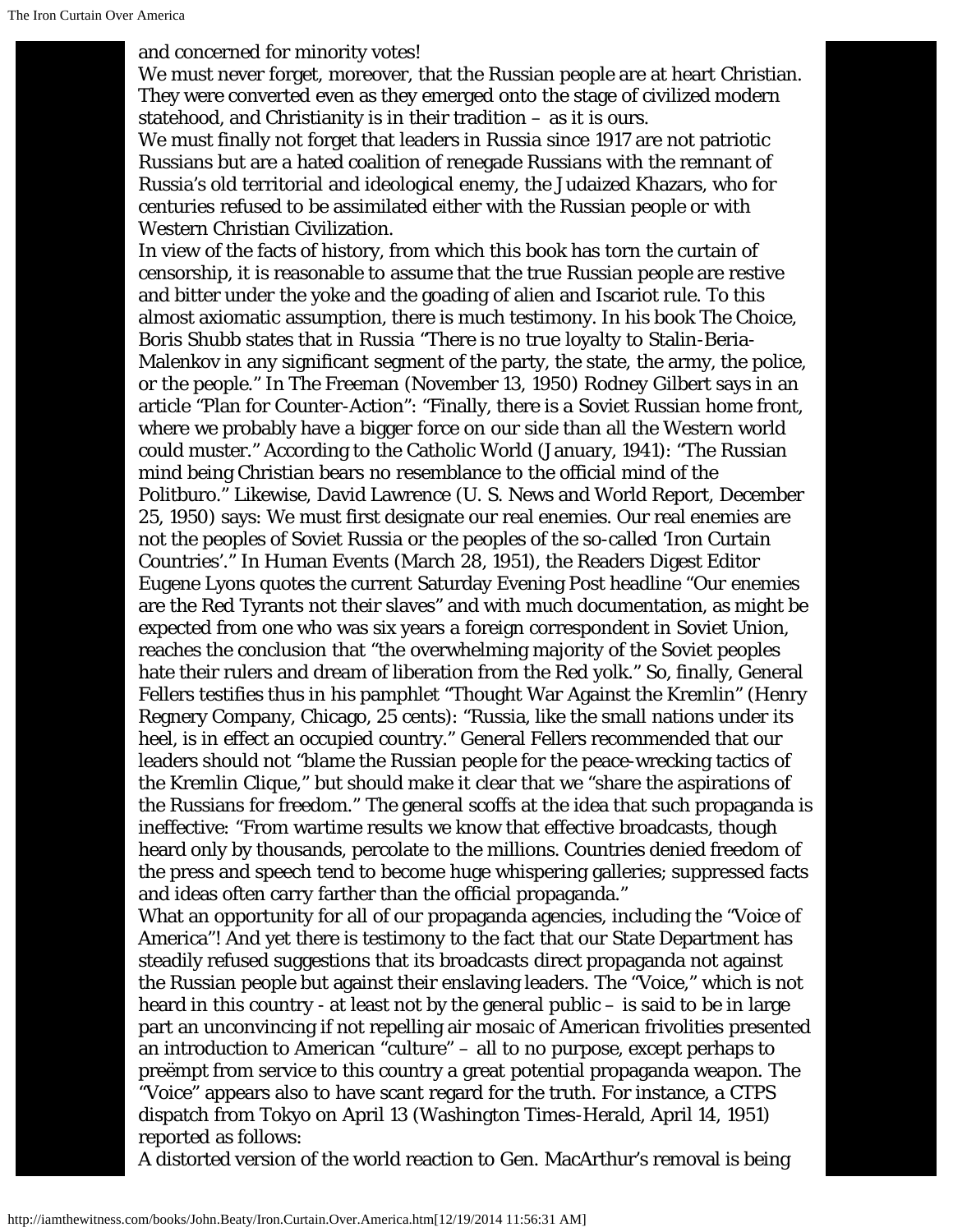broadcast by the Voice of America, controlled by the State department, a comparison with independent reports showed today.

"Voice" listeners here got an impression of virtually unanimous approval of President Truman's action.

Sometimes the "Voice" is said actually to state the enslaved Russian people that the United States has no interest in changing "the government or social structure of the Soviet Union." For carefully documented details, see the feature article, "Voice of America Makes Anti-Red Russians Distrust

 U. S.; Serves Soviet Interests" in the Williams Intelligence Summary for June 1951 (P. O. Box 868 Santa Ana, California, 25¢ per copy,\$3.00 per year) [Editors note, The Communists within our government worked hard for the continuance of Communism and demonizing of the American principles. You can also see from these prices America's dollar in the 1950's was strong and still bought a lot for a little.] Finally, it should be noted that in the summer of 1951, there was a secret testimony to the Senate Committees indicating "that Communist sympathizers have infiltrated the State Department's Voice of America Programs" (AP dispatch in Richmond Times-Dispatch, July 10, 1951). This apparently worse than useless "Voice of America" could, under a cleanedup State Department, become quickly useful and powerful. We could use it to tell the Russian people that we know they were for centuries in the fold of Christian civilization and that we look forward to welcoming them back. We could say to the Russian people that we have nothing against them and have under our laws removed from our government leaders who for self-perpetuation in office or for other causes wanted a big foreign war. We could then invite Russian hearers or the broadcast to give thought to a similar step in their country. Such broadcasting, if it did not actually bring about an overthrow of the present rulers, would almost certainly give them enough concern to prevent their starting war. Such broadcasts also would pave the way to assistance from inside Russia in the tragic event that war should come. Broadcasts of the new type should begin quickly, for the Soviet leaders have a thought censorship, even as we have, and our task will be increasingly difficult an each month sees the death of older people who will know the truth of our broadcasts from personal pre-1917 experience.

(e) The patriotic people of America should not lose hope. They should proceed with boldness, and joy in the outcome, for Right is on our side. Moreover, they are a great majority, and such a majority can make its will prevail any time it ceases to lick the boots of its captors.

One point of encouragement lies in the fact that things are not quite as bad as they were. Most patriotic people feel that their country is in the lowest depths in the early fifties. Conditions were even worse, however, in 1944, and seems worse now only because the pro-American element in the country is prevailing to the extent, at least, of turning on a little light in dark places.

Unquestionably, 1944 was the most dangerous years for America. Our President and civil and military coterie about him were busily tossing our victory to the Soviet Union. In November the dying President was elected by a frank and open coalition of Democratic and Communist parties. The pilgrimage of homage and surrender to Stalin at Yalta (February, 1950) was being prepared. The darkest day was the black thirtieth of December when the Communists were paid off by the termination of regulations which kept them out of the Military Intelligence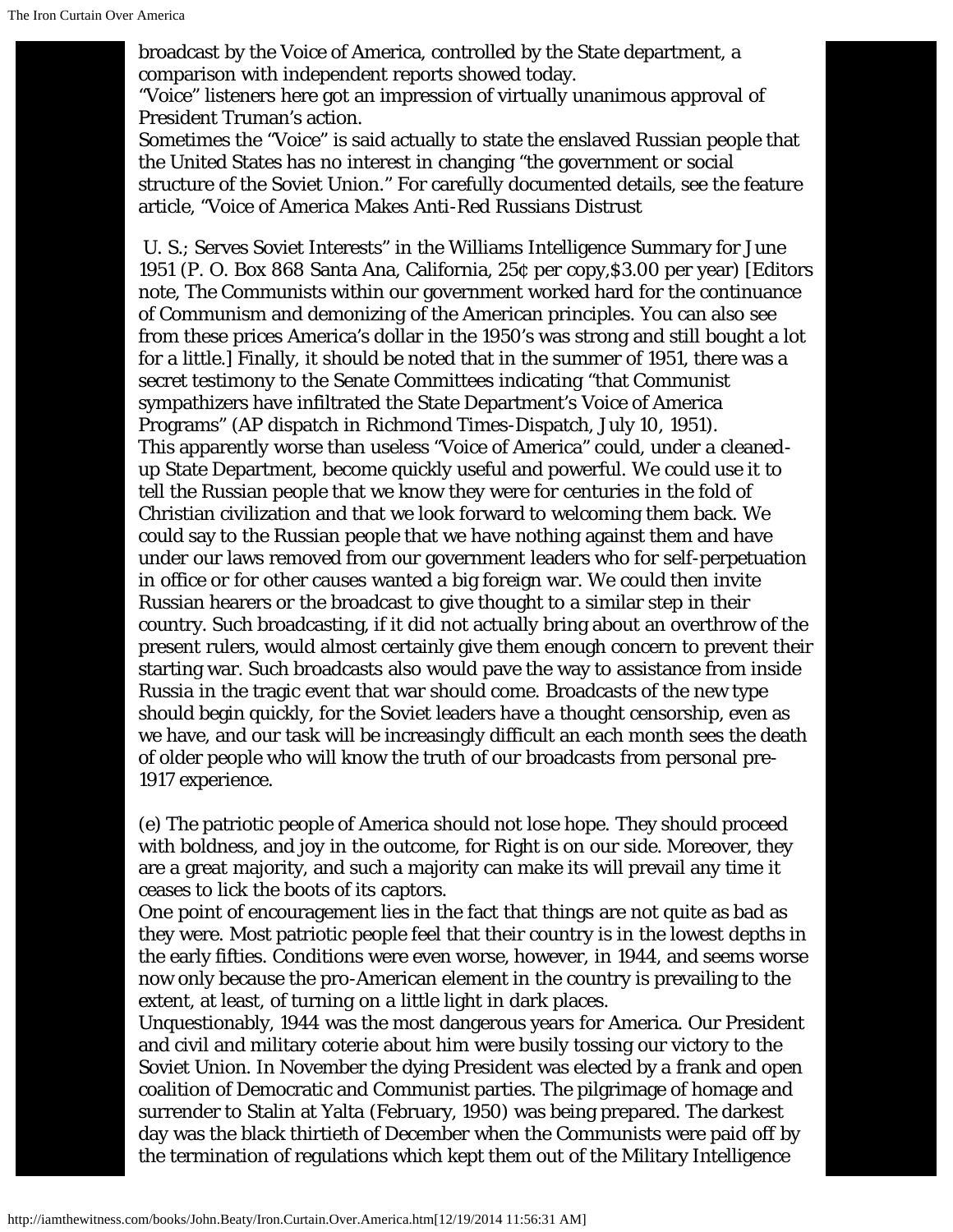Service. The United States seemed dying of the world epidemic of Red Fever. But on January 3, 1945, our country rallied. The new Congress had barely assembled when Mr. Sabath of Illinois moved that the rules of the expiring Seventy-Eighth Congress be rules of the Seventy-Ninth Congress. Thereupon, Congressman John Elliot Rankin, Democrat, of Mississippi, sprang to his feet, and moved as an amendment that the expiring temporary Committee on Un-American Activities be made a permanent Committee of the House of Representatives. Mr. Rankin explained the function of the proposed permanent committee as follows:

The Committee on Un-American Activities, as a whole or by subcommittee, is authorized to make from time to time investigations of (1) the extent, character, and objects of un-American propaganda activities in the United States, (2) the diffusion within the United States of subversive and un-American propaganda that is instigated from foreign countries or of domestic origin and attacks the principle of government as guaranteed by our Constitution, and (3) and all other questions in relation thereto that would aid Congress in any necessary remedial legislation.

In support of his amendment to the Rule of the House, Mr. Rankin said: The Dies committee, of the Committee on un-American Activities, was created in 1938. It has done a marvelous work in the face of all the criticism that has been hurled at its chairman and its members. I submit that during these trying times the Committee on un-American Activities has performed a duty second to none ever performed by any committee of this House.

Today, when our boys are fighting to preserve American institutions, I submit it is no time to destroy the records of that committee, it is no time to relax our vigilance. We should carry on in the regular way and keep this committee intact, and above all things, save those records.

Congressman Karl Mundt, Republican, of South Dakota, rose to voice his approval of the Rankin amendment. There was maneuvering against the proposal by Congressman Marcantonio of New York, Congressman Sabath of Illinois, and other congressmen of similar views, but Mr. Rankin, a skillful parliamentarian, forced the vote. By 208 to 186, with 40 not voting, the Rankin amendment was adopted and the Committee on Un-American Activities became a permanent Committee of the House of Representatives (all details and quotations are from Congressional Record, House, January 3, 1945, pages 10-15 –pages which deserve framing in photostat, if the original is not available, for display in every school building and veterans' clubroom in America). The American Communists and fellow-travelers were stunned. Apart from violence, however, there was nothing they could do. Moves made as "feelers" showed them they could nowhere with their hoped-for uprising in South America, almost all of whose people were patriotic Americans. Also, except for two widely separated and quickly dwindling incidents, they got nowhere with their plans for a revolt in the army, Despite its success at Yalta, and despite its continued influence with the American Administration, the Soviet moved more cautiously. The Rankin amendment gave the United States of America a chance to survive as a nation under its Constitution. Is it then to be wondered at that Mr. Rankin has been subject to bitter reprisals ever since by the Communists and fellow-travelers and their dupes?

Though the Rankin amendment gave American its chance to live, the recovery has been slow and there have been many relapses. This book The Iron Curtain Over America, has diagnosed our condition in the mid-century and has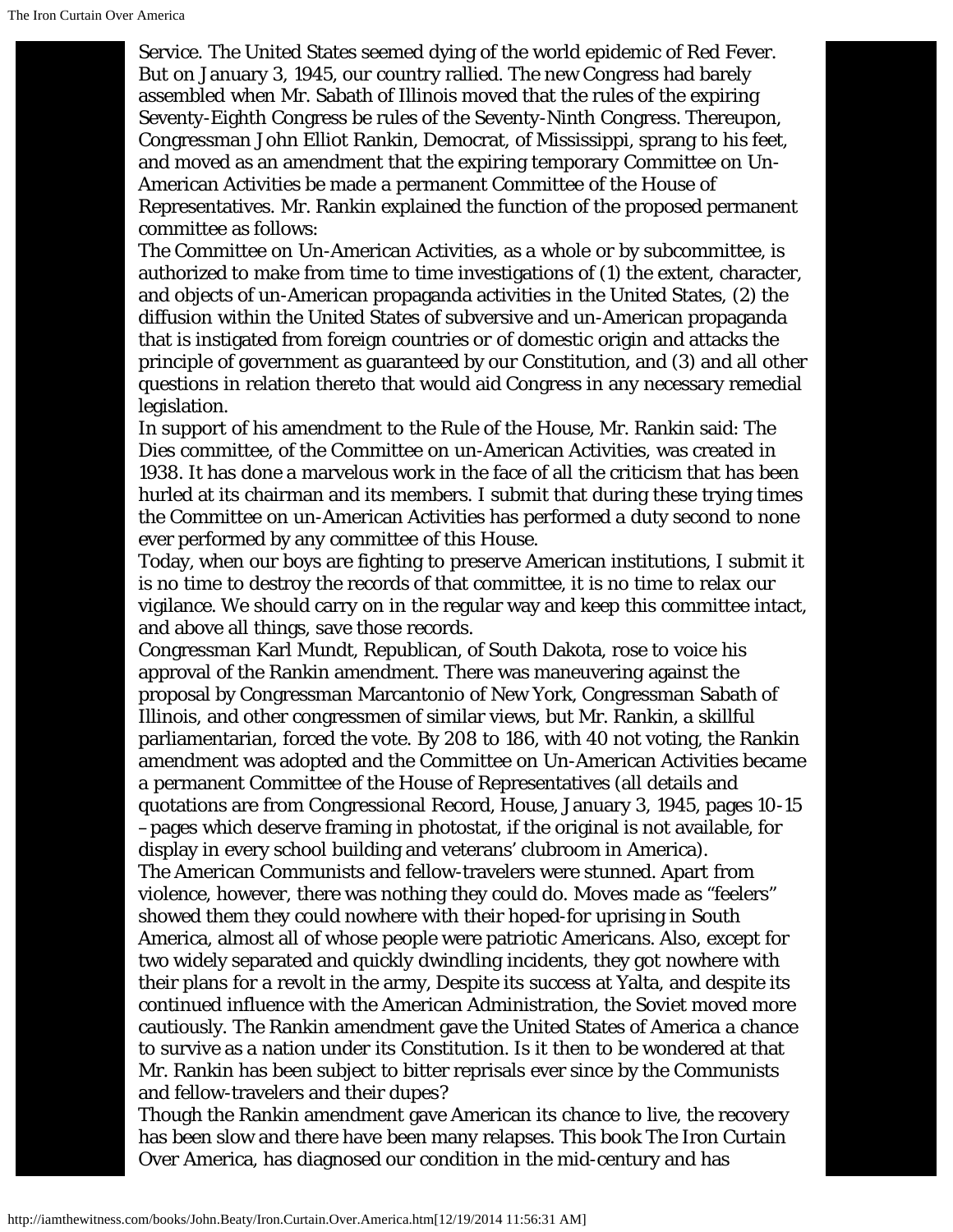suggested remedies, the first of which must be cleaning-out of the subversives in the executive departments and agencies in Washington. The degree of infestation by the Communists, and those indifferent to or friendly to Communism, in our bureaucracy in Washington is staggering beyond belief. Details are increasingly available to those who study the publications of the congressional committees concerned with the problem. "Communist Propaganda Activities in the United States," a report published early in 1952 by the Committee on the Judiciary, United States Senate, deals principally with Communist propaganda carried on with the help of the Department of State and the Department of Justice of the United States! The report (pp. v-ix) climaxes a stinging rebuke of the State Department's pro-Communist maneuvers with this statement: The policy of the Department of State is in effect an administrative nullification of established law.

One result of the "nullification" of existing law was the dissemination in the United States in 1950 of more than 1,000,000 Communist books, magazines, and other printed documents, 2,275 Soviet films, and 25,080 phonograph records (pp. 24-25). By a special Department of Justice ruling these were dispatched individually "to state institutions, universities or colleges, or to professors or other individuals," with no statement required on or with any of the parcels that they were sent out for propaganda purposes or had emanated from the Soviet Union or other Communist government! Is this what the American people want? It is what they have been getting in Washington. Following a removal of top leaders and their personal henchmen, there will be no reason for despair even for the departments of State and Defense. In the Department of State there are many whose records suggest treason, there are also many workers of low and medium rank whose tenacious patriotism has in a number of instances prevented a sell-out of our country. These people will rally to new leadership. The same is true in the Department of Defense. Except for a mere handful, committed to wrong doing to cover their old sins of omission or commission, our generals and admirals, like all other ranks, have the good of their country at heart.

Disciplined by tradition to subordinate themselves to civilian authority, our General Staff officers pursue a hated policy from which there is for them no escape, for on one hand they do not wish to denounce the administration and on the other they see no good end for America in the strategically unsound moves they are ordered to make. Below the appointed ranks, the civilian personnel, both men and women, of such strategic agencies as Military Intelligence are with few exceptions devoted and loyal and competent Americans. With our top state and defense leadership changed, our policy shaped by patriots, our working level Department of Defense staff will be able to furnish a strategically sound program for the defense of this country, which must stand not only for us and our children but as the fortress of Western Christian civilization.

Meanwhile, patriotic state Department personnel face a ghastly dilemma. If they remain, they are likely to be thought of as endorsing the wrong policies of their superiors. If they resign, they are likely to see their positions filled by persons of subversive leanings. Fortunately for America, most of them have decided to stick to their posts and will be there to help their new patriotic superiors, after a clean-up has been effected.

A clean-up I our government will give a new life not only to patriotic Washington officials, civilian and military, but to our higher military and naval officers everywhere. Their new spirit will bring confidence to all ranks and to the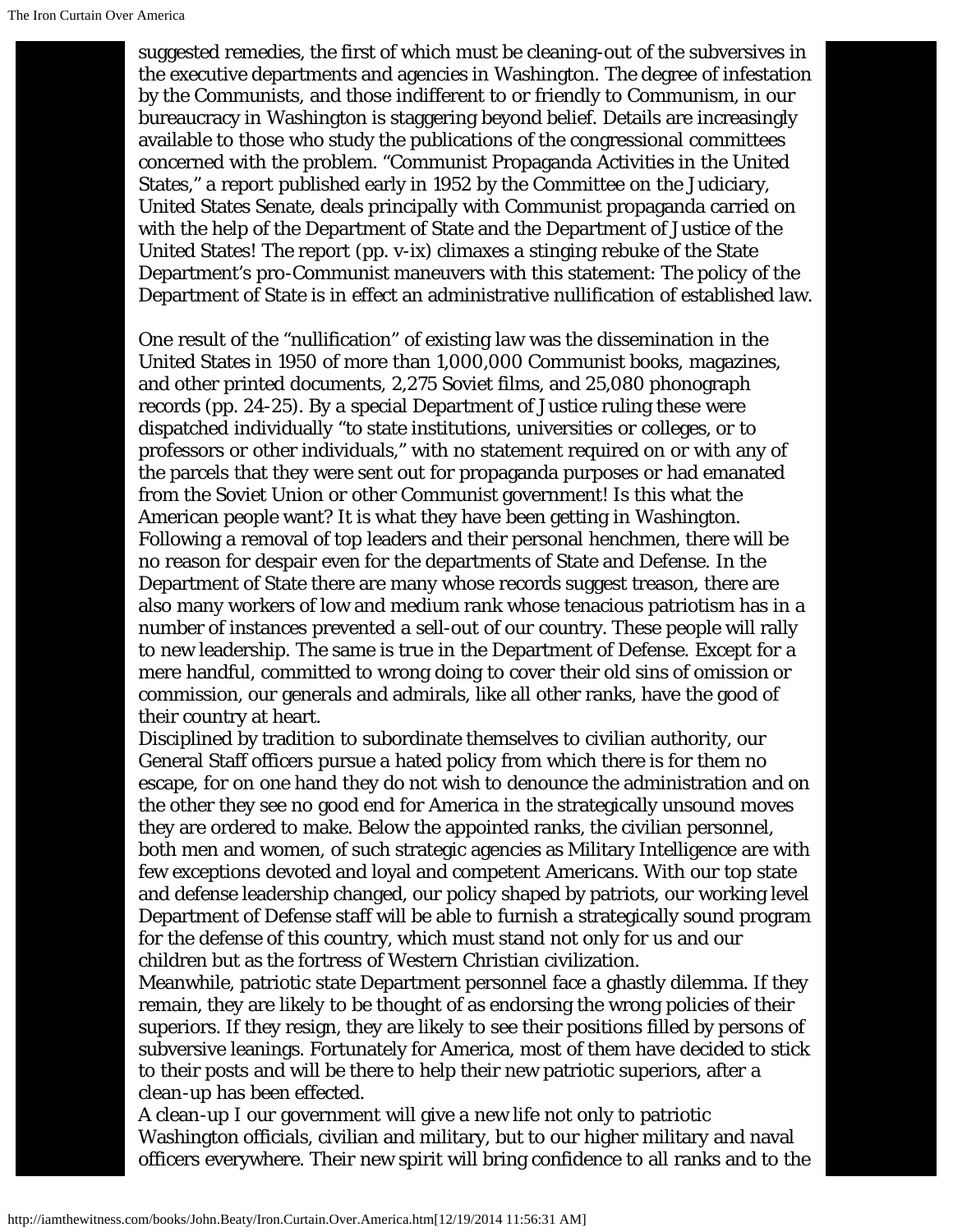American people. Once again, military service will be a privilege and an honor instead of, as at present to most people, a sentence to a period of slavery and possible death for a policy that has never been stated and cannot be stated, for it is at best vote-garnering, bureaucracy-building, control-establishing program of expediency.

A clean-out of our leftist-infected government will also have the great virtue of freeing our people from the haunting nightmare of fear. Fear will vanish with the Communists, the fellow-travelers, and the caterers to their votes. For America is essentially strong. In the words of General MacArthur in Austin:

This great nation of ours was never more powerful… it never had less reason for fear. It was never more able to meet exacting tests of leadership in peace or in war, spiritually, physically, or materially. As it is yet unconquered, so it is unconquerable.

The great general's words are true, provided we do not destroy ourselves. Therefore, with their country's survival at heart, let all true Americans – fearing no political factions and no alien minority or ideology – work along the lines suggested in this book to the great end that all men with Tehran, Yalta, and Potsdam connections and all others of doubtful loyalty to our country and to our type of civilization be removed under law from policy-making and all other sensitive positions in our government. In that way only can a start be made toward throwing back the present tightly drawn iron curtain of censorship. In that way only can we avoid the continuing interment of our native boys beneath far-off white crosses, whether by inane blunderings or sinister concealed purposes. In that way only can we save America.

#### **ACKNOWLEDGMENTS**

 Since The Iron Curtain Over America developed out of many years of study, travel, and intelligence service, followed by a more recent period of intensive research and consultation with experts, the author is indebted in one way or another to hundreds of people.

 First of all, there is a lasting obligation to his former teachers -- particularly his tutors, instructors, and university professors of languages. The more exacting, and therefore the most gratefully remembered, are Sallie Jones, Leonidas R. Dingus, Oliver Holben, James S. McLemore, Thomas Fitz-Hugh, Richard Henry Wilson, C. Alphonso Smith, William Witherle Lawrence, George Philip Krapp, C. Pujadas, Joseph Delcourt, and Mauricae Grammont. Some of these teachers required a knowledge of the history, the resources, the culture, and the ideals of the peoples whose language they were imparting. Their memories are green.

 In the second place, the author is deeply obligated to M. Albert Kahn and to the six trustees of the American Albert Kahn Foundation -- Edward Dean Adams, Nicholas Murray Butler, Charles D. Walcott, Abbott Lawrence Lowell, Henry Fairfield Osborn, and Henry Smith Pritchett -- who chose him as their representative abroad for 1926-27. Without the accolade of these men, and the help of their distinguished Secretary, Dr. Frank D. Fackenthal, The author might not have found the way, a quarter of century later, to The Iron Curtain Over America.

In the third instance, the author owes, of course, a very great debt to the many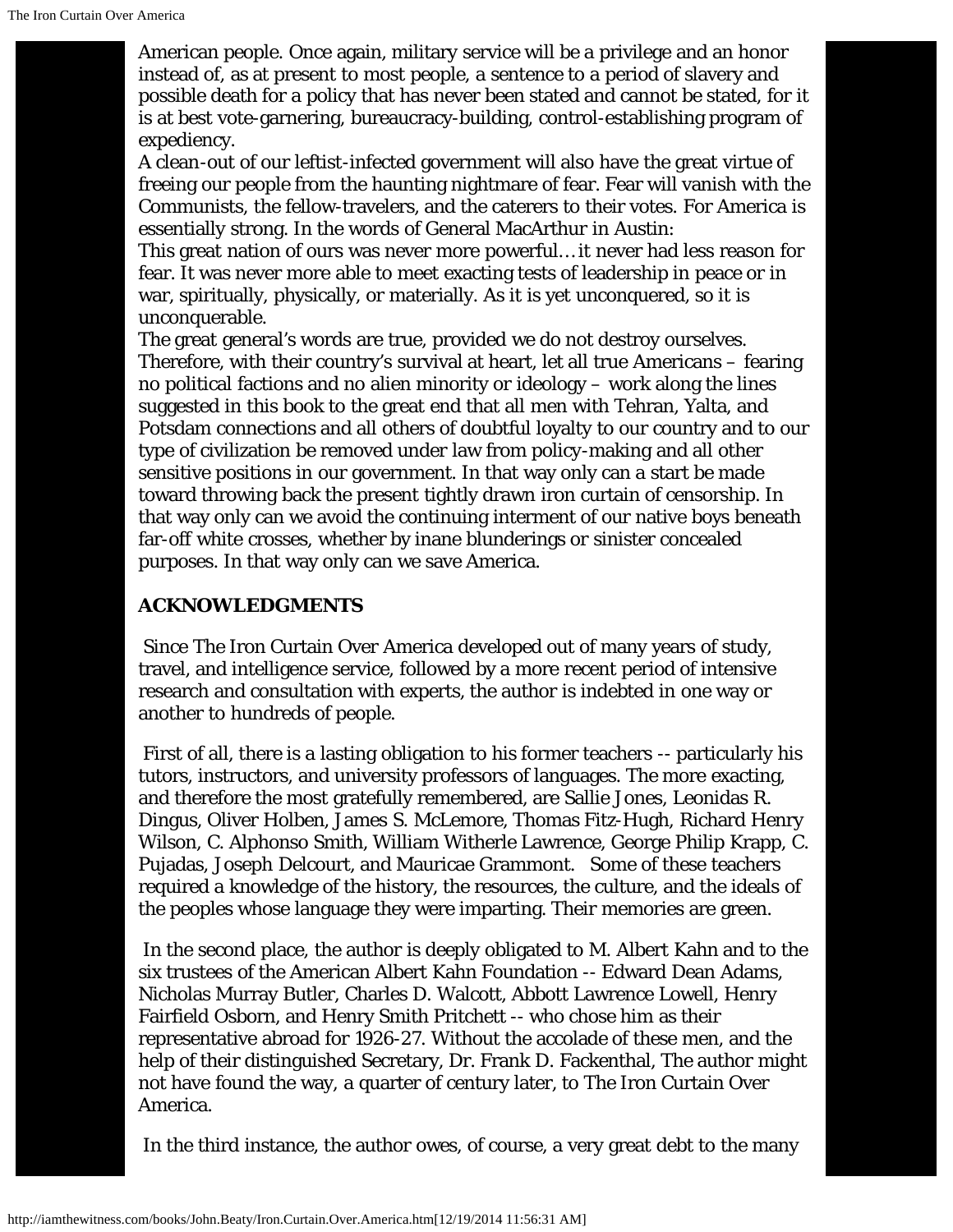men and women who were his fellow workers in the extensive field of strategic intelligence, intelligence, and to those persons who came to his office for interview from all parts of the world. This obligation is not, however, for specific details, but for a general background of knowledge which became a guide to subsequent study.

 To friends and helpers in several other categories, the author expresses here his deep obligation. A score or more of senators and congressmen gave him information, furthered his research, sent him needed government documents or photostats when originals were not available, introduced him to valuable contacts and otherwise rendered very important assistance, Certain friends who are university professors, eminent lawyers, and political analysts, have read and criticized constructively all or a part of the manuscript. The staffs of a number of libraries have helped, but the author has leant most heavily upon the Library of Congress, the Library of the University of Virginia, and above all the Library of Southern Methodist University, where assistance was always willing, speedy, and competent.

 Finally, four secretaries have been most patient and accurate in copying and recopying thousands of pages bristling with proper names, titles of books and articles, quotations, and dates.

 For a special reason, however, the author will call the name of no one who has helped him since 1927. "Smears" and reprisals upon eminent persons become well known, but for one such notable victim, a thousand others in the government, in universities, and even private citizenship, suffer indignities from arrogant minority wielders of power of censorship and from their hirelings and dupes. Reluctantly, then no personal thanks are here expressed. The author's friends know well his appreciation of their help, and will understand.

 To all the works cited and to all the authorities quoted in The Iron Curtain Over America, the author owes a debt which he gratefully acknowledges. For the use of copyrighted excerpts over a few lines in length, he has received the specific permission of the authors and publishers, and takes pleasure in extending thanks to the following: The American Legion Magazine and National Commander (1950-1951) Earle Cocke, Jr.; Professor Harry Elmer Barnes; Mr. Bruce Barton and King Features Syndicate; The Christophers; the Clover Business Letter; Duell, Sloan, and Pearce, Inc.; The Freeman; The Embassy of Lebanon; Human Events; The New York Times; The Tablet; The Universal Jewish Encyclopedia Company, Inc.; The Washington Daily News; and the Washington Times-Herald. Further details including the titles and names of the authors are given on the appropriate pages, in order that those interested may know how to locate the cited work, whether for purchase or perusal in a library.

 Two newspapers and two magazines deserve especial thanks. Because of a full coverage of news and the verbatim reprinting of official documents, the current issues and the thoroughly indexed bound or on microfilmed back numbers of the New York Times were essential in the preparation of The Iron Curtain Over America. The Washington Times-Herald was obligatory reading, too, because of its coverage of the Washington scene, as well as the international scene, with fearless uncensored reporting.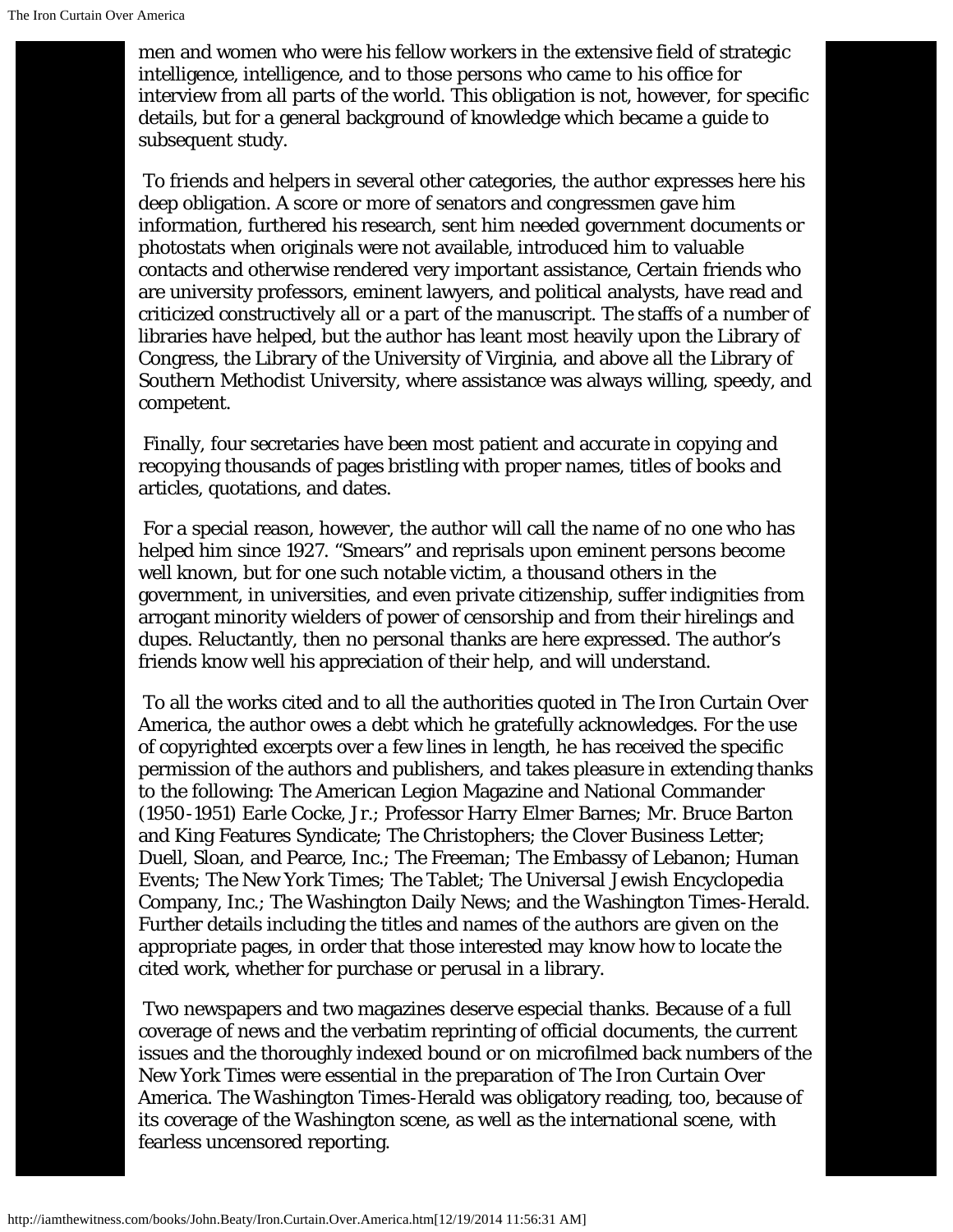After careful checking for accuracy and viewpoint, both the American Legion Magazine and Foreign Service, the magazine of the Veterans of Foreign Wars, have published feature articles by the author in the general field of the United States-Soviet relations. Dedicated as it is to those veterans who gave their lives. The Iron Curtain Over America may be considered as a token of gratitude to our two great organizations of veterans for personal introductions to their five million patriotic readers.

 To one and all, then -- to publishers, to periodical, and to people who have helped - to the dead as well as to the living - to the few who have been named and to the many who must remain anonymous - and finally to his readers, most of whom he will never know except in the spiritual kinship of a great shared mission of spreading the Truth, the author says thank you, from the bottom of his heart!

# **List of Americans in the Venona papers**

#### **From Wikipedia, the free encyclopedia**

<span id="page-159-0"></span>Originally declassified by Senator [Daniel Patrick Moynihan](http://en.wikipedia.org/wiki/Daniel_Patrick_Moynihan), Chairman of the [bipartisan](http://en.wikipedia.org/wiki/Bipartisan) [Commission on Government Secrecy,](http://en.wikipedia.org/wiki/Commission_on_Government_Secrecy) the [Venona project](http://en.wikipedia.org/wiki/Venona_project) and its associated documentation, contains codenames of several hundred individuals said to be involved on differing levels with the [KGB](http://en.wikipedia.org/wiki/KGB) and the [GRU.](http://en.wikipedia.org/wiki/GRU)  $^{\left[1\right] \left[2\right] }$  Many of the codenames have been identified by the [FBI](http://en.wikipedia.org/wiki/FBI), [CIA,](http://en.wikipedia.org/wiki/CIA) [NSA](http://en.wikipedia.org/wiki/NSA) and other academics and historians by using a combination of circumstantial evidence, corroborating testimony from [Eastern Bloc](http://en.wikipedia.org/wiki/Eastern_Bloc) [defectors,](http://en.wikipedia.org/wiki/Defection) direct surveillance, informants and a number of other means.<sup>[3]</sup> Many academics and historians believe that most of the following individuals were either clandestine assets and/or contacts of the KGB, GRU and [Soviet](http://en.wikipedia.org/wiki/Soviet_Union) Naval GRU.<sup>[\[4\]](#page-168-3)[5]</sup>.

<span id="page-159-3"></span><span id="page-159-2"></span><span id="page-159-1"></span>The following list of individuals is extracted in part from the work of [John Earl](http://en.wikipedia.org/wiki/John_Earl_Haynes) [Haynes](http://en.wikipedia.org/wiki/John_Earl_Haynes) and [Harvey Klehr](http://en.wikipedia.org/wiki/Harvey_Klehr)<sup>[2]</sup>; as well as others listed in the references below.

To what extent any given individual named below was clandestinely involved with [Soviet intelligence](http://en.wikipedia.org/wiki/Chronology_of_Soviet_secret_police_agencies) is a topic of [dispute,](http://en.wikipedia.org/wiki/Venona_project#Critical_Views) with a few scholars, most notably [Victor Navasky,](http://en.wikipedia.org/wiki/Victor_Navasky) skeptical of attempts to identify individuals from codenames found in Venona.

Twenty-four persons targeted for recruitment remain uncorroborated as to it being accomplished. These individuals are marked with an asterisk (\*).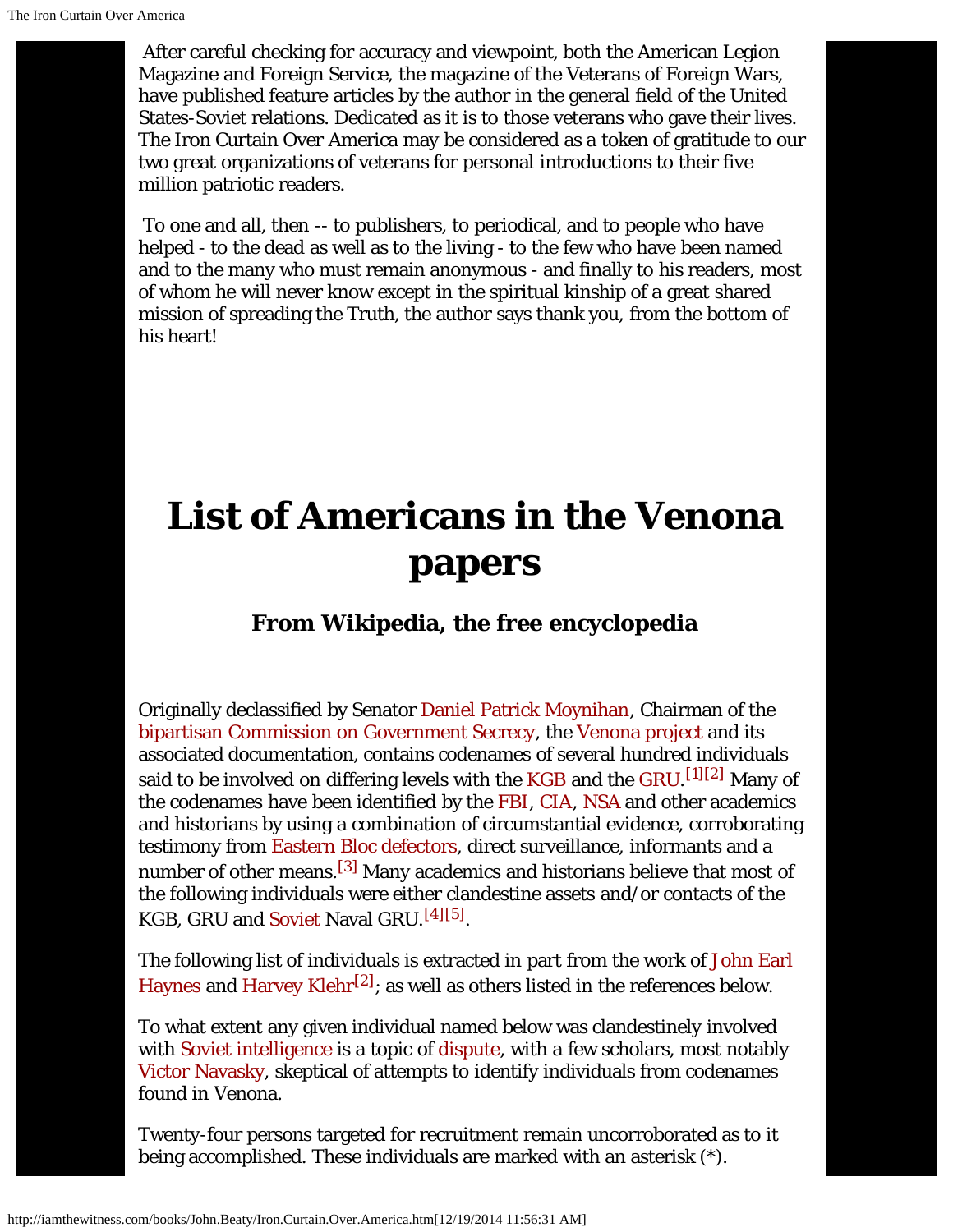| • John Abt United States Department of Agriculture; Works           |
|---------------------------------------------------------------------|
| Progress Administration; Civil Liberties Subcommittee, Senate       |
| Committee on Education and Labor; special assistant to the United   |
| <b>States Attorney General, United States Department of Justice</b> |
| • Solomon Adler, United States Department of the Treasury,          |
| supplied info to Silvermaster group, went to China after communist  |
| revolution and joined government of Mao Zedong                      |

- **[Lydia Altschuler](http://en.wikipedia.org/w/index.php?title=Lydia_Altschuler&action=edit)**
- **[Thomas Babin](http://en.wikipedia.org/wiki/Thomas_Babin)**, Yugoslavia Section [Office of Strategic Services](http://en.wikipedia.org/wiki/Office_of_Strategic_Services)
- **[Marion Bachrach](http://en.wikipedia.org/wiki/Marion_Bachrach)**, (\*) congressional office manager of Congressman [John Bernard](http://en.wikipedia.org/wiki/John_Bernard) of the [Minnesota Farmer-Labor Party](http://en.wikipedia.org/wiki/Minnesota_Farmer-Labor_Party)
- **[Rudy Baker](http://en.wikipedia.org/wiki/Rudy_Baker)**
- **[Vladimir Barash](http://en.wikipedia.org/w/index.php?title=Vladimir_Barash&action=edit)**
- **[Joel Barr](http://en.wikipedia.org/wiki/Joel_Barr)**, United States [Army Signal Corps](http://en.wikipedia.org/wiki/Army_Signal_Corps#World_War_II) Laboratories
- **[Alice Barrows](http://en.wikipedia.org/wiki/Alice_Barrows)**, United States Office of Education
- **[Theodore Bayer](http://en.wikipedia.org/wiki/Theodore_Bayer)**, President, *Russky Golos* Publishing
- **[George Beiser](http://en.wikipedia.org/wiki/George_Beiser)**, National Research Establishment, Research and Development Board; engineer [Bell Aircraft](http://en.wikipedia.org/wiki/Bell_Aircraft)
- **[Aleksandr Belenky](http://en.wikipedia.org/wiki/Aleksandr_Belenky)**, [General Electric](http://en.wikipedia.org/wiki/General_Electric)
- **[Cedric Belfrage](http://en.wikipedia.org/wiki/Cedric_Belfrage)**, journalist; [British Security Coordination](http://en.wikipedia.org/wiki/British_Security_Coordination)
- **[Elizabeth Bentley](http://en.wikipedia.org/wiki/Elizabeth_Bentley)**, companion of **[Jacob Golos](http://en.wikipedia.org/wiki/Jacob_Golos)** of [Sound/Myrna](http://en.wikipedia.org/wiki/List_of_secret_agents#Sound_and_Myrna_groups) [group;](http://en.wikipedia.org/wiki/List_of_secret_agents#Sound_and_Myrna_groups) turned herself in to [FBI](http://en.wikipedia.org/wiki/FBI) in 1945 leading to unraveling of many Soviet spy rings
- **[Marion Davis Berdecio](http://en.wikipedia.org/wiki/Marion_Davis_Berdecio)**, [Office of Naval Intelligence;](http://en.wikipedia.org/wiki/Office_of_Naval_Intelligence) Office of the [Coordinator of Inter-American Affairs](http://en.wikipedia.org/wiki/Coordinator_of_Inter-American_Affairs); [United States](http://en.wikipedia.org/wiki/United_States_Department_of_State) [Department of State](http://en.wikipedia.org/wiki/United_States_Department_of_State)
- **[Josef Berger](http://en.wikipedia.org/wiki/Josef_Berger)**, (\*) [Democratic National Committee](http://en.wikipedia.org/wiki/Democratic_National_Committee)
- **[Joseph Milton Bernstein](http://en.wikipedia.org/wiki/Joseph_Milton_Bernstein)**, [Board of Economic Warfare](http://en.wikipedia.org/wiki/Board_of_Economic_Warfare)
- **[Walter Sol Bernstein](http://en.wikipedia.org/wiki/Walter_Bernstein)**, Hollywood Screenwriter, listed on the [MPAA](http://en.wikipedia.org/wiki/MPAA)'s [Hollywood blacklist](http://en.wikipedia.org/wiki/Hollywood_blacklist)
- **[T.A. Bisson](http://en.wikipedia.org/wiki/T.A._Bisson)**, Board of Economic Warfare
- **[Thomas Lessing Black](http://en.wikipedia.org/wiki/Thomas_Lessing_Black)**, [Bureau of Standards](http://en.wikipedia.org/wiki/National_Institute_of_Standards_and_Technology) [United States](http://en.wikipedia.org/wiki/United_States_Department_of_Commerce) [Department of Commerce](http://en.wikipedia.org/wiki/United_States_Department_of_Commerce)
- **[Samuel Bloomfield](http://en.wikipedia.org/wiki/Samuel_Bloomfield)**, (\*) Eastern European Division, Research and Analysis Division, Office of Strategic Services
- **[Robinson Bobrow](http://en.wikipedia.org/w/index.php?title=Robinson_Bobrow&action=edit)**
- **[Ralph Bowen](http://en.wikipedia.org/wiki/Ralph_Bowen)**, (\*) United States Department of State
- **[Abraham Brothman](http://www.time.com/time/archive/preview/0,10987,813940,00.html)**[,](http://www.time.com/time/archive/preview/0,10987,813940,00.html) chemist convicted for his role in the [Rosenberg ring](http://en.wikipedia.org/wiki/List_of_secret_agents#Rosenberg_ring)
- **[Earl Browder](http://en.wikipedia.org/wiki/Earl_Browder)**, [General Secretary](http://en.wikipedia.org/wiki/General_Secretary) of the [Communist Party of the](http://en.wikipedia.org/wiki/Communist_Party_of_the_United_States) [United States](http://en.wikipedia.org/wiki/Communist_Party_of_the_United_States)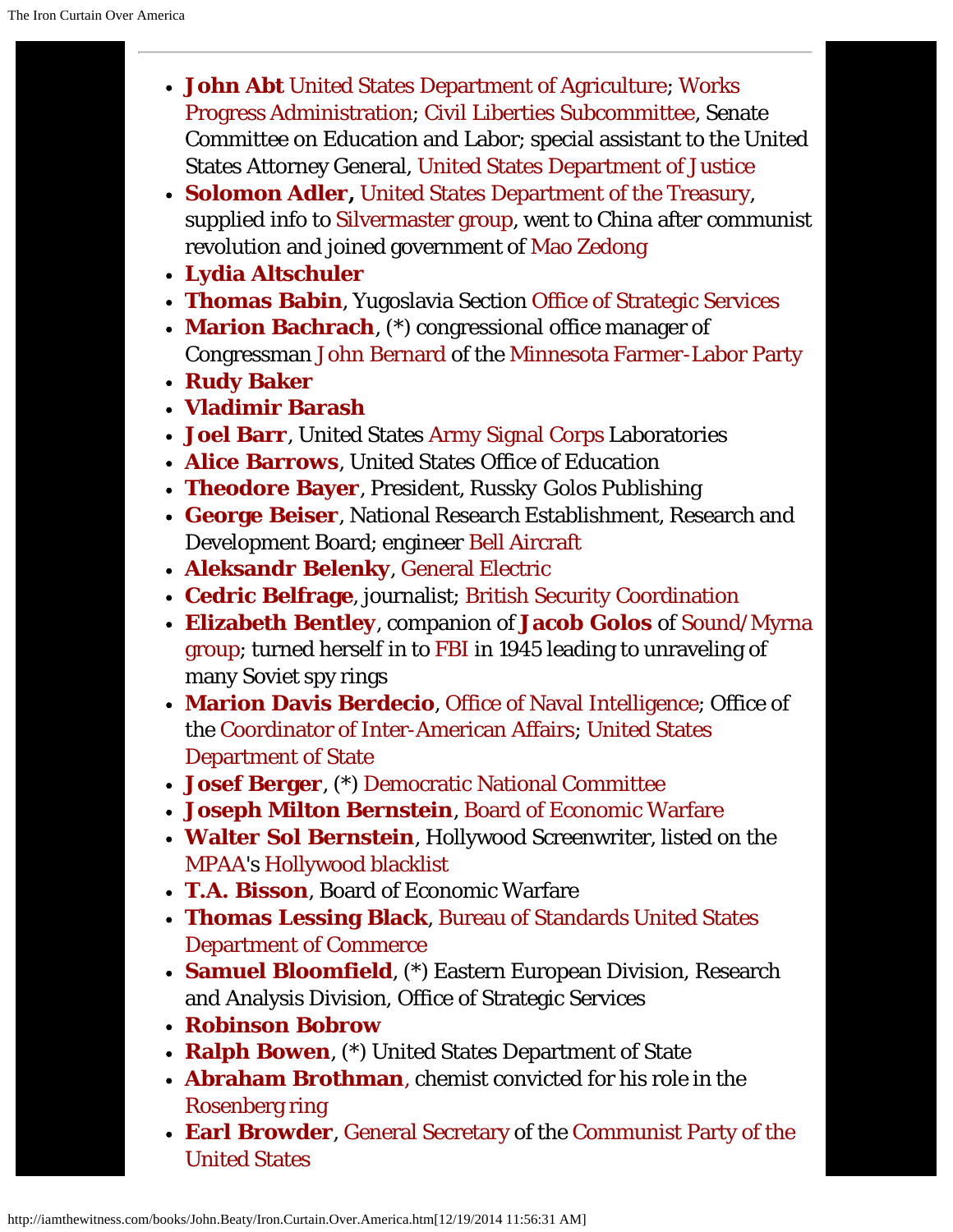- **[Rose Browder](http://en.wikipedia.org/w/index.php?title=Rose_Browder&action=edit)**
- **[William Browder](http://en.wikipedia.org/wiki/William_Browder)**
- **[Michael Burd](http://en.wikipedia.org/wiki/Michael_Burd)**, Head of Midland Export Corporation
- **[Paul Burns](http://en.wikipedia.org/wiki/Paul_Burns)**, employee of [TASS](http://en.wikipedia.org/wiki/TASS_(USSR%2529)
- **[Norman Bursler](http://en.wikipedia.org/wiki/Norman_Bursler)**, United States Department of Justice Anti-Trust Division
- **[James Michael Callahan](http://en.wikipedia.org/wiki/James_Michael_Callahan)**
- **[Sylvia Callen](http://en.wikipedia.org/wiki/Sylvia_Callen)**
- **[Frank Coe](http://en.wikipedia.org/wiki/Frank_Coe)**, Assistant Director, Division of Monetary Research, United States Department of the Treasury; Special Assistant to the United States Ambassador in London; Assistant to the Executive Director, Board of Economic Warfare; Assistant Administrator, [Foreign Economic Administration,](http://en.wikipedia.org/wiki/Foreign_Economic_Administration) went to China and joined government of [Mao Zedong](http://en.wikipedia.org/wiki/Mao_Zedong)
- **[Lona Cohen](http://en.wikipedia.org/wiki/Lona_Cohen)**, sentenced to 20 years; subject of Hugh Whitemore's drama for stage and TV *Pack of Lies*
- **[Morris Cohen \(Soviet spy\)](http://en.wikipedia.org/wiki/Morris_Cohen_(Soviet_spy%2529)** sentenced to 25 years; subject of Hugh Whitemore's drama for stage and TV *Pack of Lies*
- **[Eugene Franklin Coleman](http://en.wikipedia.org/wiki/Eugene_Franklin_Coleman)**, [RCA](http://en.wikipedia.org/wiki/RCA) electrical engineer
- **[Anna Colloms](http://en.wikipedia.org/wiki/Anna_Colloms)**, New York City schoolteacher
- **[Judith Coplon](http://en.wikipedia.org/wiki/Judith_Coplon)**, Foreign Agents Registration section, [United](http://en.wikipedia.org/wiki/United_States_Department_of_Justice) [States Department of Justice;](http://en.wikipedia.org/wiki/United_States_Department_of_Justice) her convictions for espionage were overturned on technicalities
- **[Lauchlin Currie](http://en.wikipedia.org/wiki/Lauchlin_Currie)**, Administrative Assistant to [President](http://en.wikipedia.org/wiki/Franklin_D._Roosevelt) [Roosevelt;](http://en.wikipedia.org/wiki/Franklin_D._Roosevelt) Deputy Administrator of Foreign Economic Administration; Special Representative to China
- **[Byron Darling](http://en.wikipedia.org/wiki/Byron_Darling)**, [United States Rubber Company](http://en.wikipedia.org/wiki/United_States_Rubber_Company); United States Office of Scientific Research & Development
- **[Eugene Dennis](http://en.wikipedia.org/wiki/Eugene_Dennis)**, General Secretary [Communist Party USA](http://en.wikipedia.org/wiki/Communist_Party_USA) sentenced to 5 years for advocating overthrow of U.S. government
- **[Samuel Dickstein](http://en.wikipedia.org/wiki/Samuel_Dickstein_(congressman%2529)**, [United States Congressman](http://en.wikipedia.org/wiki/United_States_Congressman) from New York known to be paid by Soviets; [New York State Supreme Court](http://en.wikipedia.org/wiki/New_York_Supreme_Court) Justice; Vice Chair of [HUAC](http://en.wikipedia.org/wiki/HUAC) during hearings into the [Business Plot](http://en.wikipedia.org/wiki/Business_Plot) against [FDR](http://en.wikipedia.org/wiki/FDR)
- **[Martha Dodd](http://en.wikipedia.org/wiki/Martha_Dodd)**, daughter of United States Ambassador to Germany [William Dodd](http://en.wikipedia.org/wiki/William_Dodd), Popular Front
- **[William Dodd Jr.](http://en.wikipedia.org/wiki/William_Dodd_(Soviet_spy%2529)**, son of William Dodd, United States Ambassador to Germany; Democratic Congressional candidate
- **[Laurence Duggan](http://en.wikipedia.org/wiki/Laurence_Duggan)**, head of United States Department of State Division of American Republics
- **[Demetrius Dvoichenko-Markov](http://en.wikipedia.org/wiki/Demetrius_Dvoichenko-Markov)**, [U.S. Army](http://en.wikipedia.org/wiki/U.S._Army)
- **[Eufrosina Dvoichenko-Markov](http://en.wikipedia.org/wiki/Eufrosina_Dvoichenko-Markov)**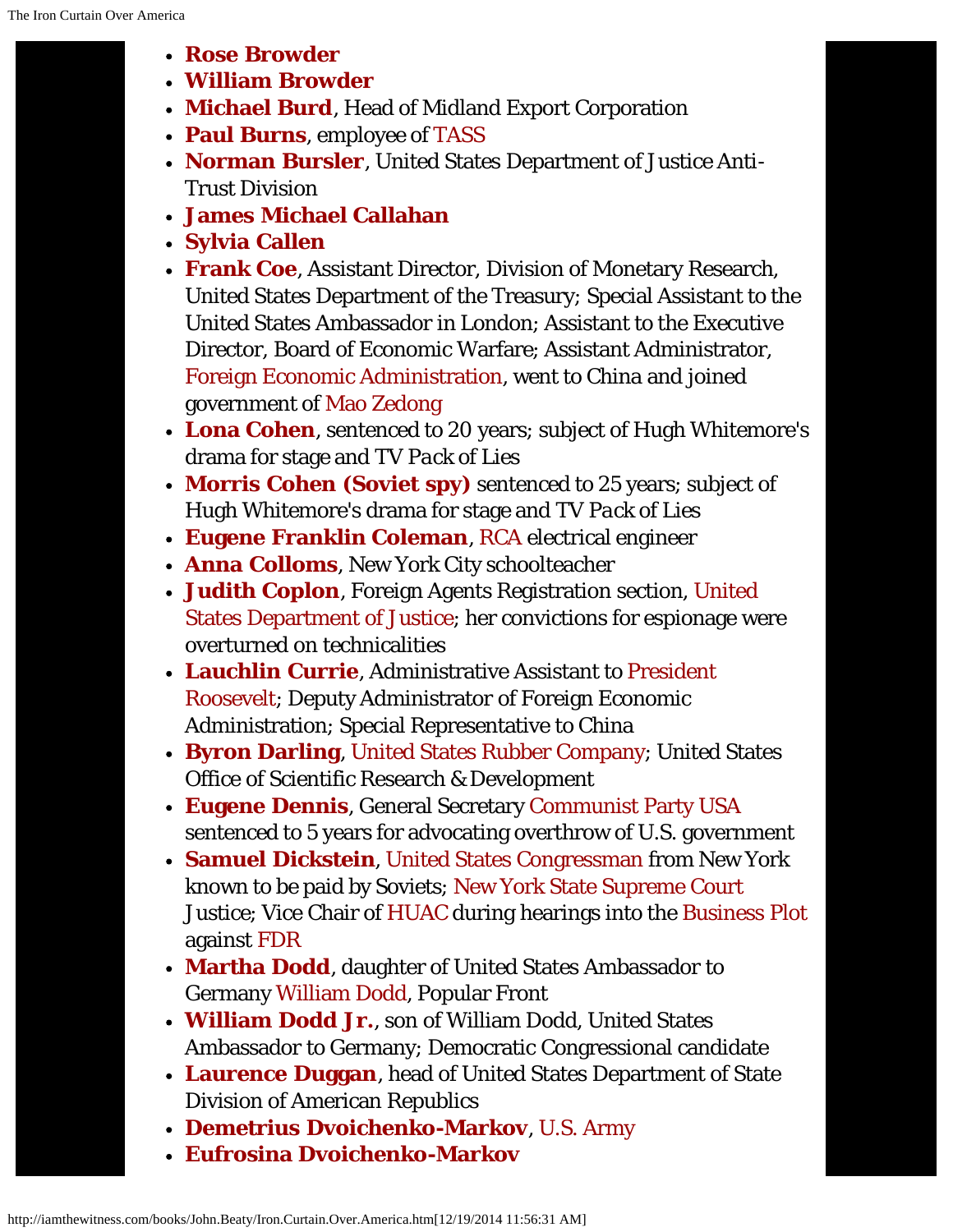- **[Frank Dziedzik](http://en.wikipedia.org/wiki/Frank_Dziedzik)**, National Oil Products Company
- **[Nathan Einhorn](http://en.wikipedia.org/wiki/Nathan_Einhorn)**, Executive Secretary of [American Newspaper](http://en.wikipedia.org/wiki/American_Newspaper_Guild) [Guild](http://en.wikipedia.org/wiki/American_Newspaper_Guild)
- **[Max Elitcher](http://en.wikipedia.org/wiki/Max_Elitcher)**, (\*) Naval Ordinance Section, [National Bureau of](http://en.wikipedia.org/wiki/National_Bureau_of_Standards) **[Standards](http://en.wikipedia.org/wiki/National_Bureau_of_Standards)**
- **[Jacob Epstein](http://en.wikipedia.org/wiki/Jacob_Epstein_(student%2529)**, [International Brigades](http://en.wikipedia.org/wiki/International_Brigades)
- **[Jack Fahy](http://en.wikipedia.org/wiki/Jack_Fahy)**, Office of the Coordinator of Inter-American Affairs; Board of Economic Warfare; [United States Department of the](http://en.wikipedia.org/wiki/United_States_Department_of_the_Interior) [Interior](http://en.wikipedia.org/wiki/United_States_Department_of_the_Interior)
- **[Linn Markley Farish](http://en.wikipedia.org/wiki/Linn_Markley_Farish)**, Liaison Officer with [Tito](http://en.wikipedia.org/wiki/Tito)'s [Yugoslav](http://en.wikipedia.org/wiki/Partisans_(Yugoslavia%2529) [Partisan](http://en.wikipedia.org/wiki/Partisans_(Yugoslavia%2529) forces, Office of Strategic Services
- **[Edward Fitzgerald](http://en.wikipedia.org/wiki/Edward_Fitzgerald_(adviser%2529)**, War Production Board
- **[Charles Flato](http://en.wikipedia.org/wiki/Charles_Flato)**, Board of Economic Warfare; Civil Liberties Subcommittee, Senate Committee on Education and Labor
- **[Isaac Folkoff](http://en.wikipedia.org/wiki/Isaac_Folkoff)**
- **[Jane Foster](http://en.wikipedia.org/wiki/Jane_Foster)**, Board of Economic Warfare; Office of Strategic Services; Netherlands Study Unit
- **[Zalmond Franklin](http://en.wikipedia.org/wiki/Zalmond_Franklin)**
- **[Isabel Gallardo](http://en.wikipedia.org/wiki/Isabel_Gallardo)**
- **[Boleslaw Gebert](http://en.wikipedia.org/wiki/Boleslaw_Gebert)**, National Officer of Polonia Society of International Workers Order
- **[Harrison George](http://en.wikipedia.org/wiki/Harrison_George)**, senior CPUSA leadership, editor of *[People's](http://en.wikipedia.org/wiki/People) [World](http://en.wikipedia.org/wiki/People)*
- **[Rebecca Getzoff](http://en.wikipedia.org/wiki/Rebecca_Getzoff)**
- **[Harold Glasser](http://en.wikipedia.org/wiki/Harold_Glasser)**, Director, Division of Monetary Research, United States Department of the Treasury; [United Nations Relief and](http://en.wikipedia.org/wiki/United_Nations_Relief_and_Rehabilitation_Administration) [Rehabilitation Administration;](http://en.wikipedia.org/wiki/United_Nations_Relief_and_Rehabilitation_Administration) War Production Board; Advisor on North African Affairs Committee; United States Treasury Representative to the [Allied High Commission in Italy](http://en.wikipedia.org/wiki/Allied_Commission)
- **[Bela Gold](http://en.wikipedia.org/wiki/Bela_Gold)**, Assistant Head of Program Surveys, Bureau of Agricultural Economics, United States Department of Agriculture; Senate Subcommittee on War Mobilization; Office of Economic Programs in Foreign Economic Administration
- **[Harry Gold](http://en.wikipedia.org/wiki/Harry_Gold)**, sentenced to 30 years for his role in the [Rosenbergs](http://en.wikipedia.org/wiki/Rosenbergs) ring
- **[Sonia Steinman Gold](http://en.wikipedia.org/wiki/Sonia_Steinman_Gold)**, Division of Monetary Research United States Department of Treasury Department; [United States House](http://en.wikipedia.org/wiki/United_States_House_of_Representatives) [of Representatives](http://en.wikipedia.org/wiki/United_States_House_of_Representatives) Select Committee on Interstate Migration; United States Bureau of Employment Security
- **[Elliot Goldberg](http://en.wikipedia.org/w/index.php?title=Elliot_Goldberg&action=edit)**, engineer for an oil equipment company in New York
- **[Jacob Golos](http://en.wikipedia.org/wiki/Jacob_Golos)**, "main pillar" of [NKVD](http://en.wikipedia.org/wiki/NKVD) spy network, particularly the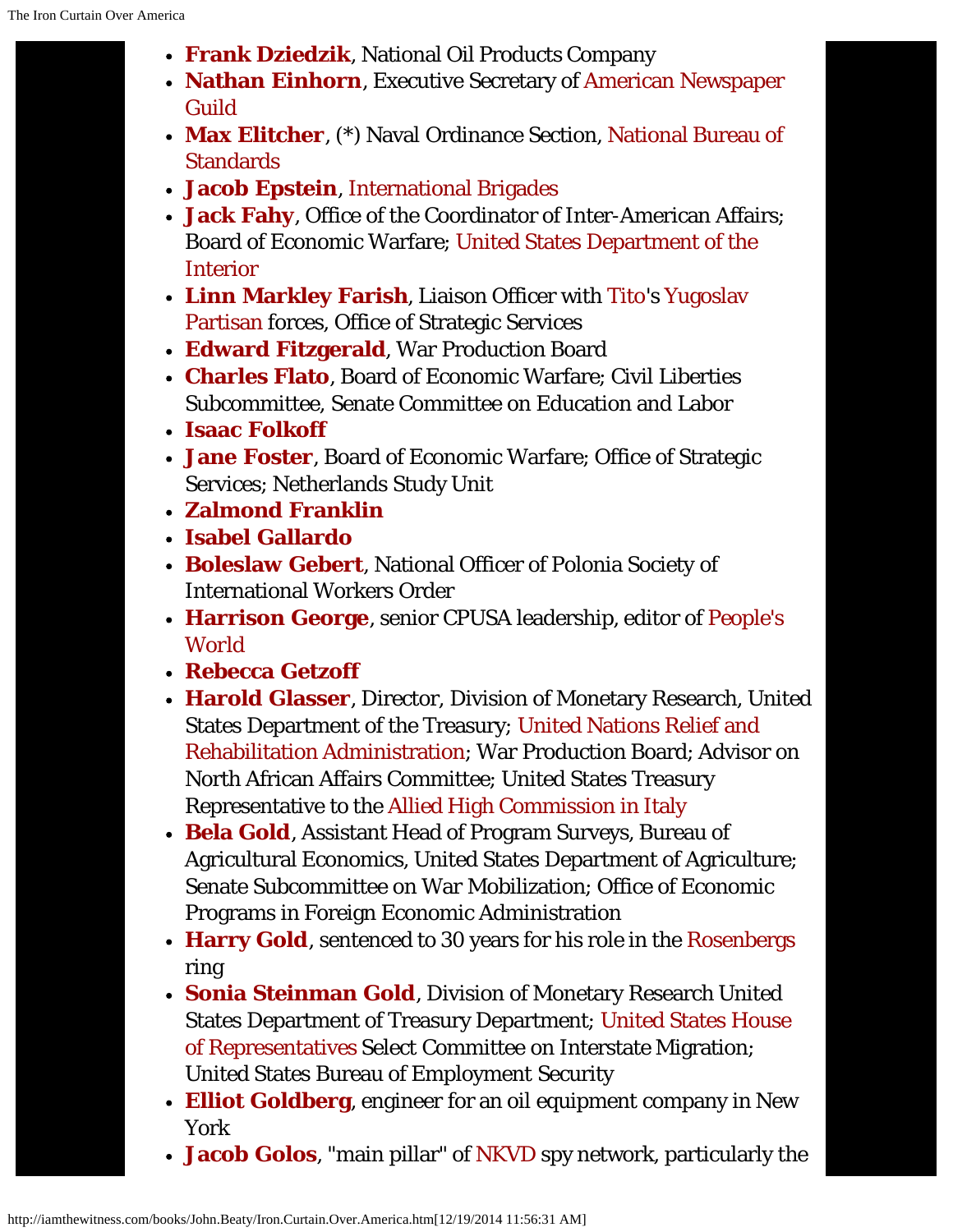[Sound/Myrna group,](http://en.wikipedia.org/wiki/List_of_secret_agents#Sound_and_Myrna_groups) he died in the arms of [Elizabeth Bentley](http://en.wikipedia.org/wiki/Elizabeth_Bentley)

- **[George Gorchoff](http://en.wikipedia.org/wiki/George_Gorchoff)**
- **[Gerald Graze](http://en.wikipedia.org/wiki/Gerald_Graze)**, United States Department of State
- **[David Greenglass](http://en.wikipedia.org/wiki/David_Greenglass)**, machinist at [Los Alamos](http://en.wikipedia.org/wiki/Los_Alamos) sentenced to 15 years for his role in [Rosenberg ring;](http://en.wikipedia.org/wiki/List_of_secret_agents#Rosenberg_ring) he was the brother of executed **[Ethel Rosenberg](http://en.wikipedia.org/wiki/Ethel_Rosenberg)**
- **[Ruth Greenglass](http://en.wikipedia.org/wiki/Ruth_Greenglass)**, avoided prosecution thanks to her husband's testimony against his sister that he later admitted was perjured
- **[Joseph Gregg](http://en.wikipedia.org/wiki/Joseph_Gregg)**, Office of the Coordinator of Inter-American Affairs; United States Department of State
- **[Theodore Hall](http://en.wikipedia.org/wiki/Theodore_Hall)**, physicist at [Los Alamos](http://en.wikipedia.org/wiki/Los_Alamos) during the [Manhattan](http://en.wikipedia.org/wiki/Manhattan_Project) [Project,](http://en.wikipedia.org/wiki/Manhattan_Project) volunteered to spy for Soviets, never prosecuted
- **[Maurice Halperin](http://en.wikipedia.org/wiki/Maurice_Halperin)**, Chief of Latin American Division, Research and Analysis Section, Office of Strategic Services; United States Department of State
- **[Kitty Harris](http://en.wikipedia.org/wiki/Kitty_Harris)**, globe-trotting companion of communist party boss [Earl Browder](http://en.wikipedia.org/wiki/Earl_Browder)
- **[William Henwood](http://en.wikipedia.org/w/index.php?title=William_Henwood&action=edit)**, [Standard Oil of California](http://en.wikipedia.org/wiki/Standard_Oil_of_California)
- **[Clarence Hiskey](http://en.wikipedia.org/wiki/Clarence_Hiskey)**, [University of Chicago Metallurgical](http://en.wikipedia.org/wiki/University_of_Chicago_Metallurgical_Laboratory) [Laboratory,](http://en.wikipedia.org/wiki/University_of_Chicago_Metallurgical_Laboratory) [Manhattan Project](http://en.wikipedia.org/wiki/Manhattan_Project)
- **[Alger Hiss](http://en.wikipedia.org/wiki/Alger_Hiss)**, Director of the Office of Special Political Affairs United States Department of State, sentenced to 5 years for perjury
- **[Donald Hiss](http://en.wikipedia.org/wiki/Donald_Hiss)**, United States Department of State; United States Department of Labor; United States Department of the Interior
- **[Harry Hopkins](http://en.wikipedia.org/wiki/Harry_Hopkins)**, advisor to President Franklin D. Roosevelt
- **[Louis Horvitz](http://en.wikipedia.org/wiki/Louis_Horvitz)**, [International Brigades](http://en.wikipedia.org/wiki/International_Brigades)
- **[Rosa Isaak](http://en.wikipedia.org/wiki/Rosa_Isaak)**, Executive Secretary of the American-Russian Institute
- **[Herman R. Jacobson](http://en.wikipedia.org/w/index.php?title=Herman_R._Jacobson&action=edit)**, Avery Manufacturing Company
- **[Bella Joseph](http://en.wikipedia.org/wiki/Bella_Joseph)**, motion picture division of Office of Strategic Services
- **[Emma Harriet Joseph](http://en.wikipedia.org/wiki/Emma_Harriet_Joseph)**, (\*) Office of Strategic Services
- **[Julius Joseph](http://en.wikipedia.org/wiki/Julius_Joseph)**, National Resources Planning Board; [Federal](http://en.wikipedia.org/wiki/Federal_Security_Agency) [Security Agency;](http://en.wikipedia.org/wiki/Federal_Security_Agency) [Social Security Board](http://en.wikipedia.org/wiki/Social_Security_Board); [Office for Emergency](http://en.wikipedia.org/wiki/Office_for_Emergency_Management) [Management;](http://en.wikipedia.org/wiki/Office_for_Emergency_Management) Labor War Manpower Commission; Deputy Chief, Far Eastern section (Japanese Intelligence) Office of Strategic Services
- **[Gertrude Kahn](http://en.wikipedia.org/wiki/Gertrude_Kahn)**
- **[David Karr](http://en.wikipedia.org/wiki/David_Karr)**, Office of War Information; chief aide to journalist [Drew Pearson](http://en.wikipedia.org/wiki/Drew_Pearson_(journalist%2529)
- **[Joseph Katz](http://en.wikipedia.org/wiki/Joseph_Katz)**
- **[Helen Grace Scott Keenan](http://en.wikipedia.org/wiki/Helen_Grace_Scott_Keenan)**, Office of the Co-ordinator of Inter-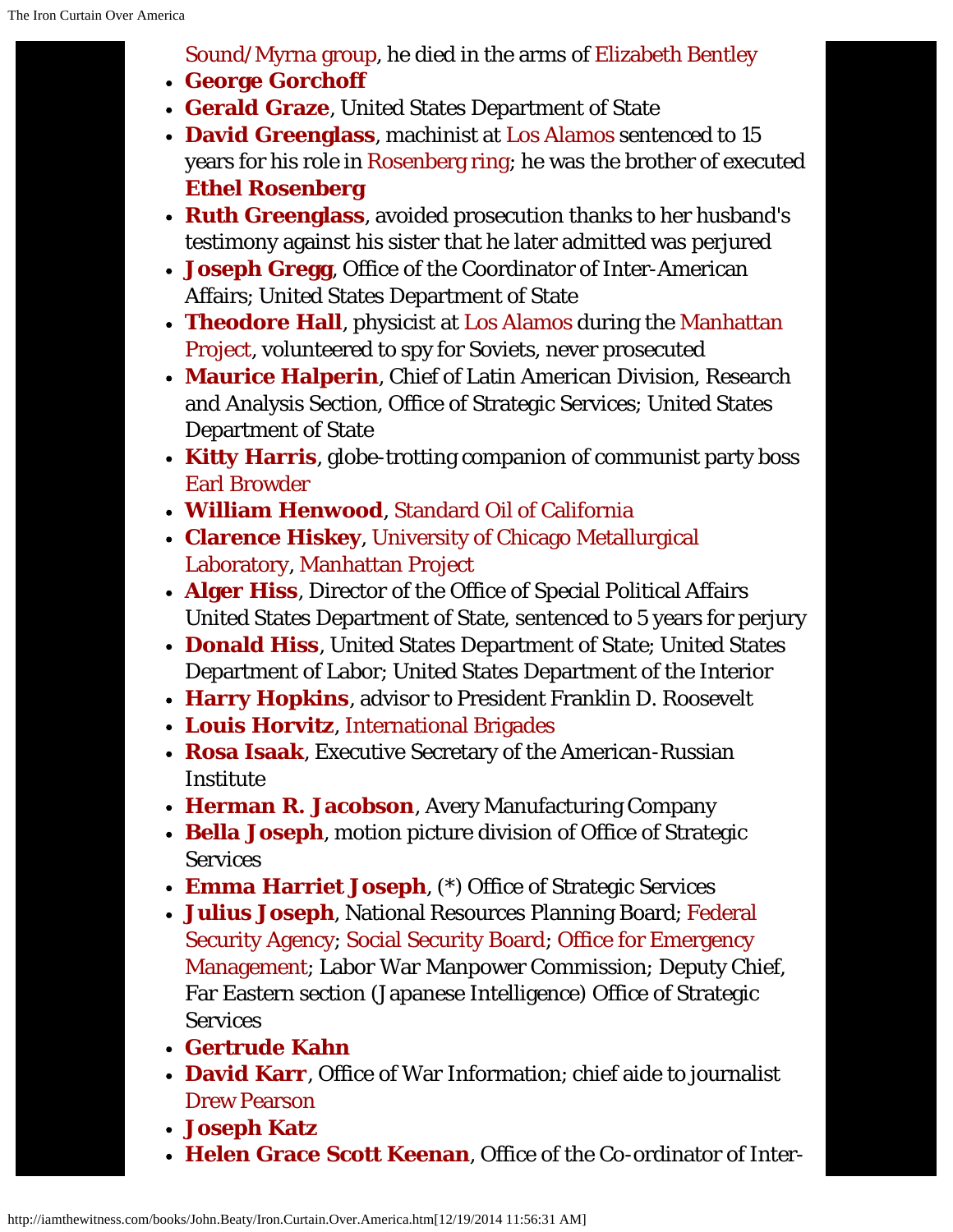American Affairs; Office of United States Chief Counsel for Prosecution of Axis War Criminals, Office of Strategic Services **[Mary Jane Keeney](http://en.wikipedia.org/wiki/Mary_Jane_Keeney)**, Board of Economic Warfare; Allied Staff on Reparations; [United Nations](http://en.wikipedia.org/wiki/United_Nations) **[Philip Keeney](http://en.wikipedia.org/wiki/Philip_Keeney)**, [Office of the Coordinator of Information](http://en.wikipedia.org/wiki/Office_of_the_Coordinator_of_Information) (later OSS) **[Alexander Koral](http://en.wikipedia.org/wiki/Alexander_Koral)**, former engineer of the municipality of New York **[Helen Koral](http://en.wikipedia.org/wiki/Helen_Koral) [Samuel Krafsur](http://en.wikipedia.org/wiki/Samuel_Krafsur)**, journalist [TASS](http://en.wikipedia.org/wiki/TASS_(USSR%2529) **[Charles Kramer](http://en.wikipedia.org/wiki/Charles_Kramer)**, Senate Subcommittee on War Mobilization; [Office of Price Administration](http://en.wikipedia.org/wiki/Office_of_Price_Administration); [National Labor Relations Board;](http://en.wikipedia.org/wiki/National_Labor_Relations_Board) Senate Subcommittee on Wartime Health and Education; [Agricultural Adjustment Administration;](http://en.wikipedia.org/wiki/Agricultural_Adjustment_Administration) [United States Senate](http://en.wikipedia.org/wiki/United_States_Senate) Civil Liberties Subcommittee, Senate Committee on Education and Labor; Senate Labor and Public Welfare Committee; Democratic National Committee **[Christina Krotkova](http://en.wikipedia.org/wiki/Christina_Krotkova)**, Office of War Information **[Sergey Nikolaevich Kurnakov](http://en.wikipedia.org/wiki/Sergey_Nikolaevich_Kurnakov) [Stephen Laird](http://en.wikipedia.org/wiki/Stephen_Laird)**, Hollywood Producer; [Time Magazine](http://en.wikipedia.org/wiki/Time_Magazine) Reporter; Columbia Broadcasting System ([CBS\)](http://en.wikipedia.org/wiki/CBS) correspondent **[Rudy Lambert](http://en.wikipedia.org/wiki/Rudy_Lambert)**, California Communist party labor director and head of security **[Oskar Lange](http://en.wikipedia.org/wiki/Oskar_Lange) [Trude Lash,](http://en.wikipedia.org/wiki/Trude_Lash)** United Nations [Human Rights Committee](http://en.wikipedia.org/wiki/Human_Rights_Committee) **[Richard Lauterbach](http://en.wikipedia.org/wiki/Richard_Lauterbach)**, [Time Magazine](http://en.wikipedia.org/wiki/Time_Magazine) **[Duncan Lee](http://en.wikipedia.org/wiki/Duncan_Lee)**, counsel to General William Donovan, head of Office of Strategic Services **[Michael Leshing](http://en.wikipedia.org/wiki/Michael_Leshing)**, superintendent of [Twentieth Century Fox](http://en.wikipedia.org/wiki/Twentieth_Century_Fox) film laboratories **[Leo Levanas](http://en.wikipedia.org/w/index.php?title=Leo_Levanas&action=edit)**, [Shell Oil Company](http://en.wikipedia.org/wiki/Shell_Oil_Company) **[Morris Libau](http://en.wikipedia.org/wiki/Morris_Libau) [Helen Lowry](http://en.wikipedia.org/wiki/Helen_Lowry) [Willaim Mackey](http://en.wikipedia.org/wiki/Willaim_Mackey) [Harry Magdoff](http://en.wikipedia.org/wiki/Harry_Magdoff)**, Chief of the Control Records Section of War Production Board and Office of Emergency Management; Bureau of Research and Statistics, WTB; Tools Division, War Production Board; Bureau of Foreign and Domestic Commerce, United States Department of Commerce; Statistics Division [Works Progress](http://en.wikipedia.org/wiki/Works_Progress_Administration) [Administration](http://en.wikipedia.org/wiki/Works_Progress_Administration) **[William Malisoff](http://en.wikipedia.org/wiki/William_Malisoff)**, owner of United Laboratories of New York **[Hede Massing](http://en.wikipedia.org/wiki/Hede_Massing)**, journalist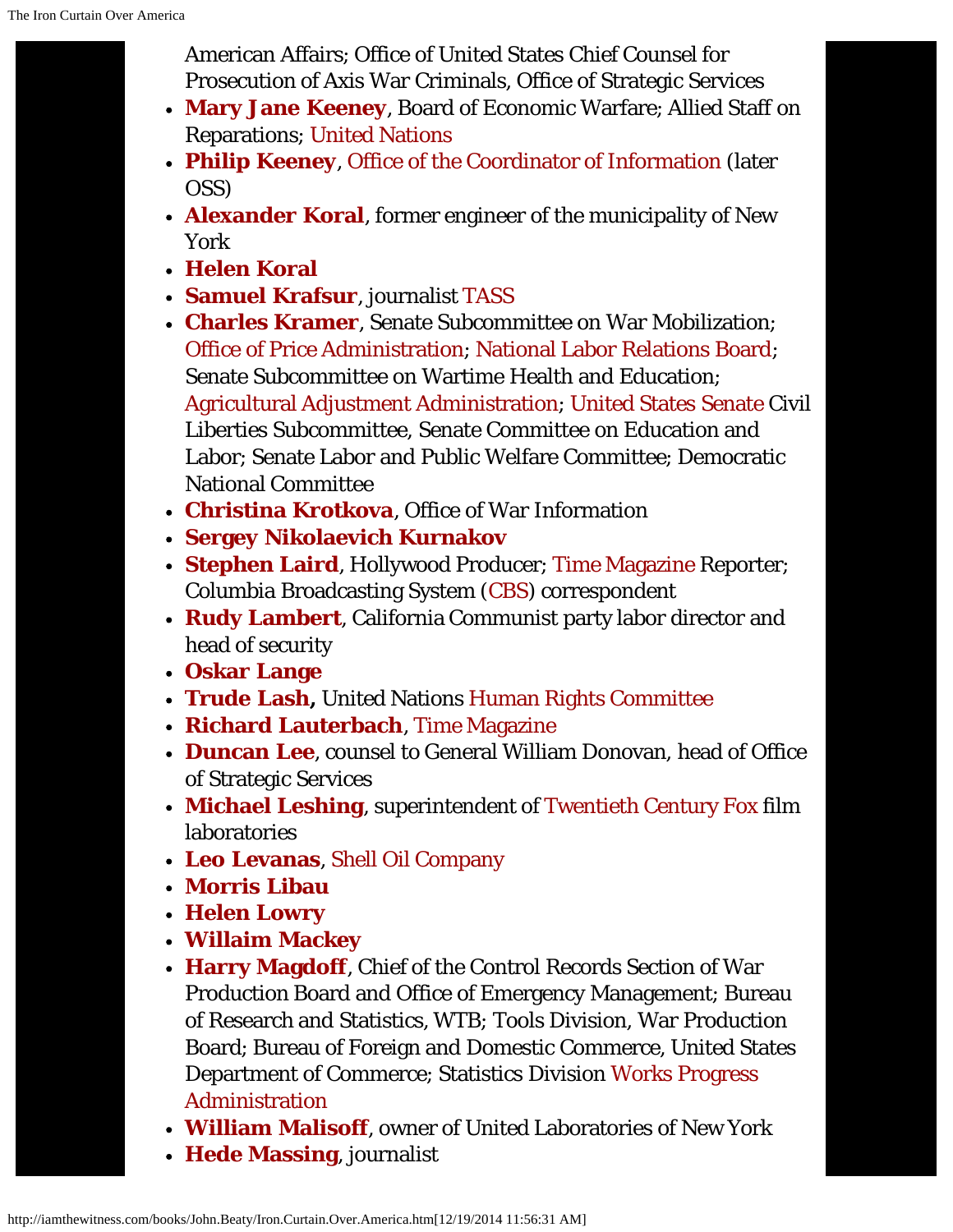- **[Robert Menaker](http://en.wikipedia.org/wiki/Robert_Menaker)**
- **[Floyd Miller](http://en.wikipedia.org/wiki/Floyd_Miller)**
- **[James Walter Miller](http://en.wikipedia.org/wiki/James_Walter_Miller)**, [United States Post Office,](http://en.wikipedia.org/wiki/United_States_Post_Office) Office of Censorship
- **[Robert Miller](http://en.wikipedia.org/wiki/Robert_Miller)**, Office of the Coordinator of Inter-American Affairs; Near Eastern Division United States Department of State
- **[Robert Minor](http://en.wikipedia.org/wiki/Robert_Minor)**, Office of Strategic Services
- **[Leonard Mins](http://en.wikipedia.org/wiki/Leonard_Mins)**, Russian Section of the Research and Analysis Division of the Office of Strategic Services
- **[Arthur Moosen](http://en.wikipedia.org/w/index.php?title=Arthur_Moosen&action=edit)**
- **[Vladimir Morkovin](http://en.wikipedia.org/wiki/Vladimir_Morkovin)**, Office of Naval Research
- **[Boris Moros](http://en.wikipedia.org/wiki/Boris_Moros)**, Hollywood Producer
- **[Nicola Napoli](http://en.wikipedia.org/wiki/Nicola_Napoli)**, president of Artkino, distributor of Soviet films
- **[Franz Leopold Neumann](http://en.wikipedia.org/wiki/Franz_Leopold_Neumann)**, consultant at Board of Economic Warfare; Deputy Chief of the Central European Section of Office of Strategic Services; First Chief of Research of the [Nuremberg War](http://en.wikipedia.org/wiki/Nuremberg_War_Crimes_Tribunal) [Crimes Tribunal](http://en.wikipedia.org/wiki/Nuremberg_War_Crimes_Tribunal)
- **[Melita Norwood](http://en.wikipedia.org/wiki/Melita_Norwood)**
- **[Eugénie Olkhine](http://en.wikipedia.org/wiki/Eug�nie_Olkhine)**
- **[Rose Olsen](http://en.wikipedia.org/w/index.php?title=Rose_Olsen&action=edit)**
- **[Frank Oppenheimer](http://en.wikipedia.org/wiki/Frank_Oppenheimer)**, (\*) physicist
- **[Robert Oppenheimer](http://en.wikipedia.org/wiki/Robert_Oppenheimer)**
- **[Nicholas W. Orloff](http://en.wikipedia.org/wiki/Nicholas_W._Orloff)**
- **[Nadia Morris Osipovich](http://en.wikipedia.org/wiki/Nadia_Morris_Osipovich)**
- **[Edna Patterson](http://en.wikipedia.org/wiki/Edna_Patterson)**
- **[William Perl](http://en.wikipedia.org/wiki/William_Perl)**, [National Advisory Committee for Aeronautics](http://en.wikipedia.org/wiki/National_Advisory_Committee_for_Aeronautics) (NACA) at [Langley Army Air Base](http://en.wikipedia.org/wiki/Langley_Air_Force_Base); [Lewis Flight Propulsion](http://en.wikipedia.org/wiki/Lewis_Flight_Propulsion_Laboratory) [Laboratory;](http://en.wikipedia.org/wiki/Lewis_Flight_Propulsion_Laboratory) sentenced to 5 years for his role in the [Rosenberg ring](http://en.wikipedia.org/wiki/List_of_secret_agents#Rosenberg_ring) of [atomic spies](http://en.wikipedia.org/wiki/Atomic_spies)
- **[Victor Perlo](http://en.wikipedia.org/wiki/Perlo_group)**, chief of the Aviation Section of the War Production Board; Head of Branch in Research Section, Office of Price Administration Department of Commerce; Division of Monetary Research Department of Treasury; [Brookings Institution](http://en.wikipedia.org/wiki/Brookings_Institution)
- **[Burton Perry](http://en.wikipedia.org/wiki/Burton_Perry)**
- **[Aleksandr N. Petroff](http://en.wikipedia.org/wiki/Aleksandr_N._Petroff)**, [Curtiss-Wright Aircraft](http://en.wikipedia.org/wiki/Curtiss-Wright_Aircraft)
- **[Emma Phillips](http://en.wikipedia.org/w/index.php?title=Emma_Phillips&action=edit)**
- **[Paul Pinsky](http://en.wikipedia.org/w/index.php?title=Paul_Pinsky&action=edit)**
- **[William Pinsly](http://en.wikipedia.org/wiki/William_Pinsly)**, Curtiss-Wright Aircraft, Cornell Aeronautical Laboratory
- **[William Plourde](http://en.wikipedia.org/wiki/William_Plourde)**, engineer with Bell Aircraft
- **[Vladimir Pozner](http://en.wikipedia.org/wiki/Vladimir_Pozner)**, head Russian Division photographic section [United States War Department](http://en.wikipedia.org/wiki/United_States_War_Department)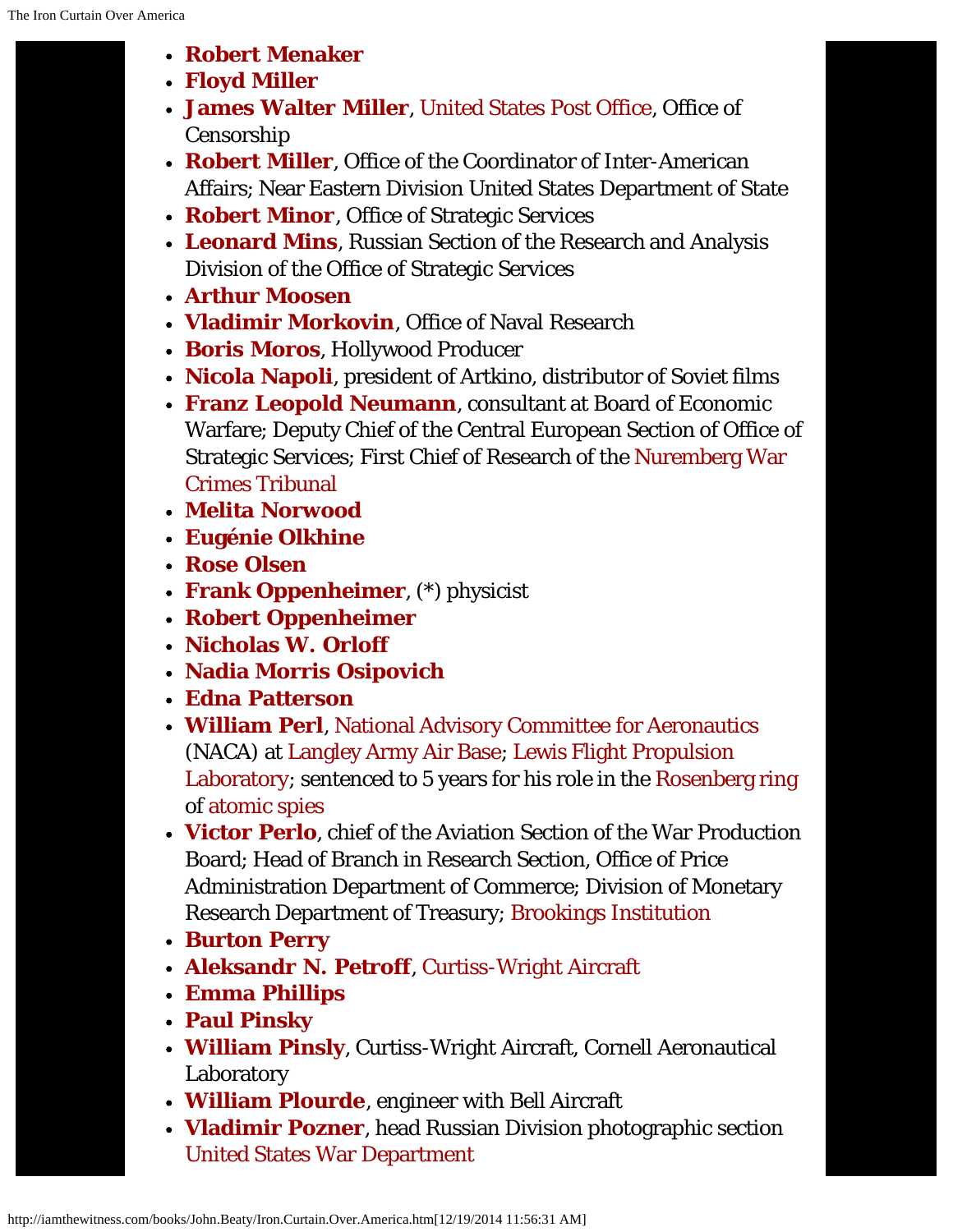- **[Lee Pressman](http://en.wikipedia.org/wiki/Lee_Pressman)** Department of Agriculture; Works Progress Administration; General Counsel [Congress of Industrial](http://en.wikipedia.org/wiki/Congress_of_Industrial_Organizations) [Organizations](http://en.wikipedia.org/wiki/Congress_of_Industrial_Organizations) (CIO)
- **[Mary Price](http://en.wikipedia.org/wiki/Mary_Price)**, stenographer for [Walter Lippmann](http://en.wikipedia.org/wiki/Walter_Lippmann) of the [New York](http://en.wikipedia.org/wiki/New_York_Herald) [Herald](http://en.wikipedia.org/wiki/New_York_Herald)
- **[Esther Trebach Rand](http://en.wikipedia.org/wiki/Esther_Trebach_Rand)**, United Palestine Appeal
- **[Bernard Redmont](http://en.wikipedia.org/wiki/Bernard_Redmont)**, head of the Foreign News Bureau Office of the Coordinator of Inter-American Affairs
- **[Peter Rhodes](http://en.wikipedia.org/wiki/Peter_Rhodes)**, Foreign Broadcasting Monitoring Service, Allied Military Headquarters London; Chief of the Atlantic News Service, Office of War Information
- **[Stephen Rich](http://en.wikipedia.org/wiki/Stephen_Rich)**
- **[Kenneth Richardson](http://en.wikipedia.org/wiki/Kenneth_Richardson)**, World Wide Electronics
- **[Ruth Rivkin](http://en.wikipedia.org/wiki/Ruth_Rivkin)**, United Nations Relief and Rehabilitation Administration
- **[Samuel Rodman](http://en.wikipedia.org/wiki/Samuel_Rodman)**, United Nations Relief and Rehabilitation Administration
- **[Allan Rosenberg](http://en.wikipedia.org/wiki/Allan_Rosenberg)**, Board of Economic Warfare; Chief of the Economic Institution Staff, Foreign Economic Administration; Civil Liberties Subcommittee, Senate Committee on Education and Labor; Railroad Retirement Board; Councel to the Secretary of the National Labor Relations Board
- **[Julius Rosenberg](http://en.wikipedia.org/wiki/Julius_Rosenberg)**, United States [Army Signal Corps](http://en.wikipedia.org/wiki/Army_Signal_Corps#World_War_II) Laboratories, executed for role in [Rosenberg ring](http://en.wikipedia.org/wiki/List_of_secret_agents#Rosenberg_ring)
- **[Ethel Rosenberg](http://en.wikipedia.org/wiki/Ethel_Rosenberg)**, executed for role in [Rosenberg ring](http://en.wikipedia.org/wiki/List_of_secret_agents#Rosenberg_ring) based on perjured testimony of her brother [David Greenglass](http://en.wikipedia.org/wiki/David_Greenglass)
- **[Amadeo Sabattini](http://en.wikipedia.org/wiki/Amadeo_Sabattini)**, [International Brigades](http://en.wikipedia.org/wiki/International_Brigades)
- **[Alfred Sarant](http://en.wikipedia.org/wiki/Alfred_Sarant)**, United States [Army Signal Corps](http://en.wikipedia.org/wiki/Army_Signal_Corps#World_War_II) laboratories
- **[Saville Sax](http://en.wikipedia.org/w/index.php?title=Saville_Sax&action=edit)**, [Young Communist League,](http://en.wikipedia.org/wiki/Young_Communist_League) friend of [Los Alamos](http://en.wikipedia.org/wiki/Los_Alamos) spy **[Theodore Hall](http://en.wikipedia.org/wiki/Theodore_Hall)**
- **[Marion Schultz](http://en.wikipedia.org/wiki/Marion_Schultz)**, chair of the United Russian Committee for Aid to the Native Country
- **[Bernard Schuster](http://en.wikipedia.org/w/index.php?title=Bernard_Schuster&action=edit)**
- **[Milton Schwartz](http://en.wikipedia.org/wiki/Milton_Schwartz)**
- **[John Scott](http://en.wikipedia.org/wiki/John_Scott_(writer%2529)**, Office of Strategic Services
- **[Ricardo Setaro](http://en.wikipedia.org/wiki/Ricardo_Setaro)**, journalist/writer Columbia Broadcasting System ([CBS\)](http://en.wikipedia.org/wiki/CBS)
- **[Charles Bradford Sheppard](http://en.wikipedia.org/wiki/Charles_Bradford_Sheppard)**, Hazeltine Electronics
- **[Anne Sidorovich](http://en.wikipedia.org/w/index.php?title=Anne_Sidorovich&action=edit)**
- **[Michael Sidorovich](http://en.wikipedia.org/w/index.php?title=Michael_Sidorovich&action=edit)**
- **[George Silverman](http://en.wikipedia.org/wiki/George_Silverman)**, Director of the Bureau of Research and Information Services, US [Railroad Retirement Board;](http://en.wikipedia.org/wiki/Railroad_Retirement_Board) Economic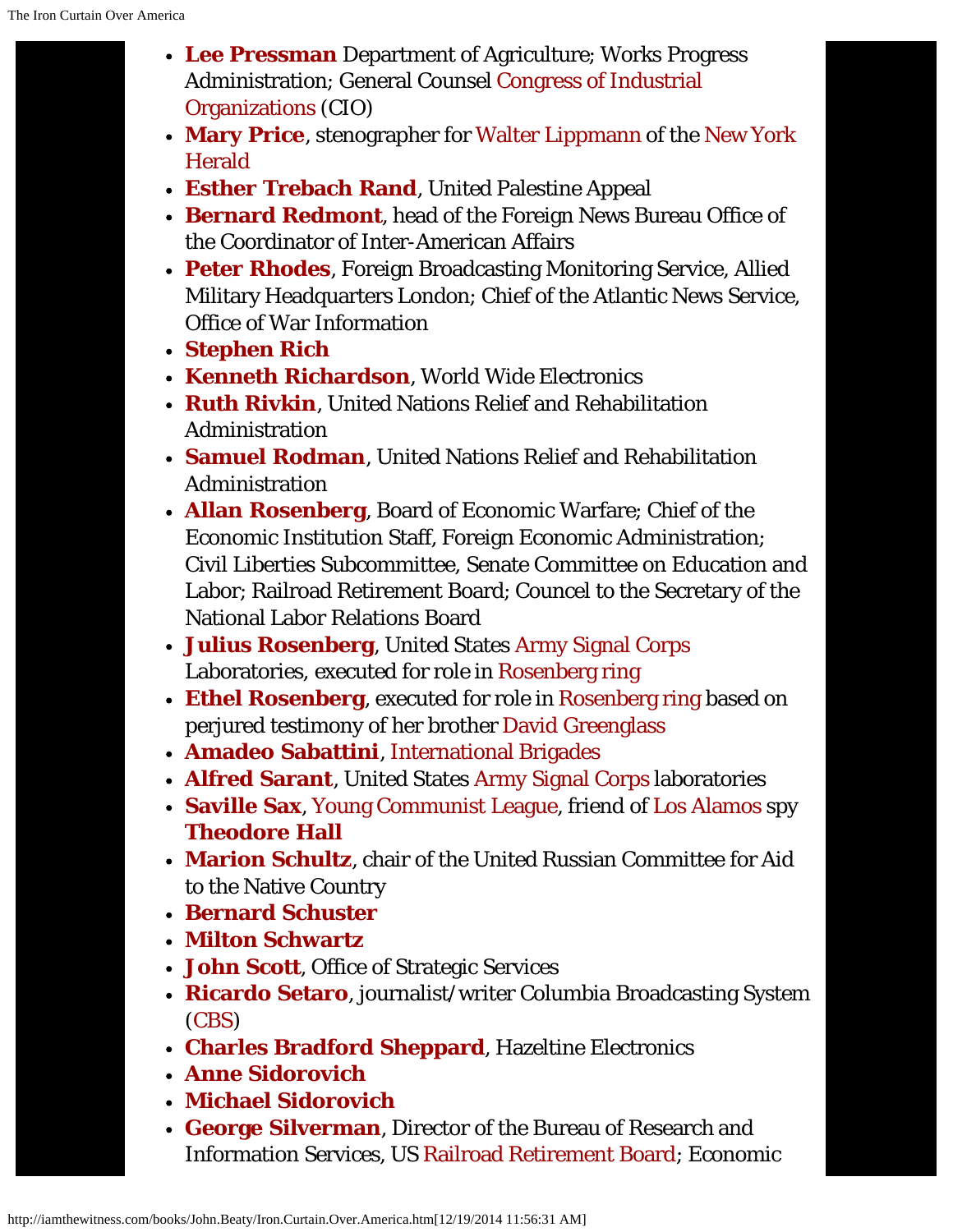Adviser and Chief of Analysis and Plans, Assistant Chief of Air Staff, Material and Services, War Department

- **[Greg Silvermaster](http://en.wikipedia.org/wiki/Greg_Silvermaster)**, Chief Planning Technician, Procurement Division, United States Department of the Treasury; Chief Economist, War Assets Administration; Director of the Labor Division, Farm Security Administration; Board of Economic Warfare; [Reconstruction Finance Corporation](http://en.wikipedia.org/wiki/Reconstruction_Finance_Corporation) Department of Commerce
- **[Helen Silvermaster](http://en.wikipedia.org/wiki/Helen_Silvermaster)**
- **[Morton Sobell](http://en.wikipedia.org/wiki/Morton_Sobell)**, General Electric, sentenced to 30 years at [Alcatraz](http://en.wikipedia.org/wiki/Alcatraz) for his role in the [Rosenberg ring](http://en.wikipedia.org/wiki/List_of_secret_agents#Rosenberg_ring)
- **[Jack Soble](http://en.wikipedia.org/wiki/Jack_Soble)**, brother of **[Robert Soblen](http://en.wikipedia.org/wiki/Robert_Soblen)**, sentenced to 7 years for his role in the [Mocase ring](http://en.wikipedia.org/wiki/List_of_secret_agents#Mocase)
- **[Robert Soblen](http://en.wikipedia.org/wiki/Robert_Soblen)**, psychiatrist, sentenced to life for espionage at [Sandia Lab,](http://en.wikipedia.org/wiki/Sandia_National_Laboratories#Lab_history) escaped to [IsraeI](http://en.wikipedia.org/w/index.php?title=IsraeI&action=edit), committed suicide
- **[Johannes Steele](http://en.wikipedia.org/wiki/Johannes_Steele)**, journalist and radio commentator
- **[Alfred Kaufman Stern](http://en.wikipedia.org/w/index.php?title=Alfred_Kaufman_Stern&action=edit)**, [Popular Front](http://en.wikipedia.org/wiki/Popular_Front)
- **[I. F. Stone](http://en.wikipedia.org/wiki/I._F._Stone)**, (\*) journalist for *[The Nation](http://en.wikipedia.org/wiki/The_Nation)*
- **[Augustina Stridsberg](http://en.wikipedia.org/wiki/Augustina_Stridsberg)**
- **[Anna Louise Strong](http://en.wikipedia.org/wiki/Anna_Louise_Strong)**, journalist for *[The Atlantic Monthly](http://en.wikipedia.org/wiki/The_Atlantic_Monthly)*, *[Harper's](http://en.wikipedia.org/wiki/Harper)*, *The Nation* and *Asia*
- **[Helen Tenney](http://en.wikipedia.org/wiki/Helen_Tenney)**, Office of Strategic Services
- **[Mikhail Tkach](http://en.wikipedia.org/wiki/Mikhail_Tkach)**, editor of the *Ukrainian Daily News*
- **[Lud Ullman](http://en.wikipedia.org/wiki/Lud_Ullman)**, delegate to United Nations Charter meeting and [Bretton Woods conference;](http://en.wikipedia.org/wiki/United_Nations_Monetary_and_Financial_Conference) Division of Monetary Research, Department of Treasury; Material and Services Division, Air Corps Headquarters, Pentagon
- **[Irving Charles Velson](http://en.wikipedia.org/wiki/Irving_Charles_Velson)**, [Brooklyn Navy Yard;](http://en.wikipedia.org/wiki/Brooklyn_Navy_Yard) [American Labor](http://en.wikipedia.org/wiki/American_Labor_Party) [Party](http://en.wikipedia.org/wiki/American_Labor_Party) candidate for New York State Senate
- **[Margietta Voge](http://en.wikipedia.org/wiki/Margietta_Voge)**
- **[George Vuchinich](http://en.wikipedia.org/wiki/George_Vuchinich)**, 2nt. United States Army assigned to Office of Strategic Services
- **[Donald Wheeler](http://en.wikipedia.org/wiki/Donald_Wheeler)**, Office of Strategic Services Research and Analysis division
- **[Enos Wicher](http://en.wikipedia.org/wiki/Enos_Wicher)**, Wave Propagation Research, Division of War Research, [Columbia University](http://en.wikipedia.org/wiki/Columbia_University)
- **[Maria Wicher](http://en.wikipedia.org/wiki/Maria_Wicher)**
- **[Harry Dexter White](http://en.wikipedia.org/wiki/Harry_Dexter_White)**, Assistant Secretary of the Treasury
- **[Ruth Beverly Wilson](http://en.wikipedia.org/wiki/Ruth_Wilson)**
- **[Ignacy Witczak](http://en.wikipedia.org/wiki/Ignacy_Witczak)**
- **[Ilya Wolston](http://en.wikipedia.org/wiki/Ilya_Wolston)**, United States Army military intelligence
- **[Flora Wovschin](http://en.wikipedia.org/wiki/Flora_Don_Wovschin)**, Office of War Information; United States